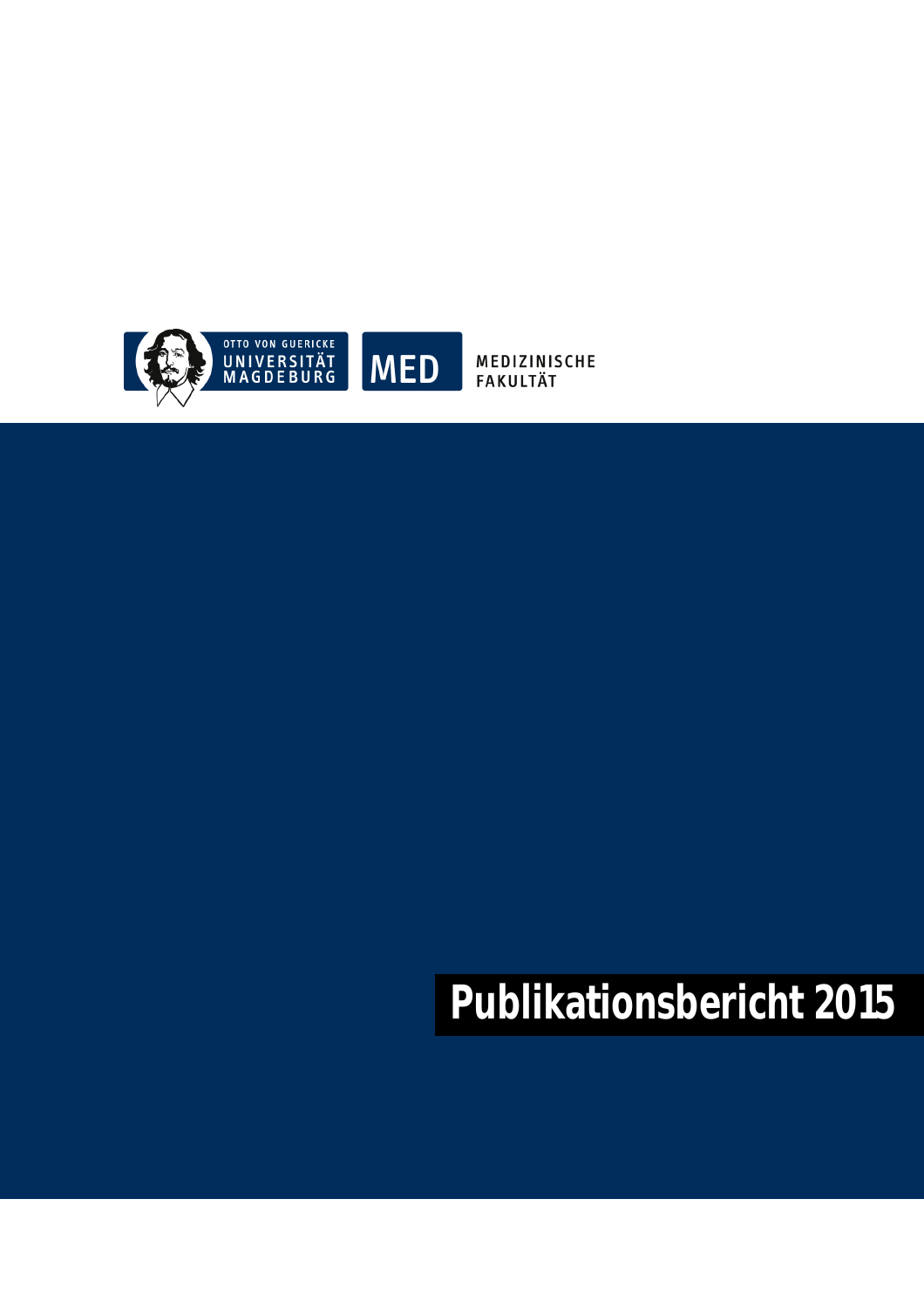# MEDIZINISCHE FAKULTÄT

Leipziger Str. 44, 39120 Magdeburg Tel. +49 (0)391 67 157 50, Fax +49 (0)391 67 157 49

# **1. Leitung**

Prof. Dr. med. Hermann-Josef Rothkötter (Dekan) Prof. Dr. med. Peter Mertens (Prodekan für Struktur) Prof. Dr. med. Christoph Lohmann (Studiendekan) Prof. Dr. med. Burkhart Schraven (Prodekan für Forschung)

# **2. Veröffentlichungen**

#### *Begutachtete Zeitschriftenaufsätze*

**Benhorin, Jesaia; Bodenheimer, Monty; Brown, Mary; Case, Robert; Dwyer Jr., Edward M.; Eberly, Shirley; Francis, Charles; Gillespie, John A.; Goldstein, Robert E.; Greenberg, Henry; Haigney, Mark; Krone, Ronald J.; Klein, Helmut; Lichstein, Edgar; Locati, Emanuela; Marcus, Frank I.; Moss, Arthur J.; Oakes, David; Ryan, Daniel H.; Thomsen, Poul E. Bloch; Zareba, Wojciech**

Improving clinical practice guidelines for practicing cardiologists In: The American journal of cardiology: official journal of the American College of Cardiology. - Amsterdam [u.a.]: Elsevier, Bd. 115.2015, 12, S. 1773-1776; [Imp.fact.: 3,276]

**Chilukoti, Ravi Kumar; Giese, Anne; Malenke, Wiebke; Homuth, Georg; Bukowska, Alicja; Goette, Andreas; Felix, Stephan B.; Kanaan, J.; Wollert, Hans-Georg; Evert, Katja; Verheule, Sander; Jais, Pierre; Hatem, Stephane; Lendeckel, Uwe; Wolke, Carmen**

Atrial fibrillation and rapid acute pacing regulate adipocyte/adipositas-related gene expression in the atria In: International journal of cardiology. - Amsterdam [u.a.]: Elsevier Science, Bd. 187.2015, S. 604-613; [Imp.fact.: 4,036]

# **Craig, Michael; Dewar, Michaela; Della Sala, Sergio; Wolbers, Thomas**

Rest boosts the long-term retention of spatial associative and temporal order information In: Hippocampus. - New York, NY [u.a.]: Wiley, Bd. 25.2015, 9, S. 1017-1027; [Imp.fact.: 4,162]

**Dickstein, Kenneth; Normand, Camilla; Anker, Stefan D.; Auricchio, Angelo; Blomström, Carina Lundqvist; Bogale, Nigussie; Cleland, John; Filippatos, Gerasimos; Gasparini, Maurizio; Gitt, Anselm; Hindricks, Gerhard; Kuck, Karl-Heinz; Ponikowski, Piotr; Stellbrink, Christoph; Ruschitzka, Frank; Linde, Cecilia**

European Cardiac Resynchronization Therapy Survey II - rationale and design In: Europace: the European journal of pacing, arrhythmias and cardiac electrophysiology. - Oxford: Oxford Univ. Press, Bd. 17.2015, 1, S. 137-141; [Imp.fact.: 3,670]

# **Eisenhart Rothe, Alexander von; Hutt, Frederick; Baumert, Jens; Breithardt, Günther; Goette, Andreas; Kirchhof, Paulus; Ladwig, Karl-Heinz**

Depressed mood amplifies heart-related symptoms in persistent and paroxysmal atrial fibrillation patients - a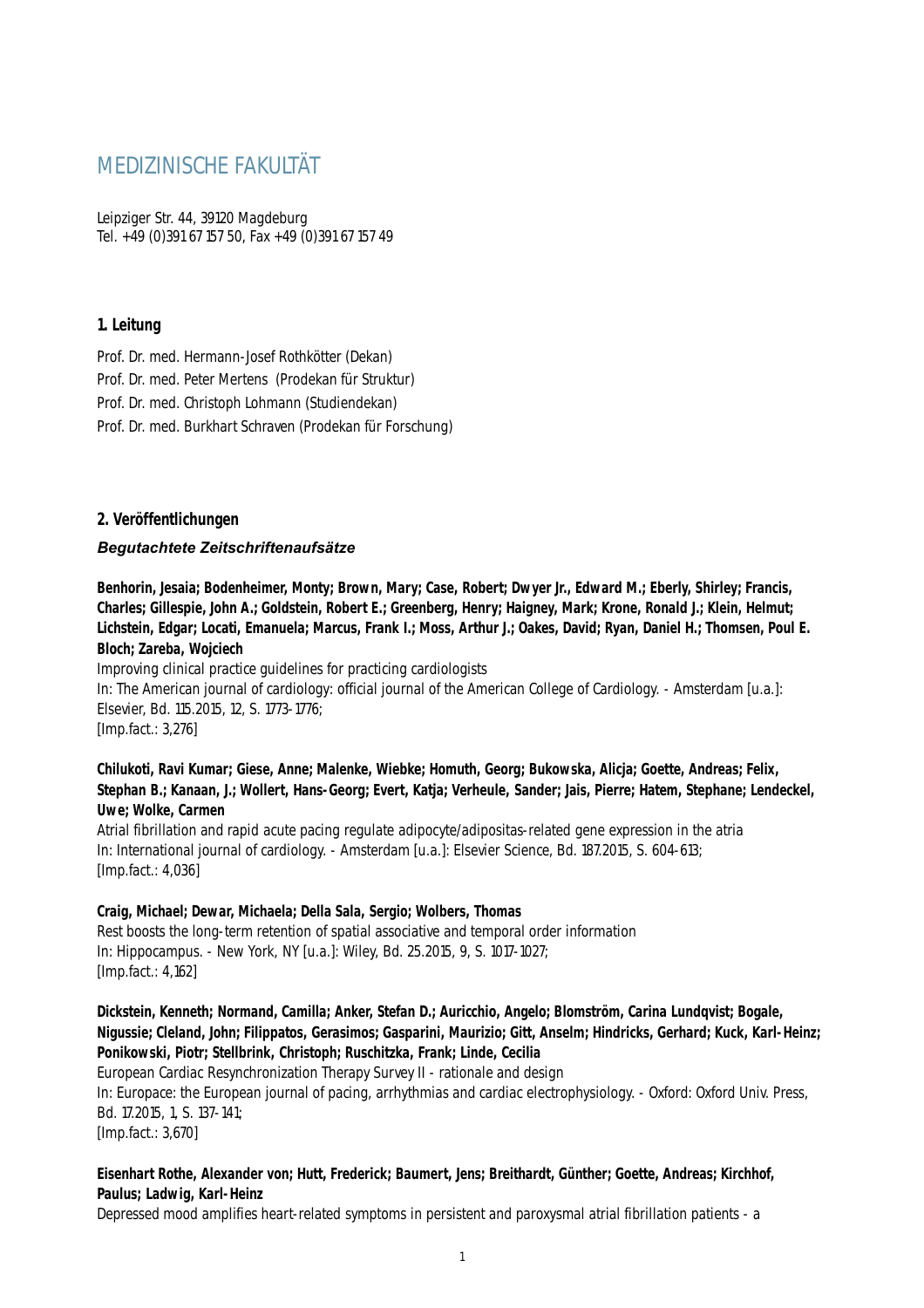longitudinal analysis - data from the German Competence Network on Atrial Fibrillation In: Europace: the European journal of pacing, arrhythmias and cardiac electrophysiology. - Oxford: Oxford Univ. Press, Bd. 17.2015, 9, S. 1354-1362; [Imp.fact.: 3,670]

#### **Helms, Thomas M.; Madaffari, Antonio; Geller, Johann Christoph; Antz, Matthias**

Ursprungslokalisation bei idiopathischen ventrikulären Extrasystolen und Tachykardien aus dem Ausflusstrakt In: Herzschrittmachertherapie & Elektrophysiologie. - Darmstadt: Steinkopff, Bd. 26.2015, 3, S. 227-234;

#### **Ivanova, Daniela; Dirks, Anika; Montenegro-Venegas, Carolina; Schöne, Cornelia; Altrock, Wilko D.; Marini, Claudia; Frischknecht, Renato; Schanze, Denny; Zenker, Martin; Gundelfinger, Eckart D.; Fejtova, Anna**

Synaptic activity controls localization and function of CtBP1 via binding to Bassoon and Piccolo In: The EMBO journal. - Heidelberg: EMBO Press, Bd. 34.2015, 8, S. 1056-1077; [Imp.fact.: 10,434]

#### **Linke, Josefine; Utpatel, Kirsten; Wolke, Carmen; Evert, Matthias; Kühn, Jens-Peter; Bukowska, Alicja; Goette, Andreas; Lendeckel, Uwe; Peters, Barbara**

Dronedarone does not affect infarct volume as assessed by magnetic resonance imaging in a porcine model of myocardial infarction In: Molecular medicine reports. - Athens: Spandidos Publ, Bd. 12.2015, 4, S. 5169-5178; [Imp.fact.: 1,554]

#### **Lip, Gregory Y.H.; Merino, Jose; Ezekowitz, Michael; Ellenbogen, Kenneth; Zamoryakhin, Dmitry; Lanz, Hans; Jin, James; Al-Saadi, Naab; Mercuri, Michele; Goette, Andreas**

A prospective evaluation of edoxaban compared to warfarin in subjects undergoing cardioversion of atrial fibrillation - The EdoxabaN vs. warfarin in subjectS UndeRgoing cardiovErsion of Atrial Fibrillation (ENSURE-AF) study In: American heart journal: AHJ. - Amsterdam [u.a.]: Elsevier; Bd. 169.2015, 5, S. 597-604.e5; [Imp.fact.: 4,463]

# **Listing, Joachim; Kekow, Jörn; Manger, Bernhard; Burmester, Gerd-Rüdiger; Pattloch, Dagmar; Zink, Angela; Strangfeld, Anja**

Mortality in rheumatoid arthritis - the impact of disease activity, treatment with glucocorticoids, TNF[alpha] inhibitors and rituximab

In: Annals of the rheumatic diseases. - London: BMJ Publ. Group, Bd. 74.2015, 2, S. 415-421; [Imp.fact.: 10,377]

#### **Pluteanu, Florentina; Heß, Johannes; Plackic, Jelena; Nikonova, Yulia; Preisenberger, Judit; Bukowska, Alicja; Schotten, Ulrich; Rinne, Andreas; Kienitz, Marie-Cecile; Schäfer, Martin K.-H.; Weihe, Eberhard; Goette, Andreas; Kockskämper, Jens**

Early subcellular Ca2+ remodelling and increased propensity for Ca2+ alternans in left atrial myocytes from hypertensive rats

In: Cardiovascular research. - Oxford: Oxford University Press, Bd. 106.2015, 1, S. 87-97; [Imp.fact.: 5,940]

# **Sahm, Maik; Pross, Matthias; Otto, Ronny; Koch, Andreas; Gastinger, Ingo; Lippert, Hans**

Clinical health service research on the surgical therapy of acute appendicitis - Comparison of outcomes based on 3 German multicenter quality assurance studies over 21 years

In: Annals of surgery: a monthly review of surgical science and practice. - [S.l.]: Lippincott Williams & Wilkins, Bd. 262.2015, 2, S. 338-346;

[Imp.fact.: 8,327]

#### **Schotte, Heiko; Schmidt, Hartmut; Gaubitz, Markus; Drynda, Susanne; Kekow, Jörn; Willeke, Peter; Schlüter, Bernhard**

Interleukin-6 promoter haplotypes are associated with etanercept response in patients with rheumatoid arthritis In: Clinical rheumatology. - London: Springer, Bd. 34.2015, 12, S. 2021-2028; [Imp.fact.: 1,696]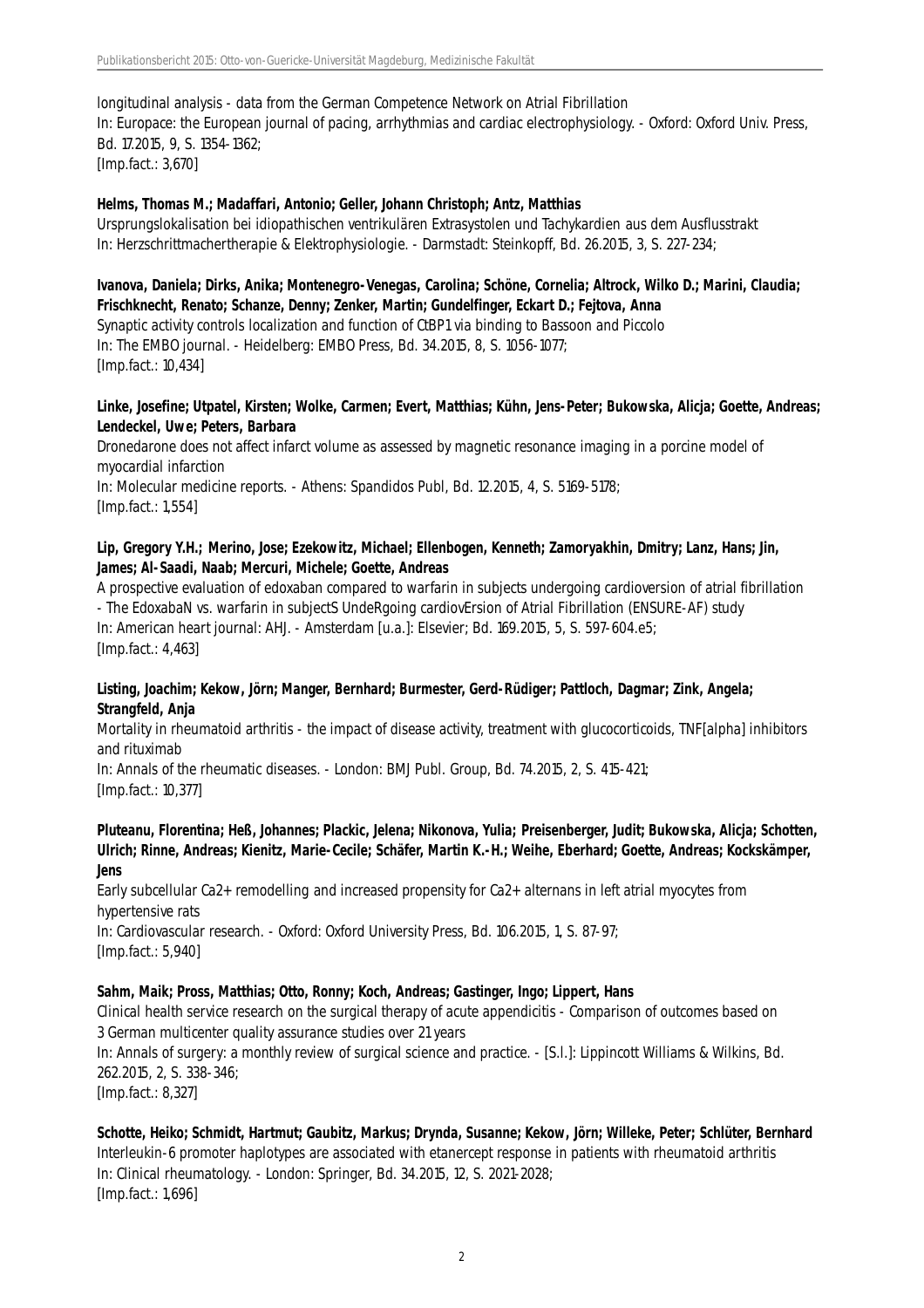**Schotte, Heiko; Schlüter, Bernhard; Schmidt, Hartmut; Gaubitz, Markus; Drynda, Susanne; Kekow, Jörn; Willeke, Peter** Putative IL-10 low producer genotypes are associated with a favourable etanercept response in patients with rheumatoid arthritis In: PLoS one. - Lawrence, Kan: PLoS; Bd. 10.2015, 6, Art. e0130907, insges. 13 S.; [Imp.fact.: 3,234]

**Schotten, Ulrich; Hatem, Stephane; Ravens, Ursula; Jaïs, Pierre; Müller, Frank-Ulrich; Goette, Andres; Rohr, Stephan; Antoons, Gudrun; Pieske, Burkert; Scherr, Daniel; Oto, Ali; Casadei, Barbara; Verheule, Sander; Cartlidge, David; Steinmeyer, Klaus; Götsche, Thorsten; Dobrev, Dobromir; Kockskämper, Jens; Lendeckel, Uwe; Fabritz, Larissa; Kirchhof, Paulus; Camm, A. John**

The European Network for Translational Research in Atrial Fibrillation (EUTRAF) - objectives and initial results In: Europace: the European journal of pacing, arrhythmias and cardiac electrophysiology. - Oxford: Oxford Univ. Press, Bd. 17.2015, 10, S. 1457-1466;

[Imp.fact.: 3,670]

#### **Senkov, Oleg; Mironov, Andrey; Dityatev, Alexander**

A novel versatile hybrid infusion-multielectrode recording (HIME) system for acute drug delivery and multisite acquisition of neuronal activity in freely moving mice In: Frontiers in neuroscience. - Lausanne: Frontiers Research Foundation; Bd. 9.2015, Art.-Nr. 425, insges. 10 S.; [Imp.fact.: 3,656]

# **Vierk, Ricardo; Bayer, Janine; Freitag, Sandra; Muhia, Maria; Kutsche, Kerstin; Wolbers, Thomas; Kneussel, Matthias; Sommer, Tobias; Rune, Gabriele**

Structure-function-behavior relationship in estrogen-induced synaptic plasticity In: Hormones and behavior. - Orlando, Fla: Acad. Press, Bd. 74.2015, S. 139-148; [Imp.fact.: 4,632]

**Wagener, Stefan; Möltner, Andreas; Timbil, Sevgi; Gornostayeva, Maryna; Schultz, Jobst-Hendrik; Brüstle, Peter; Mohr, Daniela; Beken, Anna Vander; Better, Anna; Fries, Martin; Gottschalk, Marc; Günther, Janine; Herrmann, Laura; Kreisel, Christian; Moczko, Tobias; Illg, Claudius; Jassowicz, Adam; Müller, Andreas; Niesert, Moritz; Strübing, Felix; Jünger, Jana**

Development of a competency-based formative progress test with student-generated MCQs - Results from a multicentre pilot study

In: GMS Zeitschrift für medizinische Ausbildung. - Düsseldorf: German Medical Science; Bd. 32.2015, 4, Art.-Nr. Doc46, insges. 14 S.;

# **Wolke, Carmen; Bukowska, Alicja; Goette, Andreas; Lendeckel, Uwe**

Redox control of cardiac remodeling in atrial fibrillation In: Biochimica et biophysica acta / General subjects. - Amsterdam [u.a.]: Elsevier, Bd. 1850.2015, 8, S. 1555-1565; [Imp.fact.: 4,381]

# *Nicht begutachtete Zeitschriftenaufsätze*

#### **Motsch, Christiane; Reetz, Stefanie; Robra, Bernt-Peter**

Einfluss auf den Diagnosezeitpunkt von Kopf-Hals-Malignomen in Abhängigkeit von patientenseitigen sozialen Faktoren sowie von der Arztwahl

In: Forum Hals-, Nasen-, Ohrenheilkunde. - Hamburg: OmniMed-Verl.-Ges, Bd. 17.2015, 1, S. 34-42;

# *Buchbeiträge*

# **Ferber, Georg; Glimm, Ekkehard**

Translational science biostatistics

In: Principles of translational science in medicine: from bench to bedside. - Amsterdam [u.a.]: Elsevier AP, S. 267-280, 2015;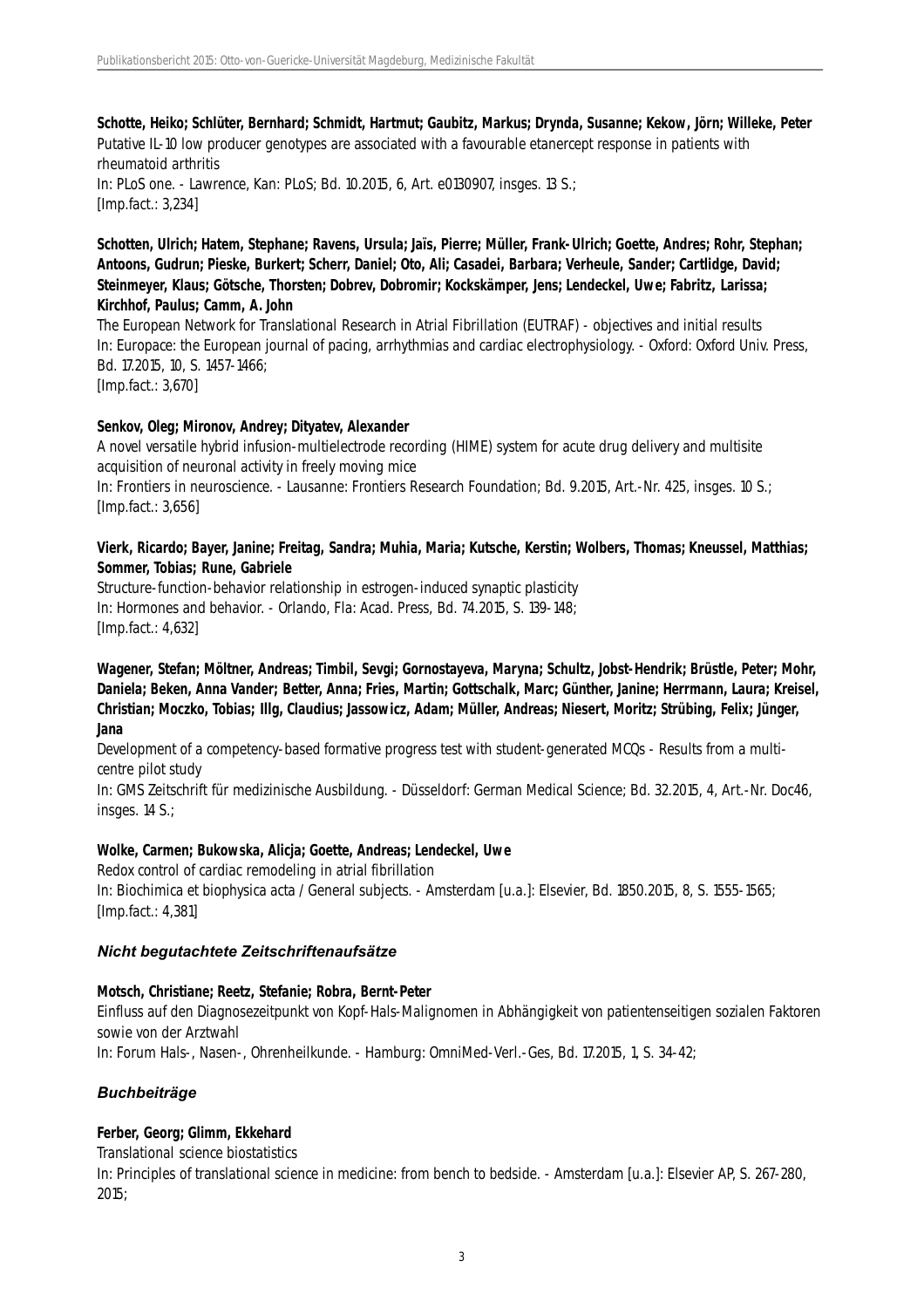#### **Hildebrandt, Herbert; Dityatev, Alexander**

Polysialic acid in brain development and synaptic plasticity In: Sialoglyco chemistry and biology; 1: Biosynthesis, structural diversity and sialoglycopathologies. - Cham [u.a.]: Springer, S. 55-96, 2015;

# *Abstracts*

#### **Bukowska, Alicja; Chilukoti, Ravi Kumar; Wolke, Carmen; Lendeckel, Uwe; Goette, Andreas**

Profibrotic and inflammatory atrial remodeling of zucker diabetic fatty rats is aggravated by rapid pacing In: European heart journal: the journal of the European Society of Cardiology. - Oxford: Oxford. Univ. Press; Bd. 36.2015, Suppl.1, S. 1074;

[Imp.fact.: 15,203]

# **Clasen, Kai; Hänel, Patricia; Lichte, Thomas; Dischner, Anne; Reschke, Kirsten**

Lässt sich durch ein vorheriges Training gezielt das Empathieverhalten von Medizinstudierenden in einem Arzt-Patienten-Gespräch verbessern? - eine prospektive, randomisierte, videoanalysierte Untersuchung In: Gemeinsame Jahrestagung der Gesellschaft für Medizinische Ausbildung (GMA) und des Arbeitskreises zur Weiterentwicklung der Lehre in der Zahnmedizin (AKWLZ): Universität Leipzig, Medizinische Fakultät; 30.09.- 03.10.2015; Tagungsband; [Abstracts]. - Leipzig: Univ., Med. Fak.; 2015, P7-108 (281), S. 229-230;

# **Eckrich, Felicitas; Wagener, Stefan; Möltner, Andreas; Gornostayeva, Maryna; Brass, Konstantin; Baumann, Tobias; Better, Julian; Fries, Martin; Gottschalk, Marc; Günther, Janine; Herrmann, Laura; Hubach, Anna; Illg, Claudius; Jassowicz, Adam; Kreisel, Christian; Lüke, Julian; Moczko, Tobias; Müller, Andreas; Niesert, Moritz; Strübing, Felix; Brüstle, Peter; Mohr, Daniela; Todtenhaupt, Helene; Beken, Anna Vander; Jünger, Jana**

Integration professionellen Handelns in Prüfungen - "Situational Judgement Test"-Fragen im Rahmen des studentischen kompetenzorientierten Progresstests

In: Gemeinsame Jahrestagung der Gesellschaft für Medizinische Ausbildung (GMA) und des Arbeitskreises zur Weiterentwicklung der Lehre in der Zahnmedizin (AKWLZ): Universität Leipzig, Medizinische Fakultät; 30.09.- 03.10.2015; Tagungsband; [Abstracts]. - Leipzig: Univ., Med. Fak.; 2015, V222 (038), S. 32;

# **Gracz, Stefan; Schäg, Matthias; Bruns, Christiane; Witzel, Dominik; Clasen, Kai; Meyer, Frank**

Trends von Routinedaten wie der Krankenhausverweildauer und weiterer vergütungsrelevanter Parameter der Klinik für Allgemein-, Viszeral- und Gefäßchirurgie am Universitätsklinikum Magdeburg A.ö.R. nach DRG-Einführung In: European surgery: ACA; Acta chirurgica Austriaca. - Wien: Springer Medizin; Bd. 47.2015, Suppl.2, Abs.33.03, S. S326; [Imp.fact.: 0,274]

# **Motsch, Christiane; Robra, Bernt-Peter**

How and where do patients with incurable ENT carcinoma die? In: 86th Annual Meeting of the German Society of Oto-Rhino-Laryngology, Head and Neck Surgery, 13.05. - 16.05. 2015, Berlin; 2015, insges. 2 S.;

#### **Wagener, Stefan; Möltner, Andreas; Gornostayeva, Maryna; Brass, Konstantin; Eckrich, Felicitas; Baumann, Tobias; Better, Julian; Fries, Martin; Gottschalk, Marc; Günther, Janine; Herrmann, Laura; Hubach, Anna; Illg, Claudius; Jassowicz, Adam; Kreisel, Christian; Lüke, Julian; Moczko, Tobias; Müller, Andreas; Niesert, Moritz; Strübing, Felix; Brüstle, Peter; Mohr, Daniela; Todtenhaupt, Helene; Beken, Anna Vander; Jünger, Jana**

Progresstest von Studierenden für Studierende - Was haben wir erreicht, wo geht es hin? In: Gemeinsame Jahrestagung der Gesellschaft für Medizinische Ausbildung (GMA) und des Arbeitskreises zur Weiterentwicklung der Lehre in der Zahnmedizin (AKWLZ): Universität Leipzig, Medizinische Fakultät; 30.09.- 03.10.2015; Tagungsband; [Abstracts]. - Leipzig: Univ., Med. Fak.; 2015, P12-159 (260), S. 213-214;

**Wagener, Stefan; Möltner, Andreas; Gornostayeva, Maryna; Brass, Konstantin; Eckrich, Felicitas; Baumann, Tobias; Better, Julian; Fries, Martin; Gottschalk, Marc; Günther, Janine; Herrmann, Laura; Hubach, Anna; Illg, Claudius; Jassowicz, Adam; Kreisel, Christian; Lüke, Julian; Moczko, Tobias; Müller, Andreas; Niesert, Moritz; Strübing, Felix; Brüstle, Peter; Mohr, Daniela; Todtenhaupt, Helene; Beken, Anna Vander; Jünger, Jana** Qualität studentischer MC-Fragen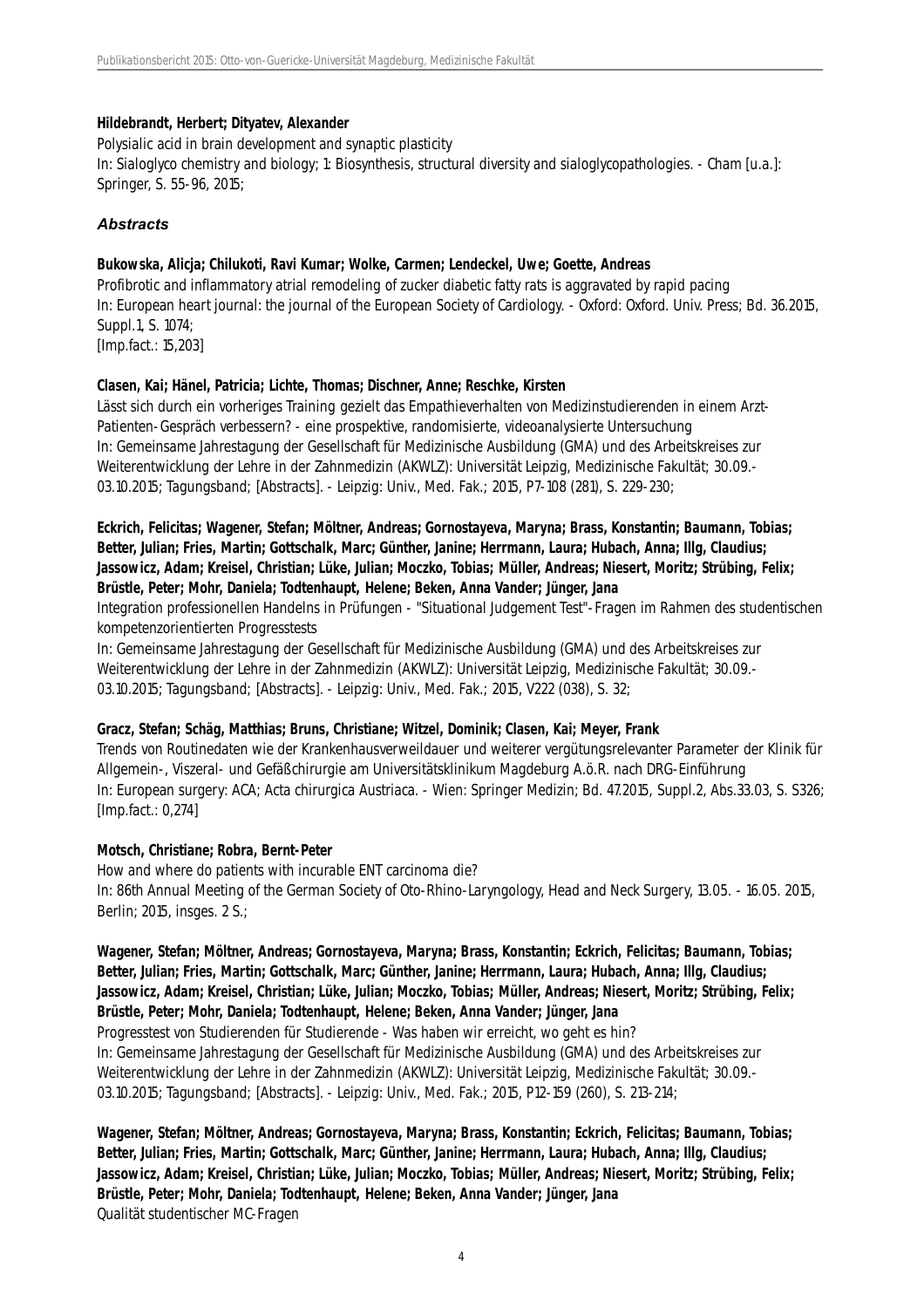In: Gemeinsame Jahrestagung der Gesellschaft für Medizinische Ausbildung (GMA) und des Arbeitskreises zur Weiterentwicklung der Lehre in der Zahnmedizin (AKWLZ): Universität Leipzig, Medizinische Fakultät; 30.09.- 03.10.2015; Tagungsband; [Abstracts]. - Leipzig: Univ., Med. Fak.; 2015, P12-160 (261), S. 214-215;

#### *Habilitationen*

#### **Metzner, Susanne; Schwegler, Herbert [Gutachter]**

Psychodynamische Musiktherapie in der Psychosomatik - Erklärungs- und Forschungsansätze In: Magdeburg, Univ., Med. Fak., Habil.-Schr., 2015; 254, [9] Bl.: Ill., graph. Darst.;

#### *Dissertationen*

#### **Bertram, Dietrich; Urbach, Dietmar [Gutachter]**

Der Einfluss des erweiterten visuellen Feedbacks auf die mentale Repräsentation des Ganges bei Patientinnen nach Hüft-TEP-Implantation. - Magdeburg, Univ., Med. Fak., Diss., 2015; X, 132 Bl: Ill., graph. Darst.;

#### **Deponte, Michael; Mroczkowski, Pawel [Gutachter]**

Chirurgie des Rektumkarzinoms im hohen Alter. - Magdeburg, Univ., Med. Fak., Diss., 2015; 88, [20] Bl.: graph. Darst.;

#### **Fölsch, Cassandra; Lohmann, Christoph [Gutachter]**

Augmented Feedback - eine alternative Rehabilitationsmethode in der Gangschulung nach Implantation einer Hüft-Totalendoprothese. - Magdeburg, Univ., Med. Fak., Diss., 2015; VII, 108 Bl: Ill., graph. Darst.;

#### **Gajdosik, Pavol; Stroh, Christine [Gutachter]**

Einfluss präoperativer Risikofaktoren und Begleiterkrankungen auf die Auswahl der Operationstechnik bei Appendizitis - Auswertung der Ergebnisse einer prospektiven Multizenterstudie 2008/2009. - Magdeburg, Univ., Med. Fak., Diss., 2015; 67 Bl: graph. Darst.;

# **Gazis, Katharina; Lohmann, Christoph [Gutachter]**

Wirkung von Docetaxel auf die Knochenmineraldichte und biomechanische Eigenschaften des Knochens - Untersuchungen an einem Tiermodell ovarektomierter Ratten. - Magdeburg, Univ., Med. Fak., Diss., 2015; 110 Bl: Ill., graph. Darst.;

#### **Kreusel, Julian Moritz; Manger, Thomas [Gutachter]**

Operationsindikation und intraoperative Befunde bei laparoskopischer und konventioneller Appendektomie sowie bei Konversion - Auswertung der Ergebnisse einer prospektiven Multizenterstudie 2008/2009. - Magdeburg, Univ., Med. Fak., Diss., 2015; 90 Bl.: graph. Darst.;

#### **Kudela, Holger; Reinhold, Dirk [Gutachter]**

Interleukin 18 als Diagnose- und Verlaufsparameter beim Morbus Still. - Magdeburg, Univ., Med. Fak., Diss., 2015; 91 Bl: Ill., graph. Darst.;

# **Tekin, Zülküf; Mroczkowski, Pawel [Gutachter]**

Die Rektumexstirpation in Deutschland - ein 12-Jahres-Überblick. - Magdeburg, Univ., Med. Fak., Diss., 2015; 91 Bl.: graph. Darst.;

# **Teuber, Jan; Seidenbecher, Constanze [Gutachter]**

The E3 ubiquitin ligase Praja1 inhibits the development of a neuronal phenotype in PC12 cells. - Magdeburg, Univ., Med. Fak., Diss., 2015; 96 Bl.: Ill., graph. Darst.;

# **Thölert, Gabriele; Steinert, Ralf [Gutachter]**

Operative Therapie des Magenkarzinoms unter Berücksichtigung des Alters - Ergebnisse der Deutschen Magenkarzinomstudie II von 2007-2009 mit 2888 Patienten. - Magdeburg, Univ., Med. Fak., Diss., 2015; 94 Bl: graph. Darst.: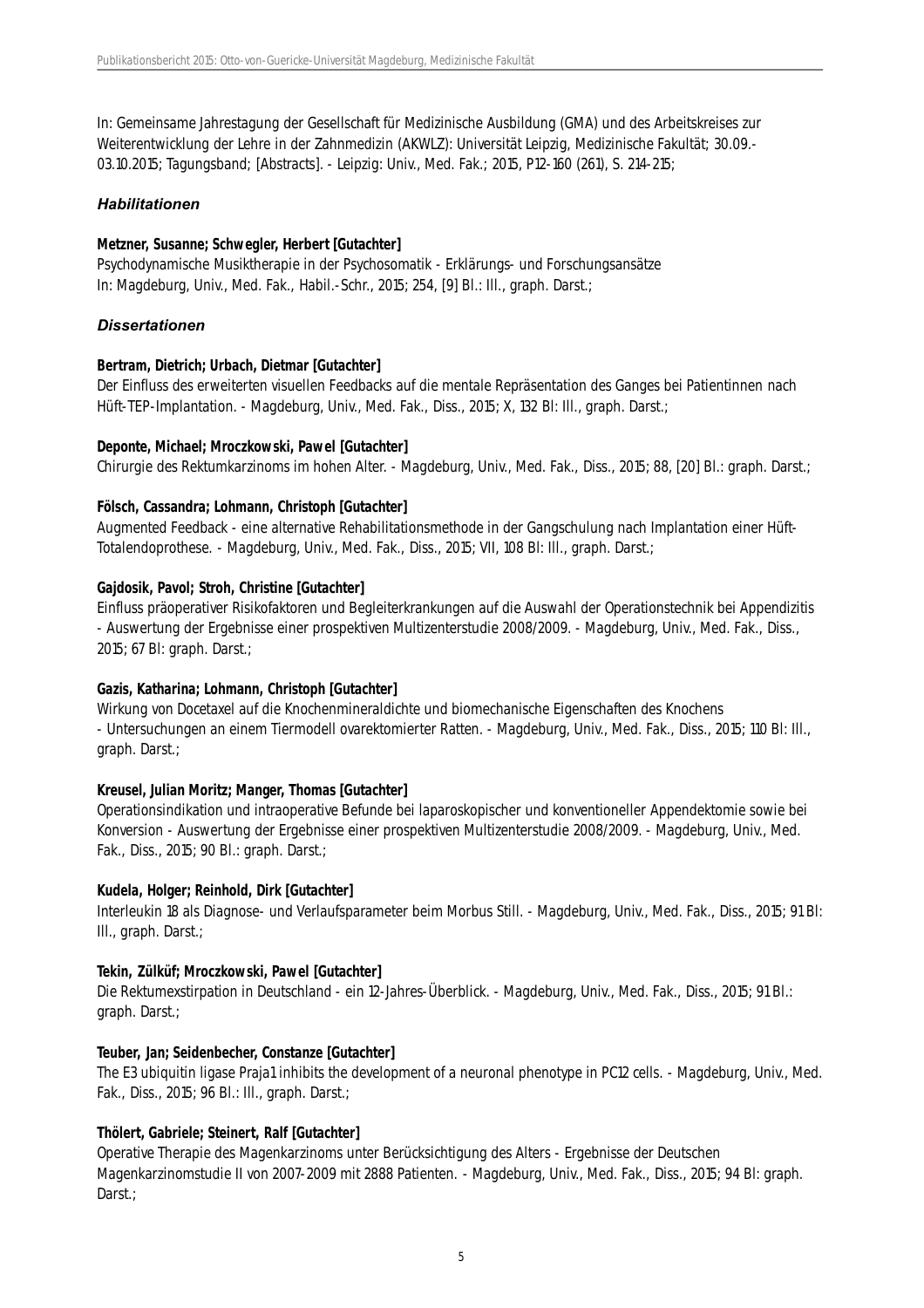# INSTITUT FÜR ANATOMIE

Leipziger Straße 44, 39120 Magdeburg Tel. +49 (0)391 67 13600, Fax +49 (0)391 67 13630 hermann-josef.rothkoetter@medizin.uni-magdeburg.de

# **1. Leitung**

Prof. Dr. Hermann-Josef Rothkötter

# **2. Veröffentlichungen**

# *Begutachtete Zeitschriftenaufsätze*

#### **Bannert, Erik; Tesch, Tanja; Klüss, Jeannette; Frahm, Jana; Kersten, Susanne; Kahlert, Stefan; Renner, Lydia; Rothkötter, Hermann-Josef; Dänicke, Sven**

Metabolic and hematological consequences of dietary deoxynivalenol interacting with systemic Escherichia coli lipopolysaccharide

In: Toxins. - Basel: MDPI, Bd. 7.2015, 11, S. 4773-4796; [Imp.fact.: 2,938]

#### **Janitzky, Kathrin; D Hanis, Wolfgang; Kröber, Andrea; Schwegler, Herbert**

TMT predator odor activated neural circuit in C57BL/6J mice indicates TMT-stress as a suitable model for uncontrollable intense stress

In: Brain research: an international multidisciplinary journal devoted to fundamental research in the brain sciences. - Amsterdam: Elsevier, Bd. 1599.2015, S. 1-8;

[Imp.fact.: 2,843]

# **Janitzky, Kathrin; Prellwitz, Olaf; Schwegler, Herbert; Yanagawa, Yuchio; Roskoden, Thomas**

2,5-dihydro-2,4,5-trimethylthiazoline (TMT)-induced neuronal activation pattern and behavioral fear response in GAD67 mice

In: Journal of behavioral and brain science: JBBS. - Irvine, Calif: Scientific Research Publ, Bd. 5.2015, 7, S. 318-331;

**Keller, Martin; Ebstein, Frédéric; Bürger, Elke; Textoris-Taube, Kathrin; Gorny, Xenia; Urban, Sabrina; Zhao, Fang; Dannenberg, Tanja; Sucker, Antje; Keller, Christin; Saveanu, Loredana; Krüger, Elke; Rothkötter, Hermann-Josef; Dahlmann, Burkhardt; Henklein, Petra; Voigt, Antje; Kuckelkorn, Ulrike; Paschen, Annette; Kloetzel, Peter-Michael; Seifert, Ulrike**

The proteasome immunosubunits, PA28 and ER-aminopeptidase 1 protect melanoma cells from efficient MART-126-35 specific T-cell recognition

In: European journal of immunology. - Weinheim: Wiley-VCH, Bd. 45.2015, 12, S. 3257-3268; [Imp.fact.: 4,034]

#### **Klüss, Jeannette; Kahlert, Stefan; Kröber, Andrea; Diesing, Anne-Kathrin; Rothkötter, Hermann-Josef; Wimmers, Klaus; Dänicke, Sven**

Deoxynivalenol, but not E. coli lipopolysaccharide, changes the response pattern of intestinal porcine epithelial cells (IPEC-J2) according to its route of application

In: Toxicology letters: an international journal for the rapid publication of short reports on all aspects of toxicology especially mechanisms of toxicity. - Amsterdam [u.a.]: Elsevier Science, Bd. 239.2015, 3, S. 161-171; [Imp.fact.: 3,262]

**Klüss, Jeannette; Kahlert, Stefan; Panther, Patricia; Diesing, Anne-Kathrin; Nossol, Constanze; Rothkötter, Hermann-**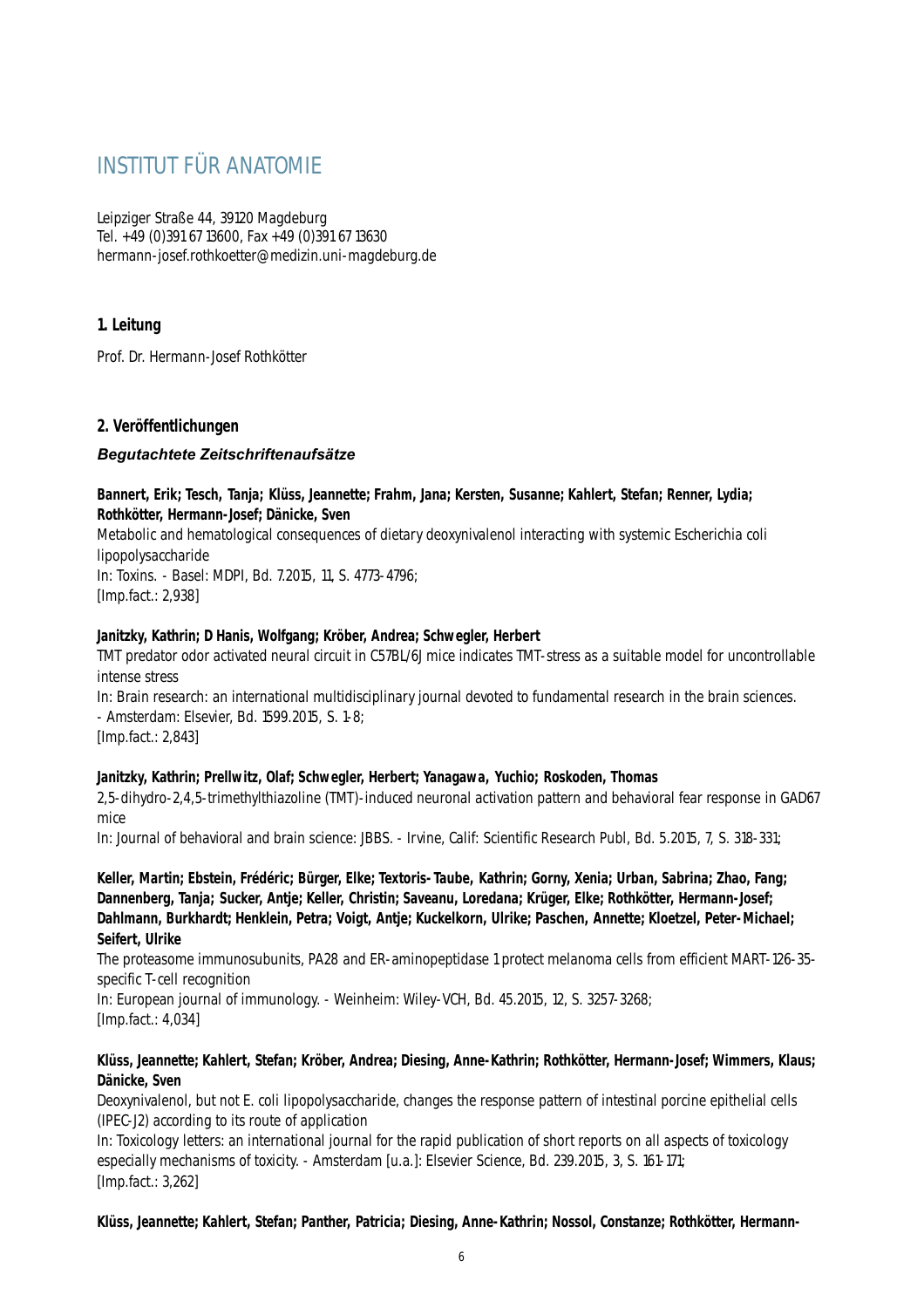#### **Josef; Kersten, Susanne; Dänicke, Sven**

Systemic E. coli lipopolysaccharide but not deoxynivalenol results in transient leukopenia and diminished metabolic activity of peripheral blood mononuclear cells ex vivo In: Mycotoxin research. - Berlin: Springer, Bd. 31.2015, 1, S. 41-50;

# **Lübkemann, Robert; Eberhardt, Judith; Röhl, Friedrich-Wilhelm; Janitzky, Kathrin; Nullmeier, Sven; Stork, Oliver; Schwegler, Herbert; Linke, Rüdiger**

Identification and characterization of GABAergic projection neurons from ventral hippocampus to amygdala In: Brain Sciences. - Basel: MDPI AG, Bd. 5.2015, 3, S. 299-317;

#### **Mehlgarten, Constance; Krijger, Jorrit-Jan; Lemnian, Ioana; Gohr, André; Kasper, Lydia; Diesing, Anne-Kathrin; Grosse, Ivo; Breunig, Karin D.**

Divergent evolution of the transcriptional network controlled by Snf1-interacting protein Sip4 in budding yeasts In: PLoS one. - Lawrence, Kan: PLoS; Bd. 10.2015, 10, Art.-Nr. e0139464, insges. 23 S.; [Imp.fact.: 3,234]

**Nossol, Constanze; Barta-Böszörményi, Anicò; Kahlert, Stefan; Zuschratter, Werner; Faber-Zuschratter, Heidi; Reinhardt, Nicole; Ponsuksili, Siriluk; Wimmers, Klaus; Diesing, Anne-Kathrin; Rothkötter, Hermann-Josef** Comparing two intestinal porcine epithelial cell lines (IPECs) - Morphological differentiation, function and metabolism In: PLoS one. - Lawrence, Kan: PLoS; Bd. 10.2015, 7, Art.-Nr. e0132323, insges. 20 S.; [Imp.fact.: 3,234]

**Wernecke, Kerstin E.A.; Vincenz, Daniel; Storsberg, Silke; D Hanis, Wolfgang; Goldschmidt, Jürgen; Fendt, Markus** Fox urine exposure induces avoidance behavior in rats and activates the amygdalar olfactory cortex In: Behavioural brain research: an international journal. - Amsterdam: Elsevier, Bd. 279.2015, S. 76-81; [Imp.fact.: 3,028]

# *Lehrbücher*

# **Roskoden, Thomas; Rothkötter, Hermann J.**

Skript zum Präparierkurs und Anleitungen zum Hirnkurs an der Medizinischen Fakultät der Otto-von-Guericke-Universität Magdeburg. - Magdeburg, 2015, 14. Aufl., korr. Nachdr.; 149 S: Ill [Gedr. als Ms.];

# *Dissertationen*

#### **Stanek, Cassandra; Dieterich, Daniela [Gutachter]**

Einfluss von Deoxynivalenol und Escherichia coli-Lipopolysaccharid auf die Lebermorphologie und -funktion beim Schwein. - Magdeburg, Univ., Med. Fak., Diss., 2015; VI, 86 Bl.: III., graph. Darst.;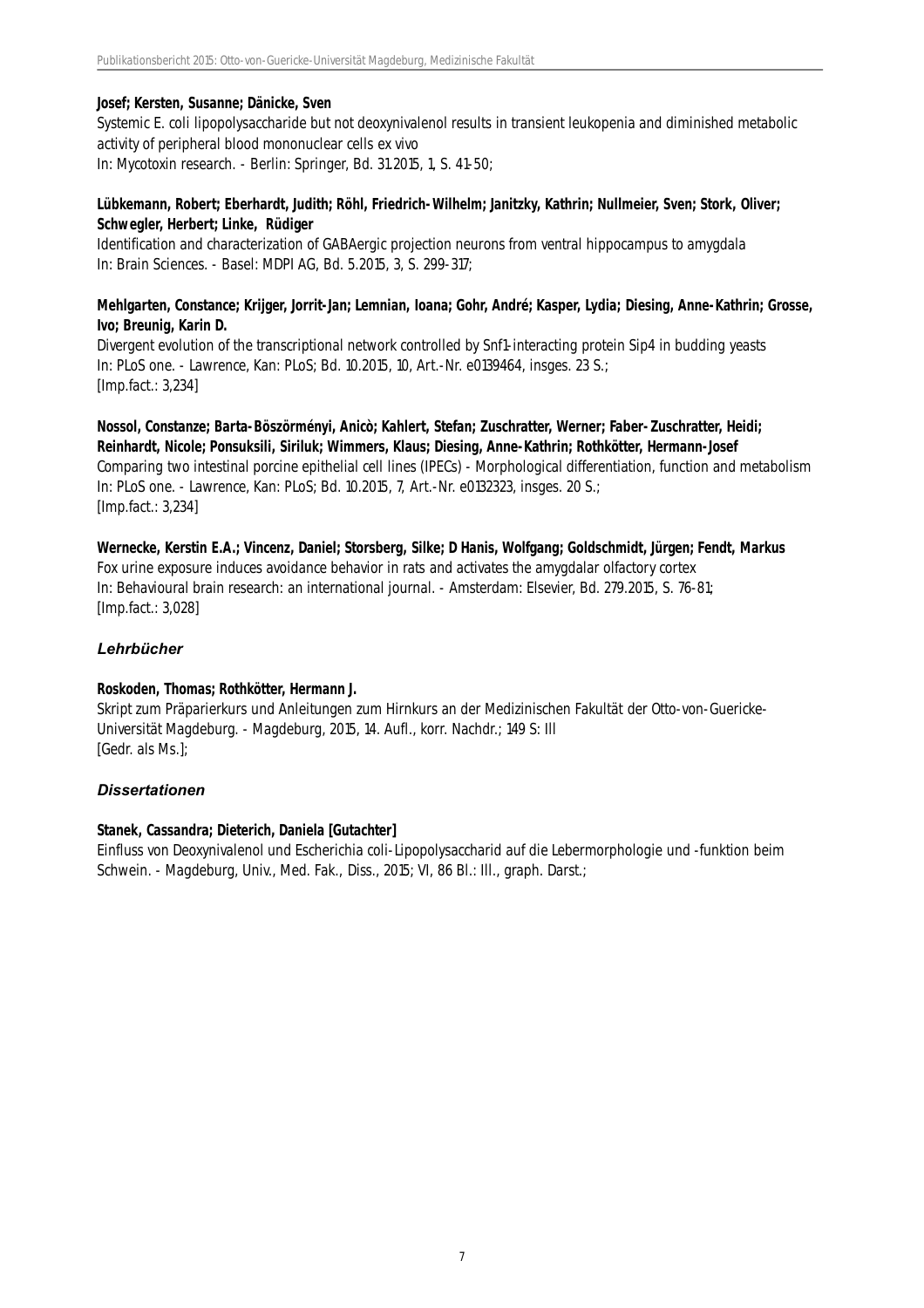# INSTITUT FÜR PHYSIOLOGIE

Leipziger Str. 44, 39120 Magdeburg Tel. +49 (0)391 67 15885; Fax +49 (0)391 67 15819 iphy@medizin.uni-magdeburg.de www.med.uni-magdeburg.de/fme/institute/iphy

# **1. Leitung**

Prof. Dr. rer.nat. Volkmar Leßmann

# **2. Veröffentlichungen**

# *Begutachtete Zeitschriftenaufsätze*

#### **Baltz, Thomas; Voigt, Thomas**

Interaction of electrically evoked activity with intrinsic dynamics of cultured cortical networks with and without functional fast GABAergic synaptic transmission

In: Frontiers in cellular neuroscience. - Lausanne: Frontiers Research Foundation; Bd. 9.2015, Art.-Nr. 272, insges. 18 S.; [Imp.fact.: 4,289]

**Edelmann, Elke; Cepeda-Prado, Efrain; Franck, Martin; Lichtenecker, Petra; Brigadski, Tanja; Leßmann, Volkmar** Theta burst firing recruits BDNF release and signaling in postsynaptic CA1 neurons in spike-timing-dependent LTP In: Neuron. - [Cambridge, Mass.]: Cell Press, Bd. 86.2015, 4, S. 1041-1054; [Imp.fact.: 15,054]

# **Hessler, Sabine; Zheng, Fang; Hartmann, Stephanie; Rittger, Andrea; Lehnert, Sandra; Völkel, Meike; Nissen, Matthias; Edelmann, Elke; Saftig, Paul; Schwake, Michael; Huth, Tobias; Alzheimer, Christian**

[Beta]-secretase BACE1 regulates hippocampal and reconstituted M-currents in a [beta]-subunit-like fashion In: The journal of neuroscience: the official journal of the Society for Neuroscience. - Washington, DC: Soc, Bd. 35.2015, 8, S. 3298-3311; [Imp.fact.: 6,344]

# **Khalil, Radwa; Elfetoh, Noha Abo; Moftah, Marie Z.; Khedr, Eman M.**

Acquired equivalence associative learning in GTC epileptic patients - experimental and computational study In: Frontiers in cellular neuroscience. - Lausanne: Frontiers Research Foundation; Bd. 9.2015, Art.-Nr. 418, insges. 11 S.; [Imp.fact.: 4,289]

# **Petzold, Anne; Psotta, Laura; Brigadski, Tanja; Endres, Thomas; Lessmann, Volkmar**

Chronic BDNF deficiency leads to an age-dependent impairment in spatial learning In: Neurobiology of learning and memory. - Orlando, Fla: Academic Press, Bd. 120.2015, S. 52-60; [Imp.fact.: 3,652]

#### **Psotta, Laura; Rockahr, Carolin; Gruss, Michael; Kirches, Elmar; Braun, Katharina; Lessmann, Volkmar; Bock, Jörg; Endres, Thomas**

Impact of an additional chronic BDNF reduction on learning performance in an Alzheimer mouse model In: Frontiers in behavioral neuroscience. - Lausanne: Frontiers Research Foundation; Bd. 9.2015, Art.-Nr.58, insges. 10  $S<sub>1</sub>$ :

[Imp.fact.: 3,270]

#### **Silva, Ana; Naia, Luana; Dominguez, Alejandro; Ribeiro, Márcio; Rodrigues, Joana; Vieira, Otília V.; Lessmann,**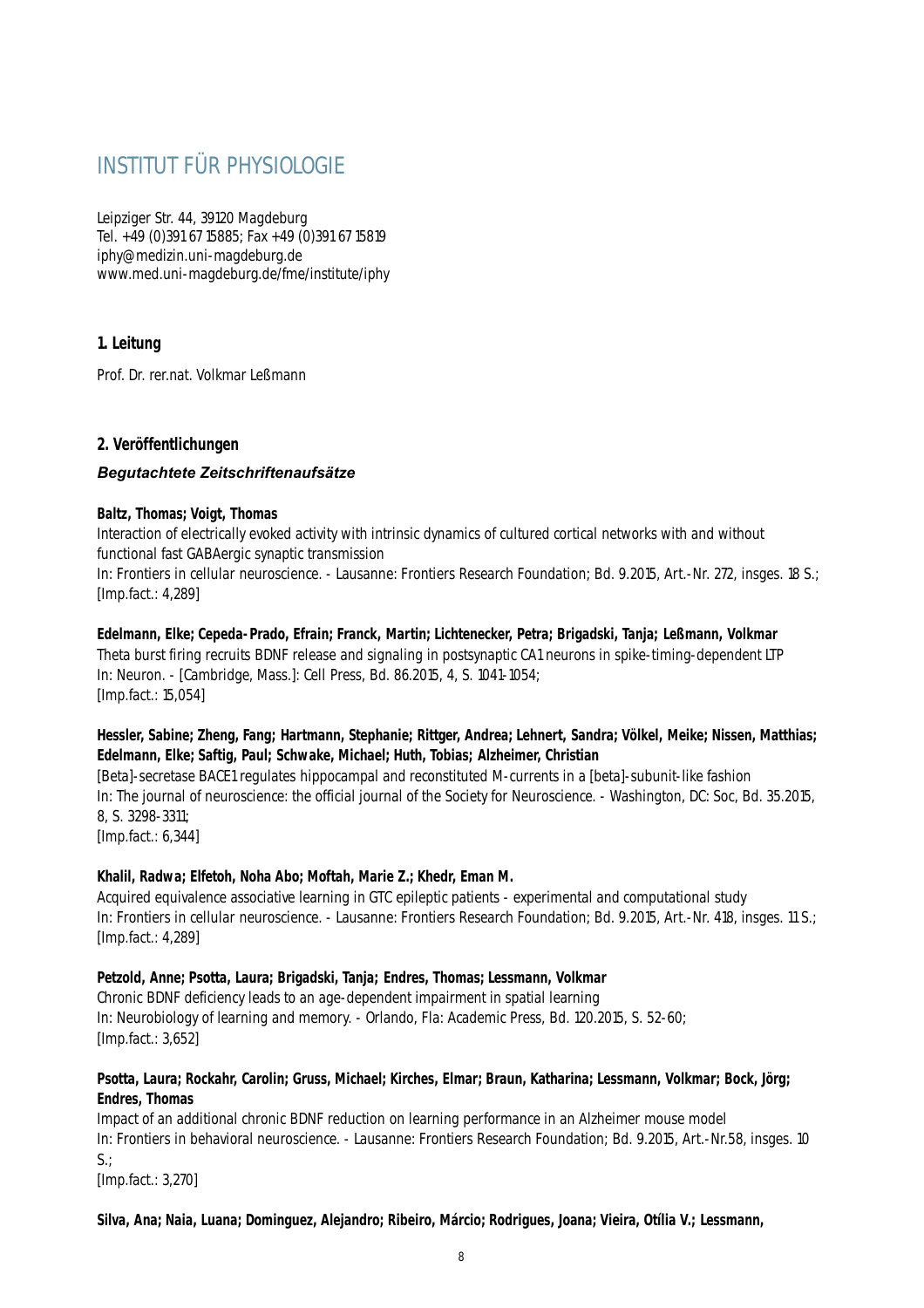#### **Volkmar; Rego, Ana Cristina**

Overexpression of BDNF and full-length TrkB receptor ameliorate striatal neural survival in Huntington's disease In: Neurodegenerative diseases. - Basel: Karger, Bd. 15.2015, 4, S. 207-218; [Imp.fact.: 3,511]

# *Abstracts*

#### **Bode, Christoph; Richter, Franziska; Brigadski, Tanja; Fietz, Simone; Richter, Angelika**

Alterations of striatal interneuron development in an animal model of paroxysmal dystonia - studies of potential targets for novel therapeutics

In: Naunyn-Schmiedeberg's archives of pharmacology. - Berlin: Springer; Bd. 388.2015, Suppl. 1, Abs. 112, S. S28-S29; [Imp.fact.: 2,471]

#### **Cepeda-Prado, Efrain; Leßmann, Volkmar; Edelmann, Elke**

Influence of number of spike pairings on induction mechanisms in Spike timing-dependent plasticity In: Acta physiologica / Supplement. - Oxford [u.a.]: Wiley-Blackwell; Vol. 213.2015, Suppl. 699, P101, S. 108; [Imp.fact.: 4,382]

#### **Dobrota, Dijana; Leßmann, Volkmar; Brigadski, Tanja**

Interaction between amyloid-[beta] peptide and BDNF signalling in hippocampal neurogenesis In: Acta physiologica / Supplement. - Oxford [u.a.]: Wiley-Blackwell; Vol. 213.2015, Suppl. 699, P236, S. 167; [Imp.fact.: 4,382]

# **Eckenstaler, Robert; Leßmann, Volkmar; Brigadski, Tanja**

CAPS1 critically regulates BDNF release and intragranular pH of secretory granules In: Acta physiologica / Supplement. - Oxford [u.a.]: Wiley-Blackwell; Vol. 213.2015, Suppl. 699, P231, S. 164-165; [Imp.fact.: 4,382]

# **Edelmann, Elke; Cepeda-Prado, Efrain; Leßmann, Volkmar**

Coexistence of different forms of timing-dependent LTP at hippocampal CA3-CA1 synapses In: Acta physiologica / Supplement. - Oxford [u.a.]: Wiley-Blackwell; Vol. 213.2015, Suppl. 699, OS2-03, S. 42-43; [Imp.fact.: 4,382]

# **Endres, Thomas; Hölzl, Gloria; Edelmann, Elke; Lessmann, Volkmar**

Fear and fear extinction learning in APP/PS1 mice In: Acta physiologica / Supplement. - Oxford [u.a.]: Wiley-Blackwell; Vol. 213.2015, Suppl. 699, P132, S. 122; [Imp.fact.: 4,382]

#### **Heyne, Jan-Hendrik; Lichtenecker, Petra; Brigadski, Tanja; Leßmann, Volkmar**

Opposing effects of cAMP-effectors PKA and Epac on activity-dependent BDNF secretion in dissociated hippocampal neurons

In: Acta physiologica / Supplement. - Oxford [u.a.]: Wiley-Blackwell; Vol. 213.2015, Suppl. 699, P224, S. 162; [Imp.fact.: 4,382]

# **Lichtenecker, Petra; Brigadski, Tanja; Leßmann, Volkmar**

The second messenger cAMP modulates the secretion of BDNF from dissociated hippocampal neurons In: Acta physiologica / Supplement. - Oxford [u.a.]: Wiley-Blackwell; Vol. 213.2015, Suppl. 699, P228, S. 163-164; [Imp.fact.: 4,382]

#### **Meis, Susanne; Endres, Thomas; Munsch, Thomas; Lessmann, Volkmar**

Long-term plasticity and fear learning in adult heterozygous BDNF knockout mice In: Acta physiologica / Supplement. - Oxford [u.a.]: Wiley-Blackwell; Vol. 213.2015, Suppl. 699, P138, S. 125; [Imp.fact.: 4,382]

# **Schega, Lutz; Peter, Beate; Leßmann, Volkmar; Törpel, Alexander; Brigadski, Tanja**

Effect of intermittent normobaric hypoxia on the health status in older people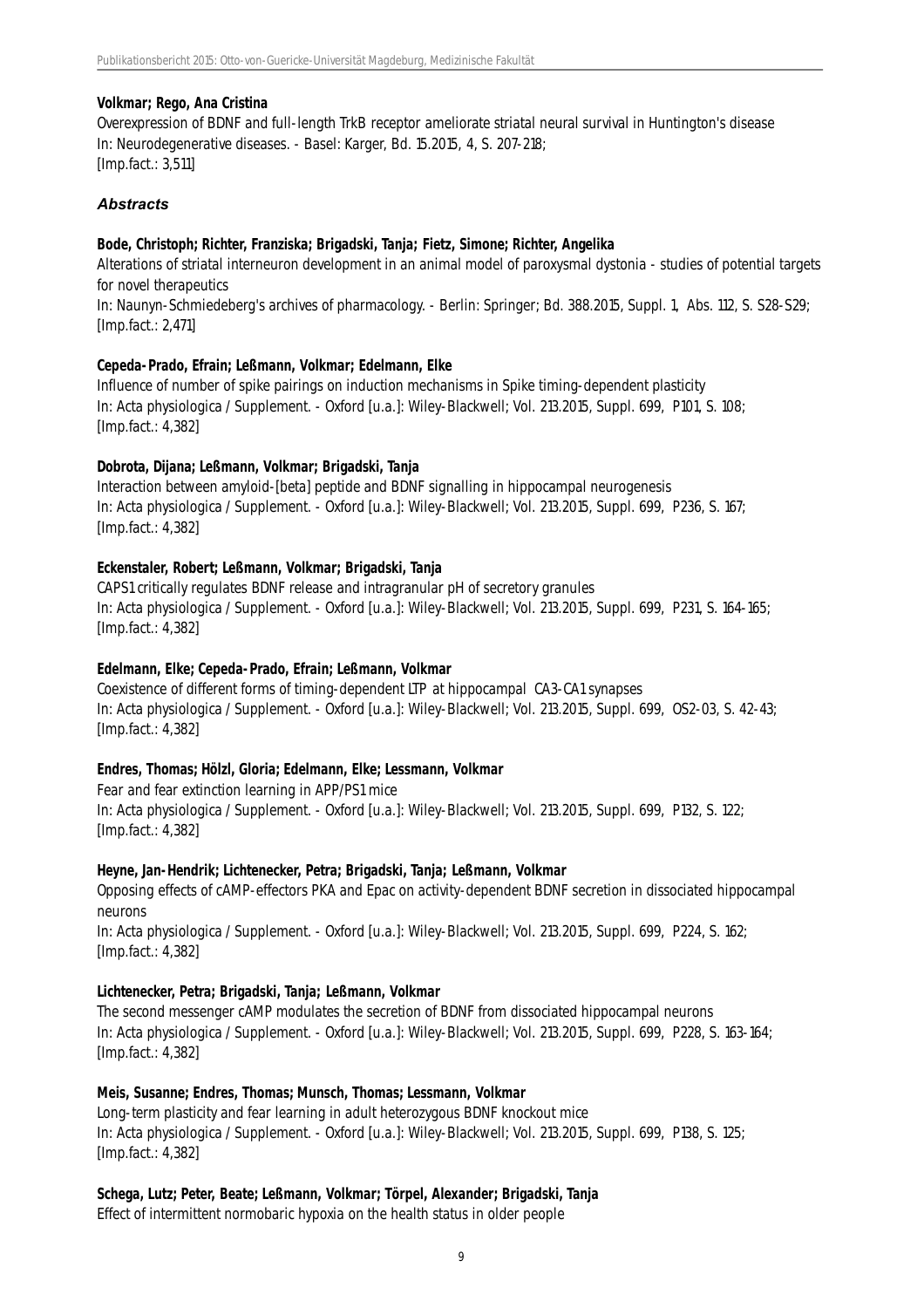In: Journal of rehabilitation medicine: official journal of the UEMS European Board of Physical and Rehabilitation Medicine. - Uppsala: Foundation for Rehabilitation Information; 2015, Suppl. 54, Art. PA795, S. 319 Kongress: World Congress of International Society of Physical and Rehabilitation Medicine; (Berlin): 2015.06.19-23; [Imp.fact.: 1,882]

# **Seifert, Bianca; Eckenstaler, Robert; Rönicke, Raik; Leschik, Julia; Lutz, Beat; Reymann, Klaus; Leßmann, Volkmar; Brigadski, Tanja**

Amyloid-beta-induced changes in vesicular transport of BDNF in hippocampal neurons In: Acta physiologica / Supplement. - Oxford [u.a.]: Wiley-Blackwell; Vol. 213.2015, Suppl. 699, P221, S. 161; [Imp.fact.: 4,382]

#### **Törpel, Alexander; Peter, Beate; Leßmann, Volkmar; Brigadski, Tanja; Schega, Lutz**

Increase of BDNF in response to normobaric hypoxia in humans In: AHA 2015: the book of abstracts Active Healthy Aging Sports Science and Neuroscience International Conference. - Magdeburg, S. 110;

#### **Törpel, Alexander; Peter, Beate; Leßmann, Volkmar; Brigadski, Tanja; Schega, Lutz**

Systemic hypoxia affects attenuated expression of erythropoietin in old age In: Acta physiologica / Supplement. - Oxford [u.a.]: Wiley-Blackwell; Vol. 213.2015, Suppl. 699, S. 194; [Imp.fact.: 4,382]

#### *Dissertationen*

#### **Psotta, Laura; Leßmann, Volkmar [Gutachter]**

Einfluss der chronischen Reduktion des endogenen Neutrophins BDNF auf kognitive Prozesse im APP/PS1 Alzheimer-Mausmodell. - Magdeburg, Univ., Fak. für Naturwiss., Diss., 2015, 2014; 137 S.: graph. Darst.;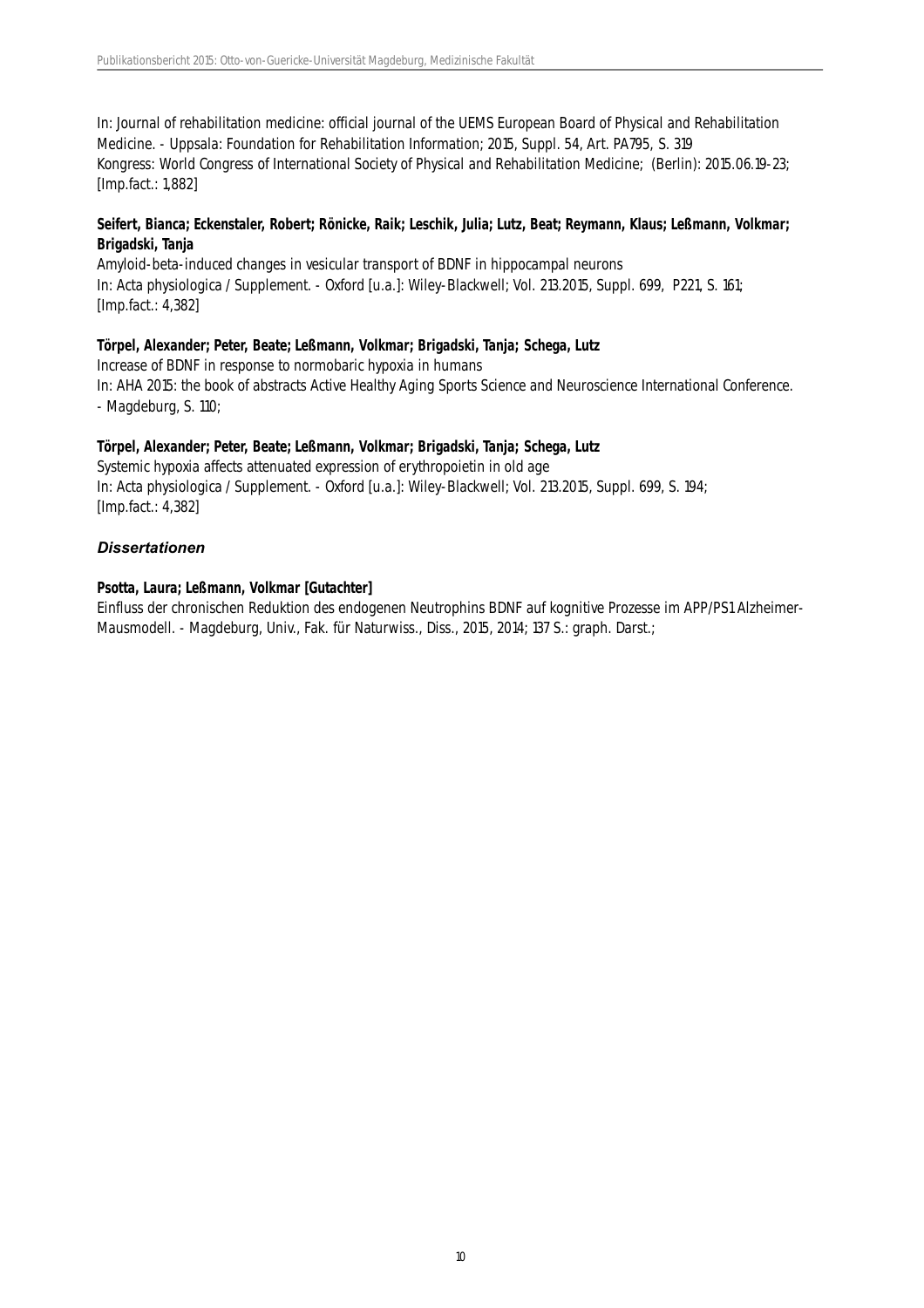# INSTITUT FÜR MEDIZINISCHE PSYCHOLOGIE

Leipziger Straße 44, 39120 Magdeburg Tel. +49 (0)391 67 21800, Fax +49 (0)391 67 21 803 imp@med.ovgu.de

# **1. Leitung**

Prof. Dr. med. habil. B.A. Sabel, Ph.D. (geschäftsführender Leiter)

# **2. Veröffentlichungen**

# *Begutachtete Zeitschriftenaufsätze*

# **Bola, Michal; Gall, Carolin; Sabel, Bernhard A.**

Disturbed temporal dynamics of brain synchronization in vision loss In: Cortex: a journal devoted to the study of the nervous system and behaviour. - Paris: Elsevier Masson, Bd. 67.2015, S. 134-146; [Imp.fact.: 5,128]

# **Bola, Michal; Sabel, Bernhard A.**

Dynamic reorganization of brain functional networks during cognition In: NeuroImage: a journal of brain function. - Orlando, Fla: Academic Press, Bd. 114.2015, S. 398-412; [Imp.fact.: 6,357]

# **Dundon, Neil M.; Bertini, Caterina; Làdavas, Elisabetta; Sabel, Bernhard A.; Gall, Carolin**

Visual rehabilitation - visual scanning, multisensory stimulation and vision restoration trainings In: Frontiers in behavioral neuroscience. - Lausanne: Frontiers Research Foundation; Bd. 9.2015, Art.-Nr. 192, insges. 14 S.;

[Imp.fact.: 3,270]

# **Foik, Andrzej T.; Kublik, Ewa; Sergeeva, Elena G.; Tatlisumak, Turgut; Rossini, Paolo M.; Sabel, Bernhard A.; Waleszczyk, Wioletta J.**

Retinal origin of electrically evoked potentials in response to transcorneal alternating current stimulation in the rat In: Investigative ophthalmology & visual science: IOVS; official journal of the Association for Research in Vision and Ophthalmology. - Rockville, Md: ARVO, Bd. 56.2015, 3, S. 1711-1718; [Imp.fact.: 3,404]

# **Gall, Carolin; Silvennoinen, Katri; Granata, Giuseppe; Rossi, Francesca de; Vecchio, Fabrizio; Brösel, Doreen; Bola, Michał Sailer, Michael; Waleszczyk, Wioletta J.; Rossini, Paolo M.; Tatlisumak, Turgut; Sabel, Bernhard A.**

Non-invasive electric current stimulation for restoration of vision after unilateral occipital stroke

In: Contemporary clinical trials: design, methods and analysis. - Amsterdam [u.a.]: Elsevier Science, Bd. 43.2015, S. 231- 236;

[Imp.fact.: 1,935]

# **Liu, Yuanyuan; Yan, Hua; Chen, Song; Sabel, Bernhard A.**

Caspase-3 inhibitor Z-DEVD-FMK enhances retinal ganglion cell survival and vision restoration after rabbit traumatic optic nerve injury

In: Restorative neurology and neuroscience. - Amsterdam: IOS Press, Bd. 33.2015, 2, S. 205-220;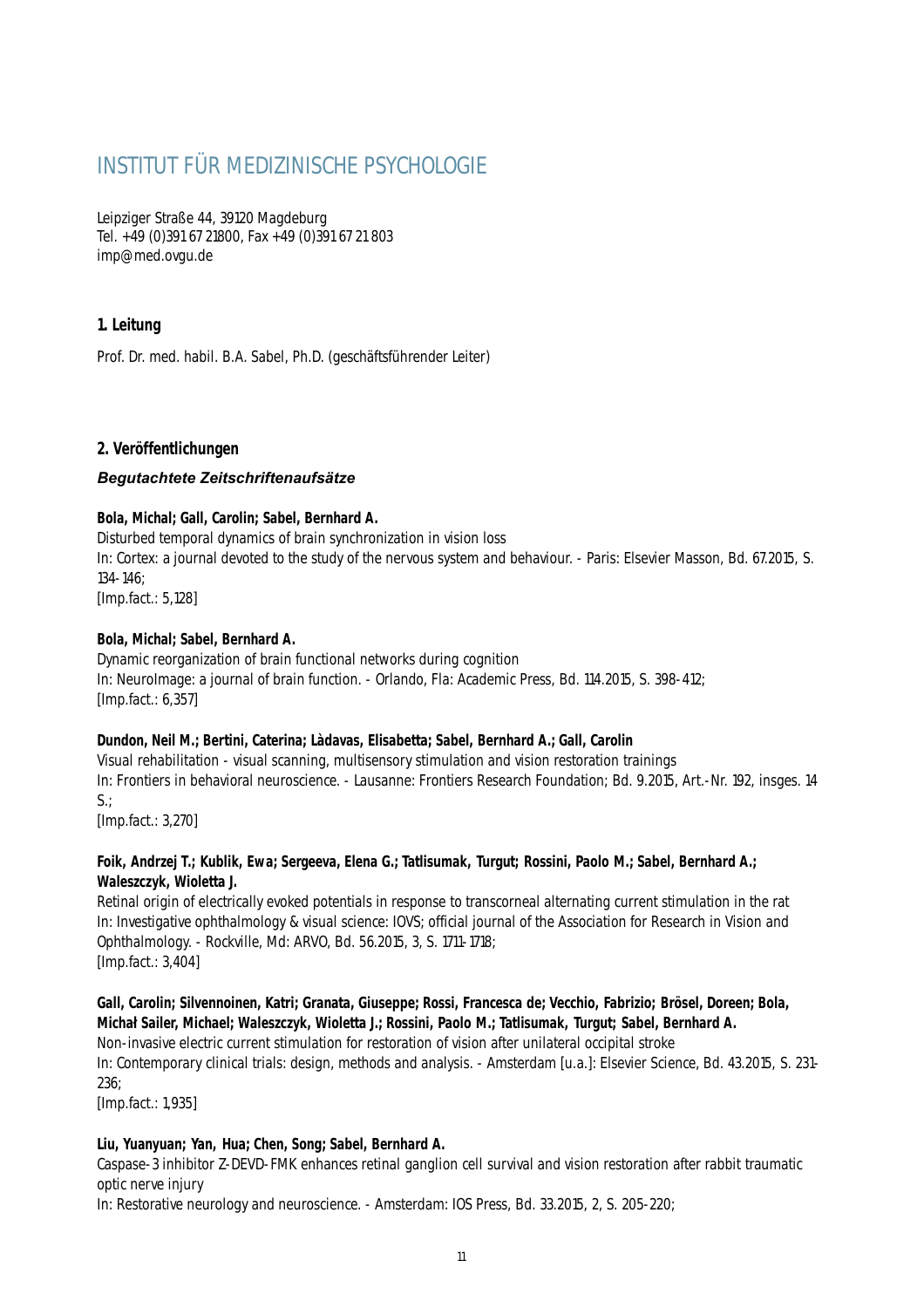[Imp.fact.: 2,490]

# **Miao, Wen; Man, Fengyuan; Wu, Shaoqin; Lv, Bin; Wang, Zhenchang; Xian, Junfang; Sabel, Bernhard A.; He, Huiguang; Jiao, Yonghong**

Brain abnormalities in congenital fibrosis of the extraocular muscles type 1 - a multimodal MRI imaging study In: PLoS one. - Lawrence, Kan: PLoS; Vol. 10.2015, 7, Art. e0133473, insgesamt 11 S.; [Imp.fact.: 3,234]

# **Poggel, Dorothe A.; Treutwein, Bernhard; Sabel, Bernhard A.; Strasburger, Hans**

A matter of time - improvement of visual temporal processing during training-induced restoration of light detection performance

In: Frontiers in psychology. - Lausanne: Frontiers Research Foundation; Bd. 6.2015, Art. 22, insges. 12 S.; [Imp.fact.: 2,560]

# **Sabel, Bernhard A.**

Sind Gesichtsfeld-Defekte doch reversibel? - Wechselstrom zur Re-Synchronisation von Hirnnetzwerken verbessert Gesichtsfeld-Defekte; Update nach 110 Jahren In: Ophthalmologische Nachrichten: Zeitung für die Augenheilkunde. - Köln: Biermann, 7, S. 14-15, 2015;

# **Sergeeva, Elena G.; Bola, Michal; Wagner, Sebastian; Lazik, Stefanie; Voigt, Nadine; Mawrin, Christian; Gorkin, Alexander G.; Waleszczyk, Wioletta J.; Sabel, Bernhard A.; Henrich-Noack, Petra**

Repetitive transcorneal alternating current stimulation reduces brain idling state after long-term vision loss In: Brain stimulation: basic, translational, and clinical research in neuromodulation. - New York, NY [u.a.]: Elsevier, Bd. 8.2015, 6, S. 1065-1073;

[Imp.fact.: 4,399]

# **Sergeeva, Elena G.; Henrich-Noack, Petra; Gorkin, Alexander G.; Sabel, Bernhard A.**

Preclinical model of transcorneal alternating current stimulation in freely moving rats In: Restorative neurology and neuroscience. - Amsterdam: IOS Press, Bd. 33.2015, 5, S. 761-769; [Imp.fact.: 2,490]

# **Wang, Jieqiong; Miao, Wen; Li, Jing; Li, Meng; Zhen, Zonglei; Sabel, Bernhard; Xian, Junfang; He, Huiguang**

Automatic segmentation of the lateral geniculate nucleus - Application to control and glaucoma patients In: Journal of neuroscience methods. - Amsterdam [u.a.]: Elsevier Science, Bd. 255.2015, S. 104-114; [Imp.fact.: 2,025]

# *Buchbeiträge*

# **Hopf, Talea; Kockentiedt, Sarah; Henrich-Noack, Petra; Tomas, Jürgen; Sabel, Bernhard**

Entwicklung Oberflächenmodifizierter Nanopartikel-Formulierungen zwecks Überwindung der Blut-Hirn-Schranke In: Teipel, Ulrich:: Produktgestaltung in der Partikeltechnologie, Band 7: 7. Symposium Partikeltechnologie, 23. - 24. April 2015, Fraunhofer-Forum, Berlin. - Stuttgart: Fraunhofer Verl., S. 345-367 Kongress: Symposium Partikeltechnologie; 7 (Berlin): 2015.04.23-24;

# *Artikel in Kongressbänden*

# **Hopf, Talea; Kockentiedt, Sarah; Hintz, Werner; Henrich-Noack, Petra; Tomas, Jürgen; Sabel, Bernhard**

Development and characterization of surface modified nanoparticle formulations in terms of size and surface properties In: 8th International Conference on Conveying and Handling of Particulate Solids (CHOPS 2015). - Tel-Aviv; 2015, Art. 082, insgesamt 13 S.[Beitrag auf USB-Stick];

# *Abstracts*

# **Gall, Carolin**

Non-invasive electrical brain stimulation in hemianopia and visual neglect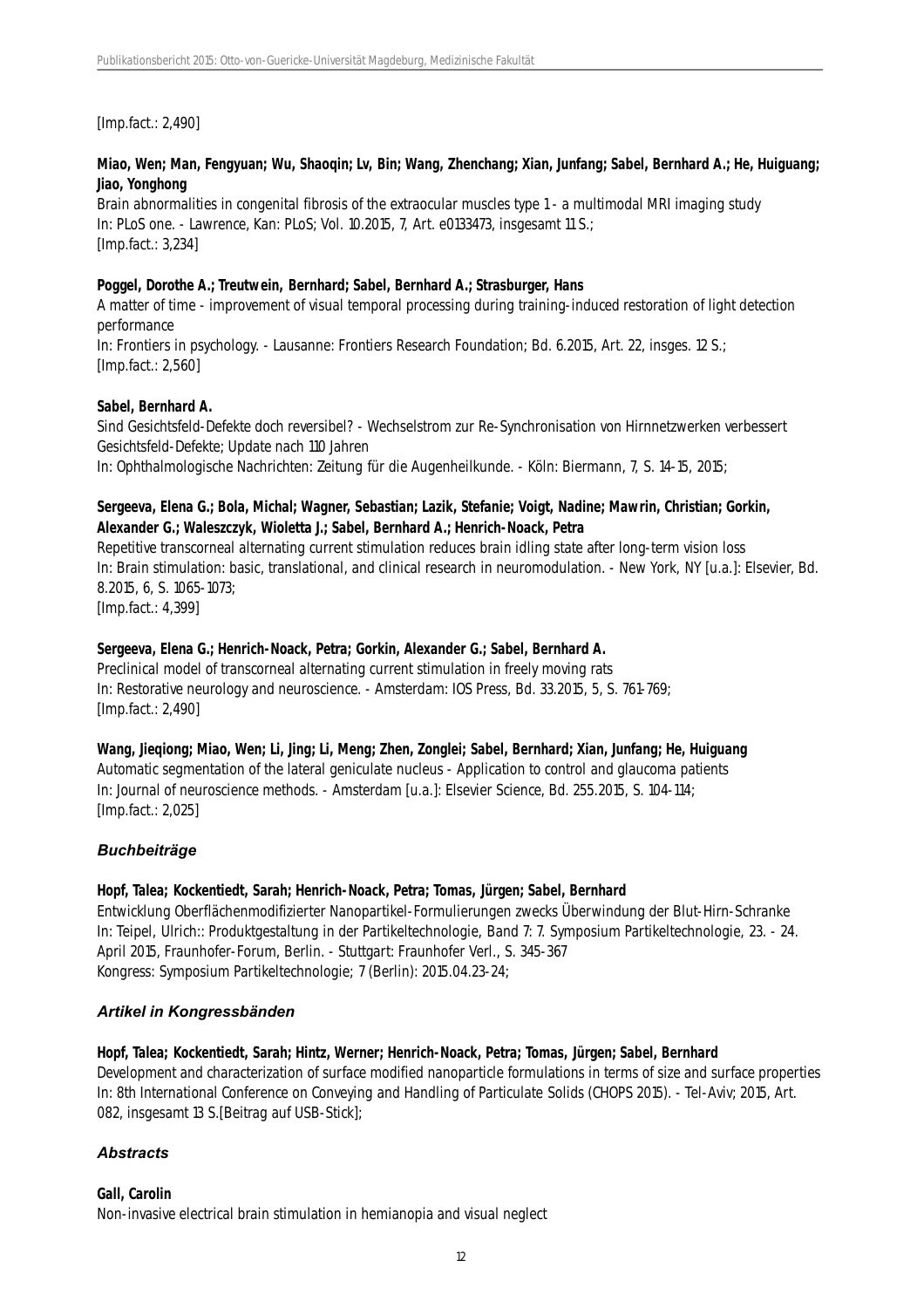In: Clinical neurophysiology. - Amsterdam [u.a.]: Elsevier Science; Bd. 126.2015, 8, SV1, S. e63; [Imp.fact.: 3,097]

# *Dissertationen*

# **Bola, Michal; Sabel, Bernhard A. [Gutachter]**

Breakdown and restoration of brain synchronization in blindness. - Magdeburg, Univ., Fak. für Naturwiss., Diss., 2015; 115 S.: graph. Darst.;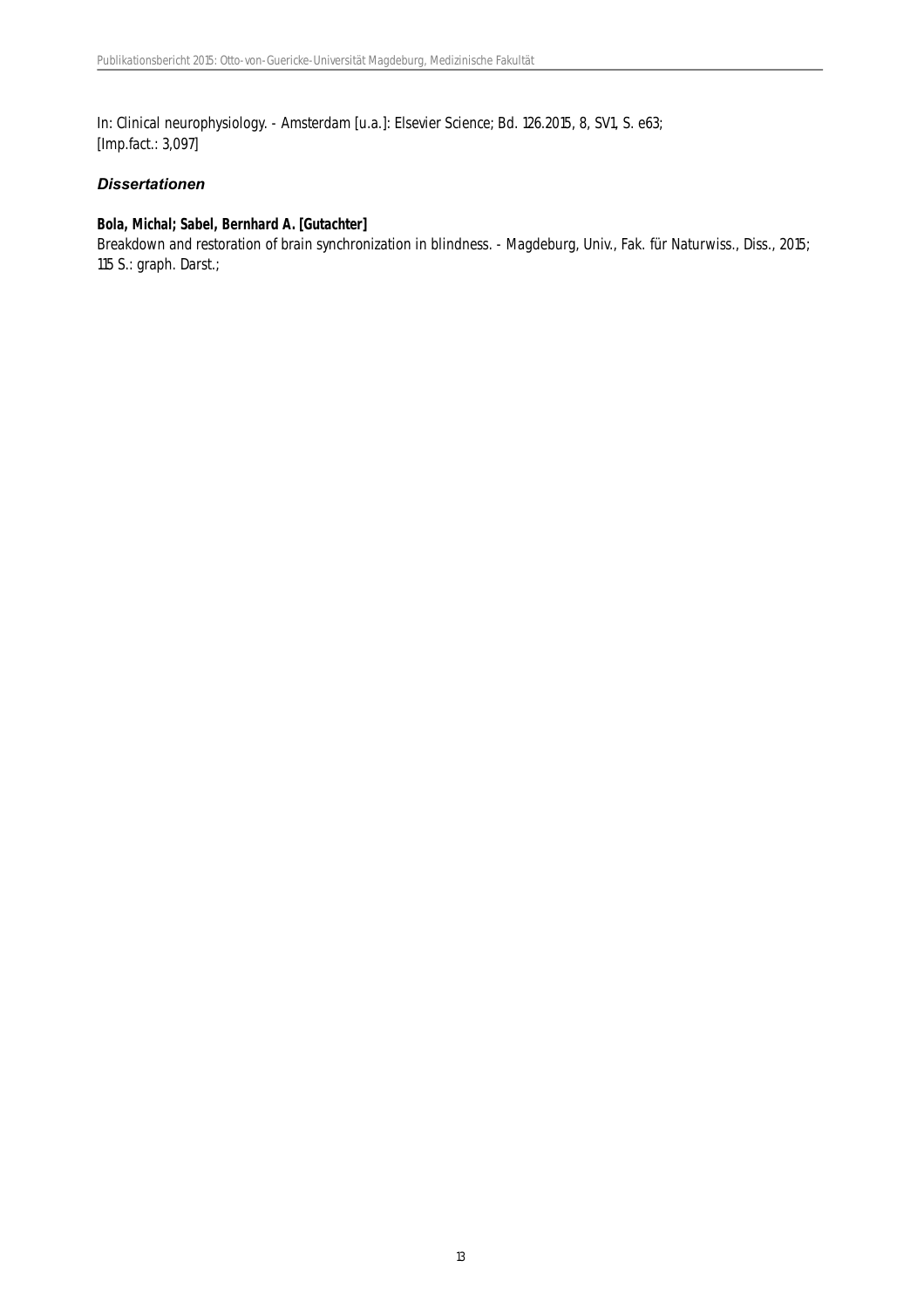# INSTITUT FÜR BIOCHEMIE UND ZELLBIOLOGIE

Leipziger Str. 44, 39120 Magdeburg Tel. +49 (0)391 67 14276, Fax +49 (0)391 67 14365 klaus.fischer@med.ovgu.de

# **1. Leitung**

Prof. Dr. rer. nat. Klaus-Dieter Fischer

# **2. Veröffentlichungen**

# *Begutachtete Zeitschriftenaufsätze*

#### **Balázsfi, Diána; Pintér, Ottó; Klausz, Barbara; Kovács, Krisztina B.; Fodor, Anna; Török, Bibiána; Engelmann, Mario; Zelena, Dóra**

Restoration of peripheral V2 receptor vasopressin signaling fails to correct behavioral changes in Brattleboro rats In: Psychoneuroendocrinology: an international journal; the official journal of the International Society of Psychoneuroendocrinology. - Amsterdam [u.a.]: Elsevier Science, Bd. 51.2015, S. 11-23; [Imp.fact.: 4,944]

#### **Bernstein, Hans-Gert; Jäger, Kristin; Dobrowolny, Henrik; Steiner, Johann; Keilhoff, Gerburg; Bogerts, Bernhard; Laube, Gregor**

Possible sources and functions of L-homoarginine in the brain - review of the literature and own findings In: Amino acids. - Wien [u.a.]: Springer, Bd. 47.2015, 9, S. 1729-1740; [Imp.fact.: 3,293]

#### **Bernstein, Hans-Gert; Keilhoff, Gerburg; Steiner, Johann; Laube, Gregor; Bogerts, Bernhard**

Downregulation of neuregulin 1-ErbB4 signaling and antidepressant properties of ketamine - ErbB4 expressing pyramidal neurons may play a role

In: Journal of molecular neuroscience: JMN online. - New York, NY: Springer, Bd. 55.2015, 2, S. 372-373; [Imp.fact.: 2,343]

# **Bernstein, Hans-Gert; Lindquist, Jonathan A.; Keilhoff, Gerburg; Dobrowolny, Henrik; Brandt, Sabine; Steiner, Johann; Bogerts, Bernhard; Mertens, Peter R.**

Differential distribution of Y-box-binding protein 1 and cold shock domain protein A in developing and adult human brain

In: Brain structure & function. - Berlin: Springer, Bd. 220.2015, 4, S. 2235-2245; [Imp.fact.: 5,618]

# **Bernstein, Hans-Gert; Lindquist, Jonathan A.; Keilhoff, Gerburg; Dobrowolny, Henrik; Brandt, Sabine; Steiner, Johann; Bogerts, Bernhard; Mertens, Peter R.**

Erratum to: Differential distribution of Y-box-binding protein 1 and cold shock domain protein A in developing and adult human brain

In: Brain structure & function. - Berlin: Springer, Bd. 220.2015, 4, S. 2247; [Imp.fact.: 5,618]

#### **Camats Perna, Judith; Wotjak, Carsten T.; Stork, Oliver; Engelmann, Mario**

Timing of presentation and nature of stimuli determine retroactive interference with social recognition memory in mice In: Physiology & behavior: official journal of the International Behavioral Neuroscience Society. - Amsterdam [u.a.]: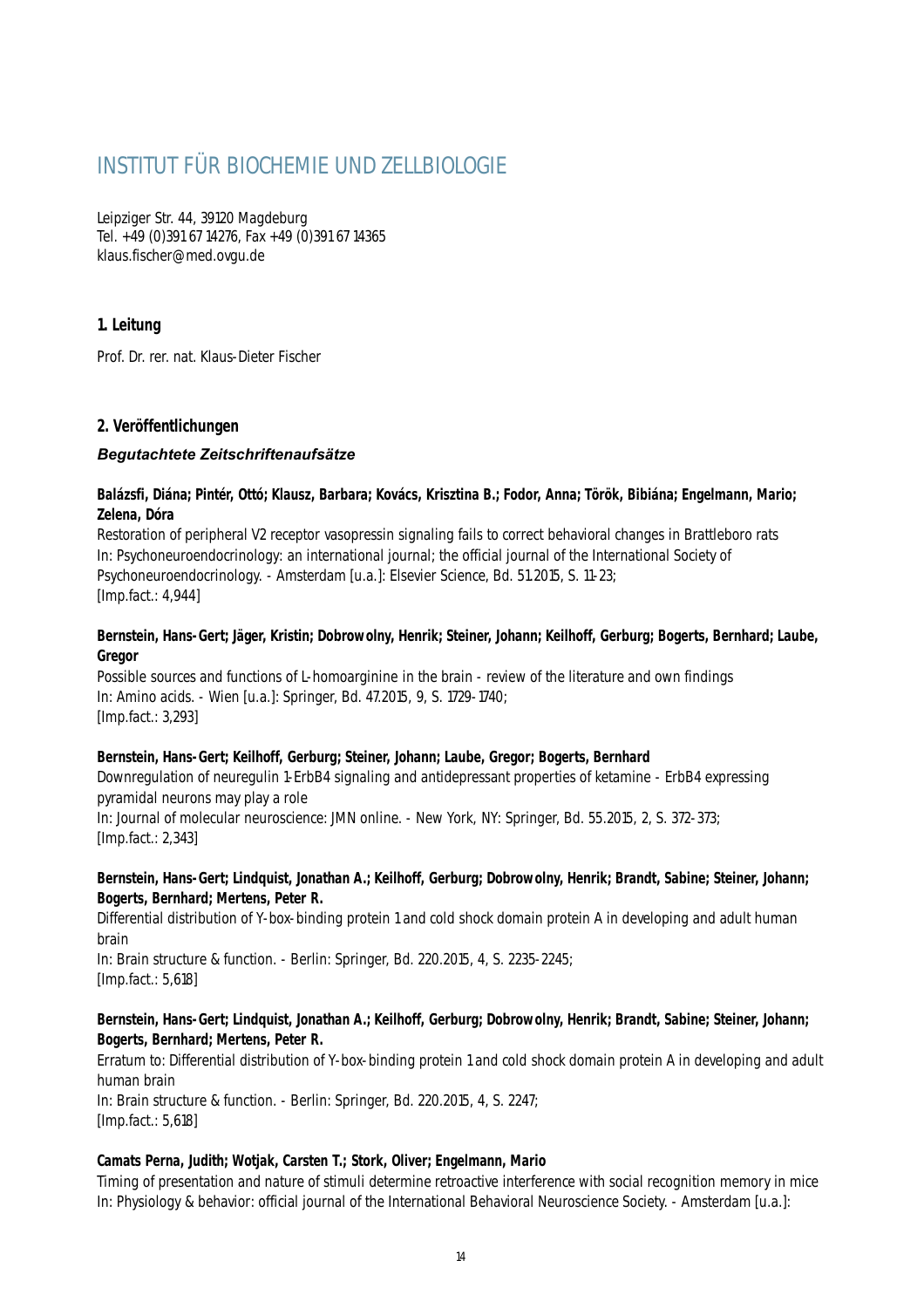Elsevier Science, Bd. 143.2015, S. 10-14; [Imp.fact.: 2,976]

#### **Engelmann, Mario; Sliggers, Bert**

Johannes Albertus Schlosser, the first author describing Artemia salina(L.) (Branchiopoda: Anostraca) - a biographical sketch

In: Journal of crustacean biology. - Leiden: Brill, Bd. 35.2015, 4, S. 571-575; [Imp.fact.: 1,081]

#### **Keilhoff, Gerburg; Titze, Max; Esser, Torben; Langnaese, Kristina; Ebmeyer, Uwe**

Constitutive and functional expression of YB-1 in microglial cells In: Neuroscience: an international journal under the editorial direction of IBRO. - Amsterdam [u.a.]: Elsevier Science, Bd. 301.2015, S. 439-453; [Imp.fact.: 3,357]

#### **Kruska, Nicol; Schönfeld, Peter; Pujol, Aurora; Reiser, Georg**

Astrocytes and mitochondria from adrenoleukodystrophy protein (ABCD1)-deficient mice reveal that the adrenoleukodystrophy-associated very long-chain fatty acids target several cellular energy-dependent functions In: Biochimica et biophysica acta / Molecular basis of disease. - Amsterdam: Elsevier, Bd. 1852.2015, 5, S. 925-936; [Imp.fact.: 4,882]

#### **Lendeckel, Uwe; Wolke, Carmen; Bernstein, Hans-Gert; Keilhoff, Gerburg**

Effects of nitric oxide synthase deficiency on a disintegrin and metalloproteinase domain-containing protein 12 expression in mouse brain samples

In: Molecular medicine reports. - Athens: Spandidos Publ, Bd. 12.2015, 2, S. 2253-2262; [Imp.fact.: 1,554]

#### **Luft, Veronika; Reinhard, Jacqueline; Shibuya, Masabumi; Fischer, Klaus D.; Faissner, Andreas**

Erratum to - the guanine nucleotide exchange factor Vav3 regulates differentiation of progenitor cells in the developing mouse retina

In: Cell & tissue research. - Berlin: Springer, Bd. 360.2015, 2, S. 431-433; [Imp.fact.: 3,565]

#### **Luft, Veronika; Reinhard, Jacqueline; Shibuya, Masabumi; Fischer, Klaus D.; Faissner, Andreas**

The guanine nucleotide exchange factor Vav3 regulates differentiation of progenitor cells in the developing mouse retina

In: Cell & tissue research. - Berlin: Springer, Bd. 359.2015, 2, S. 423-440; [Imp.fact.: 3,565]

#### **Martens, Jan-Christian; Keilhoff, Gerburg; Halangk, Walter; Wartmann, Thomas; Gardemann, Andreas; Päge, Ilona; Schild, Lorenz**

Lipidomic analysis of molecular cardiolipin species in livers exposed to ischemia/reperfusion In: Molecular and cellular biochemistry: an international journal for chemical biology in health and disease. - Dordrecht [u.a.]: Springer Science + Business Media B.V, Bd. 400.2015, 1/2, S. 253-263; [Imp.fact.: 2,393]

#### **Noack, Julia; Murau, Rita; Engelmann, Mario**

Consequences of temporary inhibition of the medial amygdala on social recognition memory performance in mice In: Frontiers in neuroscience. - Lausanne: Frontiers Research Foundation; Bd. 9.2015, Art.-Nr. 152, insges. 6 S.; [Imp.fact.: 3,656]

# **Pinkernelle, Josephine; Raffa, Vittoria; Calatayud, Maria P.; Goya, Gerado F.; Riggio, Cristina; Keilhoff, Gerburg**

Growth factor choice is critical for successful functionalization of nanoparticles In: Frontiers in neuroscience. - Lausanne: Frontiers Research Foundation; Bd. 9.2015, Art. 305, insges. 14 S.; [Imp.fact.: 3,656]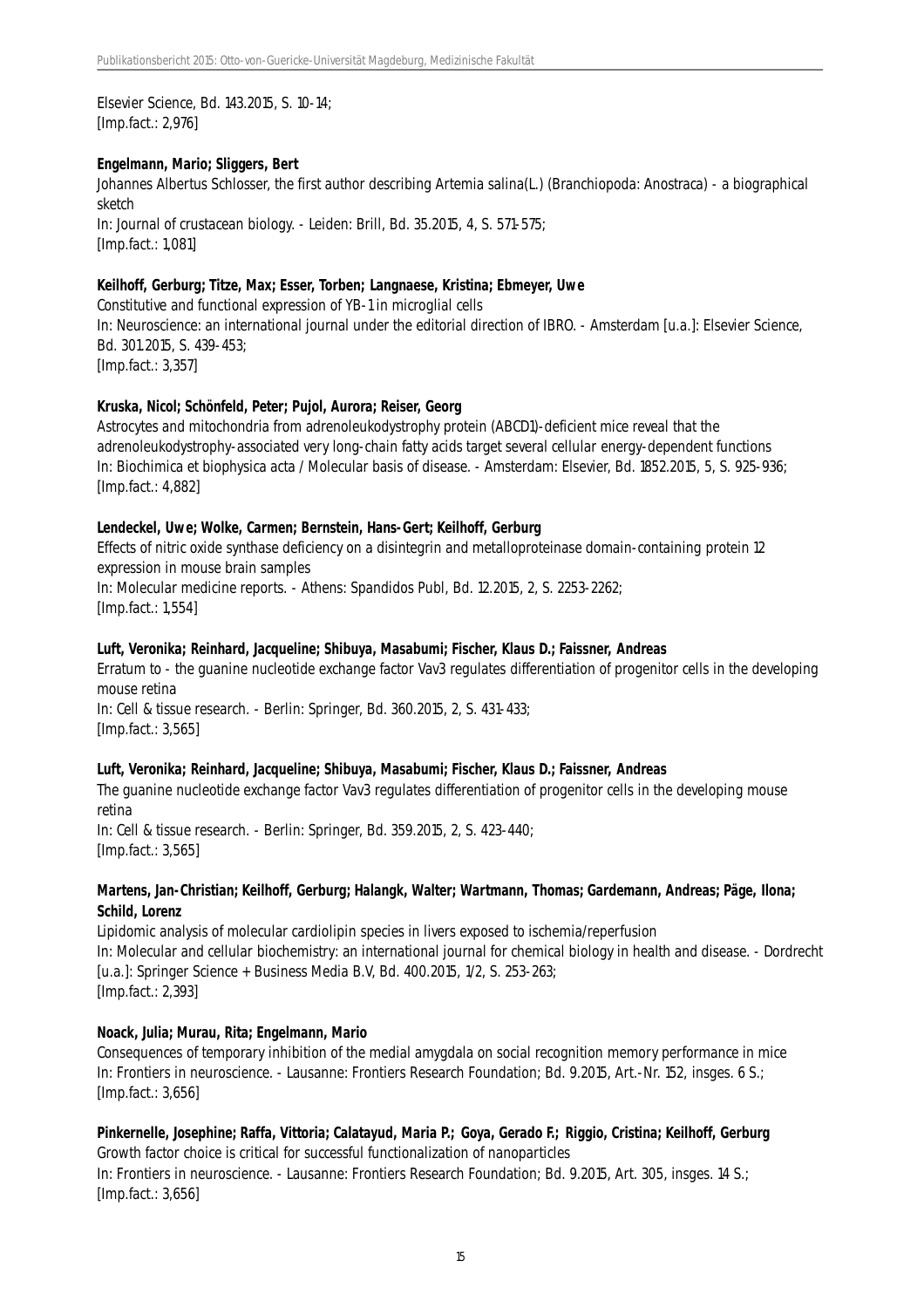# **Schubert, Walter**

Systematic, spatial imaging of large multimolecular assemblies and the emerging principles of supramolecular order in biological systems In: Journal of molecular recognition: JMR. - Chichester [u.a.]: Wiley, Bd. 27.2014, 1, S. 3-18; [Imp.fact.: 2,337]

#### **Wang, Lijun; Min, Yue; Wang, Zhigang; Riggio, Cristina; Calatayud, Maria Pilar; Pinkernelle, Josephine; Raffa, Vittoria; Goya, Gerardo F.; Keilhoff, Gerburg; Cuschieri, Alfred**

Evaluation of in-situ magnetic signals from iron oxide nanoparticle-labeled PC12 cells by atomic force microscopy In: Journal of biomedical nanotechnology. - Valencia, Calif: American Scientific Publ, Bd. 11.2015, 3, S. 457-468; [Imp.fact.: 5,338]

#### **Zelena, Dóra; Pintér, Ottó; Balázsfi, Diána Gabriella; Langnaese, Kristina; Richter, Karin; Landgraf, Rainer; Makara, Gábor B.; Engelmann, Mario**

Vasopressin signaling at brain level controls stress hormone release - the vasopressin-deficient Brattleboro rat as a model In: Amino acids. - Wien [u.a.]: Springer, Bd. 47.2015, 11, S. 2245-2253; [Imp.fact.: 3,293]

#### **Zhu, Zhihui; Li, Rongyu; Stricker, Rolf; Reiser, Georg**

Extracellular [alpha]-crystallin protects astrocytes from cell death through activation of MAPK, PI3K/Akt signaling pathway and blockade of ROS release from mitochondria

In: Brain research: an international multidisciplinary journal devoted to fundamental research in the brain sciences. - Amsterdam: Elsevier, Bd. 1620.2015, S. 17-28;

[Imp.fact.: 2,843]

# *Buchbeiträge*

#### **Camats Perna, Judith; Engelmann, Mario**

Recognizing others - rodents social memories In: Current topics in behavioral neurosciences. - Heidelberg [u.a.]: Springer, insges. 21 S., 2015 [DOI: 10.1007/7854\_2015\_413];

#### *Abstracts*

#### **Reiser, Georg; Schönfeld, Peter; Kruska, Nicol**

Energy-dependent functions in astrocytes and mitochondria are impaired in brain from adrenoleukodystrophy (X-ALD) model animals which have excessive levels of very long-chain fatty acids In: Acta physiologica / Supplement. - Oxford [u.a.]: Wiley-Blackwell; Vol. 213.2015, Suppl. 699, P241, S. 169; [Imp.fact.: 4,382]

# *Dissertationen*

# **Lucas, Benjamin; Mawrin, Christian [Gutachter]**

Der Effekt Cerebrolysins auf die Regenerations- und Degenerationsprozesse im spinalmotorischen System in vitro. - Magdeburg, Univ., Med. Fak., Diss., 2015; IX, 86 Bl.: Ill., graph. Darst.;

# **Pinkernelle, Josephine; Keilhoff, Gerburg [Gutachter]**

Etablierung eines in vitro-Modells zur Untersuchung der Regeneration spinaler Motorneurone und ihrer Axone nach Axotomie und Neurodegeneration. - Magdeburg, Univ., Fak. für Naturwiss., Diss., 2015, 2014; VII, 126 S., S. VIII-XII: graph. Darst.;

#### **Radscheidt, Monique; Stork, Oliver [Gutachter]**

Die Konsequenzen temporärer Inhibitionen der dorsalen Hippocampi auf das unkonditionierte, soziale Langzeit-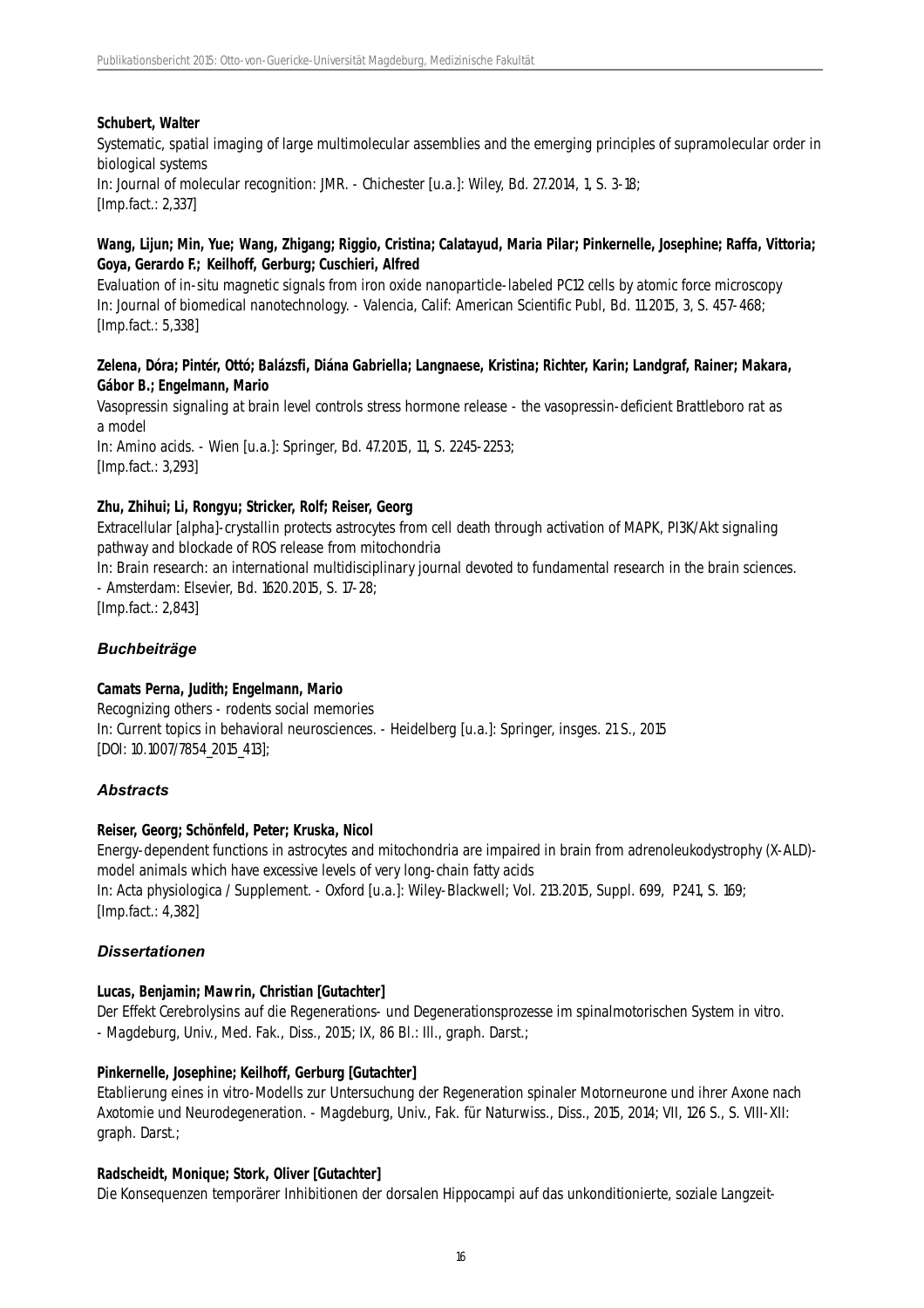Wiedererkennungsgedächtnis von Mäusen. - Magdeburg, Univ., Med. Fak., Diss., 2015; [6], 48, VIII-X Bl.: Ill., graph. Darst.;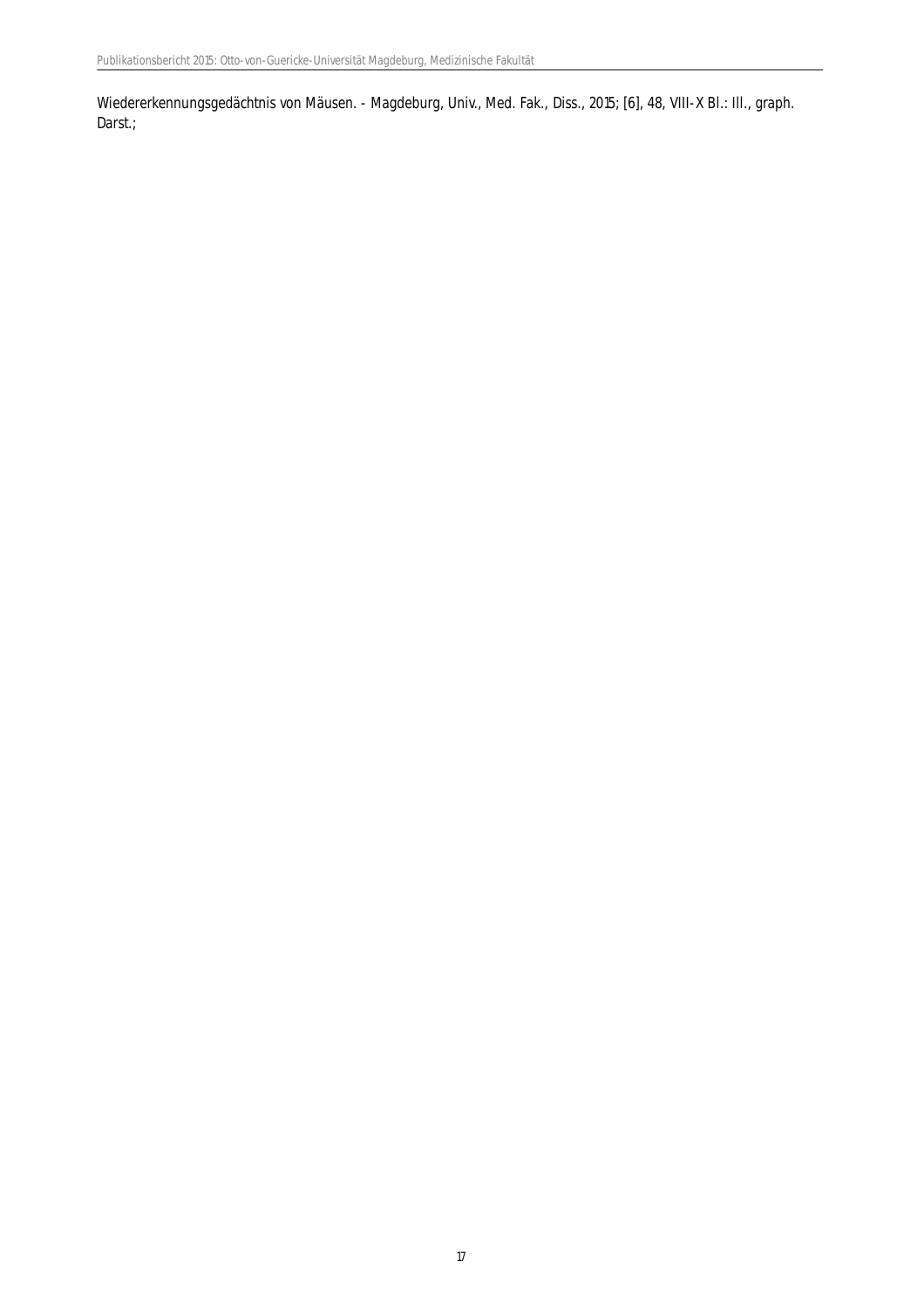# INSTITUT FÜR INFLAMMATION UND NEURODEGENERATION

Leipziger Straße 44, 39120 Magdeburg Tel. +49 (0)391 67 13088, Fax +49 (0)391 67 13097 ines.klaes@med.ovgu.de georg.reiser@med.ovgu.de

# **1. Leitung**

N. N.

# **2. Veröffentlichungen**

# *Begutachtete Zeitschriftenaufsätze*

# **Azarashvili, Tamara; Krestinina, Olga; Baburina, Yulia; Odinokova, Irina; Grachev, Dmitry; Papadopoulos, Vassilios; Akatov, Vladimir; Lemasters, John J.; Reiser, Georg**

Combined effect of G3139 and TSPO ligands on Ca2+-induced permeability transition in rat brain mitochondria In: Archives of biochemistry and biophysics: ABB. - San Diego, Calif: Elsevier, Bd. 587.2015, S. 70-77; [Imp.fact.: 3,017]

# **Azran, Sagit; Danino, Ortal; Förster, Daniel; Kenigsberg, Sarah; Reiser, Georg; Dixit, Mudit; Singh, Vijay; Major, Dan T.; Fischer, Bilha**

Identification of highly promising antioxidants/neuroprotectants based on nucleoside 5'-phosphorothioate scaffold - synthesis, activity, and mechanisms of action

In: Journal of medicinal chemistry. - Washington, DC: ACS, Bd. 58.2015, 21, S. 8427-8443; [Imp.fact.: 5,447]

**Baburina, Yulia; Azarashvili, Tamara; Grachev, Dmitry; Krestinina, Olga; Galvita, Anastasia; Stricker, Rolf; Reiser, Georg** Mitochondrial 2,' 3-'cyclic nucleotide 3-'phosphodiesterase (CNP) interacts with mPTP modulators and functional complexes (I-V) coupled with release of apoptotic factors In: Neurochemistry international. - Amsterdam [u.a.]: Elsevier Science, Bd. 90.2015, S. 46-55; [Imp.fact.: 3,092]

# **Chistyakov, Dmitry V.; Aleshin, Stepan E.; Astakhova, Alina A.; Sergeeva, Marina G.; Reiser, Georg**

Regulation of peroxisome proliferator-activated receptors (PPAR) [alpha] and -[gamma] of rat brain astrocytes in the course of activation by toll-like receptor agonists

In: Journal of neurochemistry: official journal of the International Society for Neurochemistry; JN. - Oxford: Wiley-Blackwell, Bd. 134.2015, 1, S. 113-124;

[Imp.fact.: 4,281]

# **Förster, Daniel; Reiser, Georg**

Supportive or detrimental roles of P2Y receptors in brain pathology?:The two faces of P2Y receptors in stroke and neurodegeneration detected in neural cell and in animal model studies In: Purinergic signalling. - Dordrecht: Springer Science + Business Media B.V, Bd. 11.2015, 4, S. 441-454; [Imp.fact.: 3,886]

# **Krestinina, Olga; Azarashvili, Tamara; Baburina, Yulia; Galvita, Anastasia; Grachev, Dmitry; Stricker, Rolf; Reiser, Georg**

In aging, the vulnerability of rat brain mitochondria is enhanced due to reduced level of 2,3 -cyclic nucleotide-3 phosphodiesterase (CNP) and subsequently increased permeability transition in brain mitochondria in old animals In: Neurochemistry international. - Amsterdam [u.a.]: Elsevier Science, Bd. 80.2015, S. 41-50;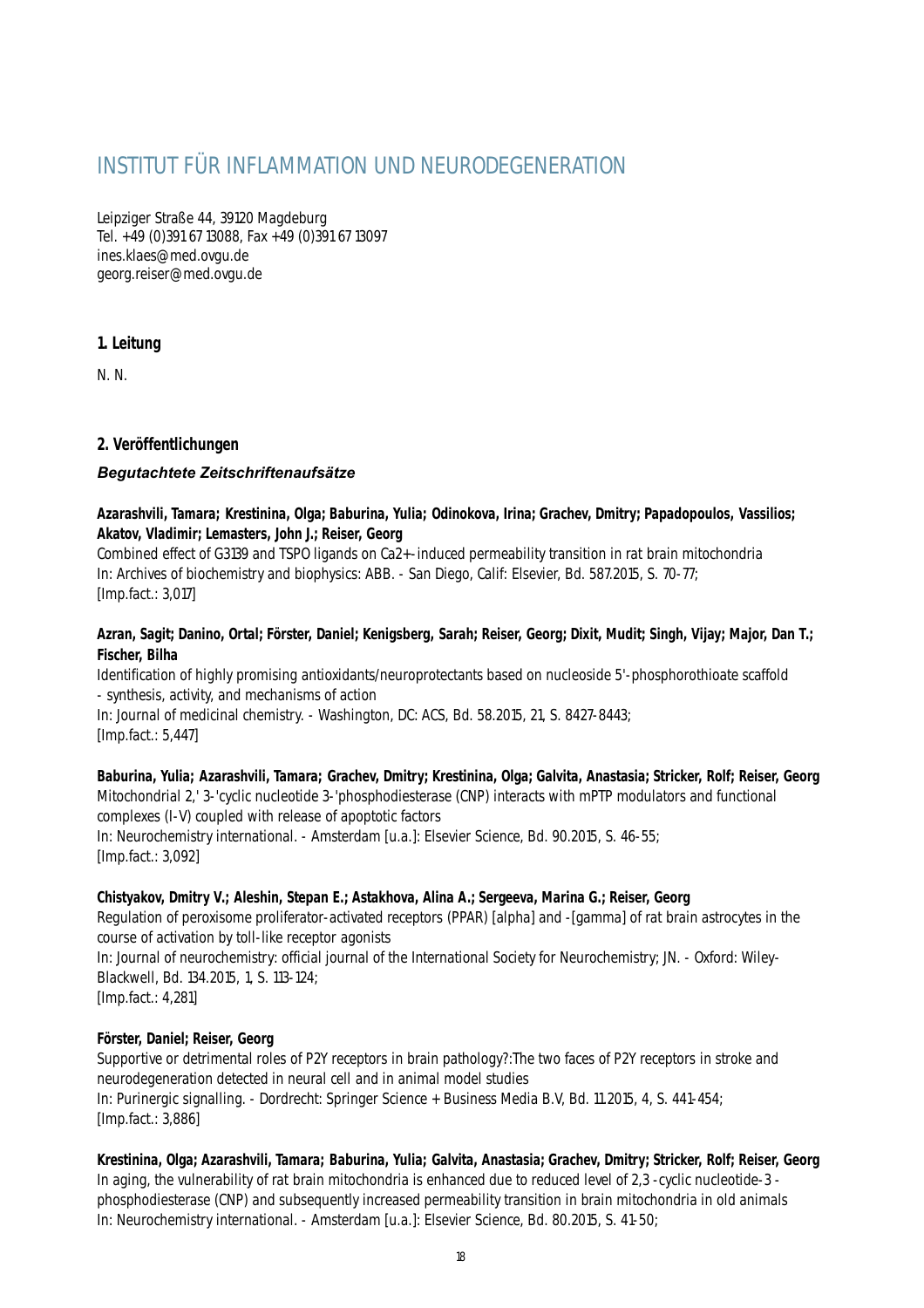[Imp.fact.: 3,092]

# **Kruska, Nicol; Schönfeld, Peter; Pujol, Aurora; Reiser, Georg**

Astrocytes and mitochondria from adrenoleukodystrophy protein (ABCD1)-deficient mice reveal that the adrenoleukodystrophy-associated very long-chain fatty acids target several cellular energy-dependent functions In: Biochimica et biophysica acta / Molecular basis of disease. - Amsterdam: Elsevier, Bd. 1852.2015, 5, S. 925-936; [Imp.fact.: 4,882]

# **Zhu, Zhihui; Li, Rongyu; Stricker, Rolf; Reiser, Georg**

Extracellular [alpha]-crystallin protects astrocytes from cell death through activation of MAPK, PI3K/Akt signaling pathway and blockade of ROS release from mitochondria

In: Brain research: an international multidisciplinary journal devoted to fundamental research in the brain sciences. - Amsterdam: Elsevier, Bd. 1620.2015, S. 17-28;

[Imp.fact.: 2,843]

# **Zhu, Zhihui; Stricker, Rolf; Li, Rongyu; Zündorf, Gregor; Reiser, Georg**

The intracellular carboxyl tail of the PAR-2 receptor controls intracellular signaling and cell death In: Cell & tissue research. - Berlin: Springer, Bd. 359.2015, 3, S. 817-827; [Imp.fact.: 3,565]

# *Abstracts*

# **Reiser, Georg; Schönfeld, Peter; Kruska, Nicol**

Energy-dependent functions in astrocytes and mitochondria are impaired in brain from adrenoleukodystrophy (X-ALD) model animals which have excessive levels of very long-chain fatty acids In: Acta physiologica / Supplement. - Oxford [u.a.]: Wiley-Blackwell; Vol. 213.2015, Suppl. 699, P241, S. 169; [Imp.fact.: 4,382]

# *Dissertationen*

# **Haas, Michael**

Analysis of functional impairments of the human P2Y 11 nucleotide receptor with the alanine-87 - threonine mutation, and development of novel agonists specific for the human P2Y 11 and P2Y 6 receptors. - Magdeburg, Univ., Fak. für Naturwiss., Diss., 2015; 90 Bl.: graph. Darst.;

#### **Nordmann, Caroline**

Ca 2+ -unabhängige Phospholipase A 2 (iPLA 2) und die Kontrolle der Produktion von reaktiven Sauerstoffspezies in Astrozyten und Hirnmitochondrien. - Magdeburg, Univ., Fak. für Naturwiss., Diss., 2015, 2014; IX, 104 Bl.: graph. Darst.;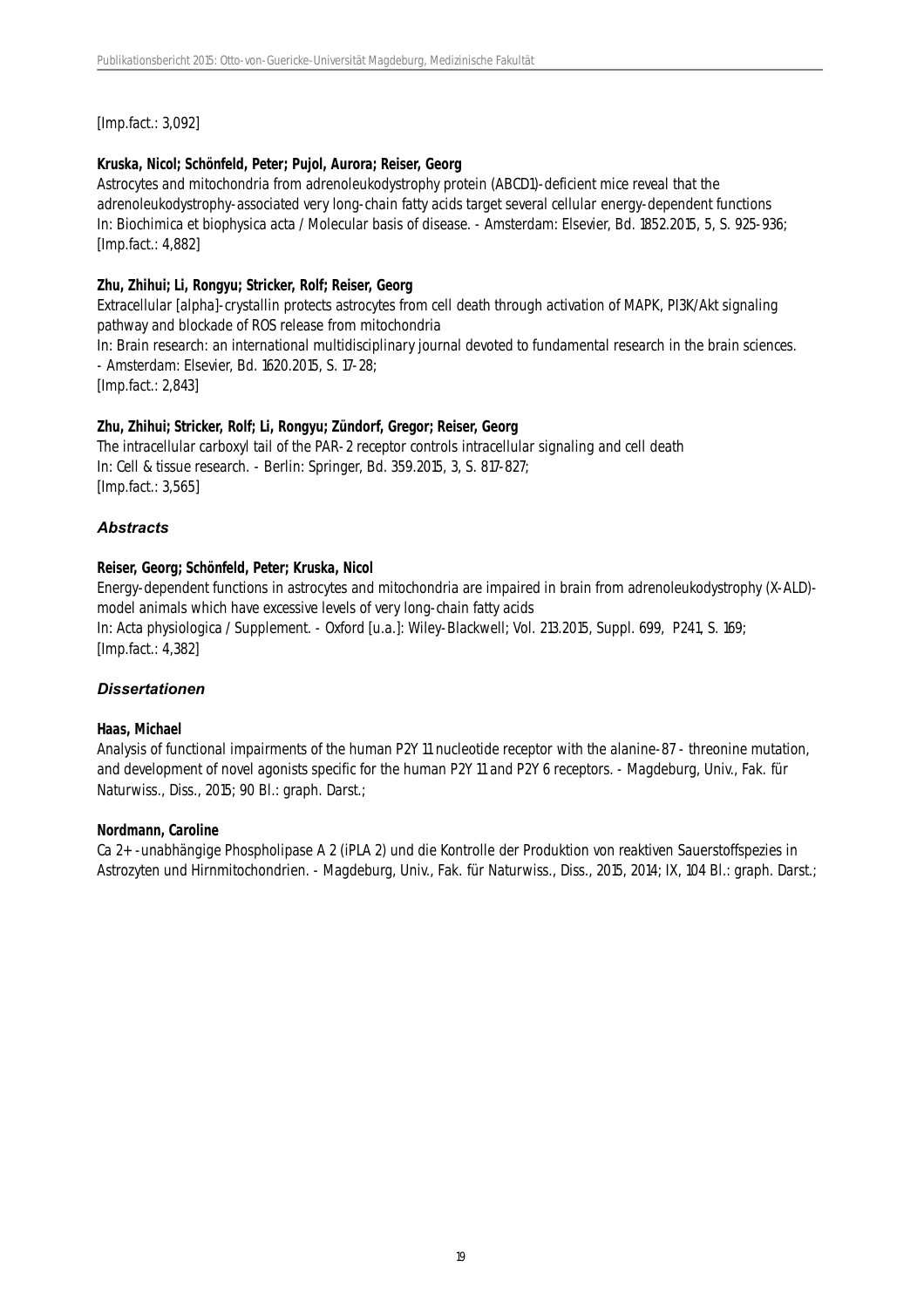# INSTITUT FÜR MOLEKULARBIOLOGIE UND MEDIZINISCHE CHEMIE

Leipziger Straße 44, 39120 Magdeburg Tel. +49 (0)391 6715366, Fax +49 (0)391 6713096 werner.hoffmann@med.ovgu.de www.med.uni-magdeburg.de/fme/institute/immc

# **1. Leitung**

Univ.-Prof. Mag. Dr. rer. nat. W. Hoffmann (Direktor)

# **2. Veröffentlichungen**

# *Begutachtete Zeitschriftenaufsätze*

**Bernstein, Hans-Gert; Dobrowolny, Henrik; Trübner, Kurt; Steiner, Johann; Bogerts, Bernhard; Hoffmann, Werner** Differential regional and cellular distribution of TFF3 peptide in the human brain In: Amino acids. - Wien [u.a.]: Springer, Bd. 47.2015, 5, S. 1053-1063; [Imp.fact.: 3,293]

# **Fu, Ting; Znalesniak, Eva B.; Kalinski, Thomas; Möhle, Luisa; Biswas, Aindrila; Salm, Franz; Dunay, Ildiko Rita; Hoffmann, Werner**

TFF peptides play a role in the immune response following oral infection of mice with Toxoplasma gondii In: European journal of microbiology and immunology. - Budapest: Akad. Kiadó, Bd. 5.2015, 3, S. 221-231;

# **Hoffmann, Werner**

Current status on stem cells and cancers of the gastric epithelium In: International journal of molecular sciences. - Basel: Molecular Diversity Preservation International, Bd. 16.2015, 8, S. 19153-19169;

[Imp.fact.: 2,862]

# **Hoffmann, Werner**

TFF2, a MUC6-binding lectin stabilizing the gastric mucus barrier and more (Review) In: International journal of oncology. - Athens: Spandidos Publ; Bd. 47.2015, 3, insges. 2 S.; [Imp.fact.: 3,025]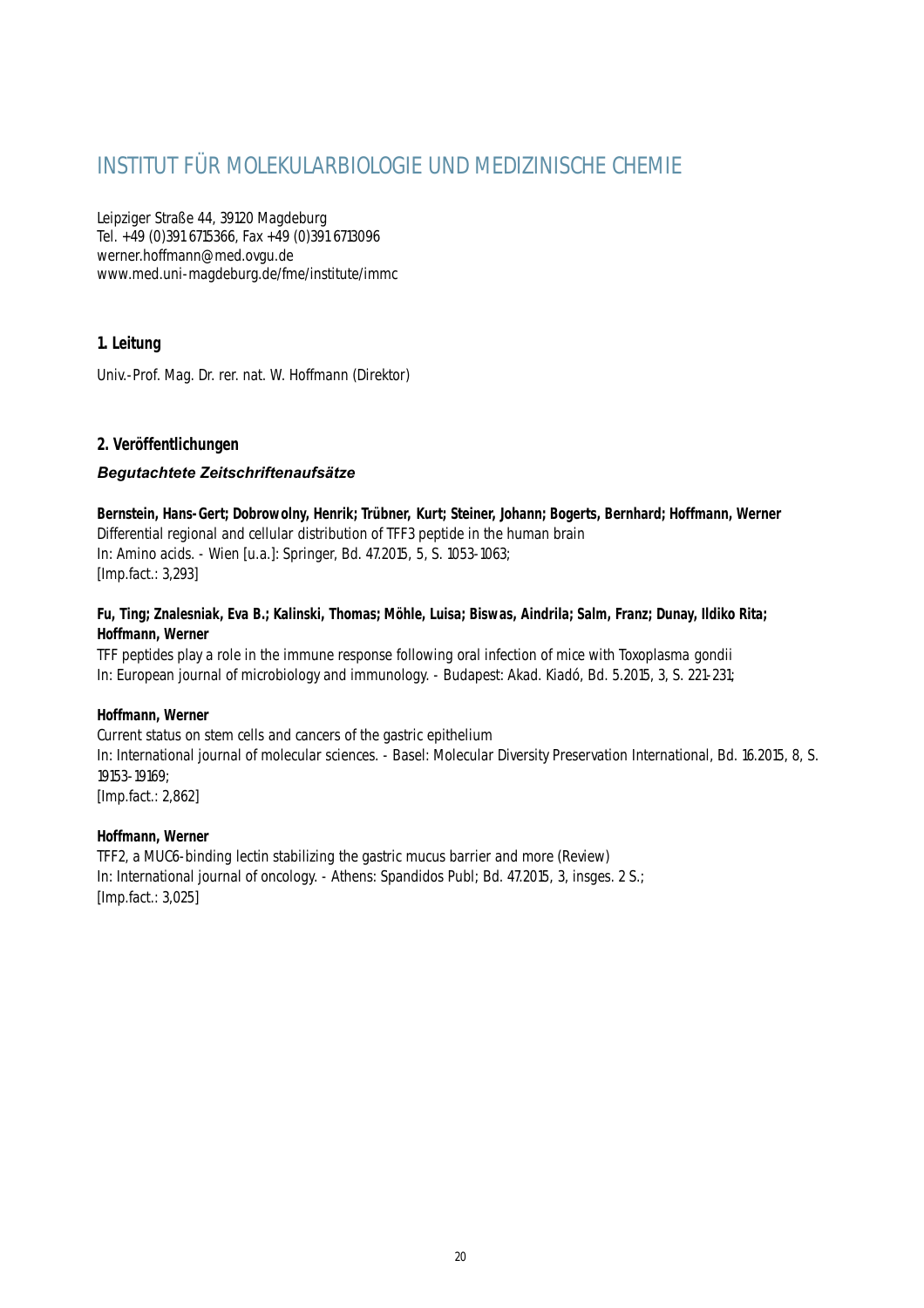# INSTITUT FÜR PHARMAKOLOGIE UND TOXIKOLOGIE

Leipziger Straße 44, 39120 Magdeburg Tel. +49 (0)391 67 15875 daniela.dieterich@med.ovgu.de

# **1. Leitung**

Prof. Dr. rer. nat. Daniela C. Dieterich

# **2. Veröffentlichungen**

# *Begutachtete Zeitschriftenaufsätze*

#### **Breitfeld, Tino; Bruning, Johann E. A.; Inagaki, Hideaki; Takeuchi, Yukari; Kiyokawa, Yasushi; Fendt, Markus**

Temporary inactivation of the anterior part of the bed nucleus of the stria terminalis blocks alarm pheromone-induced defensive behavior in rats

In: Frontiers in neuroscience. - Lausanne: Frontiers Research Foundation; Bd. 9.2015, Art.-Nr. 321, insges. 8 S.; [Imp.fact.: 3,656]

# **Buchborn, Tobias; Schröder, Helmut; Dieterich, Daniela C.; Grecksch, Gisela; Höllt, Volker**

Tolerance to LSD and DOB induced shaking behaviour - Differential adaptations of frontocortical 5-HT2A and glutamate receptor binding sites In: Behavioural brain research. - Amsterdam: Elsevier, Bd. 281.2015, S. 62-68; [Imp.fact.: 3,391]

# **Chindo, Ben A.; Kahl, Evelyn; Trzeczak, Doris; Dehmel, Petra; Becker, Axel; Fendt, Markus**

Standardized extract of Ficus platyphylla reverses apomorphine-induced changes in prepulse inhibition and locomotor activity in rats In: Behavioural brain research: an international journal. - Amsterdam: Elsevier, Bd. 293.2015, S. 74-80;

[Imp.fact.: 3,028]

# **Chindo, Ben A.; Schröder, Helmut; Becker, Axel**

Methanol extract of Ficus platyphylla ameliorates seizure severity, cognitive deficit and neuronal cell loss in pentylenetetrazole-kindled mice In: Phytomedicine. - München [u.a.]: Elsevier, Bd. 22.2015, 1, S. 86-93; [Imp.fact.: 2,877]

# **Daldrup, Thiemo; Remmes, Jasmin; Lesting, Jörg; Gaburro, Stefano; Fendt, Markus; Meuth, Patrick; Kloke, Vanessa; Pape, Hans-Christian; Seidenbecher, Thomas**

Expression of freezing and fear-potentiated startle during sustained fear in mice In: Genes, brain and behavior: official journal of IBANGS - International Behavioural and Neural Genetics Society. - Copenhagen [u.a.]: Blackwell Munksgaard, Bd. 14.2015, 3, S. 281-291; [Imp.fact.: 3,661]

# **Erdmann, Ines; Marter, Kathrin; Kobler, Oliver; Niehues, Sven; Abele, Julia; Müller, Anke; Bussmann, Julia; Storkebaum, Erik; Ziv, Tamar; Thomas, Ulrich; Dieterich, Daniela C.**

Cell-selective labelling of proteomes in Drosophila melanogaster In: Nature Communications. - London: Nature Publishing Group; Bd. 6.2015, Art.-Nr. 7521, insges. 11 S.; [Imp.fact.: 11,470]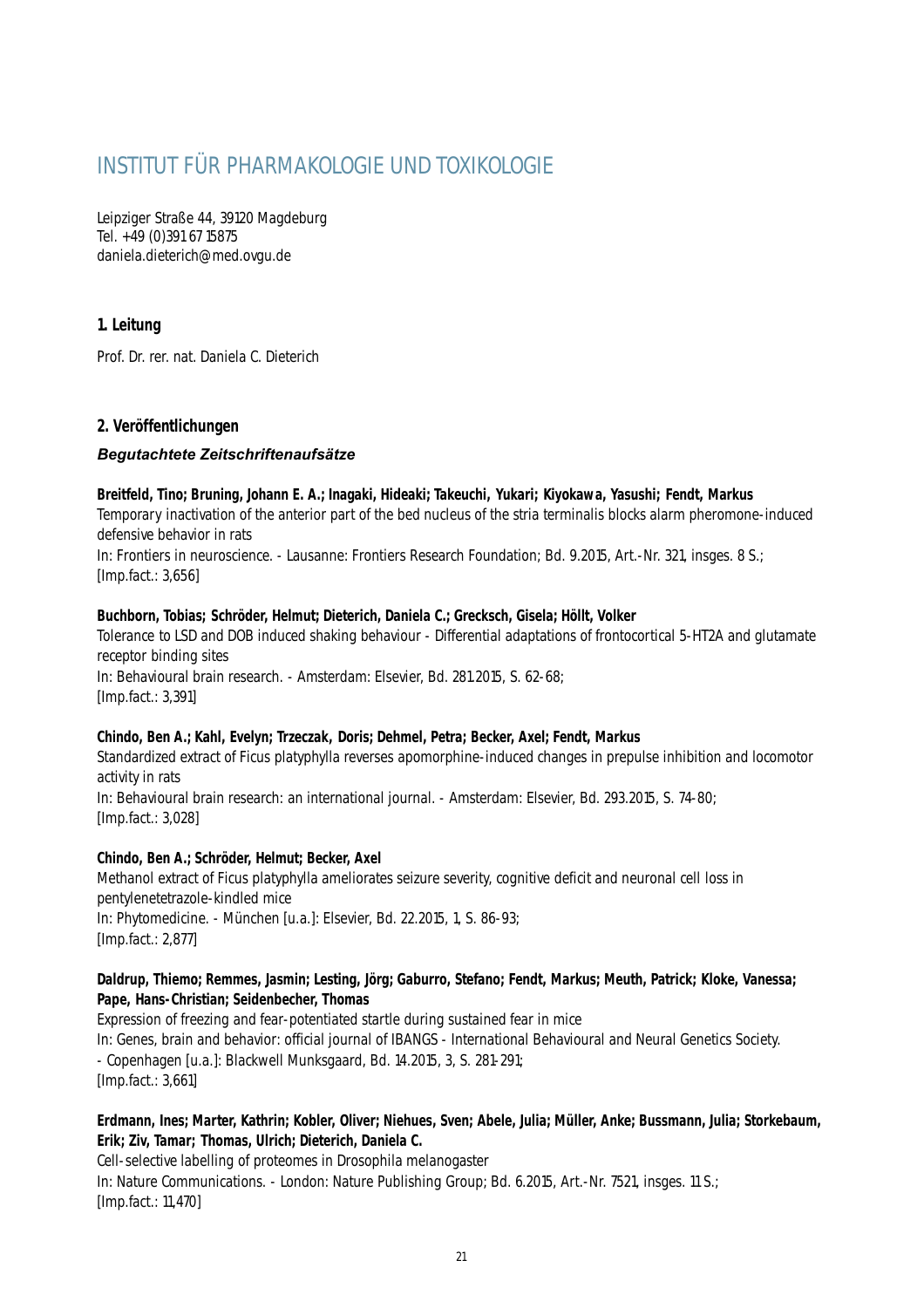#### **Grecksch, Gisela; Becker, Axel**

Alterations of reward mechanisms in bulbectomised rats In: Behavioural brain research: an international journal. - Amsterdam: Elsevier, Bd. 286.2015, S. 271-277; [Imp.fact.: 3,391]

#### **Knape, C.; Wetzel, Wolfram; Peters, Brigitte; Ohl, Frank W.; Becker, Axel**

Electrical stimulation of the nucleus accumbens shell reduces voluntary ethanol consumption in bulbectomized rats In: Journal of alcoholism & drug dependence. - Foster City, CA: OMICS Group; Bd. 3.2015, 3, art.-Nr. 1000210, insges. 7 S.; [Imp.fact.: 1,510]

#### **Mohammadi, Milad; Fendt, Markus**

Relief learning is dependent on NMDA receptor activation in the nucleus accumbens In: British journal of pharmacology: BJP online. - Malden, MA: Wiley, Bd. 172.2015, 9, S. 2419-2426; [Imp.fact.: 4,842]

#### **Müller, Anke; Stellmacher, Anne; Freitag, Christine E.; Landgraf, Peter; Dieterich, Daniela C.**

Monitoring astrocytic proteome dynamics by cell type-specific protein labeling In: PLoS one. - Lawrence, Kan: PLoS; Bd. 10.2015, 12, Art.-Nr, e0145451, insges. 21 S.; [Imp.fact.: 3,234]

# **Niehues, Sven; Bussmann, Julia; Steffes, Georg; Erdmann, Ines; Köhrer, Caroline; Sun, Litao; Wagner, Marina; Schäfer, Kerstin; Wang, Guangxia; Koerdt, Sophia N.; Stum, Morgane; RajBhandary, Uttam L.; Thomas, Ulrich; Aberle, Hermann; Burgess, Robert W.; Yang, Xiang-Lei; Dieterich, Daniela C.; Storkebaum, Erik**

Impaired protein translation in Drosophila models for CharcotMarieTooth neuropathy caused by mutant tRNA synthetases

In: Nature Communications. - London: Nature Publishing Group; Bd. 6.2015, Art.-Nr. 7520, insges. 12 S.; [Imp.fact.: 11,470]

# **Reichenbach, Nicole; Herrmann, Ulrike; Kähne, Thilo; Schicknick, Horst; Pielot, Rainer; Naumann, Michael; Dieterich, Daniela C.; Gundelfinger, Eckart D.; Smalla, Karl-Heinz; Tischmeyer, Wolfgang**

Differential effects of dopamine signalling on long-term memory formation and consolidation in rodent brain In: Proteome science: PS. - London: BioMed Central; Bd. 13.2015, Art.-Nr.13, insges. 17 S.; [Imp.fact.: 1,725]

# **Shanmugasundaram, Bharanidharan; Korz, Volker; Fendt, Markus; Braun, Katharina; Lubec, Gert**

Differential effects of wake promoting drug modafinil in aversive learning paradigms In: Frontiers in behavioral neuroscience. - Lausanne: Frontiers Research Foundation; Bd. 9.2015, Art.-Nr. 220, insges. 9 S.; [Imp.fact.: 3,270]

# **Wernecke, Kerstin, E. A.; Fendt, Markus**

The olfactory hole-board test in rats - a new paradigm to study aversion and preferences to odors In: Frontiers in behavioral neuroscience. - Lausanne: Frontiers Research Foundation; Bd. 9.2015, Art.-Nr. 223, insges.  $9 S.$ ;

[Imp.fact.: 3,270]

# **Wernecke, Kerstin E.A.; Vincenz, Daniel; Storsberg, Silke; D Hanis, Wolfgang; Goldschmidt, Jürgen; Fendt, Markus**

Fox urine exposure induces avoidance behavior in rats and activates the amygdalar olfactory cortex In: Behavioural brain research: an international journal. - Amsterdam: Elsevier, Bd. 279.2015, S. 76-81; [Imp.fact.: 3,028]

# *Buchbeiträge*

#### **Landgraf, Peter; Antileo, Elmer R.; Schuman, Erin M.; Dieterich, Daniela C.** BONCAT - Metabolic labeling, click chemistry, and affinity purification of newly synthesized proteomes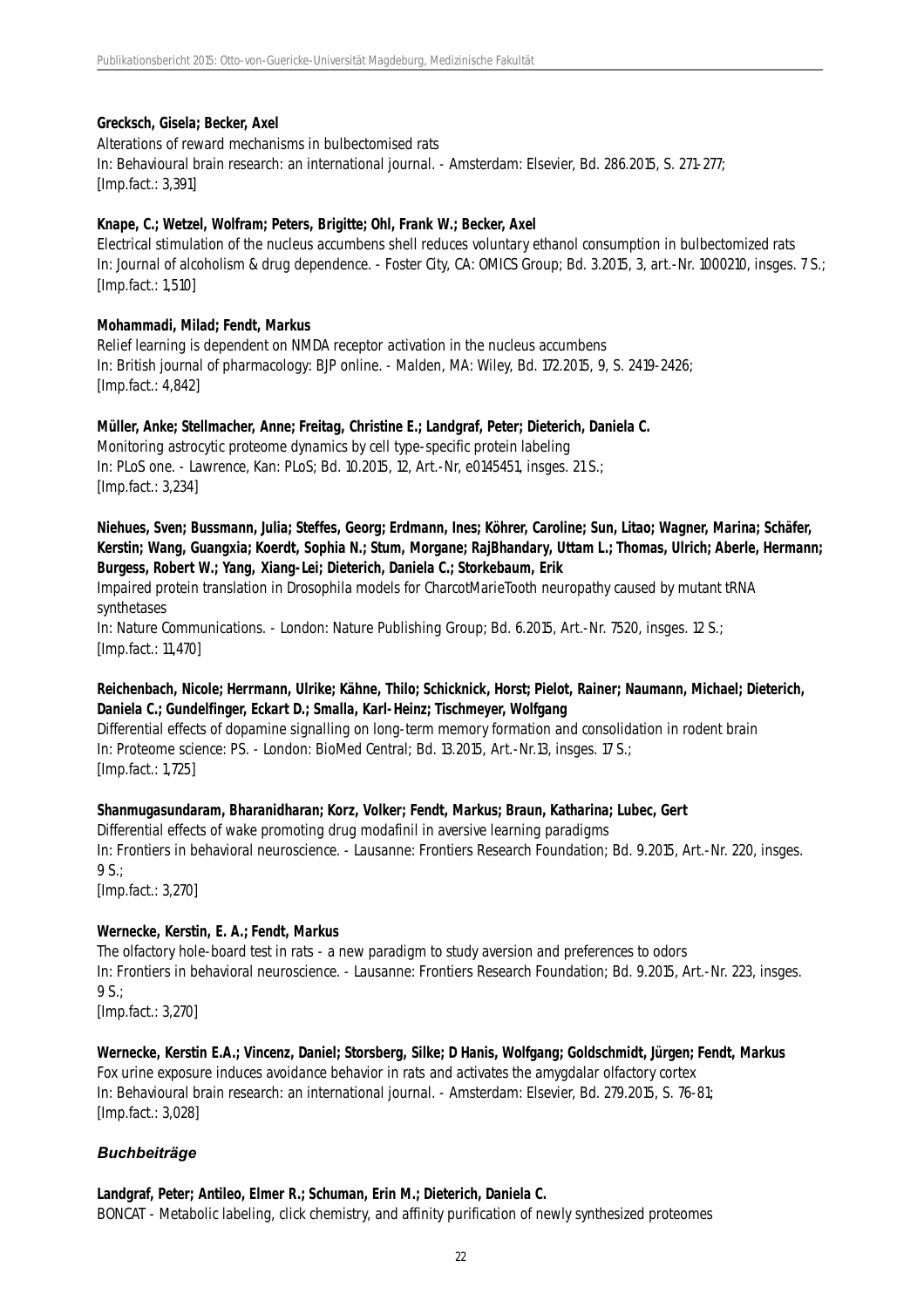In: Site-specific protein labeling. - New York, NY [u.a.]: Humana Pr., S. 199-215, 2015;

#### *Dissertationen*

#### **Höche, Nicole; Dieterich, Daniela [Gutachter]**

In vitro und in vivo Analyse des synaptischen Fukosyl-Proteoms der Ratte. - Magdeburg, Univ., Fak. für Naturwiss., Diss., 2015, 2014; VII, 150 Bl.: graph. Darst.;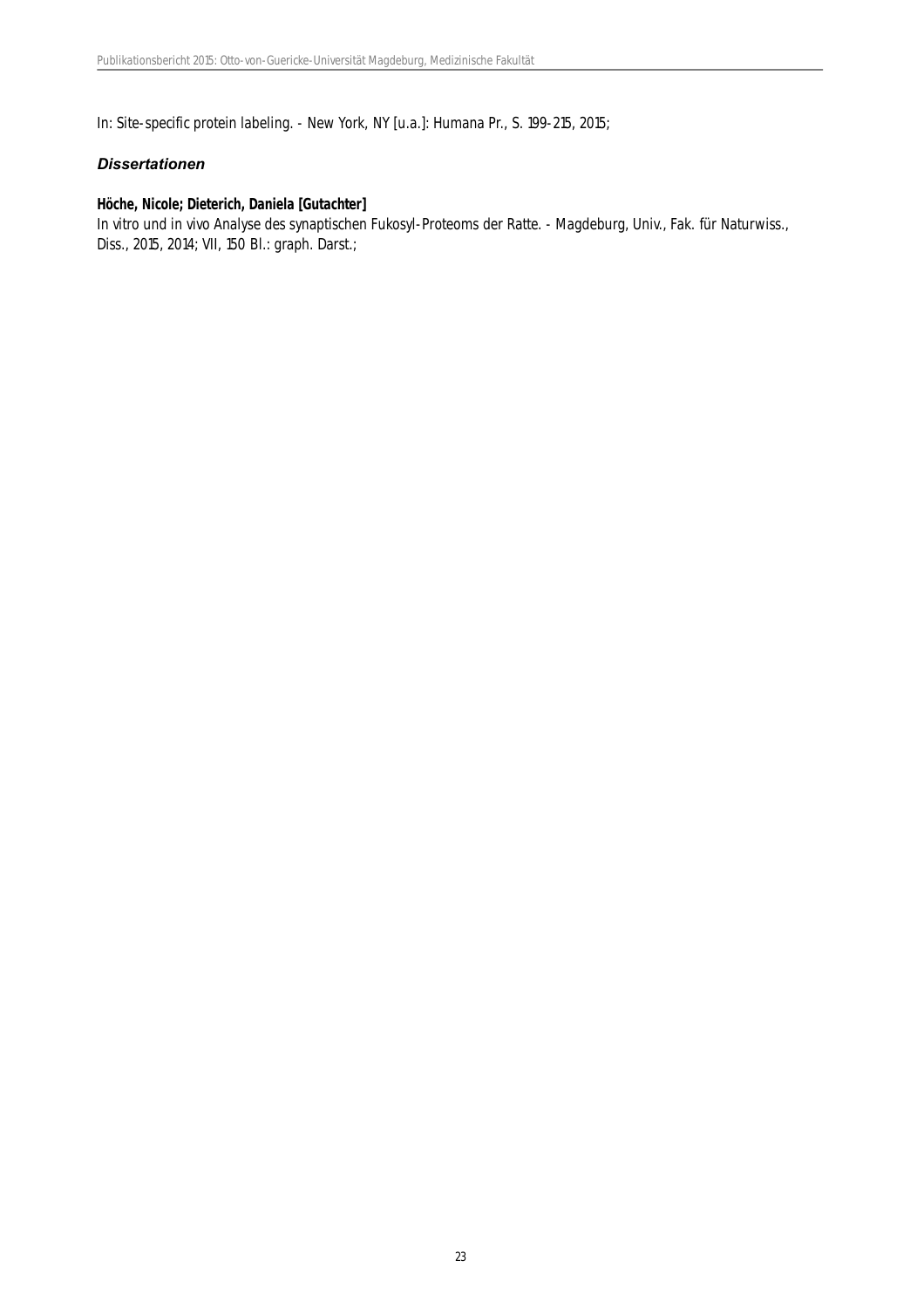# INSTITUT FÜR KLINISCHE PHARMAKOLOGIE

Leipziger Straße 44, 39120 Magdeburg Tel. +49 (0)391 67 13060, Fax +49 (0)391 67 13062 stefanie.bode-boeger@med.ovgu.de

# **1. Leitung**

Prof. Dr. med. Dr. h. c. Stefanie M. Bode-Böger (geschäftsführende Direktorin)

# **2. Veröffentlichungen**

# *Begutachtete Zeitschriftenaufsätze*

# **Bode-Böger, Stefanie M.; Tröger, Uwe**

Therapeutisches Drug Monitoring von Reserveantibiotika In: Intensivmedizin up2date. - Stuttgart: Thieme, Bd. 11.2015, 4, S. 293-308;

# **Kielstein, Heike; Suntharalingam, Mayuren; Perthel, Ronny; Song, Rong; Schneider, Sabrina M.; Martens-Lobenhoffer, Jens; Jäger, Kristin; Bode-Böger, Stefanie; Kielstein, Jan T.**

Role of the endogenous nitric oxide inhibitor asymmetric dimethylarginine (ADMA) and brain-derived neurotrophic factor (BDNF) in depression and behavioural changes - clinical and preclinical data in chronic kidney disease In: Nephrology, dialysis, transplantation. - Oxford: Oxford Univ. Press, Bd. 30.2015, 10, S. 1699-1705; [Imp.fact.: 3,577]

# **Martens-Lobenhoffer, Jens; Bode-Böger, Stefanie**

A validated method for the quantification of fosfomycin in human plasma by liquid chromatography-tandem mass spectrometry In: Journal of chromatography / B. - New York, NY [u.a.]: Science Direct, Bd. 990.2015, S. 164-168;

[Imp.fact.: 2,694]

# **Martens-Lobenhoffer, Jens; Bode-Böger, Stefanie**

Amino acid N-acetylation - Metabolic elimination of symmetric dimethylarginine as symmetric N[alpha] acetyldimethylarginine, determined in human plasma and urine by LCMS/MS In: Journal of chromatography. - New York, NY [u.a.]: Science DirectJournal of chromatography / B, Bd. 975.2015, S. 59- 64; [Imp.fact.: 2,694]

**Tafelski, Sascha; Nachtigall, Irit; Tröger, Uwe; Deja, Maria; Krannich, Alexander; Günzel, Karsten; Spies, Claudia** Observational clinical study on the effects of different dosing regimens on vancomycin target levels in critically ill patients - Continuous versus intermittent application

In: Journal of infection and public health: official publication of the Saudi Arabian National Guard Health Affairs King Saud Bin Abdulaziz University for Health Sciences. - Amsterdam [u.a.]: Elsevier, Bd. 8.2015, 4, S. 355-363;

# *Abstracts*

**Suntharalingam, Mayuren; Kielstein, Heike; Rong, Song; Perthel, Ronny; Bode-Böger, Stefanie M.; Kielstein, Jan T.** Role of the endogenous nitric oxide inhibitor ADMA and BDNF in depression and behavioral changes - clinical and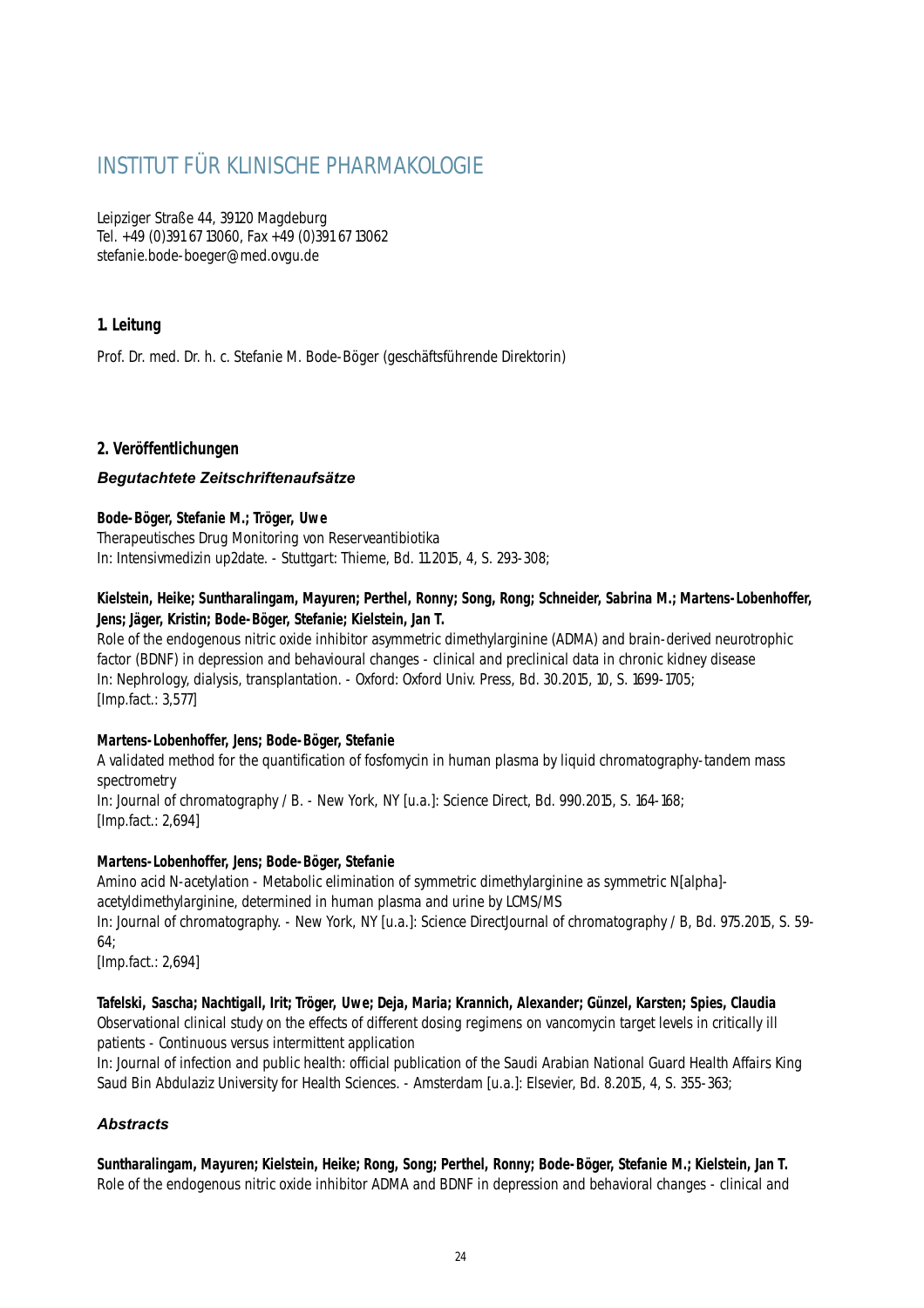#### preclinical data in chronic kidney disease

In: Nephrology, dialysis, transplantation. - Oxford: Oxford Univ. Press; Bd. 30.2015, Suppl. 3, Abs. FP 280, S. iii161; [Imp.fact.: 3,577]

#### **Worthmann, Hans; Li, Na; Martens-Lobenhoffer, Jens; Dirks, Meike; Schuppner, Ramona; Tryc, Anita; Lichtinghagen, Ralf; Kielstein, Jan T.; Bode-Böger, Stefanie M.; Weissenborn, Karin**

Dimethylarginines in patients with intracerebral hemorrhage - association with outcome

In: International journal of stroke: official journal of the World Stroke Organization. - Oxford [u.a.]: Blackwell; Bd. 10.2015, Suppl. 2, ESOC-0543, S. 301;

[Imp.fact.: 3,833]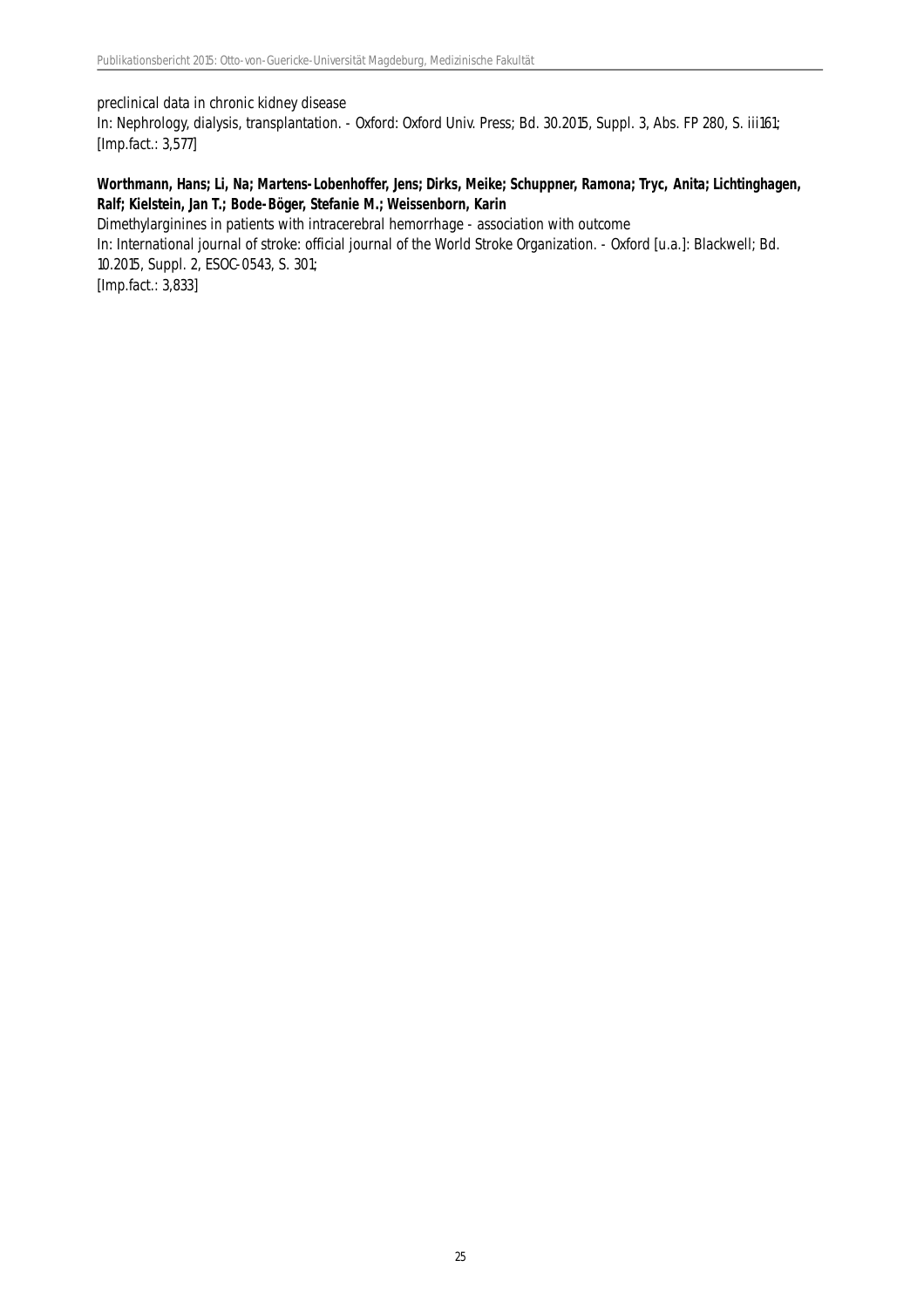# INSTITUT FÜR SOZIALMEDIZIN UND GESUNDHEITSÖKONOMIE

Institut für Sozialmedizin und Gesundheitsökonomie Leipziger Str. 44, 39120 Magdeburg Tel.: 0391/6724300, Fax: 0391/6724310 bernt-peter.robra@med.ovgu.de

# **1. Leitung**

Prof. Dr. med. Bernt-Peter Robra, M.P.H.

# **2. Veröffentlichungen**

# *Begutachtete Zeitschriftenaufsätze*

#### **Bohley, Stefanie; Trocchi, Pietro; Robra, Bernt-Peter; Mau, Wilfried; Stang, Andreas**

The regional myocardial infarction registry of Saxony-Anhalt (RHESA) in Germany: rational and study protocol In: BMC cardiovascular disorders. - London: BioMed Central; Bd. 15.2015, Art.-Nr. 45, insges. 6 S.; [Imp.fact.: 1,878]

# **Eckert, Julia; Lichters, Marcel; Piedmont, Silke; Vogt, Bodo; Robra, Bernt-Peter**

Case vignettes based on EQ-5D to elicit stated preferences for health services utilization from the insurees' perspective In: BMC health services research. - London: BioMed Central; Bd. 15.2015, Art.-Nr. 481, insges. 11 S.;

#### **Herrmann, Markus Ludwig Heinrich; Waldegg, Gernot H. von; Kip, Miriam; Lehmann, Bianca; Andrusch, Stefan; Straub, Henrik; Robra, Bernt-Peter**

Hausärztliche Arzneimittelpriorisierung bei stationär entlassenen, multimorbiden, älteren Patienten - ein Vignetten-Ansatz aus der Hausarzt-Perspektive

In: Das Gesundheitswesen: Sozialmedizin, Gesundheits-System-Forschung, public health, öffentlicher Gesundheitsdienst, medizinischer Dienst. - Stuttgart [u.a.]: Thieme, Bd. 77.2015, 1, S. 16-23; [Imp.fact.: 0,741]

# **Jacobs, Svenja; Stallmann, Christoph; Pigeot, Iris**

Verknüpfung großer Sekundär- und Registerdatenquellen mit Daten aus Kohortenstudien - doppeltes Potential nutzen In: Bundesgesundheitsblatt, Gesundheitsforschung, Gesundheitsschutz. - Berlin: Springer, Bd. 58.2015, 8, S. 822-828; [Imp.fact.: 1,422]

#### **Klemperer, David; Bauer, Ullrich; Francke, Robert; Dierks, Marie-Luise; Robra, Bernt-Peter; Rosenbrock, Rolf; Windeler, Jürgen**

Positionspapier zur Weiterentwicklung der Gesundheitsversorgungsforschung und zu Themen für künftige Ausschreibungen von Forschungsvorhaben In: Public-Health-Forum: Forschung, Lehre, Praxis. - Berlin: de Gruyter, Bd. 23.2015, 1, S. 47-50;

# **Korsch, Michael; Robra, Bernt P.; Walther, Winfried**

Implant counseling and information: questions, predictors, and decision-making of patients before implant therapy In: Clinical oral implants research: official publication of the European Association for Osseointegration. - Oxford: Wiley-Blackwell; Bd. 26.2015, 4, S. e47-e50; [Imp.fact.: 3,889]

**Korsch, Michael; Robra, Bernt-Peter; Walther, Winfried**

Cement-associated signs of inflammation - Retrospective analysis of the effect of excess cement on peri-implant tissue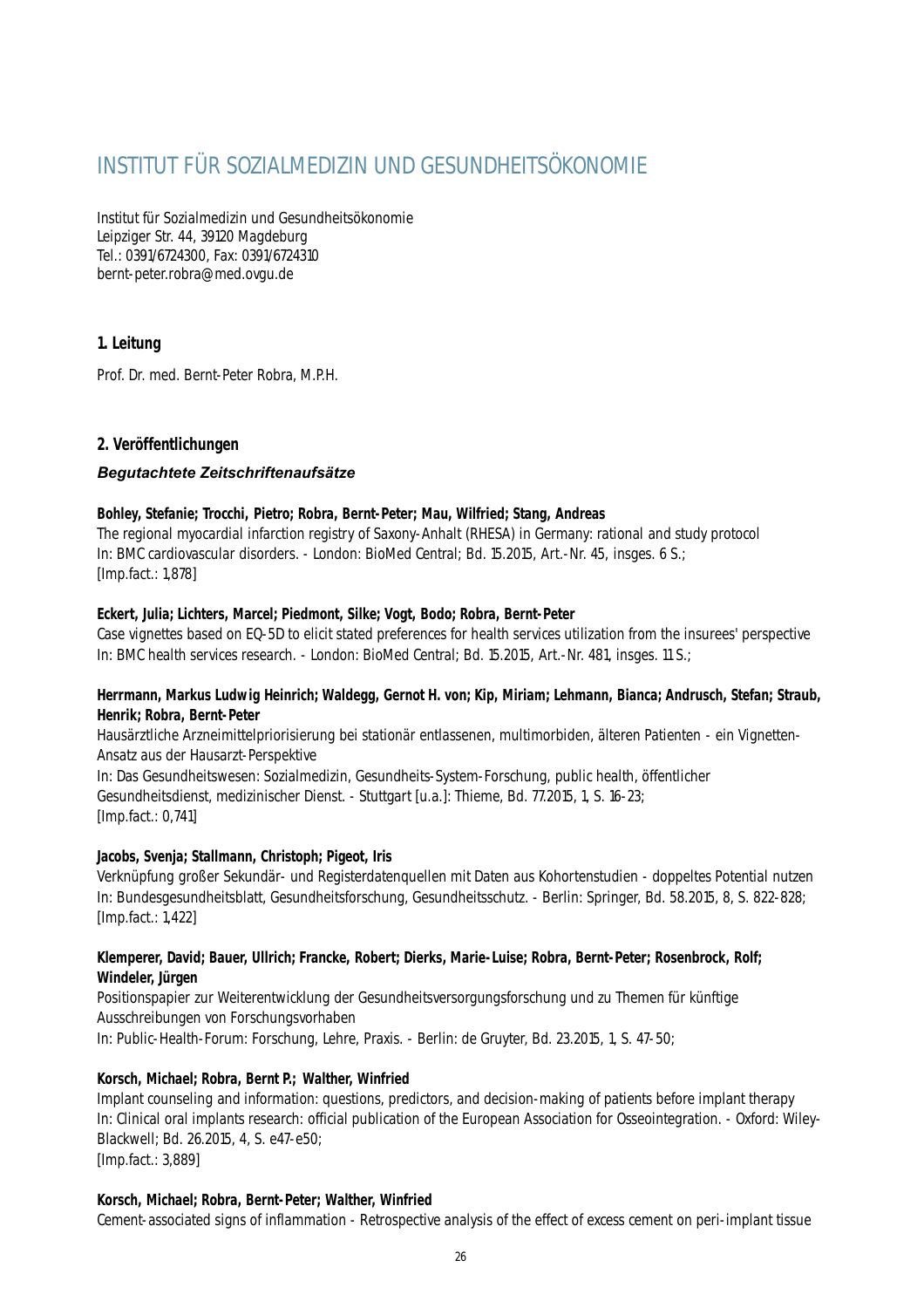In: The international journal of prosthodontics: official journal of the International College of Prosthodontists. - Lombard, Ill: Quintessence Publ. Co, Bd. 28.2015, 1, S. 11-18; [Imp.fact.: 1,464]

# **Korsch, Michael; Robra, Bernt-Peter; Walther, Winfried**

Predictors of excess cement and tissue response to fixed implant-supported dentures after cementation In: Clinical implant dentistry and related research: CIDRR. - Oxford [u.a.]: Wiley-Blackwell; Bd. 17.2015, Suppl.1, S. e45 e53;

[Imp.fact.: 3,589]

#### **Korsch, Michael; Robra, Bernt-Peter; Walther, Winfried**

Zementassoziierter Attachmentverlust - retrospektive Analyse von Weichgewebereaktionen nach Zementierung In: Implantologie: die Zeitschrift für die Praxis. - Berlin: Quintessenz-Verl, Bd. 23.2015, 2, S. 187-194; [Imp.fact.: 0,048]

#### **Ladebeck, Nadine; March, Stefanie; Swart, Enno**

Inanspruchnahme von Leistungen zur individuellen Gesundheitsförderung bei Erwerbstätigen - Ergebnisse der lidA-Studie

In: Prävention und Gesundheitsförderung. - Berlin: Springer, Bd. 10.2015, 1, S. 22-27;

#### **Ladebeck, Nadine; Stallmann, Christoph; March, Stefanie; Swart, Enno**

Prävalenz des metabolischen Syndroms bei Erwerbstätigen - kritische Betrachtung verschiedener Definitionsmöglichkeiten

In: Zentralblatt für Arbeitsmedizin, Arbeitsschutz und Ergonomie: mit Beiträgen zur Umweltmedizin. - Heidelberg: Springer Medizin, Bd. 65.2015, 3, S. 127-132;

#### **Lichters, Marcel; Bengart, Paul; Sarstedt, Marko; Vogt, Bodo**

What really matters in attraction effect research: when choices have economic consequences In: Marketing letters: a journal of research in marketing. - Dordrecht [u.a.]: Springer Science + Business Media B.V, Bd. 26.2015, insges. 12 S.; [Imp.fact.: 1,059]

# **Lichters, Marcel; Brunnlieb, Claudia; Nave, Gideon; Sarstedt, Marko; Vogt, Bodo**

The influence of serotonin deficiency on choice deferral and the compromise effect In: Journal of marketing research: JMR. - Chicago, Ill: AMA, 2015; http://dx.doi.org/10.1509/jmr.14.0482;

#### **Lichters, Marcel; Sarstedt, Marko; Vogt, Bodo**

On the practical relevance of the attraction effect - a cautionary note and guidelines for context effect experiments In: AMS review: official publication of the Academy of Marketing Science. - New York: Springer, Bd. 5.2015, 1, S. 1-19;

#### **March, Stefanie; Powietzka, Janett; Stallmann, Christoph; Swart, Enno**

Viele Krankenkassen, Fusionen und deren Bedeutung für die Versorgungsforschung mit Daten der Gesetzlichen Krankenversicherung in Deutschland - Erfahrungen aus der lidA-(leben in der Arbeit)-Studie =The significance of a large number of health insurance funds and fusions for health services research with statutory health insurance data in Germany

In: Das Gesundheitswesen: Sozialmedizin, Gesundheits-System-Forschung, public health, öffentlicher Gesundheitsdienst, medizinischer Dienst. - Stuttgart [u.a.]: Thieme; Bd. 77.2015, 2, S. e32-e36; [Imp.fact.: 0,741]

# **Nüchtern, Elisabeth; Bahemann, Andreas; Egdmann, Werner; Essen, Jörg van; Gostomzyk, Johannes; Hemmrich, Karen; Manegold, Britta; Müller, Bernhard; Robra, Bernt-Peter; Röder, Michael; Schmidt, Liane; Zobel, Astrid; Mittelstaedt, Gert von**

Soziale Sicherheit braucht Sozialmedizin - Self-image of physicians practicing social medicine in statutory health insurances and social security systems

In: Das Gesundheitswesen: Sozialmedizin, Gesundheits-System-Forschung, public health, öffentlicher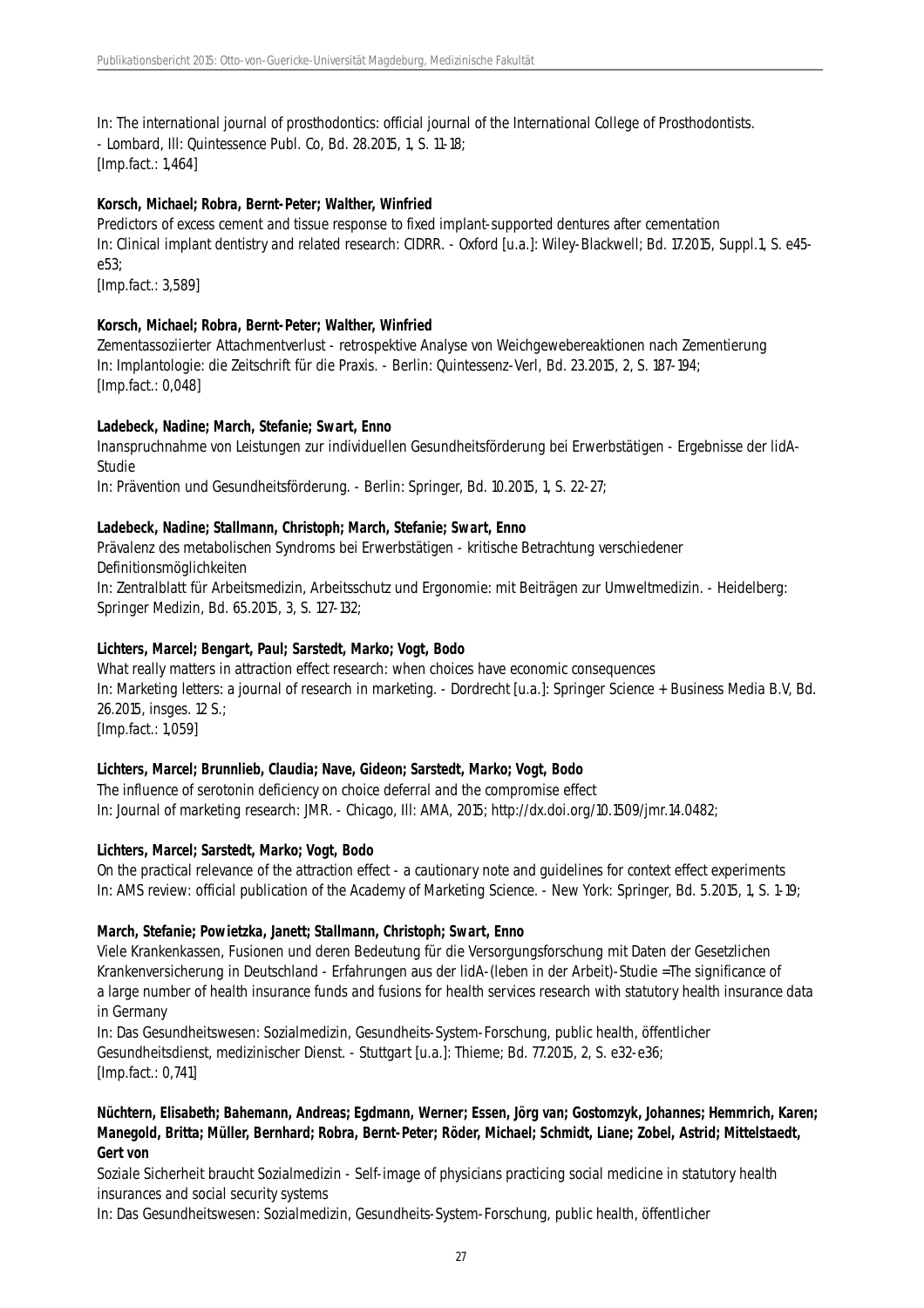Gesundheitsdienst, medizinischer Dienst. - Stuttgart [u.a.]: Thieme, Bd. 77.2015, 8/9, S. 580-585; [Imp.fact.: 0,741]

# **Nüchtern, Elisabeth; Bahemann, Andreas; Egdmann, Werner; Gebauer, Erika; Gostomzyk, Johannes; Manegold, Britta; Müller, Bernhard; Robra, Bernt-Peter; Röder, Michael; Schmidt, Liane; Ueberschär, Ina; Zobel, Astrid; Mittelstaedt, Gert von**

Selbstverständnis praktischer Sozialmedizinerinnen und Sozialmediziner

In: Recht & Praxis der Rehabilitation: Zeitschrift für Rehabilitations-, Teilhabe- und Schwerbehindertenrecht. - Frankfurt, M: Referenz-Verl, 4, S. 34-35, 2015;

#### **Pawils, Silke; Robra, Bernt-Peter; Berger, Uwe**

Kinder und Jugendliche - Präventive Maßnahmen wirken

In: Das Gesundheitswesen: Sozialmedizin, Gesundheits-System-Forschung, public health, öffentlicher Gesundheitsdienst, medizinischer Dienst. - Stuttgart [u.a.]: Thieme; Bd. 77.2015, Suppl.01, S. S49-S53; [Imp.fact.: 0,741]

#### **Peter, Richard; March, Stefanie; Schröder, Helmut; Prel, Jean-Baptist du**

Besteht ein Zusammenhang von psychischen Erkrankungen und Arbeitsunfähigkeit unabhängig von soziodemografischen Faktoren?

In: Das Gesundheitswesen: Sozialmedizin, Gesundheits-System-Forschung, public health, öffentlicher Gesundheitsdienst, medizinischer Dienst. - Stuttgart [u.a.]: Thieme; Bd. 77.2015, 4, S. e70-e76; [Imp.fact.: 0,741]

#### **Piedmont, Silke; Robra, Bernt-Peter**

Praxis und Wissenschaft im Studium - Erwartungen und erlebte Kompetenzförderung von Studierenden der Humanmedizin im Vergleich mit Studierenden anderer Fächer

In: GMS Zeitschrift für medizinische Ausbildung. - Düsseldorf: German Medical Science; Bd. 32.2015, 1, insges. 15 S.;

#### **Prel, Jean-Baptist du; March, Stefanie; Schröder, Helmut; Peter, Richard**

Berufliche Gratifikationskrisen und Arbeitsunfähigkeit in Deutschland - Querschnittsergebnisse aus der lidA(leben in der Arbeit)-Studie

In: Bundesgesundheitsblatt, Gesundheitsforschung, Gesundheitsschutz. - Berlin: Springer, Bd. 58.2015, 9, S. 996-1004; [Imp.fact.: 1,422]

#### **Rentzsch, Melanie; March, Stefanie; Swart, Enno**

Assoziation der Handgreifkraft mit subjektiver Gesundheit und Arbeitsfähigkeit - Ergebnisse der Baseline-Erhebung der lidA-Studie

In: Das Gesundheitswesen: Sozialmedizin, Gesundheits-System-Forschung, public health, öffentlicher Gesundheitsdienst, medizinischer Dienst. - Stuttgart [u.a.]: Thieme; Bd. 77.2015, 4, S. e85-e90; [Imp.fact.: 0,741]

#### **Rose, Uwe; March, Stefanie; Ebener, Melanie; Prel, Jean-Baptist du**

Cut-off values for the applied version of the Beck Depression Inventory in a general working population In: Journal of occupational medicine and toxicology. - London: BioMed Central; Bd. 10.2015, Art.-Nr. 24, insges. 8 S.; [Imp.fact.: 1,621]

#### **Schröder, Helmut; Kleudgen, Martin; Steinwede, Jacob; March, Stefanie; Swart, Enno; Stallmann, Christoph**

Zustimmung von Befragten zur Verknüpfung von Daten - respondents consent without selectivity? In: Das Gesundheitswesen: Sozialmedizin, Gesundheits-System-Forschung, public health, öffentlicher Gesundheitsdienst, medizinischer Dienst. - Stuttgart [u.a.]: Thieme; Bd. 77.2015, 4, S. e57-e62; [Imp.fact.: 0,741]

#### **Stallmann, Christoph; Ahrens, Wolfgang; Kaaks, Rudolf; Pigeot, Iris; Swart, Enno; Jacobs, Svenja**

Individuelle Datenverknüpfung von Primärdaten mit Sekundär- und Registerdaten in Kohortenstudien - Potenziale und Verfahrensvorschläge

In: Das Gesundheitswesen: Sozialmedizin, Gesundheits-System-Forschung, public health, öffentlicher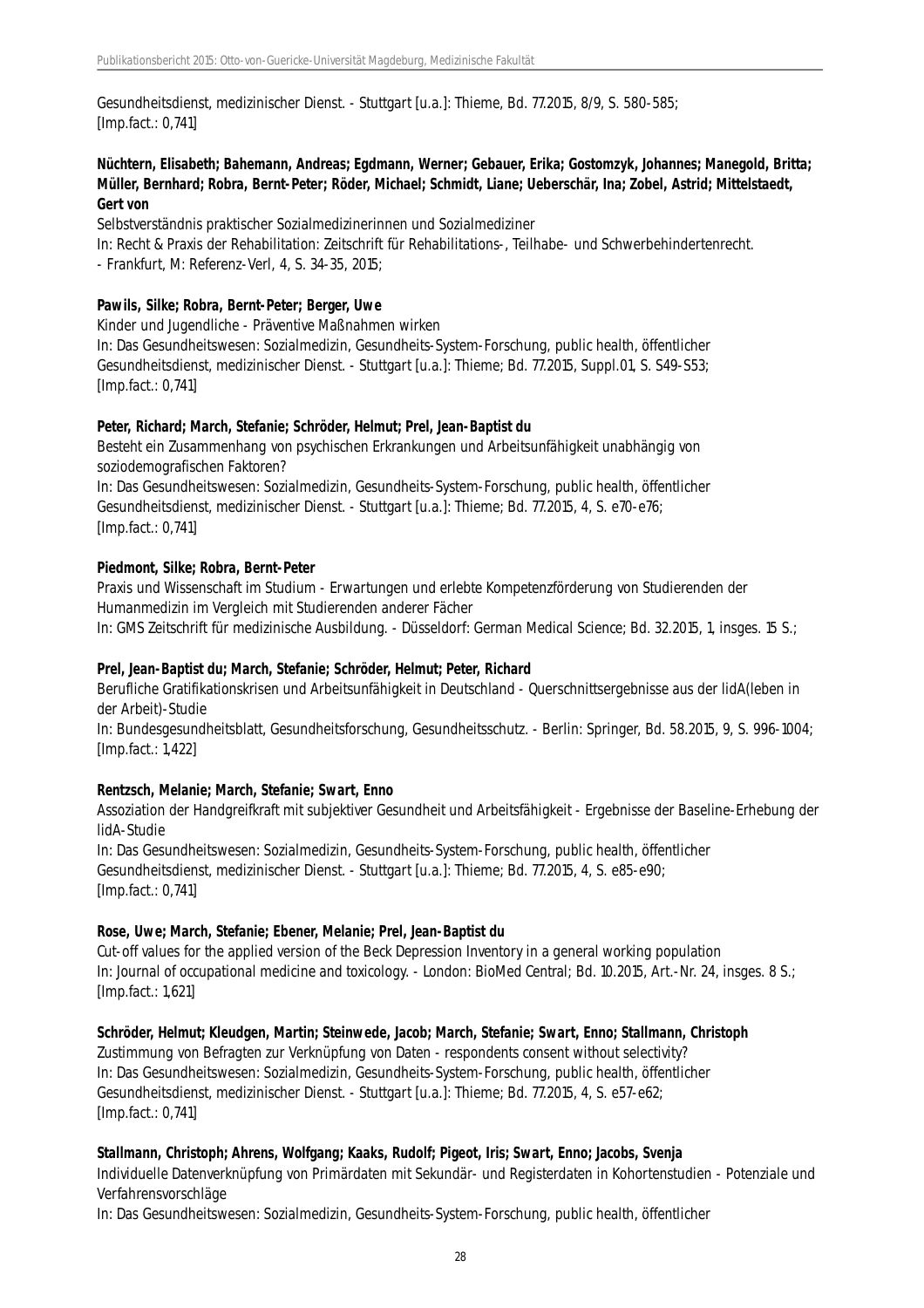Gesundheitsdienst, medizinischer Dienst. - Stuttgart [u.a.]: Thieme; Bd. 77.2015, 2, S. e37-e42; [Imp.fact.: 0,741]

#### **Stallmann, Christoph; March, Stefanie; Swart, Enno**

Das Einwilligungsverhalten von Befragten zur Verknüpfung primärer Befragungsdaten mit Sekundär- und Registerdaten - Ergebnisse der lidA-Basiserhebung

In: Gesundheitsökonomie & Qualitätsmanagement: Klinik und Praxis, Wirtschaft und Politik; offizielles Organ der Gesellschaft für Qualitätsmanagement in der Gesundheitsversorgung e.V. - Stuttgart [u.a.]: Thieme, Bd. 20.2015, 4, S. 173-177;

#### **Swart, Enno**

Die lidA-Studie liefert wichtige Erkenntnisse über die Zusammenhänge von Arbeit, Alter, Gesundheit und Erwerbsteilhabe. Gasteditorial

In: Das Gesundheitswesen: Sozialmedizin, Gesundheits-System-Forschung, public health, öffentlicher Gesundheitsdienst, medizinischer Dienst. - Stuttgart [u.a.]: Thieme, Bd. 77.2015, 4, S. 243-244; [Imp.fact.: 0,741]

# **Swart, Enno; Gothe, Holger; Geyer, Siegfried; Jaunzeme, Jelena; Maier, Birga; Grobe, Thomas G.; Ihle, Peter**

Gute Praxis Sekundärdatenanalyse (GPS): Leitlinien und Empfehlungen - 3. Fassung; Version 2012/2014 In: Das Gesundheitswesen: Sozialmedizin, Gesundheits-System-Forschung, public health, öffentlicher Gesundheitsdienst, medizinischer Dienst. - Stuttgart [u.a.]: Thieme, Bd. 77.2015, 2, S. 120-126; [Imp.fact.: 0,741]

# **Uribe, Gustavo A.; Blobel, Bernd; López, Diego M.; Ruiz, Alonso A.**

Specializing architectures for the type 2 diabetes mellitus care use cases with a focus on process management In: Studies in health technology and informatics. - Amsterdam [u.a.]: IOS Press [u.a.], Bd. 211.2015, S. 132-142;

#### **Uribe, Gustavo A.; Blobel, Bernd; López, Diego M.; Schulz, Stefan**

A generic architecture for an adaptive, interoperable and intelligent type 2 diabetes mellitus care system In: Studies in health technology and informatics. - Amsterdam [u.a.]: IOS Press [u.a.], Bd. 211.2015, S. 121-131;

**Walter, Ulla; Nöcker, Guido; Pawils, Silke; Robra, Bernt-Peter; Trojan, Alf; Franz, Matthias; Grossmann, Beate; Schmidt, Tania-Aletta; Lehmann, Harald; Bauer, Ullrich; Göpel, Eberhard; Janz, Anne; Kuhn, Joseph; Naegele, Gerhard; Müller-Kohlenberg, Hildegard; Plaumann, Martina; Stender, Klaus-Peter; Stolzenberg, Regina; Süß, Waldemar; Trenker, Madlen; Wanek, Volker; Wildner, Manfred**

Memorandum - Challenges at the federal, state and local level In: Das Gesundheitswesen: Sozialmedizin, Gesundheits-System-Forschung, public health, öffentlicher Gesundheitsdienst, medizinischer Dienst. - Stuttgart [u.a.]: Thieme, Bd. 77.2015, 5, S. 382-388; [Imp.fact.: 0,741]

#### **Werwick, Katrin; Winkler-Stuck, Kirstin; Hampe, Wolfgang; Albrecht, Peggy; Robra, Bernt-Peter**

Einführung des HAM-Nat-Auswahltests - applicants and students admitted to the Medical Faculty in 2012-2014 In: GMS Zeitschrift für medizinische Ausbildung. - Düsseldorf: German Medical Science; Bd. 32.2015, 5, Doc53, insges. 18 S.;

#### *Nicht begutachtete Zeitschriftenaufsätze*

#### **Jansen, Eva; Spura, Anke**

Lehrkonzept "Global Health in Sachsen-Anhalt? - interkulturelle Sensibilisierung für Medizinstudierende" für das Wahlfach erster Studienabschnitt Studiengang Humanmedizin des Instituts für Sozialmedizin und Gesundheitsökonomie In: Magdeburger Beiträge zur Hochschulentwicklung. - Magdeburg: Univ, 1, S. 34-37, 2015;

#### **Marx, Yvonne**

Fachlicher Austausch von Neurowissenschaftlern und Hausärzten - Demenzerkrankungen in Forschung und Praxis In: Ärzteblatt Sachsen-Anhalt: offizielles Mitteilungsblatt der Ärztekammer Sachsen-Anhalt. - Magdeburg: Ärztekammer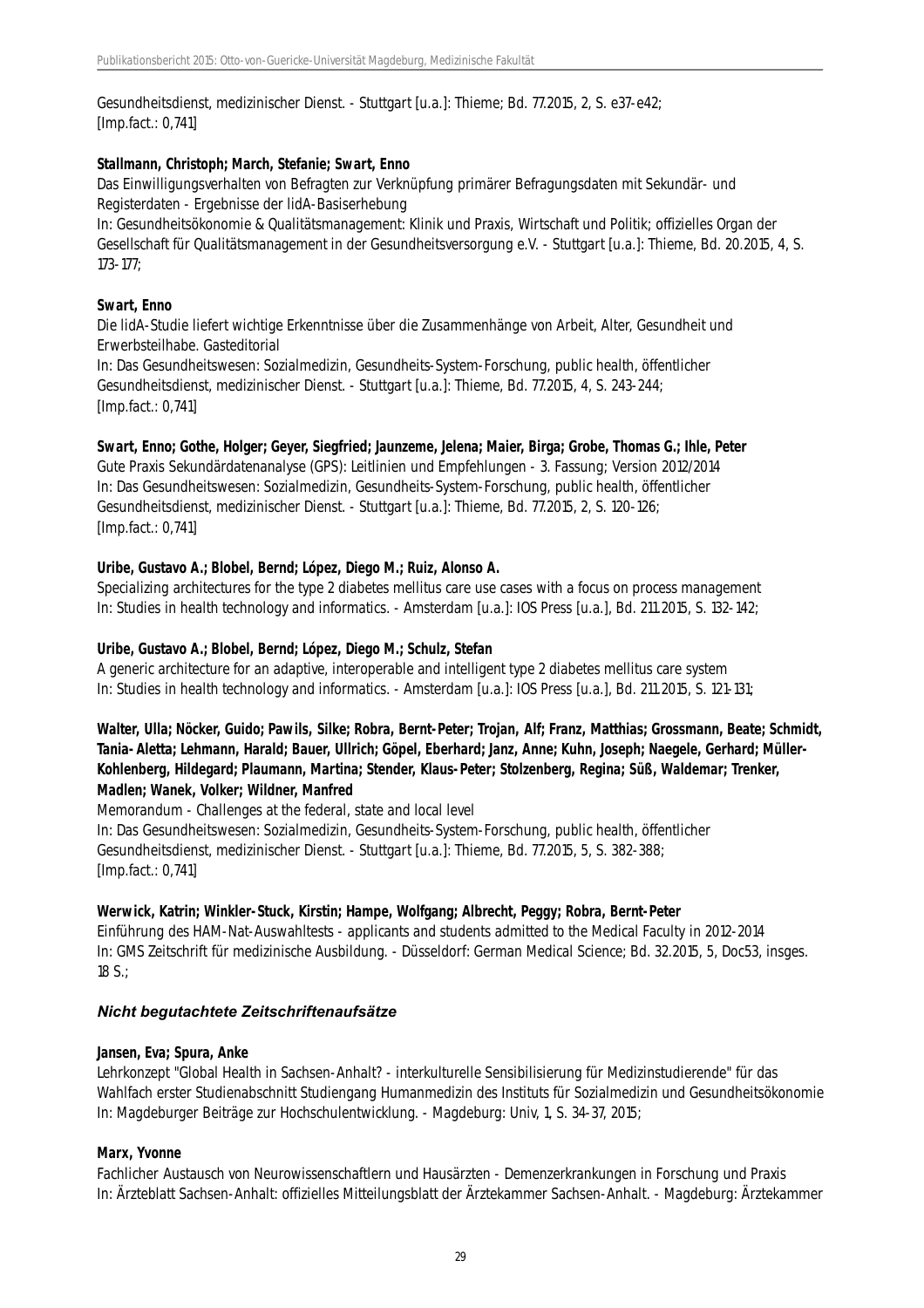Sachsen-Anhalt, Bd. 26.2015, 5, S. 17;

#### **Motsch, Christiane; Reetz, Stefanie; Robra, Bernt-Peter**

Einfluss auf den Diagnosezeitpunkt von Kopf-Hals-Malignomen in Abhängigkeit von patientenseitigen sozialen Faktoren sowie von der Arztwahl

In: Forum Hals-, Nasen-, Ohrenheilkunde. - Hamburg: OmniMed-Verl.-Ges, Bd. 17.2015, 1, S. 34-42;

# *Buchbeiträge*

#### **Haase, Michael; Haase-Fielitz, Anja; Robra, Bernt-Peter**

Akute Nierenschädigung - ein Problem des Gesundheitswesens In: Akute Nierenschädigung: Alarmsystem, Patientenausweis, Behandlungspfade. - Berlin: Springer, S. 75-82, 2015;

#### **Haase-Fielitz, Anja; Robra, Bernt-Peter; Haase, Michael**

AKI-Frühwarnsystem - Ausblick In: Akute Nierenschädigung: Alarmsystem, Patientenausweis, Behandlungspfade. - Berlin: Springer, S. 145-147, 2015;

#### **Huke, Theresa; Robra, Bernt-Peter**

Notfallversorgung im stationären Sektor In: Schwerpunkt: Strukturwandel: [mit Online-Zugang]. - Stuttgart: Schattauer, S. 61-76, 2015;

#### *Wissenschaftliche Monografien*

#### **March, Stefanie; Rauch, Angela; Bender, Stefan; Ihle, Peter**

Data protection aspects concerning the use of social or routine data Nürnberg: FDZ, Research Data Centre, 2015; 20 S - (FDZ-Methodenreport; 12.2015); http://doku.iab.de/fdz/reporte/2015/ MR\_12-15\_EN.pdf;

#### **Winkler, Carolin**

Umgang mit Demenzerkrankungen in der Physiotherapie - eine qualitative Studie zur Einschätzung der Therapeuten Berlin [u.a.]: Lit, 2015; VIII, 138 S.: Ill., graph. Darst - (Medizinsoziologie und Gesundheitswissenschaften; 4), ISBN 978- 3-643-13103-4;

#### *Rezensionen*

#### **Swart, Enno; Borgetto, Bernhard; Winkler, Carolin [Rezensierte Person]**

Umgang mit Demenzerkrankungen in der Physiotherapie, eine qualitative Studie zur Einschätzung der Therapeuten, Carolin Winkler - Berlin [u.a.], Lit, 2015. - 2015; 4 S.;

# *Abstracts*

#### **Bender, Stefan; Rauch, Angela; Swart, Enno; March, Stefanie**

Individual data linkage of survey data and administrative data on work history in the German lidA study of work, age and health

In: Global harmony for occupational health: bridge the world; 31st International Congress on Occupational Health, May 31 - June 5 2015, Seuol, Korea; programm book; 2015, IC-0482, insges. 1 S.;

#### **Bohley, Stefanie; Trocchi, Pietro; Robra, Bernt-Peter; Stang, Andreas; Mau, Wilfried**

Prähospitale Versorgung von Patienten mit ST-Hebungsinfarkt im Bundesland Sachsen-Anhalt - Ergebnisse des Regionalen Herzinfarktregister Sachsen-Anhalt (RHESA)

In: Epidemiologie als innovatives Fach - Status und Perspektiven: Abstraktband; 10. Jahrestagung der Deutschen Gesellschaft für Epidemiologie, 30. September bis 2. Oktober 2015, Potsdam, Griebnitzsee. - Potsdam: UP Transfer, S. 132-133;

#### **Doktor, Anna; Swart, Enno; March, Stefanie**

Der Zusammenhang zwischen Gesundheit, Arbeitsfähigkeit und Berufsgruppenzugehörigkeit - eine Längsschnittanalyse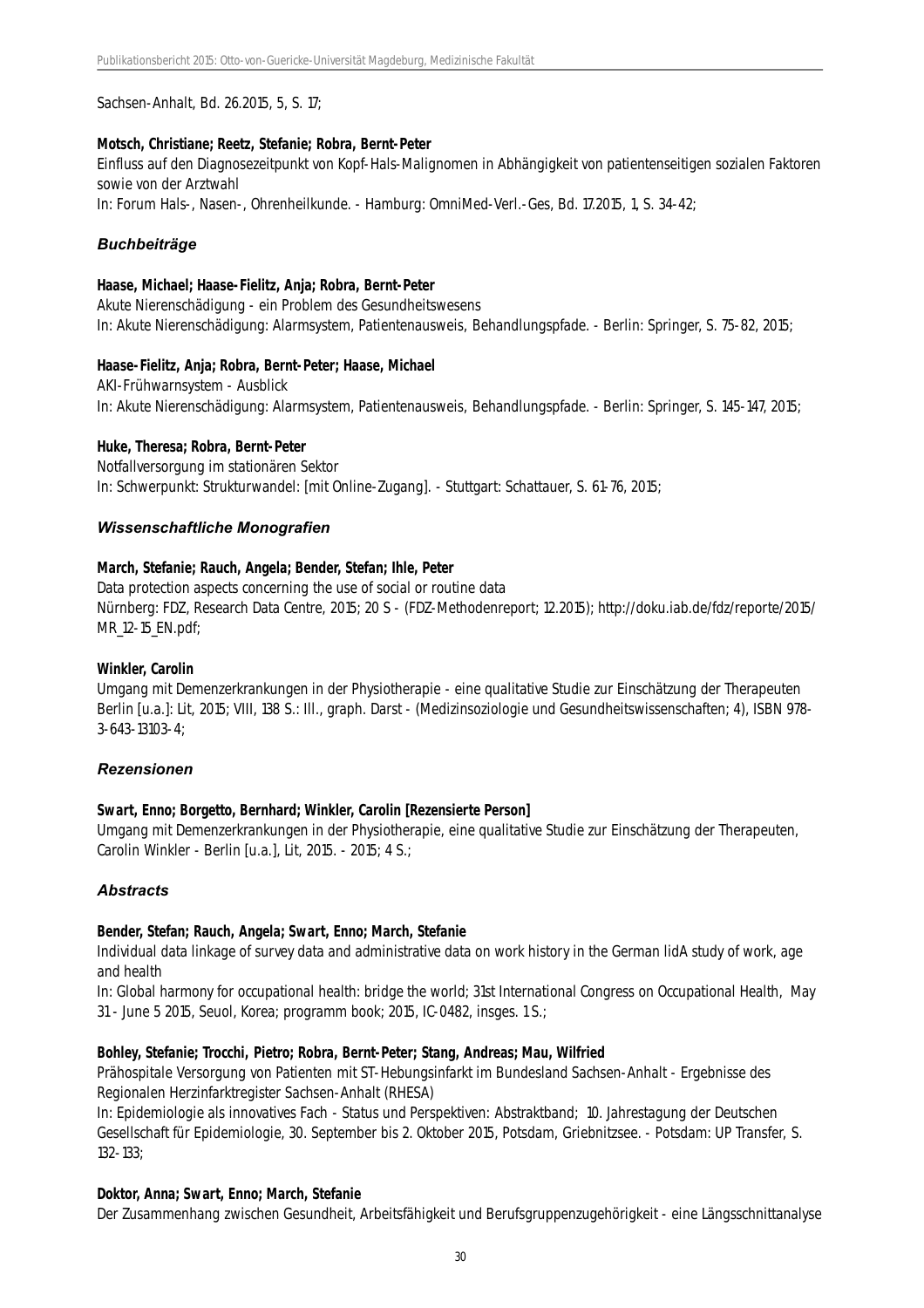In: Das Gesundheitswesen: Sozialmedizin, Gesundheits-System-Forschung, public health, öffentlicher Gesundheitsdienst, medizinischer Dienst. - Stuttgart [u.a.]: Thieme, Bd. 77.2015, 8/9, S. 659; [Imp.fact.: 0,741]

#### **Feißel, Annemarie; Swart, Enno; March, Stefanie**

Der Zusammenhang zwischen Arbeitsmotivation und Gesundheit - eine Untersuchung bei älteren Arbeitnehmern im Rahmen der lidA-Studie In: Das Gesundheitswesen: Sozialmedizin, Gesundheits-System-Forschung, public health, öffentlicher Gesundheitsdienst, medizinischer Dienst. - Stuttgart [u.a.]: Thieme, Bd. 77.2015, 8/9, S. 631; [Imp.fact.: 0,741]

#### **Herrmann, Markus; Robra, Bernt-Peter; Eich-Krohm, Astrid; Hintzenstern, Julia von; Marx, Yvonne**

Diagnostik demenzieller Erkrankungen vor dem 70. Lebensjahr - für Hausärzte zu früh, für Forscher zu spät?; Ergebnisse des Projektes NEUROTRANS

In: Bedeutung der Allgemeinmedizin: für Patient, Familie und Gesellschaft: 17. - 19.09.2015, Bozen, Italien. - Düsseldorf [u.a.]: German Medical Science; 2015, insges. 2 S.;

#### **Ihle, Peter; Gothe, Holger; Swart, Enno**

Quo vadis AGENS - Rückblick und Ausblick In: AGENS Methodenworkshop 2015: am 19. und 20. Februar 2015 an der Pädagogischen Hochschule Freiburg; Abstractband. - Freiburg, S. 51;

#### **March, Stefanie; Swart, Enno**

Datenlinkage von GKV-Daten mit Befragungsdaten der lidAStudie - Was lässt sich final realisieren? In: AGENS Methodenworkshop 2015: am 19. und 20. Februar 2015 an der Pädagogischen Hochschule Freiburg; Abstractband. - Freiburg, S. 20;

# **Marx, Yvonne; Hintzenstern, Julia von; Eich-Krohm, Astrid; Robra, Bernt-Peter; Herrmann, Markus**

(Früh-)Erkennung demenzieller Erkrankungen aus hausärztlicher Sicht - Ergebnisse des Projektes NEUROTRANS In: Das Gesundheitswesen: Sozialmedizin, Gesundheits-System-Forschung, public health, öffentlicher Gesundheitsdienst, medizinischer Dienst. - Stuttgart [u.a.]: Thieme, Bd. 77.2015, 8/9, S. 665; [Imp.fact.: 0,741]

# **Marx, Yvonne; Robra, Bernt-Peter; Herrmann, Markus**

Machbarkeitsstudie - hausärztliche Kriterien zur Reduktion einer Polypharmazie In: Das Gesundheitswesen: Sozialmedizin, Gesundheits-System-Forschung, public health, öffentlicher Gesundheitsdienst, medizinischer Dienst. - Stuttgart [u.a.]: Thieme, Bd. 77.2015, 8/9, S. 664; [Imp.fact.: 0,741]

#### **Matusiewicz, David; Swart, Enno; Ihle, Peter; Gothe, Holger**

Sekundärdaten im Gesundheitswesen - eine Übersichtsarbeit zum Stand der Wissenschaft und Praxis In: Das Gesundheitswesen: Sozialmedizin, Gesundheits-System-Forschung, public health, öffentlicher Gesundheitsdienst, medizinischer Dienst. - Stuttgart [u.a.]: Thieme, Bd. 77.2015, 8/9, S. 681; [Imp.fact.: 0,741]

#### **Motsch, Christiane; Robra, Bernt-Peter**

How and where do patients with incurable ENT carcinoma die? In: 86th Annual Meeting of the German Society of Oto-Rhino-Laryngology, Head and Neck Surgery, 13.05. - 16.05. 2015, Berlin; 2015, insges. 2 S.;

# **Peter, Richard; March, Stefanie; Prel, Jean-Baptist du**

Soziale Statusinkonsistenz, psychosoziale Belastungen und depressive Symptome - geschlechtsspezifische Effekte? In: Das Gesundheitswesen: Sozialmedizin, Gesundheits-System-Forschung, public health, öffentlicher Gesundheitsdienst, medizinischer Dienst. - Stuttgart [u.a.]: Thieme, Bd. 77.2015, 8/9, S. 609; [Imp.fact.: 0,741]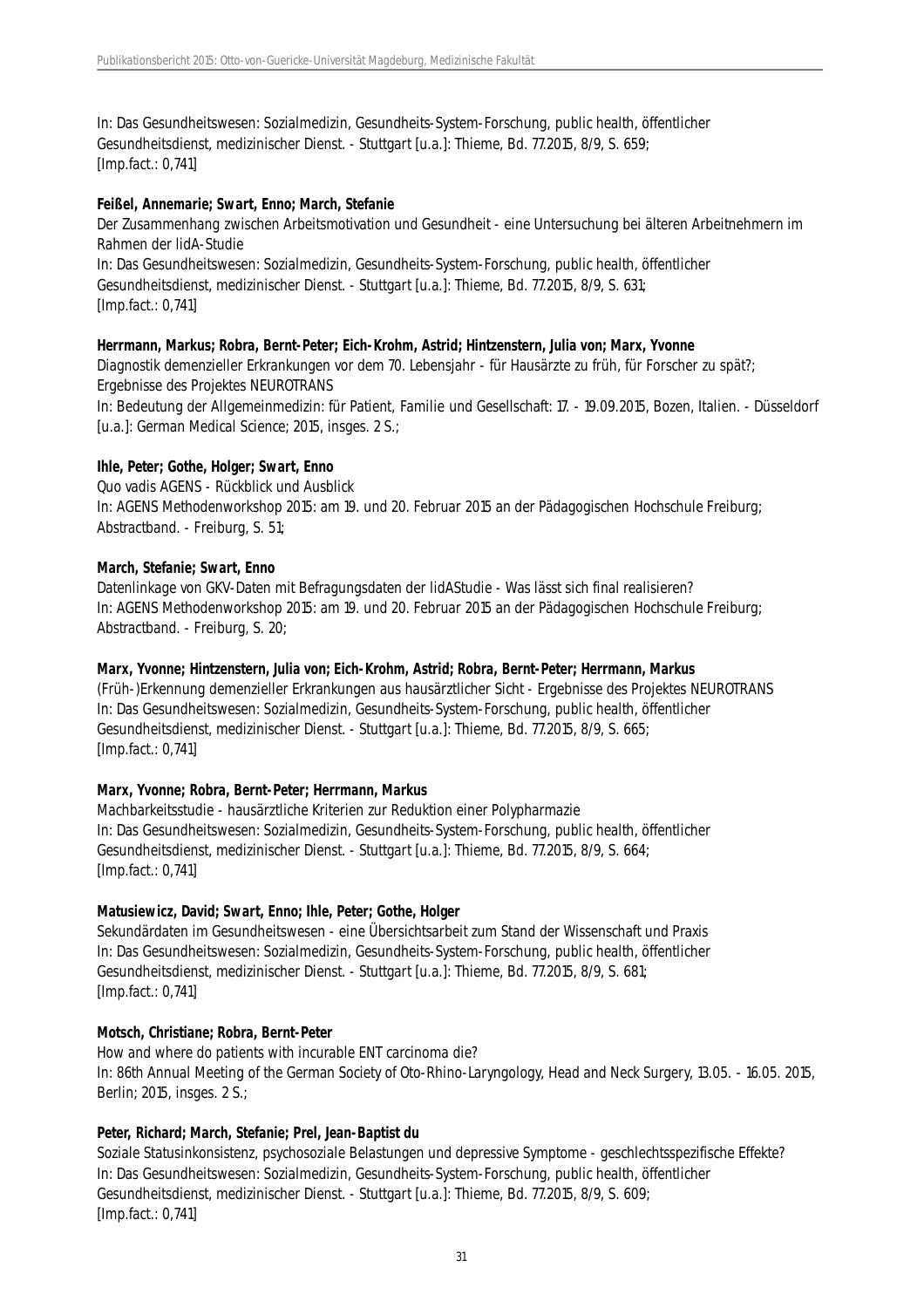#### **Powietzka, Janett; March, Stefanie; Stallmann, Christoph; Swart, Enno**

Gesundheits- und arbeitsbezogene Faktoren als Prädiktoren für die Inanspruchnahme von Rehabilitationsleistungen In: Epidemiologie als innovatives Fach - Status und Perspektiven: Abstraktband; 10. Jahrestagung der Deutschen Gesellschaft für Epidemiologie, 30. September bis 2. Oktober 2015, Potsdam, Griebnitzsee. - Potsdam: UP Transfer, S. 19;

#### **Powietzka, Janett; Stallmann, Christoph; March, Stefanie; Swart, Enno**

Inanspruchnahme von Rehabilitationsmaßnahmen bei Erwerbstätigen in mittlerem Erwerbsalter - Ergebnisse in der lidA-Studie

In: Das Gesundheitswesen: Sozialmedizin, Gesundheits-System-Forschung, public health, öffentlicher Gesundheitsdienst, medizinischer Dienst. - Stuttgart [u.a.]: Thieme, Bd. 77.2015, 8/9, S. 635; [Imp.fact.: 0,741]

# **Prel, Jean-Baptist du; March, Stefanie; Schröder, Helmut; Peter, Richard**

How to prevent loss of manpower due to work stress in a shrinking and aging workforce In: Integrating prevention science and public policy: 23rd annual meeting, May 26 - 29, 2015, Washington DC; 2015, Abs.205, insges. 1 S.;

#### **Seidler, Andreas; Wagner, Mandy; Schubert, Melanie; Hegewald, Janice; Dröge, Patrik; Pons-Kühnemann, Jörn; Swart, Enno; Zeeb, Hajo**

Untersuchung der Fluglärm-bezogenen Krankheitsrisiken - welche Referenzkategorie ist geeignet? In: Epidemiologie als innovatives Fach - Status und Perspektiven: Abstraktband; 10. Jahrestagung der Deutschen Gesellschaft für Epidemiologie, 30. September bis 2. Oktober 2015, Potsdam, Griebnitzsee. - Potsdam: UP Transfer, S. 106;

# **Spura, Anke; Robra, Bernt-Peter; Haase, Michael; Haase-Fielitz, Anja**

Welche Faktoren bestimmen eine gute Versorgung von Patienten mit akuter Nierenschädigung? - Zur Integration einer handlungsrelevanten Zusatzinformation in stationäre Abläufe; ein Mixed Methods-Ansatz In: Das Gesundheitswesen: Sozialmedizin, Gesundheits-System-Forschung, public health, öffentlicher Gesundheitsdienst, medizinischer Dienst. - Stuttgart [u.a.]: Thieme, Bd. 77.2015, 8/9, S. 607; [Imp.fact.: 0,741]

# **Spura, Anke; Werwick, Katrin; Robra, Bernt-Peter; Braun-Dullaeus, Rüdiger, C.; Stieger, Philipp**

Ökonomische Aspekte in der Vorbereitung des Praktischen Jahres - Das Magdeburger Curriculum zur Versorgungskompetenz (MCV)

In: Gemeinsame Jahrestagung der Gesellschaft für Medizinische Ausbildung (GMA) und des Arbeitskreises zur Weiterentwicklung der Lehre in der Zahnmedizin (AKWLZ): Universität Leipzig, Medizinische Fakultät; 30.09.- 03.10.2015; Tagungsband; [Abstracts]. - Leipzig: Univ., Med. Fak.; 2015, P10-143 (174), S. 147-148;

#### **Stallmann, Christoph; Swart, Enno; March, Stefanie**

Gesundheitsbelastende Risikofaktoren der lidA Teilnehmer - Ergebnisse des Datenlinkage von Primär- und Sekundärdaten

In: Das Gesundheitswesen: Sozialmedizin, Gesundheits-System-Forschung, public health, öffentlicher Gesundheitsdienst, medizinischer Dienst. - Stuttgart [u.a.]: Thieme, Bd. 77.2015, 8/9, S. 609; [Imp.fact.: 0,741]

#### **Stallmann, Christoph; Swart, Enno; March, Stefanie**

Was sagen uns Primär- und Sekundärdaten zum Gesundheitsbewusstsein der lidA-Teilnehmer? In: AGENS Methodenworkshop 2015: am 19. und 20. Februar 2015 an der Pädagogischen Hochschule Freiburg; Abstractband. - Freiburg, S. 24;

# **Stieger, Philipp; Werwick, Katrin; Robra, Bernt-Peter; Braun-Dullaeus, Rüdiger, C.; Spura, Anke**

Klinische Abläufe, Einzelfall- und systembezogenes Denken, Interprofession - Das Magdeburger Curriculum zur Versorgungskompetenz

In: Gemeinsame Jahrestagung der Gesellschaft für Medizinische Ausbildung (GMA) und des Arbeitskreises zur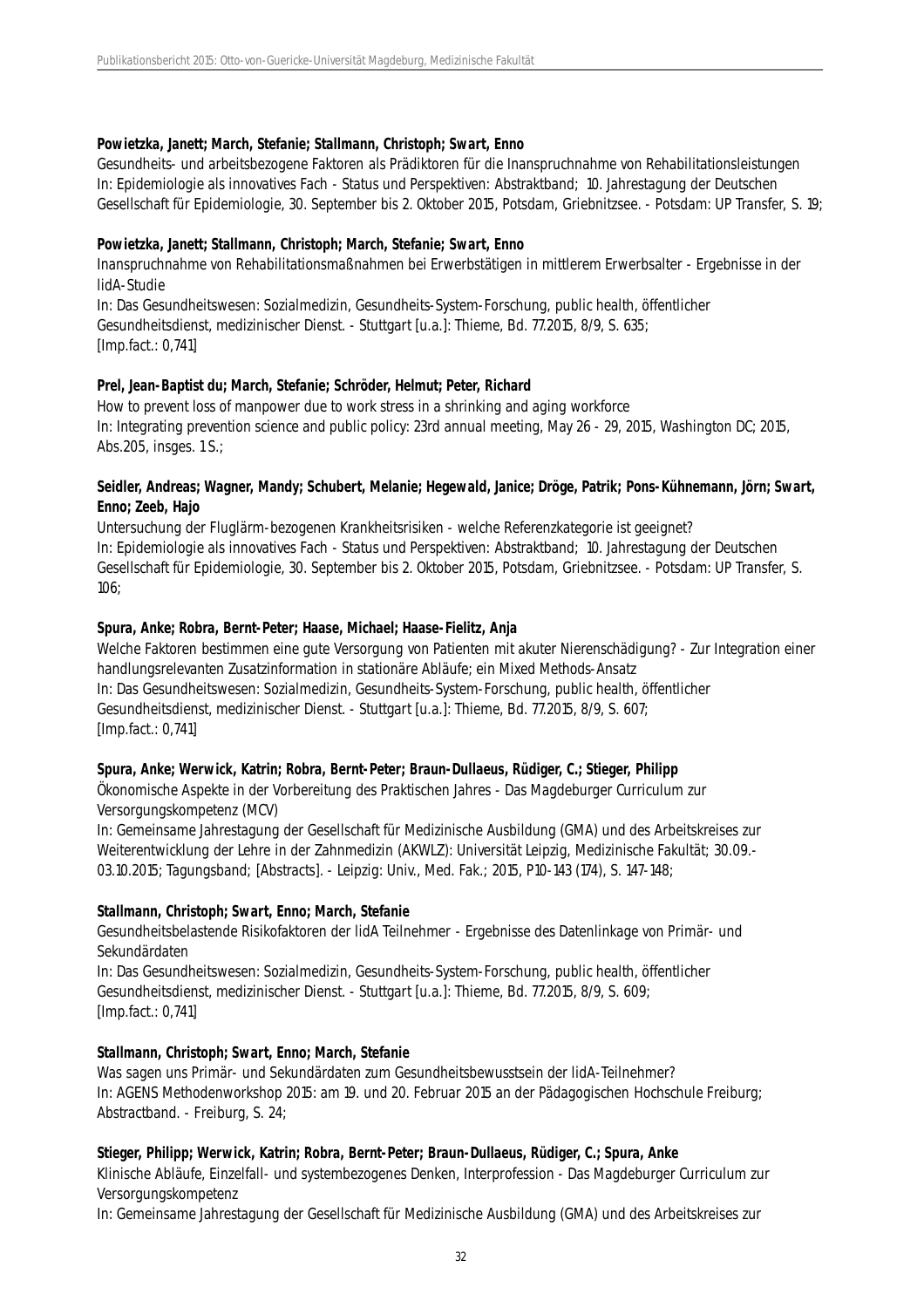Weiterentwicklung der Lehre in der Zahnmedizin (AKWLZ): Universität Leipzig, Medizinische Fakultät; 30.09.- 03.10.2015; Tagungsband; [Abstracts]. - Leipzig: Univ., Med. Fak.; 2015, P2-027 (168), S. 143;

# **Swart, Enno; Powietzka, Janett; Stallmann, Christoph; March, Stefanie**

Datenlinkage von Primär- und Sekundärdaten - Erfahrungen und Perspektiven In: Das Gesundheitswesen: Sozialmedizin, Gesundheits-System-Forschung, public health, öffentlicher Gesundheitsdienst, medizinischer Dienst. - Stuttgart [u.a.]: Thieme, Bd. 77.2015, 8/9, S. 608-609; [Imp.fact.: 0,741]

# **Swart, Enno; Powietzka, Janett; Stallmann, Christoph; March, Stefanie**

Datenlinkage von Primär und Sekundärdaten - Wo stehen wir? Was können wir aus bisherigen Erfahrungen lernen? In: AGENS Methodenworkshop 2015: am 19. und 20. Februar 2015 an der Pädagogischen Hochschule Freiburg; Abstractband. - Freiburg, S. 49-50;

# **Swart, Enno; Powietzka, Janett; Stallmann, Christoph; March, Stefanie**

Datenlinkage 2.0 - Voraussetzungen für eine erfolgreiche Verknüpfung von mehreren Datenquellen In: Epidemiologie als innovatives Fach - Status und Perspektiven: Abstraktband; 10. Jahrestagung der Deutschen Gesellschaft für Epidemiologie, 30. September bis 2. Oktober 2015, Potsdam, Griebnitzsee. - Potsdam: UP Transfer, S. 147;

# **Tetzlaff, Fabian; Singer, Anja; Swart, Enno; Robra, Bernt-Peter; Herrmann, Markus**

Polypharmazie nach Entlassung aus der stationären Versorgung - eine Sekundäranalyse mit Daten der AOK Sachsen-Anhalt

In: Bedeutung der Allgemeinmedizin: für Patient, Familie und Gesellschaft: 17. - 19.09.2015, Bozen, Italien. - Düsseldorf [u.a.]: German Medical Science; 2015, insges. 2 S.;

# **Wagner, Mandy; Schubert, Melanie; Hegewald, Janice; Dröge, Patrik; Pons-Kühnemann, Jörn; Hudel, Helge; Atiq, Abed; Zur Nieden, Anja; Eikmann, Thomas; Swart, Enno; Zeeb, Hajo; Seidler, Andreas**

Auswirkungen von verschiedenen Incentives bei einer postalischen Befragung im Rahmen der NORAH-Studie In: Epidemiologie als innovatives Fach - Status und Perspektiven: Abstraktband; 10. Jahrestagung der Deutschen Gesellschaft für Epidemiologie, 30. September bis 2. Oktober 2015, Potsdam, Griebnitzsee. - Potsdam: UP Transfer, S. 219;

# **Wandji, Laure R. Kenmogne; Swart, Enno; Robra, Bernt-Peter**

Krankenhausletalität bei Herzinfarkt in Krankenhäusern mit und ohne Linksherzkatheterlabor - eine Mehrebenen-Analyse in Sachsen-Anhalt

In: Das Gesundheitswesen: Sozialmedizin, Gesundheits-System-Forschung, public health, öffentlicher Gesundheitsdienst, medizinischer Dienst. - Stuttgart [u.a.]: Thieme, Bd. 77.2015, 8/9, S. 680; [Imp.fact.: 0,741]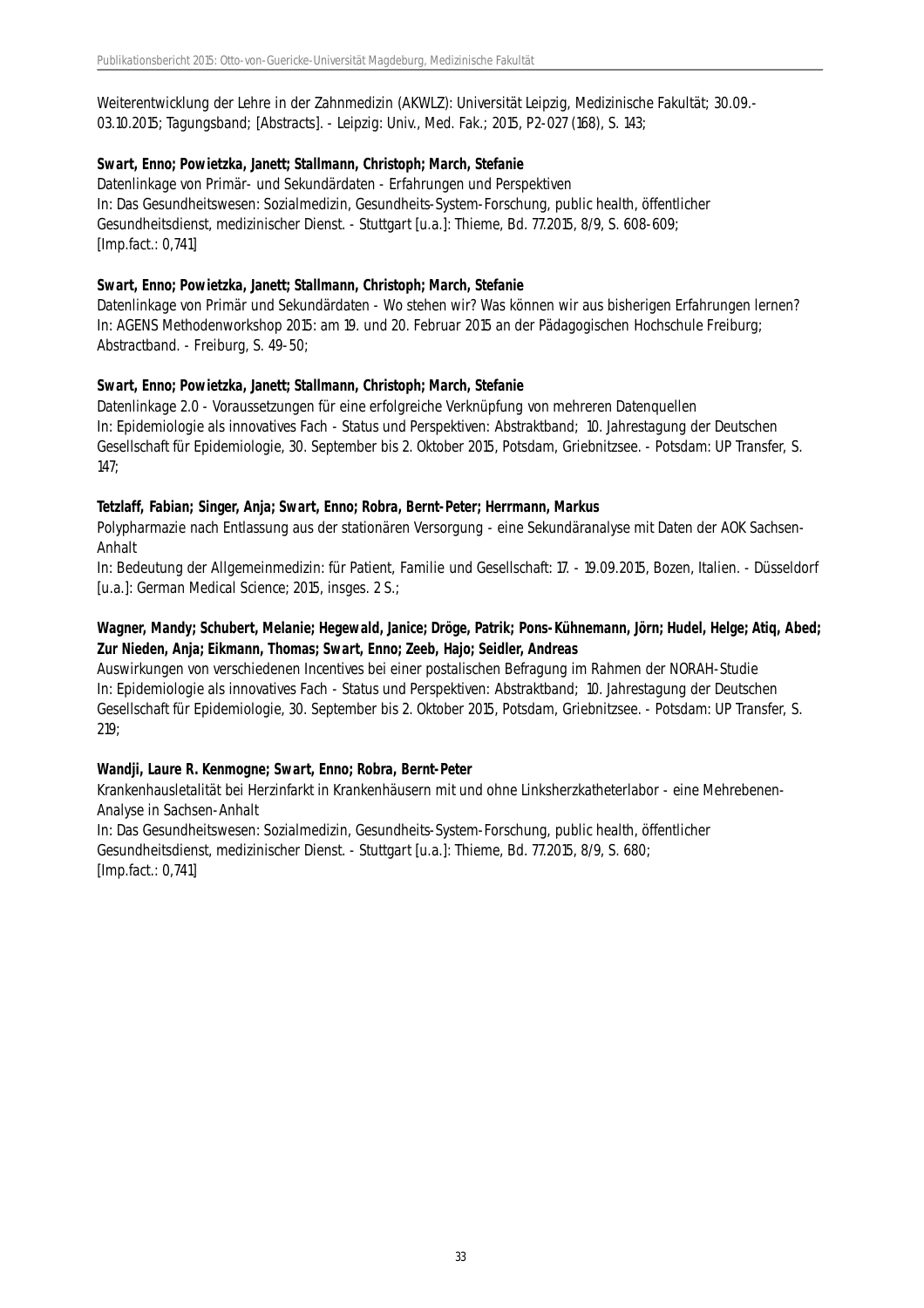# INSTITUT FÜR ALLGEMEINMEDIZIN

Leipziger Str. 44, 39120 Magdeburg Tel. +49 (0)391 67 21009, Fax +49 (0)391 67 21010 markus.herrmann@med.ovgu.de thomas.lichte@med.ovgu.de

# **1. Leitung**

Prof. Dr. med. Markus Herrmann, MPH, M.A. Prof. Dr. med. Thomas Lichte

# **2. Veröffentlichungen**

# *Begutachtete Zeitschriftenaufsätze*

# **Bandelow, Borwin; Lichte, Thomas; Rudolf, Sebastian; Wiltink, Jörg; Beutel, Manfred E.**

The German guidelines for the treatment of anxiety disorders In: European archives of psychiatry and clinical neuroscience. - Darmstadt: Steinkopff, Bd. 265.2015, 5, S. 363-373; [Imp.fact.: 3,525]

# **Herrmann, Markus; Gensichen, Jochen**

Leitlinien in der hausärztlichen Praxis - das Beispiel Depression In: Die Psychiatrie: Grundlagen und Perspektiven. - Stuttgart: Schattauer, Bd. 12.2015, 1, S. 28-34;

# **Herrmann, Markus; Gensichen, Jochen**

Leitlinien in der hausärztlichen Praxis - das Beispiel Depression In: Die medizinische Welt: Originalien des Monats. - Stuttgart [u.a.]: Schattauer, Bd. 66.2015, 3, S. 119-124;

# **Herrmann, Markus Ludwig Heinrich; Waldegg, Gernot H. von; Kip, Miriam; Lehmann, Bianca; Andrusch, Stefan; Straub, Henrik; Robra, Bernt-Peter**

Hausärztliche Arzneimittelpriorisierung bei stationär entlassenen, multimorbiden, älteren Patienten - ein Vignetten-Ansatz aus der Hausarzt-Perspektive

In: Das Gesundheitswesen: Sozialmedizin, Gesundheits-System-Forschung, public health, öffentlicher Gesundheitsdienst, medizinischer Dienst. - Stuttgart [u.a.]: Thieme, Bd. 77.2015, 1, S. 16-23; [Imp.fact.: 0,741]

# **Herrmann, Wolfram J.; Haarmann, Alexander; Bærheim, Anders**

Arbeitsunfähigkeitsregelungen als Faktor für Inanspruchnahme ärztlicher Versorgung in Deutschland In: Zeitschrift für Evidenz, Fortbildung und Qualität im Gesundheitswesen: German journal for evidence and quality in health care; ZEFQ. - Heidelberg: Elsevier, Urban & Fischer, Bd. 109.2015, 8, S. 552-559;

# **Holst, Jens**

Rethinking medical training in Germany towards rural health care In: Primary Healthcare: Open Access. - Los Angeles, Calif: OMICS International; Bd. 5.2015, 2, insges. 6 S.;

# **Holst, Jens; Normann, Oliver; Herrmann, Markus**

Strengthening training in rural practice in Germany - new approach for undergraduate medical curriculum towards sustaining rural health care

In: Rural and remote health: the international electronic journal of rural and remote health research, education,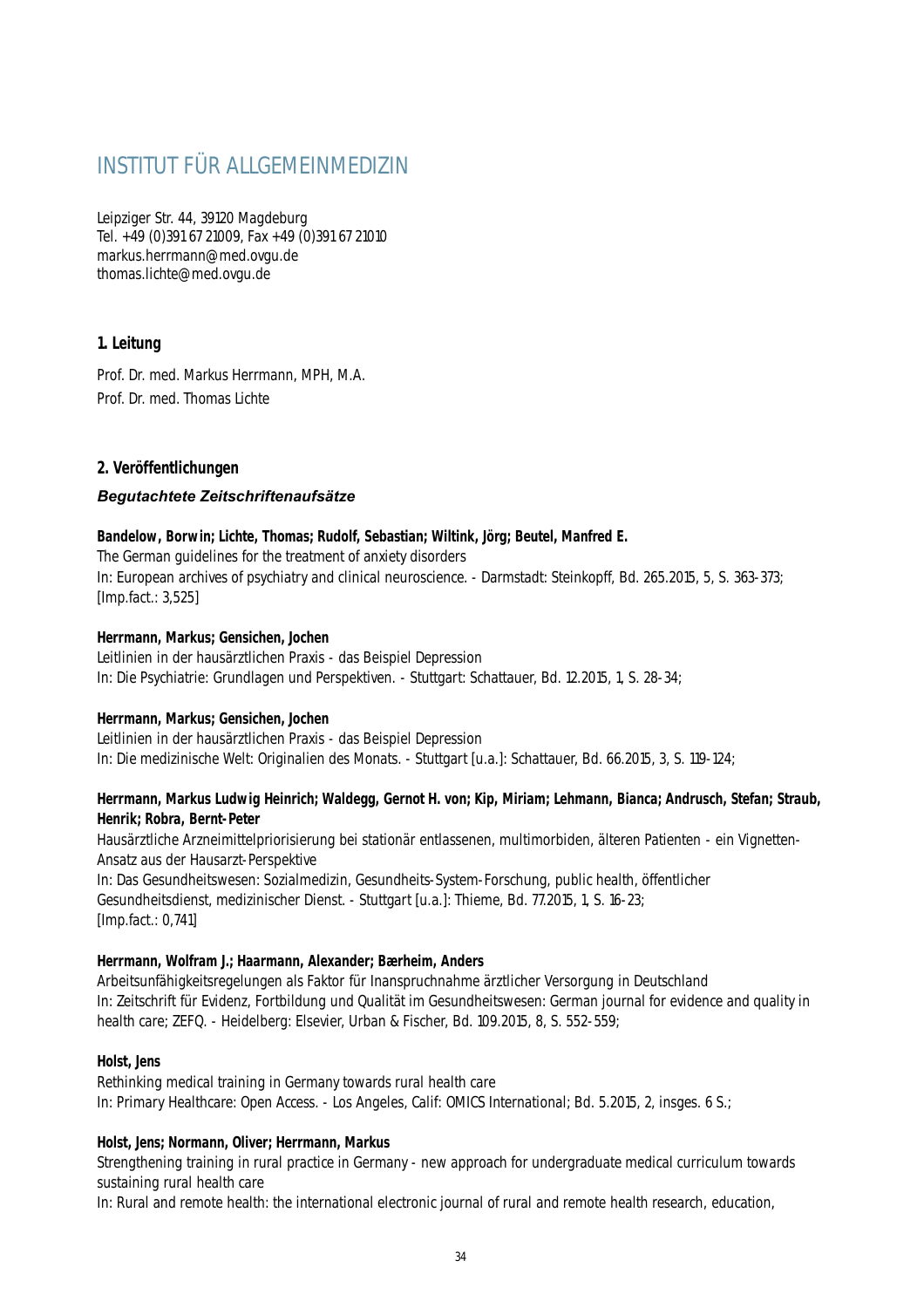practice and policy. - Geelong Victoria: Deakin University; Bd. 15.2015, 4, Art.-Nr. 3563, insges. 11 S.; [Imp.fact.: 0,878]

#### **Holst, Jens; Razum, Oliver**

Public Health als Weg zur Optimierung des Menschen im Sinne besserer Resilienz? - The Leopoldina Statement on Public Health in Germany

In: Das Gesundheitswesen: Sozialmedizin, Gesundheits-System-Forschung, public health, öffentlicher Gesundheitsdienst, medizinischer Dienst. - Stuttgart [u.a.]: Thieme, Bd. 77.2015, 8/9, S. 593-595; [Imp.fact.: 0,741]

#### **Höppner, Claudia; Schneemilch, Marianne; Lichte, Thomas**

Pflegende Angehörige und ihre Belastungen in Hausarztpraxen identifizieren - barriers and recommendations In: Zeitschrift für Allgemeinmedizin: ZFA. - Köln: Dt. Ärzte-Verl, Bd. 91.2015, 7/8, S. 310-314;

#### **Klement, Andreas; Junge, G.; Meyer, Frank; Lichte, Thomas**

Was sollten (zukünftige) Allgemeinärzte in der Chirurgie lernen? In: Zentralblatt für Chirurgie: Zeitschrift für allgemeine, viszeral-, Thorax- und Gefäßchirurgie. - Stuttgart [u.a.]: Thieme, Bd. 138.2013, insges. 5 S., 2014; [Imp.fact.: 1,048]

#### **Lichte, Thomas; Meyer, Frank; Junge, G.; Klement, Andreas**

Was muss der Chirurg über Allgemeinmedizin wissen? In: Zentralblatt für Chirurgie: Zeitschrift für allgemeine, viszeral-, Thorax- und Gefäßchirurgie. - Stuttgart [u.a.]: Thieme, Bd. 140.2015, 1, S. 47-51; [Imp.fact.: 1,048]

#### *Buchbeiträge*

#### **Hänel, Patricia**

Fürs Leben reichen zwei Stunden pro Woche nicht In: Landärztliche Medizin: Erfahrungen mit einem Wahlfach in der ärztlichen Ausbildung. - Frankfurt am Main: Mabuse-Verl., S. 96-102, 2015;

#### *Herausgeberschaften*

# **Bandelow, Borwin [Hrsg.]; Lichte, Thomas [Hrsg.]; Rudolf, Sebastian [Hrsg.]; Wiltink, Jörg [Hrsg.]; Beutel, Manfred [Hrsg.]**

S3-Leitlinie Angststörungen. - [Berlin] [u.a.]: Springer, 2015; XIII, 342 S; 24 cm, ISBN 3662441357; [Literaturangaben];

#### **Jansen, Eva [Hrsg.]; Hänel, Patricia [Hrsg.]; Herrmann, Markus [Hrsg.]**

Landärztliche Medizin - Erfahrungen mit einem Wahlfach in der ärztlichen Ausbildung. - Frankfurt am Main: Mabuse-Verl., 2015; 111 S.: Ill., graph. Darst.; 210 mm x 148 mm, ISBN 978-3-86321-246-9;

#### *Artikel in Kongressbänden*

#### **Holst, Jens; Herrmann, Markus**

Challenging conventional medical teaching - Innovative selective at the Magdeburg medical school In: 13th WONCA World Rural Health conference, Dubrovnik, April 2015, S. 7-8;

# *Abstracts*

#### **Clasen, Kai; Hänel, Patricia; Lichte, Thomas; Dischner, Anne; Reschke, Kirsten**

Lässt sich durch ein vorheriges Training gezielt das Empathieverhalten von Medizinstudierenden in einem Arzt-Patienten-Gespräch verbessern? - eine prospektive, randomisierte, videoanalysierte Untersuchung In: Gemeinsame Jahrestagung der Gesellschaft für Medizinische Ausbildung (GMA) und des Arbeitskreises zur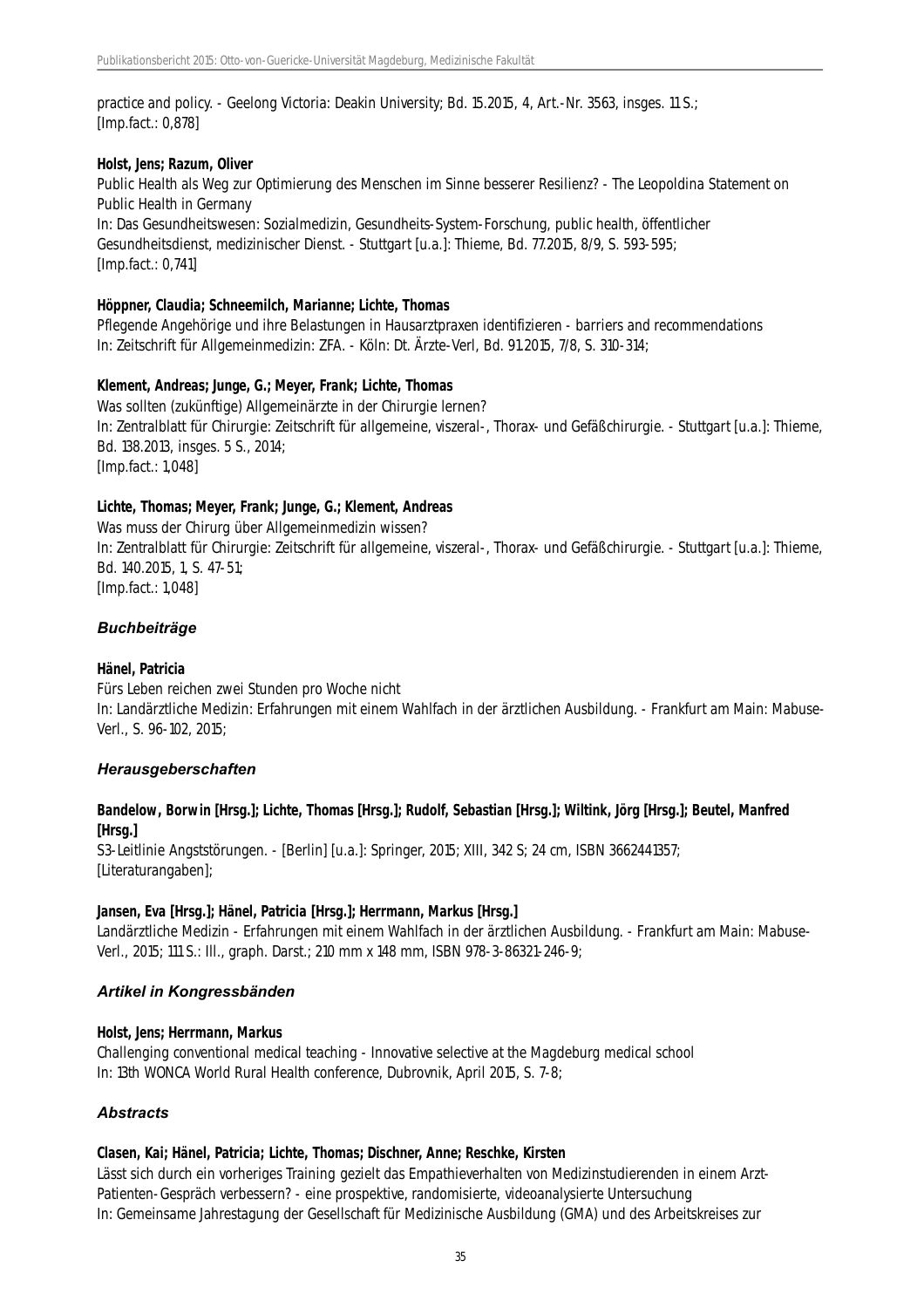Weiterentwicklung der Lehre in der Zahnmedizin (AKWLZ): Universität Leipzig, Medizinische Fakultät; 30.09.- 03.10.2015; Tagungsband; [Abstracts]. - Leipzig: Univ., Med. Fak.; 2015, P7-108 (281), S. 229-230;

#### **Eich-Krohm, Astrid**

Bedeutung der interprofessionellen Kommunikation im Pflegerisch-Medizinischen Miteinander In: Das Gesundheitswesen: Sozialmedizin, Gesundheits-System-Forschung, public health, öffentlicher Gesundheitsdienst, medizinischer Dienst. - Stuttgart [u.a.]: Thieme, Bd. 77.2015, 8/9, S. 652; [Imp.fact.: 0,741]

### **Eich-Krohm, Astrid**

NEUROTRANS - Wie kann der Austausch zwischen Allgemeinmedizinern und Neurowissenschaftlern gefördert werden? In: Das Gesundheitswesen: Sozialmedizin, Gesundheits-System-Forschung, public health, öffentlicher Gesundheitsdienst, medizinischer Dienst. - Stuttgart [u.a.]: Thieme, Bd. 77.2015, 8/9, S. 628-629; [Imp.fact.: 0,741]

# **Herrmann, Markus; Robra, Bernt-Peter; Eich-Krohm, Astrid; Hintzenstern, Julia von; Marx, Yvonne**

Diagnostik demenzieller Erkrankungen vor dem 70. Lebensjahr - für Hausärzte zu früh, für Forscher zu spät?; Ergebnisse des Projektes NEUROTRANS

In: Bedeutung der Allgemeinmedizin: für Patient, Familie und Gesellschaft: 17. - 19.09.2015, Bozen, Italien. - Düsseldorf [u.a.]: German Medical Science; 2015, insges. 2 S.;

#### **Marx, Yvonne; Hintzenstern, Julia von; Eich-Krohm, Astrid; Robra, Bernt-Peter; Herrmann, Markus**

(Früh-)Erkennung demenzieller Erkrankungen aus hausärztlicher Sicht - Ergebnisse des Projektes NEUROTRANS In: Das Gesundheitswesen: Sozialmedizin, Gesundheits-System-Forschung, public health, öffentlicher Gesundheitsdienst, medizinischer Dienst. - Stuttgart [u.a.]: Thieme, Bd. 77.2015, 8/9, S. 665; [Imp.fact.: 0,741]

### **Marx, Yvonne; Robra, Bernt-Peter; Herrmann, Markus**

Machbarkeitsstudie - hausärztliche Kriterien zur Reduktion einer Polypharmazie In: Das Gesundheitswesen: Sozialmedizin, Gesundheits-System-Forschung, public health, öffentlicher Gesundheitsdienst, medizinischer Dienst. - Stuttgart [u.a.]: Thieme, Bd. 77.2015, 8/9, S. 664; [Imp.fact.: 0,741]

# **Tetzlaff, Fabian; Singer, Anja; Swart, Enno; Robra, Bernt-Peter; Herrmann, Markus**

Polypharmazie nach Entlassung aus der stationären Versorgung - eine Sekundäranalyse mit Daten der AOK Sachsen-Anhalt

In: Bedeutung der Allgemeinmedizin: für Patient, Familie und Gesellschaft: 17. - 19.09.2015, Bozen, Italien. - Düsseldorf [u.a.]: German Medical Science; 2015, insges. 2 S.;

# *Dissertationen*

#### **Lenz, Julia; Robra, Bernt-Peter [Gutachter]**

Einflussfaktoren auf das Verschreibungsverhalten von Hausärzten in Sachsen-Anhalt - eine qualitative und quantitative Analyse. - Magdeburg, Univ., Med. Fak., Diss., 2015; 148 Bl.: graph. Darst.;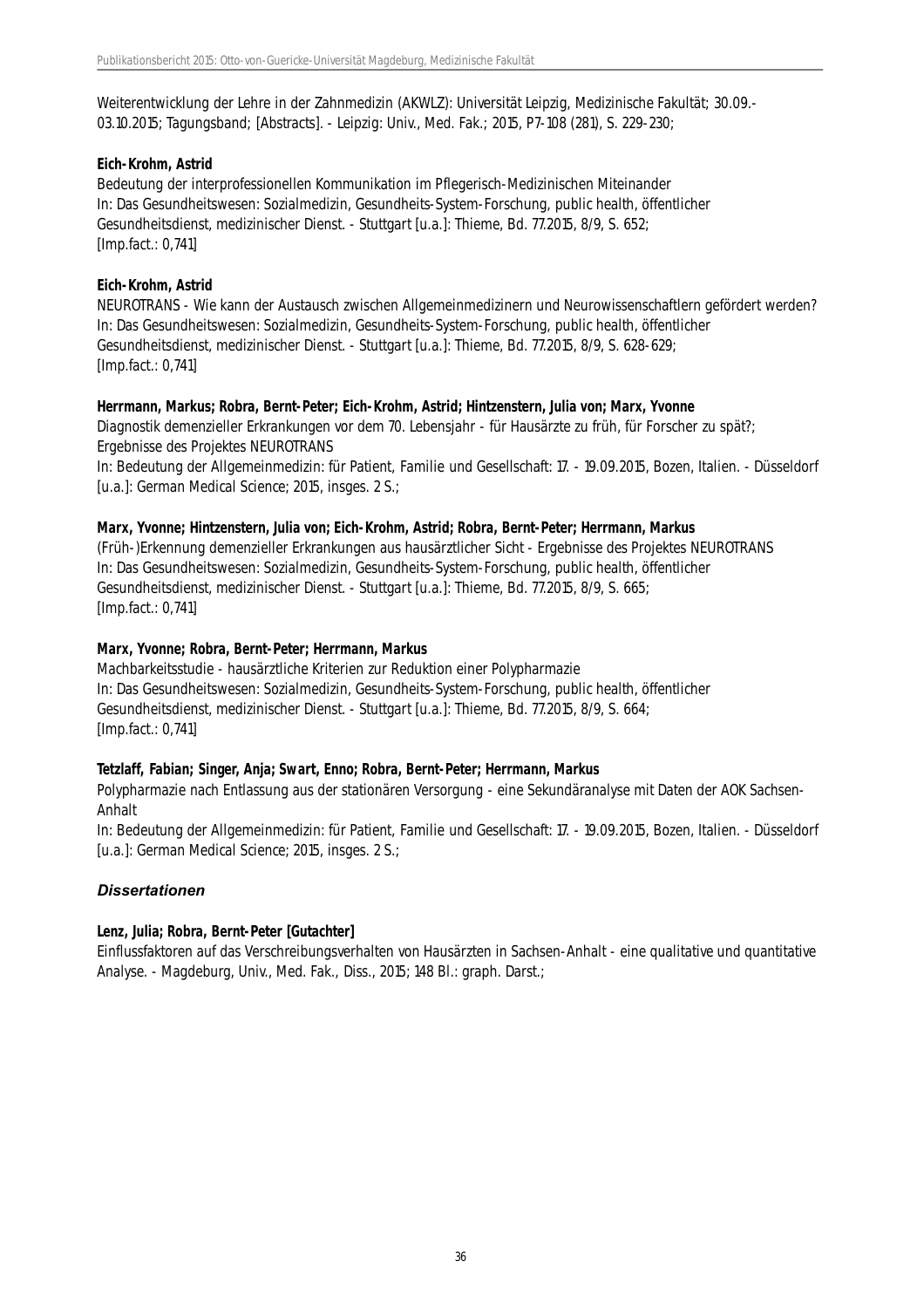# INSTITUT FÜR BIOMETRIE UND MEDIZINISCHE INFORMATIK

Leipziger Str. 44, 39120 Magdeburg Tel. +49 (0)391 67 13535, Fax +49 (0)391 67 13536 johannes.bernarding@med.ovgu.de

# **1. Leitung**

Prof. Dr. rer. nat. Dr. med. Johannes Bernarding PD Dr.rer.nat. Siegfried Kropf

# **2. Veröffentlichungen**

# *Begutachtete Zeitschriftenaufsätze*

# **Baecke, Sebastian; Lützkendorf, Ralf; Mallow, Johannes; Luchtmann, Michael; Tempelmann, Claus; Stadler, Jörg; Bernarding, Johannes**

A proof-of-principle study of multi-site real-time functional imaging at 3T and 7T - Implementation and validation In: Scientific reports. - London: Nature Publishing Group; Bd. 5.2015, Art.-Nr. 8413, insges. 8 S.; [Imp.fact.: 5,078]

# **Eggemann, Holm; Ignatov, Tanja; Burger, Elke; Kantelhardt, Eva Johanna; Fettke, Franziska; Thomssen, Christoph; Costa, Serban Dan; Ignatov, Atanas**

Moderate HER2 expression as a prognostic factor in hormone receptor positive breast cancer In: Endocrine related cancer: a Society for Endocrinology publication. - Bristol: Soc. for Endocrinology, Bd. 22.2015, 5, S. 725-733;

[Imp.fact.: 4,805]

# **Ellerbroek, Victoria L.; Bonfig, Walter; Dörr, Helmuth-Günther; Bettendorf, Markus; Hauffa, Berthold; Fricke-Otto, Susanne; Rohrer, Tilman; Reschke, Felix; Schönau, Eckhard; Schwab, Karl-Otfried; Kapelari, Klaus; Röhl, Friedrich-Wilhelm; Mohnike, Klaus; Holl, Reinhard W.**

Long-term surveillance of children with congenital hypothyroidism - Daten aus dem Deutschen Register für Konnatale Hypothyreose (AQUAPE Hypo Dok)

In: Klinische Pädiatrie: clinical research and practice in pediatrics. - Stuttgart: Thieme, Bd. 227.2015, 4, S. 199-205; [Imp.fact.: 1,059]

# **Etoom, Yousef; Govindapillai, Sindu; Hamilton, Robert; Manlhiot, Cedric; Yoo, Shi-Joon; Farhan, Maryam; Sarikouch, Samir; Peters, Brigitte; McCrindle, Brian W.; Grosse-Wortmann, Lars**

Importance of CMR within the task force criteria for the diagnosis of ARVC in children and adolescents In: Journal of the American College of Cardiology: JACC. - New York, NY: Elsevier, Bd. 65.2015, 10, S. 987-995; [Imp.fact.: 16,503]

# **Firsching, Raimund; Woischneck, Dieter; Langejürgen, Alexander; Parreidt, Andreas; Bondar, Imre; Skalej, Martin; Röhl, Friedrich; Voellger, Benjamin**

Clinical, radiologic, and legal significance of "extensor response" in posttraumatic coma In: Journal of neurological surgery / A. - New York, NY: Thieme, Bd. 76.2015, 6, S. 456-465; [Imp.fact.: 0,608]

# **Friebe, Björn; Wollrab, Astrid; Thormann, Markus; Fischbach, Katharina; Ricke, Jens; Grueschow, Marcus; Kropf,**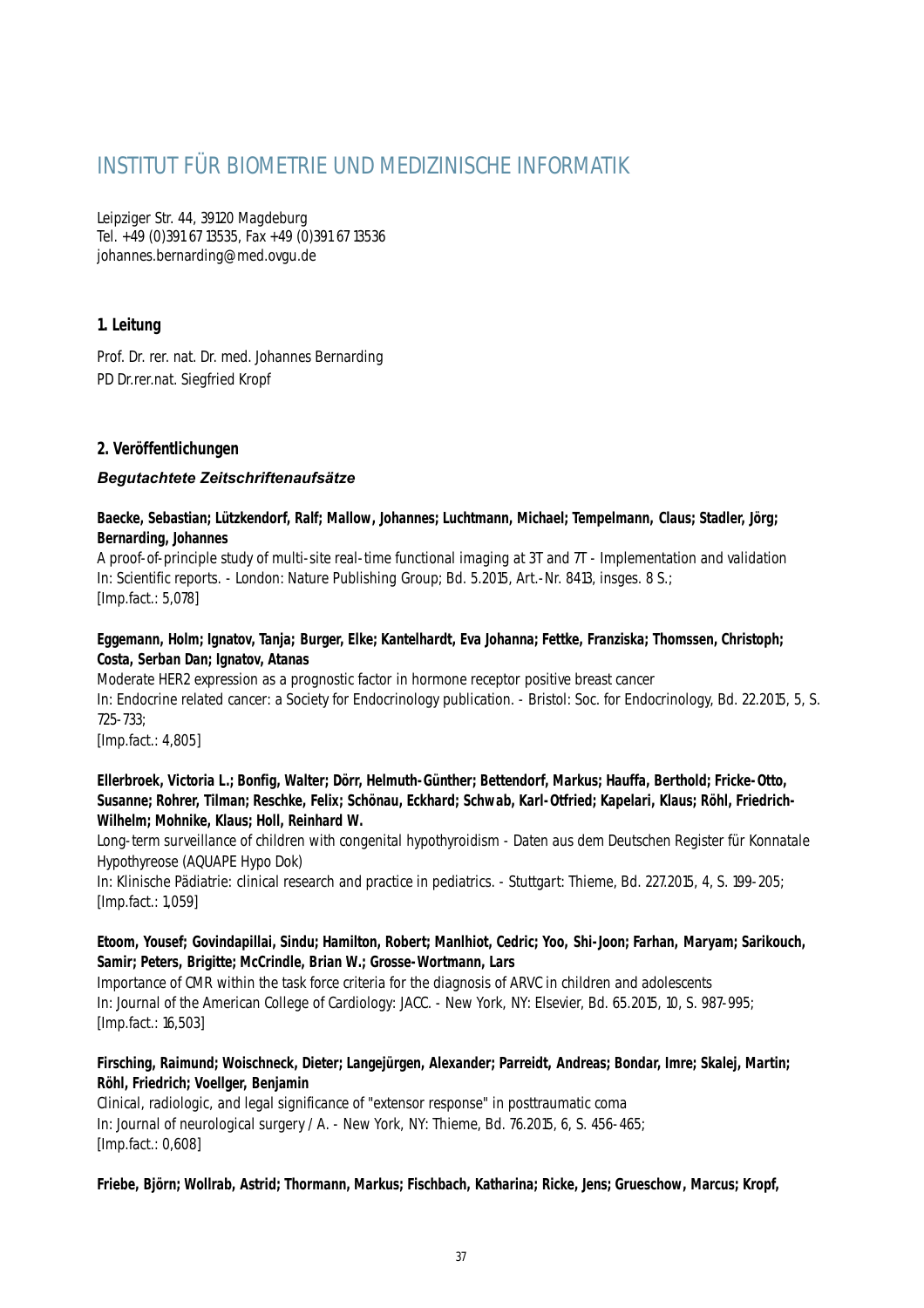### **Siegfried; Fischbach, Frank; Speck, Oliver**

Sensory perceptions of individuals exposed to the static field of a 7T MRI - a controlled blinded study In: Journal of magnetic resonance imaging: JMRI; an official journal of the International Society for Magnetic Resonance in Medicine. - New York, NY: Wiley-Liss, Bd. 41.2015, 6, S. 1675-1681; [Imp.fact.: 3,210]

# **Goluch, Sigrun; Kuehne, Andre; Meyerspeer, Martin; Kriegl, Roberta; Schmid, Albrecht I.; Fiedler, Georg B.; Herrmann, Tim; Mallow, Johannes; Hong, Suk-Min; Cho, Zang-Hee; Bernarding, Johannes; Moser, Ewald; Laistler, Elmar**

A form-fitted three channel 31P, two channel 1H transceiver coil array for calf muscle studies at 7 T In: Magnetic resonance in medicine: MRM; an official journal of the International Society for Magnetic Resonance in Medicine. - New York, NY [u.a.]: Wiley-Liss, Bd. 73.2015, 6, S. 2376-2389; [Imp.fact.: 3,571]

### **Herrmann, Tim; Mallow, Johannes; Plaumann, Markus; Luchtmann, Michael; Stadler, Jörg; Mylius, Judith; Brosch, Michael; Bernarding, Johannes**

The travelling-wave primate system - a new solution for magnetic resonance imaging of macaque monkeys at 7 Tesla ultra-high field In: PLoS one. - Lawrence, Kan: PLoS; Bd. 10.2015, 6, Art. e0129371, insges. 18 S.; [Imp.fact.: 3,234]

# **Ignatov, Tanja; Eggemann, Holm; Burger, Elke; Fettke, Franziska; Costa, Serban Dan; Ignatov, Atanas**

Moderate level of HER2 expression and its prognostic significance in breast cancer with intermediate grade In: Breast cancer research and treatment. - Dordrecht [u.a.]: Springer Science + Business Media B.V, Bd. 151.2015, 2, S. 357-364;

[Imp.fact.: 3,940]

#### **Jannasch, Olof; Kelch, Bettina; Adolf, Daniela; Tammer, Ina; Lodes, Uwe; Weiss, Günter; Lippert, Hans; Mroczkowski, Pawel**

Nosocomial infections and microbiologic spectrum after major elective surgery of the pancreas, liver, stomach, and esophagus

In: Surgical infections. - Larchmont, NY: Liebert, Bd. 16.2015, 3, S. 338-345; [Imp.fact.: 1,448]

# **Knape, C.; Wetzel, Wolfram; Peters, Brigitte; Ohl, Frank W.; Becker, Axel**

Electrical stimulation of the nucleus accumbens shell reduces voluntary ethanol consumption in bulbectomized rats In: Journal of alcoholism & drug dependence. - Foster City, CA: OMICS Group; Bd. 3.2015, 3, art.-Nr. 1000210, insges. 7 S.; [Imp.fact.: 1,510]

# **Kropf, Siegfried; Burger, Elke; Radinski, Irina; Ridwelski, Karsten; Lippert, Hans; Altendorf-Hofmann, Annelore; Bernarding, Johannes**

Vollständigkeit und Qualität der Basisdaten und der Nachbeobachtung im Krebsregister - eine Untersuchung am Beispiel des kolorektalen Karzinoms

In: Deutsche medizinische Wochenschrift: DMW; Organ der Deutschen Gesellschaft für Innere Medizin (DGIM); Organ der Gesellschaft Deutscher Naturforscher und Ärzte (GDNÄ). - Stuttgart: Thieme; Bd. 140.2015, 11, S. e106-e113; [Imp.fact.: 0,542]

# **Kropf, Siegfried; Meyer, Frank; Glimm, Ekkehard**

Überlebenszeitanalysen und andere Ereigniszeiten - was der Chirurg hierzu wissen sollte In: Zentralblatt für Chirurgie: Zeitschrift für allgemeine, viszeral-, Thorax- und Gefäßchirurgie. - Stuttgart [u.a.]: Thieme, Bd. 139.2014, insges. 7 S.; [Imp.fact.: 1,048]

# **Löwenthal, David; Herzog, L.; Rogits, Bela; Bulla, Karsten; Weston, Snezhana; Meyer, Frank; Halloul, Zuhir; Pech, Maciej; Ricke, Jens; Dudeck, Oliver**

Identifikation prädiktiver CT-angiographischer Faktoren für die Entstehung eines Hochrisiko Typ-2 Endoleaks nach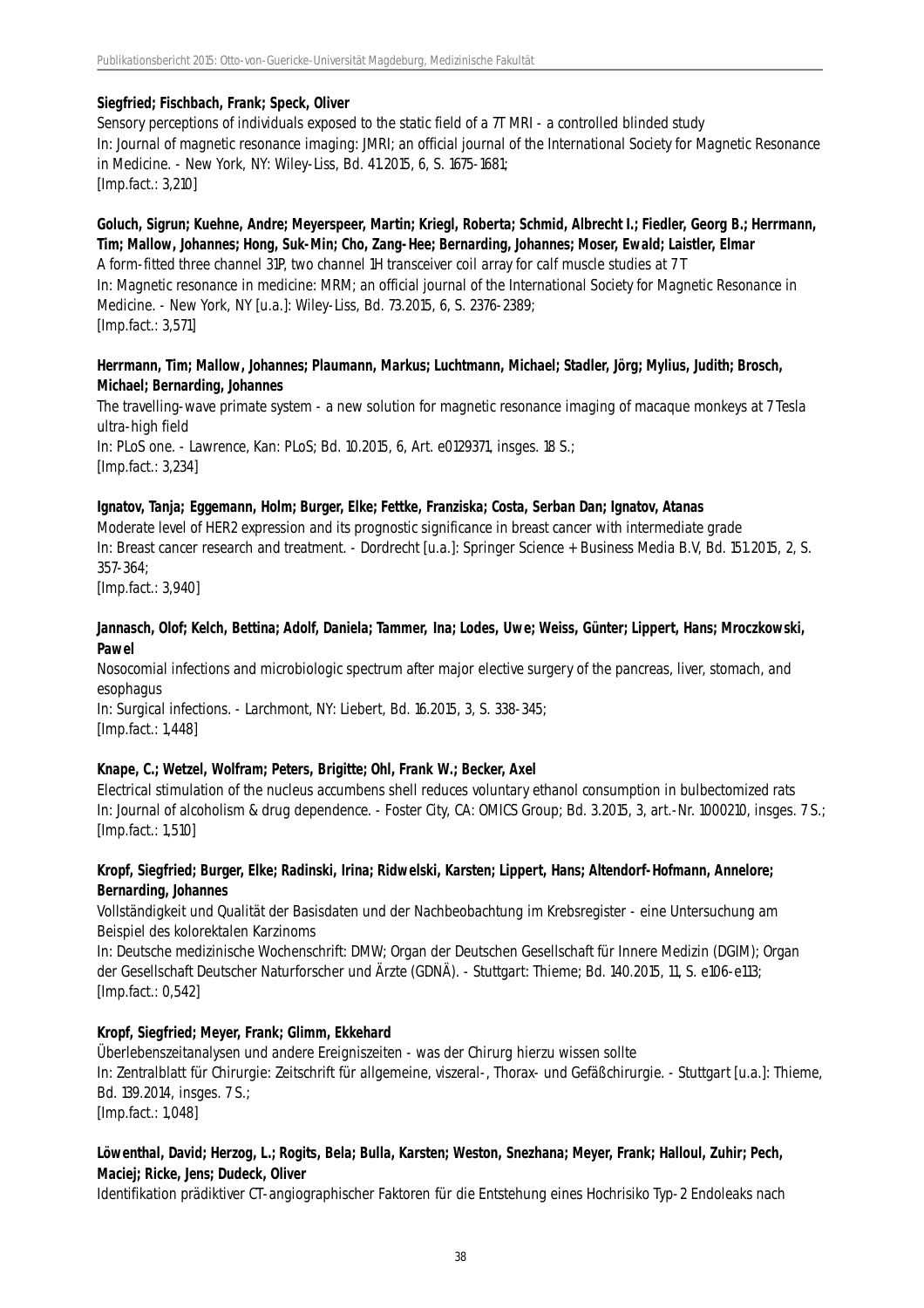endovaskulärem Aortenrepair bei Patienten mit infrarenalen Bauchaortenaneurysmen In: RöFo. - Stuttgart [u.a.]: Thieme, Bd. 187.2015, 1, S. 49-55; [Imp.fact.: 1,961]

# **Lübkemann, Robert; Eberhardt, Judith; Röhl, Friedrich-Wilhelm; Janitzky, Kathrin; Nullmeier, Sven; Stork, Oliver; Schwegler, Herbert; Linke, Rüdiger**

Identification and characterization of GABAergic projection neurons from ventral hippocampus to amygdala In: Brain Sciences. - Basel: MDPI AG, Bd. 5.2015, 3, S. 299-317;

# **Luchtmann, Michael; Baecke, Sebastian; Steinecke, Yvonne; Bernarding, Johannes; Tempelmann, Claus; Ragert, Patrick; Firsching, Raimund**

Changes in gray matter volume after microsurgical lumbar discectomy - a longitudinal analysis In: Frontiers in human neuroscience. - Lausanne: Frontiers Research Foundation; Bd. 9.2015, Art.-Nr. 12, insges. 7 S.; [Imp.fact.: 2,986]

#### **Mallow, Johannes; Bernarding, Johannes; Luchtmann, Michael; Bethmann, Anja; Brechmann, André**

Superior memorizers employ different neural networks for encoding and recall In: Frontiers in systems neuroscience. - Lausanne: Frontiers Research Foundation; Bd. 9.2015, Art.128, insges. 10 S.;

# **Porsch, Markus; Wendler, Johann Jakob [VerfasserIn]; Liehr, Uwe-Bernd [VerfasserIn]; Lux, Anke [VerfasserIn]; Schostak, Martin [VerfasserIn]; Pech, Maciej [VerfasserIn]**

Nowe aspekty elastografii fali poprzecznej w diagnostyce raka stercza In: Journal of ultrasonsography: official publication of Polish Ultrasound Society. - Warsaw: Soc., Bd. 15.2015, 60, S. 5-14;

# **Schreiber, Stefanie; Abdulla, Susanne; Debska-Vielhaber, Grazyna; Machts, Judith; Dannhardt-Stieger, Verena; Feistner, Helmut; Oldag, Andreas; Görtler, Michael; Petri, Susanne; Kollewe, Katja; Kropf, Siegfried; Schreiber, Frank; Heinze, Hans-Jochen; Dengler, Reinhard; Nestor, Peter J.; Vielhaber, Stefan**

Peripheral nerve ultrasound in amyotrophic lateral sclerosis phenotypes In: Muscle & nerve: official journal of the American Association of Electrodiagnostic Medicine. - New York, NY [u.a.]: Wiley, Bd. 51.2015, 5, S. 669-675; [Imp.fact.: 2,283]

# **Schütte, Kerstin; Seidensticker, Ricarda; Milbradt, Oliver; Bornschein, Jan; Kandulski, Arne; Pech, Maciej; Kropf, Siegfried; Ricke, Jens; Malfertheiner, Peter**

Assessment and monitoring of liver function by 13C-aminopyrine breath test after selective transarterial chemoembolisation of hepatocellular carcinoma

In: Zeitschrift für Gastroenterologie: offizielles Organ: Deutsche Gesellschaft für Verdauungs- und Stoffwechselkrankheiten mit Sektion Gastroenterologische Endoskopie; Österreichische Gesellschaft für Gastroenterologie und Hepatologie; Ungarische Gesellschaft für Gastroenterologie und Hepatologie. - Stuttgart [u.a.]: Thieme, Bd. 53.2015, 1, S. 21-27; [Imp.fact.: 1,052]

# **Schütte, Kerstin; Tippelt, Bernadett; Schulz, Christian; Röhl, Friedrich-Wilhelm; Feneberg, Anja; Seidensticker, Ricarda; Arend, Jörg; Malfertheiner, Peter**

Malnutrition is a prognostic factor in patients with hepatocellular carcinoma (HCC) In: Clinical nutrition: the official journal of the European Society of Parenteral & Enteral Nutrition. - Amsterdam [u.a.]: Elsevier, Bd. 34.2015, 6, S. 1122-1127; [Imp.fact.: 4,476]

# **Seidensticker, Max; Burak, Miroslaw; Kalinski, Thomas; Garlipp, Benjamin; Koelble, Konrad; Wust, Peter; Antweiler, Kai; Seidensticker, Ricarda; Mohnike, Konrad; Pech, Maciej; Ricke, Jens**

Radiation-induced liver damage - Correlation of histopathology with hepatobiliary magnetic resonance imaging, a feasibility study

In: CardioVascular & interventional radiology: CVIR. - Berlin: Springer, Bd. 38.2015, 1, S. 213-221; [Imp.fact.: 2,071]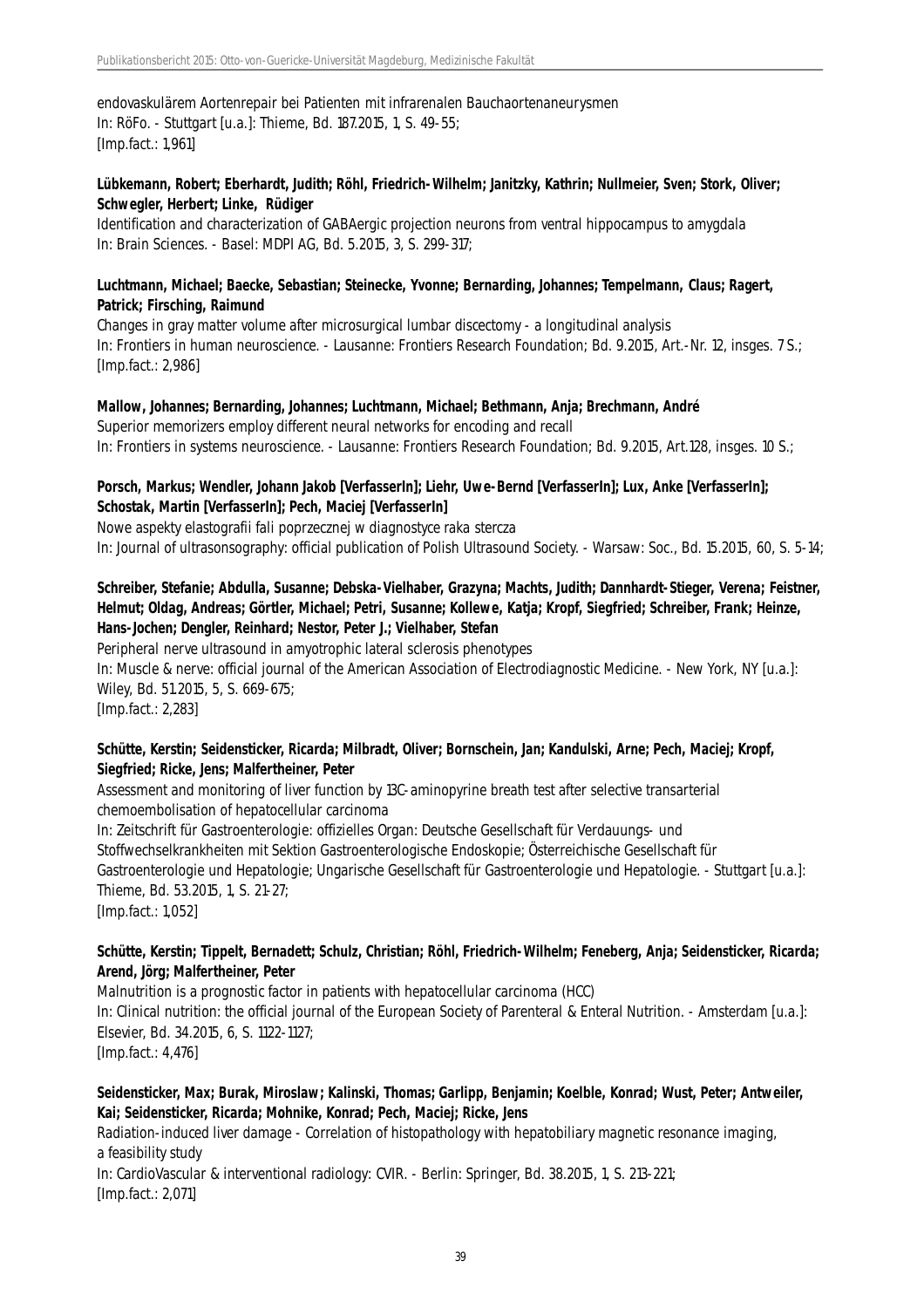# **Stucht, Daniel; Danishad, K. Appu; Schulze, Peter; Godenschweger, Frank; Zaitsev, Maxim; Speck, Oliver** Highest resolution in vivo human brain MRI using prospective motion correction In: PLoS one. - Lawrence, Kan: PLoS; Vol. 10.2015, 7, Art. e0133921, insgesamt 17 S.; [Imp.fact.: 3,234]

# **Teller, Anne; Jechorek, Dörthe; Hartig, Roland; Adolf, Daniela; Reißig, Kathrin; Roessner, Albert; Franke, Sabine** Dysregulation of apoptotic signaling pathways by interaction of RPLP0 and cathepsin X/Z in gastric cancer In: Pathology, research and practice. - München: Elsevier, Bd. 211.2015, 1, S. 62-70; [Imp.fact.: 1,562]

### **Thielitz, Anja; Lux, Anke; Wiede, Antje; Kropf, Siegfried; Papakonstantinou, Eleni; Gollnick, Harald**

A randomized investigator-blind parallel-group study to assess efficacy and safety of azelaic acid 15% gel vs. adapalene 0.1% gel in the treatment and maintenance treatment of female adult acne In: Journal of the European Academy of Dermatology and Venereology: JEADV. - Oxford [u.a.]: Wiley-Blackwell, Bd. 29.2015, 4, S. 789-796;

[Imp.fact.: 2,826]

### **Wagner, David; Porsch, Markus; Detert, Markus; Bartel, Florian; Siedentopf, Sandra; Schindele, Daniel; Wendler, Johann Jakob; Lux, Anke; Schmidt, Bertram; Schostak, Martin; Liehr, Uwe-Bernd**

Evaluation of endourological tools to improve the diagnosis and therapy of ureteral tumors - from model development to clinical application

In: Current directions in biomedical engineering. - Berlin: DeGruyter, Bd. 1.2015, 1, S. 145-151;

### **Warneke, Jonas; Plaumann, Markus; Wang, Ziyan; Böhler, Esther; Kemken, Dorit; Kelm, Sørge; Leibfritz, Dieter; Azov, Vladimir A.**

New insights into the old reaction between acryloyl chlorides and pyridine In: Tetrahedron letters. - Amsterdam [u.a.]: Elsevier Science, Bd. 56.2015, 9, S. 1124-1127; [Imp.fact.: 2,379]

# **Wieacker, Isabelle; Peter, Michael; Borucki, Katrin; Empting, Susann; Roehl, Friedrich-Wilhelm; Mohnike, Klaus**

Therapy monitoring in congenital adrenal hyperplasia by dried blood samples In: The journal of pediatric endocrinology and metabolism: JPEM. - Berlin [u.a.]: de Gruyter, Bd. 28.2015, 7/8, S. 867-871; [Imp.fact.: 0,995]

#### **Witte, Kerstin; Kropf, Siegfried; Darius, Sabine; Emmermacher, Peter; Böckelmann, Irina**

Comparing the effectiveness of karate and fitness training on cognitive functioning in older adults - a randomized controlled trial In: Journal of sport and health science. - Amsterdam [u.a.]: Elsevier, Bd. 4.2015, insges. 7 S.;

[Imp.fact.: 1,712]

# **Wybranski, Christian; Eberhardt, Benjamin; Fischbach, Katharina; Fischbach, Frank; Walke, Mathias; Hass, Peter; Röhl, Friedrich-Wilhelm; Kosiek, Ortrud; Kaiser, Mandy; Pech, Maciej; Lüdemann, Lutz; Ricke, Jens**

Accuracy of applicator tip reconstruction in MRI-guided interstitial 192Ir-high-dose-rate brachytherapy of liver tumors In: Radiotherapy and oncology: journal of the European Society for Therapeutic Radiology and Oncology. - Amsterdam [u.a.]: Elsevier Science, Bd. 115.2015, 1, S. 72-77; [Imp.fact.: 4,363]

# *Artikel in Kongressbänden*

# **Böckelmann, Irina; Darius, Sabine [VerfasserIn]; Dittmann, Anja [VerfasserIn]; Kube, Frederic [VerfasserIn]; Kropf, Siegfried [VerfasserIn]; Lüthke, Saskia [VerfasserIn]**

Endogene und exogene Einflussfaktoren auf die Kontrastempfindlichkeit - alters- und geschlechtergematchte Analyse In: Dokumentation der 55. Jahrestagung der DGAUM 2015: 55. Wissenschaftliche Jahrestagung 2015, 18.-20. März 2015 in München. - [Aachen]: Geschäftsstelle der Deutschen Gesellschaft für Arbeitsmedizin und Umweltmedizin e.V., S. 430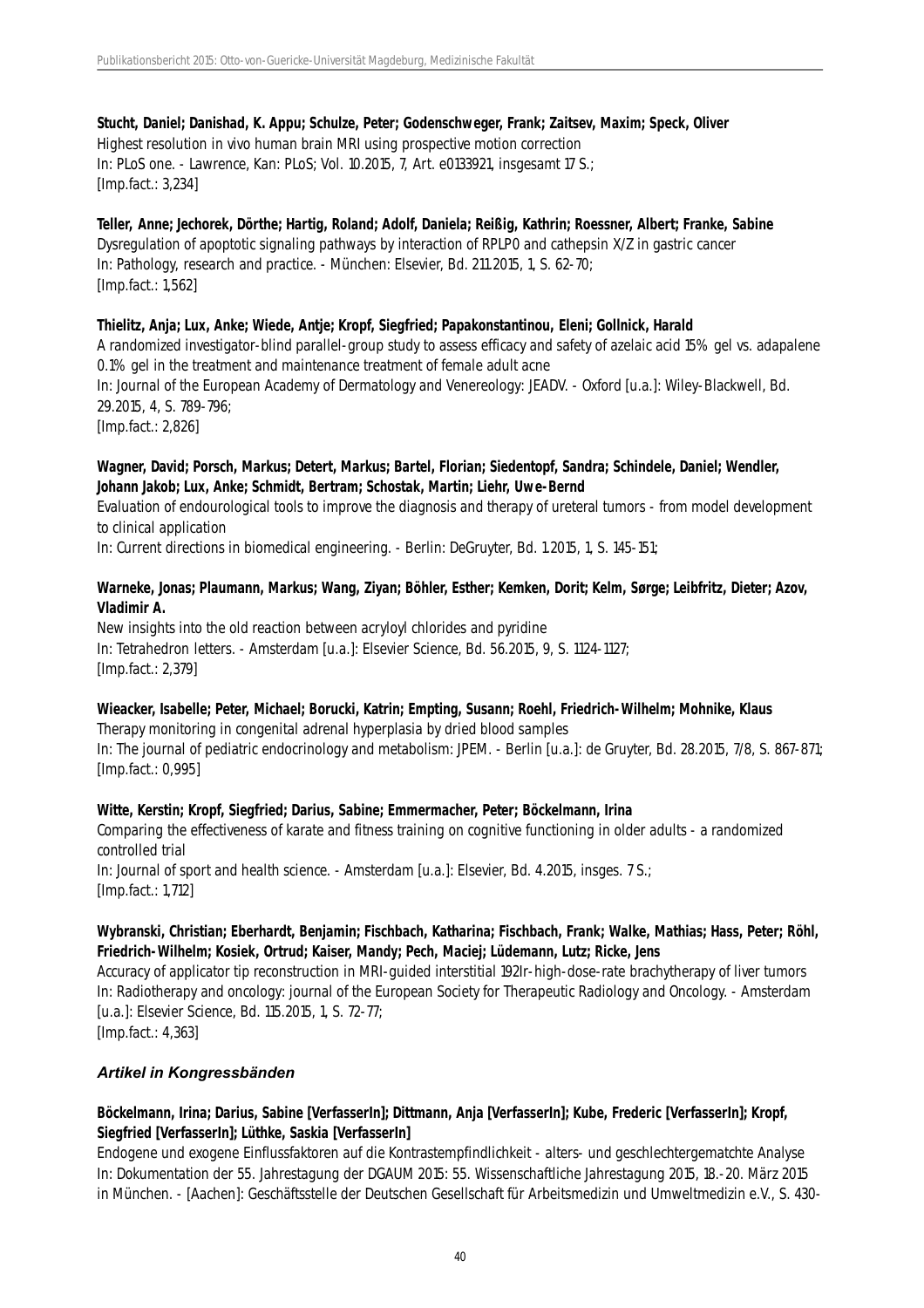432;

#### **Plaumann, Markus; Trantzschel, Thomas; Lego, Denise; Bargon, Joachim; Bommerich, Ute; Bernarding, Johannes** LED basierte 19F-MR-Signalverstärkung bei 7T

In: Jahrestagung der Deutschen Sektion der ISMRM e.V. - Köln: Dt. Sektion der ISMRM; 18. Jahrestagung 19.-20.11.2015, Münster, V24, S. 116-117;

# *Abstracts*

# **Bruns, Christian; Herrmann, Tim; Mallow, Johannes; Bernarding, Johannes**

Simulation of decoupling of an 8-element monopole head coil at 7 Tesla

In: Magnetic resonance materials in physics, biology and medicine: MAGMA; the official journal of the European Society for Magnetic Resonance in Medicine and Biology (ESMRMB). - Berlin: Springer; Bd. 28.2015, Suppl. 1, Abs. 576, S. S447; [Imp.fact.: 2,869]

# **Herrmann, Tim; Mallow, Johannes; Bruns, Christian; Stadler, Jörg; Bernarding, Johannes**

Improved B1 homogeneity for in vivo application of the birdcage coil architecture at 7 T ultra-high field MRI In: Magnetic resonance materials in physics, biology and medicine: MAGMA; the official journal of the European Society for Magnetic Resonance in Medicine and Biology (ESMRMB). - Berlin: Springer; Bd. 28.2015, Suppl. 1, Abs. 584, S. S454; [Imp.fact.: 2,869]

# **Koehler, Michael; Fischer, Thomas; Kropf, Siegfried; Frommer, Jörg**

The somatic burden score - a quantitative tool to evaluate the somatic burden due to chemotherapy-induced adverse events

In: Oncology research and treatment. - Basel: Karger; Bd. 38.2015, Suppl. 5, V630, S. 192; [Imp.fact.: 0,863]

# **Venerito, Marino; Costanzo, R.; Schneider, C.; Breja, Radovan; Röhl, Friedrich-Wilhelm; Malfertheiner, Peter**

The risk of peptic ulcer bleeding is highest in H. pylori positive patients on combined antiplatelet therapy In: Helicobacter. - Oxford [u.a.]: Wiley-Blackwell; Bd. 20.2015, Suppl. 1, Abs. W4.1, S. 80; [Imp.fact.: 4,106]

# **Venerito, Marino; Varbanova, Mariya; Röhl, Friedrich-Wilhelm; Link, Alexander; Reinhold, Dirk; Frauenschläger, Katrin; Malfertheiner, Peter**

Serologische Diagnose der fortgeschrittenen oxyntischen Magenatrophie bei Patienten mit Helicobacter pylori Gastritis und Autoimmungastritis

In: Zeitschrift für Gastroenterologie: offizielles Organ: Deutsche Gesellschaft für Verdauungs- und Stoffwechselkrankheiten mit Sektion Gastroenterologische Endoskopie; Österreichische Gesellschaft für Gastroenterologie und Hepatologie; Ungarische Gesellschaft für Gastroenterologie und Hepatologie. - Stuttgart [u.a.]: Thieme; Bd. 53.2015, 8, KG019, insges. 1 S.; [Imp.fact.: 1,052]

# **Venerito, Marino; Varbanova, Mariya; Röhl, Friedrich-Wilhelm; Reinhold, Dirk; Frauenschläger, Katrin; Weigt, Jochen; Link, Alexander; Malfertheiner, Peter**

Oxyntic gastric atrophy in autoimmune gastritis compared to Helicobacter pylori gastritis In: Helicobacter. - Oxford [u.a.]: Wiley-Blackwell; Bd. 20.2015, Suppl. 1, Abs. P01.17, S. 90; [Imp.fact.: 4,106]

# **Warneke, Jonas; Azov, Vladimir A.; Bernarding, Johannes; Jenne, Carsten; Plaumann, Markus**

Chemical masked dianion [B12F12]- enabled cell labeling In: Magnetic resonance materials in physics, biology and medicine: (MAGMA); the official journal of the European Society for Magnetic Resonance in Medicine and Biology (ESMRMB). - Heidelberg: Springer; Bd. 28.2015, Suppl. 1, Abs. 46, S. S35-S36; [Imp.fact.: 2,869]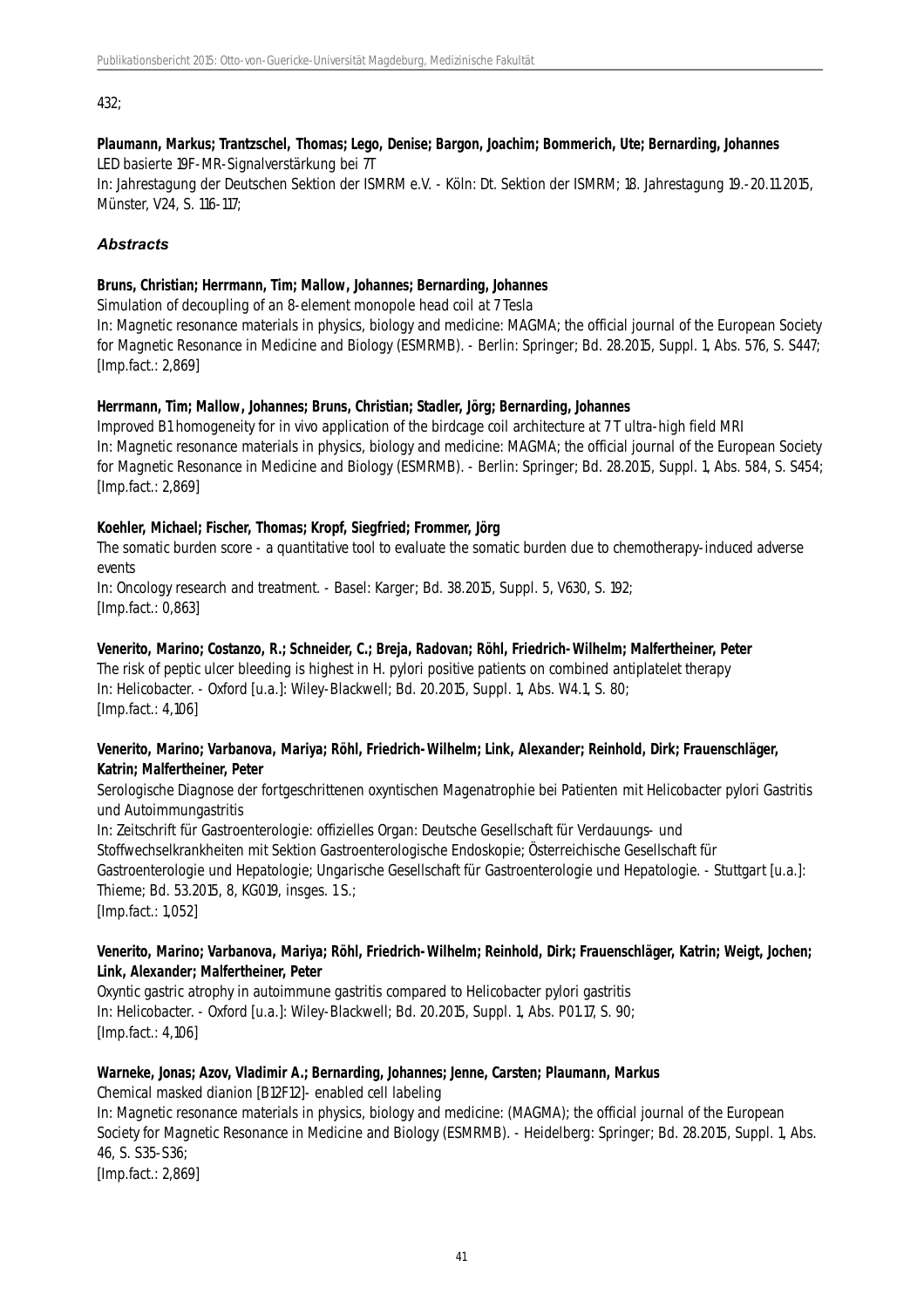# BEREICH ARBEITSMEDIZIN

Leipziger Str. 44, 39120 Magdeburg Tel. +49 (0)391 67 15056, Fax +49 (0)391 67 15083 irina.boeckelmann@med.ovgu.de

# **1. Leitung**

Prof. Dr. med. habil. Irina Böckelmann

# **2. Veröffentlichungen**

# *Begutachtete Zeitschriftenaufsätze*

#### **Böckelmann, Irina; Chegrynets, Oleksiy; Mecke, Rüdiger; Darius, Sabine; Sánchez Márquez, Juan Sebastian**

Aufmerksamkeitsleistung und objektive Beanspruchung beim Einsatz von zwei verschiedenen Head-mounted-Displays In: Zentralblatt für Arbeitsmedizin, Arbeitsschutz und Ergonomie: mit Beiträgen zur Umweltmedizin. - Heidelberg: Springer Medizin, Bd. 65.2015, 1, S. 12-20;

#### **Darius, Sabine; Sánchez Márquez, Juan Sebastian; Chegrynets, Oleksiy; Mecke, Rüdiger; Böckelmann, Irina**

Untersuchungen zum Gesichtsfeld bei der Nutzung verschiedener Head-Mounted-Displays In: Zentralblatt für Arbeitsmedizin, Arbeitsschutz und Ergonomie: mit Beiträgen zur Umweltmedizin. - Heidelberg: Springer Medizin, Bd. 65.2015, 4, S. 203-209;

# **Heblich, Frank; Sammito, Stefan**

Belastung von Atemschutzgeräteträgern - Wie tauglich ist die Tauglichkeitsuntersuchung? In: Zentralblatt für Arbeitsmedizin, Arbeitsschutz und Ergonomie: mit Beiträgen zur Umweltmedizin. - Heidelberg: Springer Medizin, Bd. 65.2015, 2, S. 87-91;

# **Iakymenko, Marina; Thielmann, Beatrice; Zavgorodnij, Igor; Bessert, Katrin; Hintzenstern, Julia von; Kapustnik, Walerij; Böckelmann, Irina**

Burnout-Symptomatik bei Bankangestellten in leitenden Positionen In: Zentralblatt für Arbeitsmedizin, Arbeitsschutz und Ergonomie: mit Beiträgen zur Umweltmedizin. - Heidelberg: Springer Medizin, Bd. 65.2015, 2, S. 78-86;

#### **Iakymenko, Marina; Thielmann, Beatrice; Zavgorodnij, Igor; Bessert, Katrin; Hintzenstern, Julia von; Kapustnik, Walerij; Böckelmann, Irina**

Svjaz' meždu sindromom vygoranija i osobennostjami li nosti In: Žurnal nevrologii i psichiatrii imeni S. S. Korsakova: nau no-prakti eskij žurnal. - Moskva: Media Sfera, Bd. 115.2015, 2, S. 4-10 [DOI 10.17116/jnevro2015115214-10]; [Imp.fact.: 0,046]

# **Kirsch, Falko**

Die zukunfts- und praxisorientierte Gestaltung der betriebsärztlichen Betreuung - ein Modellprojekt In: Arbeitsmedizin, Sozialmedizin, Umweltmedizin: ASU; Zeitschrift für medizinische Prävention. - Stuttgart: Gentner, Bd. 50.2015, 11, S. 810-817;

# **Kirsch, Falko**

The future- and practice-oriented organisation of occupational medical care - a model project In: ASU international: occupational, social and environmental medicine. - Stuttgart: Gentner; Bd. 2.2015, Nr. 10, insges.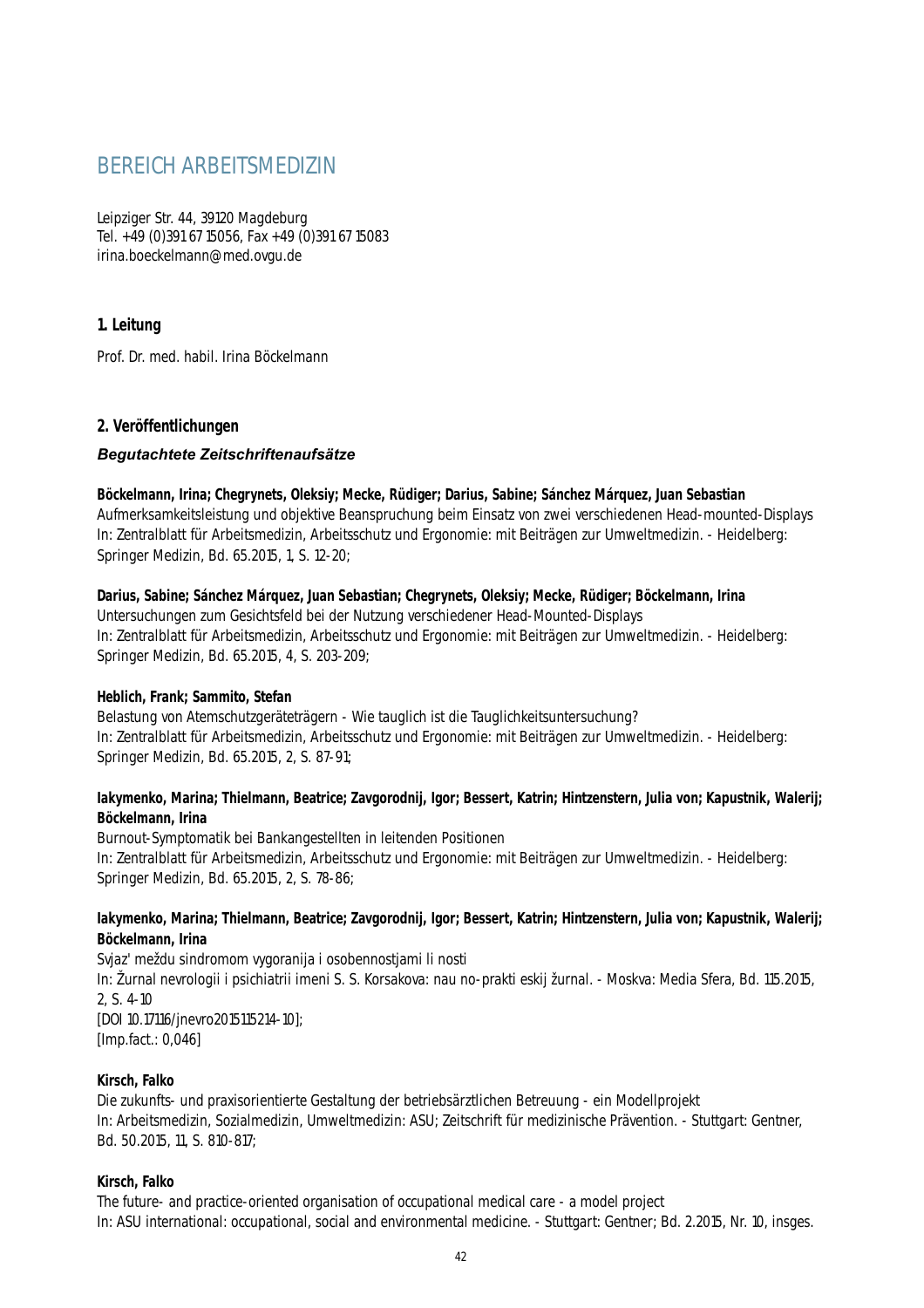12 S.;

# **Rau, Heinrich; Brasse, Gregor; Ungerer, Jörn; Kowalski, Jens T.; Zimmermann, Peter; Sammito, Stefan**

Correlation between heart rate variability and perceived work-related stress among Bundeswehr personnel - A pilot study on the occupational medical diagnosis of resilience and stress

In: ASU international: occupational, social and environmental medicine. - Stuttgart: Gentner; Bd. 2.2015, 3, insges. 9 S.;

# **Rau, Heinrich; Brasse, Gregor; Ungerer, Jörn; Kowalski, Jens T.; Zimmermann, Peter; Sammito, Stefan**

Korrelation der Herzfrequenzvariabilität mit der empfundenen dienstlichen Belastung bei Angehörigen der Bundeswehr - eine Pilotstudie zur arbeitsmedizinischen Resilienz- und Belastungsdiagnostik In: Arbeitsmedizin, Sozialmedizin, Umweltmedizin: ASU; Zeitschrift für medizinische Prävention. - Stuttgart: Gentner, Bd. 50.2015, 6, S. 432-438;

# **Sammito, Stefan; Böckelmann, Irina**

Analyse der Herzfrequenzvariabilität - mathematische Basis und praktische Anwendung In: Herz: cardiovascular diseases. - München: Urban & Vogel; Bd. 40.2015, Suppl. 1, S. 76-84; [Imp.fact.: 0,690]

# **Sammito, Stefan; Böckelmann, Irina**

Validation of a non-transmitting memory belt for measuring heart rate variability In: Jacobs Journal of Physiology. - Austen, Tex: Jacobs Publ; Bd. 1.2015, Nr. 2, Art.-Nr. 006, insges. 6 S.;

#### **Sammito, Stefan; Thielmann, Beatrice; Seibt, Reingard; Klussmann, André; Weippert, Matthias; Böckelmann, Irina**

Guideline for the application of heart rate and heart rate variability in occupational medicine and occupational science In: ASU international: occupational, social and environmental medicine. - Stuttgart: Gentner, Bd. 2.2015, 6, insges. 15 S.;

#### **Sammito, Stefan; Thielmann, Beatrice; Zimmermann, Peter; Böckelmann, Irina**

Einfluss einer posttraumatischen Belastungsstörung auf die Herzfrequenzvariabilität als Marker des autonomen Nervensystems - A systematic review

In: Fortschritte der Neurologie, Psychiatrie: FDN. - Stuttgart [u.a.]: Thieme, Bd. 83.2015, 1, S. 30-37; [Imp.fact.: 0,629]

**Weigl, Matthias; Herbig, Britta; Bahemann, Andreas; Böckelmann, Irina; Darius, Sabine; Jurkschat, Rana; Kreuzfeld, Steffi; Lang, Jessica; Müller, Andreas; Muth, Thomas; Nowak, Dennis; Schneider, Anna; Stahlkopf, Helma; Angerer, Peter** Empfehlungen zur Durchführung einer Gefährdungsbeurteilung psychischer Belastungen - Positionspapier der Deutschen Gesellschaft für Arbeitsmedizin und Umweltmedizin, erstellt von der AG Psychische Gesundheit in der Arbeit der DGAUM

In: Arbeitsmedizin, Sozialmedizin, Umweltmedizin: ASU; Zeitschrift für medizinische Prävention. - Stuttgart: Gentner, Bd. 50.2015, 9, S. 660-665;

# **Witte, Kerstin; Darius, Sabine; Emmermacher, Peter; Böckelmann, Irina**

Change of cognitive functioning with advancing age in older adults under consideration of physical activity and gender In: Australian International journal of Humanities and Social Studies: AIJHS. - Darwin: Australian International Research Consortium, Bd. 3.2015, 1, S. 3-23;

# **Witte, Kerstin; Kropf, Siegfried; Darius, Sabine; Emmermacher, Peter; Böckelmann, Irina**

Comparing the effectiveness of karate and fitness training on cognitive functioning in older adults - a randomized controlled trial In: Journal of sport and health science. - Amsterdam [u.a.]: Elsevier, Bd. 4.2015, insges. 7 S.; [Imp.fact.: 1,712]

# *Artikel in Kongressbänden*

# **Bergmann, Lisa; Darius, Sabine [VerfasserIn]; Böckelmann, Irina [VerfasserIn]**

Methodenvergleich zur Prüfung des Kontrast- und Dämmerungssehens - Geräte- und Tafelverfahren In: Dokumentation der 55. Jahrestagung der DGAUM 2015: 55. Wissenschaftliche Jahrestagung 2015, 18.-20. März 2015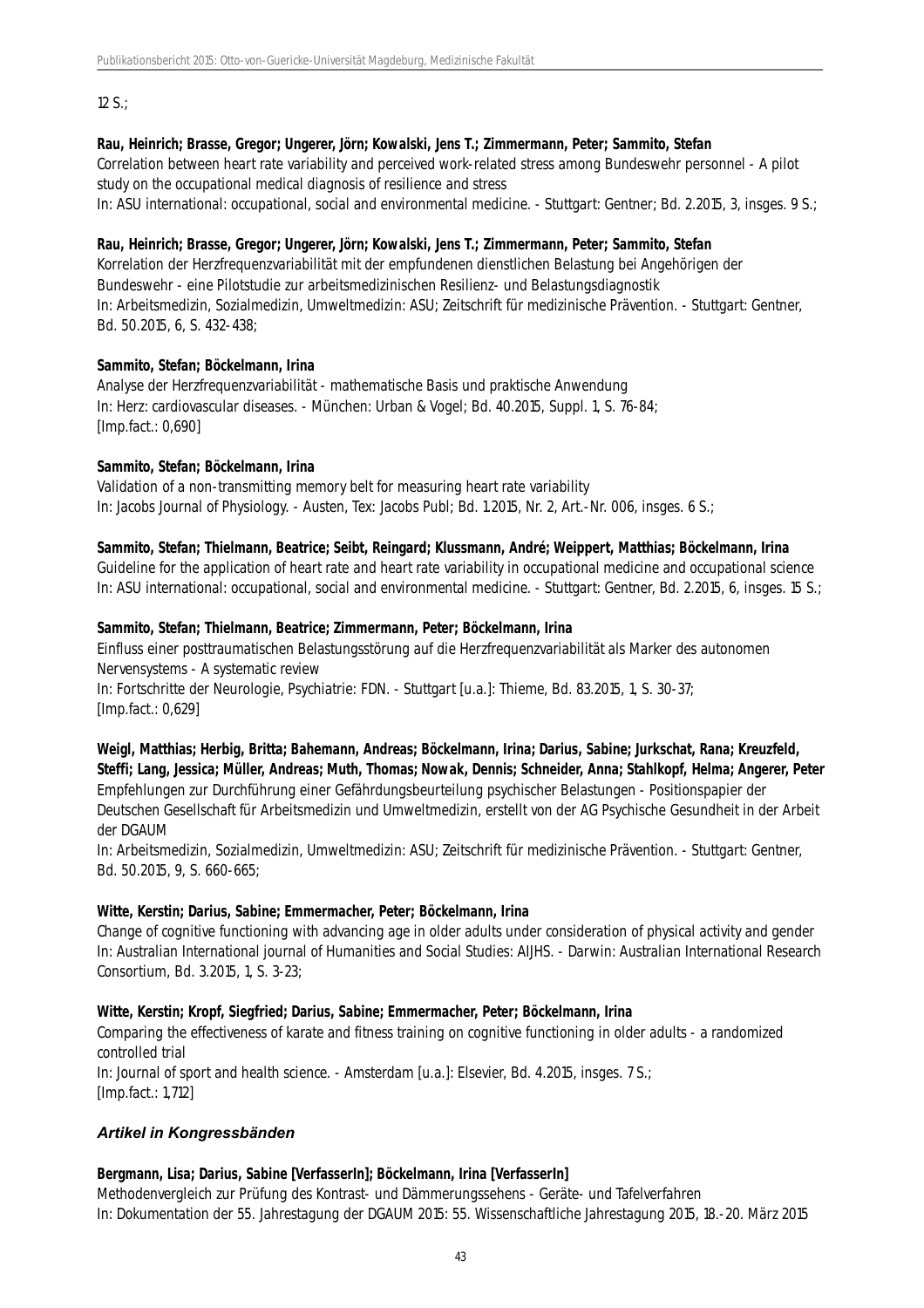in München. - [Aachen]: Geschäftsstelle der Deutschen Gesellschaft für Arbeitsmedizin und Umweltmedizin e.V., S. 433- 435;

# **Böckelmann, Irina; Darius, Sabine [VerfasserIn]; Dittmann, Anja [VerfasserIn]; Kube, Frederic [VerfasserIn]; Kropf, Siegfried [VerfasserIn]; Lüthke, Saskia [VerfasserIn]**

Endogene und exogene Einflussfaktoren auf die Kontrastempfindlichkeit - alters- und geschlechtergematchte Analyse In: Dokumentation der 55. Jahrestagung der DGAUM 2015: 55. Wissenschaftliche Jahrestagung 2015, 18.-20. März 2015 in München. - [Aachen]: Geschäftsstelle der Deutschen Gesellschaft für Arbeitsmedizin und Umweltmedizin e.V., S. 430- 432;

### **Brentrup, York; Oberschmidt, Mareen; Böckelmann, Irina**

Erholungsverhalten, physische Belastungen sowie Aspekte des Belastungserlebens in der Krankenpflege - ein Vergleich zwischen peripherer Station und Intensivstation

In: Verantwortung für die Arbeit der Zukunft: 61. GfA-Frühjahrskongress, 25. - 27.02.2015, Karlsruhe. - Dortmund: GfA-Press; 2015, Beitrag F.1.7, insges. 4 S.;

#### **Darius, Sabine; Seiboth, Fanny [VerfasserIn]; Seibt, Reingard [VerfasserIn]; Böckelmann, Irina [VerfasserIn]**

Zusammenhang ausgewählter Belastungsfaktoren mit dem Burnout-Risiko bei Lehrkräften

In: Dokumentation der 55. Jahrestagung der DGAUM 2015: 55. Wissenschaftliche Jahrestagung 2015, 18.-20. März 2015 in München. - [Aachen]: Geschäftsstelle der Deutschen Gesellschaft für Arbeitsmedizin und Umweltmedizin e.V., S. 342- 344;

#### **Friedrich, Lena; Böckelmann, Irina [VerfasserIn]**

Arbeitsmedizinische und mikrobiologische Messungen in Reinsträumen und Operationssälen in medizinischen **Einrichtungen** 

In: Dokumentation der 55. Jahrestagung der DGAUM 2015: 55. Wissenschaftliche Jahrestagung 2015, 18.-20. März 2015 in München. - [Aachen]: Geschäftsstelle der Deutschen Gesellschaft für Arbeitsmedizin und Umweltmedizin e.V., S. 522- 524;

# **Müller-Schilling, Lisa; Gundlach, Nils [VerfasserIn]; Böckelmann, Irina [VerfasserIn]; Sammito, Stefan [VerfasserIn]**

Körperliche Leistungsfähigkeit als prädisponierender Faktor für Überlastungsbeschwerden und Verletzungen im Rahmen der militärischen Grundausbildung

In: Dokumentation der 55. Jahrestagung der DGAUM 2015: 55. Wissenschaftliche Jahrestagung 2015, 18.-20. März 2015 in München. - [Aachen]: Geschäftsstelle der Deutschen Gesellschaft für Arbeitsmedizin und Umweltmedizin e.V., S. 195- 197;

# **Sammito, Stefan; Erley, Oliver [VerfasserIn]**

Körperliche Herausforderungen am militärischen Arbeitsplatz in Deutschland und weltweit

In: Dokumentation der 55. Jahrestagung der DGAUM 2015: 55. Wissenschaftliche Jahrestagung 2015, 18.-20. März 2015 in München. - [Aachen]: Geschäftsstelle der Deutschen Gesellschaft für Arbeitsmedizin und Umweltmedizin e.V., S. 193- 194;

#### **Seitz, Vanessa; Böckelmann, Irina [VerfasserIn]; Thielmann, Beatrice [VerfasserIn]**

Psychophysische Belastungen und Beanspruchungen bei Arzthelferinnen und Medizinischen Fachangestellten - eine Pilotstudie

In: Dokumentation der 55. Jahrestagung der DGAUM 2015: 55. Wissenschaftliche Jahrestagung 2015, 18.-20. März 2015 in München. - [Aachen]: Geschäftsstelle der Deutschen Gesellschaft für Arbeitsmedizin und Umweltmedizin e.V., S. 626- 628;

# **Thielmann, Beatrice; Buck, Maria [VerfasserIn]; Böckelmann, Irina [VerfasserIn]**

Zusammenhänge von Persönlichkeitsmerkmalen sowie gesundheitsförderlichen und -gefährdenden arbeitsbezogenen Verhaltens -und Erlebensmustern

In: Dokumentation der 55. Jahrestagung der DGAUM 2015: 55. Wissenschaftliche Jahrestagung 2015, 18.-20. März 2015 in München. - [Aachen]: Geschäftsstelle der Deutschen Gesellschaft für Arbeitsmedizin und Umweltmedizin e.V., S. 567- 568;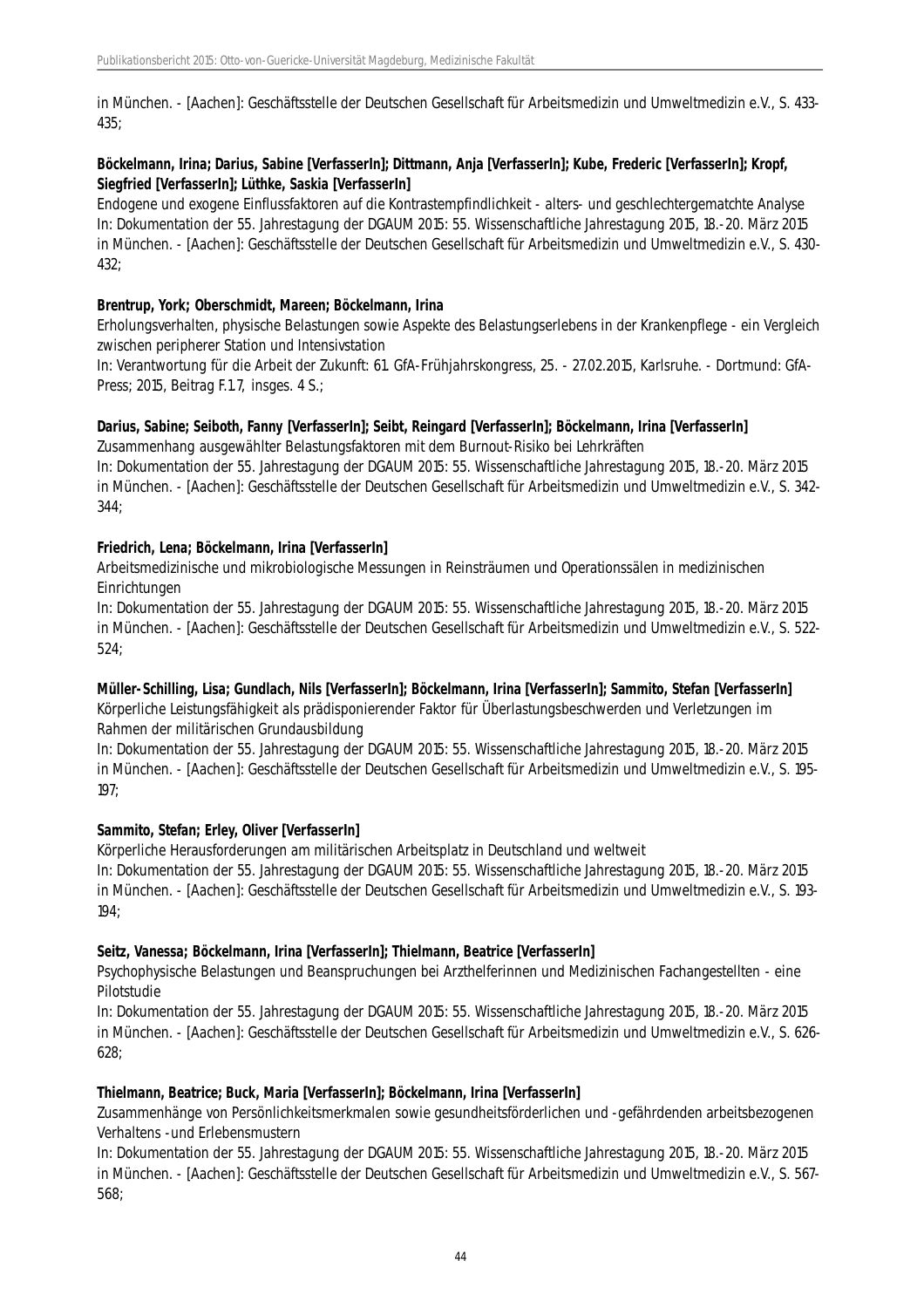# **Thielmann, Beatrice; Wernecke, Corinna [VerfasserIn]; Iakymenko, Maryna [VerfasserIn]; Zavgorodnij, Igor [VerfasserIn]; Bessert, Katrin [VerfasserIn]; Kapustnik, Walerij [VerfasserIn]; Böckelmann, Irina [VerfasserIn]**

Psychische Gesundheit bei Bankangestellten - Bezüge zu Arbeitsbelastungen und arbeitsbezogenen Verhaltens- und Erlebensmustern

In: Dokumentation der 55. Jahrestagung der DGAUM 2015: 55. Wissenschaftliche Jahrestagung 2015, 18.-20. März 2015 in München. - [Aachen]: Geschäftsstelle der Deutschen Gesellschaft für Arbeitsmedizin und Umweltmedizin e.V., S. 542- 544;

# **Vorwerk, Henrike; Darius, Sabine [VerfasserIn]; Böckelmann, Irina [VerfasserIn]; Seibt, Reingard [VerfasserIn]**

Belastungsfaktoren und Erholungsfähigkeit bei Lehrkräften - ein Schulartenvergleich In: Dokumentation der 55. Jahrestagung der DGAUM 2015: 55. Wissenschaftliche Jahrestagung 2015, 18.-20. März 2015 in München. - [Aachen]: Geschäftsstelle der Deutschen Gesellschaft für Arbeitsmedizin und Umweltmedizin e.V., S. 549- 551;

# **Weigl, Matthias; Herbig, Britta [VerfasserIn]; Bahemann, Andreas [VerfasserIn]; Böckelmann, Irina [VerfasserIn]; Darius, Sabine [VerfasserIn]; Jurkschat, Rana [VerfasserIn]; Kreuzfeld, Steffi [VerfasserIn]; Lang, Jessica [VerfasserIn]; Müller, Andreas [VerfasserIn]; Muth, Thomas [VerfasserIn]; Nowak, Dennis [VerfasserIn]; Schneider, Anna [VerfasserIn]; Stahlkopf, Helma [VerfasserIn]; Angerer, Peter [VerfasserIn]**

Empfehlungen zur Durchführung einer Gefährdungsbeurteilung psychischer Belastungen In: Dokumentation der 55. Jahrestagung der DGAUM 2015: 55. Wissenschaftliche Jahrestagung 2015, 18.-20. März 2015 in München. - [Aachen]: Geschäftsstelle der Deutschen Gesellschaft für Arbeitsmedizin und Umweltmedizin e.V., S. 217;

# **Wernecke, Corinna; Seibt, Reingard; Böckelmann, Irina; Thielmann, Beatrice**

Der Einfluss von Effort-Reward-Imbalance und Overcommitmemt auf das Burnout-Risiko von Bankangestellten In: Verantwortung für die Arbeit der Zukunft: 61. GfA-Frühjahrskongress, 25. - 27.02.2015, Karlsruhe. - Dortmund: GfA-Press; 2015, Beitrag F.1.6, insges. 4 S.;

# **Wernecke, Corinna; Seibt, Reingard [VerfasserIn]; Böckelmann, Irina [VerfasserIn]; Thielmann, Beatrice [VerfasserIn]** Berufliche Gratifikationskrisen und Burnout bei Bankangestellten

In: Dokumentation der 55. Jahrestagung der DGAUM 2015: 55. Wissenschaftliche Jahrestagung 2015, 18.-20. März 2015 in München. - [Aachen]: Geschäftsstelle der Deutschen Gesellschaft für Arbeitsmedizin und Umweltmedizin e.V., S. 683- 685;

# *Abstracts*

# **Buck, Maria; Böckelmann, Irina; Thielmann, Beatrice**

Correlation between personality traits, work-related behaviour and perception patterns In: Global harmony for occupational health: bridge the world; 31st International Congress on Occupational Health, May 31 - June 5 2015, Seuol, Korea; programm book; 2015, IC-1292, insges. 1 S.;

# **Darius, Sabine; Böckelmann, Irina**

Untersuchung des Sehvermögens in der Arbeitsmedizin

In: 23. Jahrestagung der Regionalgesellschaft der Augenärzte Sachsen-Anhalts und Thüringens e.V., SATh 23, 4. September 2015, 5. September 2015 in Suhl: Hauptthema Augenheilkunde interdisziplinär; Kurzfassungen; 2015, Abs. 14 R, insges. 1 S.;

# **Diekmann, Katrin; Wernecke, Corinna; Seibt, Reingard; Darius, Sabine; Seiboth, Fanny; Böckelmann, Irina; Thielmann, Beatrice**

Zusammenhang von psychischem Befinden und Overcommitment bei überwiegend psychisch belasteten Berufsgruppen In: Das Gesundheitswesen: Sozialmedizin, Gesundheits-System-Forschung, public health, öffentlicher Gesundheitsdienst, medizinischer Dienst. - Stuttgart [u.a.]: Thieme; Bd. 77.2015, 8/9, Abs. A101, insges. 1 S.; [Imp.fact.: 0,741]

# **Friedrich, Lena; Böckelmann, Irina**

Hygienic and microbiological measurements in cleanrooms and operating theatres in medical facilities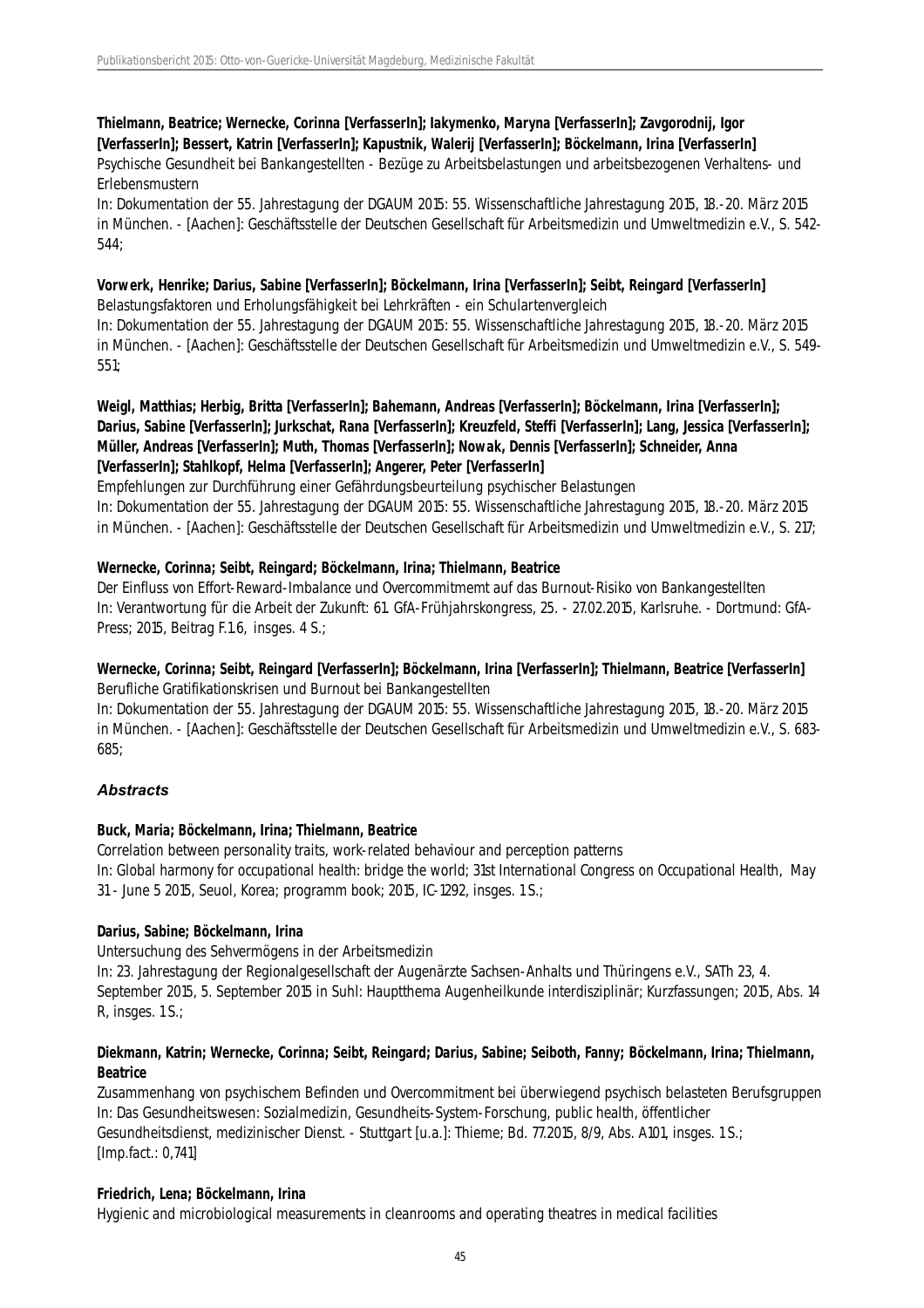In: Global harmony for occupational health: bridge the world; 31st International Congress on Occupational Health, May 31 - June 5 2015, Seuol, Korea; programm book; 2015, IC-1297, insges. 1 S.;

#### **Herbermann, Michael; Weippert, Matthias; Böckelmann, Irina; Thielmann, Beatrice**

Beurteilung vegetativer Regulationsprozesse nach einem Halbmarathonlauf anhand der Herzratenvariabilität In: 19. Symposium Arbeitsmedizin und Arbeitswissenschaft für Nachwuchswissenschaftler, 06. - 08. November 2015 in Rostock; 2015, Vortrag 7, S. 15;

# **Iakymenko, Marina; Wernecke, Corinna; Thielmann, Beatrice; Zavgorodnij, Igor; Bessert, Katrin; Hintzenstern, Julia von; Kapustnik, Walerij; Darius, Sabine; Böckelmann, Irina**

Vzaimosvjaz' fizi eskogo i psichologi eskogo sostojanija zdorov'ja i rabotosposobnosti sredi bankovskich rabotnikov In: Psichosomati eskaja medicina 2015: trudy ch meždunarodnogo kongressa, Sankt-Peterburgskaja Psichosomati eskaja Associacija, 21 - 22 Maja 2015 goda, Sankt Peterburg. - Sankt-Peterburg: Izdat. Celovek, S. 58-59;

#### **Müller-Schilling, Lisa; Gundlach, Nils; Böckelmann, Irina; Sammito, Stefan**

Relatives Zeckenbissrisiko bei Soldaten in der Grundausbilding - Konsequenzen für die arbeitsmedizinische Beratung nach ArbMedVV

In: 19. Symposium Arbeitsmedizin und Arbeitswissenschaft für Nachwuchswissenschaftler, 06. - 08. November 2015 in Rostock; 2015, Poster 14, S. 38;

#### **Vorwerk, Henrike; Darius, Sabine; Seibt, Reingard; Böckelmann, Irina**

Zusammenhänge zwischen Belastungsfaktoren, Arbeitsfähigkeit und psychischer Gesundheit bei Lehrkräften verschiedener Schularten

In: 19. Symposium Arbeitsmedizin und Arbeitswissenschaft für Nachwuchswissenschaftler, 06. - 08. November 2015 in Rostock; 2015, Vortrag 13, S. 21;

#### **Wesemann, Kristin; Darius, Sabine; Böckelmann, Irina**

Der Einfluss von Schichtarbeit auf die Schlafqualität und Tagesschläfrigkeit bei Bus- und Straßenbahnfahrerinnen In: 19. Symposium Arbeitsmedizin und Arbeitswissenschaft für Nachwuchswissenschaftler, 06. - 08. November 2015 in Rostock; 2015, Poster 4, S. 28;

#### **Wonneberger, Antje; Wernecke, Corinna; Böckelmann, Irina; Thielmann, Beatrice**

Posttraumatische Belastungsstörungen und Auswirkungen auf die Gesundheit von Bankangestellten In: 19. Symposium Arbeitsmedizin und Arbeitswissenschaft für Nachwuchswissenschaftler, 06. - 08. November 2015 in Rostock; 2015, Poster 13, S. 37;

#### *Dissertationen*

#### **Hinz, Jenny; Stroh, Christine [Gutachter]**

Geschlechterspezifischer Zusammenhang zwischen Adipositas und der Aktivität des autonomen Nervensystems. - Magdeburg, Univ., Med. Fak., Diss., 2015; X, 77 Bl.: Ill., graph. Darst.;

#### **Lüthke, Saskia Christina; Kuchenbecker, Jörn [Gutachter]**

Arbeitsmedizinische Studie über Einflussfaktoren auf die Kontrastempfindlichkeit. - Magdeburg, Univ., Med. Fak., Diss., 2015; VIII, 89 Bl: Ill., graph. Darst.;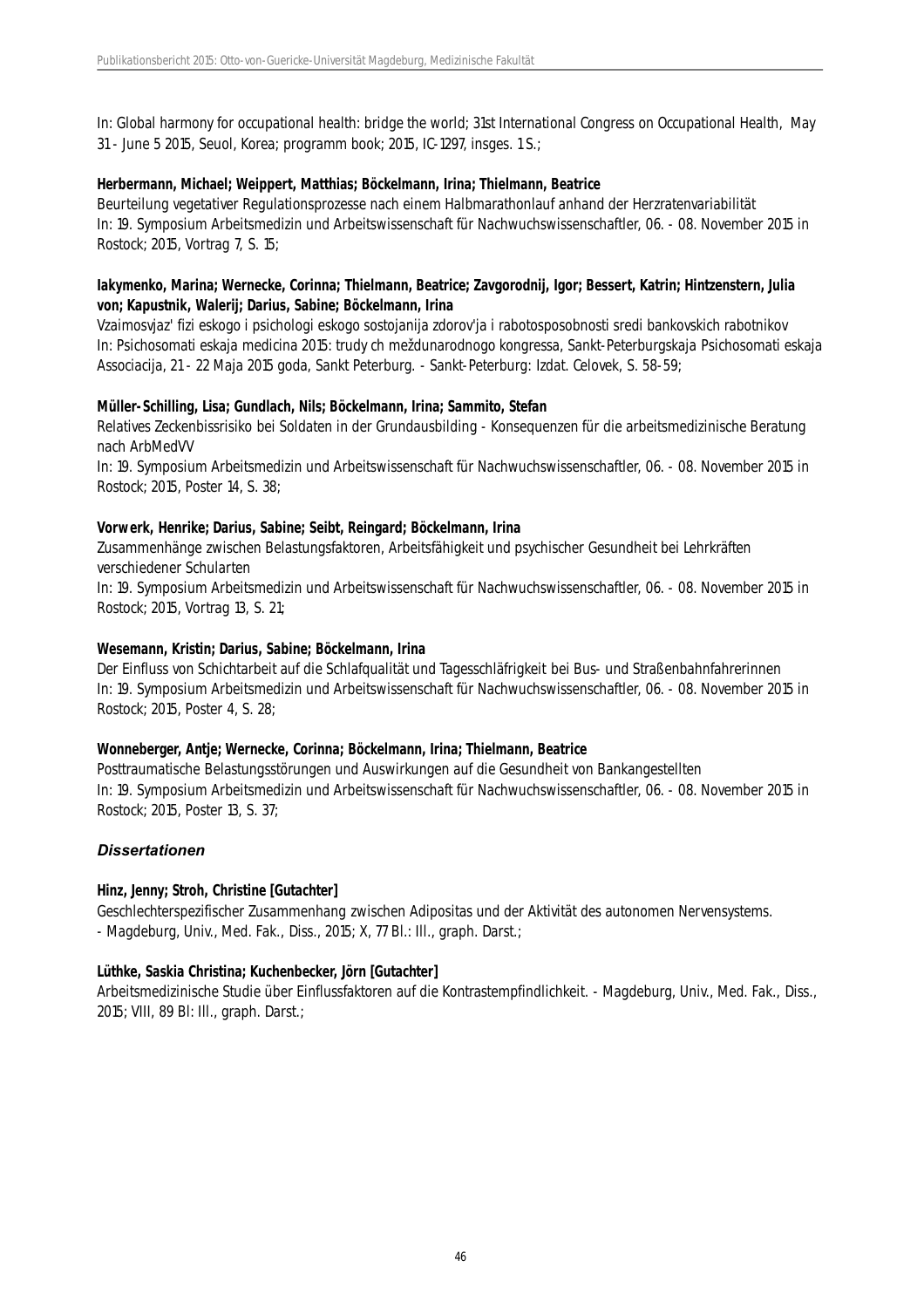# INSTITUT FÜR KLINISCHE CHEMIE UND PATHOBIOCHEMIE

Leipziger Str. 44, 39120 Magdeburg Tel. +49 (0)391 67 13900, Fax +49 (0)391 67 13902 berend.isermann@med.ovgu.de

# **1. Leitung**

Prof. Dr. med. Berend Isermann

# **2. Veröffentlichungen**

# *Begutachtete Zeitschriftenaufsätze*

#### **Bock, Fabian; Shahzad, Khurrum; Isermann, Berend**

The authors reply [to: Improved renal function in diabetic patients with acute gout treated with anakinra]. Letter to the editor

In: Kidney international: official journal of the International Society of Nephrology. - Basingstoke: Nature Publishing Group, Bd. 88.2015, 1, S. 196-197;

[Imp.fact.: 8,563]

**Dong, Wei; Wang, Hongjie; Shahzad, Khurrum; Bock, Fabian; Al-Dabet, Moh'd Mohanad; Ranjan, Satish; Wolter, Juliane; Kohli, Shrey; Hoffmann, Juliane; Dhople, Vishnu Mukund; Zhu, Cheng; Lindquist, Jonathan A.; Esmon, Charles T.; Gröne, Elisabeth; Gröne, Herman-Josef; Madhusudhan, Thati; Mertens, Peter R.; Schlüter, Dirk; Isermann, Berend** Activated protein C ameliorates renal ischemia-reperfusion injury by restricting Y-box binding protein-1 ubiquitination In: Journal of the American Society of Nephrology: JASN. - Washington, DC: American Society of Nephrology, Bd. 26.2015, 11, S. 2789-2799;

[Imp.fact.: 9,343]

# **Jain, Aditi; Atale, Neha; Kohli, Shrey; Bhattacharya, Susinjan; Sharma, Manish; Rani, Vibha**

An assessment of norepinephrine mediated hypertrophy to apoptosis transition in cardiac cells - A signal for cell death In: Chemico-biological interactions: a journal of molecular and biochemical toxicology. - Amsterdam [u.a.]: Elsevier Science, Bd. 225.2015, S. 54-62;

[Imp.fact.: 2,577]

### **Klöting, Nora; Hesselbarth, Nico; Gericke, Martin; Kunath, Anne; Biemann, Ronald; Chakaroun, Rima; Kosacka, Joanna; Kovacs, Peter; Kern, Matthias; Stumvoll, Michael; Fischer, Bernd; Rolle-Kampczyk, Ulrike; Feltens, Ralph; Otto, Wolfgang; Wissenbach, Dirk K.; Bergen, Martin von; Blüher, Matthias**

Di-(2-ethylhexyl)-phthalate (DEHP) causes impaired adipocyte function and alters serum metabolites In: PLoS one. - Lawrence, Kan: PLoS; Bd. 10.2015, 12, Art.-Nr. e0143190, insges. 19 S.; [Imp.fact.: 3,234]

# **Luley, Claus**

Telemedizinische Therapie. Diskussion In: Deutsches Ärzteblatt international: a weekly online journal of clinical medicine and public health. - Köln: Dt. Ärzte-Verl, Bd. 112.2015, 14, S. 250; [Imp.fact.: 3,518]

# **Madhusudhan, Thati; Kerlin, Bryce A.; Isermann, Berend**

The emerging role of coagulation proteases in kidney disease In: Nature reviews / Nephrology. - Basingstoke: Nature Publishing Group, Bd. 11.2015;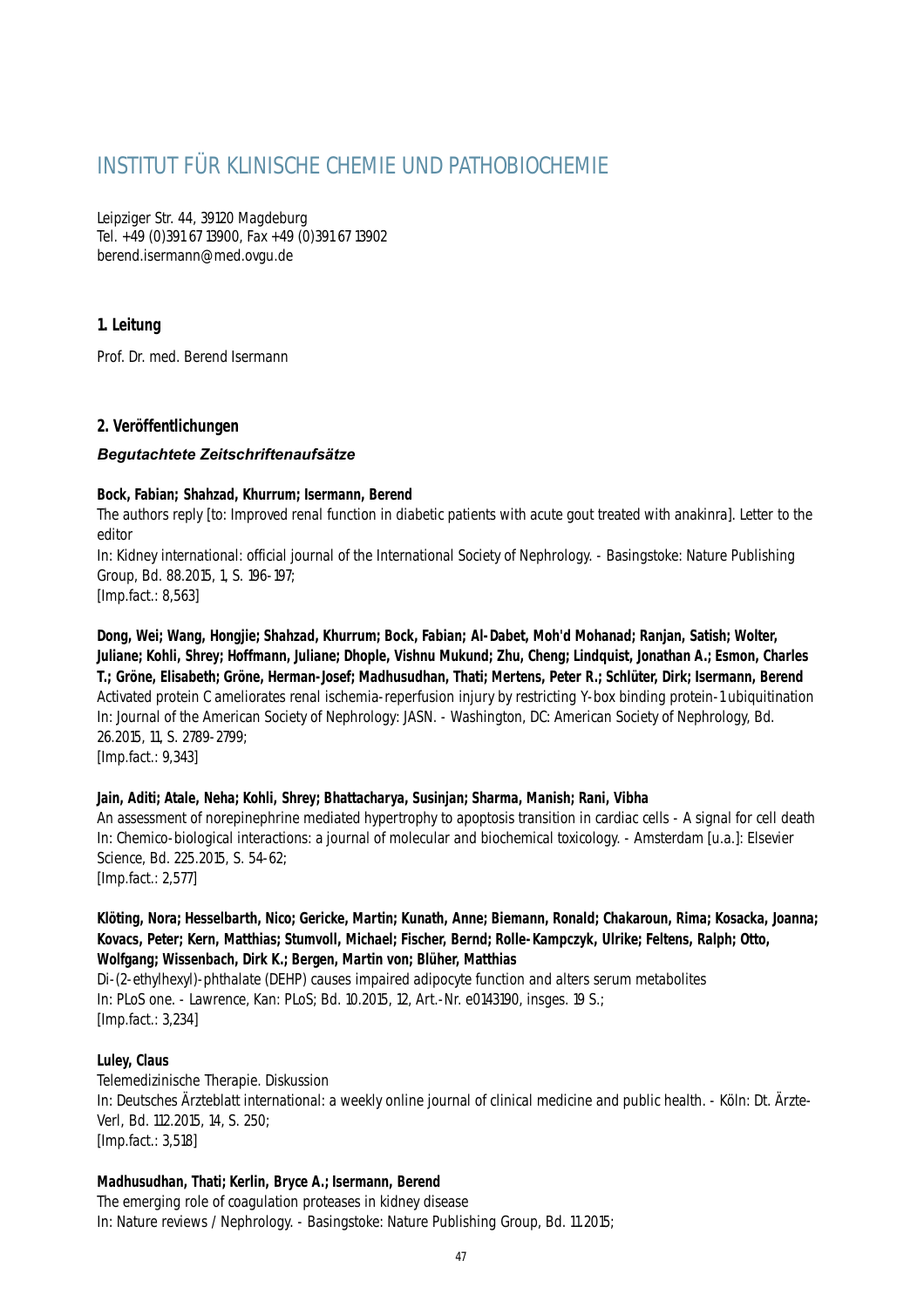[Imp.fact.: 8,542]

**Madhusudhan, Thati; Wang, Hongjie; Dong, Wei; Ghosh, Sanchita; Bock, Fabian; Thangapandi, Veera Raghavan; Ranjan, Satish; Wolter, Juliane; Kohli, Shrey; Shahzad, Khurrum; Heidel, Florian; Krueger, Martin; Schwenger, Vedat; Moeller, Marcus J.; Kalinski, Thomas; Reiser, Jochen; Chavakis, Triantafyllos; Isermann, Berend**

Defective podocyte insulin signalling through p85-XBP1 promotes ATF6-dependent maladaptive ER-stress response in diabetic nephropathy

In: Nature Communications. - London: Nature Publishing Group; Bd. 6.2015, Art.-Nr. 6496, insges. 15 S.; [Imp.fact.: 11,470]

# **Perner, Florian; Schnöder, Tina M.; Ranjan, Satish; Wolleschak, Denise; Ebert, Carolin; Pils, Marina C.; Frey, Stephanie; Polanetzki, Anja; Fahldieck, Corinna; Schönborn, Uta; Schraven, Burkhart; Isermann, Berend; Fischer, Thomas; Heidel, Florian H.**

Specificity of JAK-kinase inhibition determines impact on human and murine T-cell function In: Leukemia: normal and malignant hemopoiesis; a peer-reviewed journal. - Basingstoke: Nature Publ. Group, Bd. 29.2015, insges. 4 S.; [Imp.fact.: 10,431]

### **Sapandowski, Anja; Stope, Matthias; Evert, Katja; Evert, Matthias; Zimmermann, Uwe; Peter, Daniela; Päge, Ilona; Burchardt, Martin; Schild, Lorenz**

Cardiolipin composition correlates with prostate cancer cell proliferation

In: Molecular and cellular biochemistry: an international journal for chemical biology in health and disease. - Dordrecht [u.a.]: Springer Science + Business Media B.V, Bd. 410.2015, 1/2, S. 175-185; [Imp.fact.: 2,393]

# **Seidel, Maria; King, Joseph A.; Ritschel, Franziska; Döpmann, Johanna; Bühren, Katharina; Seitz, Jochen; Rössner, Veit; Westphal, Sabine; Egberts, Karin; Burghardt, Roland; Wewetzer, Christoph; Fleischhaker, Christian; Hebebrand, Johannes; Herpertz-Dahlmann, Beate; Ehrlich, Stefan**

Serum visfatin concentration in acutely ill and weight-recovered patients with anorexia nervosa In: Psychoneuroendocrinology: an international journal; the official journal of the International Society of Psychoneuroendocrinology. - Amsterdam [u.a.]: Elsevier Science, Bd. 53.2015, S. 127-135; [Imp.fact.: 4,944]

**Shahzad, Khurrum; Bock, Fabian; Dong, Wei; Wang, Hongjie; Kopf, Stefan; Kohli, Shrey; Al-Dabet, Moh'd Mohanad; Ranjan, Satish; Wolter, Juliane; Wacker, Christian; Biemann, Ronald; Stoyanov, Stoyan; Reymann, Klaus; Söderkvist, Peter; Groß, Olaf; Schwenger, Vedat; Pahernik, Sascha; Nawroth, Peter P.; Gröne, Herman-Josef; Madhusudhan, Thati; Isermann, Berend**

Nlrp3-inflammasome activation in non-myeloid-derived cells aggravates diabetic nephropathy In: Kidney international: official journal of the International Society of Nephrology. - Basingstoke: Nature Publishing Group, Bd. 87.2015, 1, S. 74-84; [Imp.fact.: 8,563]

### **Wieacker, Isabelle; Peter, Michael; Borucki, Katrin; Empting, Susann; Roehl, Friedrich-Wilhelm; Mohnike, Klaus** Therapy monitoring in congenital adrenal hyperplasia by dried blood samples

In: The journal of pediatric endocrinology and metabolism: JPEM. - Berlin [u.a.]: de Gruyter, Bd. 28.2015, 7/8, S. 867-871; [Imp.fact.: 0,995]

# **Wittenbecher, Clemens; Giuseppe, Romina di; Biemann, Ronald; Menzel, Juliane; Arregui, Maria; Hoffmann, Juliane; Aleksandrova, Krasimira; Boeing, Heiner; Isermann, Berend; Schulze, Matthias B.; Weikert, Cornelia**

Reproducibility of retinol binding protein 4 and omentin-1 measurements over a four months period - A reliability study in a cohort of 207 apparently healthy participants

In: PLoS one. - Lawrence, Kan: PLoS; Bd. 10.2015, Art. e0138480, 9, insges. 9 S.; [Imp.fact.: 3,234]

**Xuan, Nguyen Thi; Wang, Xu; Nishanth, Gopala; Waisman, Ari; Borucki, Katrin; Isermann, Berend; Naumann, Michael;**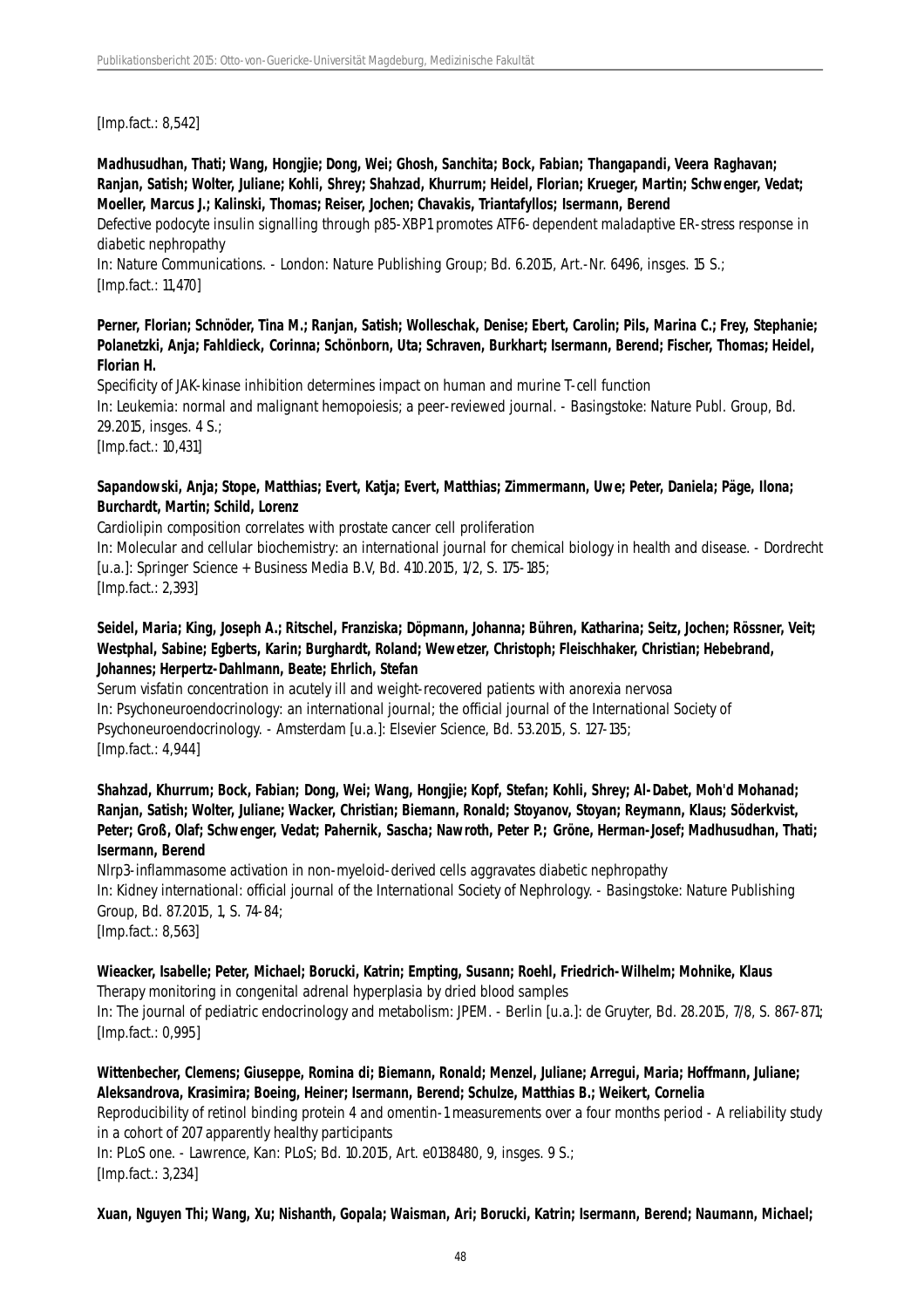### **Deckert, Martina; Schlüter, Dirk**

A20 expression in dendritic cells protects mice from LPS-induced mortality In: European journal of immunology. - Weinheim: Wiley-VCH, Bd. 45.2015, 3, S. 818-828; [Imp.fact.: 4,034]

# *Buchbeiträge*

#### **Isermann, Berend; Hoffmann, Juliane**

Bedeutung der Labordiagnostik für die Früherkenung der akuten Nierenschädigung In: Akute Nierenschädigung: Alarmsystem, Patientenausweis, Behandlungspfade. - Berlin: Springer Berlin, S. 53-67, 2015;

#### **Rani, Vibha; Mishra, Shivangi; Yadav, Tanuja; Yadav, Umesh Chand Singh; Kohli, Shrey**

Hydrogen peroxide sensing and signaling In: Free radicals in human health and disease. - New Delhi [u.a.]: Springer, S. 105-116, 2015;

# *Abstracts*

# **Deffge, Christian; Wagner, Martin; Weinert, Sönke; Lauf, Johannes; Isermann, Berend; Braun-Dullaeus, Rüdiger C; Herold, Jörg**

Inhibition of collateral formation by activated protein c in murine hindlimb ischemia model In: European heart journal: the journal of the European Society of Cardiology. - Oxford: Oxford. Univ. Press; Bd. 36.2015, Suppl.1, S. 440-441; [Imp.fact.: 15,203]

# **Kohli, Shrey; Hoffmann, Juliane; Shahzad, Khurrum; Al-Dabet, Moh'd Mohanad; Wolter, Juliane; Ranjan, Satish; Madhusudhan, Thati; Luley, Lydia; Zenclussen, Ana C.; Wartmann, Katharina; Rinnert, Margarita; Löttge, Michael; Brenner, Benjamin; Aharon, Anat; Isermann, Berend**

Role of p45-NF-E2 in regulating syncytiotrophoblast formation in human placenta In: Thrombosis research: an international journal on vascular obstruction, hemorrhage and hemostasis. - Amsterdam: Elsevier; Vol. 35.2015, Suppl. 1, OC-3a, S. S66; [Imp.fact.: 2,447]

# **Seifert, Bianca; Eckenstaler, Robert; Rönicke, Raik; Leschik, Julia; Lutz, Beat; Reymann, Klaus; Leßmann, Volkmar; Brigadski, Tanja**

Amyloid-beta-induced changes in vesicular transport of BDNF in hippocampal neurons In: Acta physiologica / Supplement. - Oxford [u.a.]: Wiley-Blackwell; Vol. 213.2015, Suppl. 699, P221, S. 161; [Imp.fact.: 4,382]

# **Shahzad, Khurrum; Bock, Fabian; Al-Dabet, Moh'd Mohanad; Wang, Hongjie; Gadi, Ihsan-Ur-Rehman; Kohli, Shrey; Wolter, Juliane; Madhusudhan, Thati; Isermann, Berend**

Defining the role of pyroptosis and apoptosis in diabetic nephropathy In: Diabetologia: organ of the European Association for the Study of Diabetes. - Berlin: Springer; Bd. 58.2015, Suppl. 1, Abs. 1124, S. S540;

[Imp.fact.: 6,671]

# **Shahzad, Khurrum; Bock, Fabian; Dong, Wei; Wang, Hongjie; Thielmann, Ina; Nieswandt, Bernhard; Madhusudhan, Thati; Isermann, Berend**

Defining the differential effects of novel anticoagulants - fXa versus fIIa inhibition on coagulation and inflammation In: Journal of thrombosis and haemostasis: the official journal of the International Society on Thrombosis and Haemostasis; JTH. - Oxford: Blackwell; Bd. 13.2015, Suppl. 2, PO129-TUE, S. 555; [Imp.fact.: 5,720]

# **Wolter, Juliane; Madhusudhan, Thati; Wang, Hongjie; Shazhad, Khurrum; Bock, Fabian; Schild, Lorenz; Isermann, Berend**

The thrombomodulin protein C system modulates mitochondrial function and cardiolipin synthesis during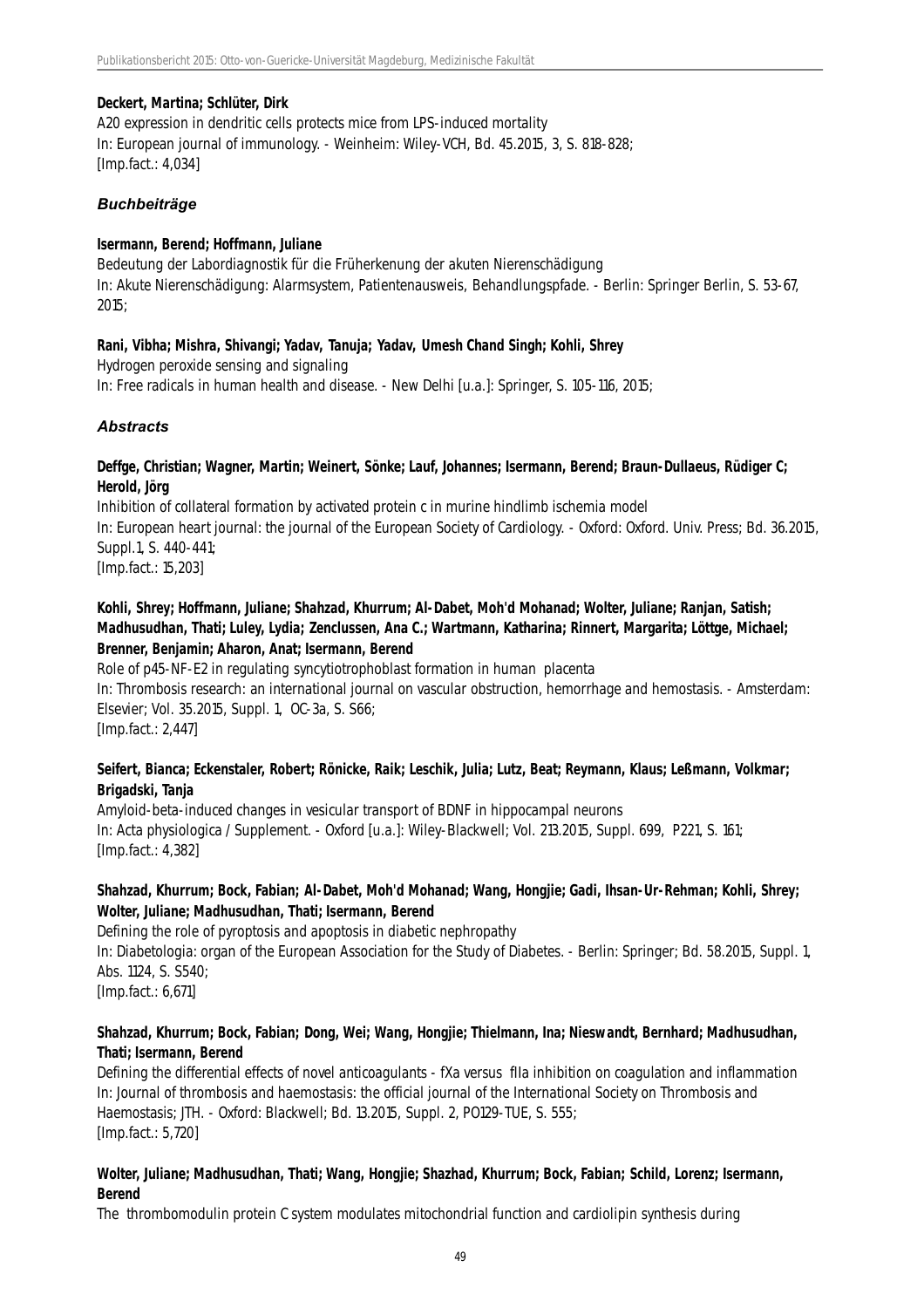#### experimental autoimmune encephalomyelitis

In: Acta physiologica / Supplement. - Oxford [u.a.]: Wiley-Blackwell; Vol. 213.2015, Suppl. 699, P225, S. 162; [Imp.fact.: 4,382]

# *Dissertationen*

# **Kattengell, Kati; Kirches, Elmar [Gutachter]**

Untersuchung zum Einfluss eines ethanolischen Gynostemma-pentaphyllum-Extraktes auf das Wachstum von Gliazellen am Beispiel von Astrozyten und der C6-Glioma-Tumorzelllinie. - Magdeburg, Univ., Med. Fak., Diss., 2015; VI, 72 Bl: Ill., graph. Darst.;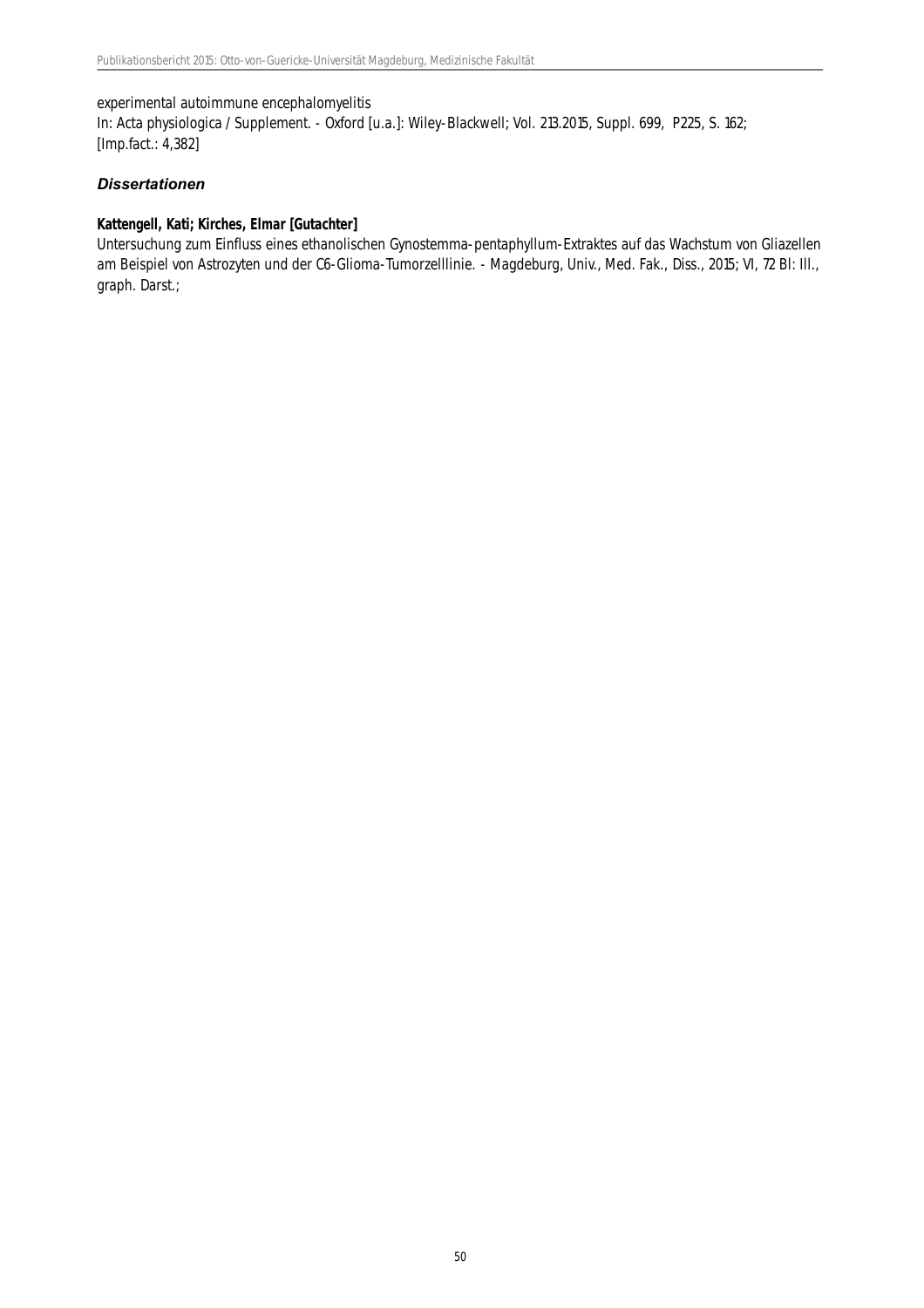# BEREICH KLINISCHE CHEMIE

Leipziger Str.44, 39120 Magdeburg Tel. +49 (0)391 67 13900, Fax +49 (0)391 67 13 902 berend.isermann@med.ovgu.de

# **1. Leitung**

Prof. Dr. med. Berend Isermann

# **2. Veröffentlichungen**

# *Begutachtete Zeitschriftenaufsätze*

#### **Bock, Fabian; Shahzad, Khurrum; Isermann, Berend**

The authors reply [to: Improved renal function in diabetic patients with acute gout treated with anakinra]. Letter to the editor

In: Kidney international: official journal of the International Society of Nephrology. - Basingstoke: Nature Publishing Group, Bd. 88.2015, 1, S. 196-197;

[Imp.fact.: 8,563]

**Dong, Wei; Wang, Hongjie; Shahzad, Khurrum; Bock, Fabian; Al-Dabet, Moh'd Mohanad; Ranjan, Satish; Wolter, Juliane; Kohli, Shrey; Hoffmann, Juliane; Dhople, Vishnu Mukund; Zhu, Cheng; Lindquist, Jonathan A.; Esmon, Charles T.; Gröne, Elisabeth; Gröne, Herman-Josef; Madhusudhan, Thati; Mertens, Peter R.; Schlüter, Dirk; Isermann, Berend** Activated protein C ameliorates renal ischemia-reperfusion injury by restricting Y-box binding protein-1 ubiquitination In: Journal of the American Society of Nephrology: JASN. - Washington, DC: American Society of Nephrology, Bd. 26.2015, 11, S. 2789-2799; [Imp.fact.: 9,343]

# **Jain, Aditi; Atale, Neha; Kohli, Shrey; Bhattacharya, Susinjan; Sharma, Manish; Rani, Vibha**

An assessment of norepinephrine mediated hypertrophy to apoptosis transition in cardiac cells - A signal for cell death In: Chemico-biological interactions: a journal of molecular and biochemical toxicology. - Amsterdam [u.a.]: Elsevier Science, Bd. 225.2015, S. 54-62;

[Imp.fact.: 2,577]

### **Klöting, Nora; Hesselbarth, Nico; Gericke, Martin; Kunath, Anne; Biemann, Ronald; Chakaroun, Rima; Kosacka, Joanna; Kovacs, Peter; Kern, Matthias; Stumvoll, Michael; Fischer, Bernd; Rolle-Kampczyk, Ulrike; Feltens, Ralph; Otto, Wolfgang; Wissenbach, Dirk K.; Bergen, Martin von; Blüher, Matthias**

Di-(2-ethylhexyl)-phthalate (DEHP) causes impaired adipocyte function and alters serum metabolites In: PLoS one. - Lawrence, Kan: PLoS; Bd. 10.2015, 12, Art.-Nr. e0143190, insges. 19 S.; [Imp.fact.: 3,234]

# **Luley, Claus**

Telemedizinische Therapie. Diskussion In: Deutsches Ärzteblatt international: a weekly online journal of clinical medicine and public health. - Köln: Dt. Ärzte-Verl, Bd. 112.2015, 14, S. 250; [Imp.fact.: 3,518]

**Madhusudhan, Thati; Wang, Hongjie; Dong, Wei; Ghosh, Sanchita; Bock, Fabian; Thangapandi, Veera Raghavan; Ranjan, Satish; Wolter, Juliane; Kohli, Shrey; Shahzad, Khurrum; Heidel, Florian; Krueger, Martin; Schwenger, Vedat;**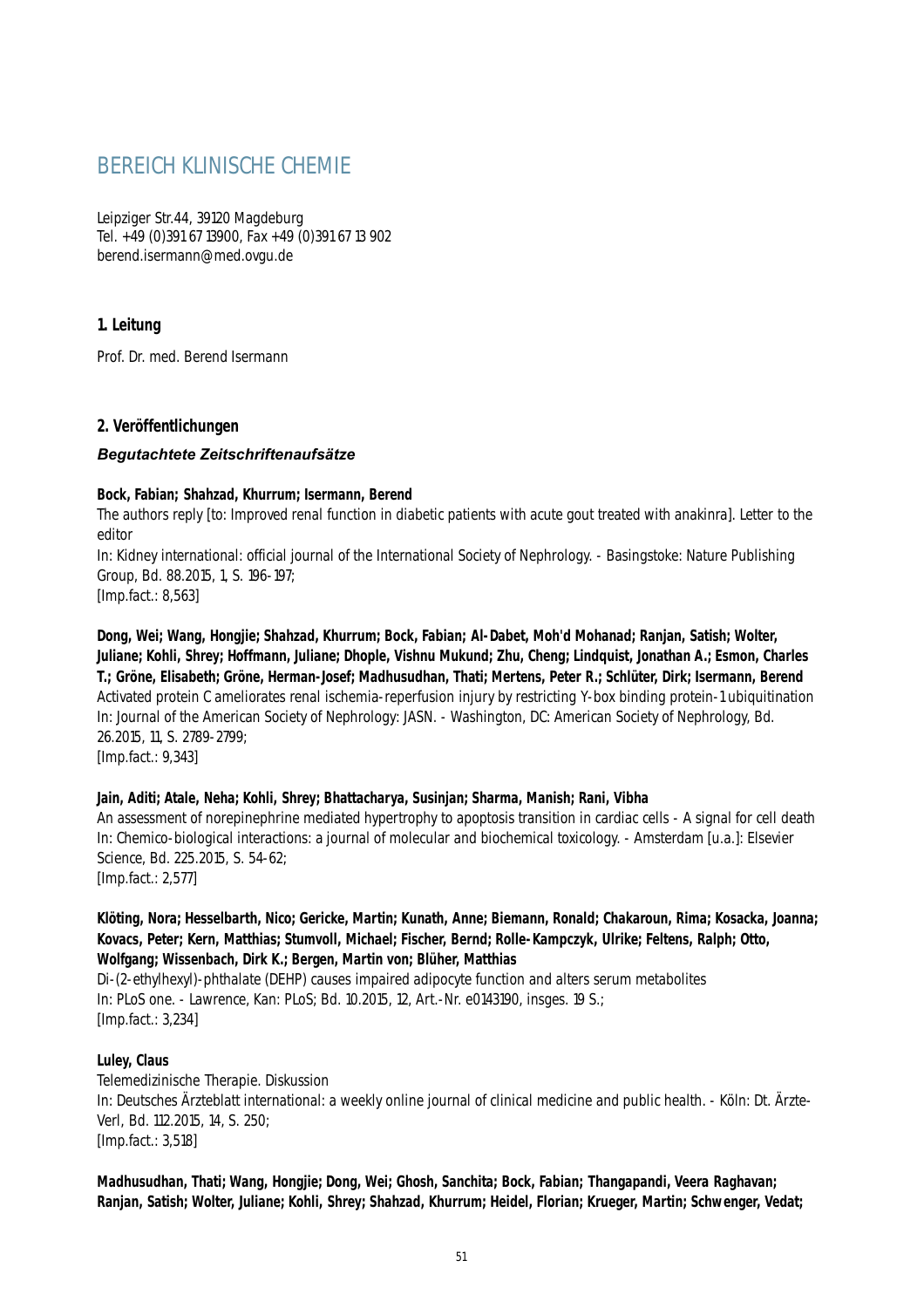#### **Moeller, Marcus J.; Kalinski, Thomas; Reiser, Jochen; Chavakis, Triantafyllos; Isermann, Berend**

Defective podocyte insulin signalling through p85-XBP1 promotes ATF6-dependent maladaptive ER-stress response in diabetic nephropathy

In: Nature Communications. - London: Nature Publishing Group; Bd. 6.2015, Art.-Nr. 6496, insges. 15 S.; [Imp.fact.: 11,470]

# **Sapandowski, Anja; Stope, Matthias; Evert, Katja; Evert, Matthias; Zimmermann, Uwe; Peter, Daniela; Päge, Ilona; Burchardt, Martin; Schild, Lorenz**

Cardiolipin composition correlates with prostate cancer cell proliferation In: Molecular and cellular biochemistry: an international journal for chemical biology in health and disease. - Dordrecht [u.a.]: Springer Science + Business Media B.V, Bd. 410.2015, 1/2, S. 175-185; [Imp.fact.: 2,393]

# **Seidel, Maria; King, Joseph A.; Ritschel, Franziska; Döpmann, Johanna; Bühren, Katharina; Seitz, Jochen; Rössner, Veit; Westphal, Sabine; Egberts, Karin; Burghardt, Roland; Wewetzer, Christoph; Fleischhaker, Christian; Hebebrand, Johannes; Herpertz-Dahlmann, Beate; Ehrlich, Stefan**

Serum visfatin concentration in acutely ill and weight-recovered patients with anorexia nervosa In: Psychoneuroendocrinology: an international journal; the official journal of the International Society of Psychoneuroendocrinology. - Amsterdam [u.a.]: Elsevier Science, Bd. 53.2015, S. 127-135; [Imp.fact.: 4,944]

**Shahzad, Khurrum; Bock, Fabian; Dong, Wei; Wang, Hongjie; Kopf, Stefan; Kohli, Shrey; Al-Dabet, Moh'd Mohanad; Ranjan, Satish; Wolter, Juliane; Wacker, Christian; Biemann, Ronald; Stoyanov, Stoyan; Reymann, Klaus; Söderkvist, Peter; Groß, Olaf; Schwenger, Vedat; Pahernik, Sascha; Nawroth, Peter P.; Gröne, Herman-Josef; Madhusudhan, Thati; Isermann, Berend**

Nlrp3-inflammasome activation in non-myeloid-derived cells aggravates diabetic nephropathy In: Kidney international: official journal of the International Society of Nephrology. - Basingstoke: Nature Publishing Group, Bd. 87.2015, 1, S. 74-84; [Imp.fact.: 8,563]

**Wieacker, Isabelle; Peter, Michael; Borucki, Katrin; Empting, Susann; Roehl, Friedrich-Wilhelm; Mohnike, Klaus** Therapy monitoring in congenital adrenal hyperplasia by dried blood samples In: The journal of pediatric endocrinology and metabolism: JPEM. - Berlin [u.a.]: de Gruyter, Bd. 28.2015, 7/8, S. 867-871; [Imp.fact.: 0,995]

# **Wittenbecher, Clemens; Giuseppe, Romina di; Biemann, Ronald; Menzel, Juliane; Arregui, Maria; Hoffmann, Juliane; Aleksandrova, Krasimira; Boeing, Heiner; Isermann, Berend; Schulze, Matthias B.; Weikert, Cornelia**

Reproducibility of retinol binding protein 4 and omentin-1 measurements over a four months period - A reliability study in a cohort of 207 apparently healthy participants

In: PLoS one. - Lawrence, Kan: PLoS; Bd. 10.2015, Art. e0138480, 9, insges. 9 S.; [Imp.fact.: 3,234]

# **Xuan, Nguyen Thi; Wang, Xu; Nishanth, Gopala; Waisman, Ari; Borucki, Katrin; Isermann, Berend; Naumann, Michael; Deckert, Martina; Schlüter, Dirk**

A20 expression in dendritic cells protects mice from LPS-induced mortality In: European journal of immunology. - Weinheim: Wiley-VCH, Bd. 45.2015, 3, S. 818-828; [Imp.fact.: 4,034]

# *Buchbeiträge*

# **Isermann, Berend; Hoffmann, Juliane**

Bedeutung der Labordiagnostik für die Früherkenung der akuten Nierenschädigung In: Akute Nierenschädigung: Alarmsystem, Patientenausweis, Behandlungspfade. - Berlin: Springer Berlin, S. 53-67, 2015;

# **Rani, Vibha; Mishra, Shivangi; Yadav, Tanuja; Yadav, Umesh Chand Singh; Kohli, Shrey**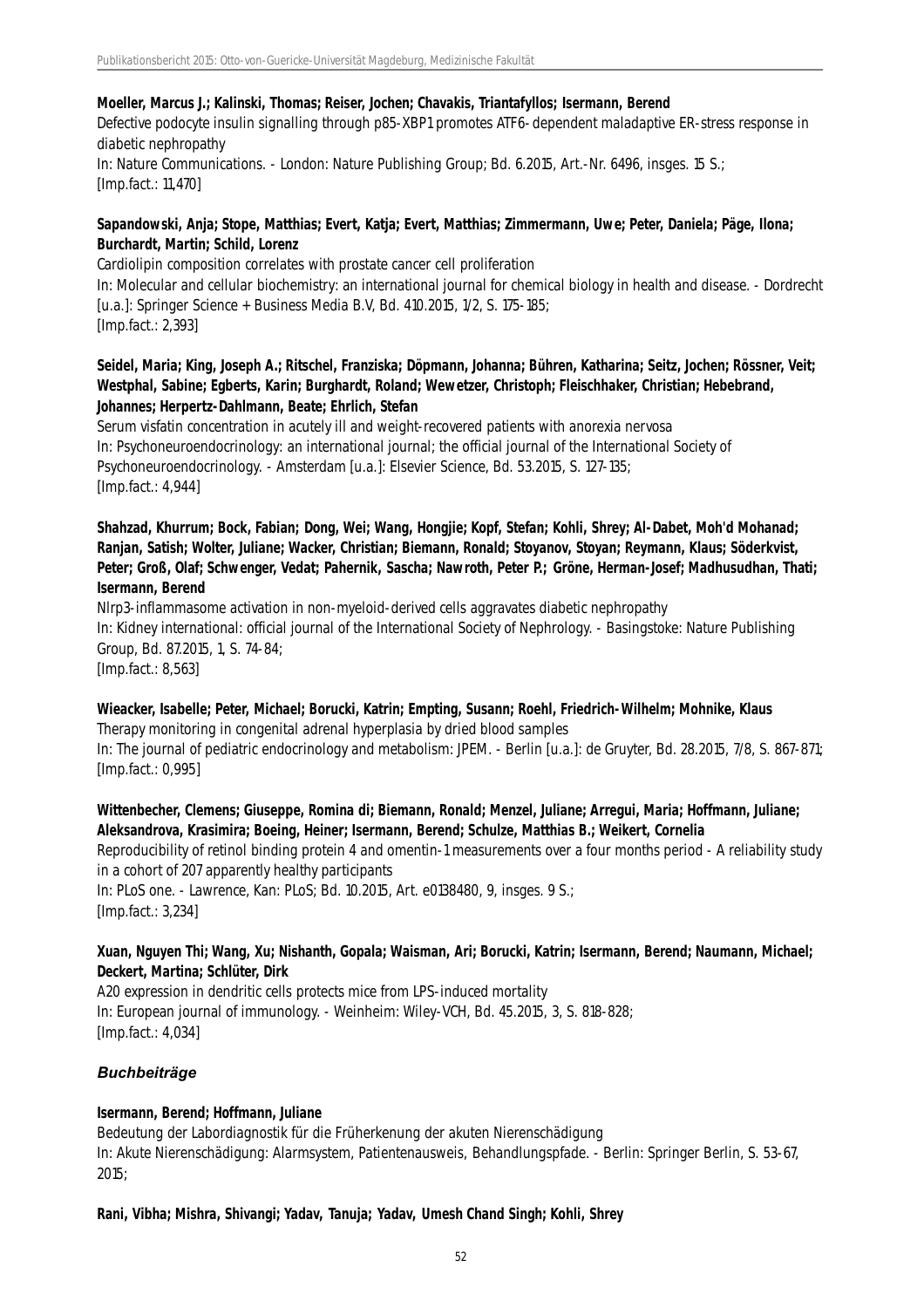### Hydrogen peroxide sensing and signaling

In: Free radicals in human health and disease. - New Delhi [u.a.]: Springer, S. 105-116, 2015;

# *Abstracts*

### **Deffge, Christian; Wagner, Martin; Weinert, Sönke; Lauf, Johannes; Isermann, Berend; Braun-Dullaeus, Rüdiger C; Herold, Jörg**

Inhibition of collateral formation by activated protein c in murine hindlimb ischemia model In: European heart journal: the journal of the European Society of Cardiology. - Oxford: Oxford. Univ. Press; Bd. 36.2015, Suppl.1, S. 440-441; [Imp.fact.: 15,203]

# **Kohli, Shrey; Hoffmann, Juliane; Shahzad, Khurrum; Al-Dabet, Moh'd Mohanad; Wolter, Juliane; Ranjan, Satish; Madhusudhan, Thati; Luley, Lydia; Zenclussen, Ana C.; Wartmann, Katharina; Rinnert, Margarita; Löttge, Michael; Brenner, Benjamin; Aharon, Anat; Isermann, Berend**

Role of p45-NF-E2 in regulating syncytiotrophoblast formation in human placenta In: Thrombosis research: an international journal on vascular obstruction, hemorrhage and hemostasis. - Amsterdam: Elsevier; Vol. 35.2015, Suppl. 1, OC-3a, S. S66; [Imp.fact.: 2,447]

### **Seifert, Bianca; Eckenstaler, Robert; Rönicke, Raik; Leschik, Julia; Lutz, Beat; Reymann, Klaus; Leßmann, Volkmar; Brigadski, Tanja**

Amyloid-beta-induced changes in vesicular transport of BDNF in hippocampal neurons In: Acta physiologica / Supplement. - Oxford [u.a.]: Wiley-Blackwell; Vol. 213.2015, Suppl. 699, P221, S. 161; [Imp.fact.: 4,382]

# **Shahzad, Khurrum; Bock, Fabian; Al-Dabet, Moh'd Mohanad; Wang, Hongjie; Gadi, Ihsan-Ur-Rehman; Kohli, Shrey; Wolter, Juliane; Madhusudhan, Thati; Isermann, Berend**

Defining the role of pyroptosis and apoptosis in diabetic nephropathy In: Diabetologia: organ of the European Association for the Study of Diabetes. - Berlin: Springer; Bd. 58.2015, Suppl. 1, Abs. 1124, S. S540; [Imp.fact.: 6,671]

#### **Shahzad, Khurrum; Bock, Fabian; Dong, Wei; Wang, Hongjie; Thielmann, Ina; Nieswandt, Bernhard; Madhusudhan, Thati; Isermann, Berend**

Defining the differential effects of novel anticoagulants - fXa versus fIIa inhibition on coagulation and inflammation In: Journal of thrombosis and haemostasis: the official journal of the International Society on Thrombosis and Haemostasis; JTH. - Oxford: Blackwell; Bd. 13.2015, Suppl. 2, PO129-TUE, S. 555; [Imp.fact.: 5,720]

#### **Wolter, Juliane; Madhusudhan, Thati; Wang, Hongjie; Shazhad, Khurrum; Bock, Fabian; Schild, Lorenz; Isermann, Berend**

The thrombomodulin protein C system modulates mitochondrial function and cardiolipin synthesis during experimental autoimmune encephalomyelitis

In: Acta physiologica / Supplement. - Oxford [u.a.]: Wiley-Blackwell; Vol. 213.2015, Suppl. 699, P225, S. 162; [Imp.fact.: 4,382]

# *Dissertationen*

# **Kattengell, Kati; Kirches, Elmar [Gutachter]**

Untersuchung zum Einfluss eines ethanolischen Gynostemma-pentaphyllum-Extraktes auf das Wachstum von Gliazellen am Beispiel von Astrozyten und der C6-Glioma-Tumorzelllinie. - Magdeburg, Univ., Med. Fak., Diss., 2015; VI, 72 Bl: Ill., graph. Darst.;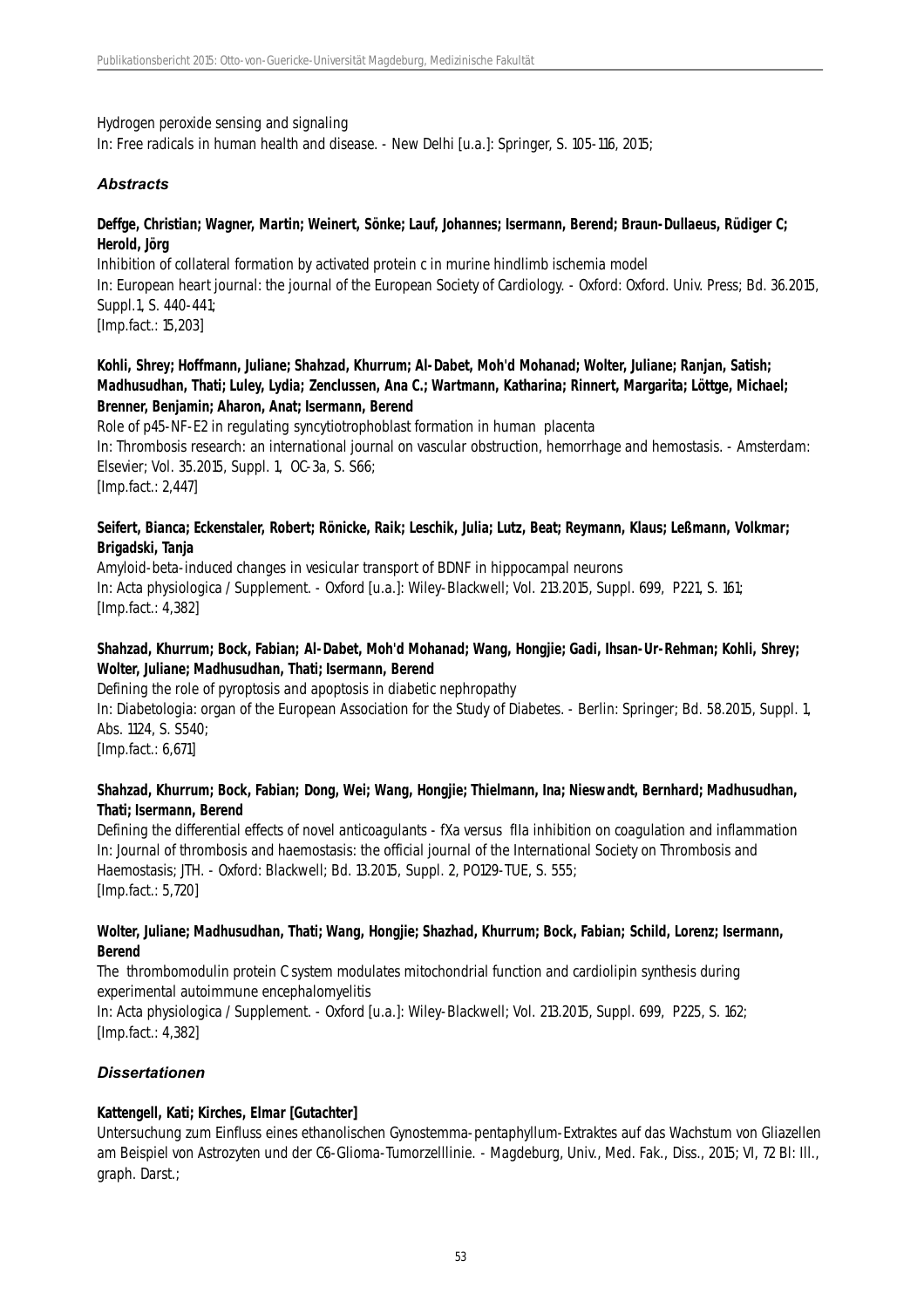# BEREICH PATHOLOGISCHE BIOCHEMIE

Institut für Klinische Chemie und Pathobiochemie Bereich Pathobiochemie Leipziger Str.44 39120 Magdeburg

# **1. Leitung**

Prof. Dr. med. Dr. rer. nat. Andreas Gardemann

# **2. Veröffentlichungen**

# *Begutachtete Zeitschriftenaufsätze*

**Diakopoulos, Kalliope N.; Lesina, Marina; Wörmann, Sonja; Song, Liang; Aichler, Michaela; Schild, Lorenz; Artati, Anna; Römisch-Margl, Werner; Wartmann, Thomas; Fischer, Robert; Kabiri, Yashar; Zischka, Hans; Halangk, Walter; Demir, Ihsan Ekin; Pilsak, Claudia; Walch, Axel; Mantzoros, Christos S.; Steiner, Jörg M.; Erkan, Mert; Schmid, Roland M.; Witt, Heiko; Adamski, Jerzy; Algül, Hana**

Impaired autophagy induces chronic atrophic pancreatitis in mice via sex- and nutrition-dependent processes In: Gastroenterology: official publication of the American Gastroenterological Association. - Stanford, Calif: HighWire Press, Bd. 148.2015, 3, S. 626-638; [Imp.fact.: 16,716]

# **Martens, Jan-Christian; Keilhoff, Gerburg; Halangk, Walter; Wartmann, Thomas; Gardemann, Andreas; Päge, Ilona; Schild, Lorenz**

Lipidomic analysis of molecular cardiolipin species in livers exposed to ischemia/reperfusion In: Molecular and cellular biochemistry: an international journal for chemical biology in health and disease. - Dordrecht [u.a.]: Springer Science + Business Media B.V, Bd. 400.2015, 1/2, S. 253-263; [Imp.fact.: 2,393]

# **Sapandowski, Anja; Stope, Matthias; Evert, Katja; Evert, Matthias; Zimmermann, Uwe; Peter, Daniela; Päge, Ilona; Burchardt, Martin; Schild, Lorenz**

Cardiolipin composition correlates with prostate cancer cell proliferation In: Molecular and cellular biochemistry: an international journal for chemical biology in health and disease. - Dordrecht [u.a.]: Springer Science + Business Media B.V, Bd. 410.2015, 1/2, S. 175-185; [Imp.fact.: 2,393]

# *Abstracts*

# **Wolter, Juliane; Madhusudhan, Thati; Wang, Hongjie; Shazhad, Khurrum; Bock, Fabian; Schild, Lorenz; Isermann, Berend**

The thrombomodulin protein C system modulates mitochondrial function and cardiolipin synthesis during experimental autoimmune encephalomyelitis

In: Acta physiologica / Supplement. - Oxford [u.a.]: Wiley-Blackwell; Vol. 213.2015, Suppl. 699, P225, S. 162; [Imp.fact.: 4,382]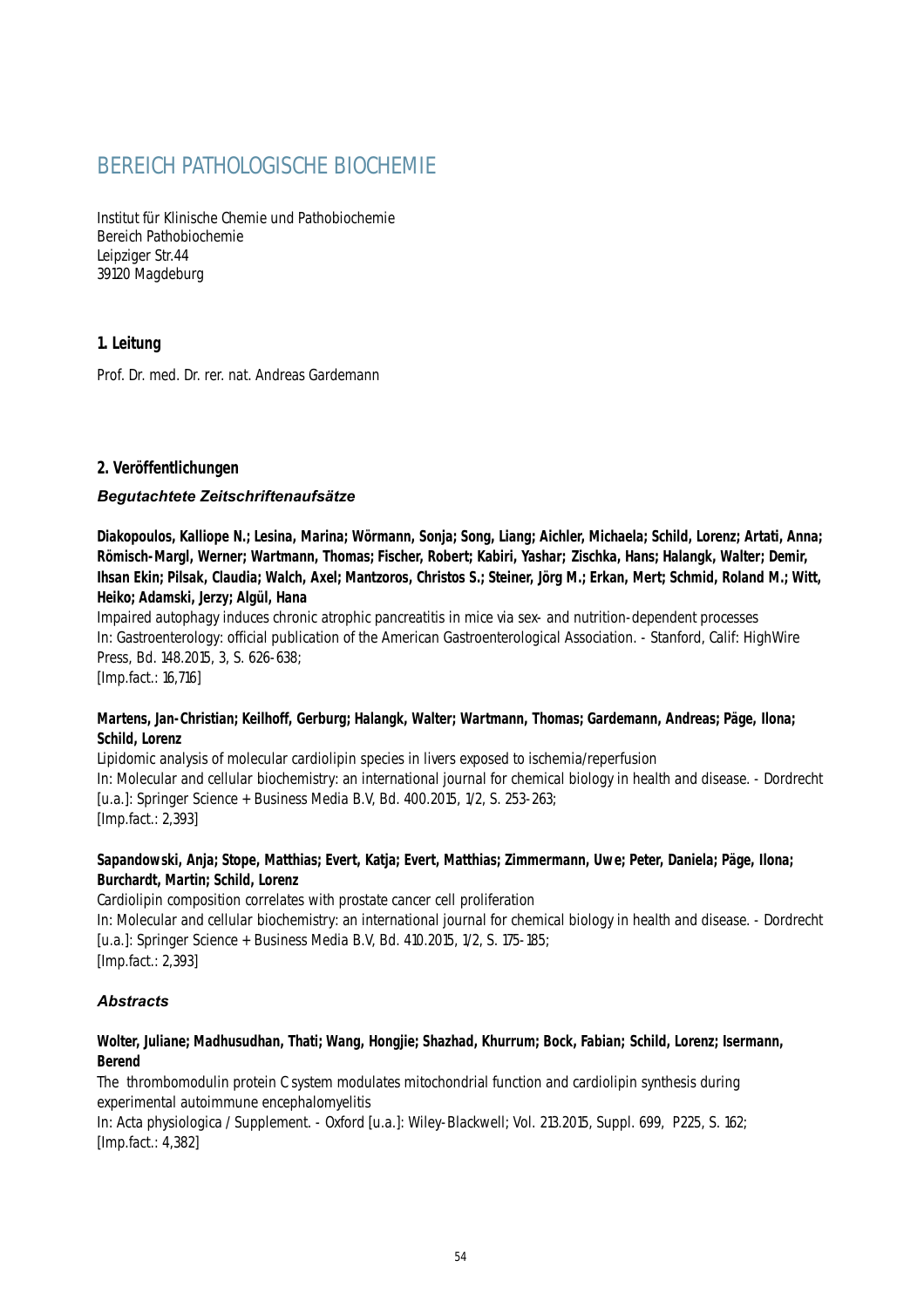# INSTITUT FÜR PATHOLOGIE

Leipziger Str. 44, 39120 Magdeburg Tel. +49 (0)391 67 15817, Fax +49 (0)391 67 15818 albert.roessner@med.ovgu.de

# **1. Leitung**

Prof. Dr. med. Albert Roessner (Direktor)

# **2. Veröffentlichungen**

# *Begutachtete Zeitschriftenaufsätze*

# **Bornschein, Jan; Dingwerth, Andrea; Selgrad, Michael; Venerito, Marino; Stübs, Patrick; Frauenschlaeger, Katrin; Achilleos, Achilleas; Roessner, Albert; Malfertheiner, Peter**

Adenocarcinomas at different positions at the gastro-oesophageal junction show distinct association with gastritis and gastric preneoplastic conditions

In: European journal of gastroenterology & hepatology: official journal of the European Association for Gastroenterology and Endoscopy. - Hagerstown, Md: Lippincott Williams & Wilkins, Bd. 27.2015, 5, S. 492-500; [Imp.fact.: 2,152]

# **Bornschein, Jan; Seidel, Tina; Langner, Cosima; Link, Alexander; Wex, Thomas; Selgrad, Michael; Jechorek, Dörthe; Meyer, Frank; Bird-Lieberman, Elizabeth; Vieth, Michael; Malfertheiner, Peter**

MMP2 and MMP7 at the invasive front of gastric cancer are not associated with mTOR expression In: Diagnostic pathology. - [S.l.]: BioMed Central; Bd. 10.2015, Art.-Nr. 212, insges. 5 S.; [Imp.fact.: 2,597]

# **Dalicho, Stephan; Benedix, Frank; Stroh, Christine; Jechorek, Dörthe; Meyer, Frank**

Pancolitis ulcerosa mit 4 inzidentellen kolorektalen Karzinomen (Kommentar zu Kuester et al.: "Synchronous multifocal colorectal carcinoma" in Pathol Res Pract 2008 [1])

In: Zentralblatt für Chirurgie: Zeitschrift für allgemeine, viszeral-, Thorax- und Gefäßchirurgie. - Stuttgart [u.a.]: Thieme, Bd. 140.2015, 6, S. 624-626;

[Imp.fact.: 1,048]

# **Eggemann, Holm; Kalinski, Thomas; Ruhland, Anna K.; Ignatov, Tanja; Costa, Serban Dan; Ignatov, Atanas**

Clinical implications of growth pattern and extension of tumor-associated intraductal carcinoma of the breast In: Clinical breast cancer: a peer-reviewed international journal. - Dallas, Tex: Cancer Information Group, Bd. 15.2015, 3, S. 227-233;

[Imp.fact.: 2,107]

# **Fu, Ting; Znalesniak, Eva B.; Kalinski, Thomas; Möhle, Luisa; Biswas, Aindrila; Salm, Franz; Dunay, Ildiko Rita; Hoffmann, Werner**

TFF peptides play a role in the immune response following oral infection of mice with Toxoplasma gondii In: European journal of microbiology and immunology. - Budapest: Akad. Kiadó, Bd. 5.2015, 3, S. 221-231;

# **Heinicke, Thomas; Hütten, Heiko; Kalinski, Thomas; Franke, Ingolf; Bonnekoh, Bernd; Fischer, Thomas**

Sustained remission of blastic plasmacytoid dendritic cell neoplasm after unrelated allogeneic stem cell transplantation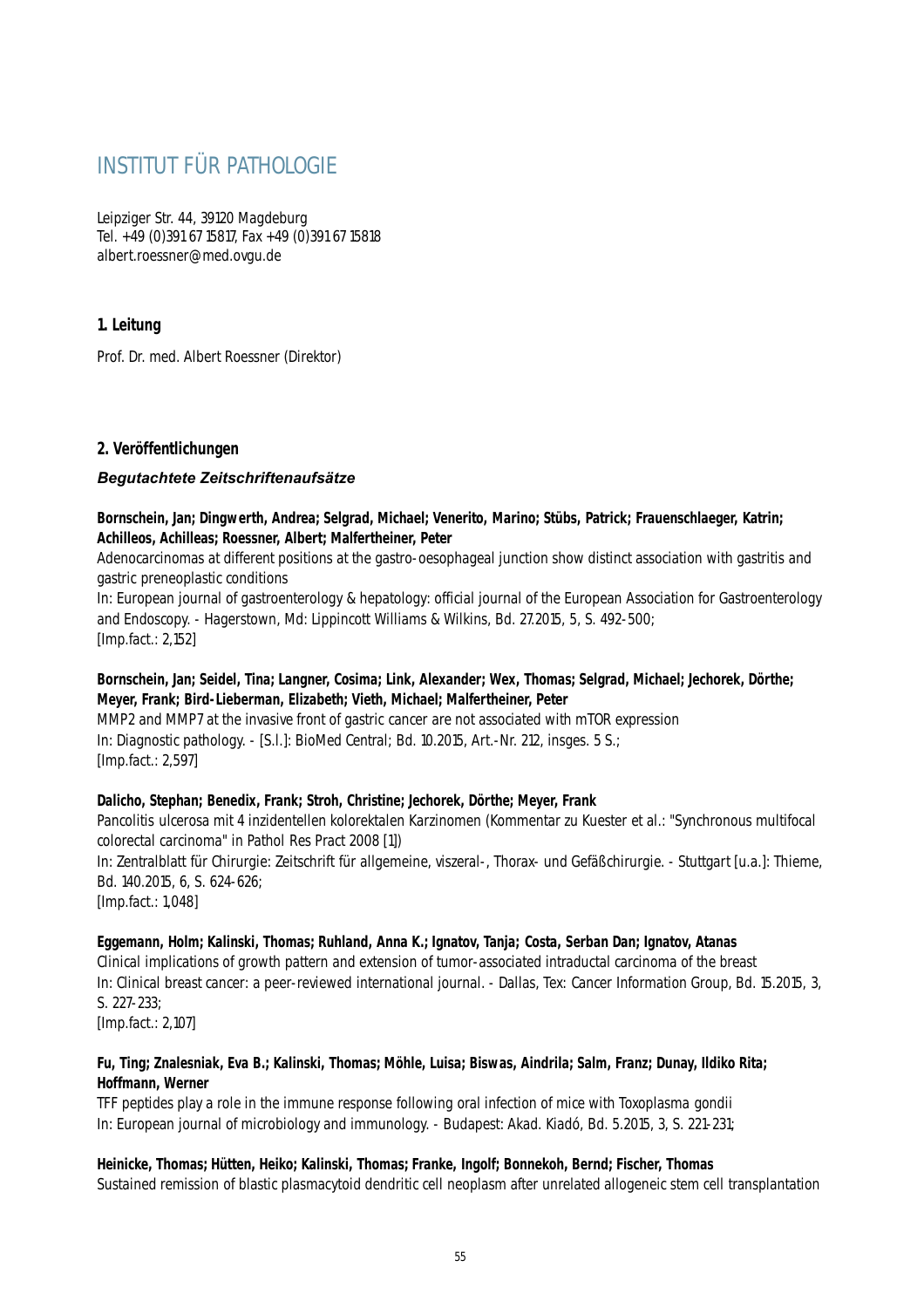- a single center experience

In: Annals of hematology: organ of: Gesellschaft für Thrombose- und Hämostaseforschung, DGHO, Deutsche Gesellschaft für Hämatologie und Onkologie e.V., ÖGHO, Österreichische Gesellschaft für Hämatologie und Onkologie. - Berlin: Springer, Bd. 94.2015, 2, S. 283-287;

[Imp.fact.: 2,634]

### **Kandulski, Arne; Weigt, Jochen; Caro, Carlos; Jechorek, Dörthe; Wex, Thomas; Malfertheiner, Peter**

Esophageal intraluminal baseline impedance differentiates gastroesophageal reflux disease from functional heartburn In: Clinical gastroenterology and hepatology: the official clinical practice journal of the American Gastroenterological Association. - New York, NY: Elsevier Science, Bd. 13.2015, 6, S. 1075-1081; [Imp.fact.: 7,896]

**Madhusudhan, Thati; Wang, Hongjie; Dong, Wei; Ghosh, Sanchita; Bock, Fabian; Thangapandi, Veera Raghavan; Ranjan, Satish; Wolter, Juliane; Kohli, Shrey; Shahzad, Khurrum; Heidel, Florian; Krueger, Martin; Schwenger, Vedat; Moeller, Marcus J.; Kalinski, Thomas; Reiser, Jochen; Chavakis, Triantafyllos; Isermann, Berend**

Defective podocyte insulin signalling through p85-XBP1 promotes ATF6-dependent maladaptive ER-stress response in diabetic nephropathy

In: Nature Communications. - London: Nature Publishing Group; Bd. 6.2015, Art.-Nr. 6496, insges. 15 S.; [Imp.fact.: 11,470]

#### **Nass, Norbert; Kalinski, Thomas**

Tamoxifen resistance - From cell culture experiments towards novel biomarkers In: Pathology, research and practice. - München: Elsevier, Bd. 211.2015, 3, S. 189-197; [Imp.fact.: 1,397]

# **Popp, Felix C.; Weigt, Jochen; Kalinski, Thomas; Betzler, Christopher; Arend, Jörg; Garlipp, Benjamin; Benckert, Christoph; Bruns, Christiane J.**

Papillentumoren - therapeutische Konzepte In: Der Chirurg: Zeitschrift für alle Gebiete der operativen Medizin; Organ des Berufsverbandes der Deutschen Chirurgen. - Berlin: Springer, Bd. 86.2015, 8, S. 811-822; [Imp.fact.: 0,574]

# **Seidensticker, Max; Burak, Miroslaw; Kalinski, Thomas; Garlipp, Benjamin; Koelble, Konrad; Wust, Peter; Antweiler, Kai; Seidensticker, Ricarda; Mohnike, Konrad; Pech, Maciej; Ricke, Jens**

Radiation-induced liver damage - Correlation of histopathology with hepatobiliary magnetic resonance imaging, a feasibility study In: CardioVascular & interventional radiology: CVIR. - Berlin: Springer, Bd. 38.2015, 1, S. 213-221; [Imp.fact.: 2,071]

# **Siedentopf, Sandra; Jachau, Katja; Kattein, Axel; Lessig, Rüdiger**

Geht von freiverkäuflichen Soft-Air-Waffen eine Verletzungsgefahr aus? In: Kriminalistik: unabhängige Zeitschrift für die kriminalistische Wissenschaft und Praxis. - Heidelberg: Kriminalistik-Verl., Verl.-Gruppe Hüthig, Jehle, Rehm, Bd. 69.2015, 2, S. 102-109;

**Teller, Anne; Jechorek, Dörthe; Hartig, Roland; Adolf, Daniela; Reißig, Kathrin; Roessner, Albert; Franke, Sabine** Dysregulation of apoptotic signaling pathways by interaction of RPLP0 and cathepsin X/Z in gastric cancer In: Pathology, research and practice. - München: Elsevier, Bd. 211.2015, 1, S. 62-70; [Imp.fact.: 1,562]

**Udelnow, Andrej; Jechorek, Dörthe; Wex, Cora; Klose, Silke; Pech, Maciej; Reinhold, Annegret; Meyer, Frank** Possible role of TGF [beta]1 in inflammatory pseudotumor associated with multiple neuroendocrine tumors of the small intestine In: Pathology, research and practice. - München: Elsevier, Bd. 211.2015, 10, S. 805-809; [Imp.fact.: 1,397]

**Venerito, Marino; Radünz, Marcus; Reschke, Kirsten; Reinhold, Dirk; Frauenschläger, Katrin; Jechorek, Dörthe; Mario,**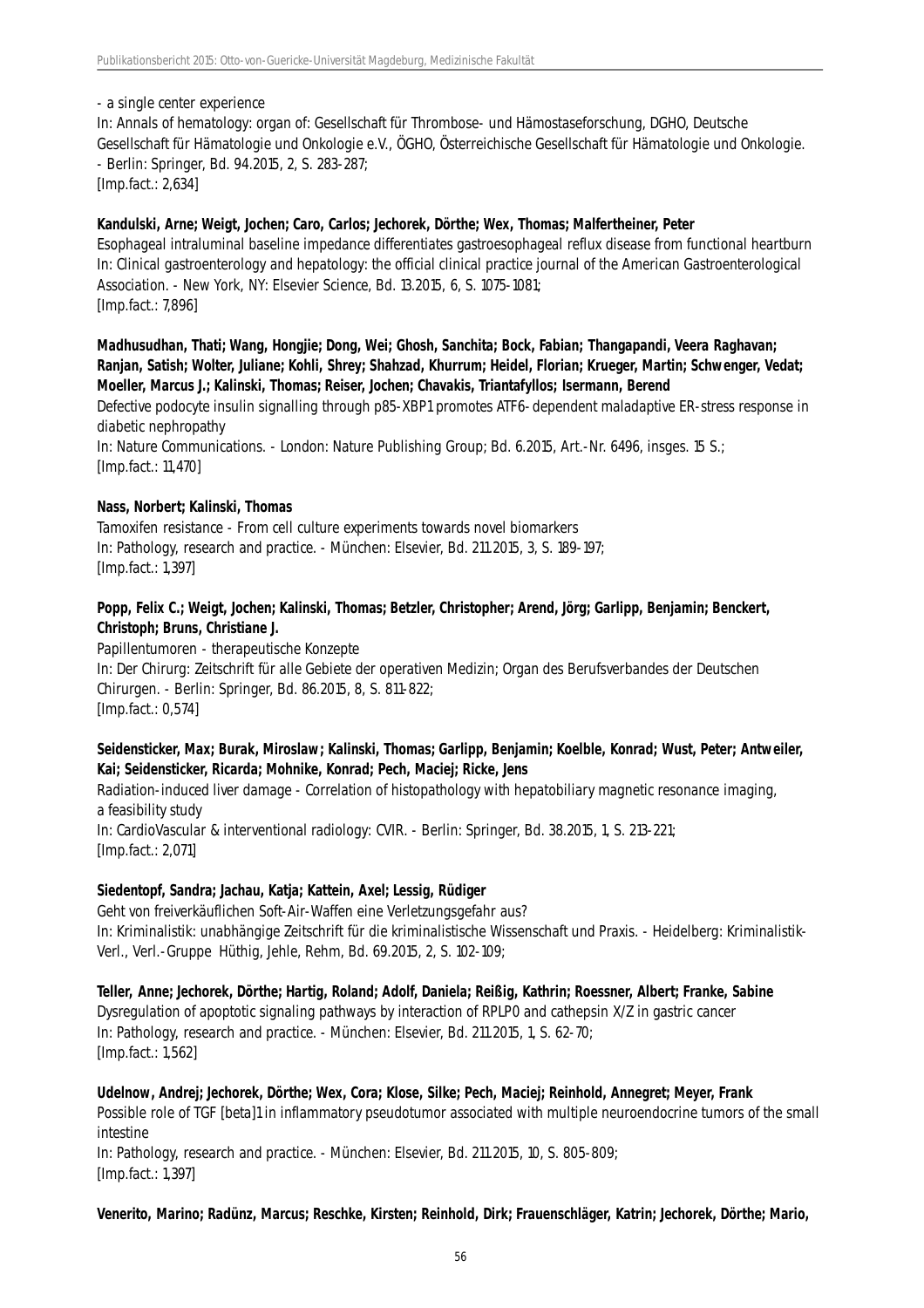# **Francesco Di; Malfertheiner, Peter**

#### Autoimmune gastritis in autoimmune thyroid disease

In: Alimentary pharmacology & therapeutics. - Oxford: Blackwell Science, Bd. 41.2015, 7, S. 686-693; [Imp.fact.: 5,727]

#### **Vorsprach, Monique; Kalinski, Thomas; Vorwerk, Ulrich**

Follicular dendritic cell sarcoma of the tonsil In: Pathology, research and practice. - München: Elsevier, Bd. 211.2015, 1, S. 88-91; [Imp.fact.: 1,397]

### **Wagner, David; Porsch, Markus; Detert, Markus; Bartel, Florian; Siedentopf, Sandra; Schindele, Daniel; Wendler, Johann Jakob; Lux, Anke; Schmidt, Bertram; Schostak, Martin; Liehr, Uwe-Bernd**

Evaluation of endourological tools to improve the diagnosis and therapy of ureteral tumors - from model development to clinical application

In: Current directions in biomedical engineering. - Berlin: DeGruyter, Bd. 1.2015, 1, S. 145-151;

# **Wendler, Johann Jakob; Porsch, Markus; Nitschke, Simone; Köllermann, Jens; Siedentopf, Sandra; Pech, Maciej; Fischbach, Frank; Ricke, Jens; Schostak, Martin; Liehr, Uwe-Bernd**

A prospective Phase 2a pilot study investigating focal percutaneous irreversible electroporation (IRE) ablation by NanoKnife in patients with localised renal cell carcinoma (RCC) with delayed interval tumour resection (IRENE trial) In: Contemporary clinical trials: design, methods and analysis. - Amsterdam [u.a.]: Elsevier Science, Bd. 43.2015, S. 10- 19;

[Imp.fact.: 1,935]

# **Wex, Thomas; Küster, Dörthe; Meyer, Frank**

Was muss der (Viszeral-)Chirurg von experimenteller Medizin wissen (?) - translational research in general (abdominal) surgery

In: Zentralblatt für Chirurgie: Zeitschrift für allgemeine, viszeral-, Thorax- und Gefäßchirurgie. - Stuttgart [u.a.]: Thieme, Bd. 140.2015, 4, S. 397-406;

[Imp.fact.: 1,048]

# *Buchbeiträge*

**Glaßer, Sylvia; Hoffmann, Thomas; Boese, Axel; Voß, Samuel; Kalinski, Thomas; Skalej, Martin; Preim, Bernhard** Histology-based evaluation of optical coherence tomographic charateristics of the cerebral artery wall via virtual inflating

In: VCBM 2015: Eurographics Workshop on Visual Computing for Biology and Medicine. - Eurographics Ass., insges. 10  $S$ .:

# *Abstracts*

# **Bornschein, Jan; Nielitz, Jessica; Drozdov, Ignat; Selgrad, Michael; Wex, Thomas; Jechorek, Dörthe; Link, Alexander; Vieth, Michael; Malfertheiner, Peter**

Die Expression der Aurora Kinase A korreliert mit dem Wnt-Modulator RACGAP1 im Magenkarzinom In: Zeitschrift für Gastroenterologie: offizielles Organ: Deutsche Gesellschaft für Verdauungs- und Stoffwechselkrankheiten mit Sektion Gastroenterologische Endoskopie; Österreichische Gesellschaft für Gastroenterologie und Hepatologie; Ungarische Gesellschaft für Gastroenterologie und Hepatologie. - Stuttgart [u.a.]: Thieme; Bd. 53.2015, Nr. 8, KG199, insges. 1 S.; [Imp.fact.: 1,052]

#### **Clasen, Kai; Kalinski, Thomas; Bruns, Christiane; Meyer, Frank**

Seltener klinischer Fall einer inkarzerierten Littré-Hernie im Spektrum mannigfaltiger hernienassoziierter Zusatzbefunde und in Reflexion der Literatur

In: European surgery: ACA; Acta chirurgica Austriaca. - Wien: Springer Medizin; Bd. 47.2015, Suppl.2, Abs.16.06, S. S300; [Imp.fact.: 0,274]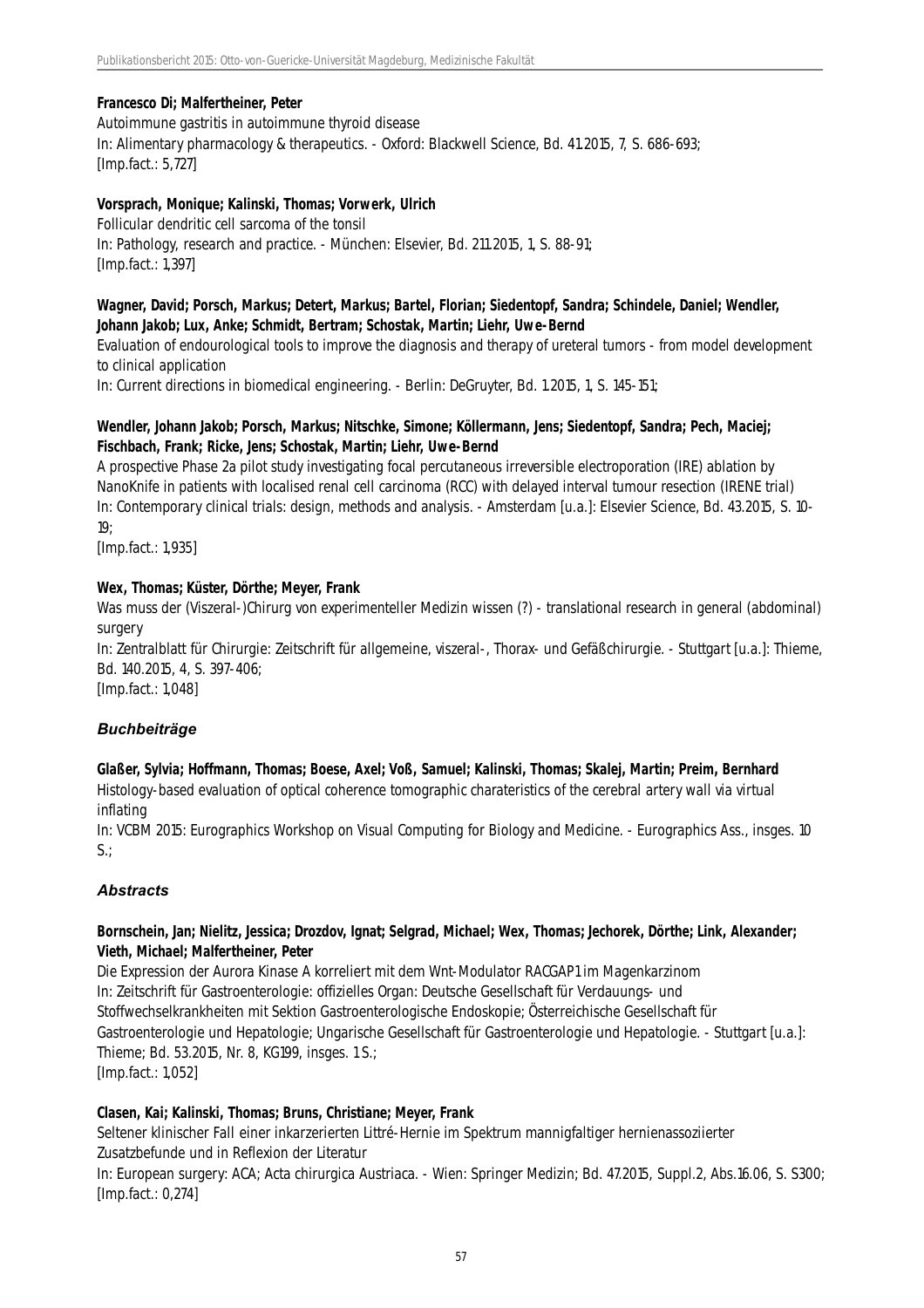# **Venerito, Marino; Varbanova, Mariya; Röhl, Friedrich-Wilhelm; Link, Alexander; Reinhold, Dirk; Frauenschläger, Katrin; Malfertheiner, Peter**

Serologische Diagnose der fortgeschrittenen oxyntischen Magenatrophie bei Patienten mit Helicobacter pylori Gastritis und Autoimmungastritis In: Zeitschrift für Gastroenterologie: offizielles Organ: Deutsche Gesellschaft für Verdauungs- und Stoffwechselkrankheiten mit Sektion Gastroenterologische Endoskopie; Österreichische Gesellschaft für Gastroenterologie und Hepatologie; Ungarische Gesellschaft für Gastroenterologie und Hepatologie. - Stuttgart [u.a.]: Thieme; Bd. 53.2015, 8, KG019, insges. 1 S.; [Imp.fact.: 1,052]

### **Venerito, Marino; Varbanova, Mariya; Röhl, Friedrich-Wilhelm; Reinhold, Dirk; Frauenschläger, Katrin; Weigt, Jochen; Link, Alexander; Malfertheiner, Peter**

Oxyntic gastric atrophy in autoimmune gastritis compared to Helicobacter pylori gastritis In: Helicobacter. - Oxford [u.a.]: Wiley-Blackwell; Bd. 20.2015, Suppl. 1, Abs. P01.17, S. 90; [Imp.fact.: 4,106]

# *Dissertationen*

**Frauenschläger, Katrin; Malfertheiner, Peter [AkademischeR BetreuerIn]; Vieth, Michael [AkademischeR BetreuerIn]**

Untersuchungen am Mausmodell zur Bedeutung von Kathepsin X in der gastralen Karzinogenese. - Magdeburg: Universität Magdeburg, 2015; 8 Blätter in verschiedenen Seitenzählungen, 71 Blätter: Illustrationen, Diagramme;

#### **Hornig, Johannes; Benedix, Frank [Gutachter]**

Die Ausprägung der Syndecan-4-Expression im Magenkarzinom und Korrelation mit klinisch-pathologischen Faktoren. - Magdeburg, Univ., Med. Fak., Diss., 2015; 61, [26] Bl.: Ill., graph. Darst.;

### **Siedentopf, Sandra; Szibor, Reinhard [Gutachter]**

Untersuchungen zum Verletzungspotential handelsüblicher Soft-Air-Waffen mit einer Geschossenergie zwischen 0,08 Joule und 0,5 Joule. - Magdeburg, Univ., Med. Fak., Diss., 2015; 87, [22] S: III., graph. Darst.;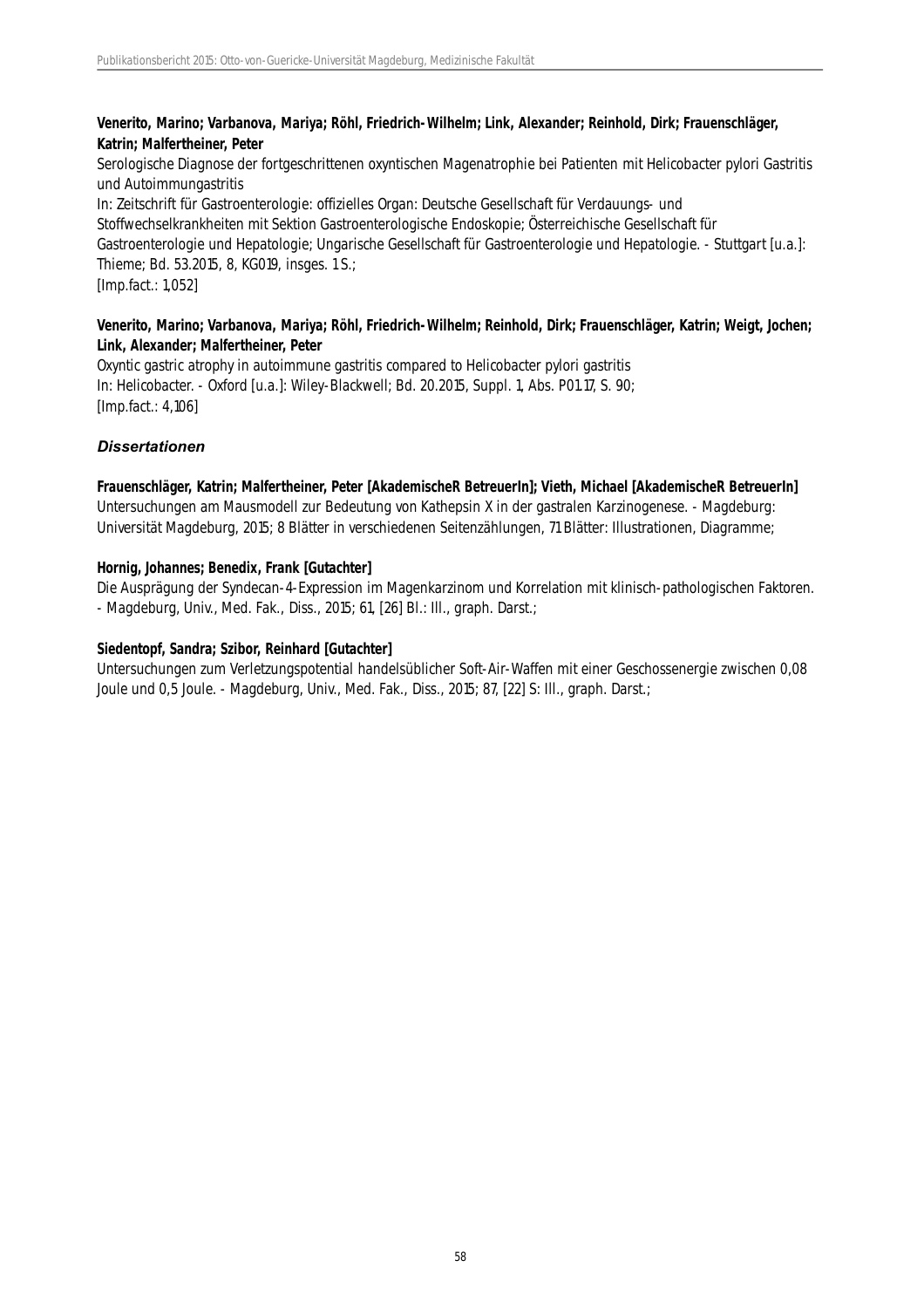# INSTITUT FÜR NEUROPATHOLOGIE

Leipziger Str.44, 39120 Magdeburg Tel.+49 (0)391 67 15825, Fax +49 (0)391 67 13300 christian.mawrin@med.ovgu.de

# **1. Leitung**

Professor Dr. med. Christian Mawrin

# **2. Veröffentlichungen**

# *Begutachtete Zeitschriftenaufsätze*

**Bernstein, Hans-Gert; Jauch, Esther; Dobrowolny, Henrik; Mawrin, Christian; Steiner, Johann; Bogerts, Bernhard** Increased density of DISC1-immunoreactive oligodendroglial cells in fronto-parietal white matter of patients with paranoid schizophrenia In: European archives of psychiatry and clinical neuroscience. - Darmstadt: Steinkopff, Bd. 265.2015, insges. 10 S.; [Imp.fact.: 3,525]

# **Busse, Stefan; Steiner, Johann; Alter, Juliane; Dobrowolny, Henrik; Mawrin, Christian; Bogerts, Bernhard; Hartig, Roland; Busse, Mandy**

Expression of HLA-DR, CD80, and CD86 in healthy aging and Alzheimer's disease In: Journal of Alzheimer's disease. - Amsterdam: IOS Press, Bd. 47.2015, 1, S. 177-184; [Imp.fact.: 4,151]

# **Busse, Stefan; Steiner, Johann; Glorius, Sarah; Dobrowolny, Henrik; Greiner-Bohl, Sabrina; Mawrin, Christian; Bommhardt, Ursula; Hartig, Roland; Bogerts, Bernhard; Busse, Mandy**

VGF expression by T lymphocytes in patients with Alzheimer's disease In: OncoTarget: open access impact journal. - [S.l.]: Impact Journals LLC, Bd. 6.2015, 17, S. 14843-14851; [Imp.fact.: 6,359]

# **Goutagny, Stéphane; Raymond, Eric; Esposito-Farese, Marina; Trunet, Stéphanie; Mawrin, Christian; Bernardeschi, Daniele; Larroque, Béatrice; Sterkers, Olivier; Giovannini, Marco; Kalamarides, Michel**

Phase II study of mTORC1 inhibition by everolimus in neurofibromatosis type 2 patients with growing vestibular schwannomas

In: Journal of neuro-oncology. - Dordrecht [u.a.]: Springer Science + Business Media B.V, Bd. 122.2015, 2, S. 313-320; [Imp.fact.: 3,070]

# **Hamperl, Melanie; Göhre, Felix; Schwan, Stefan; Jahromi, Rezai Behnam; Friedmann, Andrea; Ludtka, Christopher Michael; Mendel, Thomas; Sanchin, Lhagva; Kern, Christian Bodo; Meisel, Hans Jörg; Mawrin, Christian**

Tumor-to-tumor metastasis - bronchial carcinoma in meningioma

In: Clinical neuropathology: official organ of the Deutsche Gesellschaft für Neuropathologie und Neuroanatomie and the Associazione Italiana di Neuropatologia. - Deisenhofen, München: Dustri-Verl, Bd. 34.2015, 5, S. 302-306; [Imp.fact.: 1,528]

# **Hoffmann, Bernd; Tappe, Dennis; Höper, Dirk; Herden, Christiane; Boldt, Annemarie; Mawrin, Christian; Niederstraßer, Olaf; Müller, Tobias; Jenckel, Maria; Grinten, Elisabeth van der; Lutter, Christian; Abendroth, Björn; Teifke, Jens P.; Cadar, Daniel; Schmidt-Chanasit, Jonas; Ulrich, Rainer G.; Beer, Martin**

A variegated squirrel bornavirus associated with fatal human encephalitis In: Journal of the neurological sciences: official journal of the World Federation of Neurology. - Amsterdam [u.a.]: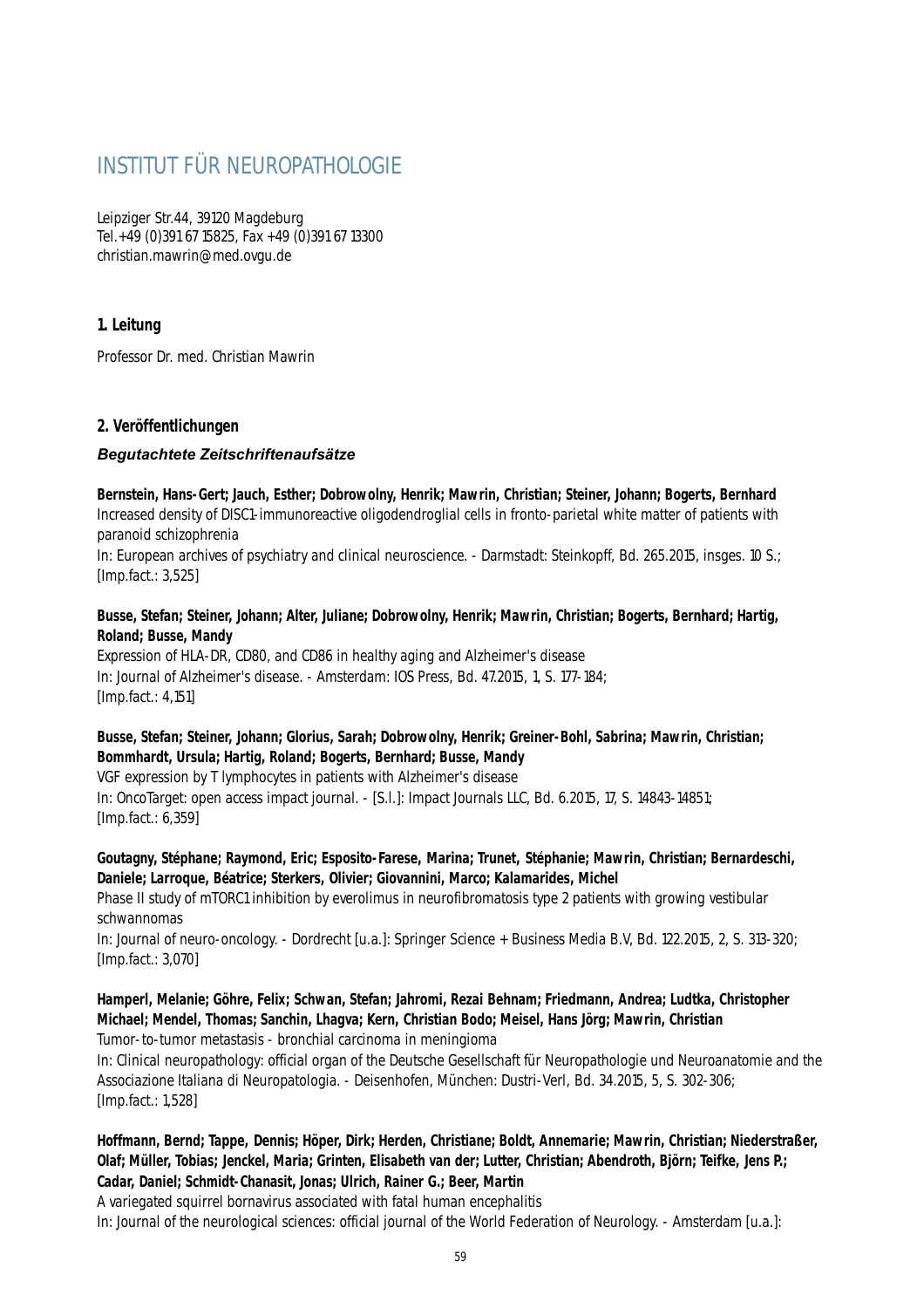# Elsevier Science, Bd. 373.2015, 2, S. 154-162; [Imp.fact.: 55,873]

#### **Jetschke, Kathleen; Viehweger, Heike; Freesmeyer, Martin; Warnke, Jan-Peter; Mawrin, Christian**

Primary pineal malignant melanoma with B-Raf V600E mutation - a case report and brief review of the literature In: Acta neurochirurgica: the European journal of neurosurgery. - Wien [u.a.]: Springer, Bd. 157.2015, 7, S. 1267-1270; [Imp.fact.: 1,766]

#### **Körtvelyessy, Peter; Krägeloh-Mann, Ingeborg; Mawrin, Christian; Heinze, Hans-Jochen; Bittner, Daniel; Wieland, Ilse; Zenker, Martin; Nestor, Peter**

Hereditary diffuse leukoencephalopathy with spheroids (HDLS) with a novel CSF1R mutation and spinal cord involvement. Letter to the editor In: Journal of the neurological sciences: official journal of the World Federation of Neurology. - Amsterdam [u.a.]: Elsevier Science, Bd. 358.2015, 1/2, S. 515-517; [Imp.fact.: 2,474]

### **Krzy anowska, Marta; Steiner, Johann; Brisch, Ralf; Mawrin, Christian; Busse, Stefan; Braun, Katharina; Jankowski, Zbigniew; Bernstein, Hans-Gert; Bogerts, Bernhard; Gos, Tomasz**

Ribosomal DNA transcription in dorsal raphe nucleus neurons is increased in residual schizophrenia compared to depressed patients with affective disorders

In: Psychiatry research. - Amsterdam [u.a.]: Elsevier Science, Bd. 230.2015, 2, S. 233-241; [Imp.fact.: 2,467]

# **Krzy anowska, Marta; Steiner, Johann; Brisch, Ralf; Mawrin, Christian; Busse, Stefan; Braun, Katharina; Jankowski, Zbigniew; Bernstein, Hans-Gert; Bogerts, Bernhard; Gos, Tomasz**

Ribosomal DNA transcription in the dorsal raphe nucleus is increased in residual but not in paranoid schizophrenia In: European archives of psychiatry and clinical neuroscience. - Darmstadt: Steinkopff, Bd. 265.2015, 2, S. 117-126; [Imp.fact.: 3,525]

#### **Lupp, Amelie; Mann, Anika; Heeb, Alexander; Kämmerer, Daniel; Sänger, Jörg; Evert, Matthias; Evert, Katja; Mawrin, Christian; Schulz, Stefan**

Reassessment of endothelin receptor A expression in normal and neoplastic human tissues using the novel rabbit monoclonal antibody UMB-8

In: Peptides: an international journal. - Amsterdam [u.a.]: Elsevier Science, Bd. 66.2015, S. 19-25; [Imp.fact.: 2,614]

#### **Müller, Ulf J.; Truebner, Kurt; Schiltz, Kolja; Kuhn, Jens; Mawrin, Christian; Dobrowolny, Henrik; Bernstein, Hans-Gert; Bogerts, Bernhard; Steiner, Johann**

Postmortem volumetric analysis of the nucleus accumbens in male heroin addicts - implications for deep brain stimulation

In: European archives of psychiatry and clinical neuroscience. - Darmstadt: Steinkopff, Bd. 265.2015, 8, S. 647-653; [Imp.fact.: 3,525]

#### **Pachow, Doreen; Wick, Wolfgang; Gutmann, David H.; Mawrin, Christian**

The mTOR signaling pathway as a treatment target for intracranial neoplasms In: Neuro-Oncology: official journal of the World Federation of Neuro-Oncology. - Oxford: Oxford Univ. Press, Bd. 17.2015, 2, S. 189-199; [Imp.fact.: 5,562]

#### **Petermann, Astrid; Stampnik, Yvonn; Cui, Yan; Morrison, Helen; Pachow, Doreen; Kliese, Nadine; Mawrin, Christian; Böhmer, Frank-D.**

Deficiency of the protein-tyrosine phosphatase DEP-1/PTPRJ promotes matrix metalloproteinase-9 expression in meningioma cells

In: Journal of neuro-oncology. - Dordrecht [u.a.]: Springer Science + Business Media B.V, Bd. 122.2015, 3, S. 451-459; [Imp.fact.: 3,070]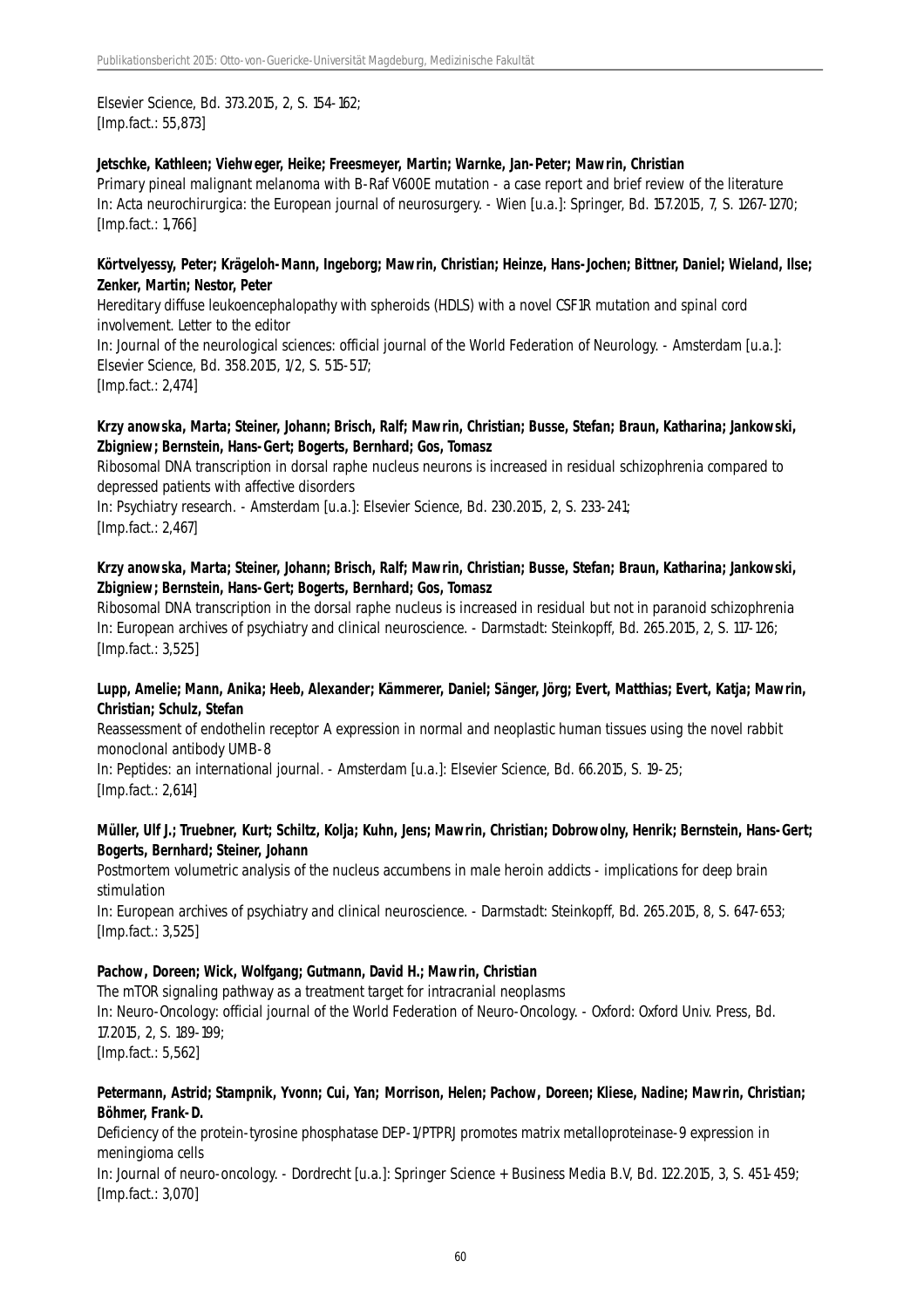# **Peyre, Matthieu; Salaud, Céline; Clermont-Taranchon, Estelle; Niwa-Kawakita, Michiko; Goutagny, Stéphane; Mawrin, Christian; Giovannini, Marco; Kalamarides, Michel**

PDGF activation in PGDS-positive arachnoid cells induces meningioma formation in mice promoting tumor progression in combination with Nf2 and Cdkn2ab loss

In: OncoTarget: open access impact journal. - [S.l.]: Impact Journals LLC, Bd. 6.2015, 32, S. 32713-32722; [Imp.fact.: 6,359]

# **Psotta, Laura; Rockahr, Carolin; Gruss, Michael; Kirches, Elmar; Braun, Katharina; Lessmann, Volkmar; Bock, Jörg; Endres, Thomas**

Impact of an additional chronic BDNF reduction on learning performance in an Alzheimer mouse model In: Frontiers in behavioral neuroscience. - Lausanne: Frontiers Research Foundation; Bd. 9.2015, Art.-Nr.58, insges. 10 S.;

[Imp.fact.: 3,270]

# **Sergeeva, Elena G.; Bola, Michal; Wagner, Sebastian; Lazik, Stefanie; Voigt, Nadine; Mawrin, Christian; Gorkin, Alexander G.; Waleszczyk, Wioletta J.; Sabel, Bernhard A.; Henrich-Noack, Petra**

Repetitive transcorneal alternating current stimulation reduces brain idling state after long-term vision loss In: Brain stimulation: basic, translational, and clinical research in neuromodulation. - New York, NY [u.a.]: Elsevier, Bd. 8.2015, 6, S. 1065-1073; [Imp.fact.: 4,399]

# **Surov, Alexey; Gottschling, Sebastian; Mawrin, Christian; Prell, Julian; Spielmann, Rolf Peter; Wienke, Andreas; Fiedler, Eckhard**

Diffusion-weighted imaging in meningioma - Prediction of tumor grade and association with histopathological parameters In: Translational oncology. - Ann Arbor, Mich, Bd. 8.2015, 6, S. 517-523; [Imp.fact.: 2,884]

# **Voellger, Benjamin; Tapia-Perez, Jorge Humberto; Rupa, Rosita; Karagiannis, Dimitrios; Mawrin, Christian; Kirches, Elmar; Schneider, Thomas**

Survival in granular cell astrocytomas In: Journal of neurological surgery / A. - New York, NY: Thieme, Bd. 76.2015, 1, S. 30-38; [Imp.fact.: 0,608]

# *Buchbeiträge*

# **Kanakis, Dimitrios N.; Kirches, Elmar**

PTTG (securin) as cancer biomarker In: Biomarkers in cancer. - Dordrecht [u.a.]: Springer, S. 203-231, 2015;

# **Mawrin, Christian; Chung, Caroline; Preusser, Matthias**

Biology and clinical management challenges in meningioma In: Educational book: ... annual meeting // American Society of Clinical Oncology. - Alexandria, VA: American Society of Clinical Oncology; 2015, S. e106-e115;

# *Dissertationen*

# **Pachow, Doreen; Mawrin, Christian [Gutachter]**

mTOR-Inhibition als Therapieansatz zur Behandlung von Meningeomen. - Magdeburg, Univ., Fak. für Naturwiss., Diss., 2015; IX, 103 Bl.: graph. Darst.;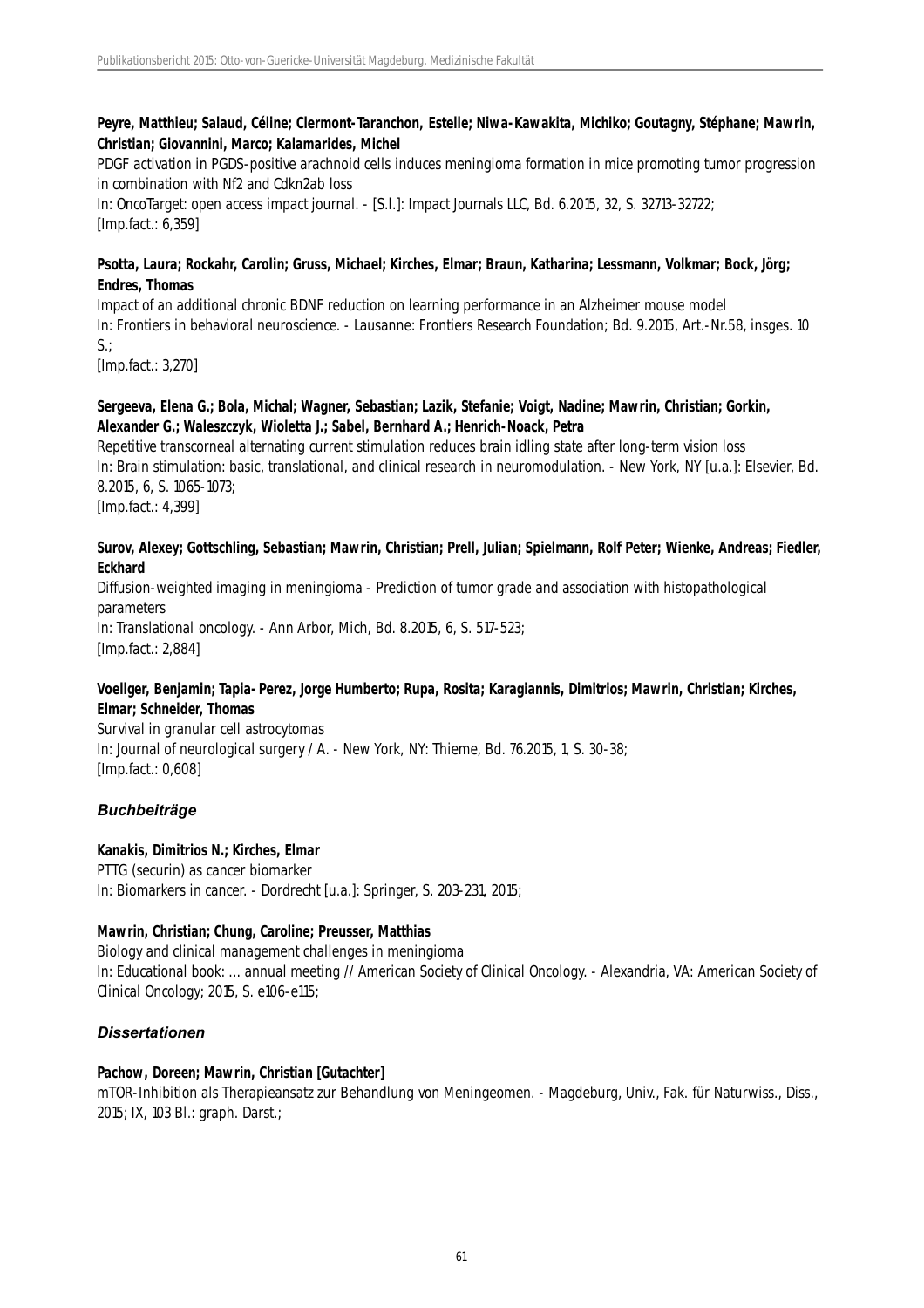# INSTITUT FÜR RECHTSMEDIZIN

Leipziger Str. 44, 39120 Magdeburg Tel. +49 (0)391 67 15843, Fax +49 (0)391 67 15810 irm@med.ovgu.de

# **1. Leitung**

Univ.-Prof. Dr. med. Rüdiger Lessig

# **2. Veröffentlichungen**

# *Begutachtete Zeitschriftenaufsätze*

#### **Beck, Norbert**

Was muss ein Chirurg von der Arbeit einer medizinischen Ethik-Kommission wissen? In: Zentralblatt für Chirurgie: Zeitschrift für allgemeine, viszeral-, Thorax- und Gefäßchirurgie. - Stuttgart [u.a.]: Thieme, Bd. 140.2015, 1, S. 63-66; [Imp.fact.: 1,048]

# **Schumann, S.; Siebrecht, T.; Kersting, Petra; Biermann, D.; Holtermann, R.; Menzel, Anja**

Determination of the thermal load distribution in internal traverse grinding using a geometric-kinematic simulation In: Procedia CIRP. - Amsterdam [u.a.]: Elsevier, Bd. 31.2015, S. 322-327; [Imp.fact.: 3,224]

# **Siedentopf, Sandra; Jachau, Katja; Kattein, Axel; Lessig, Rüdiger**

Geht von freiverkäuflichen Soft-Air-Waffen eine Verletzungsgefahr aus? In: Kriminalistik: unabhängige Zeitschrift für die kriminalistische Wissenschaft und Praxis. - Heidelberg: Kriminalistik-Verl., Verl.-Gruppe Hüthig, Jehle, Rehm, Bd. 69.2015, 2, S. 102-109;

# **Wex, Cora; Fröhlich, Marlen; Brandstädter, Knut; Bruns, Christiane; Stoll, Anke**

Experimental analysis of the mechanical behavior of the viscoelastic porcine pancreas and preliminary case study on the human pancreas

In: Journal of the mechanical behavior of biomedical materials. - Amsterdam [u.a.]: Elsevier, Bd. 41.2015, S. 199-207; [Imp.fact.: 3,048]

# *Dissertationen*

# **Siedentopf, Sandra; Szibor, Reinhard [Gutachter]**

Untersuchungen zum Verletzungspotential handelsüblicher Soft-Air-Waffen mit einer Geschossenergie zwischen 0,08 Joule und 0,5 Joule. - Magdeburg, Univ., Med. Fak., Diss., 2015; 87, [22] S: Ill., graph. Darst.;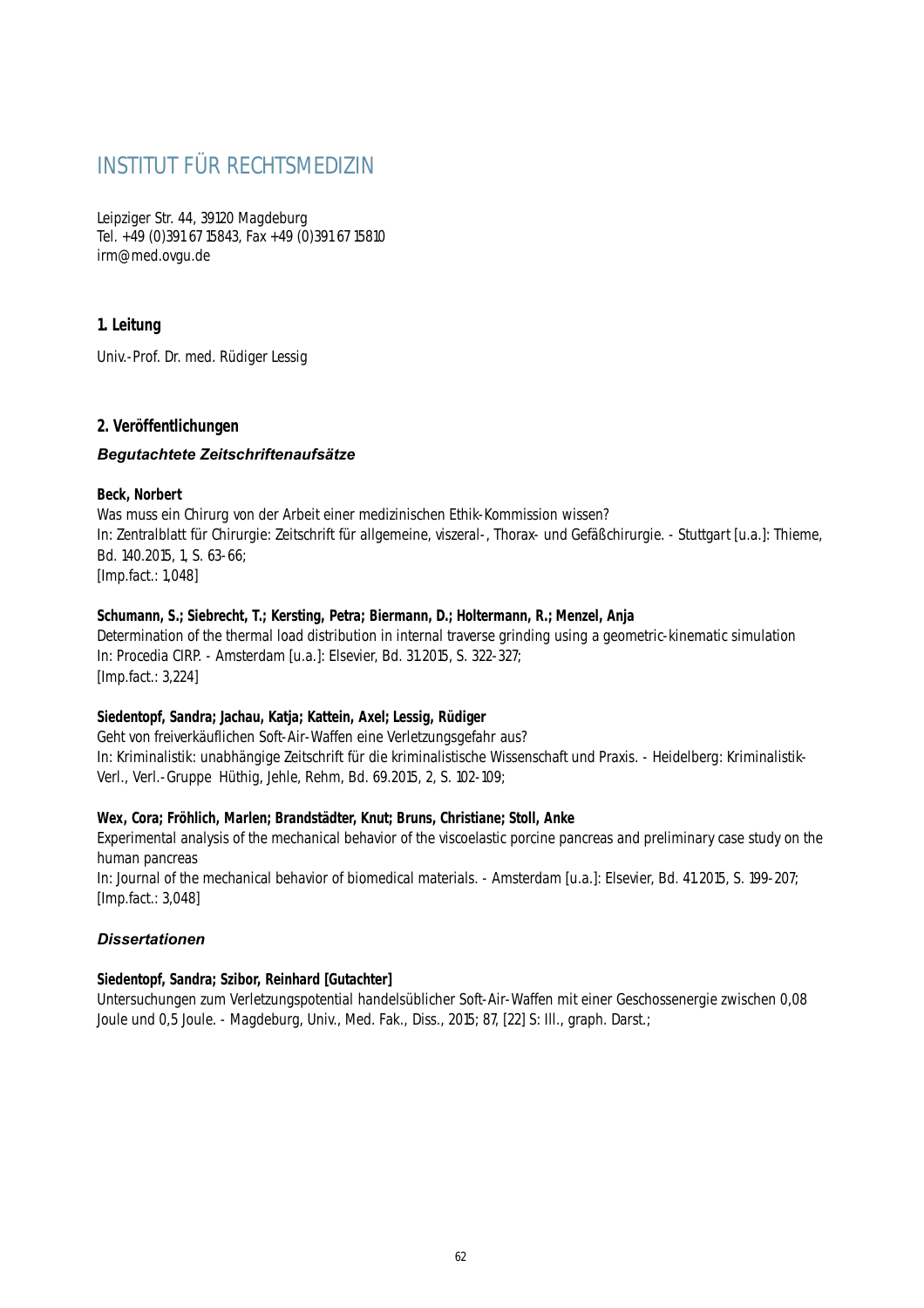# INSTITUT FÜR MEDIZINISCHE MIKROBIOLOGIE UND KRANKENHAUSHYGIENE

Leipziger Str. 44, 39120 Magdeburg Tel. +49 (0)391 67 13393, Fax +49 (0)391 67 13384 dirk.schlueter@med.ovgu.de

# **1. Leitung**

Prof. Dr. med. habil. Dirk Schlüter

# **2. Veröffentlichungen**

# *Begutachtete Zeitschriftenaufsätze*

### **Arroyo-Olarte, Ruben D.; Brouwers, Jos F.; Kuchipudi, Arunakar; Helms, J. Bernd; Biswas, Aindrila; Dunay, Ildiko R.; Lucius, Richard; Gupta, Nishith**

Phosphatidylthreonine and lipid-mediated control of parasite virulence In: PLoS biology. - Lawrence, KS: PLoS; Bd. 13.2015, 11, Art.-Nr. e1002288, insges. 24 S.; [Imp.fact.: 9,343]

#### **Biswas, Aindrila; Bruder, Dunja; Wolf, Susanne A.; Jeron, Andreas; Mack, Matthias; Heimesaat, Markus M.; Dunay, Ildiko Rita**

Ly6Chigh monocytes control cerebral toxoplasmosis In: The journal of immunology. - Bethesda, Md: Soc, Bd. 194.2015, 7, S. 3223-3235; [Imp.fact.: 4,922]

# **Blanchard, Nicolas; Dunay, Ildiko Rita; Schlüter, Dirk**

Persistence of Toxoplasma gondii in the central nervous system - a fine tuned balance between the parasite, the brain and the immune system In: Parasite immunology. - Oxford [u.a.]: Wiley-Blackwell, Bd. 37.2015, 3, S. 150-158; [Imp.fact.: 2,143]

#### **Boehme, Julia Désirée; Pietkiewicz, Sabine; Lavrik, Inna; Jeron, Andreas; Bruder, Dunja**

Morphological and functional alterations of alveolar macrophages in a murine model of chronic inflammatory lung disease

In: Lung: an international journal on lungs, airways and breathing. - New York, NY: Springer, Bd. 193.2015, 6, S. 947- 953;

[Imp.fact.: 2,271]

### **Boianelli, Alessandro; Nguyen, Van Kinh; Ebensen, Thomas; Schulze, Kai; Wilk, Esther; Sharma, Niharika; Stegemann-Koniszewski, Sabine; Bruder, Dunja; Toapanta, Franklin R.; Guzmán, Carlos A.; Meyer-Hermann, Michael; Hernandez-Vargas, Esteban A.**

Modeling influenza virus infection - a roadmap for influenza research In: Viruses. - Basel: MDPI, Bd. 7.2015, 10, S. 5274-5304; [Imp.fact.: 3,353]

**Dankowski, Theresa; Buck, Dorothea; Andlauer, Till F. M.; Antony, Gisela; Bayas, Antonios; Bechmann, Lukas; Berthele,**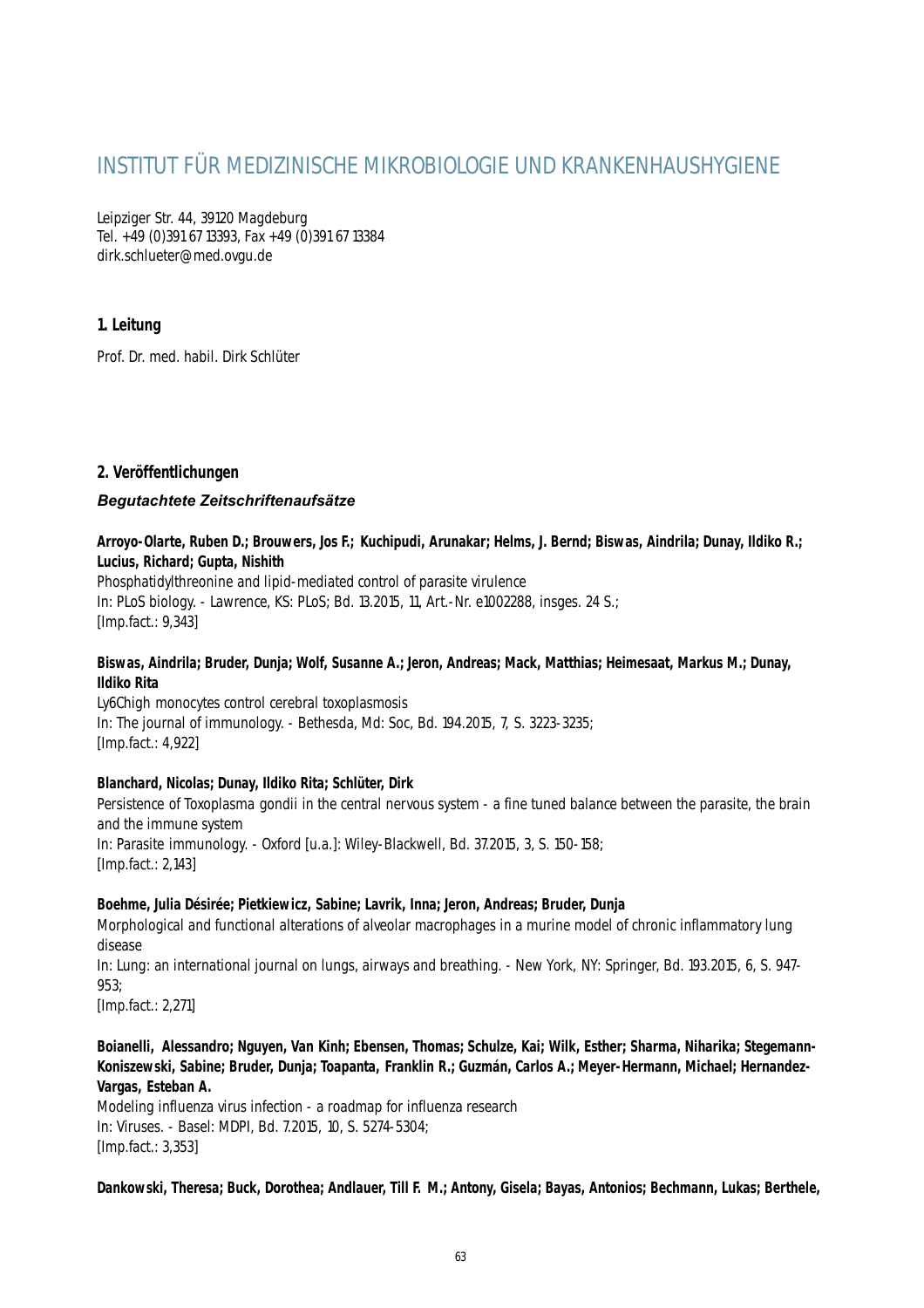**Achim; Bettecken, Thomas; Chan, Andrew; Franke, Andre; Gold, Ralf; Graetz, Christiane; Haas, Jürgen; Hecker, Michael; Herms, Stefan; Infante-Duarte, Carmen; Jöckel, Karl-Heinz; Kieseier, Bernd C.; Knier, Benjamin; Knop, Matthias; Kümpfel, Tania; Lichtner, Peter; Lieb, Wolfgang; Lill, Christina M.; Limmroth, Volker; Linker, Ralf A.; Loleit, Verena; Meuth, Sven G.; Moebus, Susanne; Müller-Myhsok, Bertram; Nischwitz, Sandra; Nöthen, Markus M.; Paul, Friedemann; Pütz, Michael; Ruck, Tobias; Salmen, Anke; Stangel, Martin; Stellmann, Jan-Patrick; Strauch, Konstantin; Stürner, Klarissa H.; Tackenberg, Björn; Then Bergh, Florian; Tumani, Hayrettin; Waldenberger, Melanie; Weber, Frank; Wiendl, Heinz; Wildemann, Brigitte; Zettl, Uwe K.; Ziemann, Ulf; Zipp, Frauke; Hemmer, Bernhard; Ziegler, Andreas** Successful replication of GWAS hits for multiple sclerosis in 10,000 Germans using the exome array In: Genetic epidemiology: the official publication of the International Genetic Epidemiology Society. - New York, NY: Wiley-Liss, Bd. 39.2015, 8, S. 601-608; [Imp.fact.: 2,597]

# **Detje, Claudia N.; Lienenklaus, Stefan; Chhatbar, Chintan; Spanier, Julia; Prajeeth, Chittappen K.; Soldner, Claudia; Tovey, Michael G.; Schlüter, Dirk; Weiss, Siegfried; Stangel, Martin; Kalinke, Ulrich**

Upon intranasal vesicular stomatitis virus infection, astrocytes in the olfactory bulb are important interferon beta producers that protect from lethal encephalitis

In: Journal of virology: publ. by the American Society for Microbiology. - Baltimore, Md: Soc, Bd. 89.2015, 5, S. 2731- 2738;

[Imp.fact.: 4,439]

**Dong, Wei; Wang, Hongjie; Shahzad, Khurrum; Bock, Fabian; Al-Dabet, Moh'd Mohanad; Ranjan, Satish; Wolter, Juliane; Kohli, Shrey; Hoffmann, Juliane; Dhople, Vishnu Mukund; Zhu, Cheng; Lindquist, Jonathan A.; Esmon, Charles T.; Gröne, Elisabeth; Gröne, Herman-Josef; Madhusudhan, Thati; Mertens, Peter R.; Schlüter, Dirk; Isermann, Berend** Activated protein C ameliorates renal ischemia-reperfusion injury by restricting Y-box binding protein-1 ubiquitination In: Journal of the American Society of Nephrology: JASN. - Washington, DC: American Society of Nephrology, Bd. 26.2015, 11, S. 2789-2799; [Imp.fact.: 9,343]

#### **Fu, Ting; Znalesniak, Eva B.; Kalinski, Thomas; Möhle, Luisa; Biswas, Aindrila; Salm, Franz; Dunay, Ildiko Rita; Hoffmann, Werner**

TFF peptides play a role in the immune response following oral infection of mice with Toxoplasma gondii In: European journal of microbiology and immunology. - Budapest: Akad. Kiadó, Bd. 5.2015, 3, S. 221-231;

#### **Jannasch, Olof; Kelch, Bettina; Adolf, Daniela; Tammer, Ina; Lodes, Uwe; Weiss, Günter; Lippert, Hans; Mroczkowski, Pawel**

Nosocomial infections and microbiologic spectrum after major elective surgery of the pancreas, liver, stomach, and esophagus

In: Surgical infections. - Larchmont, NY: Liebert, Bd. 16.2015, 3, S. 338-345; [Imp.fact.: 1,448]

# **Krause, Jan; Geginat, Gernot; Tammer, Ina**

Prostaglandin E2 from Candida albicans stimulates the growth of Staphylococcus aureus in mixed biofilms In: PLoS one. - Lawrence, Kan: PLoS; Bd. 10.2015, 8, Art. e0135404, insges. 17 S.; [Imp.fact.: 3,234]

#### **Montagna, Georgina N.; Biswas, Aindrila; Hildner, Kai; Matuschewski, Kai; Dunay, Ildiko R.**

Batf3 deficiency proves the pivotal role of CD8[alpha]+ dendritic cells in protection induced by vaccination with attenuated Plasmodium sporozoites In: Parasite immunology. - Oxford [u.a.]: Wiley-Blackwell, Bd. 37.2015, 10, S. 533-543; [Imp.fact.: 2,143]

# **Parlog, Alexandru; Schlüter, Dirk; Dunay, Ildiko Rita**

Toxoplasma gondii induced neuronal alterations In: Parasite immunology. - Oxford [u.a.]: Wiley-Blackwell, Bd. 37.2015, 3, S. 159-170; [Imp.fact.: 2,143]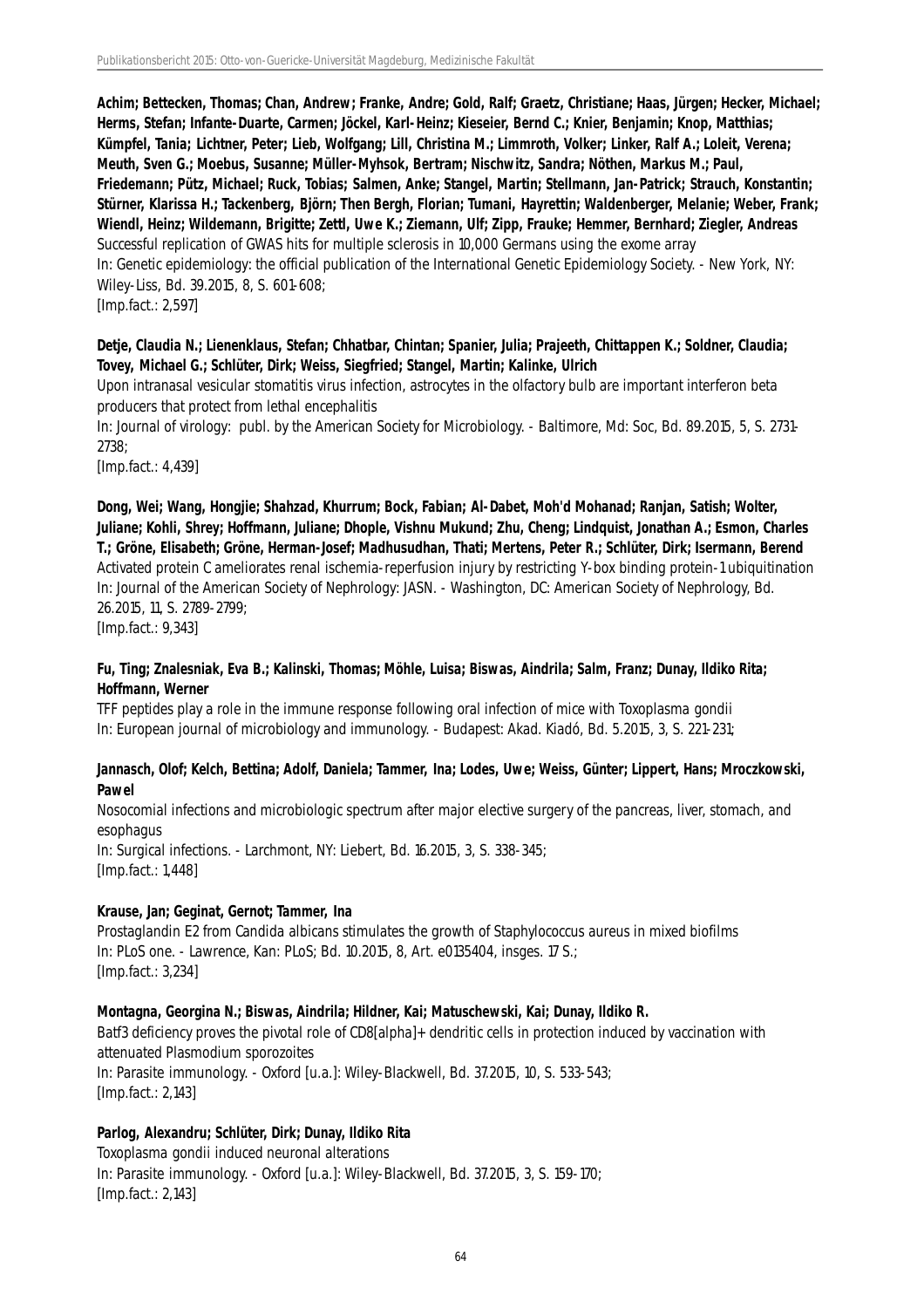### **Sakthivel, Priya; Grunewald, Johan; Eklund, Anders; Bruder, Dunja; Wahlström, Jan**

Pulmonary sarcoidosis is associated with high-level ICOS expression on lung regulatory T cells - possible implications for the ICOS/ICOS-L axis in disease course and resolution

In: Clinical and experimental immunology: an official journal of the British Society for Immunology. - Oxford: Wiley-Blackwell, 2015;

[Imp.fact.: 3,037]

### **Schalk, Enrico; Färber, Jacqueline; Fischer, Thomas; Heidel, Florian H.**

Central venous catheter-related bloodstream infections in obese hematologic patients. Letter to the editor In: Infection control and hospital epidemiology: the official journal of the Society for Healthcare Epidemiology of America. - Cambridge: Cambridge Univ. Press, Bd. 36.2015, 8, S. 995-996; [Imp.fact.: 4,175]

# **Schalk, Enrico; Hanus, Lynn; Färber, Jacqueline; Fischer, Thomas; Heidel, Florian H.**

Prediction of central venous catheterrelated bloodstream infections (CRBSIs) in patients with haematologic malignancies using a modified Infection Probability Score (mIPS) In: Annals of hematology: organ of: Gesellschaft für Thrombose- und Hämostaseforschung, DGHO, Deutsche Gesellschaft für Hämatologie und Onkologie e.V., ÖGHO, Österreichische Gesellschaft für Hämatologie und Onkologie. - Berlin: Springer, Bd. 94.2015, 9, S. 1451-1456; [Imp.fact.: 2,634]

### **Schumak, Beatrix; Klocke, Katrin; Kuepper, Janina M.; Biswas, Aindrila; Djie-Maletz, Andrea; Limmer, Andreas; Rooijen, Nico van; Mack, Matthias; Hoerauf, Achim; Dunay, Ildiko Rita**

Specific depletion of Ly6Chi inflammatory monocytes prevents immunopathology in experimental cerebral Malaria In: PLoS one. - Lawrence, Kan: PLoS; Bd. 10.2015, 4, Art. e0124080, insges. 22 S.; [Imp.fact.: 3,234]

# **Stokkou, Sofia; Geginat, Gernot; Schlüter, Dirk; Tammer, Ina**

Direct disk diffusion test using European Clinical Antimicrobial Susceptibility Testing breakpoints provides reliable results compared with the standard method

In: European journal of microbiology and immunology. - Budapest: Akad. Kiadó, Bd. 5.2015, 1, S. 103-111;

# **Stoycheva, Diana; Deiser, Katrin; Stärck, Lilian; Nishanth, Gopala; Schlüter, Dirk; Uckert, Wolfgang; Schüler, Thomas**

IFN-[gamma] regulates CD8+ memory T cell differentiation and survival in response to weak, but not strong, TCR signals In: The journal of immunology. - Bethesda, Md: Soc, Bd. 194.2015, 2, S. 553-559; [Imp.fact.: 4,922]

#### **Tschernig, Thomas; Hartwig, Christina; Jeron, Andreas; Dinh, Quoc Thai; Gereke, Marcus; Bruder, Dunja**

First genomic analysis of dendritic cells from lung and draining lymph nodes in murine asthma In: International journal of genomics. - New York, NY [u.a.]: Hindawi; 2015, Art.-ID 638032, insges. 7 S.; [Imp.fact.: 0,953]

#### **Walch-Rückheim, Barbara; Kiefer, Ruth; Geginat, Gernot; Schmitt, Manfred J.; Breinig, Frank**

Coexpression of human perforin improves yeast-mediated delivery of DNA and mRNA to mammalian antigenpresenting cells In: Gene therapy. - London: Nature Publ. Group, Bd. 22.2015; [Imp.fact.: 3,104]

# **Wurm, Rebecca; Just, Sissy; Wang, Xu; Wex, Katharina; Schmid, Ursula; Blanchard, Nicolas; Waisman, Ari; Schild, Hans-Jörg; Naumann, Michael; Schlüter, Dirk; Nishanth, Gopala**

Protective dendritic cell responses against listeriosis induced by the short form of the deubiquitinating enzyme CYLD are inhibited by full-length CYLD

In: European journal of immunology. - Weinheim: Wiley-VCH, Bd. 45.2015, 5, S. 1366-1376; [Imp.fact.: 4,034]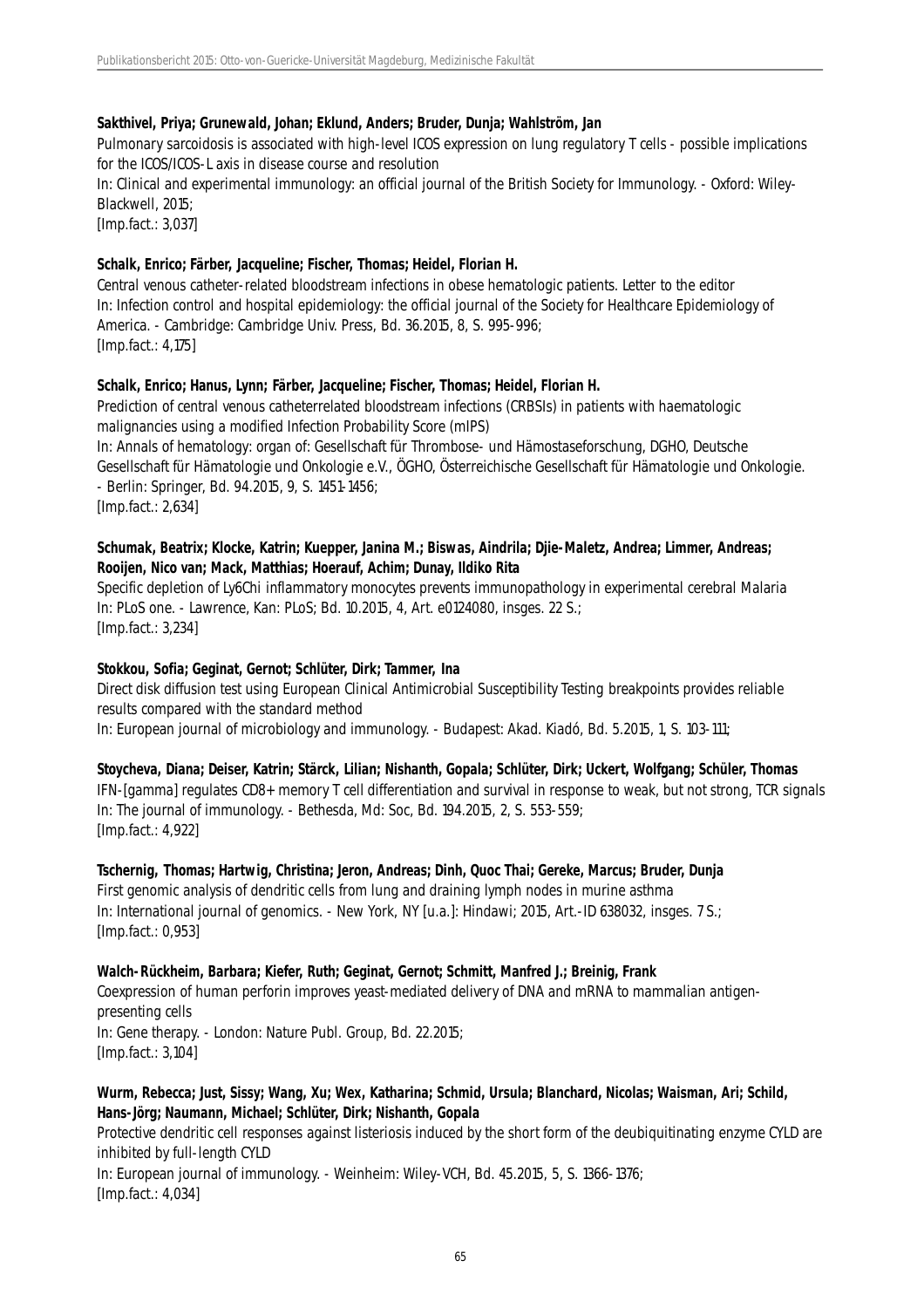# **Xuan, Nguyen Thi; Wang, Xu; Nishanth, Gopala; Waisman, Ari; Borucki, Katrin; Isermann, Berend; Naumann, Michael; Deckert, Martina; Schlüter, Dirk**

A20 expression in dendritic cells protects mice from LPS-induced mortality In: European journal of immunology. - Weinheim: Wiley-VCH, Bd. 45.2015, 3, S. 818-828; [Imp.fact.: 4,034]

### **Yeruva, Sunil; Chodisetti, Giriprakash; Luo, Min; Chen, Mingmin; Cinar, Ayhan; Ludolph, Lisa; Lünnemann, Maria; Goldstein, Julia; Singh, Anurag Kumar; Riederer, Brigitte; Bachmann, Oliver; Bleich, Andre; Gereke, Markus; Bruder, Dunja; Hagen, Susan; He, Peijian; Yun, Chris; Seidler, Ursula**

Evidence for a causal link between adaptor protein PDZK1 downregulation and Na+/H+ exchanger NHE3 dysfunction in human and murine colitis In: Pflügers Archiv: European journal of physiology. - Berlin: Springer, Bd. 467.2015, 8, S. 1795-1807; [Imp.fact.: 4,101]

# *Nicht begutachtete Zeitschriftenaufsätze*

# **Schulz, Christian; Selgrad, Michael; Färber, Jacqueline; Körber, Sabine; Schlüter, Dirk; Malfertheiner, Peter** Hohe Zahl an HIV-Spätdiagnosen in Sachsen-Anhalt - deutliche Erhöhung der Testbereitschaft erforderlich In: Ärzteblatt Sachsen-Anhalt: offizielles Mitteilungsblatt der Ärztekammer Sachsen-Anhalt. - Magdeburg: Ärztekammer Sachsen-Anhalt, Bd. 26.2015, 7/8, S. 27-29;

# *Abstracts*

# **Schalk, Enrico; Färber, Jacqueline; Fischer, Thomas**

Delayed entry of blood cultures into blood culture incubators has no negative effect of on overall culture positivity In: Oncology research and treatment. - Basel: Karger; Bd. 38.2015, Suppl. 5, V628, S. 191-192; [Imp.fact.: 0,863]

# *Dissertationen*

# **Fwity, Boushra; Geginat, Gernot [Gutachter]**

Effekt einer antibiotischen Therapie mit Moxifloxacin oder Daptomycin auf Matrixmetalloproteinase 9 (MMP-9) und Interleukin 6 (IL-6) im Wundsekret bei Patienten mit einem diabetischen Fußsyndrom Stadium 2 und 3. - Magdeburg, Univ., Med. Fak., Diss., 2015; 82 Bl.: Ill., graph. Darst.;

# **Heeren, Astrid Elke; Geginat, Gernot [Gutachter]**

Phäno- und genotypische Untersuchungen von Methicillin-sensiblen und -resistenten Staphylococcus aureus-Isolaten aus Panama. - Magdeburg, Univ., Med. Fak., Diss., 2015; XI, 78 Bl.: Ill., graph. Darst.;

# **Parlog, Alexandru; Schlüter, Dirk [Gutachter]**

Neuronal alterations in chronic cerebral Toxoplasma gondii infection. - Magdeburg, Univ., Fak. für Naturwiss., Diss., 2015; XI, 102 Bl.: graph. Darst.;

# **Wang, Xu; Schlüter, Dirk [Gutachter]**

Astrocyte-specific function of A20 and FasL in experimental autoimmune encephalomyelitis. - Magdeburg, Univ., Fak. für Naturwiss., Diss., 2015; X, 93 Bl.: graph. Darst.;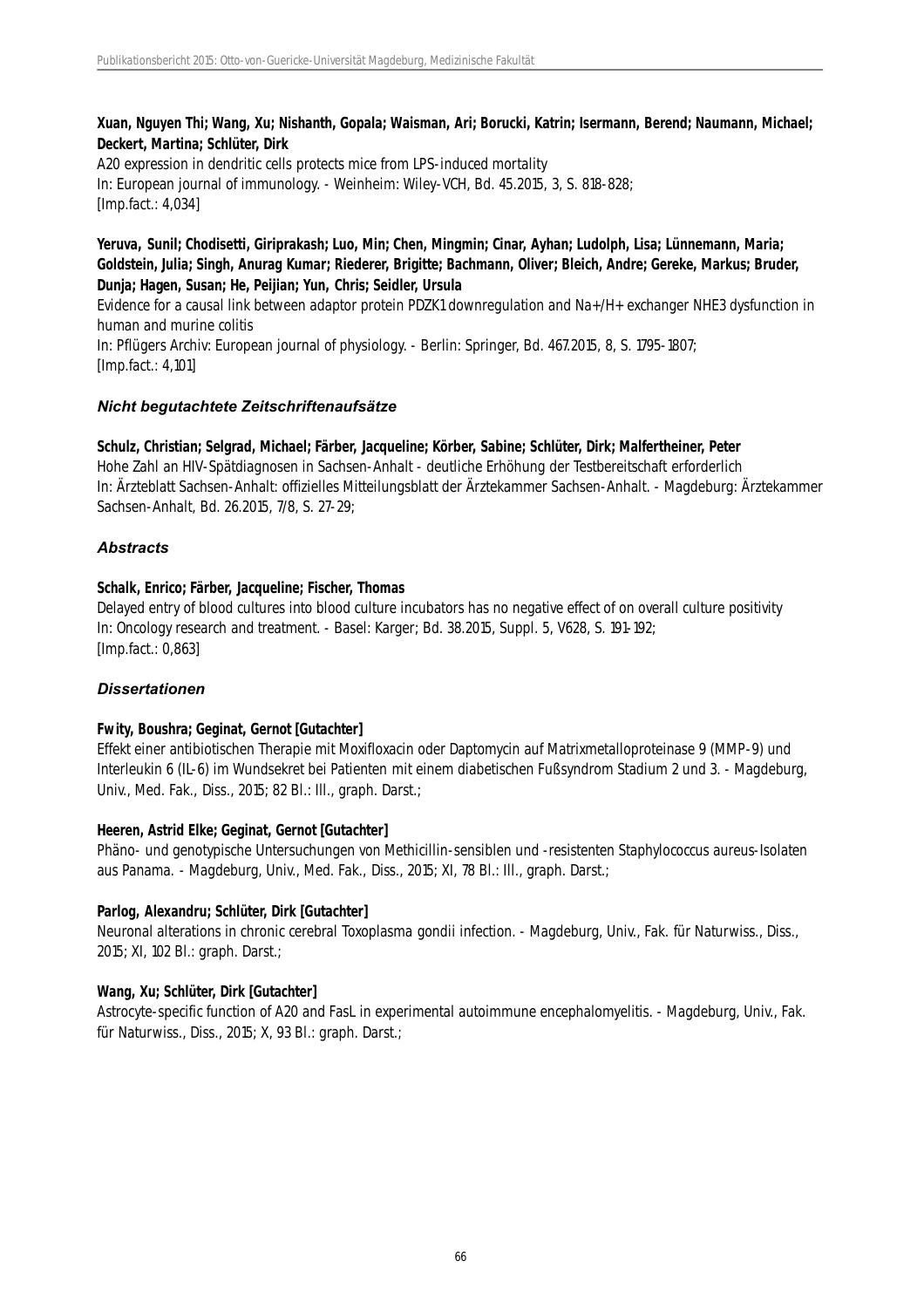# INSTITUT FÜR MOLEKULARE UND KLINISCHE IMMUNOLOGIE

Leipziger Str. 44, 39120 Magdeburg Tel. +49 (0)391 67 15800, Fax +49 (0)391 67 15852 burkhart.schraven@med.ovgu.de

# **1. Leitung**

Prof. Dr. med. Burkhart Schraven (geschäftsführender Leiter)

# **2. Veröffentlichungen**

# *Begutachtete Zeitschriftenaufsätze*

**Annemann, Michaela; Wang, Zuobai; Plaza-Sirvent, Carlos; Glauben, Rainer; Schuster, Marc; Sander, Frida Ewald; Mamareli, Panagiota; Kühl, Anja A.; Siegmund, Britta; Lochner, Matthias; Schmitz, Ingo** I[kappa]BNS regulates murine Th17 differentiation during gut inflammation and infection

In: The journal of immunology. - Bethesda, Md: Soc, Bd. 194.2015, 6, S. 2888-2898; [Imp.fact.: 5,362]

# **Belikov, Aleksey V.; Schraven, Burkhart; Simeoni, Luca**

T cells and reactive oxygen species In: Journal of biomedical science: an international and Asian forum for high-impact biomedical research. - London: BioMed Central; Bd. 22.2015, Art.-Nr. 85, insges. 11 S.; [Imp.fact.: 2,763]

# **Bennecke, Elena; Werner-Rosen, Knut; Thyen, Ute; Kleinemeier, Eva; Lux, Anke; Jürgensen, Martina; Grüters, Annette; Köhler, Birgit**

Subjective need for psychological support (PsySupp) in parents of children and adolescents with disorders of sex development (dsd) In: European journal of pediatrics: official organ of the Belgian Pediatric Association. - Berlin: Springer Science & Business Media B.V, Bd. 174.2015, 10, S. 1287-1297; [Imp.fact.: 1,890]

# **Bou-Hanna, Chantal; Jarry, Anne; Lode, Laurence; Schmitz, Ingo; Schulze-Osthoff, Klaus; Kury, Sébastien; Bezieau, Stéphane; Mosnier, Jean-François; Laboisse, Christian L.**

Acute cytotoxicity of MIRA-1/NSC19630, a mutant p53-reactivating small molecule, against human normal and cancer cells via a caspase-9-dependent apoptosis

In: Cancer letters: an international journal providing a forum for original and pertinent contributions in cancer research. - Amsterdam [u.a.]: Elsevier Science, Bd. 359.2015, 2, S. 211-217; [Imp.fact.: 5,621]

# **Bronietzki, Alisha W.; Schuster, Marc; Schmitz, Ingo**

Autophagy in T-cell development, activation and differentiation In: Immunology and cell biology. - Basingstoke: Nature Publishing Group, Bd. 93.2015, 1, S. 25-34; [Imp.fact.: 4,205]

# **Busse, Stefan; Steiner, Johann; Alter, Juliane; Dobrowolny, Henrik; Mawrin, Christian; Bogerts, Bernhard; Hartig,**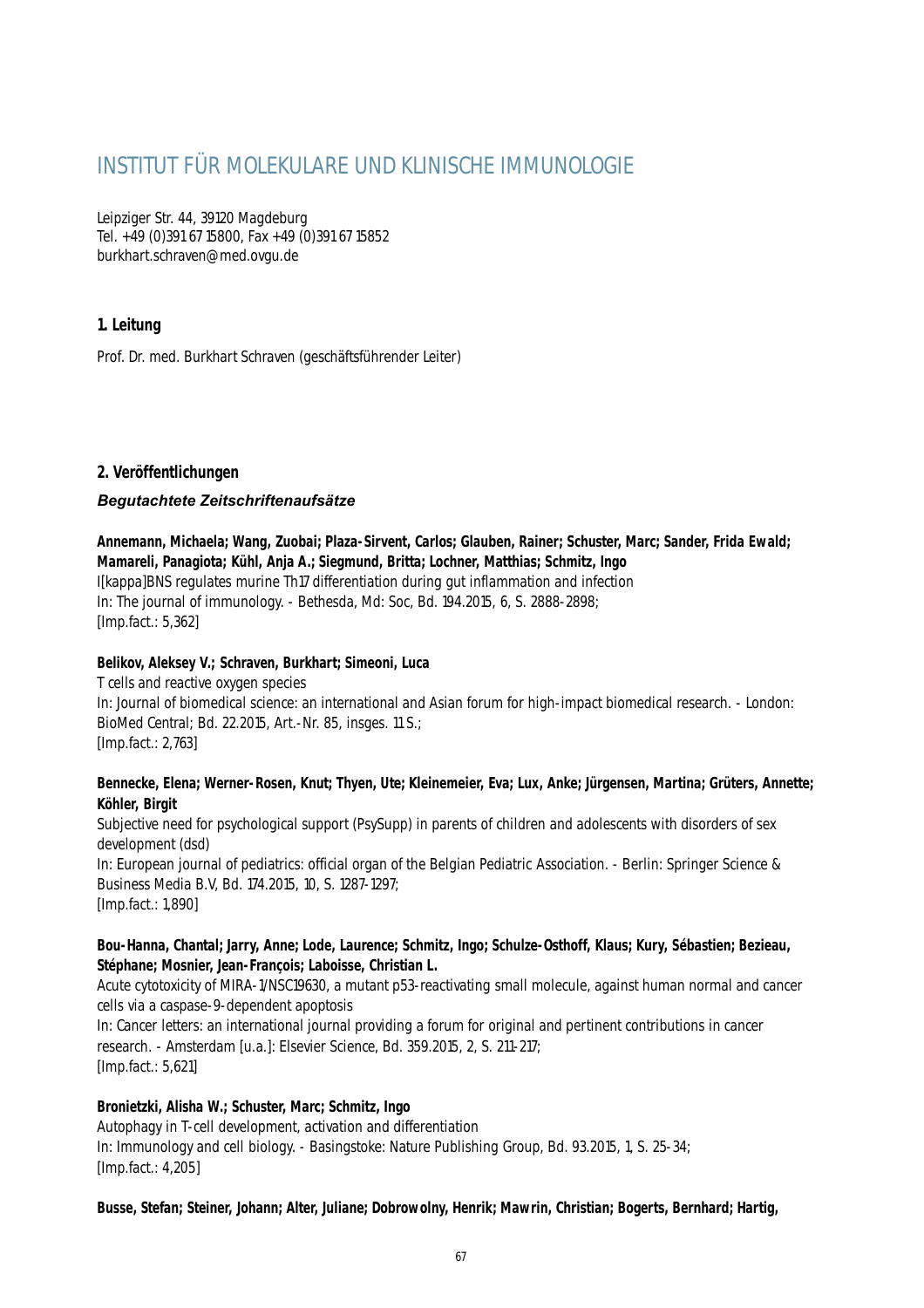### **Roland; Busse, Mandy**

Expression of HLA-DR, CD80, and CD86 in healthy aging and Alzheimer's disease In: Journal of Alzheimer's disease. - Amsterdam: IOS Press, Bd. 47.2015, 1, S. 177-184; [Imp.fact.: 4,151]

### **Busse, Stefan; Steiner, Johann; Glorius, Sarah; Dobrowolny, Henrik; Greiner-Bohl, Sabrina; Mawrin, Christian; Bommhardt, Ursula; Hartig, Roland; Bogerts, Bernhard; Busse, Mandy**

VGF expression by T lymphocytes in patients with Alzheimer's disease In: OncoTarget: open access impact journal. - [S.l.]: Impact Journals LLC, Bd. 6.2015, 17, S. 14843-14851; [Imp.fact.: 6,359]

# **Drynda, Andreas; Singh, Gurpal; Buchhorn, Gottfried H.; Awiszus, Friedemann; Ruetschi, Marcel; Feuerstein, Bernd; Kliche, Stefanie; Lohmann, Christoph H.**

Metallic wear debris may regulate CXCR4 expression in vitro and in vivo In: Journal of biomedical materials research / A. - New York, NY [u.a.]: Wiley, Bd. 103.2015, 6, S. 1940-1948; [Imp.fact.: 3,369]

# **Engelmann, Swen; Togni, Mauro; Kliche, Stefanie; Reinhold, Dirk; Schraven, Burkhart; Reinhold, Annegret**

The adhesion- and degranulation-promoting adaptor protein and its role in the modulation of experimental autoimmune encephalomyelitis

In: Critical reviews in immunology. - Boca Raton, Fla: CRC Press, Bd. 35.2015, 1, S. 1-14; [Imp.fact.: 3,698]

# **Formaglio, Pauline; Amino, Rogerio**

Looking for blood In: eLife. - Cambridge: eLife Sciences Publications; Bd. 4.2015, Art. e11284, insges. 3 S.; [Imp.fact.: 9,322]

# **Glimm, Ekkehard; Scala, Lilla Di**

An approach to confirmatory testing of subpopulations in clinical trials In: Biometrical journal. - Berlin: Wiley-VCH, Bd. 57.2015, 5, S. 897-913; [Imp.fact.: 0,945]

**Hasenberg, Anja; Hasenberg, Mike; Männ, Linda; Neumann, Franziska; Borkenstein, Lars; Stecher, Manuel; Kraus, Andreas; Engel, Daniel R.; Klingberg, Anika; Seddigh, Pegah; Abdullah, Zeinab; Klebow, Sabrina; Engelmann, Swen; Reinhold, Annegret; Brandau, Sven; Seeling, Michaela; Waisman, Ari; Schraven, Burkhart; Göthert, Joachim R.; Nimmerjahn, Falk; Gunzer, Matthias**

Catchup - a mouse model for imaging-based tracking and modulation of neutrophil granulocytes In: Nature methods: techniques for life scientists and chemists. - London [u.a.] Nature Publishing Group, Bd. 12.2015, 5, S. 445-452;

[Imp.fact.: 32,072]

**Hurrell, Benjamin P.; Schuster, Steffen; Grün, Eva; Coutaz, Manuel; Williams, Roderick A.; Held, Werner; Malissen, Bernard; Malissen, Marie; Yousefi, Shida; Simon, Hans-Uwe; Müller, Andreas J.; Tacchini-Cottier, Fabienne** Rapid sequestration of Leishmania mexicana by neutrophils contributes to the development of chronic lesion In: PLoS pathogens. - Lawrence, Kan: PLoS; Bd. 11.2015, 5, Art.-Nr. e1004929, insges. 23 S.; [Imp.fact.: 7,562]

**Keller, Martin; Ebstein, Frédéric; Bürger, Elke; Textoris-Taube, Kathrin; Gorny, Xenia; Urban, Sabrina; Zhao, Fang; Dannenberg, Tanja; Sucker, Antje; Keller, Christin; Saveanu, Loredana; Krüger, Elke; Rothkötter, Hermann-Josef; Dahlmann, Burkhardt; Henklein, Petra; Voigt, Antje; Kuckelkorn, Ulrike; Paschen, Annette; Kloetzel, Peter-Michael; Seifert, Ulrike**

The proteasome immunosubunits, PA28 and ER-aminopeptidase 1 protect melanoma cells from efficient MART-126-35 specific T-cell recognition

In: European journal of immunology. - Weinheim: Wiley-VCH, Bd. 45.2015, 12, S. 3257-3268; [Imp.fact.: 4,034]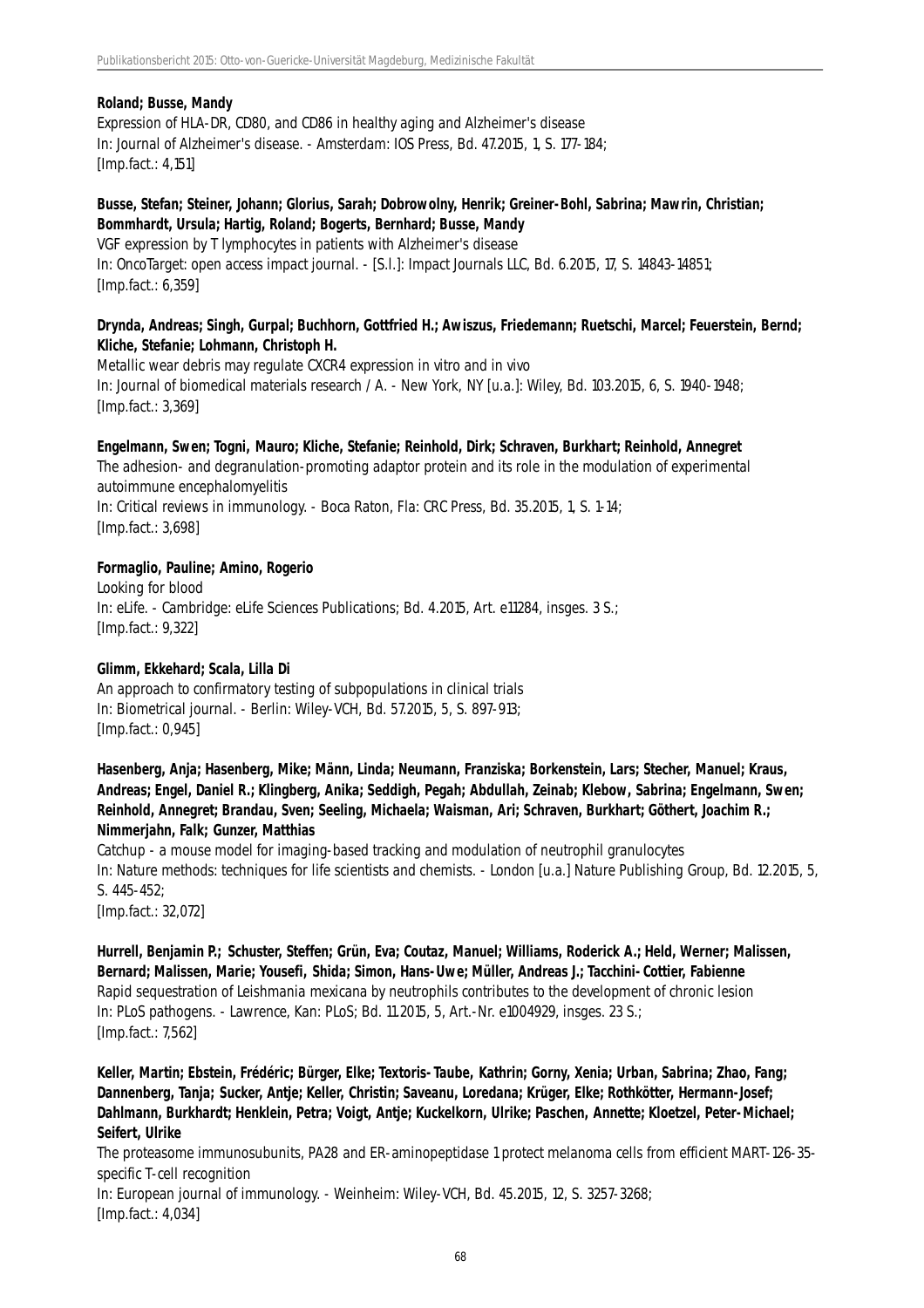# **Kuropka, Benno; Witte, Amelie; Sticht, Jana; Waldt, Natalie; Majkut, Paul; Hackenberger, Christian P. R.; Schraven, Burkhart; Krause, Eberhard; Kliche, Stefanie; Freund, Christian**

Analysis of phosphorylation-dependent protein interactions of adhesion and degranulation promoting adaptor protein (ADAP) reveals novel interaction partners required for chemokine-directed T cell migration In: Molecular & cellular proteomics: MCP. - Bethesda, Md: The American Society for Biochemistry and Molecular Biology, Bd. 14.2015, 11, S. 2961-2972; [Imp.fact.: 6,564]

# **Linker, Ralf A.; Lee, De-Hyung; Flach, Anne-Christine; Litke, Tanja; Brandt, Jens van den; Reichardt, Holger M.; Lingner, Thomas; Bommhardt, Ursula; Sendtner, Michael; Gold, Ralf; Flügel, Alexander; Lühder, Fred**

Thymocyte-derived BDNF influences T-cell maturation at the DN3/DN4 transition stage In: European journal of immunology. - Weinheim: Wiley-VCH, Bd. 45.2015, 5, S. 1326-1338; [Imp.fact.: 4,034]

# **Loof, Torsten G.; Goldmann, Oliver; Naudin, Clément; Mörgelin, Matthias; Neumann, Yvonne; Pils, Marina C.; Foster, Simon J.; Medina, Eva; Herwald, Heiko**

Staphylococcus aureus-induced clotting of plasma is an immune evasion mechanism for persistence within the fibrin network

In: Microbiology. - Reading: Soc, Bd. 161.2015, 3, S. 621-627; [Imp.fact.: 2,557]

**Mirdamadi, Yasaman; Thielitz, Anja; Wiede, Antje; Goihl, Alexander; Papakonstantinou, Eleni; Hartig, Roland; Zouboulis, Christos C.; Reinhold, Dirk; Simeoni, Luca; Bommhardt, Ursula; Quist, Sven; Gollnick, Harald** Insulin and insulin-like growth factor-1 can modulate the phosphoinositide-3-kinase/Akt/FoxO1 pathway in SZ95 sebocytes in vitro

In: Molecular and cellular endocrinology. - Amsterdam [u.a.]: Elsevier Science, Bd. 415.2015, S. 32-44; [Imp.fact.: 4,405]

#### **Morrison, Eliot; Kuropka, Benno; Kliche, Stefanie; Brügger, Britta; Krause, Eberhard; Freund, Christian** Quantitative analysis of the human T cell palmitome

In: Scientific reports. - London: Nature Publishing Group; Bd. 5.2015, Art.-Nr. 11598, insges. 7 S.; [Imp.fact.: 5,578]

# **Neumann, Jens; Riek-Burchardt, Monika; Herz, Josephine; Doeppner, Thorsten R.; König, Rebecca; Hütten, Heiko; Etemire, Eloho; Männ, Linda; Klingberg, Anika; Fischer, Thomas; Görtler, Michael W.; Heinze, Hans-Jochen; Reichardt, Peter; Schraven, Burkhart; Hermann, Dirk M.; Reymann, Klaus G.; Gunzer, Matthias**

Very-late-antigen-4 (VLA-4)-mediated brain invasion by neutrophils leads to interactions with microglia, increased ischemic injury and impaired behavior in experimental stroke In: Acta neuropathologica. - Berlin: Springer, Bd. 129.2015, 2, S. 259-277;

[Imp.fact.: 10,762]

# **Neumann, Yvonne; Ohlsen, Knut; Donat, Stefanie; Engelmann, Susanne; Kusch, Harald; Albrecht, Dirk; Cartron, Michael; Hurd, Alexander; Foster, Simon J.**

The effect of skin fatty acids on Staphylococcus aureus In: Archives of microbiology. - Berlin: Springer, Bd. 197.2015, 2, S. 245-267; [Imp.fact.: 1,667]

# **Perner, Florian; Schnöder, Tina M.; Ranjan, Satish; Wolleschak, Denise; Ebert, Carolin; Pils, Marina C.; Frey, Stephanie; Polanetzki, Anja; Fahldieck, Corinna; Schönborn, Uta; Schraven, Burkhart; Isermann, Berend; Fischer, Thomas; Heidel, Florian H.**

Specificity of JAK-kinase inhibition determines impact on human and murine T-cell function In: Leukemia: normal and malignant hemopoiesis; a peer-reviewed journal. - Basingstoke: Nature Publ. Group, Bd. 29.2015, insges. 4 S.; [Imp.fact.: 10,431]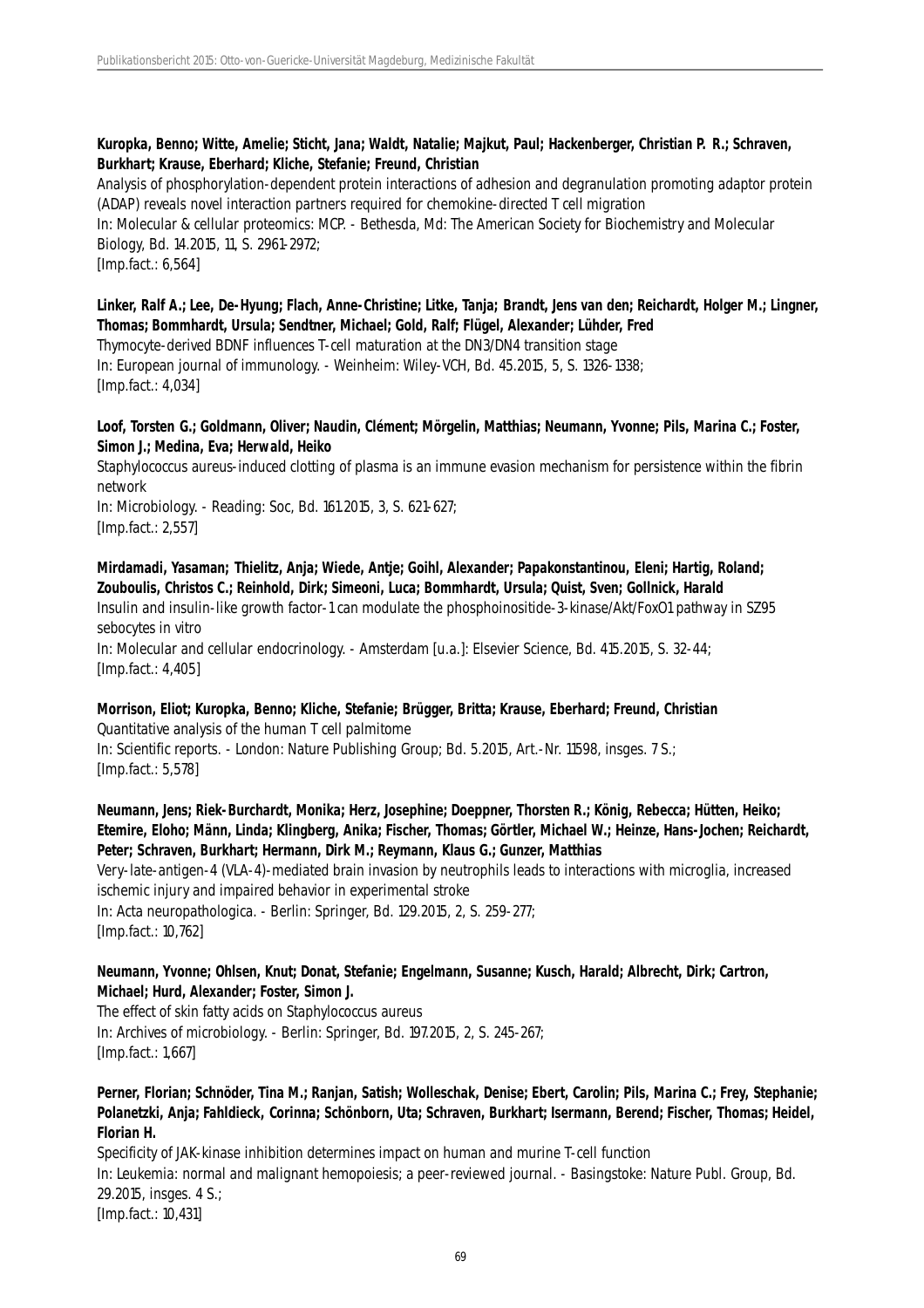### **Reddig, Annika; Fatahi, Mahsa; Friebe, Björn; Guttek, Karina; Hartig, Roland; Godenschweger, Frank; Roggenbuck, Dirk; Ricke, Jens; Reinhold, Dirk; Speck, Oliver**

Analysis of DNA double-strand breaks and cytotoxicity after 7 Tesla magnetic resonance imaging of isolated human lymphocytes In: PLoS one. - Lawrence, Kan: PLoS; Vol. 10.2015, 7, Art. e0132702, insgesamt 14 S.; [Imp.fact.: 3,234]

# **Reddig, Annika; Lorenz, Sebastian; Hiemann, Rico; Guttek, Karina; Hartig, Roland; Heiserich, Lisa; Eberle, Caroline; Peters, Vanessa; Schierack, Peter; Sack, Ulrich; Roggenbuck, Dirk; Reinhold, Dirk**

Assessment of modulated cytostatic drug resistance by automated [gamma]H2AX analysis In: Cytometry / A. - Hoboken, NJ: Wiley-Liss, Bd. 87.2015, 8, S. 724-732; [Imp.fact.: 2,928]

**Reddycherla, Amarendra V.; Meinert, Ines; Reinhold, Annegret; Reinhold, Dirk; Schraven, Burkhart; Simeoni, Luca** MiR-20a inhibits TCR-mediated signaling and cytokine production in human naïve CD4+ T cells In: PLoS one. - Lawrence, Kan: PLoS; Bd. 10.2015, 4, Art. e0125311, insges. 17 S.; [Imp.fact.: 3,234]

# **Roggenbuck, Dirk; Röber, Nadja; Bogdanos, Dimitrios P.; Goihl, Alexander; Reinhold, Dirk; Conrad, Karsten; Laass, Martin W.**

Autoreactivity to isoforms of glycoprotein 2 in inflammatory bowel disease. Letter to the editor In: Clinica chimica acta: international journal of clinical chemistry and applied molecular biology. - Amsterdam [u.a.]: Elsevier Science, Bd. 442.2015, S. 82-83; [Imp.fact.: 2,824]

# **Roggenbuck, Dirk; Vermeire, Severine; Hoffman, Ilse; Reinhold, Dirk; Schierack, Peter; Goihl, Alexander; Arnim, Ulrike von; Hertogh, Gert De; Polymeros, Dimitrios; Bogdanos, Dimitrios P.; Bossuyt, Xavier**

Evidence of Crohn's disease-related anti-glycoprotein 2 antibodies in patients with celiac disease In: Clinical chemistry and laboratory medicine. - Berlin [u.a.]: De Gruyter, Bd. 53.2015, 9, S. 1349-1357; [Imp.fact.: 2,707]

**Schierack, Peter; Rödiger, Stefan; Kolenda, Rafal; Hiemann, Rico; Berger, Enrico; Grzymajło, Krzysztof; Swidsinski, Alexander; Juretzek, Thomas; Meissner, Dirk; Mydlak, Karsten; Reinhold, Dirk; Nolan, Lisa K.; Roggenbuck, Dirk** Species-specific and pathotype-specific binding of bacteria to zymogen granule membrane glycoprotein 2 (GP2). **Postscript** 

In: Gut: an international journal of gastroenterology and hepatology. - London: BMJ Publishing Group, Bd. 64.2015, 3, S. 517-519;

[Imp.fact.: 14,660]

**Scholz, Juliane; Grossmann, Kai; Knütter, Ilka; Hiemann, Rico; Sowa, Mandy; Röber, Nadja; Rödiger, Stefan; Schierack, Peter; Reinhold, Dirk; Bogdanos, Dimitrios P.; Meroni, Pier Luigi; Radice, Antonella; Conrad, Karsten; Roggenbuck, Dirk** Second generation analysis of antinuclear antibody (ANA) by combination of screening and confirmatory testing In: Clinical chemistry and laboratory medicine. - Berlin [u.a.]: De Gruyter, Bd. 53.2015, 12, S. 1991-2002; [Imp.fact.: 2,707]

**Schubert, Claudia; Guttek, Karina; Reinhold, Annegret; Grüngreiff, Kurt; Reinhold, Dirk** Der Einfluss des Spurenelements Zink auf das Immunsystem

In: Laboratoriumsmedizin. - Berlin [u.a.]: de Gruyter, Bd. 39.2015, 3, S. 135-144; [Imp.fact.: 0,211]

# **Simeoni, Luca; Bogeski, Ivan** Redox regulation of T-cell receptor signaling In: Biological chemistry. - Berlin [u.a.]: de Gruyter, Bd. 396.2015, 5, S. 555-569; [Imp.fact.: 3,268]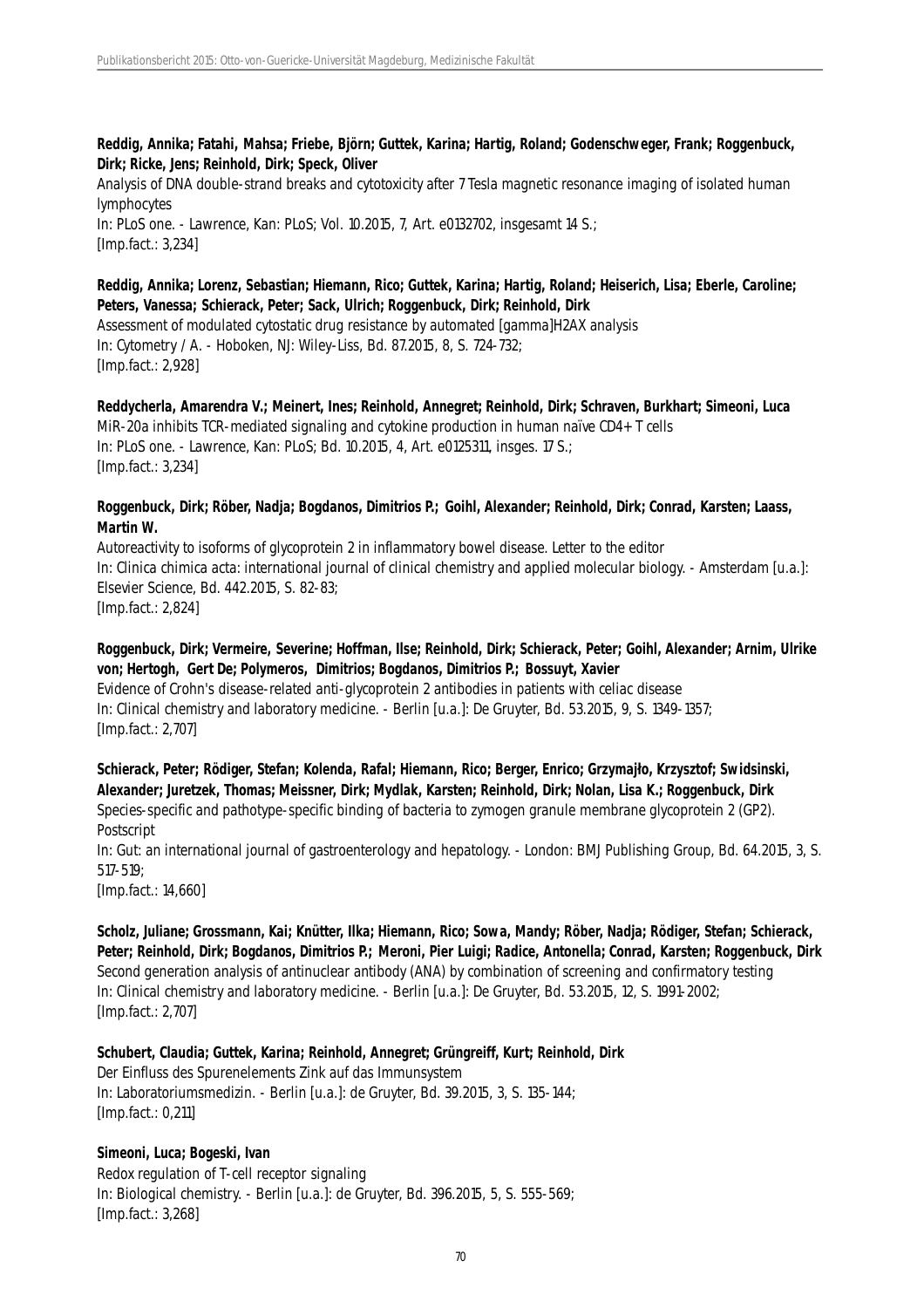**Stoycheva, Diana; Deiser, Katrin; Stärck, Lilian; Nishanth, Gopala; Schlüter, Dirk; Uckert, Wolfgang; Schüler, Thomas** IFN-[gamma] regulates CD8+ memory T cell differentiation and survival in response to weak, but not strong, TCR signals In: The journal of immunology. - Bethesda, Md: Soc, Bd. 194.2015, 2, S. 553-559; [Imp.fact.: 4,922]

**Teller, Anne; Jechorek, Dörthe; Hartig, Roland; Adolf, Daniela; Reißig, Kathrin; Roessner, Albert; Franke, Sabine** Dysregulation of apoptotic signaling pathways by interaction of RPLP0 and cathepsin X/Z in gastric cancer In: Pathology, research and practice. - München: Elsevier, Bd. 211.2015, 1, S. 62-70; [Imp.fact.: 1,562]

**Udelnow, Andrej; Jechorek, Dörthe; Wex, Cora; Klose, Silke; Pech, Maciej; Reinhold, Annegret; Meyer, Frank** Possible role of TGF [beta]1 in inflammatory pseudotumor associated with multiple neuroendocrine tumors of the small intestine In: Pathology, research and practice. - München: Elsevier, Bd. 211.2015, 10, S. 805-809;

[Imp.fact.: 1,397]

### **Venerito, Marino; Radünz, Marcus; Reschke, Kirsten; Reinhold, Dirk; Frauenschläger, Katrin; Jechorek, Dörthe; Mario, Francesco Di; Malfertheiner, Peter**

Autoimmune gastritis in autoimmune thyroid disease In: Alimentary pharmacology & therapeutics. - Oxford: Blackwell Science, Bd. 41.2015, 7, S. 686-693; [Imp.fact.: 5,727]

# **Vogel, Stephanie; Grabski, Elena; Buschjäger, Daniela; Klawonn, Frank; Döring, Marius; Wang, Junxi; Fletcher, Erika; Bechmann, Ingo; Witte, Torsten; Durisin, Martin; Schraven, Burkhart; Mangsbo, Sara M.; Schönfeld, Kurt; Czeloth, Niklas; Kalinke, Ulrich**

Antibody induced CD4 down-modulation of T cells is site-specifically mediated by CD64+ cells In: Scientific reports. - London: Nature Publishing Group; Bd. 5.2015, Art.-Nr. 18308, insges. 11 S.; [Imp.fact.: 5,578]

# **Wostradowski, Tanja; Gudi, Viktoria; Pul, Refik; Gingele, Stefan; Lindquist, Jonathan A.; Stangel, Martin; Lindquist, Sabine**

Effect of interferon-[beta]1b on CXCR4-dependent chemotaxis in T cells from multiple sclerosis patients In: Clinical and experimental immunology: an official journal of the British Society for Immunology. - Oxford: Wiley-Blackwell, Bd. 182.2015, 2, S. 162-172; [Imp.fact.: 3,037]

# *Abstracts*

# **Assmann, Cora; Lachner, Carolin von; Markwart, Robby; Seifert, Ulrike; Slevogt, Hortense**

The impact of the immunoproteasome in E. coli induced sepsis in macrophages In: Infection: a journal of infectious disease; an official publication of the German Society for Infectious Diseases, the Italian Society of Infectious and Tropical Diseases, the Paul Ehrlich Society for Chemotherapy and the German Sepsis Society. - Berlin: Springer; Bd. 43.2015, Suppl. 1, Abs. 054, S. S14; [Imp.fact.: 2,618]

# **Betzler, Christopher; Bank, Ute; Zhao, Yue; Bruns, Christiane; Schüler, Thomas; Popp, Felix**

Mesenchymale Stammzellen (MSC) als Therapie bei der Kolitis-assoziierten Kolonkanzerogenese In: Zeitschrift für Gastroenterologie: offizielles Organ: Deutsche Gesellschaft für Verdauungs- und Stoffwechselkrankheiten mit Sektion Gastroenterologische Endoskopie; Österreichische Gesellschaft für Gastroenterologie und Hepatologie; Ungarische Gesellschaft für Gastroenterologie und Hepatologie. - Stuttgart [u.a.]: Thieme; Bd. 53.2015, Nr. 8, KC024, insges. 1 S.; [Imp.fact.: 1,052]

#### **Mirdamadi, Yasaman; Thielitz, Anja; Wiede, Antje; Goihl, Alexander; Zouboulis, Christos C.; Reinhold, Dirk;**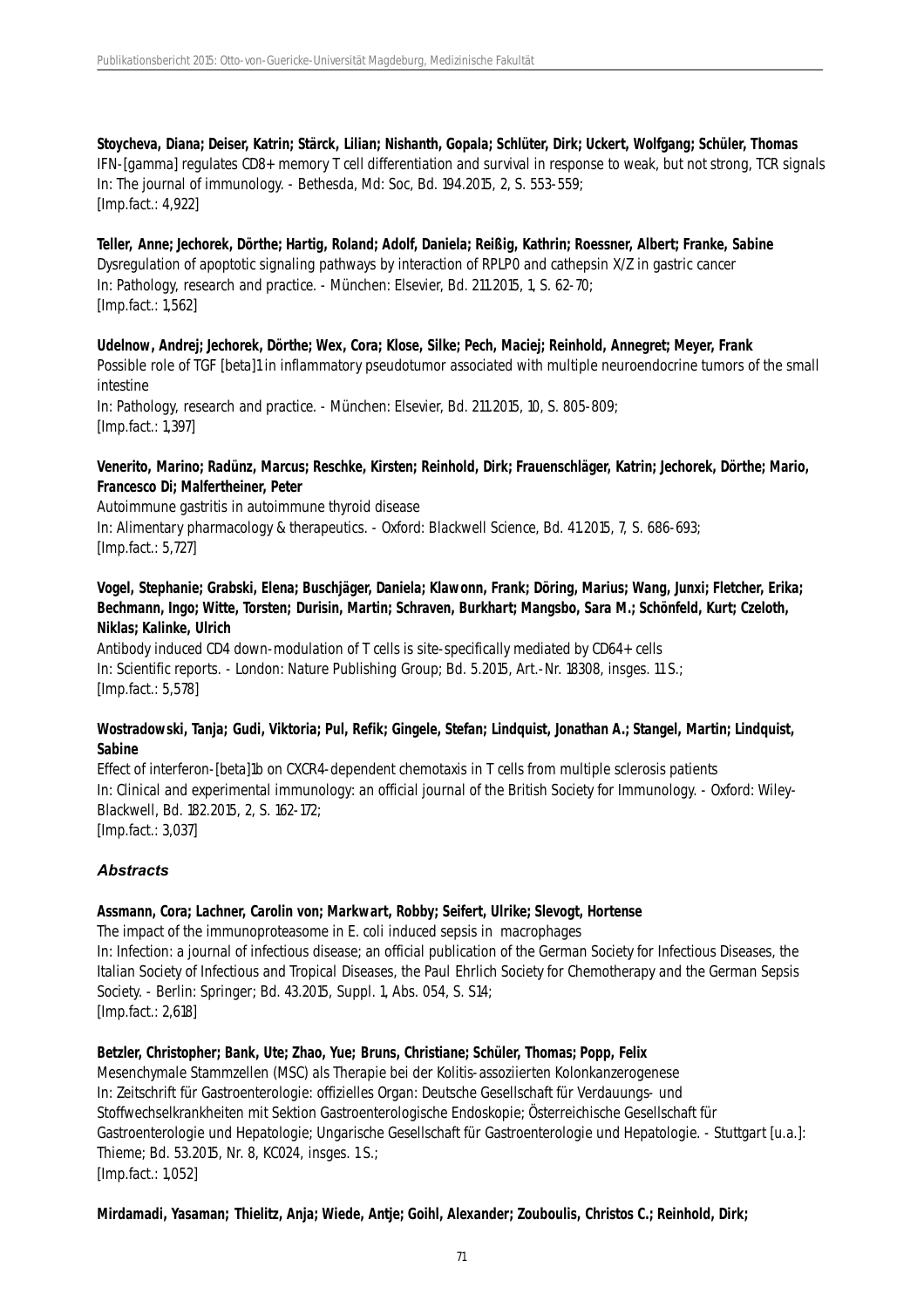# **Bommhardt, Ursula; Quist, Sven; Gollnick, Harald**

Effects of isotretinoin on FoxO1 transcriptional regulation and molecular functions of SZ95 sebocytes In: Experimental dermatology: the official journal of the European Immunodermatology Society. - Oxford: Wiley-Blackwell; Bd. 24.2015, 3, P068, S. E12; [Imp.fact.: 3,762]

# **Papakonstantinou, Eleni; Ambach, Andreas; Quist, Jennifer; Göppner, Daniela; Reinhold, Annegret; Vlanti, Vasiliki; Franke, Ingolf; Gollnick, Harald; Quist, Sven**

Lichen ruber verrucosus als Folge einer Kontaktsensibilisierung auf Gentamicin-Polymethyl-methacrylat (G-PMMA)- Septopal-Ketten

In: Journal der Deutschen Dermatologischen Gesellschaft: JDDG; Organ der Deutschen Dermatologischen Gesellschaft (DDG) und der Österreichischen Gesellschaft für Dermatologie und Venerologie (ÖGDV). - Chichester: Blackwell, Bd. 13.2015, 4, S. 376;

[Imp.fact.: 2,050]

#### **Venerito, Marino; Varbanova, Mariya; Röhl, Friedrich-Wilhelm; Link, Alexander; Reinhold, Dirk; Frauenschläger, Katrin; Malfertheiner, Peter**

Serologische Diagnose der fortgeschrittenen oxyntischen Magenatrophie bei Patienten mit Helicobacter pylori Gastritis und Autoimmungastritis

In: Zeitschrift für Gastroenterologie: offizielles Organ: Deutsche Gesellschaft für Verdauungs- und Stoffwechselkrankheiten mit Sektion Gastroenterologische Endoskopie; Österreichische Gesellschaft für Gastroenterologie und Hepatologie; Ungarische Gesellschaft für Gastroenterologie und Hepatologie. - Stuttgart [u.a.]: Thieme; Bd. 53.2015, 8, KG019, insges. 1 S.; [Imp.fact.: 1,052]

#### **Venerito, Marino; Varbanova, Mariya; Röhl, Friedrich-Wilhelm; Reinhold, Dirk; Frauenschläger, Katrin; Weigt, Jochen; Link, Alexander; Malfertheiner, Peter**

Oxyntic gastric atrophy in autoimmune gastritis compared to Helicobacter pylori gastritis In: Helicobacter. - Oxford [u.a.]: Wiley-Blackwell; Bd. 20.2015, Suppl. 1, Abs. P01.17, S. 90; [Imp.fact.: 4,106]

# *Habilitationen*

# **Reinhold, Annegret; Gunzer, Matthias [Gutachter]**

Untersuchungen zur Funktion der Adapterproteine SKAP-HOM und ADAP in antigenpräsentierenden Zellen der Maus In: Magdeburg, Univ., Med. Fak., Habil.-Schr., 2015; 140 Bl: Ill., graph. Darst.;

# *Dissertationen*

# **Fischer, Marie Theres; Infanger, Manfred [Gutachter]**

Immunmodulatorische Eigenschaften von Extrakten aus Hornstedtia Scyphifera. - Magdeburg, Univ., Med. Fak., Diss., 2015; 92 Bl: Ill., graph. Darst.;

# **Schubert, Claudia; Simeoni, Luca [Gutachter]**

Untersuchungen zur Wirkung von Zink-Hydrogenaspartat auf die T-Zell-Aktivierung in vitro und zum therapeutischen Potenzial einer oralen Applikation dieses Arzneimittels in der Experimentellen Autoimmunen Enzephalomyelitis als Tiermodell der Multiplen Sklerose. - Magdeburg, Univ., Med. Fak., Diss., 2015; V, 91 Bl: Ill., graph. Darst.;

# **Simma, Narasimhulu; Bommhardt, Ursula [Gutachter]**

The role of NMDA-receptors (NMDARs) and NMDAR antagonists in murine T- and B-lymphocyte function. - Magdeburg, Univ., Fak. für Naturwiss., Diss., 2015; 87 Bl.: graph. Darst.;

# **Wachter, Doreen; Reinhold, Dirk [Gutachter]**

Regulation der Interleukin-2-Sekretion in primären humanen T-Lymphozyten durch Cannabinoide. - Magdeburg, Univ., Med. Fak., Diss., 2015; VIII, 77 Bl: Ill., graph. Darst.;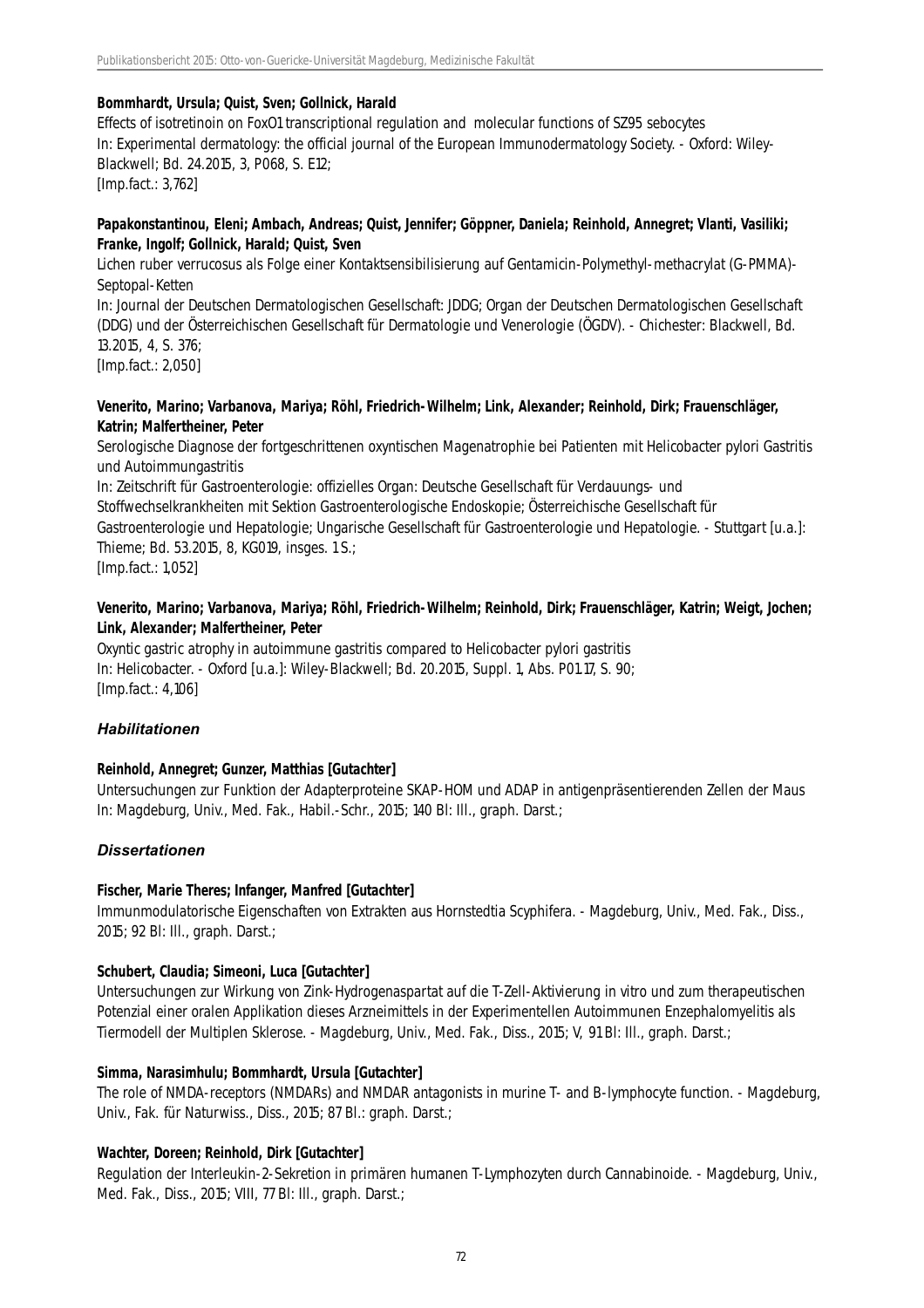# INSTITUT FÜR TRANSFUSIONSMEDIZIN UND IMMUNHÄMATOLOGIE MIT BLUTBANK

Leipziger Str. 44, 39120 Magdeburg Tel. +49 (0)391 67 13700, Fax +49 (0)391 67 13747 marcell.heim@medizin.uni-magdeburg.de

# **1. Leitung**

Univ.-Prof. Dr. med. habil. Marcell U. Heim (Direktor)

# **2. Veröffentlichungen**

# *Dissertationen*

# **Gruhn, Jouleen; Reinhold, Dirk [Gutachter]**

Etablierung einer semiquantitativen Methode zur AB0-Isohämolysintiterbestimmung für die Auswahl von Thrombozytapheresekonzentraten zur minor-inkompatiblen Transfusion. - Magdeburg, Univ., Med. Fak., Diss., 2015; V, 65, VI-XVII Bl: Ill., graph. Darst.;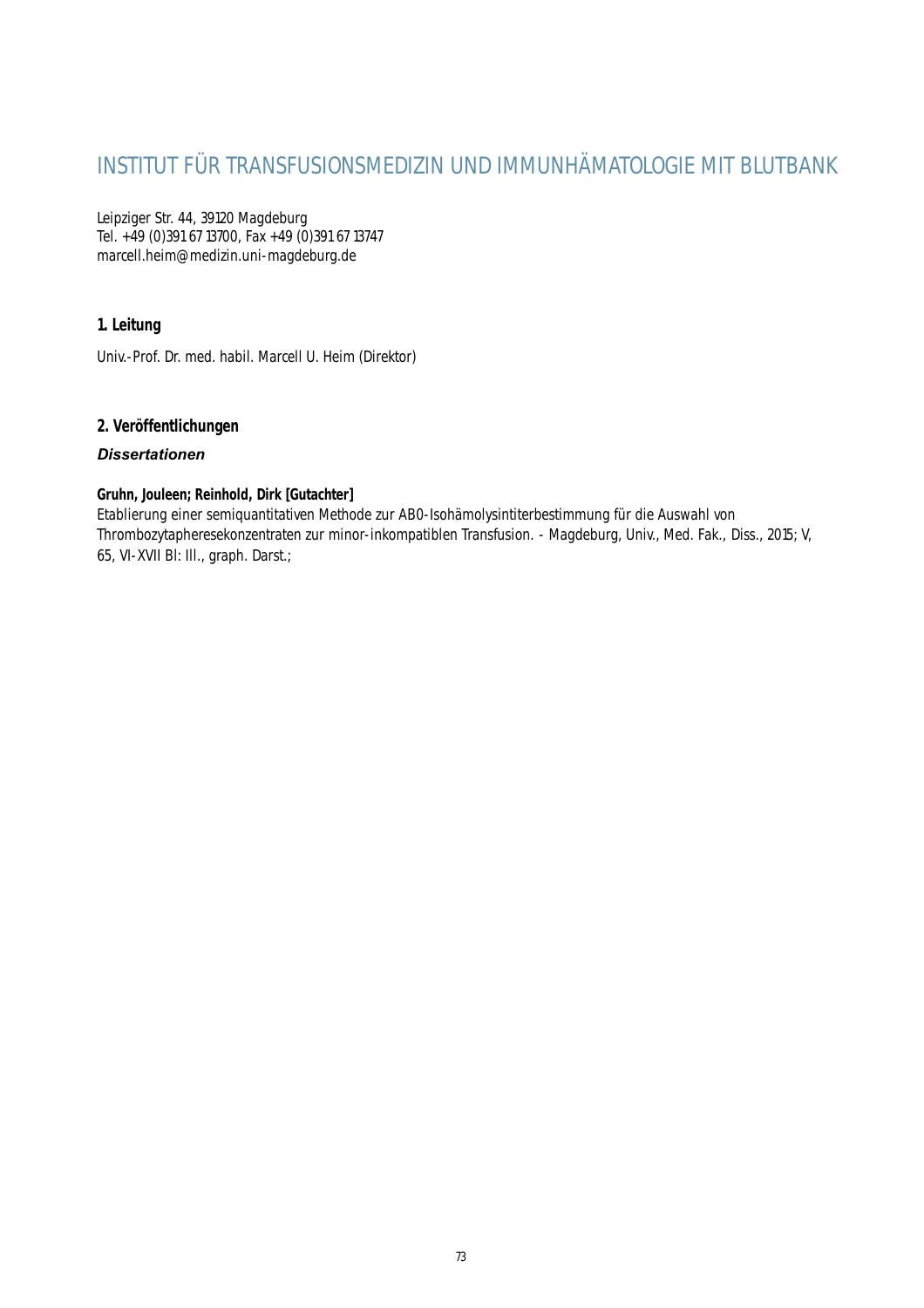# INSTITUT FÜR HUMANGENETIK

Leipziger Str. 44, 39120 Magdeburg Tel. +49 (0)391 67 15062, Fax +49 (0)391 67 15066 martin.zenker@med.ovgu.de

# **1. Leitung**

Prof. Dr. Martin Zenker

# **2. Veröffentlichungen**

# *Begutachtete Zeitschriftenaufsätze*

#### **Atik, Tahir; Karakoyun, Miray; Sukalo, Maja; Zenker, Martin; Ozkinay, Ferda; Aydogdu, Sema**

Two novel UBR1 gene mutations in a patient with Johanson Blizzard Syndrome: A mild phenotype without mental retardation

In: Gene: an international journal on genes, genomes and evolution. - Amsterdam: Elsevier, Bd. 570.2015, 1, S. 153-155; [Imp.fact.: 2,138]

**Bögershausen, Nina; Tsai, I-Chun; Pohl, Esther; Kiper, Pelin Özlem Simsek; Beleggia, Filippo; Percin, E. Ferda; Keupp, Katharina; Matchan, Angela; Milz, Esther; Alanay, Yasemin; Kayserili, Hülya; Liu, Yicheng; Banka, Siddharth; Kranz, Andrea; Zenker, Martin; Wieczorek, Dagmar; Elcioglu, Nursel; Prontera, Paolo; Lyonnet, Stanislas; Meitinger, Thomas; Stewart, A. Francis; Donnai, Dian; Strom, Tim M.; Boduroglu, Koray; Yigit, Gökhan; Li, Yun; Katsanis, Nicholas; Wollnik, Bernd**

RAP1-mediated MEK/ERK pathway defects in Kabuki syndrome

In: The journal of clinical investigation: JCI; the publication of the American Society for Clinical Investigation. - Ann Arbor, Mich: ASCJ, Bd. 125.2015, 9, S. 3585-3599;

[Imp.fact.: 13,215]

# **Böhm, Malte; Maier, Christiane [VerfasserIn]; Küfer, Rainer [VerfasserIn]; Röpke, Albrecht [VerfasserIn]; Vogel, Walther [VerfasserIn]; Wieland, Ilse [VerfasserIn]**

Genetic variants of DICE1/INTS6 in German prostate cancer families with linkage to 13q14 In: Urologia internationalis: an independent international forum for clinically oriented research. - Basel: Karger, Bd. 95.2015, 4, S. 386-389; [Imp.fact.: 1,426]

**Bülow, Luzie; Lissewski, Christina; Bressel, Rainer; Rauch, Anita; Stark, Zornitza; Zenker, Martin; Bartsch, Oliver** Hydrops, fetal pleural effusions and chylothorax in three patients with CBL mutations In: American journal of medical genetics. - New York, NY: Wiley-LissAmerican journal of medical genetics / A, Bd. 167.2015, 2, S. 394-399; [Imp.fact.: 2,048]

**Cordeddu, Viviana; Yin, Jiani C.; Gunnarsson, Cecilia; Virtanen, Carl; Drunat, Séverine; Lepri, Francesca; Luca, Alessandro De; Rossi, Cesare; Ciolfi, Andrea; Pugh, Trevor J.; Bruselles, Alessandro; Priest, James R.; Pennacchio, Len A.; Lu, Zhibin; Danesh, Arnavaz; Quevedo, Rene; Hamid, Alaa; Martinelli, Simone; Pantaleoni, Francesca; Gnazzo, Maria; Daniele, Paola; Lissewski, Christina; Bocchinfuso, Gianfranco; Stella, Lorenzo; Odent, Sylvie; Philip, Nicole; Faivre, Laurence; Vlckova, Marketa; Seemanova, Eva; Digilio, Cristina; Zenker, Martin; Zampino, Giuseppe; Verloes, Alain; Dallapiccola, Bruno; Roberts, Amy E.; Cavé, Hélène; Gelb, Bruce D.; Neel, Benjamin G.; Tartaglia, Marco** Activating mutations affecting the Dbl homology domain of SOS2 cause Noonan syndrome In: Human mutation. - New York, NY [u.a.]: Wiley-Liss, Bd. 36.2015, 11, S. 1080-1087;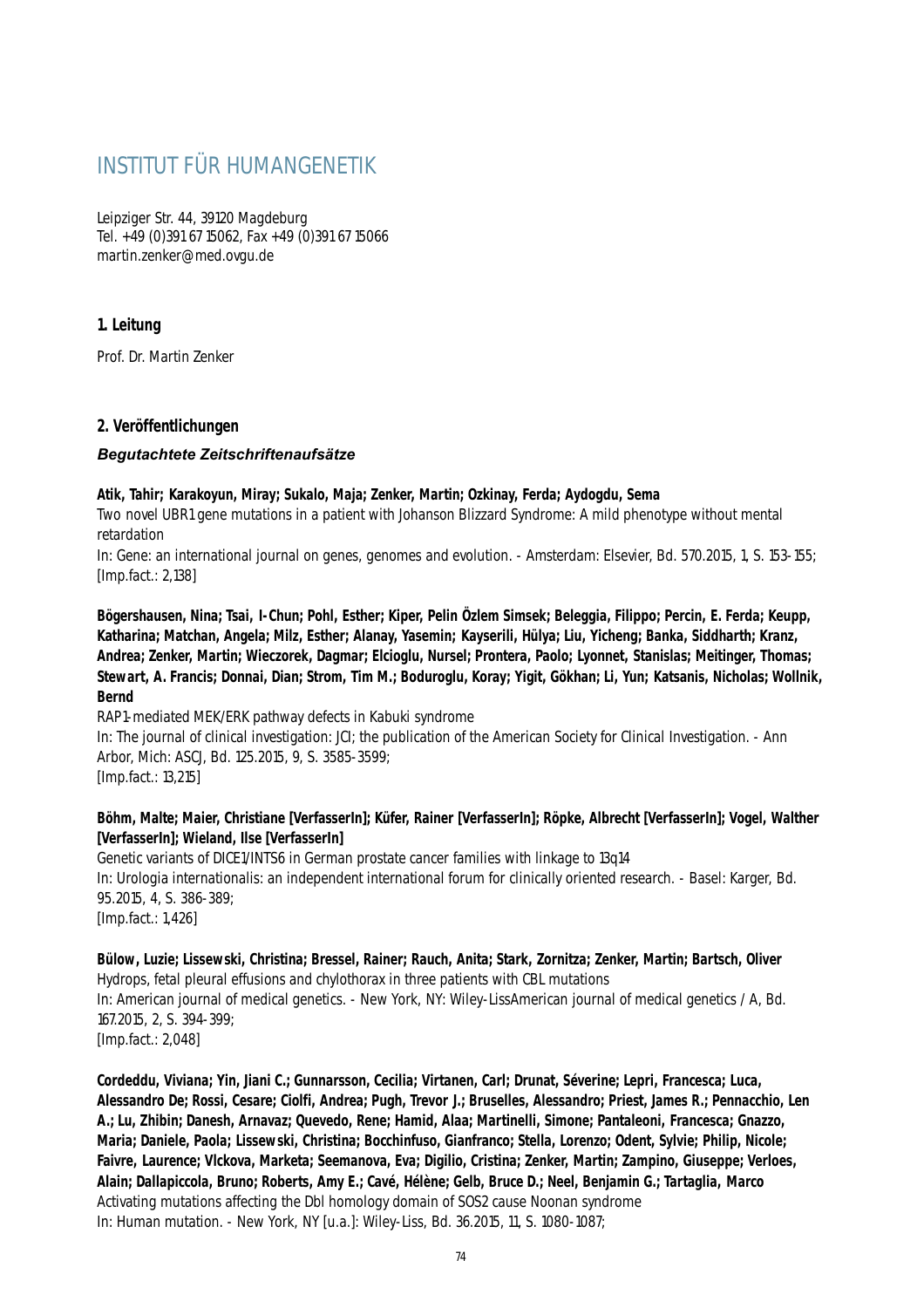[Imp.fact.: 5,340]

# **Döcker, Dennis; Schubach, Max; Menzel, Moritz; Spaich, Christiane; Gabriel, Heinz-Dieter; Zenker, Martin; Bartholdi, Deborah; Biskup, Saskia**

Germline PTPN11 and somatic PIK3CA variant in a boy with megalencephaly-capillary malformation syndrome (MCAP) - pure coincidence?

In: European journal of human genetics: the official journal of the European Society of Human Genetics. - Basingstoke: Stockton Press, Bd. 23.2015, 3, S. 409-412;

[Imp.fact.: 4,349]

#### **Goyal, Manisha; Pradhan, Gaurav; Wieland, Ilse; Kapoor, Seema**

Craniofrontonasal syndrome - Atrial septal defect with a novel EFNB1 gene mutation In: The Cleft palate craniofacial journal: official publication of the American Cleft Palate Craniofacial Association. - Chapel Hill, NC: American Cleft Palate Craniofacial Assoc, Bd. 52.2015, 2, S. 234-236; [Imp.fact.: 1,203]

#### **Hahn, Andreas; Lauriol, Jessica; Thul, Josef; Behnke-Hall, Kachina; Logeswaran, Tushiha; Schänzer, Anne; Bögürcü, Nuray; Garvalov, Boyan K.; Zenker, Martin; Gelb, Bruce D.; Gerlach, Susanne von; Kandolf, Reinhard; Kontaridis, Maria I.; Schranz, Dietmar**

Rapidly progressive hypertrophic cardiomyopathy in an infant with Noonan syndrome with multiple lentigines: Palliative treatment with a rapamycin analog

In: American journal of medical genetics / A. - New York, NY: Wiley-Liss, Bd. 167.2015, 4, S. 744-751; [Imp.fact.: 2,048]

# **Hochstenbach, Ron; Nowakowska, Beata; Volleth, Marianne; Ummels, Amber; Kutkowska-Kazmierczak, Anna; Obersztyn, Ewa; Ziemkiewicz, Kamila; Gerloff, Claudia; Schanze, Denny; Zenker, Martin; Muschke, Petra; Schanze, Ina; Poot, Martin; Liehr, Thomas**

Multiple small supernumerary marker chromosomes resulting from maternal meiosis I or II errors In: Molecular syndromology. - Basel: Karger, Bd. 6.2015, insges. 12 S.;

#### **Hoffmann, Michael B.; Thieme, Hagen; Liedecke, Karin; Meltendorf, Synke; Zenker, Martin; Wieland, Ilse**

Visual pathways in humans with ephrin-B1 deficiency associated with the cranio-fronto-nasal syndrome In: Investigative ophthalmology & visual science: IOVS; official journal of the Association for Research in Vision and Ophthalmology. - Rockville, Md: ARVO, Bd. 56.2015, 12, S. 7427-7437; [Imp.fact.: 3,404]

#### **Ivanova, Daniela; Dirks, Anika; Montenegro-Venegas, Carolina; Schöne, Cornelia; Altrock, Wilko D.; Marini, Claudia; Frischknecht, Renato; Schanze, Denny; Zenker, Martin; Gundelfinger, Eckart D.; Fejtova, Anna**

Synaptic activity controls localization and function of CtBP1 via binding to Bassoon and Piccolo In: The EMBO journal. - Heidelberg: EMBO Press, Bd. 34.2015, 8, S. 1056-1077; [Imp.fact.: 10,434]

# **Karaer, Kadri; Lissewski, Christina; Zenker, Martin**

Familial cardiofaciocutaneous syndrome in a father and a son with a novel MEK2 mutation In: American journal of medical genetics / A. - New York, NY: Wiley-Liss, Bd. 167.2015, 2, S. 385-388; [Imp.fact.: 2,159]

#### **Körtvelyessy, Peter; Krägeloh-Mann, Ingeborg; Mawrin, Christian; Heinze, Hans-Jochen; Bittner, Daniel; Wieland, Ilse; Zenker, Martin; Nestor, Peter**

Hereditary diffuse leukoencephalopathy with spheroids (HDLS) with a novel CSF1R mutation and spinal cord involvement. Letter to the editor

In: Journal of the neurological sciences: official journal of the World Federation of Neurology. - Amsterdam [u.a.]: Elsevier Science, Bd. 358.2015, 1/2, S. 515-517; [Imp.fact.: 2,474]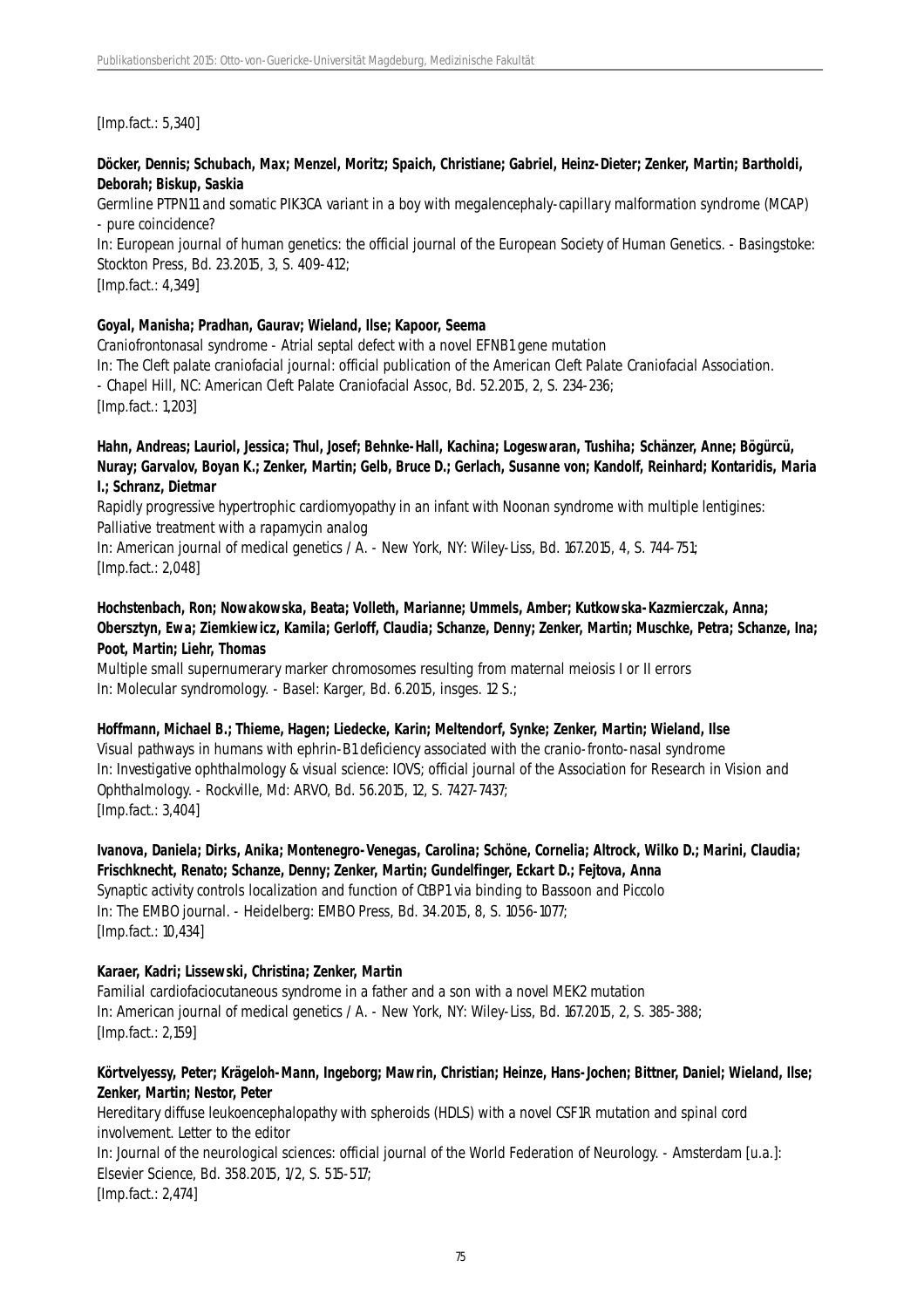**Kratz, Christian P.; Franke, L.; Peters, Hartmut; Kohlschmidt, Nicolai; Kazmierczak, Bernd; Finckh, Ulrich; Bier, Andrea; Eichhorn, Birgit; Blank, Cornelia; Kraus, Cornelia; Kohlhase, Jürgen; Pauli, Silke; Wildhardt, Gabriele; Kutsche, Kerstin; Auber, Bernd; Christmann, Alexander; Bachmann, Nadine; Mitter, Diana; Cremer, Friedrich W.; Mayer, Karin; Daumer-Haas, Cornelia; Nevinny-Stickel-Hinzpeter, Claudia; Oeffner, Frank; Schlüter, Gregor; Gencik, Martin; Überlacker, Bärbel; Lissewski, Christina; Schanze, Ina; Greene, Mark H.; Spix, Claudia; Zenker, Martin** Cancer spectrum and frequency among children with Noonan, Costello, and cardio-facio-cutaneous syndromes In: British journal of cancer: BJC. - Edinburgh: Nature Publ. Group, Bd. 112.2015, 8, S. 1392-1397; [Imp.fact.: 4,836]

**Lissewski, Christina; Kant, Sarina G.; Stark, Zornitza; Schanze, Ina; Zenker, Martin**

Copy number variants including RAS pathway genes - How much RASopathy is in the phenotype? In: American journal of medical genetics / A. - New York, NY: Wiley-Liss, Bd. 167.2015, 11, S. 2685-2690; [Imp.fact.: 2,159]

**Machts, Judith; Loewe, Kristian; Kaufmann, Joern; Jakubiczka, Sibylle; Abdulla, Susanne; Petri, Susanne; Dengler, Reinhard; Heinze, Hans-Jochen; Vielhaber, Stefan; Schoenfeld, Mircea Ariel; Bede, Peter** Basal ganglia pathology in ALS is associated with neuropsychological deficits In: Neurology: official journal of the American Academy of Neurology. - Hagerstown, Md: Lippincott Williams & Wilkins, Bd. 85.2015, 15, S. 1301-1309; [Imp.fact.: 8,185]

**Marchegiani, Shannon; Davis, Taylor; Tessadori, Federico; Haaften, Gijs van; Brancati, Francesco; Hoischen, Alexander; Huang, Haigen; Valkanas, Elise; Pusey, Barbara; Schanze, Denny; Venselaar, Hanka; Silfhout, Anneke T. Vulto -van; Wolfe, Lynne A.; Tifft, Cynthia J.; Zerfas, Patricia M.; Zambruno, Giovanna; Kariminejad, Ariana; Sabbagh-Kermani, Farahnaz; Lee, Janice; Tsokos, Maria G.; Lee, Chyi-Chia R.; Ferraz, Victor; Silva, Eduarda Morgana da; Stevens, Cathy A.; Roche, Nathalie; Bartsch, Oliver; Farndon, Peter; Bermejo-Sanchez, Eva; Brooks, Brian P.; Maduro, Valerie; Dallapiccola, Bruno; Ramos, Feliciano J.; Chung, Hon-Yin Brian; Caignec, Cédric Le; Martins, Fabiana; Jacyk, Witold K.; Mazzanti, Laura; Brunner, Han G.; Bakkers, Jeroen; Lin, Shuo; Malicdan, May Christine V.; Boerkoel, Cornelius F.; Gahl, William A.; Vries, Bert B.A. de; Haelst, Mieke M. van; Zenker, Martin; Markello, Thomas C.** Recurrent mutations in the basic domain of TWIST2 cause Ablepharon macrostomia and Barber-Say syndromes In: The American journal of human genetics. - New York, NY [u.a.]: Cell Press, Bd. 97.2015, 1, S. 99-110; [Imp.fact.: 10,931]

**Martinelli, Simone; Stellacci, Emilia; Pannone, Luca; D'Agostino, Daniela; Consoli, Federica; Lissewski, Christina; Silvano, Marianna; Cencelli, Giulia; Lepri, Francesca; Maitz, Silvia; Pauli, Silke; Rauch, Anita; Zampino, Giuseppe; Selicorni, Angelo; Melançon, Serge; Digilio, Maria C.; Gelb, Bruce D.; Luca, Alessandro De; Dallapiccola, Bruno; Zenker, Martin; Tartaglia, Marco**

Molecular diversity and associated phenotypic spectrum of germline CBL mutations In: Human mutation. - New York, NY [u.a.]: Wiley-Liss, Bd. 36.2015, 8, S. 787-796; [Imp.fact.: 5,144]

**Meester, Josephina A.N.; Southgate, Laura; Stittrich, Anna-Barbara; Venselaar, Hanka; Beekmans, Sander J.A.; Hollander, Nicolette den; Bijlsma, Emilia K.; Enden, Appolonia Helderman -van den; Verheij, Joke B.G.M.; Glusman, Gustavo; Roach, Jared C.; Lehman, Anna; Patel, Millan S.; Vries, Bert B.A. de; Ruivenkamp, Claudia; Itin, Peter; Prescott, Katrina; Clarke, Sheila; Trembath, Richard; Zenker, Martin; Sukalo, Maja; Laer, Lut Van; Loeys, Bart; Wuyts, Wim**

Heterozygous loss-of-function mutations in DLL4 cause Adams-Oliver syndrome In: The American journal of human genetics. - New York, NY [u.a.]: Cell Press, Bd. 97.2015, 3, S. 475-482; [Imp.fact.: 10,931]

**Rauen, Katherine A.; Huson, Susan M.; Burkitt-Wright, Emma; Evans, D. Gareth; Farschtschi, Said; Ferner, Rosalie E.; Gutmann, David H.; Hanemann, C. Oliver; Kerr, Bronwyn; Legius, Eric; Parada, Luis F.; Patton, Michael; Peltonen, Juha; Ratner, Nancy; Riccardi, Vincent M.; Vaart, Thijs van der; Vikkula, Miikka; Viskochil, David H.; Zenker, Martin; Upadhyaya, Meena**

Recent developments in neurofibromatoses and RASopathies - Management, diagnosis and current and future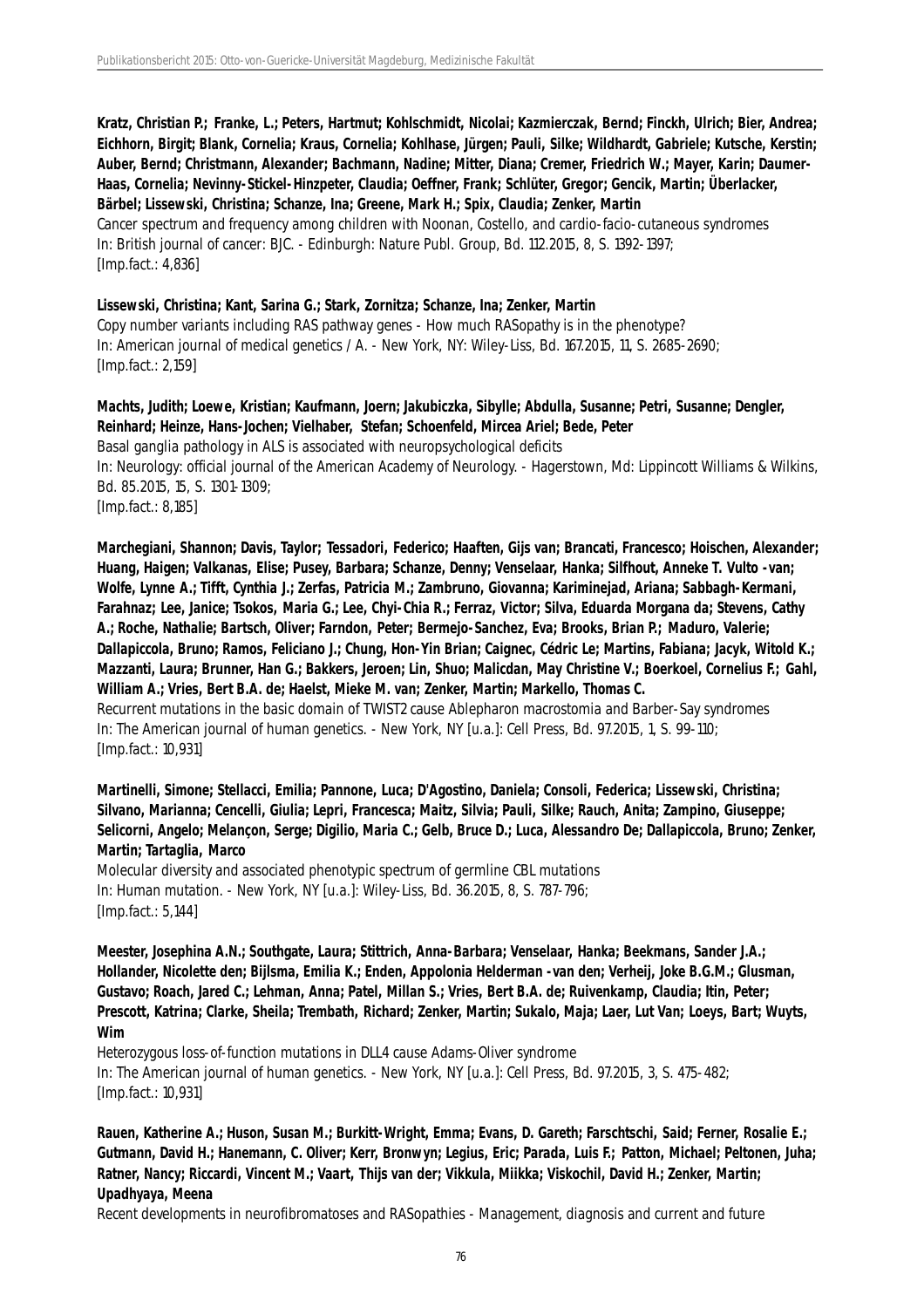#### therapeutic avenues

In: American journal of medical genetics. - New York, NY: Wiley-LissAmerican journal of medical genetics / A, Bd. 167.2015, 1, S. 1-10; [Imp.fact.: 2,048]

**Richter, Anni; Guitart-Masip, Marc; Barman, Adriana; Libeau, Catherine; Behnisch, Gusalija; Czerney, Sophia; Schanze, Denny; Assmann, Anne; Klein, Marieke; Düzel, Emrah; Zenker, Martin; Seidenbecher, Constanze; Schott, Björn H.** Corrigendum - Valenced action/inhibition learning in humans is modulated by a genetic variant linked to dopamine D2 receptor expression

In: Frontiers in systems neuroscience. - Lausanne: Frontiers Research Foundation; Bd. 9.2015, Art.-Nr. 36, insges. 2 S.;

# **Sadowski, Carolin E.; Lovric, Svjetlana; Ashraf, Shazia; Pabst, Werner L.; Gee, Heon Yung; Kohl, Stefan; Engelmann, Susanne; Vega-Warner, Virginia; Fang, Humphrey; Halbritter, Jan; Somers, Michael J.; Tan, Weizhen; Shril, Shirlee; Fessi, Inès; Lifton, Richard P.; Bockenhauer, Detlef; El-Desoky, Sherif; Kari, Jameela A.; Zenker, Martin; Kemper, Markus J.; Mueller, Dominik; Fathy, Hanan M.; Soliman, Neveen A.; Hildebrandt, Friedhelm**

A single-gene cause in 29.5% of cases of steroid-resistant nephrotic syndrome In: Journal of the American Society of Nephrology: JASN. - Washington, DC: American Society of Nephrology, Bd. 26.2015, 6, S. 1279-1289; [Imp.fact.: 9,343]

# **Sag, Sebnem Ozemri; Gorukmez, Orhan; Ture, Mehmet; Sahinturk, Serdar; Topak, Ali; Gulten, Tuna; Schanze, Denny; Yakut, Tahsin; Zenker, Martin**

A novel mutation in the FRAS1 gene in a patient with Fraser syndrome

In: Genetic counseling: medical, psychological and ethical aspects. - Genève: Ed. Médecine et Hygiène, Bd. 26.2015, 1, S. 21-27;

[Imp.fact.: 0,444]

#### **Sotero-Caio, Cibele G.; Volleth, Marianne; Hoffmann, Federico G.; Scott, LuAnn; Wichman, Holly A.; Yang, Fengtang; Baker, Robert J.**

Integration of molecular cytogenetics, dated molecular phylogeny, and model-based predictions to understand the extreme chromosome reorganization in the Neotropical genus Tonatia (Chiroptera: Phyllostomidae) In: BMC evolutionary biology. - London: BioMed Central; Bd. 15.2015, Art. 220, insges. 15 S.; [Imp.fact.: 3,368]

**Southgate, Laura; Sukalo, Maja; Karountzos, Anastasios S.V.; Taylor, Edward J.; Collinson, Claire S.; Ruddy, Deborah; Snape, Katie M.; Dallapiccola, Bruno; Tolmie, John L.; Joss, Shelagh; Brancati, Francesco; Digilio, Maria Cristina; Graul-Neumann, Luitgard M.; Salviati, Leonardo; Coerdt, Wiltrud; Jacquemin, Emmanuel; Wuyts, Wim; Zenker, Martin; Machado, Rajiv D.; Trembath, Richard C.**

Haploinsufficiency of the NOTCH1 receptor as a cause of Adams-Oliver syndrome with variable cardiac anomalies In: Circulation / Cardiovascular genetics. - Philadelphia, Pa: Lippincott, Williams & Wilkins, Bd. 8.2015, 4, S. 572-581; [Imp.fact.: 4,631]

#### **Sukalo, Maja; Tilsen, Felix; Kayserili, Hülya; Müller, Dietmar; Tüysüz, Beyhan; Ruddy, Deborah M.; Wakeling, Emma; Ørstavik, Karen Helene; Snape, Katie M.; Trembath, Richard; Smedt, Maryse De; Aa, Nathalie van der; Skalej, Martin; Mundlos, Stefan; Wuyts, Wim; Southgate, Laura; Zenker, Martin**

DOCK6 mutations are responsible for a distinct autosomal-recessive variant of AdamsOliver syndrome associated with brain and eye anomalies

In: Human mutation. - New York, NY [u.a.]: Wiley-Liss, Bd. 36.2015, 6, S. 593-598; [Imp.fact.: 5,144]

# **Vodopiutz, Julia; Seidl, Rainer; Prayer, Daniela; Khan, M. Imran; Mayr, Johannes A.; Streubel, Berthold; Steiß, Jens-Oliver; Hahn, Andreas; Csaicsich, Dagmar; Castro, Christel; Assoum, Mirna; Müller, Thomas; Wieczorek, Dagmar; Mancini, Grazia M. S.; Sadowski, Carolin E.; Lévy, Nicolas; Mégarbané, André; Godbole, Koumudi; Schanze, Denny; Hildebrandt, Friedhelm; Delague, Valérie; Janecke, Andreas R.; Zenker, Martin**

WDR73 mutations cause infantile neurodegeneration and variable glomerular kidney disease In: Human mutation. - New York, NY [u.a.]: Wiley-Liss, Bd. 36.2015, 11, S. 1021-1028;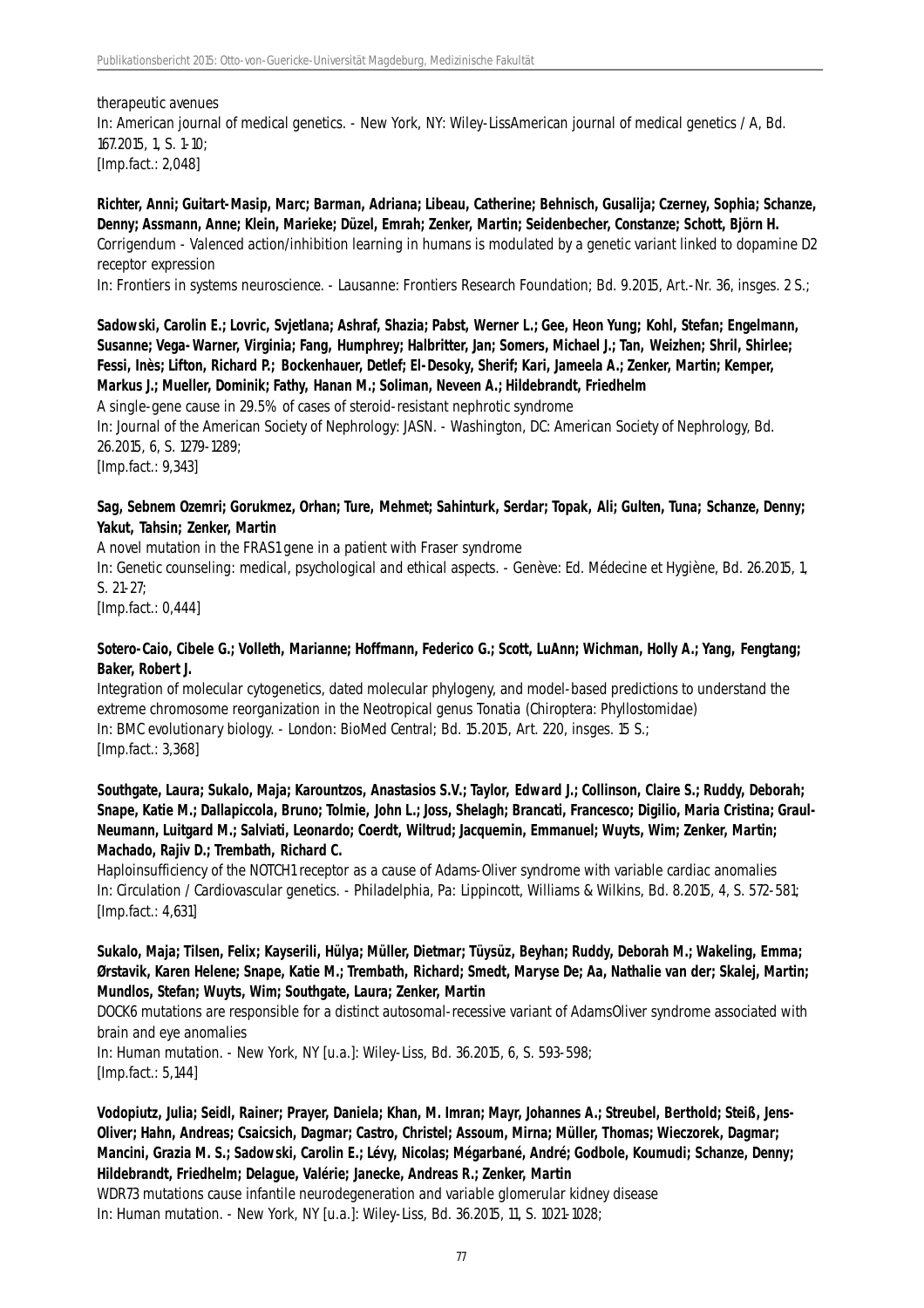[Imp.fact.: 5,340]

#### **Volleth, Marianne; Loidl, Josef; Mayer, Frieder; Yong, Hoi-Sen; Müller, Stefan; Heller, Klaus-Gerhard**

Surprising genetic diversity in Rhinolophus luctus (Chiroptera: Rhinolophidae) from Peninsular Malaysia - Description of a new species based on genetic and morphological characters

In: Acta chiropterologica: international journal of bat biology. - Warszawa: Acad, Bd. 17.2015, 1, S. 1-20; [Imp.fact.: 1,133]

# **Weiss, Frank Ulrich; Schurmann, Claudia; Guenther, Annett; Ernst, Florian; Teumer, Alexander; Mayerle, Julia; Simon, Peter; Völzke, Henry; Radke, Dörte; Greinacher, Andreas; Kühn, Jens-Peter; Zenker, Martin; Völker, Uwe; Homuth, Georg; Lerch, Markus M.**

Fucosyltransferase 2 (FUT2) non-secretor status and blood group B are associated with elevated serum lipase activity in asymptomatic subjects, and an increased risk for chronic pancreatitis: a genetic association study In: Gut: an international journal of gastroenterology and hepatology. - London: BMJ Publishing Group, Bd. 64.2015, 4, S. 646-656;

[Imp.fact.: 13,319]

# *Abstracts*

**Kensah, George; Dahlmann, Julia; Möckel, Marion; Volleth, Marianne; Hahn, Andreas; Zenker, Martin; Kutschka, Ingo** Modeling congenital hypertrophic cardiomyopathies with iPS cell-based 3-dimensional bioartificial cardiac tissue In: The thoracic and cardiovascular surgeon: official organ of the German Society for Thoracic and Cardiovascular Surgery. - Stuttgart: Thieme; Bd. 63.2015, S1, OP157, insges. 1 S.; [Imp.fact.: 0,979]

**Machts, Judith; Loewe, Kristian; Kaufmann, Jörn; Jakubiczka, Sibylle; Abdulla, Susanne; Petri, Susanne; Dengler, Reinhard; Heinze, Hans-Jochen; Schoenfeld, Mircea Ariel; Vielhaber, Stefan; Bede, Peter** Basal ganglia pathology in amyotrophic lateral sclerosis is associated with cognitive and behavioural changes In: Clinical neurophysiology. - Amsterdam [u.a.]: Elsevier Science; Bd. 126.2015, 8, P23, S. e97-e98; [Imp.fact.: 3,097]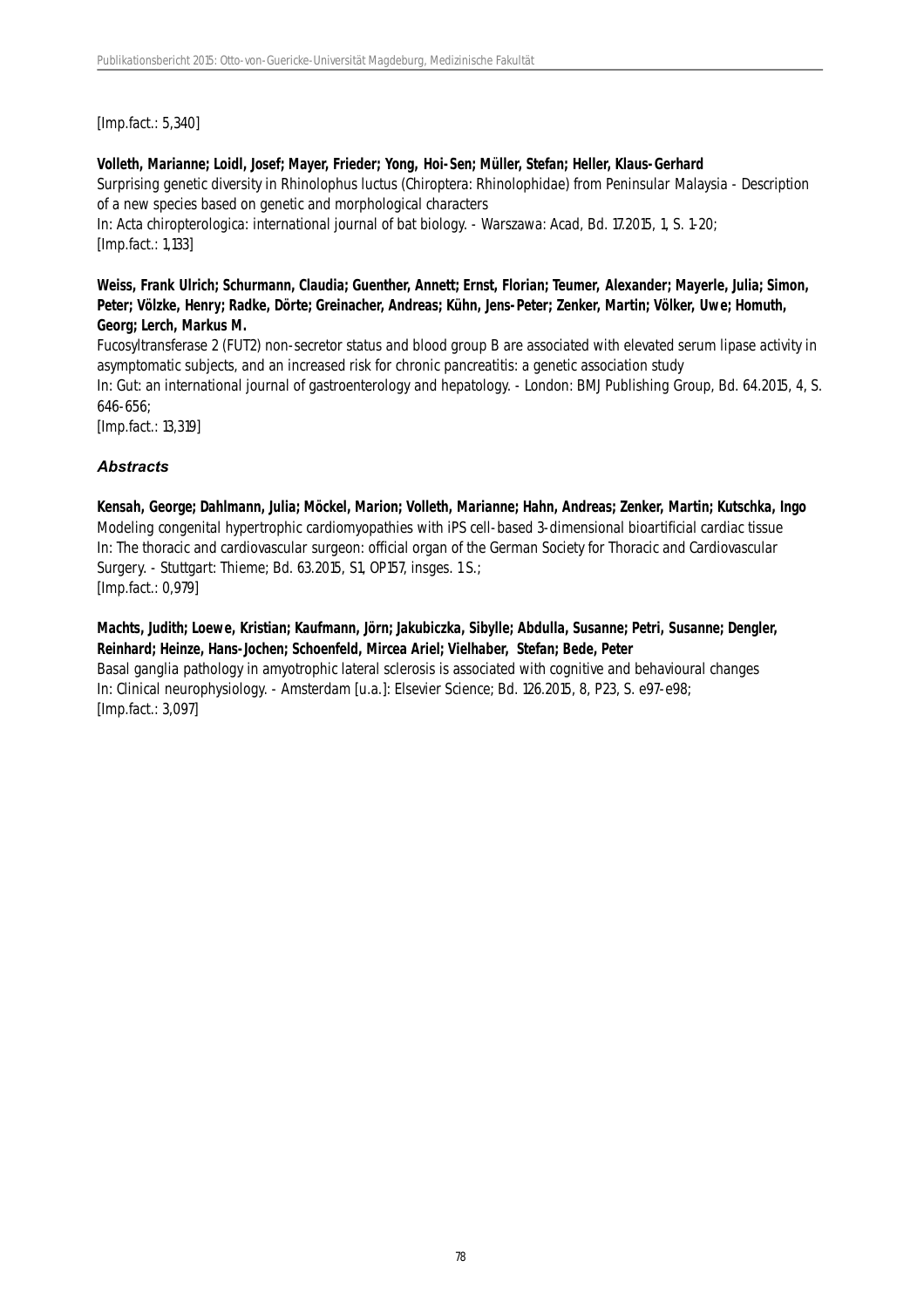# LEHRBEREICH GESCHICHTE, ETHIK UND THEORIE DER MEDIZIN

Leipzigerstr.44, 39120 Magdeburg Tel. +49 (0)391 67 24340/-41, Fax +49 (0)391 67 24350 eva.brinkschulte@med.ovgu.de

# **1. Leitung**

Prof. Dr. Eva Brinkschulte

# **2. Veröffentlichungen**

# *Begutachtete Zeitschriftenaufsätze*

# **Teichfischer, Philipp**

Tiergifte als Heilmittel - ein Beitrag zur Geschichte der antiken Medizin In: Medizinhistorisches Journal. - Stuttgart: Steiner, Bd. 50.2015, 4, S. 319-356;

# *Buchbeiträge*

# **Brinkschulte, Eva**

Schneller, höher, stärker - zum Wandel männlicher Körpernormen um 1900 In: Norm als Zwang, Pflicht und Traum: Normierende versus individualisierende Bestrebungen in der Medizin. Festschrift zum 60. Geburtstag von Heinz-Peter Schmiedebach. - Frankfurt am Main: Lang, Peter Frankfurt, S. 51-78, 2015;

# **Gadebusch Bondio, Mariacarla; Brinkschulte, Eva**

Einführung

In: Norm als Zwang, Pflicht und Traum: Normierende versus individualisierende Bestrebungen in der Medizin. Festschrift zum 60. Geburtstag von Heinz-Peter Schmiedebach. - Frankfurt am Main: Lang, Peter Frankfurt, S. 7-17, 2015;

# **Schmiedebach, Heinz-Peter; Brinkschulte, Eva**

Arbeit und Arbeitstherapie - historisch geleitete Assoziationen In: Arbeitsrhythmus und Anstaltsalltag. - Stuttgart: Steiner, S. 21-28, 2015;

# **Urbach, Anna**

"Heilsam, förderlich, wirtschaftlich" - zur Rechtfertigung, Durchführung und Aneignung der Arbeitstherapie in der Landesheil- und Pflegeanstalt Uchtspringe 1894 - 1914 In: Arbeitsrhythmus und Anstaltsalltag. - Stuttgart: Steiner, S. 71-102, 2015;

# *Herausgeberschaften*

# **Ankele, Monika [Hrsg.]; Brinkschulte, Eva [Hrsg.]**

Arbeitsrhythmus und Anstaltsalltag - Arbeit in der Psychiatrie vom frühen 19. Jahrhundert bis in die NS-Zeit; [...Beiträge einer Tagung, die am 11. und 12. April 2013 am Institut für Geschichte und Ethik der Medizin des Universitätsklinikums Hamburg-Eppendorf... stattfand]. - Stuttgart: Steiner, 2015; 237 S.: Ill., graph. Darst.; 240 mm x 170 mm - (Medizingeschichte), ISBN 351510917X

Kongress: Tagung; (Hamburg-Eppendorf): 2013.04.11-12;

# **Brinkschulte, Eva; Gadebusch Bondio, Mariacarla**

Norm als Zwang, Pflicht und Traum - Normierende versus individualisierende Bestrebungen in der Medizin. Festschrift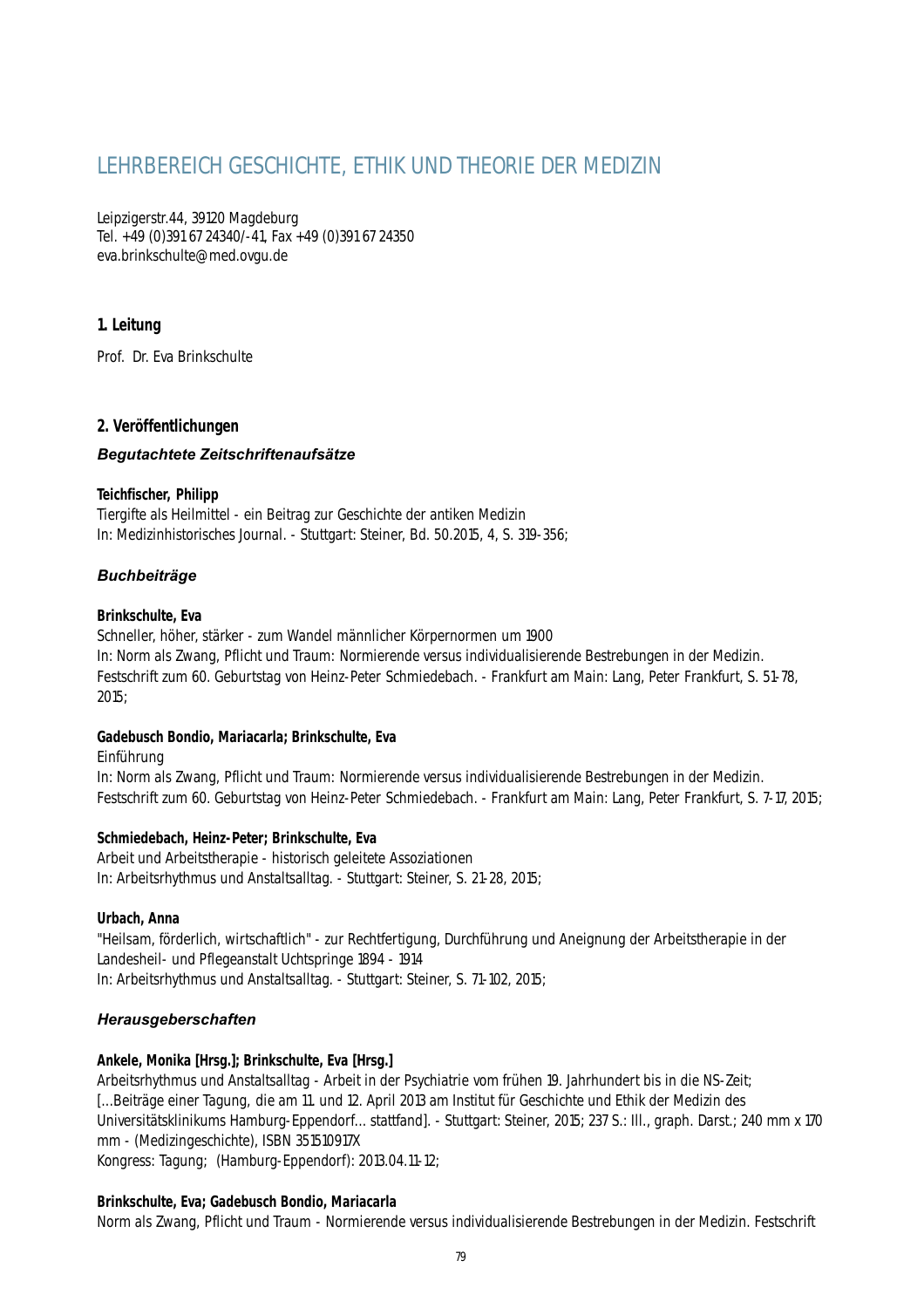zum 60. Geburtstag von Heinz-Peter Schmiedebach. - Frankfurt am Main: Lang, Peter Frankfurt, 2015; 212 S; 210 mm x 148 mm - (Medizingeschichte im Kontext; 19), ISBN 3631660642;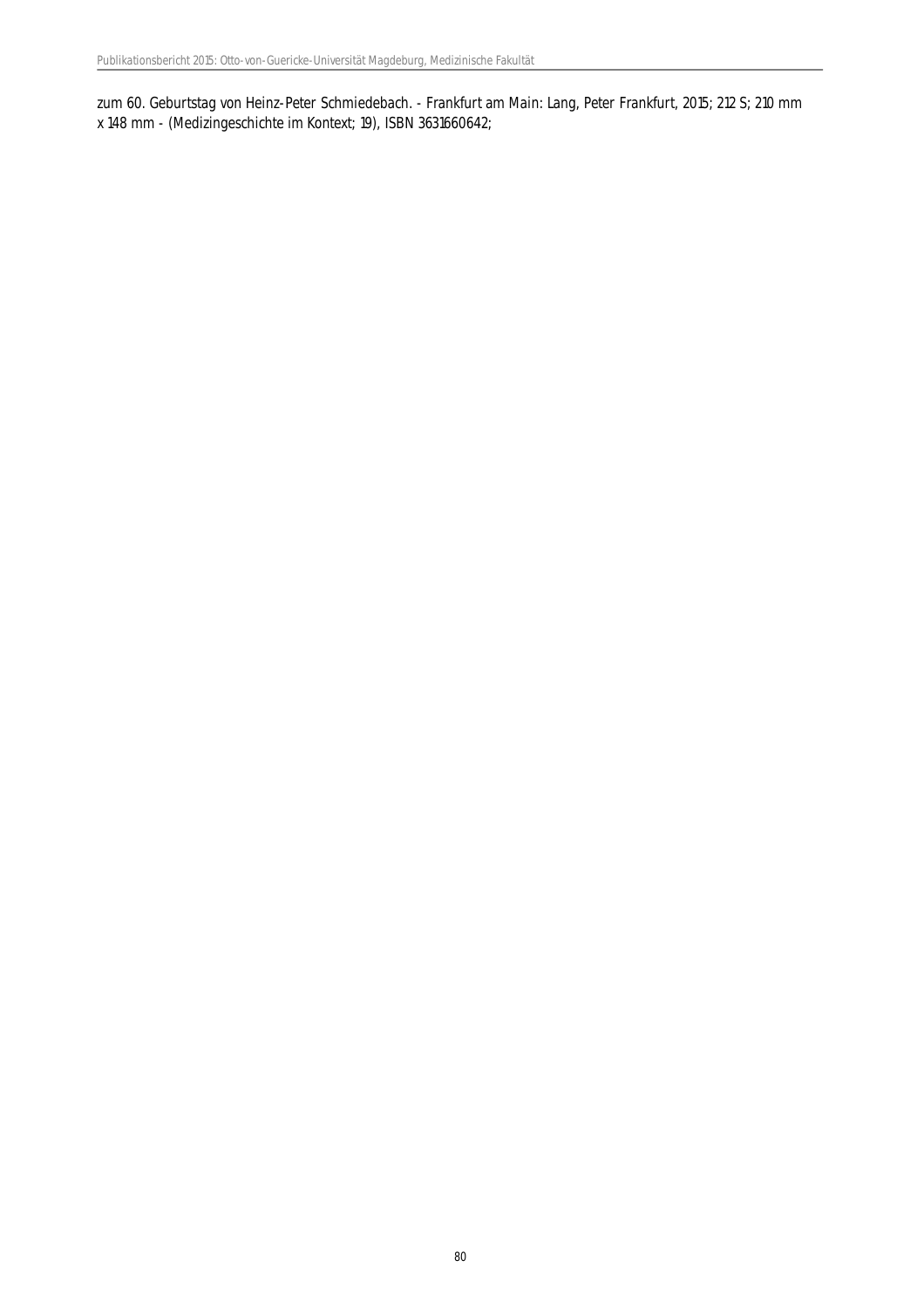# INSTITUT FÜR KOGNITIVE NEUROLOGIE UND DEMENZFORSCHUNG

Leipziger Str.44, 39120 Magdeburg, ZENIT 2 Tel. +49 (0)391 6117 520, Fax +49 (0)391 6117 522 emrah.duezel@med.ovgu.de

# **1. Leitung**

Prof. Dr. med. Emrah Düzel

# **2. Veröffentlichungen**

# *Begutachtete Zeitschriftenaufsätze*

# **Berron, David; Frühholz, Sascha; Herrmann, Manfred**

Neural control of enhanced filtering demands in a combined flanker and garner conflict task In: PLoS one. - Lawrence, Kan: PLoS; Bd. 10.2015, 3, Art.-Nr. e0120582, insges. 18 S.; [Imp.fact.: 3,234]

# **Koster, Raphael; Düzel, Emrah; Dolan, Raymond J.**

Action and valence modulate choice and choice-induced preference change In: PLoS one. - Lawrence, Kan: PLoS; Bd. 10.2015, 3, Art.-Nr. e0119682, insges. 10 S.; [Imp.fact.: 3,234]

# **Koster, Raphael; Guitart-Masip, Marc; Dolan, Raymond J.; Düzel, Emrah**

Basal ganglia activity mirrors a benefit of action and reward on long-lasting event memory In: Cerebral cortex. - Oxford: Oxford Univ. Press, Bd. 25.2015, 12, S. 4908-4917; [Imp.fact.: 8,665]

# **Maass, Anne; Berron, David; Libby, Laura A.; Ranganath, Charan; Düzel, Emrah**

Functional subregions of the human entorhinal cortex In: eLife. - Cambridge: eLife Sciences Publications; Bd. 4.2015, Art.-Nr. e06426, insges. 20 S.; [Imp.fact.: 9,322]

# **Maass, Anne; Düzel, Sandra; Görke, Monique; Becke, Andreas; Sobieray, Uwe; Neumann, Katja; Lövden, Martin; Lindenberger, Ulman; Bäckman, Lars; Braun-Dullaeus, Rüdiger; Ahrens, Dörte; Heinze, Hans-Jochen; Müller, Notger G.; Düzel, Emrah**

Vascular hippocampal plasticity after aerobic exercise in older adults In: Molecular psychiatry. - London: Macmillan, Bd. 20.2015, 5, S. 585-593; [Imp.fact.: 14,496]

# **Richter, Anni; Guitart-Masip, Marc; Barman, Adriana; Libeau, Catherine; Behnisch, Gusalija; Czerney, Sophia; Schanze, Denny; Assmann, Anne; Klein, Marieke; Düzel, Emrah; Zenker, Martin; Seidenbecher, Constanze; Schott, Björn H.** Corrigendum - Valenced action/inhibition learning in humans is modulated by a genetic variant linked to dopamine D2 receptor expression

In: Frontiers in systems neuroscience. - Lausanne: Frontiers Research Foundation; Bd. 9.2015, Art.-Nr. 36, insges. 2 S.;

# **Schott, Björn H.; Voss, Martin; Wagner, Benjamin; Wüstenberg, Torsten; Düzel, Emrah; Behr, Joachim**

Fronto-limbic novelty processing in acute psychosis: disrupted relationship with memory performance and potential implications for delusions

In: Frontiers in behavioral neuroscience. - Lausanne: Frontiers Research Foundation; Bd. 9.2015, Art.-Nr. 144, insges. 13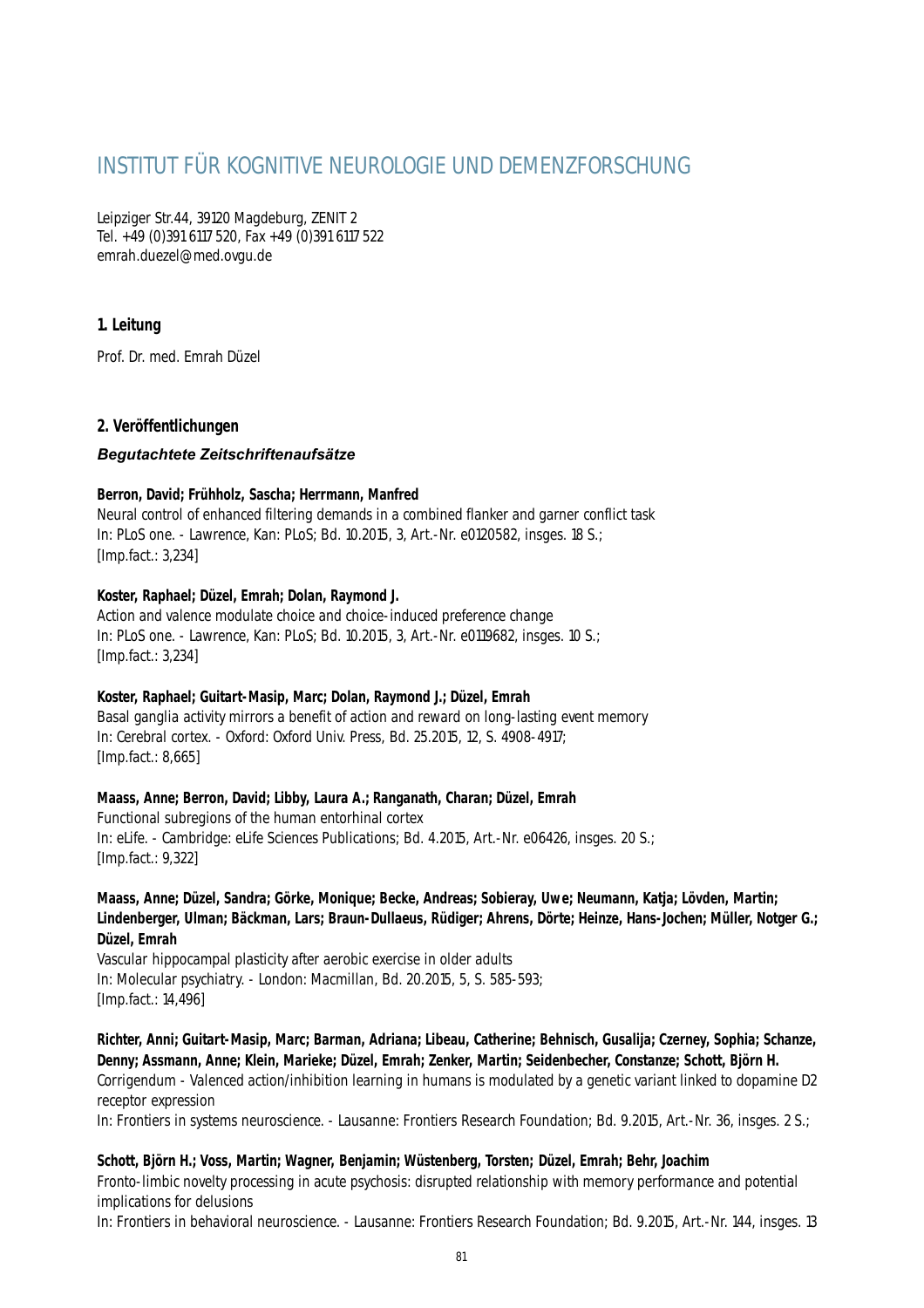$S.:$ [Imp.fact.: 3,270]

# **Tegelbeckers, Jana; Bunzeck, Nico; Düzel, Emrah; Bonath, Björn; Flechtner, Hans-Henning; Krauel, Kerstin** Altered salience processing in attention deficit hyperactivity disorder In: Human brain mapping. - New York, NY: Wiley-Liss, Bd. 36.2015, 6, S. 2049-2060; [Imp.fact.: 5,969]

#### **Wagenbreth, Caroline; Zaehle, Tino; Galazky, Imke; Voges, Jürgen; Guitart-Masip, Marc; Heinze, Hans-Jochen; Düzel, Emrah**

Deep brain stimulation of the subthalamic nucleus modulates reward processing and action selection in Parkinson patients In: Journal of neurology. - [Darmstadt]: Steinkopff, Bd. 262.2015, 6, S. 1541-1547; [Imp.fact.: 3,377]

# *Abstracts*

# **Ermakova, Anna; Justicia, Azucena; Fletcher, Paul C.; Bunzeck, Nico; Düzel, Emrah; Murray, Graham K.**

Novelty, emotional processing and other forms of salience abnormalities in people with early psychosis In: Schizophrenia bulletin. - Oxford [u.a.]: Oxford Univ. Press; Bd. 41.2015, Suppl. 1, S. S222; [Imp.fact.: 8,450]

# *Dissertationen*

# **Maaß, Anne; Düzel, Emrah [Gutachter]**

Ultra-high resolution imaging of the functional anatomy and plasticity of the human hippocampal-entorhinal circuitry. - Magdeburg, Univ., Fak. für Naturwiss., Diss., 2015; XIII, 147, XIII S.: graph. Darst.;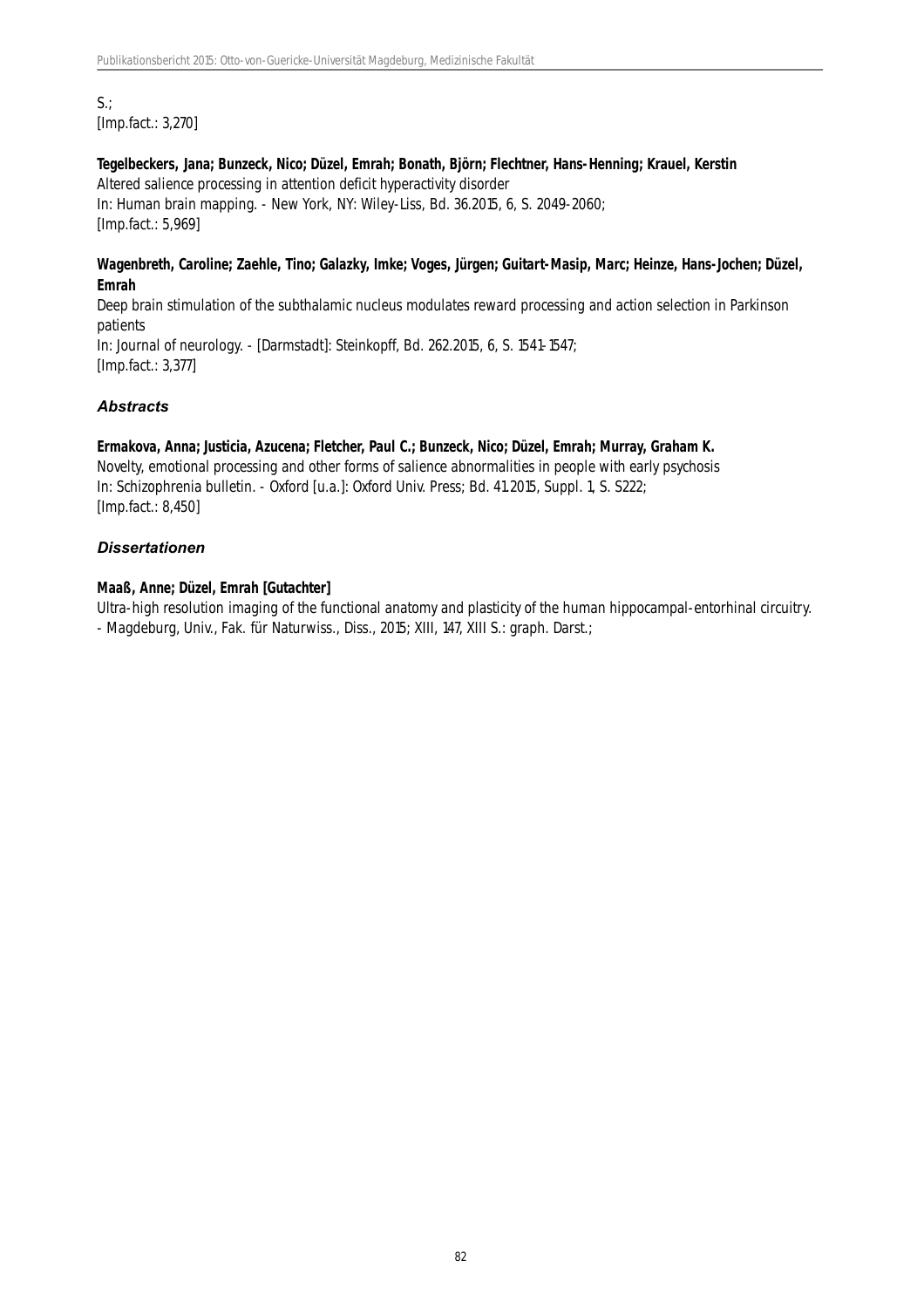# UNIVERSITÄTSKLINIK FÜR ALLGEMEIN-, VISZERAL- UND GEFÄßCHIRURGIE

Leipziger Str. 44, 39120 Magdeburg Tel. +49 (0)391 67 15500, Fax +49 (0)391 67 15570 christiane.bruns@med.ovgu.de

# **1. Leitung**

Universitätsprofessorin Dr. med. Christiane Bruns (Direktorin)

# **2. Veröffentlichungen**

# *Begutachtete Zeitschriftenaufsätze*

#### **Altmann, Silke; Meyer, Frank; Infanger, Manfred; Damert, Hans-Georg**

Plastisch-chirurgische Therapieoptionen bei der nekrotisierenden Fasziitis In: Zentralblatt für Chirurgie: Zeitschrift für allgemeine, viszeral-, Thorax- und Gefäßchirurgie. - Stuttgart [u.a.]: Thieme, Bd. 140.2015, 2, S. 205-209; [Imp.fact.: 1,048]

# **Arend, Jörg; Schütte, Kerstin; Peglow, Steffi; Däberitz, Therese; Popp, Felix; Benedix, Frank; Pech, Maciej; Wolff, Stefanie; Bruns, Christiane**

Arterielle und portalvenöse Gefäßkomplikationen nach HBP-Eingriffen - Interdisziplinäres Management In: Der Chirurg: Zeitschrift für alle Gebiete der operativen Medizin; Organ des Berufsverbandes der Deutschen Chirurgen. - Berlin: Springer, Bd. 86.2015, 6, S. 525-532; [Imp.fact.: 0,574]

# **Arend, Jörg; Schütte, Kerstin; Weigt, Jochen; Wolff, Stefanie; Schittek, Ulrich; Peglow, Steffi; Mohnike, Konrad; Benckert, Christoph; Bruns, Christiane**

Gallenleckage nach Leberresektion - Vermeidung und Behandlung In: Der Chirurg: Zeitschrift für alle Gebiete der operativen Medizin; Organ des Berufsverbandes der Deutschen Chirurgen. - Berlin: Springer, Bd. 86.2015, 2, S. 132-138; [Imp.fact.: 0,574]

# **Benckert, Christoph; Bruns, Christiane**

Die Rolle der Leberresektion bei der Behandlung von Patienten mit hepatozellulärem Karzinom In: Der Chirurg: Zeitschrift für alle Gebiete der operativen Medizin; Organ des Berufsverbandes der Deutschen Chirurgen. - Berlin: Springer, Bd. 86.2015, 8, S. 803; [Imp.fact.: 0,574]

#### **Benedix, Frank; Bruns, Christiane**

Einfluss bariatrischer Eingriffe auf die nichtalkoholische Fettlebererkrankung - Vergleich des Roux-en-Y-Magenbypass mit dem adjustierbaren Magenband

In: Der Chirurg: Zeitschrift für alle Gebiete der operativen Medizin; Organ des Berufsverbandes der Deutschen Chirurgen. - Berlin: Springer, Bd. 86.2015, 2, S. 186; [Imp.fact.: 0,574]

#### **Benedix, Frank; Dalicho, Stephan F.; Garlipp, Benjamin; Ptok, Henry; Arend, Jörg; Bruns, Christiane**

Management perioperativer Komplikationen nach Tumorresektionen im oberen Gastrointestinaltrakt In: Der Chirurg: Zeitschrift für alle Gebiete der operativen Medizin; Organ des Berufsverbandes der Deutschen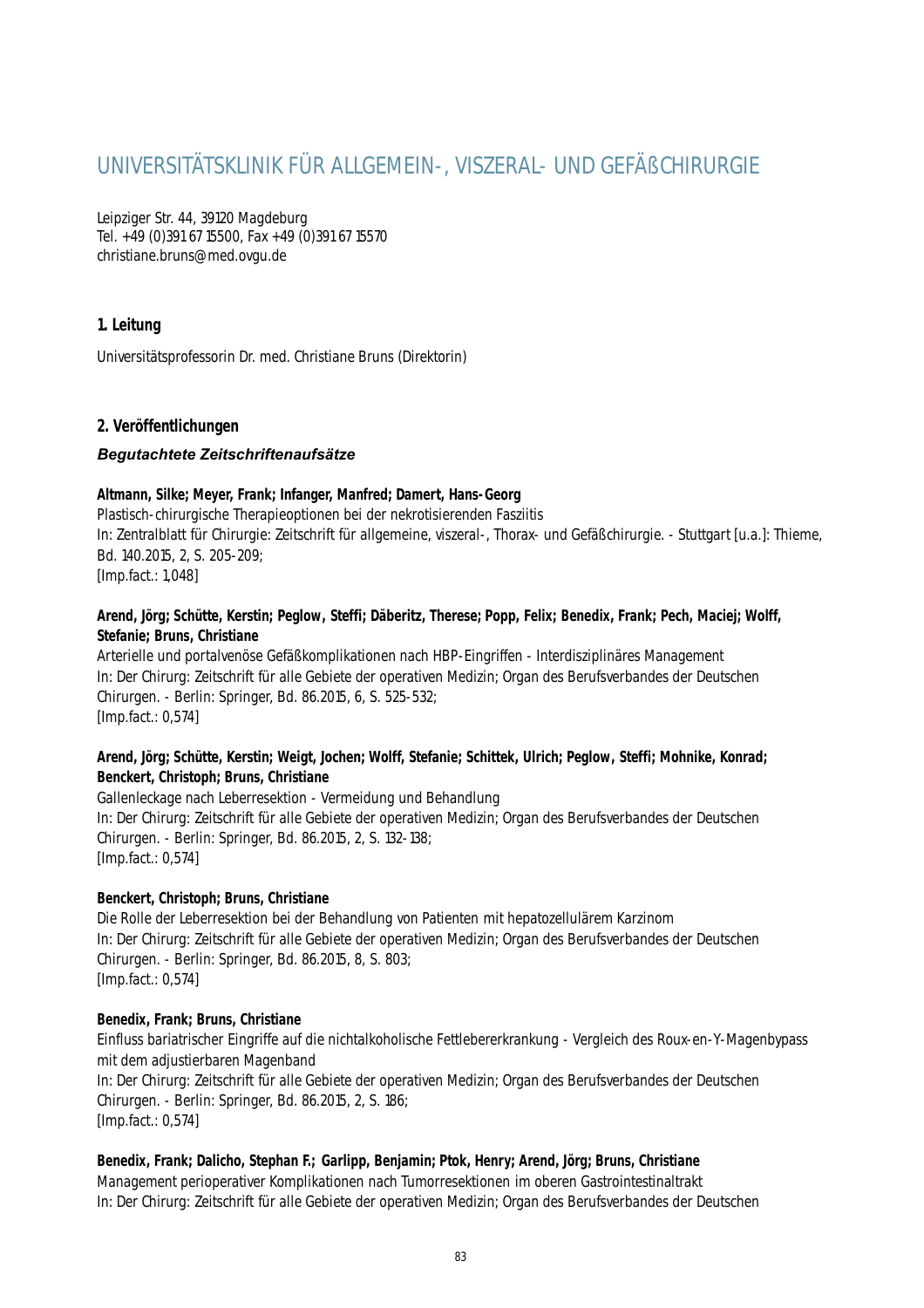Chirurgen. - Berlin: Springer, Bd. 86.2015, 11, S. 1023-1028;

#### **Benedix, Frank; Wolff, Stephanie; Manger, Thomas; Bruns, Christiane; Stroh, Christine**

Diabetes mellitus Typ 2 - Heilung durch Chirurgie? In: Deutsches Ärzteblatt international: a weekly online journal of clinical medicine and public health. - Köln: Dt. Ärzte-Verl, Bd. 112.2015, 17, S. 14-17; [Imp.fact.: 3,518]

#### **Bilsing, Bettine; Anger, Bernd; Meyer, Frank**

Onkologische Rehabilitation bei gastrointestinalen Tumorerkrankungen In: Zentralblatt für Chirurgie: Zeitschrift für allgemeine, viszeral-, Thorax- und Gefäßchirurgie. - Stuttgart [u.a.]: Thieme, Bd. 140.2015, 4, S. 382-389; [Imp.fact.: 1,048]

#### **Bornschein, Jan; Dingwerth, Andrea; Selgrad, Michael; Venerito, Marino; Stübs, Patrick; Frauenschlaeger, Katrin; Achilleos, Achilleas; Roessner, Albert; Malfertheiner, Peter**

Adenocarcinomas at different positions at the gastro-oesophageal junction show distinct association with gastritis and gastric preneoplastic conditions

In: European journal of gastroenterology & hepatology: official journal of the European Association for Gastroenterology and Endoscopy. - Hagerstown, Md: Lippincott Williams & Wilkins, Bd. 27.2015, 5, S. 492-500; [Imp.fact.: 2,152]

# **Bornschein, Jan; Seidel, Tina; Langner, Cosima; Link, Alexander; Wex, Thomas; Selgrad, Michael; Jechorek, Dörthe; Meyer, Frank; Bird-Lieberman, Elizabeth; Vieth, Michael; Malfertheiner, Peter**

MMP2 and MMP7 at the invasive front of gastric cancer are not associated with mTOR expression In: Diagnostic pathology. - [S.l.]: BioMed Central; Bd. 10.2015, Art.-Nr. 212, insges. 5 S.; [Imp.fact.: 2,597]

#### **Bruns, Christiane**

Komplikationen in der hepatopankreatobiliären Chirurgie - die Komplexität erfordert enge interdisziplinäre Zusammenarbeit

In: Der Chirurg: Zeitschrift für alle Gebiete der operativen Medizin; Organ des Berufsverbandes der Deutschen Chirurgen. - Berlin: Springer, Bd. 86.2015, 6, S. 517-518;

[Imp.fact.: 0,574]

# **Bruns, Christiane**

Komplikationen in der Leberchirurgie - Morbidität und Mortalität konnten deutlich gesenkt werden In: Der Chirurg: Zeitschrift für alle Gebiete der operativen Medizin; Organ des Berufsverbandes der Deutschen Chirurgen. - Berlin: Springer, Bd. 86.2015, 2, S. 112-113; [Imp.fact.: 0,574]

#### **Bruns, Christiane J.**

Algorithmus zur Diagnostik und Therapie bei malignem Pleuramesotheliom, extrakutanem Melanom, Sarkom und Pseudomyxoma peritonei

In: Der Onkologe: Organ der Deutschen Krebsgesellschaft e.V. - Berlin: Springer, Bd. 21.2015, 12, S. 1125-1128; [Imp.fact.: 0,136]

#### **Bruns, Christiane J.; Chiapponi, Costanza; Schlag, Peter M.**

Seltene Tumoren - vom Seltenen zum Häufigen In: Der Onkologe: Organ der Deutschen Krebsgesellschaft e.V. - Berlin: Springer, Bd. 21.2015, 12, S. 1122-1124; [Imp.fact.: 0,136]

# **Camaj, Peter; Primo, Stefano; Wang, Yan; Heinemann, Volker; Zhao, Yue; Laubender, Rüdiger Paul; Stintzing, Sebastian; Giessen-Jung, Clemens; Jung, Andreas; Gamba, Sebastian; Bruns, Christiane Josephine; Modest, Dominik Paul**

KRAS exon 2 mutations influence activity of regorafenib in an SW48-based disease model of colorectal cancer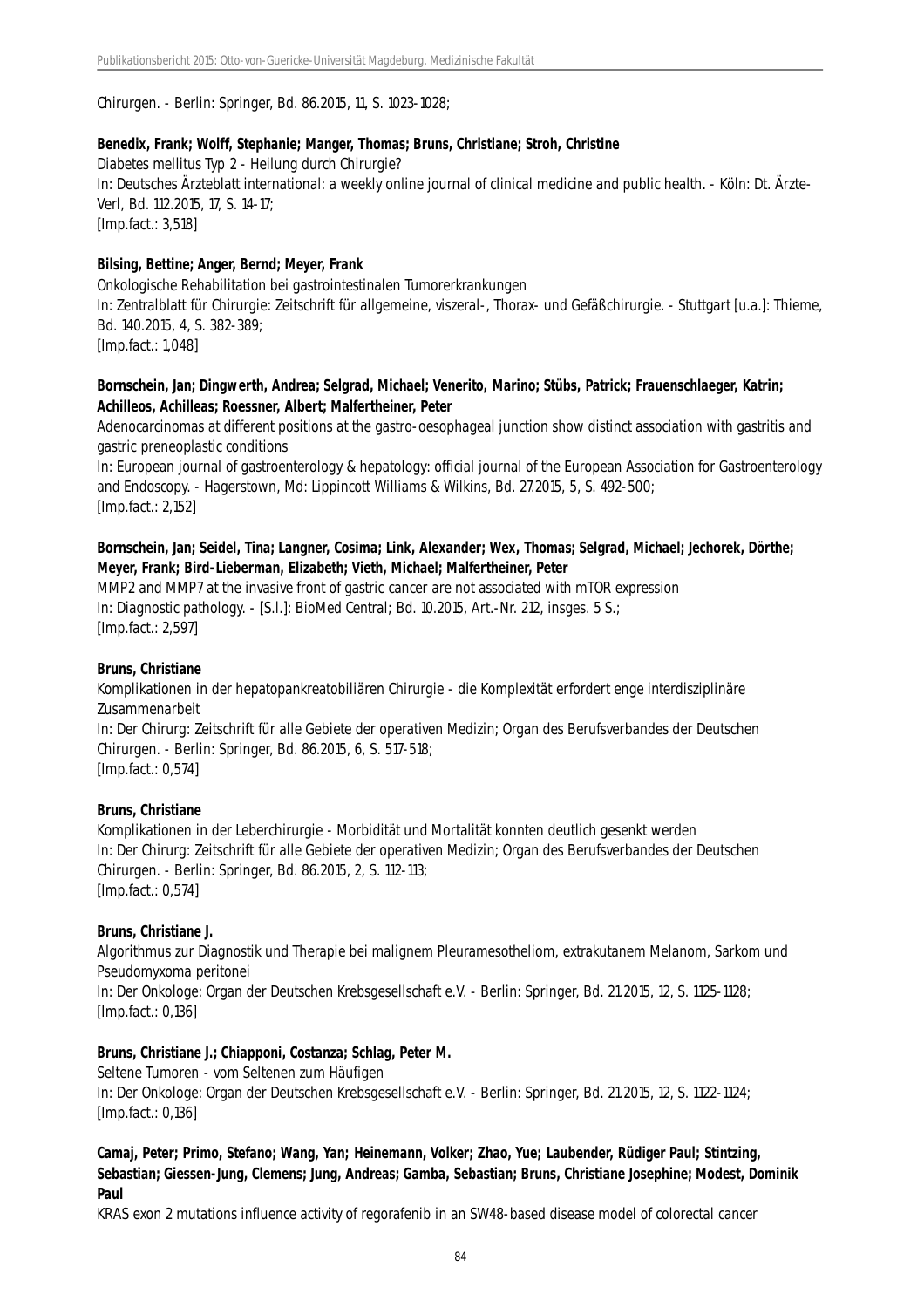In: Future oncology. - London: Future Medicine Ltd, Bd. 11.2015, 13, S. 1919-1929; [Imp.fact.: 2,477]

# **Chiapponi, Costanza; Meyer, Frank; Jannasch, Olof; Arndt, Stephan; Stübs, Patrick; Bruns, Christiane**

Involving medical students in informed consent - A pilot study In: World journal of surgery: official journal of the International Society of Surgery. - New York, NY: Springer, Bd. 39.2015, 9, S. 2214-2219; [Imp.fact.: 2,642]

#### **Dalicho, Stephan; Benedix, Frank; Stroh, Christine; Jechorek, Dörthe; Meyer, Frank**

Pancolitis ulcerosa mit 4 inzidentellen kolorektalen Karzinomen (Kommentar zu Kuester et al.: "Synchronous multifocal colorectal carcinoma" in Pathol Res Pract 2008 [1]) In: Zentralblatt für Chirurgie: Zeitschrift für allgemeine, viszeral-, Thorax- und Gefäßchirurgie. - Stuttgart [u.a.]: Thieme, Bd. 140.2015, 6, S. 624-626; [Imp.fact.: 1,048]

#### **Damert, Hans-Georg; Altmann, Silke; Stübs, Patrick; Infanger, Manfred; Meyer, Frank**

Was der Allgemein-, Viszeral- & Gefäßchirurg über plastische Chirurgie wissen sollte - plastisch-chirurgische Aspekte in der Allgemein- & Viszeralchirurgie In: Zentralblatt für Chirurgie: Zeitschrift für allgemeine, viszeral-, Thorax- und Gefäßchirurgie. - Stuttgart [u.a.]: Thieme, Bd. 140.2015, 1, S. 67-73;

[Imp.fact.: 1,048]

#### **Damert, Hans-Georg; Meyer, Frank; Altmann, Silke**

Therapieoptionen bei Dekubitalulzera In: Zentralblatt für Chirurgie: Zeitschrift für allgemeine, viszeral-, Thorax- und Gefäßchirurgie. - Stuttgart [u.a.]: Thieme, Bd. 140.2015, 2, S. 193-200; [Imp.fact.: 1,048]

**Derikx, Monique H.; Kovacs, Peter; Scholz, Markus; Masson, Emmanuelle; Chen, Jian-Min; Ruffert, Claudia; Lichtner, Peter; Morsche, Rene H. M. te; Cavestro, Giulia Martina; Algül, Hana; Berg, Thomas; Bödeker, hans; Blüher, Matthias; Bruno, Marco J.; Buch, Stephan; Bugert, Peter; Cichoz-Lach, Halina; Dabrowski, Andrzej; Farré, Antoni; Frank, Josef; Gasiorowska, Anita; Geisz, Andrea; Goni, Elisabetta; Grothaus, Johannes; Grützmann, Robert; Haas, Stephan; Hampe, Jochen; Hellerbrand, Claus; Hegyi, Peter; Huster, Dominik; Ioana, Mihai; Iordache, Sevastitia; Jurkowska, Grazyna; Keim, Volker; Landt, Olfert; Leo, Milena di; Lerch, Markus M.; Lévy, Philippe; Löhr, Matthias J.; Macek, Milan; Malats, Nuria; Malecka-Panas, Ewa; Mariani, Alberto; Martorana, Davide; Mayerle, Julia; Mora, Josefina; Mössner, Joachim; Müller, Sebastian; Ockenga, Johann; Paderova, Jana; Pedrazzoli, Sergio; Pereira, Stephen P.; Pfützer, Roland; Real, Francisco X.; Rebours, Vinciane; Ridinger, Monika; Rietschel, Marcella; Rohde, Kerstin; Sack, Stephan; Saftoiu, Adrian; Schneider, Alexander; Schulz, Hans-Ulrich; Soyka, Michael; Simon, Peter; Skipworth, James; Stickel, Felix; Stumvoll, Michael; Testoni, Pier Alberto; Tönjes, Anke; Treiber, Matthias; Weiss, Frank Ulrich; Werner, Jens; Wodarz, Norbert; Férec, Claude; Drenth, Joost P. H.; Witt, Heiko; Rosendahl, Jonas**

Polymorphisms at PRSS1-PRSS2 and CLDN2-MORC4 loci associate with alcoholic and non-alcoholic chronic pancreatitis in a European replication study

In: Gut: an international journal of gastroenterology and hepatology. - London: BMJ Publishing Group, Bd. 64.2015, 9, S. 1426-1433;

[Imp.fact.: 14,660]

**Diakopoulos, Kalliope N.; Lesina, Marina; Wörmann, Sonja; Song, Liang; Aichler, Michaela; Schild, Lorenz; Artati, Anna; Römisch-Margl, Werner; Wartmann, Thomas; Fischer, Robert; Kabiri, Yashar; Zischka, Hans; Halangk, Walter; Demir, Ihsan Ekin; Pilsak, Claudia; Walch, Axel; Mantzoros, Christos S.; Steiner, Jörg M.; Erkan, Mert; Schmid, Roland M.; Witt, Heiko; Adamski, Jerzy; Algül, Hana**

Impaired autophagy induces chronic atrophic pancreatitis in mice via sex- and nutrition-dependent processes In: Gastroenterology: official publication of the American Gastroenterological Association. - Stanford, Calif: HighWire Press, Bd. 148.2015, 3, S. 626-638; [Imp.fact.: 16,716]

85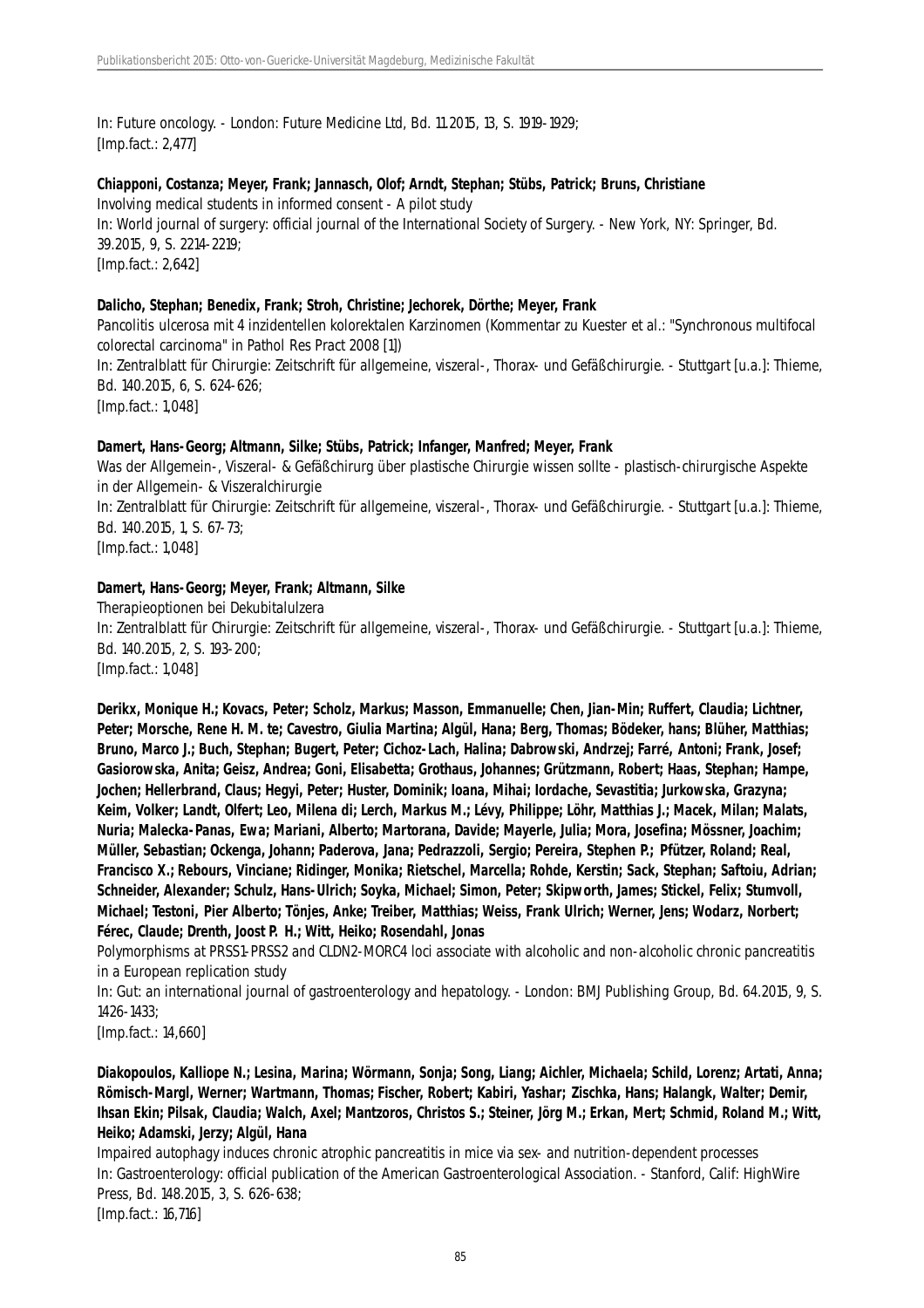#### **Dudeck, Oliver; Schnapauff, Dirk; Herzog, L.; Löwenthal, David; Bulla, Karsten; Bulla, B.; Halloul, Zuhir; Meyer, Frank; Pech, Maciej; Gebauer, Bernhard; Ricke, Jens**

Can early computed tomography angiography after endovascular aortic aneurysm repair predict the need for reintervention in patients with type II endoleak?

In: CardioVascular & interventional radiology: CVIR. - Berlin: Springer, Bd. 38.2015, 1, S. 45-52; [Imp.fact.: 2,071]

# **Dziki, Łukasz; Mroczkowski, Paweł**

Do we still need proxies for quality control in rectal cancer surgery? In: Journal of clinical oncology: JCO; official journal of the American Society of Clinical Oncology. - Alexandria, Va: American Society of Clinical Oncology, Bd. 33.2015, 12, S. 1411; [Imp.fact.: 18,428]

**Fjeld, Karianne; Weiss, Frank Ulrich; Lasher, Denise; Rosendahl, Jonas; Chen, Jian-Min; Johansson, Bente B.; Kirsten, Holger; Ruffert, Claudia; Masson, Emmanuelle; Steine, Solrun J.; Bugert, Peter; Cnop, Miriam; Grützmann, Robert; Mayerle, Julia; Mössner, Joachim; Ringdal, Monika; Schulz, Hans-Ulrich; Sendler, Matthias; Simon, Peter; Sztromwasser, Pawel; Torsvik, Janniche; Scholz, Markus; Tjora, Erling; Férec, Claude; Witt, Heiko; Lerch, Markus M.; Njølstad, Pål R.; Johansson, Stefan; Molven, Anders**

A recombined allele of the lipase gene CEL and its pseudogene CELP confers susceptibility to chronic pancreatitis In: Nature genetics. - New York, NY: Nature America, Bd. 47.2015, 5, S. 518-522; [Imp.fact.: 29,352]

**Gamba, Sebastian; Camaj, Peter; Heinemann, Volker; Laubender, Rüdiger P.; Wang, Yan; Zhao, Yue; Stintzing, Sebastian; Giessen, Clemens; Boeck, Stefan; Haertl, Christoph; Bruns, Christiane J.; Modest, Dominik P.** Effect of KRAS exon 2 mutations on antitumor activity of afatinib and gefitinib In: Anti-cancer drugs. - Hagerstown, Md: Lippincott Williams & Wilkins, Bd. 26.2015, insges. 8 S., 2014; [Imp.fact.: 1,891]

**Gastinger, Ingo; Windisch, Jens; Meyer, Frank; Ptok, Henry; Steinert, Ralf; Otto, R.; Bruns, Christiane; Lippert, Hans** Palliative Behandlung des fortgeschrittenen Magenkarzinoms aus chirurgischer Sicht In: Der Chirurg: Zeitschrift für alle Gebiete der operativen Medizin; Organ des Berufsverbandes der Deutschen Chirurgen. - Berlin: Springer, Bd. 86.2015, 6, S. 570-576; [Imp.fact.: 0,574]

# **Golcher, Henriette; Brunner, Thomas B.; Witzigmann, Helmut; Marti, Lukas; Bechstein, Wolf-Otto; Bruns, Christiane; Jungnickel, Henry; Schreiber, Stefan; Grabenbauer, Gerhard G.; Meyer, Thomas; Merkel, Susanne; Fietkau, Rainer; Hohenberger, Werner**

Neoadjuvant chemoradiation therapy with gemcitabine/cisplatin and surgery versus immediate surgery in resectable pancreatic cancer - Results of the first prospective randomized phase II trial In: Strahlentherapie und Onkologie. - Berlin: Springer Medizin, Bd. 191.2015, 1, S. 7-16; [Imp.fact.: 2,733]

# **Halloul, Zuhir; Mhanna, Majed; Barth, Udo; Udelnow, Andrej; Meyer, Frank**

Erfolgreiche offen-gefäßchirurgische Versorgung eines monströsen Aneurysmas der A. hepatica propria im Leberhilus In: Gefässchirurgie: Zeitschrift für vaskuläre und endovaskuläre Chirurgie; Organ der Deutschen, der Österreichischen und der Schweizerischen Gesellschaft für Gefäßchirurgie. - Berlin: Springer, Bd. 20.2015, 1, S. 45-49;

# **Hashim, Dhia; Meyer, Frank**

Instrumentenassoziierte, spitzen- bzw. branchenfixierte, miniaturisierte Extralichtquelle erleichtert die Dissektion in der Bauchhöhle beim laparoskopischen Operieren, z. B. der Cholezystektomie:Technical note= Surgical instrumentassociated, miniaturised separate light source facilitates intraperitoneal dissection in laparoscopic surgery, e.g., in cholecystectomy:"technical note"

In: Zentralblatt für Chirurgie: Zeitschrift für allgemeine, viszeral-, Thorax- und Gefäßchirurgie. - Stuttgart [u.a.]: Thieme,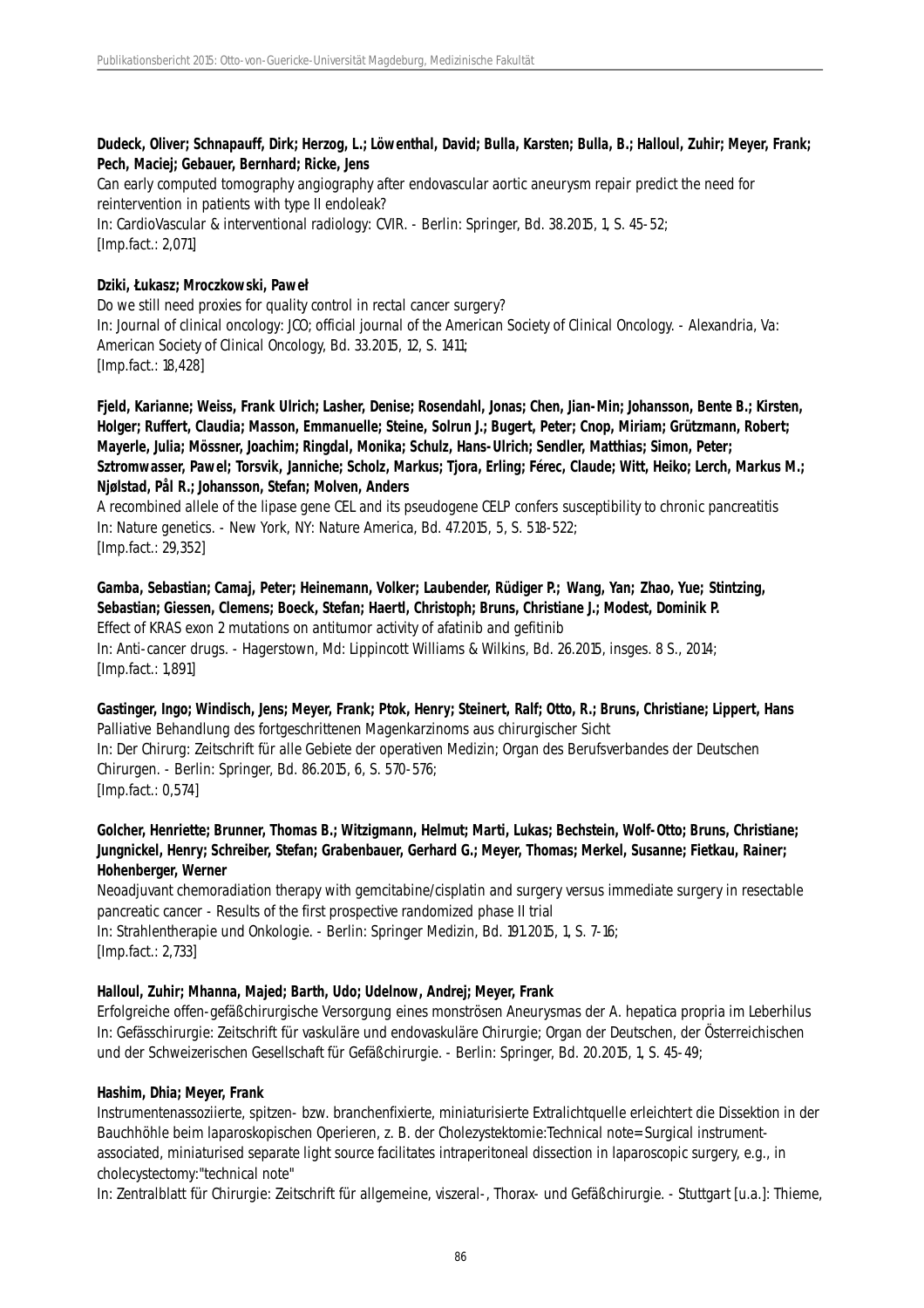Bd. 140.2015, 3, S. 317-319; [Imp.fact.: 1,048]

# **Ha , Stanislaw; Pie kowska, Joanna; Madejewska, Ilona; Łaski, Dariusz; Kostro, Justyna; Mroczkowski, Pawel; Studniarek, Michal; ledzi ski, Zbigniew**

Pancreatic remnant fate In: Folia morphologica. - Gda sk: Via medica, Bd. 74.2015, 1, S. 56-60; [Imp.fact.: 0,336]

# **Hepp, Wolfgang; Meyer, Frank**

20 Jahre Gefäßchirurgie/Gefäßmedizin im "Zentralblatt für Chirurgie": EDITORIAL - EDITORIAL In: Zentralblatt für Chirurgie: Zeitschrift für allgemeine, viszeral-, Thorax- und Gefäßchirurgie. - Stuttgart [u.a.]: Thieme, Bd. 140.2015, 5, S. 476-477; [Imp.fact.: 1,048]

**Houben, Philipp; Manzini, Giulia; Kremer, Michael; Arend, Joerg; Berlakovich, Gabriela A.; Klar, Ernst; Klempnauer, Jürgen; Lerut, Jan; Otto, Gerd; Pirenne, Jacques; Rogiers, Xavier; Seehofer, Daniel; Stippel, Dirk L.; Schemmer, Peter** Graft rinse prior to reperfusion in liver transplantation - literature review and online survey within the Eurotransplant community

In: Transplant international: official journal of the European Society for Organ Transplantation and the European Liver Transplant Association. - Oxford [u.a.]: Wiley-Blackwell, Bd. 28.2015, 11, S. 1291-1298; [Imp.fact.: 2,599]

# **Jannasch, Olof; Chiapponi, Costanza; Bruns, Christiane**

Postoperative Wundinfektionen

In: Internistische Praxis: tägl. Praxis der gesamten inneren Medizin. - München: Marseille, Bd. 55.2015, 2, S. 439-448;

# **Jannasch, Olof; Kelch, Bettina; Adolf, Daniela; Tammer, Ina; Lodes, Uwe; Weiss, Günter; Lippert, Hans; Mroczkowski, Pawel**

Nosocomial infections and microbiologic spectrum after major elective surgery of the pancreas, liver, stomach, and esophagus

In: Surgical infections. - Larchmont, NY: Liebert, Bd. 16.2015, 3, S. 338-345; [Imp.fact.: 1,448]

# **Jannasch, Olof; Klinge, Tim; Otto, Ronny; Chiapponi, Costanza; Udelnow, Andrej; Lippert, Hans; Bruns, Christiane J.; Mroczkowski, Pawel**

Risk factors, short and long term outcome of anastomotic leaks in rectal cancer In: OncoTarget: open access impact journal. - [S.l.]: Impact Journals LLC, Bd. 6.2015, 34, S. 36884-36893; [Imp.fact.: 6,359]

# **Jannasch, Olof; Udelnow, Andrej; Wolff, Stefanie; Lippert, Hans; Mroczkowski, Pawel**

German bowel cancer center - An attempt to improve treatment quality In: Gastroenterology research and practice. - New York, NY: Hindawi; 2015, Art.-ID 456476, insges. 5 S.; [Imp.fact.: 1,749]

# **Krause, Hardy; Hass, Hans-Jürgen; Böttger, Ralf; Gerloff, Claudia; Rissmann, Anke; Meyer, Frank**

Surgical treatment results In gastroschisis based on preterm delivery within the 34th week of gestation by Caesarean section

In: Polish journal of surgery. - Warsaw: Versita, Bd. 87.2015, 7, S. 346-356;

# **Kropf, Siegfried; Burger, Elke; Radinski, Irina; Ridwelski, Karsten; Lippert, Hans; Altendorf-Hofmann, Annelore; Bernarding, Johannes**

Vollständigkeit und Qualität der Basisdaten und der Nachbeobachtung im Krebsregister - eine Untersuchung am Beispiel des kolorektalen Karzinoms

In: Deutsche medizinische Wochenschrift: DMW; Organ der Deutschen Gesellschaft für Innere Medizin (DGIM); Organ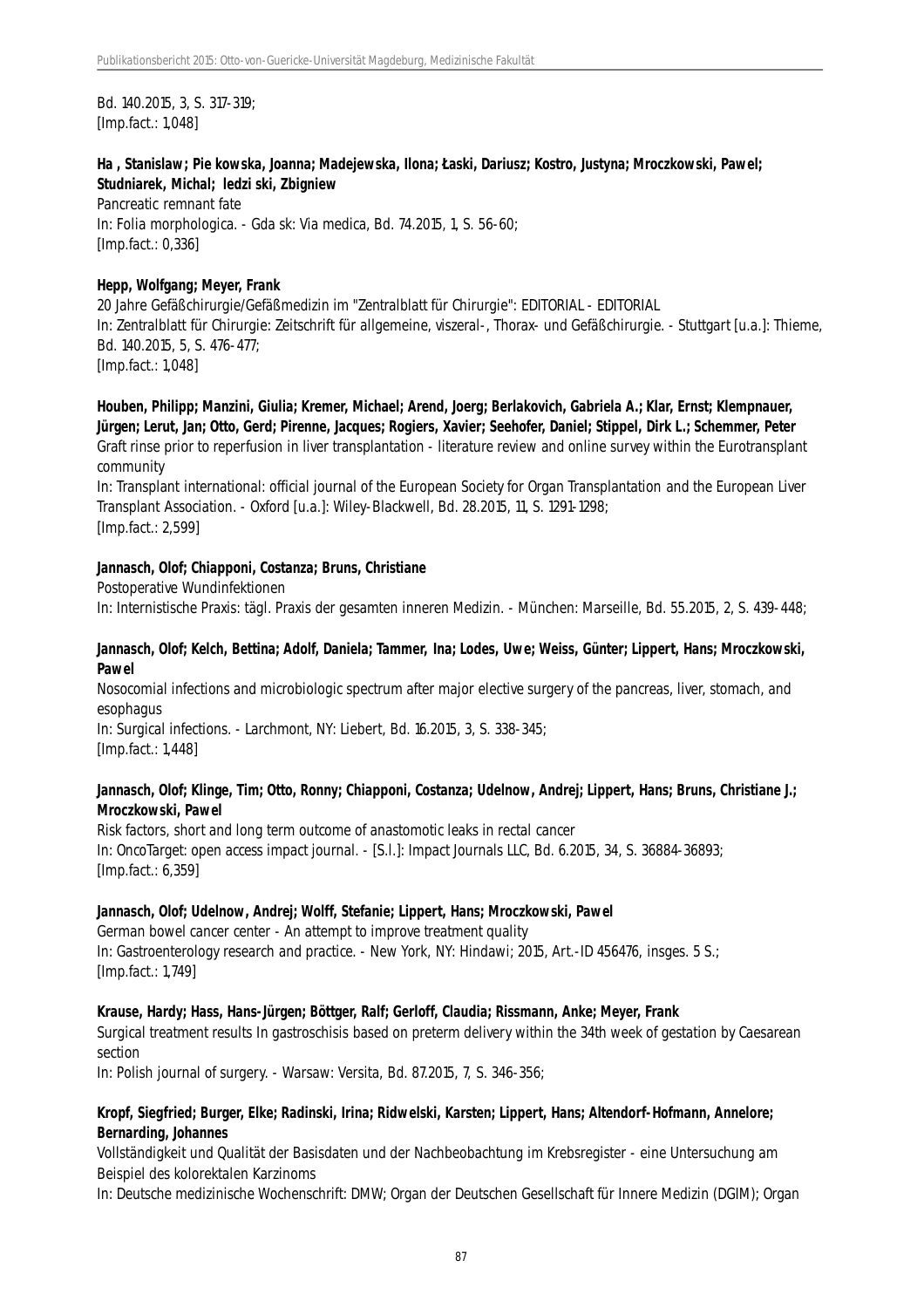der Gesellschaft Deutscher Naturforscher und Ärzte (GDNÄ). - Stuttgart: Thieme; Bd. 140.2015, 11, S. e106-e113; [Imp.fact.: 0,542]

#### **Kube, Rainer; Mroczkowski, Pawel**

Metastasiertes Kolonkarzinom - wann besteht keine Indikation zur primären Resektion? In: Der Chirurg: Zeitschrift für alle Gebiete der operativen Medizin; Organ des Berufsverbandes der Deutschen Chirurgen. - Berlin: Springer, Bd. 86.2015, 2, S. 148-153; [Imp.fact.: 0,574]

# **Lichte, Thomas; Meyer, Frank; Junge, G.; Klement, Andreas**

Was muss der Chirurg über Allgemeinmedizin wissen? In: Zentralblatt für Chirurgie: Zeitschrift für allgemeine, viszeral-, Thorax- und Gefäßchirurgie. - Stuttgart [u.a.]: Thieme, Bd. 140.2015, 1, S. 47-51; [Imp.fact.: 1,048]

#### **Lorenz, Eric; Herold, Joerg; Udelnow, Andrej; Pech, Maciej; Hallou, Zuhir**

Percutaneous thrombin embolisation of an iatrogenic pseudoaneurysm of the subclavian artery with neuroprotection in a critically ill patient

In: Vasa: offizielles Organ der Schweizerischen Gesellschaft für Angiologie, Deutschen Gesellschaft für Angiologie, Gesellschaft für Gefäßmedizin, Österreichischen Gesellschaft für Angiologie. - Bern: Huber, Bd. 44.2015, 5, S. 391-394; [Imp.fact.: 1,000]

#### **Löwenthal, David; Herzog, L.; Rogits, Bela; Bulla, Karsten; Weston, Snezhana; Meyer, Frank; Halloul, Zuhir; Pech, Maciej; Ricke, Jens; Dudeck, Oliver**

Identifikation prädiktiver CT-angiographischer Faktoren für die Entstehung eines Hochrisiko Typ-2 Endoleaks nach endovaskulärem Aortenrepair bei Patienten mit infrarenalen Bauchaortenaneurysmen In: RöFo. - Stuttgart [u.a.]: Thieme, Bd. 187.2015, 1, S. 49-55; [Imp.fact.: 1,961]

# **Luther, Bernd; Meyer, Frank; Mamopoulos, Apostolos; Zapenko, Alexander; Doerbecker, Ralf; Wullstein, Christoph; Kroeger, Knut; Katoh, Marcus**

Endovaskuläre Möglichkeiten und Grenzen bei akuten und chronischen mesenterialen Verschlussprozessen In: Zentralblatt für Chirurgie: Zeitschrift für allgemeine, viszeral-, Thorax- und Gefäßchirurgie. - Stuttgart [u.a.]: Thieme, Bd. 140.2015, 5, S. 486-492; [Imp.fact.: 1,048]

# **Martens, Jan-Christian; Keilhoff, Gerburg; Halangk, Walter; Wartmann, Thomas; Gardemann, Andreas; Päge, Ilona; Schild, Lorenz**

Lipidomic analysis of molecular cardiolipin species in livers exposed to ischemia/reperfusion In: Molecular and cellular biochemistry: an international journal for chemical biology in health and disease. - Dordrecht [u.a.]: Springer Science + Business Media B.V, Bd. 400.2015, 1/2, S. 253-263; [Imp.fact.: 2,393]

# **Mroczkowski, Pawel; Bruns, Christiane J.**

KRAS-Mutation und Überleben nach Resektion kolorektaler Lebermetastasen In: Der Chirurg: Zeitschrift für alle Gebiete der operativen Medizin; Organ des Berufsverbandes der Deutschen Chirurgen. - Berlin: Springer, Bd. 86.2015, 11, S. 1071; [Imp.fact.: 0,574]

#### **Mroczkowski, Pawel; Bruns, Christiane J.**

Lebensqualität nach Beckeneviszeration beim Rektumkarzinom In: Der Chirurg: Zeitschrift für alle Gebiete der operativen Medizin; Organ des Berufsverbandes der Deutschen Chirurgen. - Berlin: Springer, Bd. 86.2015, 12, S. 1156; [Imp.fact.: 0,574]

#### **Mroczkowski, Pawel; Bruns, Christiane J.**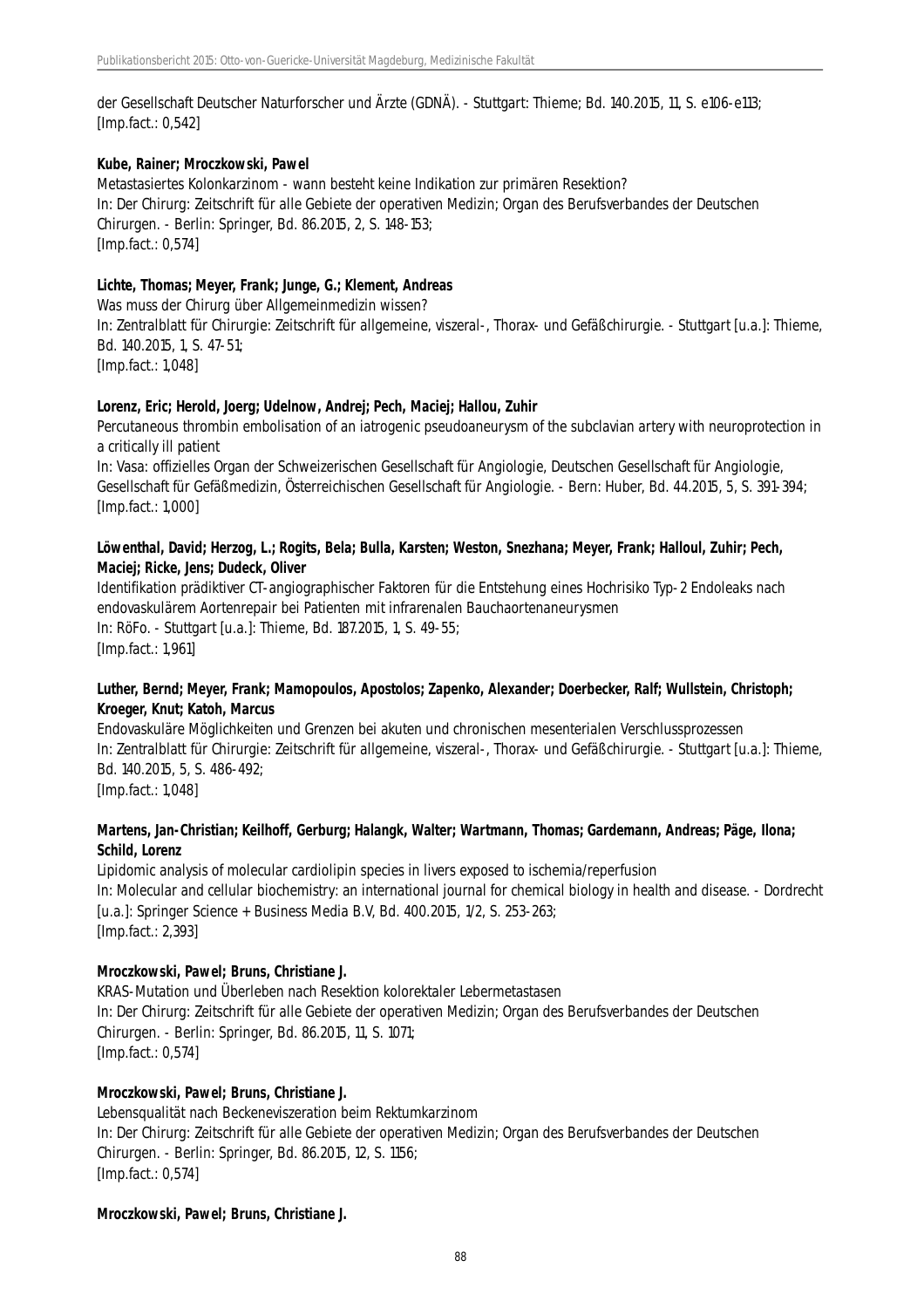Onkologisches Ergebnis beim pT1N0M0-Rektumkarzinom - Vergleich lokaler und radikaler Verfahren In: Der Chirurg: Zeitschrift für alle Gebiete der operativen Medizin; Organ des Berufsverbandes der Deutschen Chirurgen. - Berlin: Springer, Bd. 86.2015, 3, S. 289; [Imp.fact.: 0,574]

#### **Mroczkowski, Pawel; Bruns, Christiane J.**

Tumorregression nach neoadjuvanter Kurzzeitbestrahlung beim Rektumkarzinom In: Der Chirurg: Zeitschrift für alle Gebiete der operativen Medizin; Organ des Berufsverbandes der Deutschen Chirurgen. - Berlin: Springer, Bd. 86.2015, 9, S. 900; [Imp.fact.: 0,574]

#### **Mroczkowski, Pawel; Dalicho, Stephan; Bruns, Christiane J.**

Risikofaktoren einer kolorektalen Anastomoseninsuffizienz In: Der Chirurg: Zeitschrift für alle Gebiete der operativen Medizin; Organ des Berufsverbandes der Deutschen Chirurgen. - Berlin: Springer, Bd. 86.2015, 5, S. 499-500; [Imp.fact.: 0,574]

#### **Mroczkowski, Paweł**

Chirurgia raka odbytnicy In: Przegla d pi miennictwa chirurgicznego. - Warszawa: Fundacja Polski Przegla d Chirurgiczny, Bd. 22.2014, S. 143-147, 2015;

#### **Neuling, Florian; Garlipp, Benjamin; Bruns, Christiane; Meyer, Frank**

Interne biliäre Fisteln - seltenes, aber repräsentatives Fallbeispiel eines Patienten mit cholezystocholedochaler Fistel (Mirizzi-Syndrom Typneu II)

In: Verdauungskrankheiten. - München-Deisenhofen [i.e.] Deisenhofen: Dustri-Verl. Feistle, Bd. 33.2015, 1, S. 29-35;

# **Niess, Hanno; Camaj, Peter; Mair, Ruth; Renner, Andrea; Zhao, Yue; Jäckel, Carsten; Nelson, Peter J.; Jauch, Karl-Walter; Bruns, Christiane J.**

Overexpression of IFN-induced protein with tetratricopeptide repeats 3 (IFIT3) in pancreatic cancer - cellular "pseudoinflammation" contributing to an aggressive phenotype

In: OncoTarget: open access impact journal. - [S.l.]: Impact Journals LLC, Bd. 6.2015, 5, S. 3306-3318; [Imp.fact.: 6,359]

# **Niess, Hanno; Camaj, Peter; Renner, Andrea; Ischenko, Ivan; Zhao, Yue; Krebs, Stefan; Mysliwietz, Josef; Jäckel, Carsten; Nelson, Peter J.; Blum, Helmut; Jauch, Karl-Walter; Ellwart, Joachim W.; Bruns, Christiane J.**

Side population cells of pancreatic cancer show characteristics of cancer stem cells responsible for resistance and metastasis

In: Targeted oncology. - Paris: Springer Verlag France S.A.R.L, Bd. 10.2015, 2, S. 215-227; [Imp.fact.: 4,000]

#### **Niess, Hanno; Einem, Jobst C. von; Thomas, Michael N.; Michl, Marlies; Angele, Martin K.; Huss, Ralf; Günther, Christine; Nelson, Peter J.; Bruns, Christiane J.; Heinemann, Volker**

Treatment of advanced gastrointestinal tumors with genetically modified autologous mesenchymal stromal cells (TREAT-ME1) - study protocol of a phase I/II clinical trial

In: BMC cancer. - London: BioMed Central; Bd. 15.2015, Art.-Nr.237, insges. 13 S.; [Imp.fact.: 3,362]

#### **Odendahl, K.; Solass, Wiebke; Demtröder, Cédric; Giger-Pabst, Urs; Zieren, Jürgen; Tempfer, Clemens; Reymond, Marc A.**

Quality of life of patients with end-stage peritoneal metastasis treated with Pressurized IntraPeritoneal Aerosol Chemotherapy (PIPAC)

In: European journal of surgical oncology. - Burlington, Mass: Harcourt, Bd. 41.2015, 10, S. 1379-1385; [Imp.fact.: 3,009]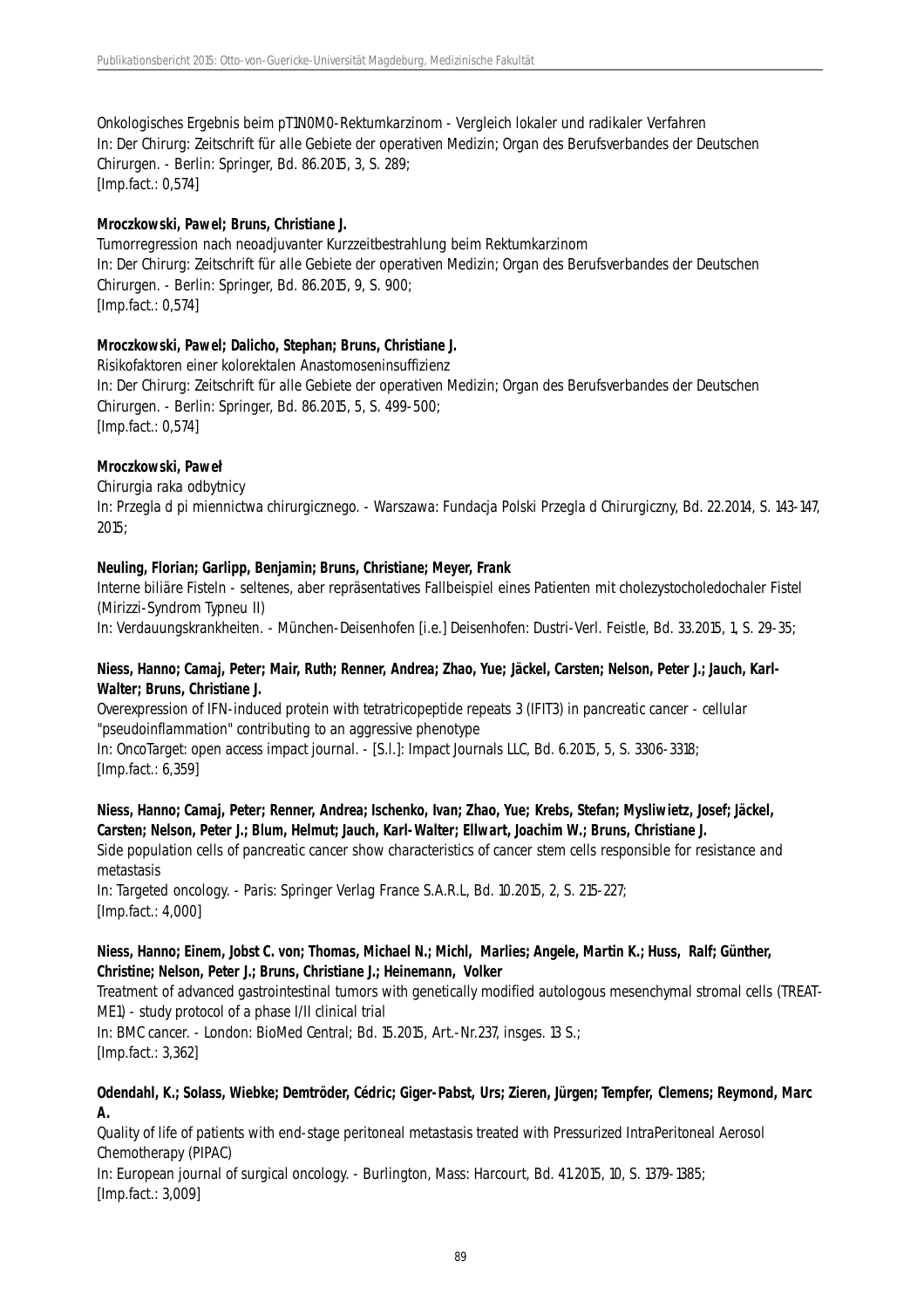# **Ormanns, Steffen; Altendorf-Hofmann, Annelore; Jackstadt, Rene; Horst, David; Assmann, Gerald; Zhao, Yue; Bruns, Christiane; Kirchner, Thomas; Knösel, Thomas**

Desmogleins as prognostic biomarkers in resected pancreatic ductal adenocarcinoma In: British journal of cancer: BJC. - Edinburgh: Nature Publ. Group, Bd. 113.2015, 10, S. 1460-1466; [Imp.fact.: 4,836]

# **Ostheimer, Christian; Meyer, Frank; Kornhuber, Christine; Reese, Thomas; Vordermark, Dirk**

Was muss der Allgemein- und Viszeralchirurg von der Strahlentherapie wissen? - Aspects of radiotherapy in general and abdominal surgery In: Zentralblatt für Chirurgie: Zeitschrift für allgemeine, viszeral-, Thorax- und Gefäßchirurgie. - Stuttgart [u.a.]: Thieme, Bd. 140.2015, 1, S. 83-93;

[Imp.fact.: 1,048]

# **Phan, Dinh Dong Nghi; Meyer, Frank; Pech, Maciej; Halloul, Zuhir**

Length of abdominal aortic aneurysm and incidence of endoleaks type II after endovascular repair In: Wiener klinische Wochenschrift: middle european journal of medicine. - Wien: Springer, Bd. 127.2015, 21/22, S. 851- 857;

[Imp.fact.: 0,836]

# **Popp, Felix C.; Weigt, Jochen; Kalinski, Thomas; Betzler, Christopher; Arend, Jörg; Garlipp, Benjamin; Benckert, Christoph; Bruns, Christiane J.**

Papillentumoren - therapeutische Konzepte In: Der Chirurg: Zeitschrift für alle Gebiete der operativen Medizin; Organ des Berufsverbandes der Deutschen Chirurgen. - Berlin: Springer, Bd. 86.2015, 8, S. 811-822; [Imp.fact.: 0,574]

#### **Ptok, Henry; Gastinger, Ingo; Bruns, Christiane; Lippert, Hans**

Versorgungsrealität in der laparoskopischen Chirurgie des Kolonkarzinoms in Deutschland In: Coloproctology. - München: Urban & Vogel, Bd. 37.2015, 3, S. 177-186;

# **Rau, Beate; Meyer, Frank**

Genderspezifische Unterschiede bei chirurgischen Krankheitsbildern - Reflections to issue 3/2015 (Editorial) In: Zentralblatt für Chirurgie: Zeitschrift für allgemeine, viszeral-, Thorax- und Gefäßchirurgie. - Stuttgart [u.a.]: Thieme, Bd. 140.2015, 3, S. 259; [Imp.fact.: 1,048]

# **Schalk, Enrico; Garlipp, Benjamin; Bruns, Christiane J.; Fischer, Thomas**

Weichteiltumoren - allgemein-klinische Aspekte; chirurgische und medikamentöse Therapie In: Der Onkologe: Organ der Deutschen Krebsgesellschaft e.V. - Berlin: Springer, Bd. 21.2015, 12, S. 1147-1161; [Imp.fact.: 0,136]

# **Schiergens, Tobias S.; Reu, Simone; Neumann, Jens; Renz, Bernhard W.; Niess, Hanno; Boeck, Stefan; Heinemann, Volker; Bruns, Christiane; Jauch, Karl-Walter; Kleespies, Axel**

Histomorphologic and molecular phenotypes predict gemcitabine response and overall survival in adenocarcinoma of the ampulla of Vater

In: Surgery: a monthly journal devoted to the art and science of surgery. - Amsterdam [u.a.]: Elsevier, Bd. 158.2015, 1, S. 151-161;

[Imp.fact.: 3,380]

# **Scholtz, Veronika; Meyer, Frank; Udelnow, Andrej; Pech, Maciej; Halloul, Zuhir**

Differenzielles gefäßmedizinisches Management des Viszeralarterienaneurysmas anhand einer unizentrischen konsekutiven Patientenkohorte im Rahmen einer laufenden krankheitsspezifischen, klinisch-systematischen, prospektiven Observationsstudie

In: Zentralblatt für Chirurgie: Zeitschrift für allgemeine, viszeral-, Thorax- und Gefäßchirurgie. - Stuttgart [u.a.]: Thieme,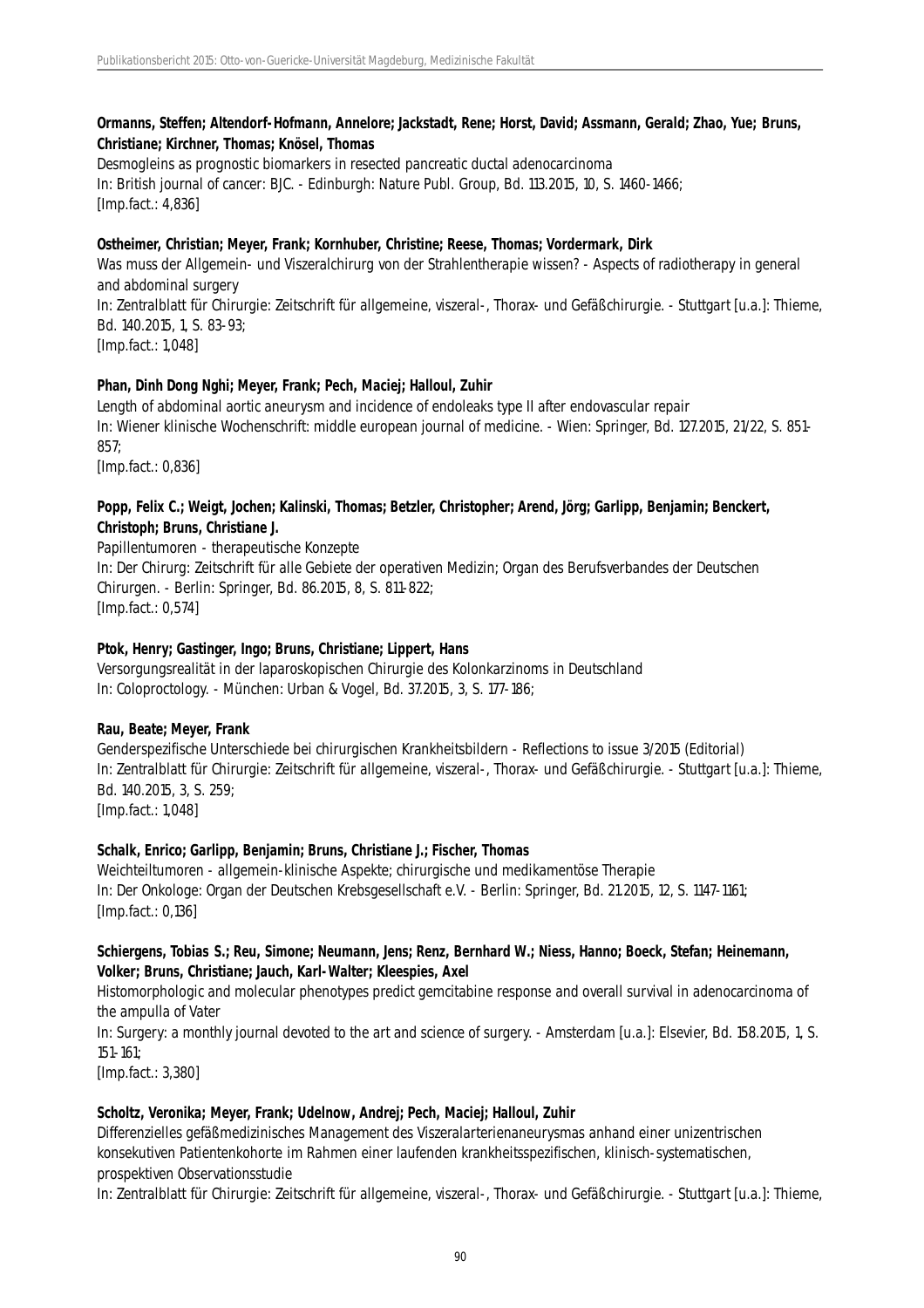Bd. 140.2015, 5, S. 478-485; [Imp.fact.: 1,048]

# **Schütte, Kerstin; Tippelt, Bernadett; Schulz, Christian; Röhl, Friedrich-Wilhelm; Feneberg, Anja; Seidensticker, Ricarda; Arend, Jörg; Malfertheiner, Peter**

Malnutrition is a prognostic factor in patients with hepatocellular carcinoma (HCC) In: Clinical nutrition: the official journal of the European Society of Parenteral & Enteral Nutrition. - Amsterdam [u.a.]: Elsevier, Bd. 34.2015, 6, S. 1122-1127; [Imp.fact.: 4,476]

# **Seidensticker, Max; Burak, Miroslaw; Kalinski, Thomas; Garlipp, Benjamin; Koelble, Konrad; Wust, Peter; Antweiler, Kai; Seidensticker, Ricarda; Mohnike, Konrad; Pech, Maciej; Ricke, Jens**

Radiation-induced liver damage - Correlation of histopathology with hepatobiliary magnetic resonance imaging, a feasibility study

In: CardioVascular & interventional radiology: CVIR. - Berlin: Springer, Bd. 38.2015, 1, S. 213-221; [Imp.fact.: 2,071]

#### **Seidensticker, Max; Garlipp, Benjamin; Scholz, Sophia; Mohnike, Konrad; Popp, Felix; Steffen, Ingo; Seidensticker, Ricarda; Stübs, Patrick; Pech, Maciej; PowerskI, Maciej; Hass, Peter; Costa, Serban-Dan; Amthauer, Holger; Bruns, Christiane; Ricke, Jens**

Locally ablative treatment of breast cancer liver metastases: identification of factors influencing survival (the Mammary Cancer Microtherapy and Interventional Approaches (MAMMA MIA) study)

In: BMC cancer. - London: BioMed Central; Bd. 15.2015, Art.-Nr.517, insges. 12 S.; [Imp.fact.: 3,362]

# **Sendler, Matthias; Beyer, Georg; Mahajan, Ujjwal M.; Kauschke, Vivien; Maertin, Sandrina; Schurmann, Claudia; Homuth, Georg; Völker, Uwe; Völzke, Henry; Halangk, Walter; Wartmann, Thomas; Weiss, Frank-Ulrich; Hegyi, Peter; Lerch, Markus M.; Mayerle, Julia**

Complement component 5 mediates development of fibrosis, via activation of stellate cells, in 2 mouse models of chronic pancreatitis

In: Gastroenterology: official publication of the American Gastroenterological Association. - Stanford, Calif: HighWire Press, Bd. 149.2015, 3, S. 765-776;

[Imp.fact.: 16,716]

#### **Skipworth, James R. A.; Nijmeijer, Rian M.; Santvoort, Hjalmar C. van; Besselink, Marc G. H.; Schulz, Hans-Ulrich; Kivimaki, Mika; Kumari, Meena; Cooper, Jackie A.; Acharya, Jay; Shankar, Arjun; Malago, Massimo; Humphries, Steve E.; Damink, Steven W. M. Olde; Montgomery, Hugh E.**

The effect of renin angiotensin system genetic variants in acute pancreatitis In: Annals of surgery: a monthly review of surgical science and practice. - [S.l.]: Lippincott Williams & Wilkins, Bd. 261.2015, 1, S. 180-188; [Imp.fact.: 8,327]

# **Stein, Alexander; Atanackovic, Djordje; Hildebrandt, Bert; Stübs, Patrick; Brugger, Wolfram; Hapke, Gunnar; Steffens, Claus-Christoph; Illerhaus, Gerald; Bluemner, Ernst; Stöhlmacher, Jan; Bokemeyer, Carsten**

Upfront FOLFOXIRI + bevacizumab followed by fluoropyrimidin and bevacizumab maintenance in patients with molecularly unselected metastatic colorectal cancer

In: British journal of cancer: BJC. - Edinburgh: Nature Publ. Group, Bd. 113.2015, 6, S. 872-877; [Imp.fact.: 4,836]

# **Stroh, Christine; Benedix, Frank; Meyer, Frank; Manger, Thomas**

Nutritive Defizite nach bariatrischer Chirurgie - systematische Literaturanalyse und Empfehlungen für Diagnostik und Substitution

In: Zentralblatt für Chirurgie: Zeitschrift für allgemeine, viszeral-, Thorax- und Gefäßchirurgie. - Stuttgart [u.a.]: Thieme, Bd. 140.2015, 4, S. 407-416; [Imp.fact.: 1,048]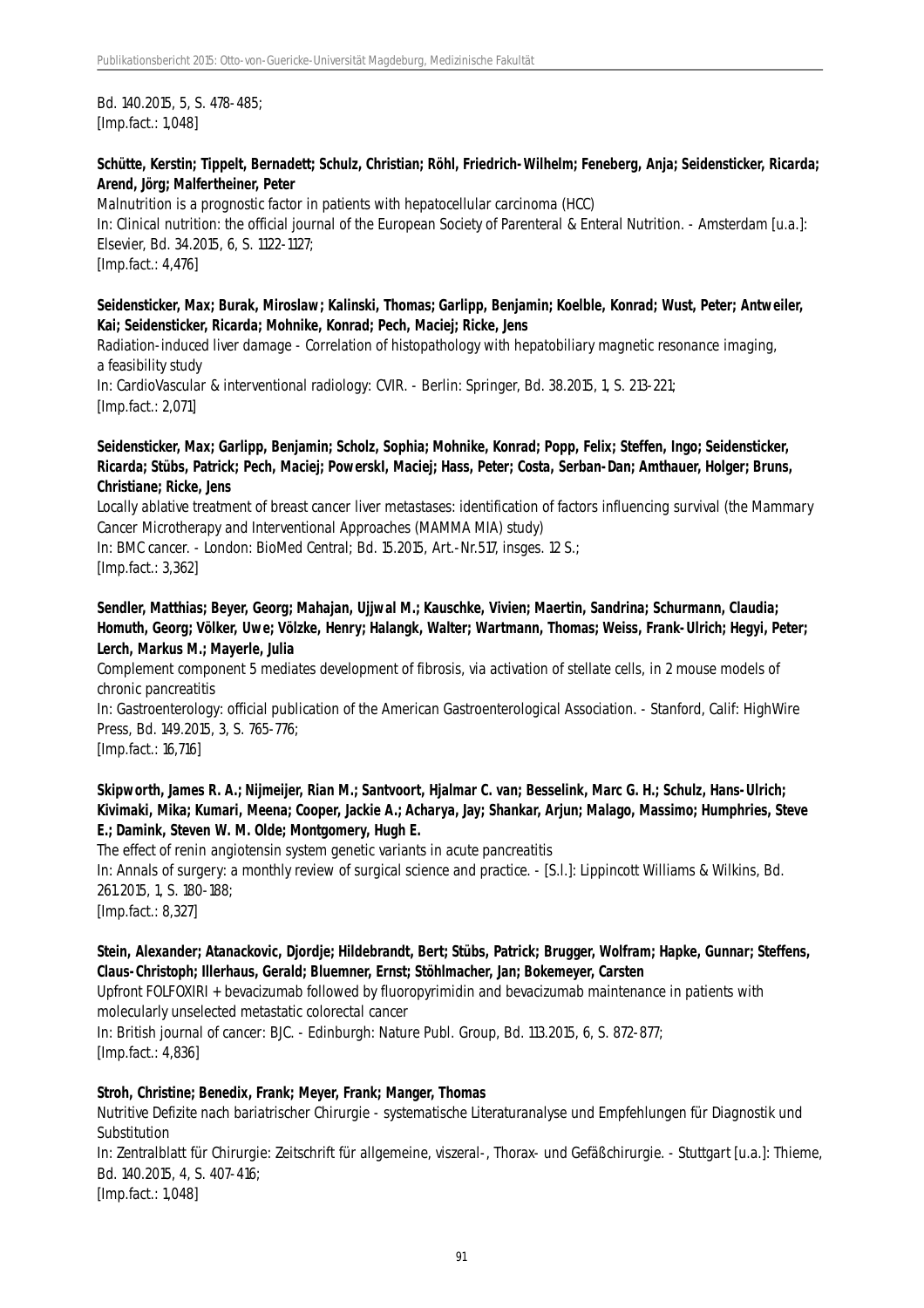#### **Stroh, Christine; Weiner, Rudolf; Wolff, Stefanie; Knoll, Christian; Manger, Thomas**

Revisions- und "Redo"-Eingriffe in der Adipositas- und metabolischen Chirurgie - Datenanalyse des German Bariatric Surgery Registry 2005-2012 In: Der Chirurg: Zeitschrift für alle Gebiete der operativen Medizin; Organ des Berufsverbandes der Deutschen Chirurgen. - Berlin: Springer, Bd. 86.2015, 4, S. 346-354; [Imp.fact.: 0,574]

#### **Stroh, Christine; Weiner, Rudolf; Wolff, Stefanie; Knoll, Christian; Zwaan, Martina de; Manger, Thomas**

Kommentar zu genderspezifischen Aspekten in der Adipositas- und metabolischen Chirurgie - Analysis of data from the German Bariatric Surgery Registry

In: Zentralblatt für Chirurgie: Zeitschrift für allgemeine, viszeral-, Thorax- und Gefäßchirurgie. - Stuttgart [u.a.]: Thieme, Bd. 140.2015, 3, S. 285-293;

[Imp.fact.: 1,048]

# **Stroh, Christine; Weiner, Rudolf; Wolff, Stefanie; Lerche, Claudia; Knoll, Christian; Keller, Thomas; Bruns, Christiane; Manger, Thomas**

One versus two-step Roux-en-Y gastric bypass after gastric banding - data analysis of the German Bariatric Surgery **Registry** 

In: Obesity surgery: including laparoscopy and allied care. - New York, NY: Springer, Bd. 25.2015, 5, S. 755-762; [Imp.fact.: 3,747]

#### **Torsello, Giovanni; Debus, Sebastian; Meyer, Frank; Grundmann, Reinhart T.**

Die Gefäßmedizin braucht mehr Evidenz - Recent results and meta-analyses for the treatment of diabetic feet In: Zentralblatt für Chirurgie: Zeitschrift für allgemeine, viszeral-, Thorax- und Gefäßchirurgie. - Stuttgart [u.a.]: Thieme, Bd. 140.2015, 2, S. 219-227; [Imp.fact.: 1,048]

# **Udelnow, Andrej; Jechorek, Dörthe; Wex, Cora; Klose, Silke; Pech, Maciej; Reinhold, Annegret; Meyer, Frank**

Possible role of TGF [beta]1 in inflammatory pseudotumor associated with multiple neuroendocrine tumors of the small intestine

In: Pathology, research and practice. - München: Elsevier, Bd. 211.2015, 10, S. 805-809; [Imp.fact.: 1,397]

#### **Weigl, Matthias; Antoniadis, Sophia; Chiapponi, Costanza; Bruns, Christiane; Sevdalis, Nick**

The impact of intra-operative interruptions on surgeons perceived workload - an observational study in elective general and orthopedic surgery

In: Surgical endoscopy and other interventional techniques. - New York, NY: Springer, Bd. 29.2015, 1, S. 145-153; [Imp.fact.: 3,313]

#### **Weiss, Günter; Meyer, Frank**

Neurogenic pulmonary edema induced by subarachnoid hemorrhage - case report on diagnostic and therapeutic implications

In: Polish journal of surgery. - Warsaw: Versita, Bd. 87.2015, 4, S. 189-193;

#### **Wex, Cora; Fröhlich, Marlen; Brandstädter, Knut; Bruns, Christiane; Stoll, Anke**

Experimental analysis of the mechanical behavior of the viscoelastic porcine pancreas and preliminary case study on the human pancreas

In: Journal of the mechanical behavior of biomedical materials. - Amsterdam [u.a.]: Elsevier, Bd. 41.2015, S. 199-207; [Imp.fact.: 3,048]

#### **Wex, Thomas; Küster, Dörthe; Meyer, Frank**

Was muss der (Viszeral-)Chirurg von experimenteller Medizin wissen (?) - translational research in general (abdominal) surgery

In: Zentralblatt für Chirurgie: Zeitschrift für allgemeine, viszeral-, Thorax- und Gefäßchirurgie. - Stuttgart [u.a.]: Thieme,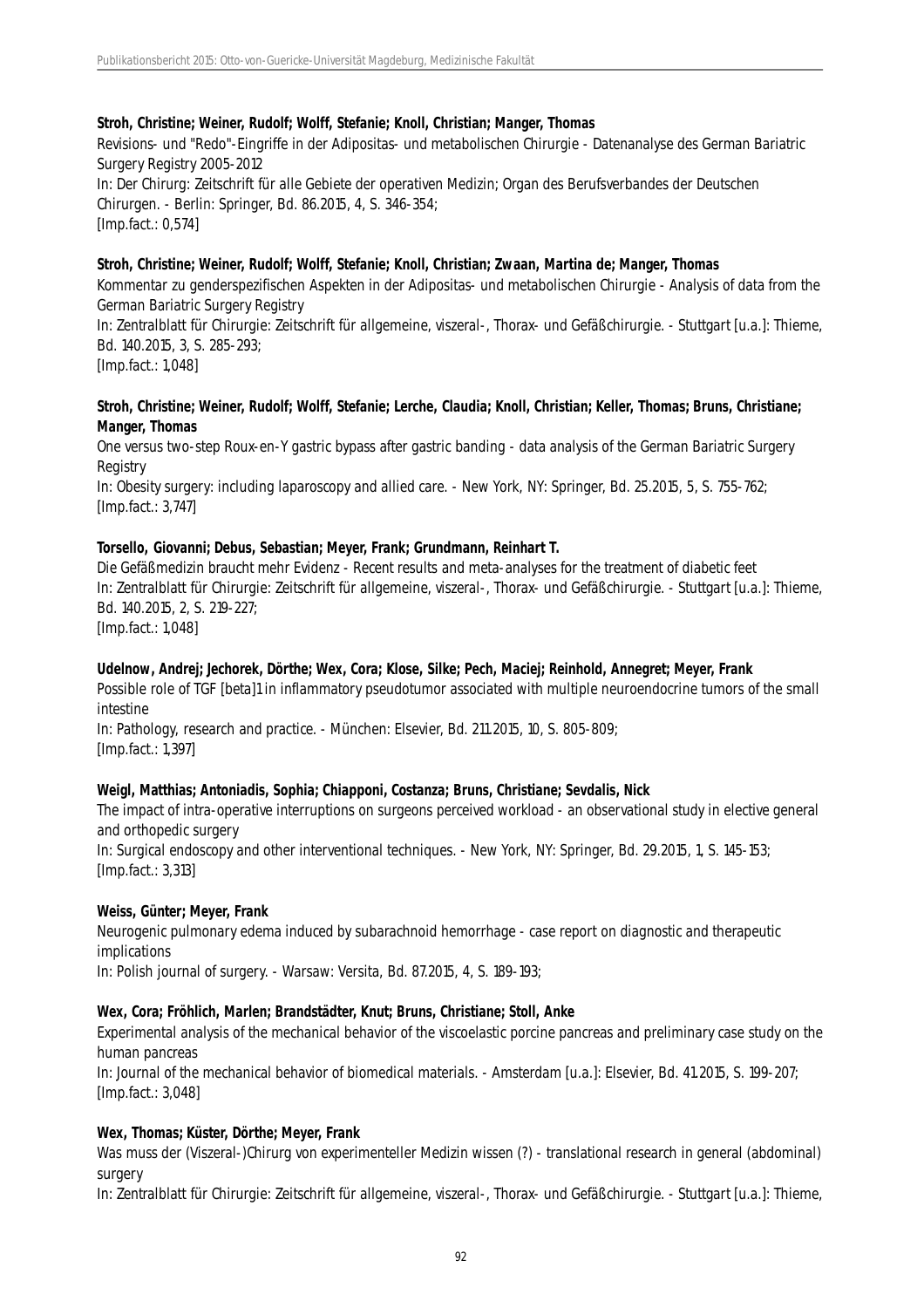Bd. 140.2015, 4, S. 397-406; [Imp.fact.: 1,048]

#### **Will, Uwe; Fueldner, Frank; Kern, C.; Meyer, Frank**

EUS-guided bile duct drainage (EUBD) in 95 patients In: Ultraschall in der Medizin. - Stuttgart [u.a.]: Thieme, Bd. 36.2015, 3, S. 276-283; [Imp.fact.: 4,924]

#### **Will, Uwe; Reichel, Andreas; Füldner, Frank; Meyer, Frank**

Endoscopic ultrasonography-guided drainage for patients with symptomatic obstruction and enlargement of the pancreatic duct In: World journal of gastroenterology: WJG. - Beijing: WJG Press, Bd. 21.2015, 46, S. 13140-13151; [Imp.fact.: 2,369]

# **Zhao, Yue; Zhao, Lu; Ischenko, Ivan; Bao, Qi; Schwarz, Bettina; Nieß, Hanno; Wang, Yan; Renner, Andrea; Mysliwietz, Josef; Jauch, Karl-Walter; Nelson, Peter J.; Ellwart, Joachim W.; Bruns, Christiane J.; Camaj, Peter**

Antisense inhibition of microRNA-21 and microRNA-221 in tumor-initiating stem-like cells modulates tumorigenesis, metastasis, and chemotherapy resistance in pancreatic cancer In: Targeted oncology. - Paris: Springer Verlag France S.A.R.L, Bd. 10.2015, 4, S. 535-548; [Imp.fact.: 4,000]

# *Nicht begutachtete Zeitschriftenaufsätze*

#### **Meißner, Carl; Meyer, Frank; Meißner, Gerd; Bruns, Christiane; Ridwelski, Karsten**

Routinemäßige Ernährungsevaluation und nachfolgende Initiierung einer fall- und befundadaptierten Ernährungstherapie im klinisch-chirurgischen Alltag STANDARD OPERATING PROCEDURE (SOP) In: Ärzteblatt Sachsen-Anhalt: offizielles Mitteilungsblatt der Ärztekammer Sachsen-Anhalt. - Magdeburg: Ärztekammer Sachsen-Anhalt, Bd. 26.2015, 6, S. 53-56;

#### *Wissenschaftliche Monografien*

#### **Meyer, Frank**

Die Chefarztposition - Anforderungen für eine erfolgreiche Abteilungsführung und Vorschläge zur Umsetzung - (Neue) Leitungsposition in der Chirurgie: aktuelle Anforderungen - kompetentes Vorgehen; Seminararbeit Magdeburg: Klinik für Allgemein-, Viszeral- und Gefäßchirurgie der Medizinischen Fakultät, 2015; 77 S;

#### *Herausgeberschaften*

#### **Meyer, Frank**

Die Chirurgische Poliklinik - Manual; Organisationsstrukturen, Abläufe und Prozeduren diese Klinikbereiches. - Magdeburg: Klinik für Allgemein-, Viszeral- & Gefäßchirurgie, 2015, 2. Aufl; 85 S: Ill;

# *Abstracts*

#### **Benedix, Frank; Bruns, Christiane**

Führt die minimal-invasive Chirurgie bei Karzinomen des Ösophagus zu einer Senkung der perioperativen Morbidität? In: Zeitschrift für Gastroenterologie: offizielles Organ: Deutsche Gesellschaft für Verdauungs- und Stoffwechselkrankheiten mit Sektion Gastroenterologische Endoskopie; Österreichische Gesellschaft für Gastroenterologie und Hepatologie; Ungarische Gesellschaft für Gastroenterologie und Hepatologie. - Stuttgart [u.a.]: Thieme; Bd. 53.2015, Nr. 8, KC010, insges. 1 S.; [Imp.fact.: 1,052]

# **Betzler, Christopher; Bank, Ute; Zhao, Yue; Bruns, Christiane; Schüler, Thomas; Popp, Felix**

Mesenchymale Stammzellen (MSC) als Therapie bei der Kolitis-assoziierten Kolonkanzerogenese In: Zeitschrift für Gastroenterologie: offizielles Organ: Deutsche Gesellschaft für Verdauungs- und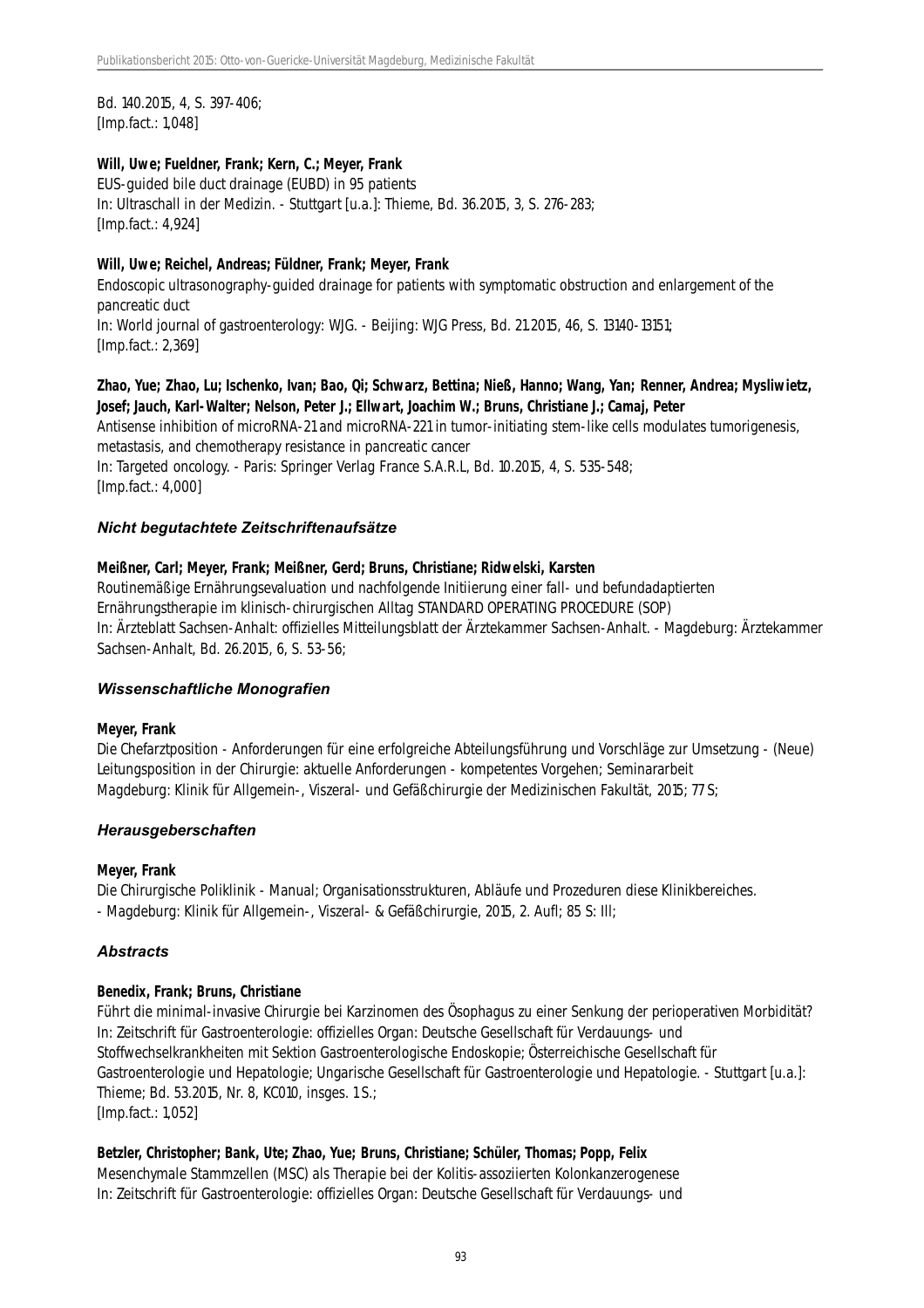Stoffwechselkrankheiten mit Sektion Gastroenterologische Endoskopie; Österreichische Gesellschaft für Gastroenterologie und Hepatologie; Ungarische Gesellschaft für Gastroenterologie und Hepatologie. - Stuttgart [u.a.]: Thieme; Bd. 53.2015, Nr. 8, KC024, insges. 1 S.; [Imp.fact.: 1,052]

#### **Böckenfeld, Anika; Seel, Nina; Camaj, Peter; Liu, Verena; Bruns, Christiane; Seeliger, Hendrik**

Einfluss des selektiven Östrogenrezeptor-Modulators Raloxifen auf die IL-6 Expression und das in vivo Tumorwachstum beim duktalen Pankreasadenokarzinom

In: Zeitschrift für Gastroenterologie: offizielles Organ: Deutsche Gesellschaft für Verdauungs- und Stoffwechselkrankheiten mit Sektion Gastroenterologische Endoskopie; Österreichische Gesellschaft für Gastroenterologie und Hepatologie; Ungarische Gesellschaft für Gastroenterologie und Hepatologie. - Stuttgart [u.a.]: Thieme; Bd. 53.2015, Nr. 8, KC124, insges. 1 S.; [Imp.fact.: 1,052]

#### **Chiapponi, Costanza; Meyer, Frank; Aumann, Volker; Wybranski, Christian; Dehmel, Elisabeth; Bruns, Christiane; Jannasch, Olof**

Spontane Omentumblutung bei 20-jährigem Patienten mit Hämophilie A - seltener Grund für eine Laparotomie In: European surgery: ACA; Acta chirurgica Austriaca. - Wien: Springer Medizin; Bd. 47.2015, Suppl.2, Abs.P04, S. S360; [Imp.fact.: 0,274]

# **Clasen, Kai; Kalinski, Thomas; Bruns, Christiane; Meyer, Frank**

Seltener klinischer Fall einer inkarzerierten Littré-Hernie im Spektrum mannigfaltiger hernienassoziierter Zusatzbefunde und in Reflexion der Literatur

In: European surgery: ACA; Acta chirurgica Austriaca. - Wien: Springer Medizin; Bd. 47.2015, Suppl.2, Abs.16.06, S. S300; [Imp.fact.: 0,274]

#### **Einem, Jobst C. von; Niess, Hanno; Michl, Marlies; Nelson, Peter J.; Scherhammer, Volker; Guenther, Christine; Salat, Christoph; Stoetzer, Oliver J.; Angele, Martin K.; Bruns, Christiane J.; Heinemann, Volker**

TREAT-ME 1: Treatment of advanced gastrointestinal cancer in a clinical phase I/II trial with genetically modified mesenchymal stem cells - clinical results of a phase I study

In: Journal of clinical oncology / Englische Ausgabe. - Alexandria, Va: American Society of Clinical Oncology; Bd. 33.2015, 15 Suppl., Abs. e13535, insges. 1 S.;

[Imp.fact.: 18,428]

# **Garlipp, Benjamin; Stübs, Patrick; Lippert, Hans; Ridwelski, Karsten; Ptok, Henry; Gastinger, Ingo; Otto, Ronny; Bruns, Christiane J.**

Adjuvant treatment for resected rectal cancer - effect of postoperative oxaliplatin added to 5-FU in the neoadjuvant era In: Journal of clinical oncology / Englische Ausgabe. - Alexandria, Va: American Society of Clinical Oncology; Bd. 33.2015, 3 Suppl., Abs. 672, insges. 1 S.; [Imp.fact.: 18,428]

#### **Gastinger, Ingo; Meyer, Frank; Steinert, Ralf; Ridwelski, Karsten; Ptok, Henry; Wolff, Stefanie; Otto, Ronny; Lippert, Hans**

"Hospital-volume"-Effekt auf das frühpostoperative und onkologische Langzeitergebnis im chirurgischen Management des Magenkarzinoms

In: European surgery: ACA; Acta chirurgica Austriaca. - Wien: Springer Medizin; Bd. 47.2015, Suppl.2, Abs.P05, S. S361; [Imp.fact.: 0,274]

#### **Gracz, Stefan; Schäg, Matthias; Bruns, Christiane; Witzel, Dominik; Clasen, Kai; Meyer, Frank**

Trends von Routinedaten wie der Krankenhausverweildauer und weiterer vergütungsrelevanter Parameter der Klinik für Allgemein-, Viszeral- und Gefäßchirurgie am Universitätsklinikum Magdeburg A.ö.R. nach DRG-Einführung In: European surgery: ACA; Acta chirurgica Austriaca. - Wien: Springer Medizin; Bd. 47.2015, Suppl.2, Abs.33.03, S. S326; [Imp.fact.: 0,274]

#### **Kosiek, Ortrud; Clasen, Kai; Fischbach, Katharina; Pech, Maciej; Bruns, Christiane; Meyer, Frank**

Situativ und befundadaptiertes, minimalinvasives Management einer akuten radiogenen Cholezystitis nach Y90-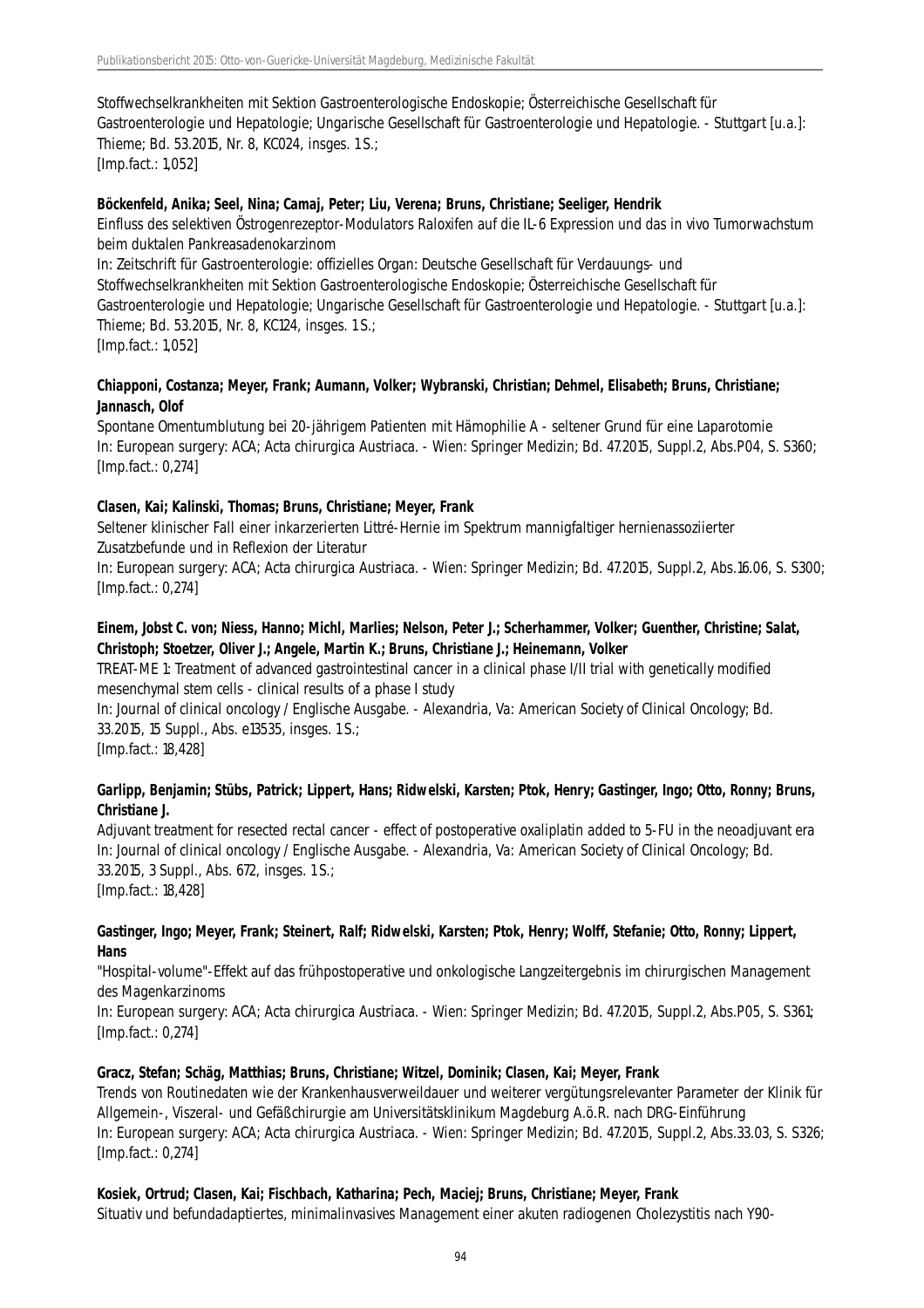#### Radioembolisation einer intrahepatischen Metastase

In: European surgery: ACA; Acta chirurgica Austriaca. - Wien: Springer Medizin; Bd. 47.2015, Suppl.2, Abs.44.04, S. S346;

[Imp.fact.: 0,274]

# **Meyer, Frank; Gastinger, Ingo; Steinert, Ralf; Ridwelski, Karsten; Ptok, Henry; Otto, Ronny; Wolff, Stefanie; Lippert, Hans**

"Hospital-Volume-Effekt im Rahmen der operativen Behandlung des Magenkarzinoms - Ergebnisse prospektiver klinischer Beobachtungsstudien

In: Zeitschrift für Gastroenterologie: offizielles Organ: Deutsche Gesellschaft für Verdauungs- und Stoffwechselkrankheiten mit Sektion Gastroenterologische Endoskopie; Österreichische Gesellschaft für Gastroenterologie und Hepatologie; Ungarische Gesellschaft für Gastroenterologie und Hepatologie. - Stuttgart [u.a.]: Thieme; Bd. 53.2015, 8, KG008, insges. 1 S.; [Imp.fact.: 1,052]

# **Meyer, Frank; Phan, D. D. N.; Udelnow, Andrej; Halloul, Zuhir**

Length of abdominal aortic aneurysm and incidence of Endoleaks type II after endovascular repair In: Abstracts // 46th World Congress of Surgery; 40th RCST Annual Scientific Congress, 23-27 August 2015, Bangkok, Thailand. Organized by International Society of Surgery (ISS) ... In coop. with the Royal College of Surgeons of Thailand .... - Bangkok, Thailand: Royal College of Surgeons; 2015, Abs. PE018, S. 365;

# **Meyer, Frank; Udelnow, Andrej; Scholtz, Veronika; Halloul, Zuhir**

Differential vascularmedical management of visceral artery aneurysms in a single-center consecutive patient cohort as part of an ongoing disease-specific systematic prospective observational study

In: Abstracts // 46th World Congress of Surgery; 40th RCST Annual Scientific Congress, 23-27 August 2015, Bangkok, Thailand. Organized by International Society of Surgery (ISS) ... In coop. with the Royal College of Surgeons of Thailand .... - Bangkok, Thailand: Royal College of Surgeons; 2015, Abs. PE019, S. 366;

# **Meyer, Frank; Weber, Thomas; Weber, Matthias; Udelnow, Andrej; Granowski, Dennis; Rappe, Anja; Dillner, Jasmin; Halloul, Zuhir**

Cilostazol (Pletal) in tägl. gefäßchir. Praxis - signifikante Verbesserung von Gehstrecke & Lebensqualität bei Patienten mit peripher-arterieller Verschlusskrankheit (pAVK) Stadium IIb auch im gefäßchir. Klientel im Rahmen einer prospektiv-systemat. klin. Unicenter-Beobachtungsstudie

In: Der Internist: Organ des Berufsverbandes Deutscher Internisten; Organ der Deutschen Gesellschaft für Innere Medizin. - Heidelberg: Springer-Medizin-Verl; Bd. 56.2015, Suppl., S. 18-19; [Imp.fact.: 0,271]

# **Mroczkowski, Pawel; Jannasch, Olof; Otto, Ronny; Dalicho, Stephan; Lippert, Hans; Bruns, Christiane**

Laparoskopie beim kolorektalen Karzinom - profitieren die älteren Patienten am meisten? In: Zeitschrift für Gastroenterologie: offizielles Organ: Deutsche Gesellschaft für Verdauungs- und Stoffwechselkrankheiten mit Sektion Gastroenterologische Endoskopie; Österreichische Gesellschaft für Gastroenterologie und Hepatologie; Ungarische Gesellschaft für Gastroenterologie und Hepatologie. - Stuttgart [u.a.]: Thieme; Bd. 53.2015, 8, Abs. KC071, insges. 1 S.; [Imp.fact.: 1,052]

# **Phan, D.; Meyer, Frank; Dudeck, Oliver; Halloul, Zuhir**

Aneurysmalänge - ein prädiktiver Faktor für die postoperative Entwicklung eines Typ-II-Endoleaks nach endovaskulärem Repair (EVAR) eines infrarenalen abdominalen Aortenaneurysmas (AAA) In: European surgery: ACA; Acta chirurgica Austriaca. - Wien: Springer Medizin; Bd. 47.2015, Suppl.2, Abs.P08, S. S362; [Imp.fact.: 0,274]

# **Pozios, Ioannis; Knösel, Thomas; Assmann, Gerald; Bruns, Christiane; Seeliger, Hendrik**

Die Expression von phosphoryliertem Östrogenrezeptor beta darstellt einen unabhängigen negativen prognostischen Faktor beim duktalen Pankreasadenokarzinom

In: Zeitschrift für Gastroenterologie: offizielles Organ: Deutsche Gesellschaft für Verdauungs- und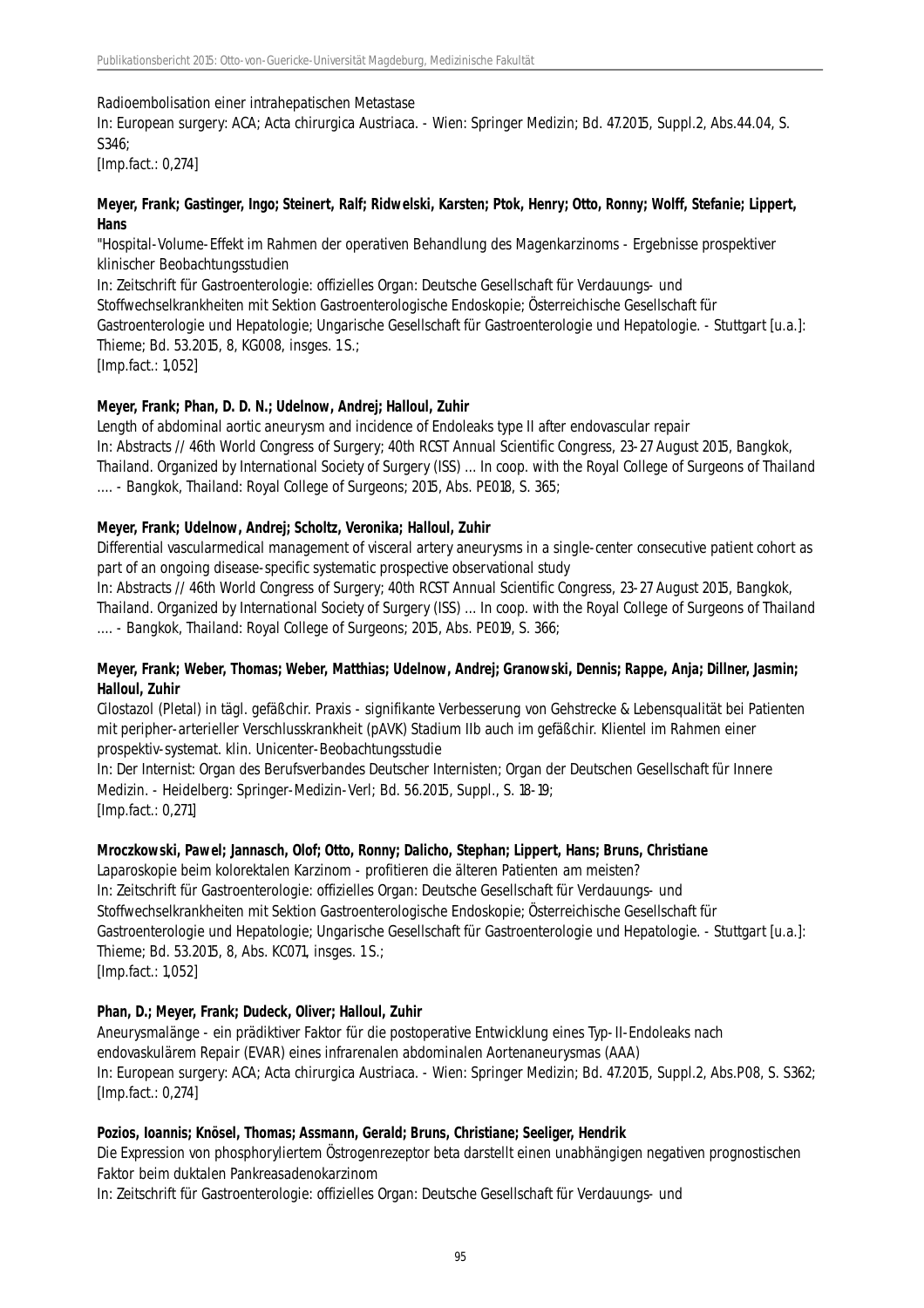Stoffwechselkrankheiten mit Sektion Gastroenterologische Endoskopie; Österreichische Gesellschaft für Gastroenterologie und Hepatologie; Ungarische Gesellschaft für Gastroenterologie und Hepatologie. - Stuttgart [u.a.]: Thieme; Bd. 53.2015, Nr. 8, KC123, insges. 1 S.; [Imp.fact.: 1,052]

# **Ridwelski, Karsten; Heina, Tobias; Fahlke, Joerg; Kroening, Hendrik; Asperger, Walter; Kahl, Christoph; Halm, Ulrich; Stübs, Patrick; Meissner, Carl; Otto, Ronny; Zierau, Kathrin; Krueger, Matthias**

NeoFLOT II: Multicenter phase II study with short time neoadjuvant chemotherapy (stNACT) with 5-FU, FA, oxaliplatin, and docetaxel in rectable adenocarcinoma of the gastresophageal junction and gastric adenocarcinoma (T3, T4, and/or LN+) with high R0 resection rate over 91.5%

In: Journal of clinical oncology / Englische Ausgabe. - Alexandria, Va: American Society of Clinical Oncology; Bd. 33.2015, 15 Suppl., Abs. 4061, insges. 1 S.;

[Imp.fact.: 18,428]

# **Schadow, Claudia; Bruns, Christiane; Meyer, Frank**

Invaginiertes Meckel'sches Divertikels als Ursache eines Dünndarmileus In: European surgery: ACA; Acta chirurgica Austriaca. - Wien: Springer Medizin; Bd. 47.2015, Suppl.2, Abs.P03, S. S360; [Imp.fact.: 0,274]

# **Scholtz, Veronika; Schulz, Hans-Ulrich; Halloul, Zuhir; Meyer, Frank**

Gefäßrekonstruktion bei Pankreasresektionen

In: Zeitschrift für Gastroenterologie: offizielles Organ: Deutsche Gesellschaft für Verdauungs- und Stoffwechselkrankheiten mit Sektion Gastroenterologische Endoskopie; Österreichische Gesellschaft für Gastroenterologie und Hepatologie; Ungarische Gesellschaft für Gastroenterologie und Hepatologie. - Stuttgart [u.a.]: Thieme; Bd. 53.2015, Nr. 8, KC037, insges. 1 S.;

[Imp.fact.: 1,052]

# **Schütte, Kerstin; Neubueser, Frederik; Link, Alexander; Schulz, Christian; Arend, Jörg; Bretschneider, Tina; Malfertheiner, Peter; Treiber, Gerhard**

Outcomes research for prognostic scores in hepatocellular cancer (HCC) - Can we do any better? In: Journal of clinical oncology / Englische Ausgabe. - Alexandria, Va: American Society of Clinical Oncology; Bd. 33.2015, 15 Suppl., Abs. e15153, insges. 1 S.; [Imp.fact.: 18,428]

# **Schütte, Kerstin; Treiber, Gerhard; Neubüser, Frederik; Link, Alexander; Schulz, Christian; Arend, Jörg; Bretschneider, Tina; Malfertheiner, Peter**

Neue prognostische Biomarker für Patienten mit hepatozellulärem Karzinom (HCC) In: Zeitschrift für Gastroenterologie: offizielles Organ: Deutsche Gesellschaft für Verdauungs- und Stoffwechselkrankheiten mit Sektion Gastroenterologische Endoskopie; Österreichische Gesellschaft für Gastroenterologie und Hepatologie; Ungarische Gesellschaft für Gastroenterologie und Hepatologie. - Stuttgart [u.a.]: Thieme; Bd. 53.2015, 8, KG241, insges. 1 S.; [Imp.fact.: 1,052]

# **Stroh, Christine; Weiner, Rudolf; Ludwig, Kaja; Benedix, Frank; Wolff, Stefanie; Knoll, Christian; Manger, Thomas**

Gender-specific aspects in obesity and metabolic surgery - analysis of data from the German bariatric surgery registry In: Obesity surgery: including laparoscopy and allied care. - New York, NY: Springer; Bd. 25.2015, Suppl. 1, OP.349, S. S172;

[Imp.fact.: 3,747]

# **Stroh, Christine; Weiner, Rudolf; Ludwig, Kaja; Benedix, Frank; Wolff, Stefanie; Knoll, Christian; Manger, Thomas** Results of more than 15000 patients with sleeve gastrectomy - data analysis from the quality assurance study of the surgical treatment of obesity in Germany

In: Obesity surgery: including laparoscopy and allied care. - New York, NY: Springer; Bd. 25.2015, Suppl. 1, O.320, S. S71; [Imp.fact.: 3,747]

# **Weiss, Günter; Meyer, Frank**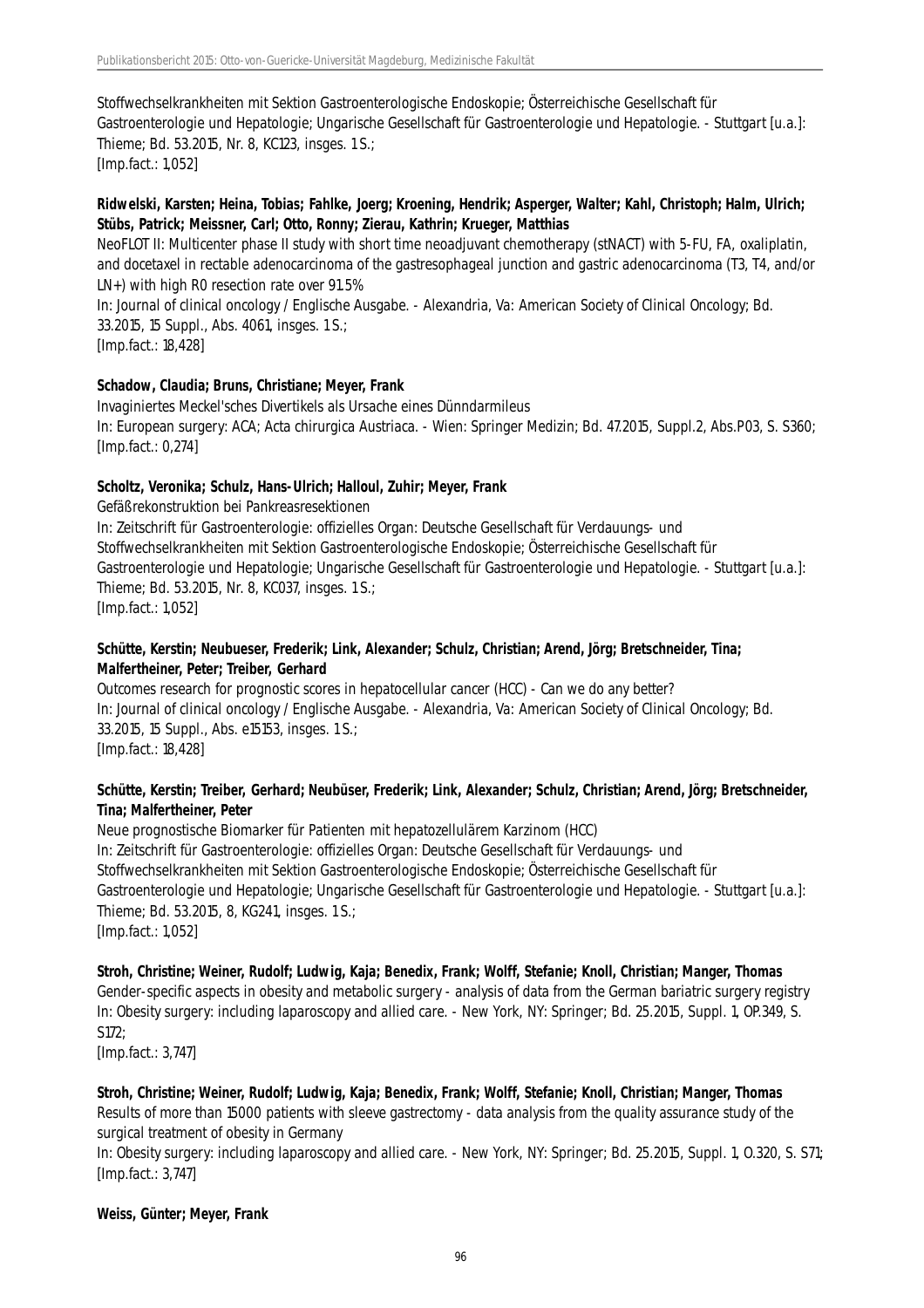Neurogenes pulmonales Ödem induziert durch eine Subarachnoidalblutung - Fallbericht zum diagnostischen und therapeutischen Management

In: European surgery: ACA; Acta chirurgica Austriaca. - Wien: Springer Medizin; Bd. 47.2015, Suppl.2, Abs.P09, S. S363; [Imp.fact.: 0,274]

#### **Will, Uwe; Füldner, Frank; Meyer, Frank**

Prospective observational unicenter study on EUS-guided bile duct drainage (EUS-BD), in particular, for specific benign lesions in a consecutive patient cohort with cholestasis [and] frustrating ERCP

In: Abstracts // 46th World Congress of Surgery; 40th RCST Annual Scientific Congress, 23-27 August 2015, Bangkok, Thailand. Organized by International Society of Surgery (ISS) ... In coop. with the Royal College of Surgeons of Thailand .... - Bangkok, Thailand: Royal College of Surgeons; 2015, Abs. 170.09, S. 270;

#### **Will, Uwe; Reichel, Andreas; Meyer, Frank**

Auch benigne cholestatische Erkrankungen mit frustraner ERCP können alternativ die EUS-geführte translumenale Drainage der Gallenwege (EUS-BD) erfordern - Ergebnisse einer repräsentativen konsekutiven Patientenkohorte eines monozentrischen Klientels von n

In: European surgery: ACA; Acta chirurgica Austriaca. - Wien: Springer Medizin; Bd. 47.2015, Suppl.2, Abs.P07, S. S362; [Imp.fact.: 0,274]

#### **Will, Uwe; Reichel, Andreas; Meyer, Frank**

EUS-geführte Pankreasgangdrainage (EUPD) bei Anastomosenstenose nach Pankreasresektion mit symptomatischer Retention des Pankreasganges

In: European surgery: ACA; Acta chirurgica Austriaca. - Wien: Springer Medizin; Bd. 47.2015, Suppl.2, Abs.P06, S. S361; [Imp.fact.: 0,274]

#### **Will, Uwe; Reichel, Andreas; Meyer, Frank**

Prospective observational unicenter study on an alternative EUS-guided pancreatic duct drainage (EUS-PD) in symptomatic obstruction (by anastomotic stenosis after surgery) or papilla cannot be reached

In: Abstracts // 46th World Congress of Surgery; 40th RCST Annual Scientific Congress, 23-27 August 2015, Bangkok, Thailand. Organized by International Society of Surgery (ISS) ... In coop. with the Royal College of Surgeons of Thailand .... - Bangkok, Thailand: Royal College of Surgeons; 2015, Abs. PE164, S. 523;

# **Zhao, Yue; Altendorf-Hofmann, Annelore; Janis, Pozios; Assmann, Gerald; Däberitz, Therese; Seeliger, Hendrik; Bruns, Christiane; Knösel, Thomas**

Elevated interferon-induced protein with tetratricopeptide repeats 3 (IFIT3) is a poor prognostic marker in pancreatic ductal adenocarcinoma (PDAC)

In: Clinical & experimental metastasis: official journal of the Metastasis Research Society. - Dordrecht: Springer; Bd. 74.2014, Nr.19, Suppl., Abstr. 3751, insges. 1 S., 2015; [Imp.fact.: 3,491]

# *Habilitationen*

# **Jannasch, Olof; Pross, Matthias [Gutachter]**

Neue Optionen zur Behandlung der Peritonitis und ihrer Komplikationen In: Magdeburg, Univ., Med. Fak., Habil.-Schr., 2015; 148 Bl: Ill., graph. Darst.;

# *Dissertationen*

#### **Füllert, Angela; Mantke, René [Gutachter]**

Vakuumversiegelung versus Relaparotomie on-demand - Untersuchungen zum Verlauf der Inflammationsparameter und der mikrobiellen Ökologie der Bauchhöhle bei der postoperativen Peritonitis. - Magdeburg, Univ., Med. Fak., Diss., 2015; 80 Bl: Ill., graph. Darst.;

**Hoge, Svea; Hoffmann, Werner [AkademischeR BetreuerIn]; Schneider-Stock, Regine [AkademischeR BetreuerIn]** EGFR induction and polyamine production impair immunity to Helicobacter pylori in macrophages in vitro.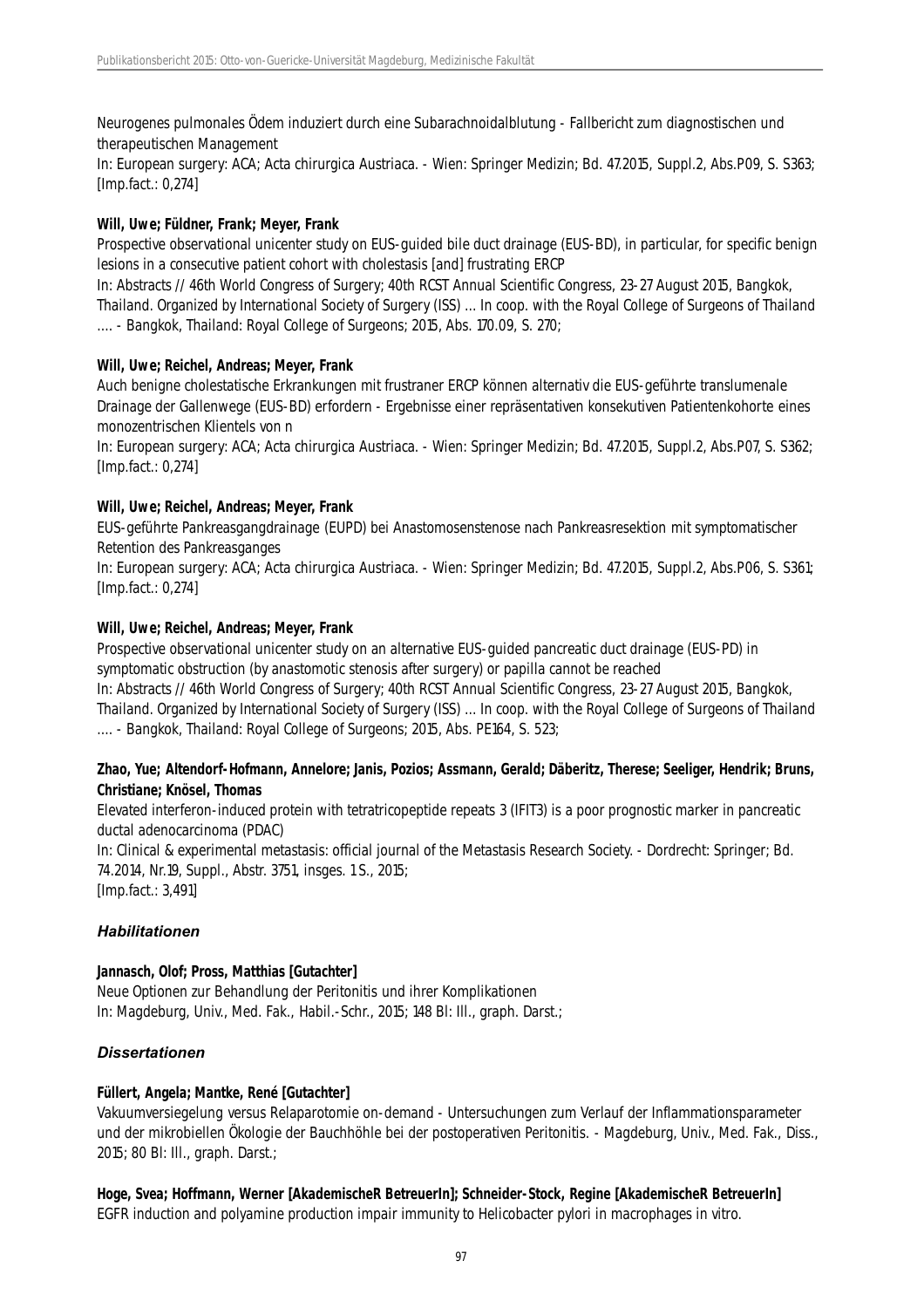- Magdeburg: Universität Magdeburg, 2015; VIII, 76 Blätter: Diagramme, Illustrationen;

# **Phan, Dinh Dong Nghi; Pech, Maciej [Gutachter]**

Endoleak Typ II nach endovaskulärem Repair von infrarenalen Bauchaortenaneurysmen. - Magdeburg, Univ., Med. Fak., Diss., 2015; V, 74 Bl: Ill., graph. Darst.;

#### **Schwochow, Björn; Benedix, Frank [AkademischeR BetreuerIn]; Ludwig, Kaja [AkademischeR BetreuerIn]**

Bestehen geschlechtsspezifische Unterschiede in der perioperativen Morbidität und Mortalität bei der Sleeve Gastrektomie? - Analyse der Daten der Qualitätssicherungsstudie für operative Therapie der Adipositas 2005-2012. - Magdeburg: Universität Magdeburg, 2015; 62 Blätter: Illustrationen, Diagramme;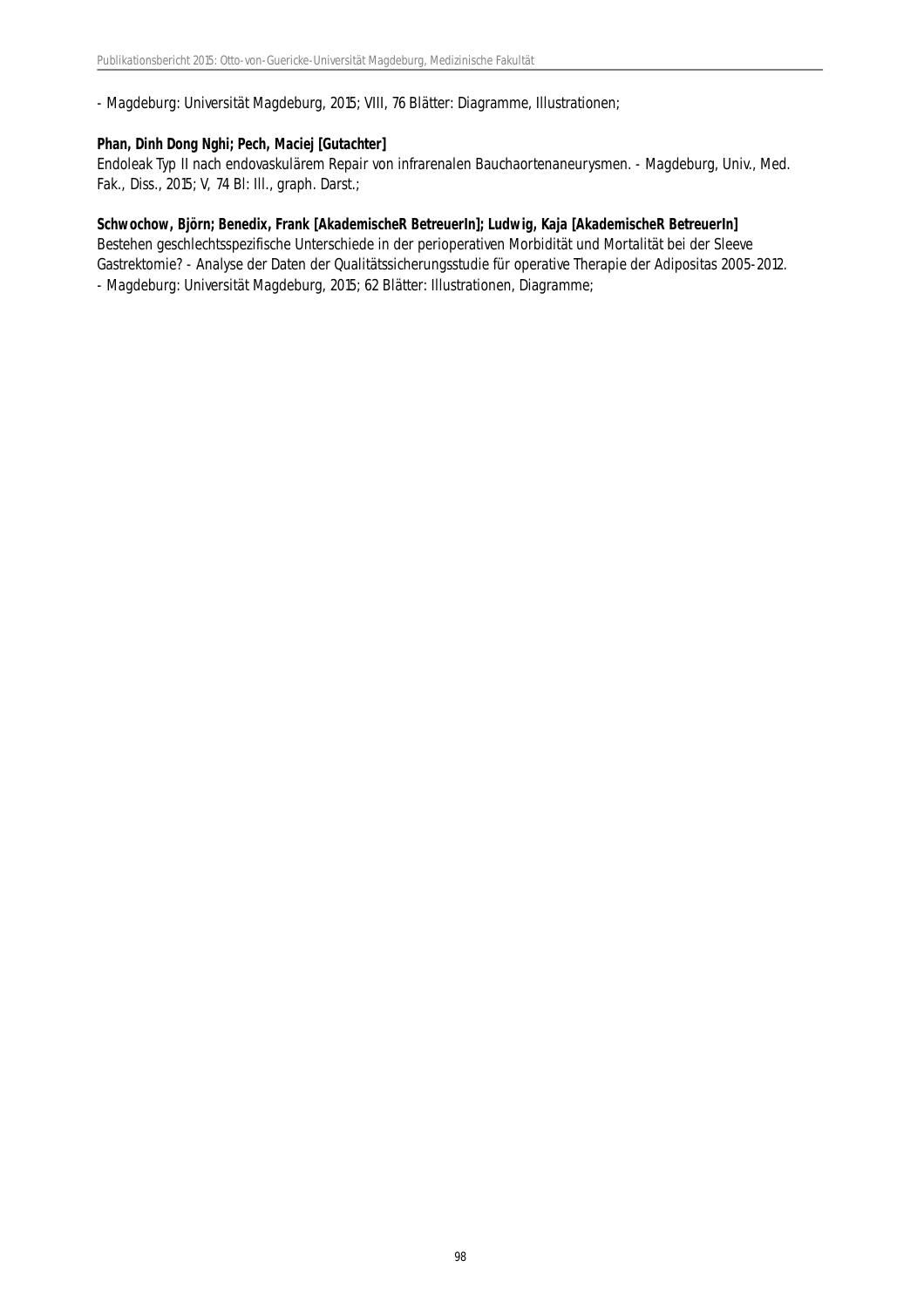# BEREICH KINDERCHIRURGIE

Leipziger Str. 44, 39120 Magdeburg Tel. +49 (0)391 67 15513, Fax +49 (0)391 67 15582 hardy.krause@med.ovgu.de

# **1. Leitung**

Dr. med. Hardy Krause

# **2. Veröffentlichungen**

# *Begutachtete Zeitschriftenaufsätze*

**Krause, Hardy; Hass, Hans-Jürgen; Böttger, Ralf; Gerloff, Claudia; Rissmann, Anke; Meyer, Frank** Surgical treatment results In gastroschisis based on preterm delivery within the 34th week of gestation by Caesarean section

In: Polish journal of surgery. - Warsaw: Versita, Bd. 87.2015, 7, S. 346-356;

**Piatek, Stefan; Altmann, Silke; Haß, Hans-Jürgen; Werwick, Katrin; Winkler-Stuck, Kirstin; Zardo, Patrick; Daake, Sandra von; Baumann, Benedikt; Rahmanzadeh, Armin; Chiapponi, Costanza; Reschke, Kirsten; Meyer, Frank** Chancen und Potenziale eines modernen chirurgisch geprägten SkillsLabs im Rahmen des Humanmedizinstudiums - das Magdeburger Modell

In: Zentralblatt für Chirurgie: Zeitschrift für allgemeine, viszeral-, Thorax- und Gefäßchirurgie. - Stuttgart [u.a.]: Thieme, Bd. 140.2015, insges. 7 S.;

[Imp.fact.: 1,048]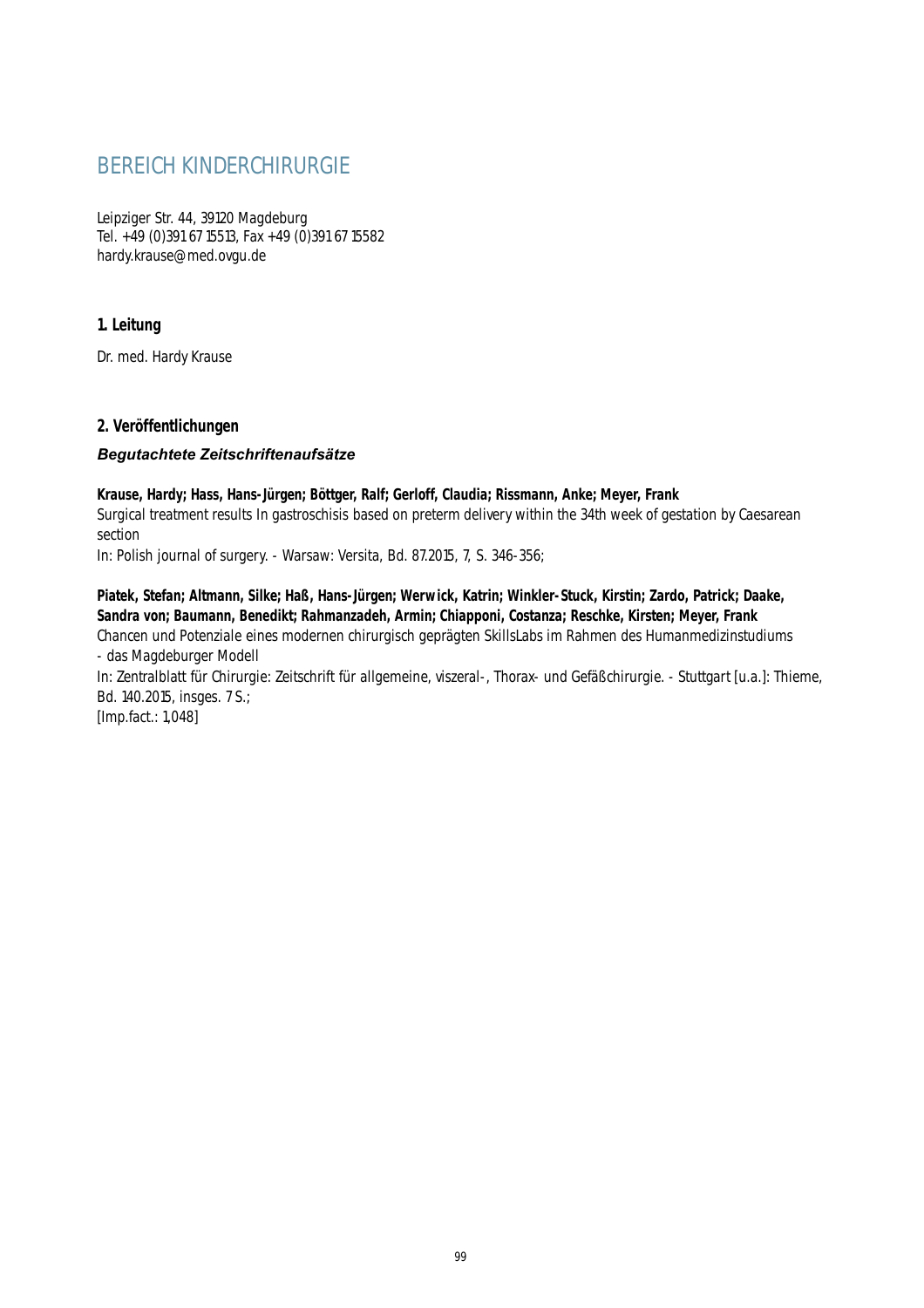# UNIVERSITÄTSKLINIK FÜR UNFALLCHIRURGIE

Leipziger Str. 44, 39120 Magdeburg Tel. +49 (0)391 67 15575, Fax +49 (0)391 67 15637 felix.walcher@med.ovgu.de

# **1. Leitung**

Prof. Dr. med. Felix Walcher, Direktor

# **2. Veröffentlichungen**

# *Begutachtete Zeitschriftenaufsätze*

# **Ballaschk, Anne; Kalaitzis, Nikolaos; Röpke, Martin; Piatek, Stefan**

Atypische Femurfrakturen unter Bisphosphonat-Therapie In: Der Unfallchirurg: Organ der Deutschen Gesellschaft für Unfallchirurgie. - Berlin: Springer, Bd. 118.2015, 1, S. 88-91; [Imp.fact.: 0,649]

# **Bockmann, Benjamin; Bücking, Benjamin; Franz, Daniel; Zettl, Ralph; Ruchholtz, Steffen; Mohr, Juliane**

Mid-term results of a less-invasive locking plate fixation method for proximal humeral fractures: a prospective observational study

In: BMC musculoskeletal disorders. - London: BioMed Central; Bd. 16.2015, Art.-Nr. 160, insges. 7 S.; [Imp.fact.: 1,717]

# **Kulla, Martin; Friess, M.; Schellinger, Peter D.; Harth, Andreas; Busse, Otto; Walcher, Felix; Helm, Matthias**

Berücksichtigung von Leitlinien, Empfehlungen und Qualitätsindikatoren zur Schlaganfalltherapie im Datensatz Notaufnahme der DIVI

In: Der Nervenarzt: Organ der Deutschen Gesellschaft für Psychiatrie, Psychotherapie und Nervenheilkunde; Mitteilungsblatt der Deutschen Gesellschaft für Neurologie. - Berlin: Springer, Bd. 86.2015, 12, S. 1538-1548; [Imp.fact.: 0,787]

# **Merschin, David; Peter, Luisa; Weber, Stefanie; Schüttrumpf, Jan Philipp**

Karriere - Nachwuchsförderung durch das Junge Forum O&U auf dem 2. Tag der Vorklinik In: Zeitschrift für Orthopädie und Unfallchirurgie: Organ der Deutschen Gesellschaft für Orthopädie und Orthopädische Chirurgie. - Stuttgart [u.a.]: Thieme, Bd. 153.2015, 5, S. 466-467; [Imp.fact.: 0,494]

# **Merschin, David; Weber, Stefanie; Peter, Luisa; Schüttrumpf, Jan Philipp**

DKOU 2015 - 7. "Tag der Studierenden": in diesem Jahr international In: Zeitschrift für Orthopädie und Unfallchirurgie: Organ der Deutschen Gesellschaft für Orthopädie und Orthopädische Chirurgie. - Stuttgart [u.a.]: Thieme, Bd. 153.2015, 6, S. 577-578; [Imp.fact.: 0,494]

# **Münzberg, Matthias; Mutschler, Manuel; Paffrath, Thomas; Trentzsch, Heiko; Wafaisade, Arasch; Walcher, Felix; Raum, Marcus; Flohé, Sascha; Wölfl, Christoph**

Level of evidence analysis for the latest German national guideline on treatment of patients with severe and multiple injuries and ATLS

In: World journal of surgery: official journal of the International Society of Surgery. - New York, NY: Springer, Bd. 39.2015, 8, S. 2061-2067; [Imp.fact.: 2,642]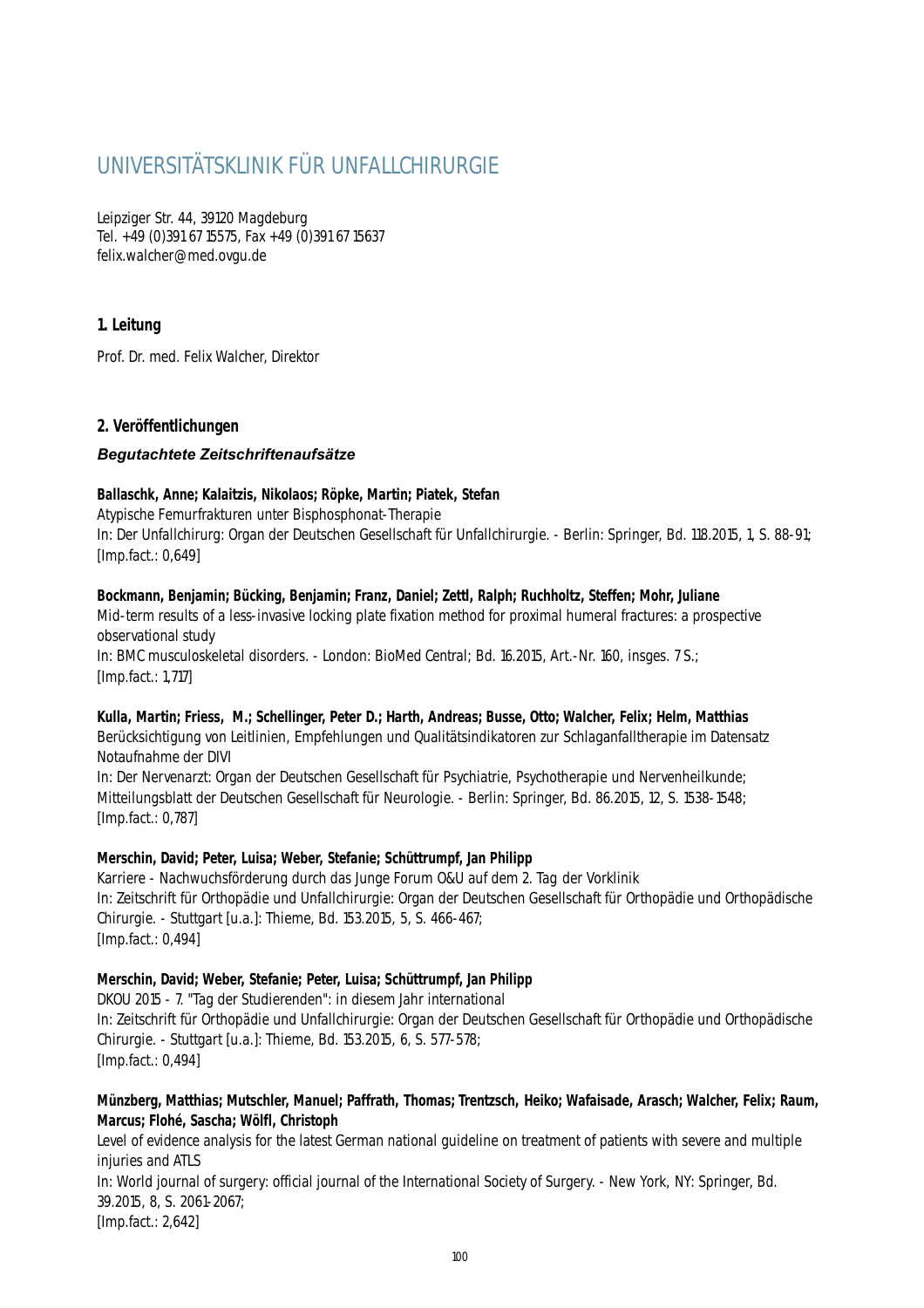# **Piatek, Stefan; Altmann, Silke; Haß, Hans-Jürgen; Werwick, Katrin; Winkler-Stuck, Kirstin; Zardo, Patrick; Daake, Sandra von; Baumann, Benedikt; Rahmanzadeh, Armin; Chiapponi, Costanza; Reschke, Kirsten; Meyer, Frank**

Chancen und Potenziale eines modernen chirurgisch geprägten SkillsLabs im Rahmen des Humanmedizinstudiums - das Magdeburger Modell

In: Zentralblatt für Chirurgie: Zeitschrift für allgemeine, viszeral-, Thorax- und Gefäßchirurgie. - Stuttgart [u.a.]: Thieme, Bd. 140.2015, insges. 7 S.;

[Imp.fact.: 1,048]

#### **Piatek, Stefan; Pliske, Gerald; Ballaschk, Anne; Witzel, Katharina; Walcher, Felix**

Wertigkeit klinischer Leitsymptome bei der Primärversorgung schwerverletzter Patienten In: Der Unfallchirurg: Organ der Deutschen Gesellschaft für Unfallchirurgie. - Berlin: Springer, Bd. 118.2015, insges. 9 S.; [Imp.fact.: 0,649]

# **Röpke, Martin; Piatek, Stefan; Ziai, Pejman**

Akute Sprunggelenkinstabilität durch Distorsion - Diagnostik und Behandlung In: Arthroskopie: Organ der Deutschsprachigen Arbeitsgemeinschaft für Arthroskopie. - Berlin: Springer, Bd. 28.2015, 2, S. 116-123;

# **Weuster, Matthias; Mommsen, Philipp; Pfeifer, Roman; Mohr, Juliane; Ruchholtz, Steffen; Flohé, Sascha; Fröhlich, Matthias; Keibl, Claudia; Seekamp, Andreas; Griensven, Martijn van; Witte, Ingo**

Induced hypothermia does not harm hemodynamics after polytrauma - A porcine model In: Mediators of inflammation. - Sylvania, Ohio: Hindawi Publishing Corp; 2015, Art.-ID 829195, insges. 12 S.; [Imp.fact.: 3,236]

# *Buchbeiträge*

# **Lustenberger, Thomas; Piatek, Stefan; Walcher, Felix**

Beckentrauma In: SOP Handbuch Interdisziplinäre Notaufnahme. - Berlin: MWV Med. Wiss. Verl.-Ges., S. 284-286, 2015;

# **Walcher, Felix**

Infekt Finger In: SOP Handbuch Interdisziplinäre Notaufnahme. - Berlin: MWV Med. Wiss. Verl.-Ges., S. 368-369, 2015;

# **Walcher, Felix; Fleiter, Nikolai; Kim, Yoon-Joo; Liebig, Kristina; Schweigkofler, Uwe; Piatek, Stefan**

Sprunggelenkstrauma In: SOP Handbuch Interdisziplinäre Notaufnahme. - Berlin: MWV Med. Wiss. Verl.-Ges., S. 329-331, 2015;

# *Herausgeberschaften*

#### **Blaschke, Sabine; Walcher, Felix; Anastasiadis, Alexandros P.**

SOP Handbuch Interdisziplinäre Notaufnahme. - Berlin: MWV Med. Wiss. Verl.-Ges., 2015; XXVII, 495 S.: Ill., graph. Darst.; 140 mm x 105 mm, ISBN 978-3-941468-31-3;

# *Artikel in Kongressbänden*

# **Dewenter, Heike; Brammen, Dominik; Walcher, Felix; Thun, Sylvia**

Comparing representation abilities of semantic standards in the field of emergency room treatment In: Digital healthcare empowering Europeans: proceedings of MIE2015. - Amsterdam [u.a.]: IOS Press, S. 973;

# *Abstracts*

**Höfer, Sebastian; Sterz, Jasmina; Bender, Bernd; Schreckenbach, Teresa; Stefanescu, Christina; Walcher, Felix; Sader,**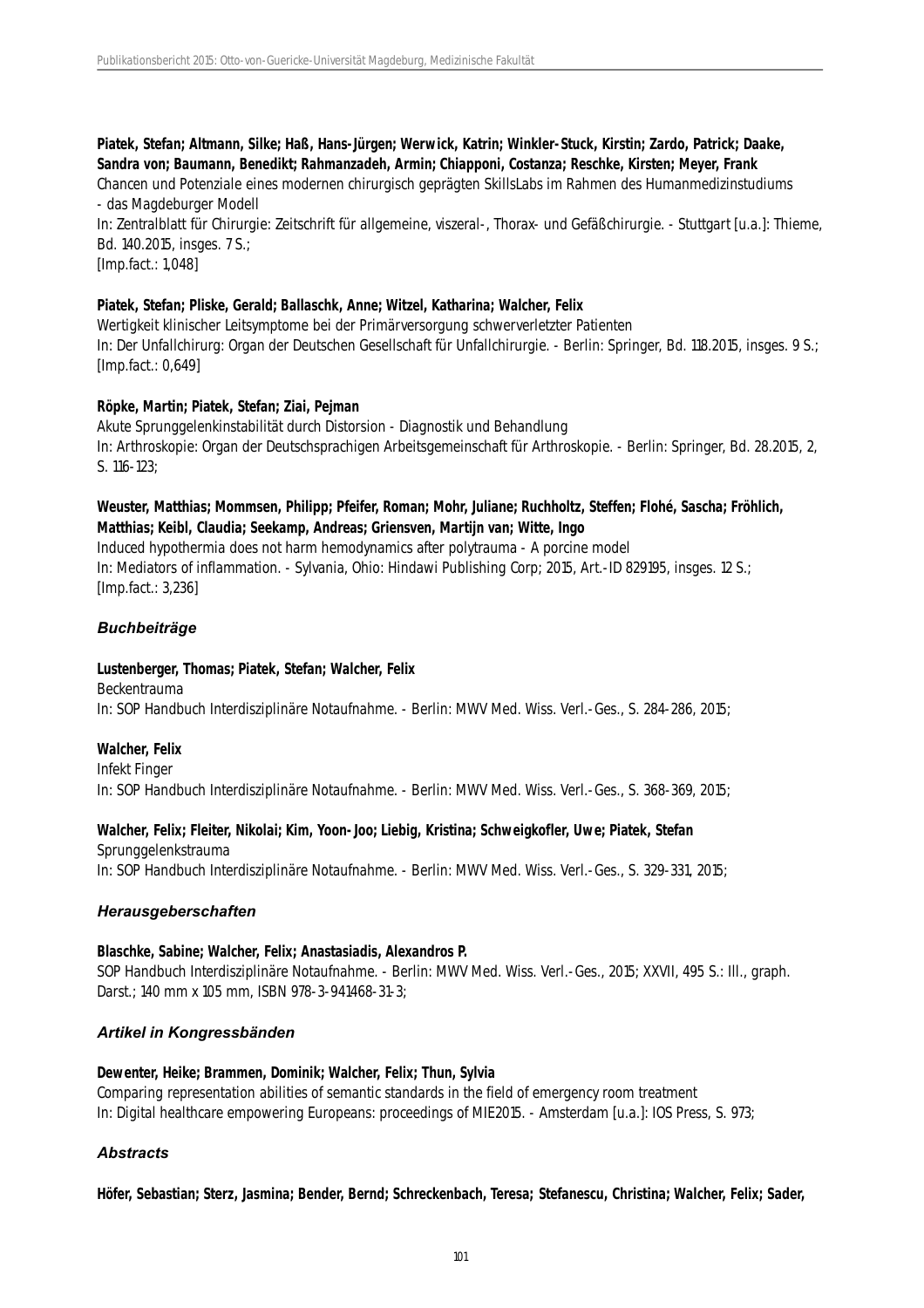#### **Robert; Rüsseler, Miriam**

Vermittlung komplexer praktischer Fertigkeiten - Vergleichende Vermittlung einer praktischen Fertigkeit mit unterschiedlichen Lehrmethoden am Beispiel der strukturierten Gesichtsschädeluntersuchung In: Gemeinsame Jahrestagung der Gesellschaft für Medizinische Ausbildung (GMA) und des Arbeitskreises zur Weiterentwicklung der Lehre in der Zahnmedizin (AKWLZ): Universität Leipzig, Medizinische Fakultät; 30.09.- 03.10.2015; Tagungsband; [Abstracts]. - Leipzig: Univ., Med. Fak.; 2015, V454 (103), S. 88;

# **Schwoerer, Alexander P.; Werwick, Katrin; Buggenhagen, Holger; Ballaschk, Anne; Walcher, Felix; Braun-Dullaeus, Rüdiger C.; Stieger, Philipp**

Lehre in der Physiologie - Vorklinische Chancen zur Vermittlung wissenschaftlicher Grundlagenkompetenz? In: Gemeinsame Jahrestagung der Gesellschaft für Medizinische Ausbildung (GMA) und des Arbeitskreises zur Weiterentwicklung der Lehre in der Zahnmedizin (AKWLZ): Universität Leipzig, Medizinische Fakultät; 30.09.- 03.10.2015; Tagungsband; [Abstracts]. - Leipzig: Univ., Med. Fak.; 2015, V551 (130), S. 112;

#### *Dissertationen*

#### **Jahn, Oliver; Kekow, Jörn [Gutachter]**

Kathepsin K-Serumspiegel in der Osteoporosediagnostik sowie zur Verlaufskontrolle einer spezifischen Osteoporosebehandlung. - Magdeburg, Univ., Med. Fak., Diss., 2015; 82 Bl: III., graph. Darst.;

#### **Lucas, Benjamin; Mawrin, Christian [Gutachter]**

Der Effekt Cerebrolysins auf die Regenerations- und Degenerationsprozesse im spinalmotorischen System in vitro. - Magdeburg, Univ., Med. Fak., Diss., 2015; IX, 86 Bl.: Ill., graph. Darst.;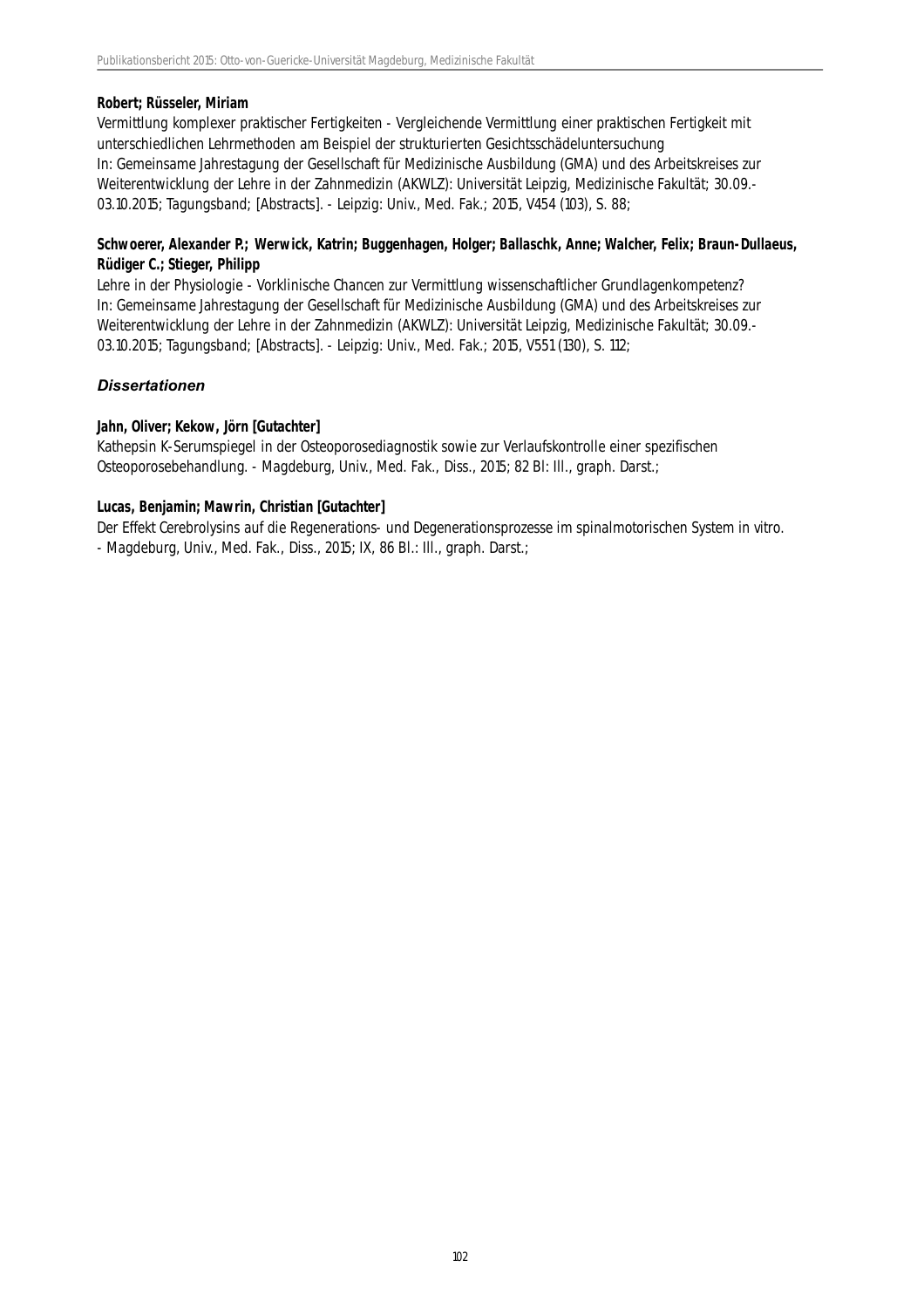# UNIVERSITÄTSKLINIK FÜR HERZ- UND THORAXCHIRURGIE

Leipziger Straße 44, 39120 Magdeburg Tel. +49 (0)391 67 14100, Fax +49 (0)391 67 14126 ingo.kutschka@med.ovgu.de

# **1. Leitung**

Prof. Dr. med. Ingo Kutschka (geschäftsführender Leiter)

# **2. Veröffentlichungen**

# *Begutachtete Zeitschriftenaufsätze*

**Baraki, Hassina; Saito, Shunsuke; Ahmad, Ammar Al; Fleischer, Bernhard; Haverich, Axel; Kutschka, Ingo** Beating heart versus arrested heart isolated tricuspid valve surgery In: International heart journal. - Tokyo: International Heart Journal Association, Bd. 56.2015, 4, S. 400-407; [Imp.fact.: 1,073]

# **Föllner, Sebastian**

Lebensverlängerung durch nichtinvasive, druckkontrollierte Beatmung bei stabiler schwergradiger COPD In: Der Pneumologe. - Heidelberg: Springer, Bd. 12.2015, 3, S. 233-234;

# **Körtke, Heinrich; Zittermann, Armin; Wagner, Otto; Secer, Songuel; Huth, Christof; Sciangula, Alfonso; Saggau, Werner; Sack, Falk-Udo; Ennker, Jürgen; Cremer, Jochen; Musumeci, Francesco; Gummert, Jan F.**

Telemedicine-guided, very low-dose international normalized ratio self-control in patients with mechanical heart valve implants

In: European heart journal. - Oxford: Oxford University Press, Bd. 36.2015, 21, S. 1297-1305; [Imp.fact.: 15,203]

# **Lachmann, Nico; Brennig, Sebastian; Hillje, Roman; Schermeier, Heiko; Phaltane, Ruhi; Dahlmann, Julia; Gruh, Ina; Heinz, Niels; Schiedlmeier, Bernhard; Baum, Christopher; Moritz, Thomas**

Tightly regulated all-in-one lentiviral vectors for protection of human hematopoietic cells from anticancer chemotherapy In: Gene therapy. - London: Nature Publ. Group, Bd. 22.2015, 11, S. 883-892; [Imp.fact.: 3,104]

**Piatek, Stefan; Altmann, Silke; Haß, Hans-Jürgen; Werwick, Katrin; Winkler-Stuck, Kirstin; Zardo, Patrick; Daake, Sandra von; Baumann, Benedikt; Rahmanzadeh, Armin; Chiapponi, Costanza; Reschke, Kirsten; Meyer, Frank** Chancen und Potenziale eines modernen chirurgisch geprägten SkillsLabs im Rahmen des Humanmedizinstudiums

- das Magdeburger Modell In: Zentralblatt für Chirurgie: Zeitschrift für allgemeine, viszeral-, Thorax- und Gefäßchirurgie. - Stuttgart [u.a.]: Thieme, Bd. 140.2015, insges. 7 S.; [Imp.fact.: 1,048]

**Saito, Shunsuke; Baraki, Hassina; Fleischer, Bernhard; Kutschka, Ingo** Mitral valve replacement after failed MitraClip therapy - report of two cases In: Journal of artificial organs. - Tokyo: Springer, Bd. 18.2015, 2, S. 177-180; [Imp.fact.: 1,441]

# **Saito, Shunsuke; Fleischer, Bernhard; Maeß, Christoph; Baraki, Hassina; Kutschka, Ingo**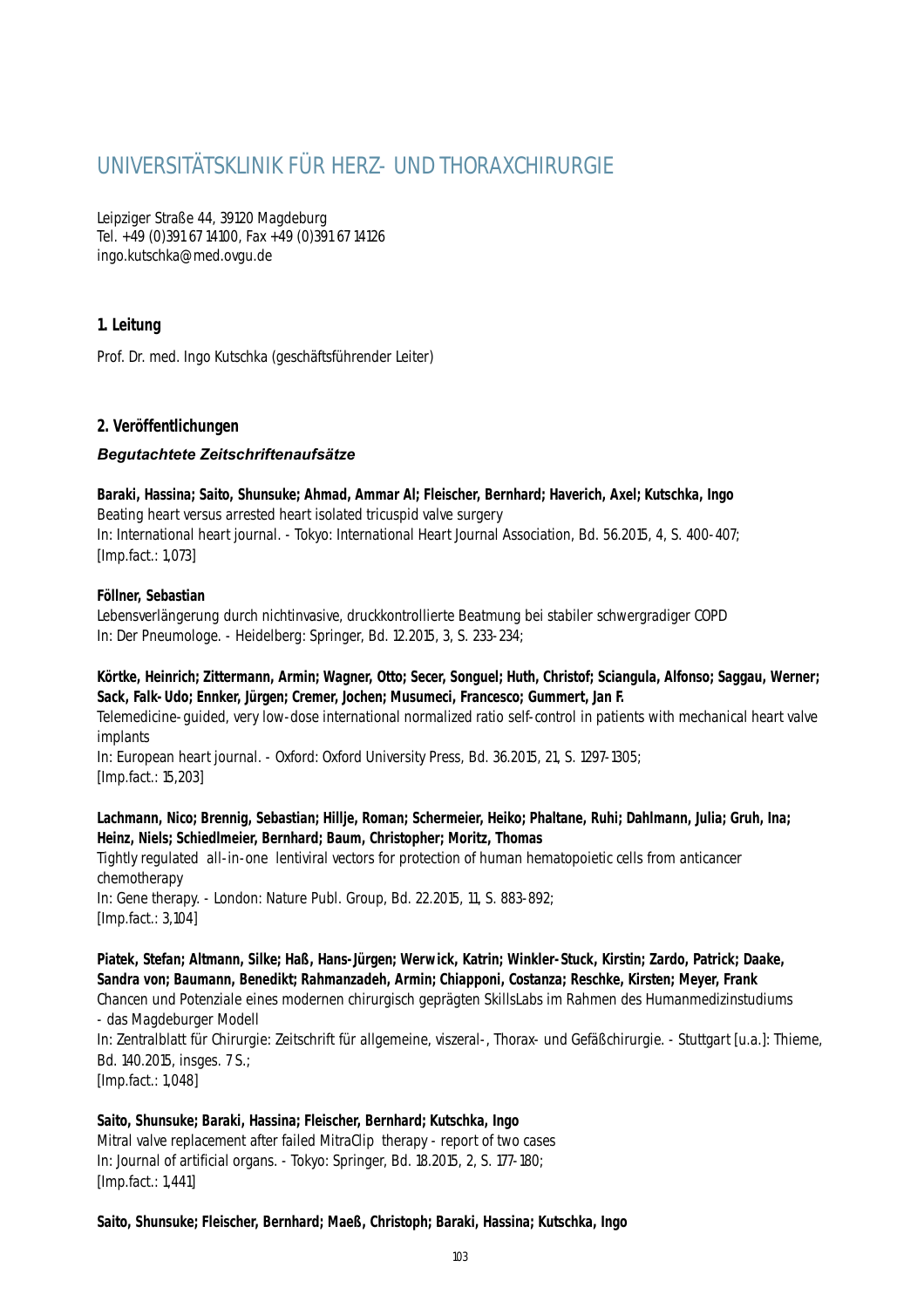Minimally invasive implantation of an extracorporeal membrane oxygenation circuit used as a temporary left ventricular assist device - a new concept for bridging to permanent cardiac support In: Journal of artificial organs. - Tokyo: Springer, Bd. 18.2015, 1, S. 95-98; [Imp.fact.: 1,441]

# **Zardo, Patrick; Busk, Henning; Kutschka, Ingo**

Chest tube management - state of the art In: Current opinion in anaesthesiology. - London: Lippincott Williams & Wilkins, Bd. 28.2015, 1, S. 45-49; [Imp.fact.: 2,526]

# **Zardo, Patrick; Busk, Henning; Kutschka, Ingo**

Keine Vorteile durch VAT-PP gegenüber der klassischen Talkum-Pleurodese im palliativen Setting In: Der Pneumologe. - Heidelberg: Springer, Bd. 12.2015, 4, S. 332-333;

# *Buchbeiträge*

# **Karpuschewski, Bernhard; Kensah, George**

Entwicklung eines Bioreaktors zur Konditionierung von gezüchteten Herzmuskelzellen In: Smart, effizient, mobil: 12. Magdeburger Maschinenbau-Tage; 30. September und 1. Oktober 2015. - Magdeburg: Univ.; 2015, Beitrag A6-2, insgesamt 10 S.[Beitrag auf CD-ROM];

# *Abstracts*

#### **Fleischer, Bernhard; Baraki, Hassina; Saito, Shunsuke; Hadem, Johannes; Kutschka, Ingo**

Mitral valve replacement after failed MitraClip Therapy - should we reconsider indications? In: The thoracic and cardiovascular surgeon: official organ of the German Society for Thoracic and Cardiovascular Surgery. - Stuttgart: Thieme; Bd. 63.2015, S1, OP125, insges. 1 S.; [Imp.fact.: 0,979]

#### **Fleischer, Bernhard; Schmeißer, Alexander; Pfau, Giselher; Hadem, Johannes; Baraki, Hassina; Kutschka, Ingo** Stellate ganglion block as therapy for uncontrollable ventricular fibrillation in an LVAD patient In: The thoracic and cardiovascular surgeon: official organ of the German Society for Thoracic and Cardiovascular Surgery. - Stuttgart: Thieme; Bd. 63.2015, S1, ePP4, insges. 1 S.;

[Imp.fact.: 0,979]

**Kensah, George; Dahlmann, Julia; Möckel, Marion; Volleth, Marianne; Hahn, Andreas; Zenker, Martin; Kutschka, Ingo** Modeling congenital hypertrophic cardiomyopathies with iPS cell-based 3-dimensional bioartificial cardiac tissue In: The thoracic and cardiovascular surgeon: official organ of the German Society for Thoracic and Cardiovascular Surgery. - Stuttgart: Thieme; Bd. 63.2015, S1, OP157, insges. 1 S.; [Imp.fact.: 0,979]

# **Msoker, Eyad al; Kutschka, Ingo; Hadem, Johannes**

Epinephrine dose reduction - is rebound hyperkalemia a problem? In: Medizinische Klinik, Intensivmedizin und Notfallmedizin. - Heidelberg: Springer Medizin, Bd. 110.2015, 4, S. 316; [Imp.fact.: 0,556]

# *Dissertationen*

# **Abdel Tawab Kamh, Geehan; Heim, Marcell [Gutachter]**

Vergleich des peri- und postoperativen Verlaufs (nach QS-Standard) nach isolierter primärer, aortokoronarer Bypass-Operation beim Wechsel der antifibrinolytischen Therapie vom Aprotinin zur Tranexamsäure. - Magdeburg, Univ., Med. Fak., Diss., 2015; 183 Bl: Ill., graph. Darst.;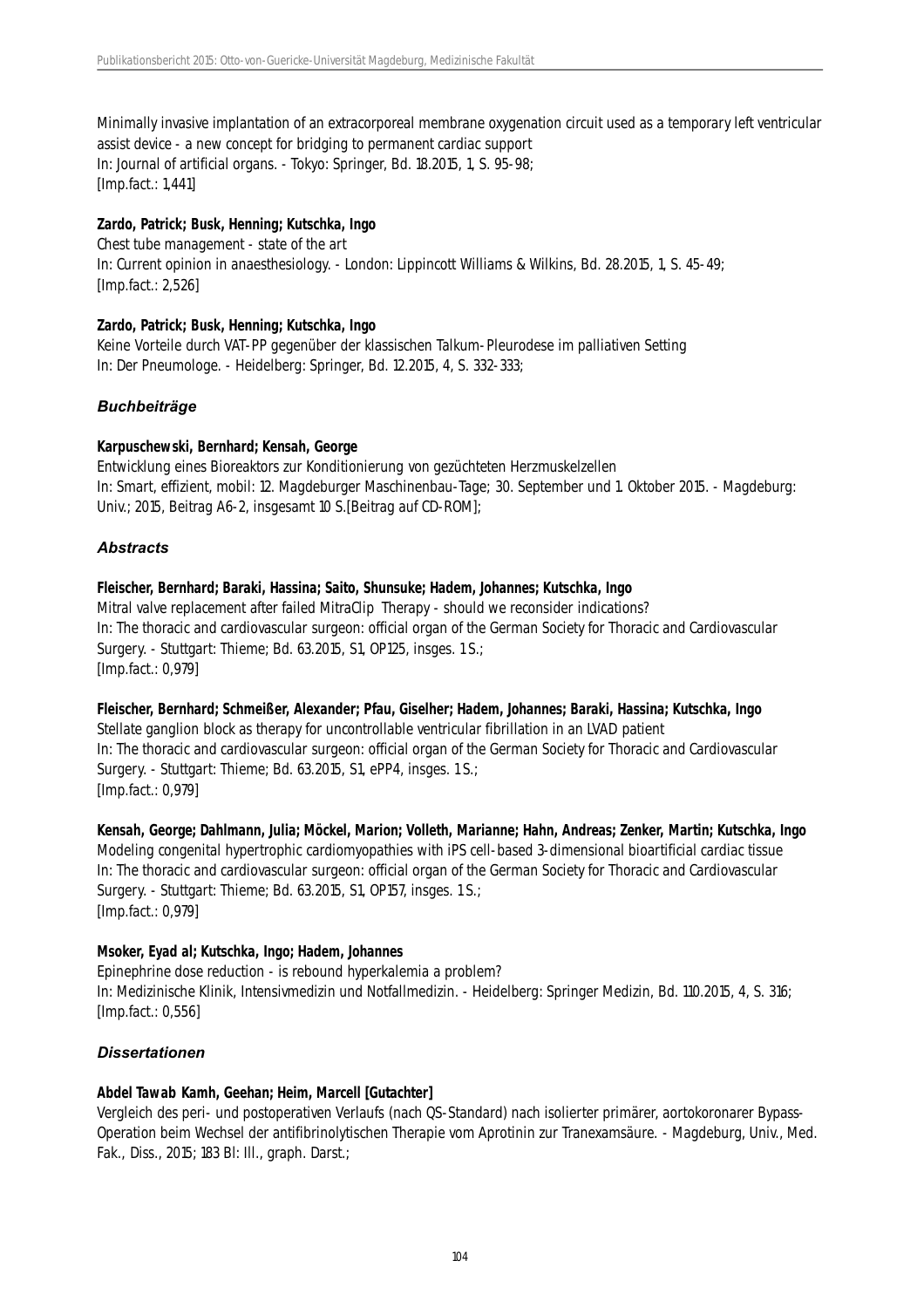# UNIVERSITÄTSKLINIK FÜR NEUROCHIRURGIE

Leipziger Str. 44, 39120 Magdeburg Tel. +49 (0)391 67 15562, Fax +49 (0)391 67 15544 raimund.firsching@med.ovgu.de

# **1. Leitung**

Prof. Dr. med. Raimund Firsching (Direktor)

# **2. Veröffentlichungen**

# *Begutachtete Zeitschriftenaufsätze*

# **Baecke, Sebastian; Lützkendorf, Ralf; Mallow, Johannes; Luchtmann, Michael; Tempelmann, Claus; Stadler, Jörg; Bernarding, Johannes**

A proof-of-principle study of multi-site real-time functional imaging at 3T and 7T - Implementation and validation In: Scientific reports. - London: Nature Publishing Group; Bd. 5.2015, Art.-Nr. 8413, insges. 8 S.; [Imp.fact.: 5,078]

# **Firsching, Raimund; Woischneck, Dieter; Langejürgen, Alexander; Parreidt, Andreas; Bondar, Imre; Skalej, Martin; Röhl, Friedrich; Voellger, Benjamin**

Clinical, radiologic, and legal significance of "extensor response" in posttraumatic coma In: Journal of neurological surgery / A. - New York, NY: Thieme, Bd. 76.2015, 6, S. 456-465; [Imp.fact.: 0,608]

# **Gante, Miguel Angel Jaramillo; Sánchez-Aguilar, Martín; Tapia-Perez, Jorge Humberto; Medina, Yadiralia Torres; Viñas-Rios, Juan Manuel; Aguirre, Daniel González; Montes de Oca Arce, Jorge Luis**

Extension of right renal vein in renal transplant from deceased donors - cohort study In: Experimental and clinical transplantation. - Ankara: Baskent University, Bd. 13.2015, 2, S. 126-129; [Imp.fact.: 0,622]

#### **Haupt, Walter F.; Hansen, Hans Christian; Janzen, Rudolf W. C.; Firsching, Raimund; Galldiks, Norbert** Coma and cerebral imaging In: SpringerPlus. - London: Biomed Central; Bd. 4.2015, Art.-Nr.180, insges. 11 S.;

# **Herrmann, Tim; Mallow, Johannes; Plaumann, Markus; Luchtmann, Michael; Stadler, Jörg; Mylius, Judith; Brosch, Michael; Bernarding, Johannes**

The travelling-wave primate system - a new solution for magnetic resonance imaging of macaque monkeys at 7 Tesla ultra-high field

In: PLoS one. - Lawrence, Kan: PLoS; Bd. 10.2015, 6, Art. e0129371, insges. 18 S.; [Imp.fact.: 3,234]

# **Luchtmann, Michael; Baecke, Sebastian; Steinecke, Yvonne; Bernarding, Johannes; Tempelmann, Claus; Ragert, Patrick; Firsching, Raimund**

Changes in gray matter volume after microsurgical lumbar discectomy - a longitudinal analysis In: Frontiers in human neuroscience. - Lausanne: Frontiers Research Foundation; Bd. 9.2015, Art.-Nr. 12, insges. 7 S.; [Imp.fact.: 2,986]

# **Luchtmann, Michael; Firsching, Raimund**

Central plasticity resulting from chronic low back pain in degenerative disorders of the spine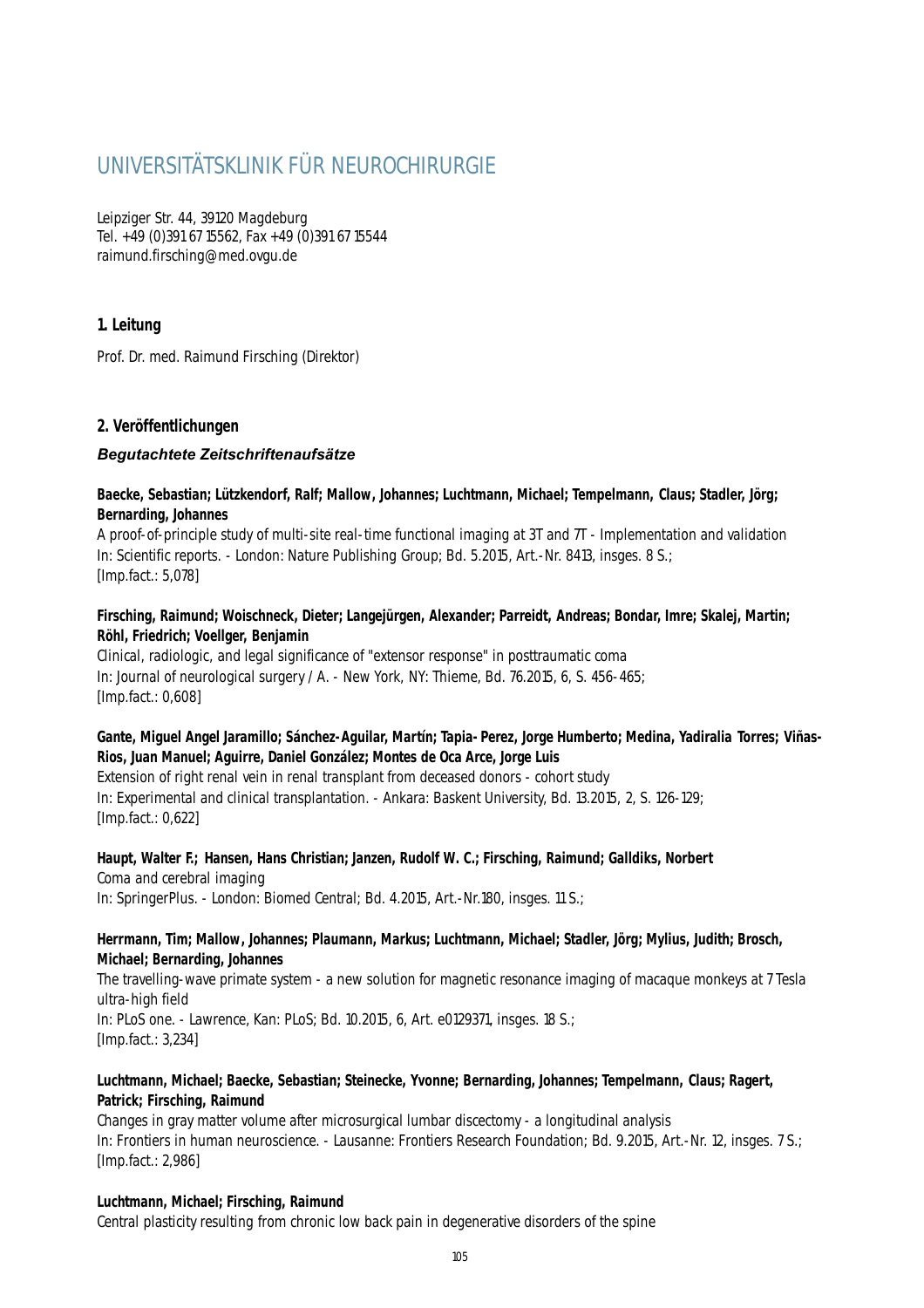In: Neural regeneration research: NRR. - Mumbai: Wolters Kluwer Health Medknow, Bd. 10.2015, 8, S. 1234-1235; [Imp.fact.: 0,220]

#### **Mallow, Johannes; Bernarding, Johannes; Luchtmann, Michael; Bethmann, Anja; Brechmann, André**

Superior memorizers employ different neural networks for encoding and recall In: Frontiers in systems neuroscience. - Lausanne: Frontiers Research Foundation; Bd. 9.2015, Art.128, insges. 10 S.;

#### **Spillner, Claudia; Köhn, Andrea; Class, Dieter; Firsching, Raimund; Rißmann, Anke**

Enzephalozele - eine seltene Fehlbildung mit sehr variabler klinischer Ausprägung In: Die Hebamme: Fortbildungszeitschrift für Hebammen und Entbindungspfleger. - Stuttgart: Thieme, Bd. 28.2015, 2, S. 124-128;

#### **Tapia Pérez, Jorge Humberto; Yildiz, Ömer Can; Schneider, Thomas; Nimsky, Christopher**

Meta-analysis of statin use for the acute therapy of spontaneous intracerebral hemorrhage In: Journal of stroke and cerebrovascular diseases: official journal of the National Stroke Association and the Japan Stroke Society. - New York, NY: Elsevier, Bd. 24.2015, 11, S. 2521-2526; [Imp.fact.: 1,669]

#### **Voellger, Benjamin; Tapia-Perez, Jorge Humberto; Rupa, Rosita; Karagiannis, Dimitrios; Mawrin, Christian; Kirches, Elmar; Schneider, Thomas**

Survival in granular cell astrocytomas In: Journal of neurological surgery / A. - New York, NY: Thieme, Bd. 76.2015, 1, S. 30-38; [Imp.fact.: 0,608]

#### **Woischneck, Dieter; Skalej, Martin; Firsching, Raimund; Kapapa, Thomas**

Decerebrate posturing following traumatic brain injury - MRI findings and their diagnostic value In: Clinical radiology. - Amsterdam: Elsevier Science, Bd. 70.2015, 3, S. 278-285; [Imp.fact.: 1,663]

# *Buchbeiträge*

# **Firsching, Raimund**

Schädel-Hirn-Trauma und Polytrauma

In: Neurochirurgie: Handbuch für die Weiterbildung und interdisziplinäres Nachschlagewerk; mit 1201 Abbildungen und 187 Tabellen; zusätzlich online: Refresher-Fragen zum Facharztwissen unter www.schattauer.de/Moskopp-Wassmann-2442.html. - Stuttgart: Schattauer, S. 373-384, 2015;

# **Firsching, Raimund; Völlger, Benjamin**

#### Koma

In: Neurochirurgie: Handbuch für die Weiterbildung und interdisziplinäres Nachschlagewerk; mit 1201 Abbildungen und 187 Tabellen; zusätzlich online: Refresher-Fragen zum Facharztwissen unter www.schattauer.de/Moskopp-Wassmann-2442.html. - Stuttgart: Schattauer, S. 48-53, 2015;

# *Dissertationen*

# **Goll, Christina; Schneider, Thomas [Gutachter]**

Postoperative Nachblutungen und Wundinfektionen nach mikroneurochirurgischer lumbaler Bandscheibenvorfalloperation sowie der Stellenwert der prophylaktischen Redondrainage. - Magdeburg, Univ., Med. Fak., Diss., 2015; 82 Bl: Ill., graph. Darst.;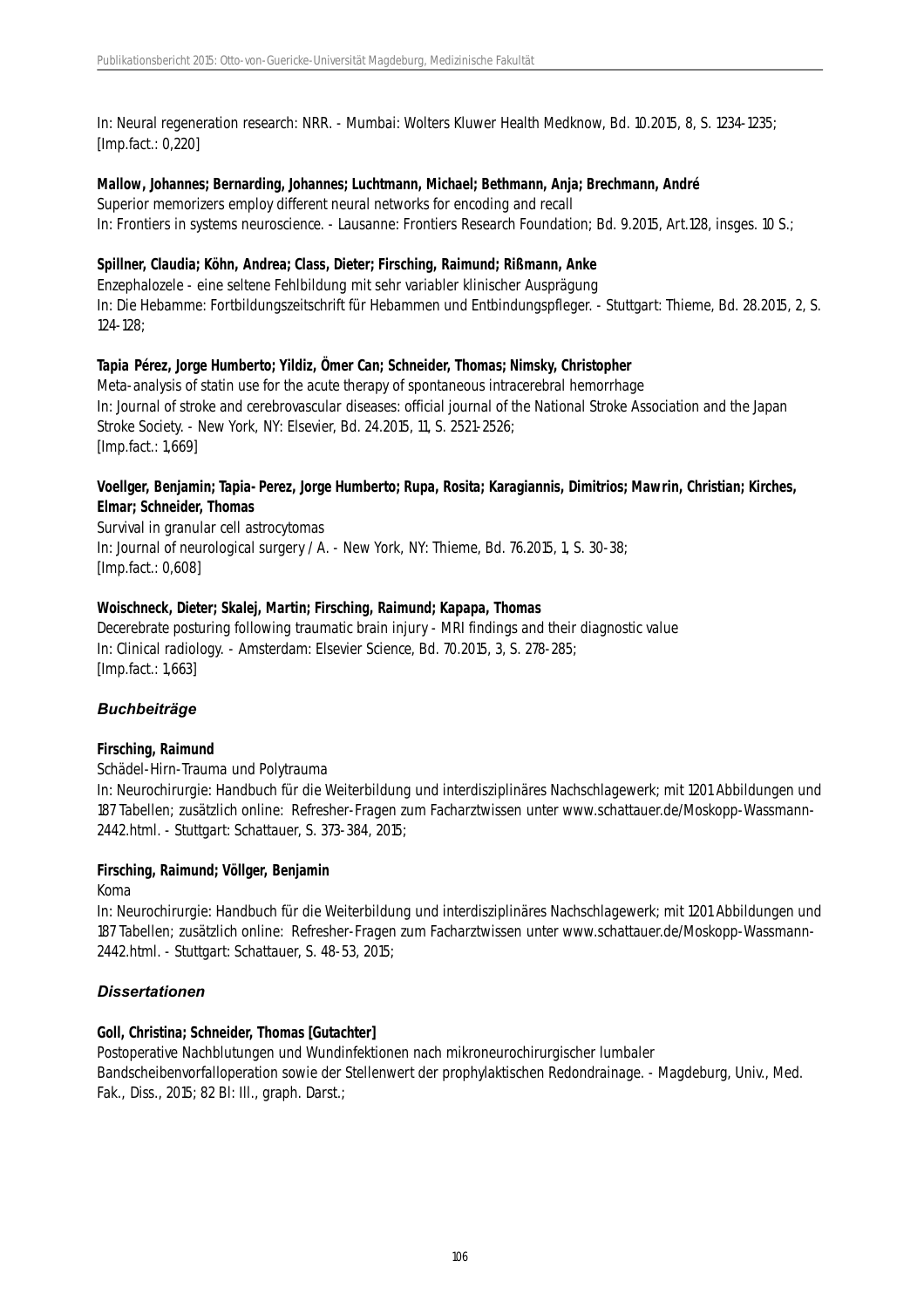# UNIVERSITÄTSKLINIK FÜR PLASTISCHE, ÄSTHETISCHE UND HANDCHIRURGIE

Leipziger Str. 44, 39120 Magdeburg Tel. +49 (0)391 67 15599, Fax +49 (0)391 67 15588 manfred.infanger@med.ovgu.de

# **1. Leitung**

Prof. Dr. med. habil. Manfred Infanger (Direktor)

# **2. Veröffentlichungen**

# *Begutachtete Zeitschriftenaufsätze*

**Aleshcheva, Ganna; Wehland, Markus; Sahana, Jayashree; Bauer, Johann; Corydon, Thomas J.; Hemmersbach, Ruth; Frett, Timo; Egli, Marcel; Infanger, Manfred; Grosse, Jirka; Grimm, Daniela**

Moderate alterations of the cytoskeleton in human chondrocytes after short-term microgravity produced by parabolic flight maneuvers could be prevented by up-regulation of BMP-2 and SOX-9

In: The FASEB journal: official publ. of the Federation of American Societies for Experimental Biology. - Bethesda, Md: FASEB, Bd. 29.2015, 6, S. 2303-2314;

[Imp.fact.: 5,043]

#### **Altmann, Silke; Damert, Hans-Georg; Klausenitz, Stephanie; Infanger, Manfred; Kraus, Armin**

Aggressive digital papillary adenocarcinoma - a rare malignant tumor of the sweat glands: two case reports and a review of the literature

In: Clinical, cosmetic and investigational dermatology. - Albany, Auckland: Dove Medical Press, Bd. 8.2015, S. 143-146;

#### **Altmann, Silke; Meyer, Frank; Infanger, Manfred; Damert, Hans-Georg**

Plastisch-chirurgische Therapieoptionen bei der nekrotisierenden Fasziitis In: Zentralblatt für Chirurgie: Zeitschrift für allgemeine, viszeral-, Thorax- und Gefäßchirurgie. - Stuttgart [u.a.]: Thieme, Bd. 140.2015, 2, S. 205-209; [Imp.fact.: 1,048]

**Becker, Kerstin; Tinschert, Sigrid; Lienert, Andrea; Bleuler, Peter E.; Staub, Frank; Meinel, Albrecht; Rößler, Jörg; Wach, Wolfgang; Hoffmann, Reimer; Kühnel, Florian; Damert, Hans-Georg; Nick, Hans-Elmar; Spicher, Rüdiger; Lenze, Wolfgang; Langer, Martin; Nürnberg, Peter; Hennies, Hans Christian**

The importance of genetic susceptibility in Dupuytren's disease In: Clinical genetics. - Oxford: Wiley-Blackwell, Bd. 87.2015, 5, S. 483-487; [Imp.fact.: 3,931]

**Behr, Björn; Ring, Andrej; Kolbenschlag, Jonas; Damert, Hans-Georg; Lehnhardt, Marcus; Daigeler, Adrien** Plastische Rekonstruktionsmöglichkeiten beim chronischen Sinus pilonidalis In: Zentralblatt für Chirurgie: Zeitschrift für allgemeine, viszeral-, Thorax- und Gefäßchirurgie. - Stuttgart [u.a.]: Thieme, Bd. 140.2015, 2, S. 201-204; [Imp.fact.: 1,048]

#### **Damert, Hans-Georg; Altmann, Silke; Stübs, Patrick; Infanger, Manfred; Meyer, Frank**

Was der Allgemein-, Viszeral- & Gefäßchirurg über plastische Chirurgie wissen sollte - plastisch-chirurgische Aspekte in der Allgemein- & Viszeralchirurgie

In: Zentralblatt für Chirurgie: Zeitschrift für allgemeine, viszeral-, Thorax- und Gefäßchirurgie. - Stuttgart [u.a.]: Thieme,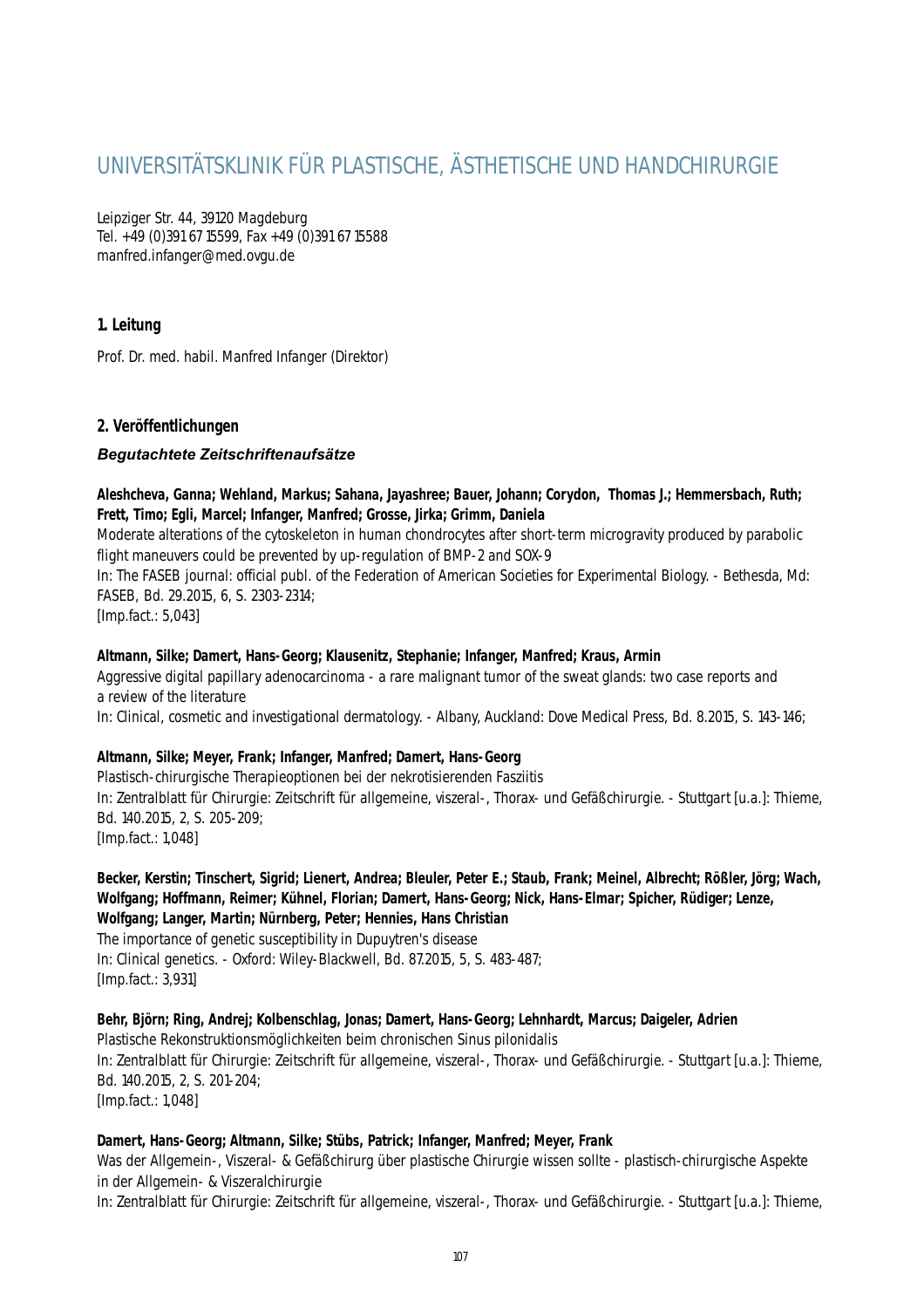Bd. 140.2015, 1, S. 67-73; [Imp.fact.: 1,048]

#### **Damert, Hans-Georg; Meyer, Frank; Altmann, Silke**

Therapieoptionen bei Dekubitalulzera In: Zentralblatt für Chirurgie: Zeitschrift für allgemeine, viszeral-, Thorax- und Gefäßchirurgie. - Stuttgart [u.a.]: Thieme, Bd. 140.2015, 2, S. 193-200; [Imp.fact.: 1,048]

### **Fairweather, Mark; Heit, Yvonne I.; Buie, Justin; Rosenberg, Laura M.; Briggs, Alexandra; Orgill, Dennis P.; Bertagnolli, Monica M.**

Celecoxib inhibits early cutaneous wound healing

In: Journal of surgical research: JSR; clinical and laboratory investigation; official publication of the Association for Academic Surgery; official publication of the Association of Veterans Administration Surgeons. - Orlando, Fla: Academic Press, Bd. 194.2015, 2, S. 717-724;

[Imp.fact.: 1,936]

#### **Fisker, Filip Y.; Grimm, Daniela; Wehland, Markus**

Third-generation beta-adrenoceptor antagonists in the treatment of hypertension and heart failure In: Basic & clinical pharmacology & toxicology. - Oxford: Wiley-Blackwell, Bd. 117.2015, 1, S. 5-14; [Imp.fact.: 2,377]

### **Kopp, Sascha; Warnke, Elisabeth; Wehland, Markus; Aleshcheva, Ganna; Magnusson, Nils E.; Hemmersbach, Ruth; Corydon, Thomas Juhl; Bauer, Johann; Infanger, Manfred; Grimm, Daniela**

Mechanisms of three-dimensional growth of thyroid cells during long-term simulated microgravity In: Scientific reports. - London: Nature Publishing Group; Bd. 5.2015, Art.-Nr. 16691, insges. 17 S.; [Imp.fact.: 5,578]

### **Nielsen, Ole H.; Grimm, Daniela; Wehland, Markus; Bauer, Johann; Magnusson, Nils E.**

Anti-angiogenic drugs in the treatment of metastatic renal cell carcinoma - Advances in clinical application In: Current vascular pharmacology. - Hilversum [u.a.]: Bentham Science Publ, Bd. 13.2015, 3, S. 381-391; [Imp.fact.: 2,966]

**Piatek, Stefan; Altmann, Silke; Haß, Hans-Jürgen; Werwick, Katrin; Winkler-Stuck, Kirstin; Zardo, Patrick; Daake, Sandra von; Baumann, Benedikt; Rahmanzadeh, Armin; Chiapponi, Costanza; Reschke, Kirsten; Meyer, Frank**

Chancen und Potenziale eines modernen chirurgisch geprägten SkillsLabs im Rahmen des Humanmedizinstudiums - das Magdeburger Modell

In: Zentralblatt für Chirurgie: Zeitschrift für allgemeine, viszeral-, Thorax- und Gefäßchirurgie. - Stuttgart [u.a.]: Thieme, Bd. 140.2015, insges. 7 S.;

[Imp.fact.: 1,048]

### **Riwaldt, Stefan; Bauer, Johann; Pietsch, Jessica; Braun, Markus; Segerer, Jürgen; Schwarzwälder, Achim; Corydon, Thomas J.; Infanger, Manfred; Grimm, Daniela**

The importance of caveolin-1 as key-regulator of three-dimensional growth in thyroid cancer cells cultured under real and simulated microgravity conditions

In: International journal of molecular sciences. - Basel: Molecular Diversity Preservation International, Bd. 16.2015, 12, S. 28296-28310;

[Imp.fact.: 2,862]

**Riwaldt, Stefan; Pietsch, Jessica; Sickmann, Albert; Bauer, Johann; Braun, Markus; Segerer, Juergen; Schwarzwälder, Achim; Aleshcheva, Ganna; Corydon, Thomas J.; Infanger, Manfred; Grimm, Daniela** Identification of proteins involved in inhibition of spheroid formation under microgravity

In: Proteomics. - Weinheim: Wiley VCH, Bd. 15.2015, 17, S. 2945-2952; [Imp.fact.: 3,807]

**Svejgaard, Benjamin; Wehland, Markus; Ma, Xiao; Kopp, Sascha; Sahana, Jayashree; Warnke, Elisabeth; Aleshcheva,**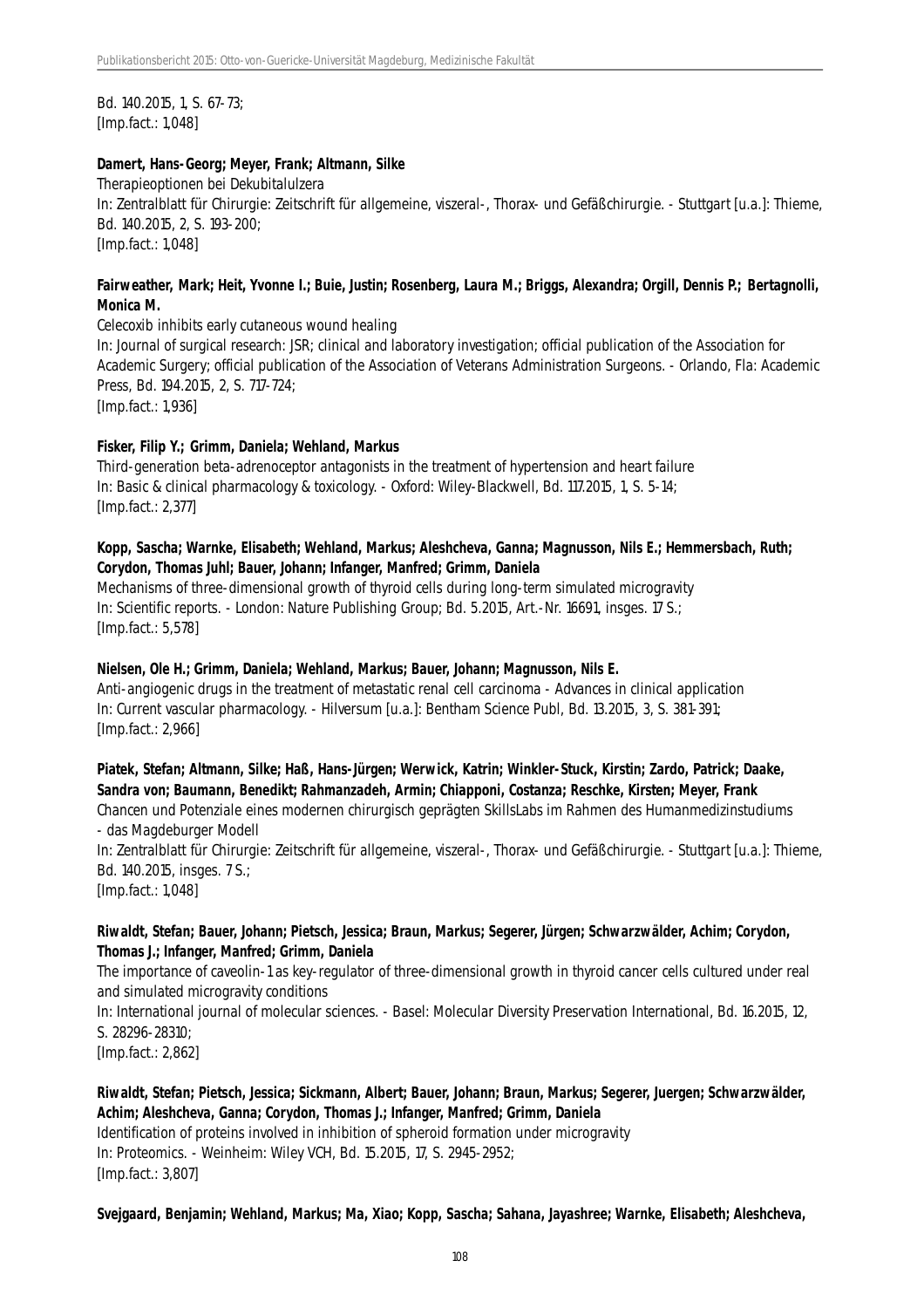### **Ganna; Hemmersbach, Ruth; Hauslage, Jens; Grosse, Jirka; Bauer, Johann; Corydon, Thomas Juhl; Islam, Tawhidul; Infanger, Manfred; Grimm, Daniela**

Common effects on cancer cells exerted by a random positioning machine and a 2D clinostat In: PLoS one. - Lawrence, Kan: PLoS; Bd. 10.2015, 8, Art. e0135157, insges. 22 S.; [Imp.fact.: 3,234]

### **Wehland, Markus; Aleshcheva, Ganna; Schulz, Herbert; Saar, Katrin; Hübner, Norbert; Hemmersbach, Ruth; Braun, Markus; Ma, Xiao; Frett, Timo; Warnke, Elisabeth; Riwaldt, Stefan; Pietsch, Jessica; Corydon, Thomas J.; Infanger, Manfred; Grimm, Daniela**

Differential gene expression of human chondrocytes cultured under short-term altered gravity conditions during parabolic flight maneuvers

In: Cell communication and signaling. - London: Biomed Central; Bd. 13.2015, Art.-Nr. 18, insges. 13 S.; [Imp.fact.: 3,378]

### *Habilitationen*

### **Kraus, Armin; Infanger, Manfred [Gutachter]**

Optimierung von Gewebekonstrukten für das Tissue Engineering peripherer Nerven und Beugesehnen In: Magdeburg, Univ., Med. Fak., Habil.-Schr., 2015; 183 S: Ill., graph. Darst.;

### *Dissertationen*

### **Aleshcheva, Ganna; Häder, Donat-Peter [AkademischeR BetreuerIn]; Anken, Ralf [AkademischeR BetreuerIn]**

Der Einfluss der Gravitation auf humane Chondrozyten - Tissue Engineering des Knorpels. - Magdeburg: Universität Magdeburg, 2015; V, 107 Blätter: Illustrationen, Diagramme;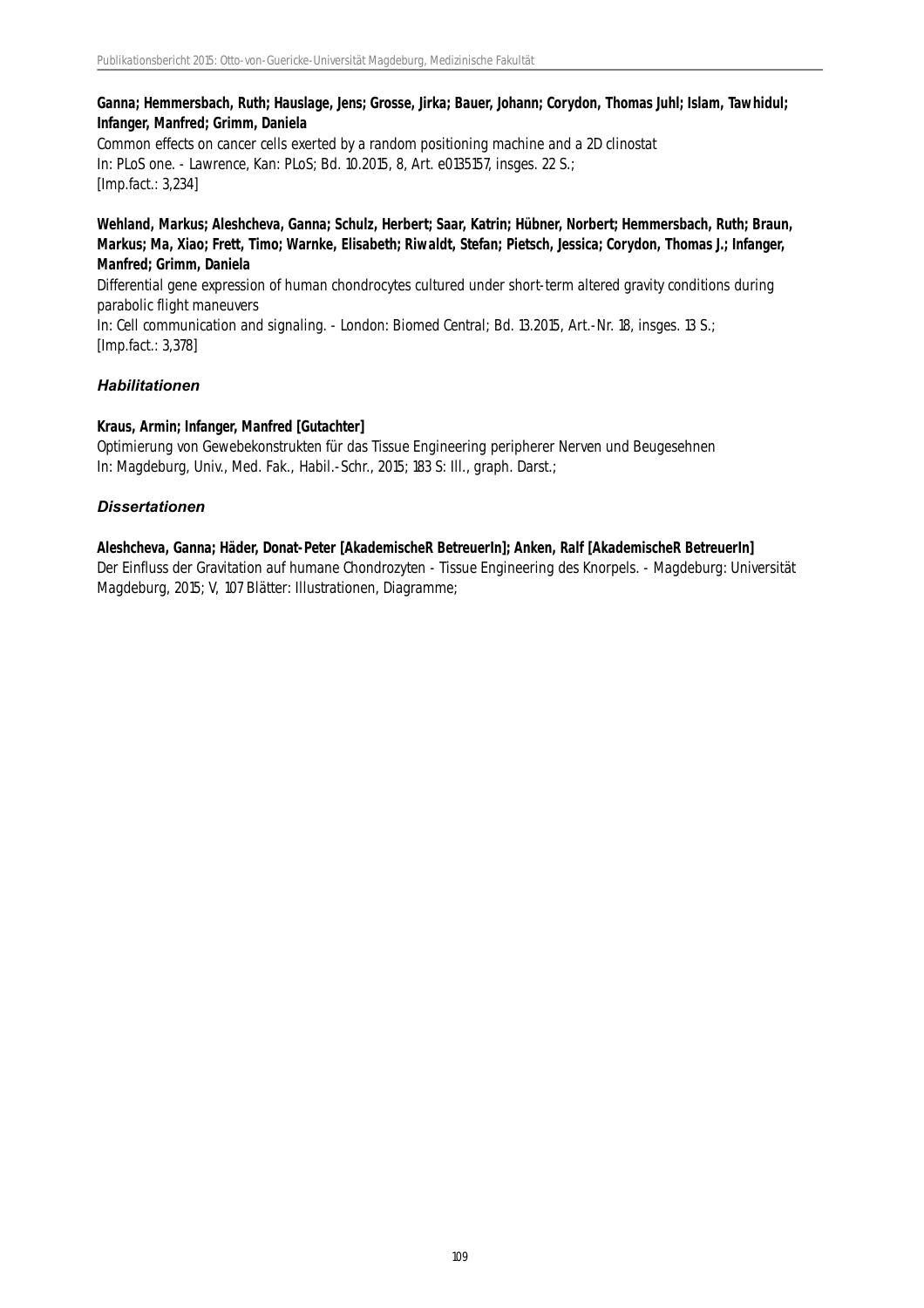# UNIVERSITÄTSKLINIK FÜR KARDIOLOGIE, ANGIOLOGIE UND PNEUMOLOGIE

Leipziger Str. 44, 39120 Magdeburg Tel. +49 (0)391 67 13203, Fax +49 (0)391 67 13202 r.braun-dullaeus(at)med.ovgu.de

### **1. Leitung**

Prof. Dr. med. Rüdiger C. Braun-Dullaeus

### **2. Veröffentlichungen**

### *Begutachtete Zeitschriftenaufsätze*

**Behr, Jürgen; Bonella, Francesco; Bonnet, Reiner; Gläser, Sven; Grohé, Christian; Günther, Andreas; Koschel, Dirk; Kreuter, Michael; Kirsten, Detlef; Krögel, Claus; Markart, Philipp; Müller-Quernheim, Joachim; Neurohr, Claus; Pfeifer, Michael; Prasse, Antje; Schönfeld, Nicolas; Schreiber, Jens; Wirtz, Hubert; Witt, Christian; Costabel, Ulrich** Positionspapier zur Bedeutung der forcierten Vitalkapazität für Patienten mit idiopathischer Lungenfibrose (IPF) - Significance of the forced vital capacity in idiopathic pulmonary fibrosis

In: Pneumologie: Zeitschrift für Pneumologie und Beatmungsmedizin; Organ der Deutschen Gesellschaft für Pneumologie und Beatmungsmedizin e.V. (DGP); Organ des Deutschen Zentralkomitees zur Bekämpfung der Tuberkulose (DZK); Organ des Bundesverbandes der Pneumologen (BdP). - Stuttgart [u.a.]: Thieme, Bd. 69.2015, 8, S. 455-458;

### **Christoph, Marian; Herold, Joerg; Berg-Holldack, Anna; Rauwolf, Thomas; Ziemssen, Tjalf; Schmeisser, Alexander; Weinert, Sönke; Ebner, Bernd; Said, Samir; Strasser, Ruth H.; Braun-Dullaeus, Rüdiger C.**

Effects of the PPAR[gamma] agonist pioglitazone on coronary atherosclerotic plaque composition and plaque progression in non-diabetic patients - a double-center, randomized controlled VH-IVUS pilot-trial In: Heart and vessels. - Tokyo: Springer, Bd. 30.2015, 3, S. 286-295; [Imp.fact.: 2,065]

### **Christoph, Marian; Herold, Jörg; Berg-Holldack, Anna; Rauwolf, Thomas; Ziemssen, Tjalf; Schmeisser, Alexander; Weinert, Sönke; Ebner, Bernd; Ibrahim, Karim; Strassner, Ruth H.; Braun-Dullaeus, Ruediger C.**

Effects of the peroxisome proliferator-activated receptor-[gamma] agonist pioglitazone on peripheral vessel function and clinical parameters in nondiabetic patients - a double-center, randomized controlled pilot trial In: Cardiology: international journal of cardiovascular medicine, surgery and pathology. - Basel: Karger, Bd. 131.2015, 3, S. 165-171;

[Imp.fact.: 2,177]

### **Costa-Nunes, João P.; Cline, Brandon H.; Araújo-Correia, Margarida; Valença, Andreia; Markova, Natalyia; Dolgov, Oleg; Kubatiev, Aslan; Yeritsyan, Naira; Steinbusch, Harry W.M.; Strekalova, Tatyana**

Animal models of depression and drug delivery with food as an effective dosing method - Evidences from studies with celecoxib and dicholine succinate

In: BioMed research international. - New York [u.a.]: Hindawi; 2015, Art. ID 596126, insges. 11 S.; [Imp.fact.: 1,579]

### **Ebner, Bernd; Lange, Stefan A.; Hollenbach, Doreen; Steinbronn, Nadine; Ebner, Annette; Fischaleck, Clementine; Braun-Dullaeus, Rüdiger; Weinbrenner, Christof; Strasser, Ruth H.**

In Situ postconditioning with neuregulin-1[beta] is mediated by a PI3K/Akt-dependent pathway In: The Canadian journal of cardiology: CJC; official journal of the Canadian Cardiovascular Society. - [S.l.]: Elsevier, Bd.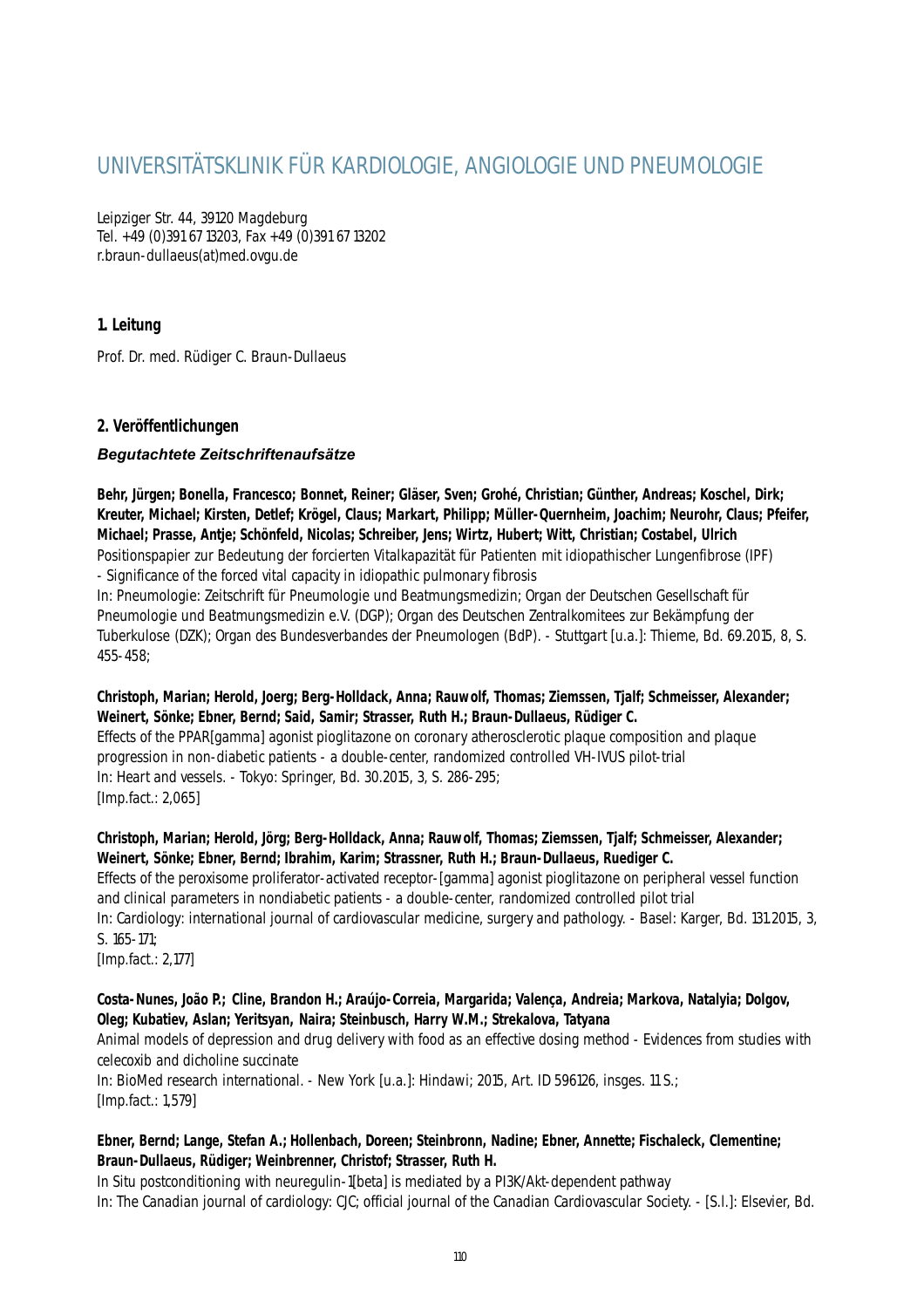31.2015, 1, S. 76-83; [Imp.fact.: 3,711]

#### **Esperer, Hans D.; Bajer, Markus; Hahn, Judit; Braun-Dullaeus, Ruediger C.; Said, Samir M.**

Effects of dronedarone on ventricular repolarization and repolarization dynamics in patients with preserved left ventricular systolic function. Letter to the editor In: International journal of cardiology. - Amsterdam [u.a.]: Elsevier Science, Bd. 185.2015, S. 119-121; [Imp.fact.: 4,036]

### **Fisseler-Eckhoff, Annette; Schreiber, Jens**

Klinisch-pathologischer Dialog In: Der Pneumologe. - Heidelberg: Springer, Bd. 12.2015, 1, S. 7-8;

### **Kozian, Alf; Kretzschmar, Moritz; Baumgardner, James E.; Schreiber, Jens; Hedenstierna, Göran; Larsson, Anders; Hachenberg, Thomas; Schilling, Thomas**

Effects of methacholine infusion on desflurane pharmacokinetics in piglets In: Data in Brief. - Amsterdam [u.a.]: Elsevier, Bd. 5.2015, S. 939-947;

#### **Krause, Tim J.; Said, Samir M.; Braun-Dullaeus, Rüdiger C.; Bogerts, Bernhard; Genz, Axel**

Takotsubo-Kardiomyopathie nach Elektrokrampftherapie - ein Fallbericht In: Der Nervenarzt: Organ der Deutschen Gesellschaft für Psychiatrie, Psychotherapie und Nervenheilkunde; Mitteilungsblatt der Deutschen Gesellschaft für Neurologie. - Berlin: Springer, Bd. 86.2015, 5, S. 609-611; [Imp.fact.: 0,787]

#### **Lorenz, Eric; Herold, Joerg; Udelnow, Andrej; Pech, Maciej; Hallou, Zuhir**

Percutaneous thrombin embolisation of an iatrogenic pseudoaneurysm of the subclavian artery with neuroprotection in a critically ill patient

In: Vasa: offizielles Organ der Schweizerischen Gesellschaft für Angiologie, Deutschen Gesellschaft für Angiologie, Gesellschaft für Gefäßmedizin, Österreichischen Gesellschaft für Angiologie. - Bern: Huber, Bd. 44.2015, 5, S. 391-394; [Imp.fact.: 1,000]

### **Maass, Anne; Düzel, Sandra; Görke, Monique; Becke, Andreas; Sobieray, Uwe; Neumann, Katja; Lövden, Martin; Lindenberger, Ulman; Bäckman, Lars; Braun-Dullaeus, Rüdiger; Ahrens, Dörte; Heinze, Hans-Jochen; Müller, Notger G.; Düzel, Emrah**

Vascular hippocampal plasticity after aerobic exercise in older adults In: Molecular psychiatry. - London: Macmillan, Bd. 20.2015, 5, S. 585-593; [Imp.fact.: 14,496]

#### **Medunjanin, Senad; Daniel, Jan-Marcus; Weinert, Sönke; Dutzmann, Jochen; Burgbacher, Frank; Brecht, Sarah; Brümmer, Dennis; Kähne, Thilo; Naumann, Michael; Sedding, Daniel G.; Zuschratter, Werner; Braun-Dullaeus, Ruediger C.**

DNA-dependent protein kinase (DNA-PK) permits vascular smooth muscle cell proliferation through phosphorylation of the orphan nuclear receptor NOR1

In: Cardiovascular research. - Oxford: Oxford University Press, Bd. 106.2015, 3, S. 488-497;

[Imp.fact.: 5,940]

### **Schauer, Uwe; Bergmann, Karl-Christian; Gerstlauer, Michael; Lehmann, Sylvia; Gappa, Monika; Brenneken, Amelie; Schulz, Christian; Ahrens, Peter; Schreiber, Jens; Wittmann, Michael; Hamelmann, Eckard**

Improved asthma control in patients with severe, persistent allergic asthma after 12 months of nightly temperaturecontrolled laminar airflow - an observational study with retrospective comparisons In: European clinical respiratory journal. - Järfälla: Co-Action Publishing; Bd. 2.2015, insges. 10 S.;

### **Sherif, Mohammad A.; Herold, Joerg; Voelker, Wolfram; Maniuc, Octavian; Ertl, Georg; Praast, Christian; Braun-Dullaeus, Ruediger Christian**

Feasibility of a new method using two-dimensional transesophageal echocardiography for aortic annular sizing in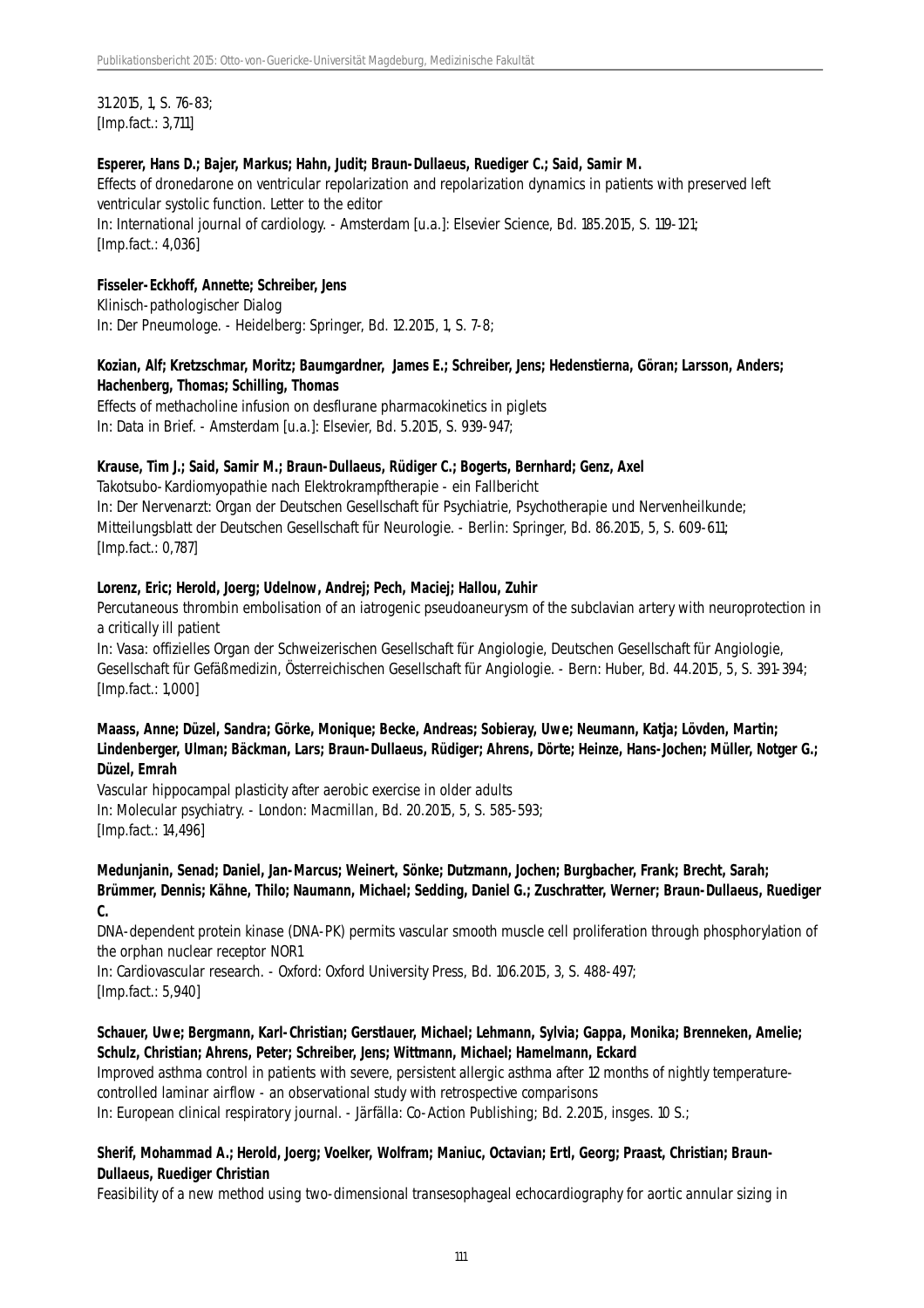patients undergoing transcatheter aortic valve implantation; a case-control study In: BMC cardiovascular disorders. - London: BioMed Central; Bd. 15.2015, Art.-Nr. 78, insges. 5 S.; [Imp.fact.: 1,878]

### **Strekalova, Tatyana; Evans, Matthew; Costa-Nunes, Joao; Bachurin, Sergey; Yeritsyan, Naira; Couch, Yvonne; Steinbusch, Harry M. W.; Köhler, S. Eleonore; Lesch, Klaus-Peter; Anthony, Daniel C.**

Tlr4 upregulation in the brain accompanies depression- and anxiety-like behaviors induced by a high-cholesterol diet In: Brain, behavior and immunity. - Orlando, Fla. [u.a.]: Elsevier, Bd. 48.2015, S. 42-47; [Imp.fact.: 5,889]

#### **Tchaikovski, Vadim; Tchaikovski, Svetlana; Olieslagers, Servé; Waltenberger, Johannes**

Monocyte dysfunction as a previously unrecognized pathophysiological mechanism in ApoE -/- mice contributing to impaired arteriogenesis. Letter to the editor

In: International journal of cardiology. - Amsterdam [u.a.]: Elsevier Science, Bd. 190.2015, S. 214-216; [Imp.fact.: 4,036]

**Templin, Christian; Ghadri, Jelena R.; Diekmann, Johanna; Napp, L. Christian; Bataiosu, Dana R.; Jaguszewski, Milosz; Cammann, Victoria L.; Sarcon, Annahita; Geyer, Verena; Neumann, Catharina A.; Seifert, Burkhardt; Hellermann, Jens; Schwyzer, Moritz; Eisenhardt, Katharina; Jenewein, Josef; Franke, Jennifer; Katus, Hugo A.; Burgdorf, Christof; Schunkert, Heribert; Moeller, Christian; Thiele, Holger; Bauersachs, Johann; Tschöpe, Carsten; Schultheiss, Heinz-Peter; Laney, Charles A.; Rajan, Lawrence; Michels, Guido; Pfister, Roman; Ukena, Christian; Böhm, Michael; Erbel, Raimund; Cuneo, Alessandro; Kuck, Karl-Heinz; Jacobshagen, Claudius; Hasenfuss, Gerd; Karakas, Mahir; Koenig, Wolfgang; Rottbauer, Wolfgang; Said, Samir M.; Braun-Dullaeus, Ruediger C.; Cuculi, Florim; Banning, Adrian; Fischer, Thomas A.; Vasankari, Tuija; Airaksinen, K.E. Juhani; Fijalkowski, Marcin; Rynkiewicz, Andrzej; Pawlak, Maciej; Opolski, Grzegorz; Dworakowski, Rafal; MacCarthy, Philip; Kaiser, Christoph; Osswald, Stefan; Galiuto, Leonarda; Crea, Filippo; Dichtl, Wolfgang; Franz, Wolfgang M.; Empen, Klaus; Felix, Stephan B.; Delmas, Clément; Lairez, Olivier; Erne, Paul; Bax, Jeroen J.; Ford, Ian; Ruschitzka, Frank; Prasad, Abhiram; Lüscher, Thomas F.**

Clinical features and outcomes of takotsubo (stress) cardiomyopathy

In: The New England journal of medicine: NEJM. - Waltham, Mass: MMS, Bd. 373.2015, 10, S. 929-938; [Imp.fact.: 55,873]

**Thiele, Holger; Schuler, Gerhard; Neumann, Franz-Josef; Hausleiter, Jörg; Olbrich, Hans-Georg; Schwarz, Bettina; Hennersdorf, Marcus; Empen, Klaus; Fuernau, Georg; Desch, Steffen; Waha, Suzanne de; Eitel, Ingo; Hambrecht, Rainer; Böhm, Michael; Kurowski, Volkhard; Lauer, Bernward; Minden, Hans-Heinrich; Figulla, Hans-Reiner; Braun-Dullaeus, Rüdiger C.; Strasser, Ruth H.; Rochor, Kristin; Maier, Sebastian K.G.; Möllmann, Helge; Schneider, Steffen; Ebelt, Henning; Werdan, Karl; Zeymer, Uwe**

Intraaortic balloon counterpulsation in acute myocardial infarction complicated by cardiogenic shock - Design and rationale of the Intraaortic Balloon Pump in Cardiogenic Shock II (IABP-SHOCK II) trial In: American heart journal: AHJ. - Amsterdam [u.a.]: Elsevier; Bd. 169.2015, 4, S. e7-e8; [Imp.fact.: 4,555]

### **Vorsprach, Monique; Kalinski, Thomas; Vorwerk, Ulrich**

Follicular dendritic cell sarcoma of the tonsil In: Pathology, research and practice. - München: Elsevier, Bd. 211.2015, 1, S. 88-91; [Imp.fact.: 1,397]

**Worm, Margitta; Reese, Imke; Ballmer-Weber, Barbara; Beyer, Kirsten; Bischoff, Stephan C.; Classen, Martin; Fischer, Peter J.; Fuchs, Thomas; Huttegger, Isidor; Jappe, Uta; Klimek, Ludger; Koletzko, Berthold; Lange, Lars; Lepp, Ute; Mahler, Vera; Niggemann, Bodo; Rabe, Ute; Raithel, Martin; Saloga, Joachim; Schäfer, Christiane; Schnadt, Sabine; Schreiber, Jens; Szépfalusi, Zsolt; Treudler, Regina; Wagenmann, Martin; Watzl, Bernhard; Werfel, Thomas; Zuberbier, Torsten; Kleine-Tebbe, Jörg**

Guidelines on the management of IgE-mediated food allergies

In: Allergo journal international: interdisciplinary journal of allergy, clinical immunology and environmental medicine. - München: Urban & Vogel, Bd. 24.2015, 7, S. 256-293;

**Zannad, Faiez; Ferrari, Gaetano M. de; Tuinenburg, Anton E.; Wright, David; Brugada, Josep; Butter, Christian; Klein,**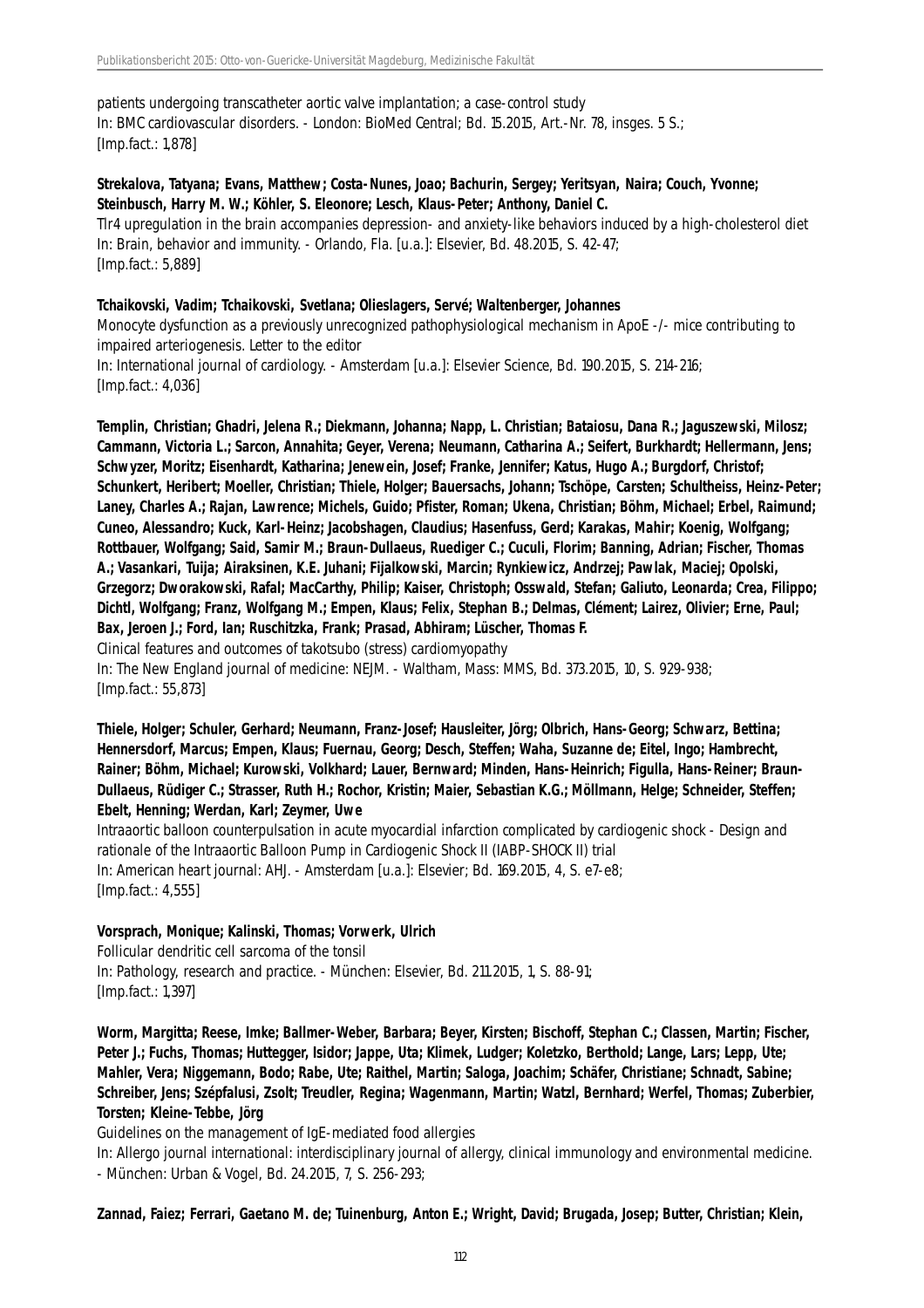**Helmut; Stolen, Craig; Meyer, Scott; Stein, Kenneth M.; Ramuzat, Agnes; Schubert, Bernd; Daum, Doug; Neuzil, Petr; Botman, Cornelis; Castel, Maria Angeles; Onofrio, Antonio d'; Solomon, Scott D.; Wold, Nicholas; Ruble, Stephen B.** Chronic vagal stimulation for the treatment of low ejection fraction heart failure - results of the NEural Cardiac TherApy foR Heart Failure (NECTAR-HF) randomized controlled trial In: European heart journal. - Oxford: Oxford University Press, Bd. 36.2015, 7, S. 425-433; [Imp.fact.: 15,203]

#### *Abstracts*

#### **Ambach, Andreas; Bonnekoh, Bernd; Franke, Ingolf; Schreiber, Jens; Gollnick, Harald**

[Vierzig] Jahre Hornstein-Knickenberg-Syndrom (HKS) - Chylothorax, Fibrofollikulome, Angiolipom als unikale Variante In: Journal der Deutschen Dermatologischen Gesellschaft: JDDG; Organ der Deutschen Dermatologischen Gesellschaft (DDG) und der Österreichischen Gesellschaft für Dermatologie und Venerologie (ÖGDV). - Chichester: Blackwell; Bd. 13.2015, 12, P01, S. 1347;

[Imp.fact.: 2,050]

#### **Deffge, Christian; Wagner, Martin; Weinert, Sönke; Lauf, Johannes; Isermann, Berend; Braun-Dullaeus, Rüdiger C; Herold, Jörg**

Inhibition of collateral formation by activated protein c in murine hindlimb ischemia model In: European heart journal: the journal of the European Society of Cardiology. - Oxford: Oxford. Univ. Press; Bd. 36.2015, Suppl.1, S. 440-441; [Imp.fact.: 15,203]

#### **Fleischer, Bernhard; Schmeißer, Alexander; Pfau, Giselher; Hadem, Johannes; Baraki, Hassina; Kutschka, Ingo**

Stellate ganglion block as therapy for uncontrollable ventricular fibrillation in an LVAD patient In: The thoracic and cardiovascular surgeon: official organ of the German Society for Thoracic and Cardiovascular Surgery. - Stuttgart: Thieme; Bd. 63.2015, S1, ePP4, insges. 1 S.; [Imp.fact.: 0,979]

#### **Mohr, Juliane; Frey, Stephanie; Bullinger, Lars; Schnoeder, Tina M.; Weinert, Soenke; Huber, Tobias B.; Kaehne, Thilo; Armstrong, Scott A.; Fischer, Thomas; Heidel, Florian H.**

Distinct and non-overlapping functions of LLGL1 and scribble in hematopoietic stem cells In: Experimental hematology: official publication of the International Society for Experimental Hematology. - Kidlington [u.a]: Elsevier; Bd. 43.2015, 9 Suppl., Abs. 3065, S. S67; [Imp.fact.: 2,475]

#### **Roeger, Susanne; Said, Samir; Kloppe, Axel; Lawo, Thomas; Emig, Ulf; Rousso, Benny; Gutterman, David; Borggrefe, Martin; Kuschyk, Jürgen**

Randomized comparison of cardiac contractility modulation (CCM) delivered by one vs. two ventricular leads in patients with heart failure

In: European heart journal: the journal of the European Society of Cardiology. - Oxford: Oxford. Univ. Press; Bd. 36.2015, Suppl.1, S. 51;

[Imp.fact.: 15,203]

### **Schwoerer, Alexander P.; Werwick, Katrin; Buggenhagen, Holger; Ballaschk, Anne; Walcher, Felix; Braun-Dullaeus, Rüdiger C.; Stieger, Philipp**

Lehre in der Physiologie - Vorklinische Chancen zur Vermittlung wissenschaftlicher Grundlagenkompetenz? In: Gemeinsame Jahrestagung der Gesellschaft für Medizinische Ausbildung (GMA) und des Arbeitskreises zur Weiterentwicklung der Lehre in der Zahnmedizin (AKWLZ): Universität Leipzig, Medizinische Fakultät; 30.09.- 03.10.2015; Tagungsband; [Abstracts]. - Leipzig: Univ., Med. Fak.; 2015, V551 (130), S. 112;

### **Spura, Anke; Werwick, Katrin; Robra, Bernt-Peter; Braun-Dullaeus, Rüdiger, C.; Stieger, Philipp**

Ökonomische Aspekte in der Vorbereitung des Praktischen Jahres - Das Magdeburger Curriculum zur Versorgungskompetenz (MCV)

In: Gemeinsame Jahrestagung der Gesellschaft für Medizinische Ausbildung (GMA) und des Arbeitskreises zur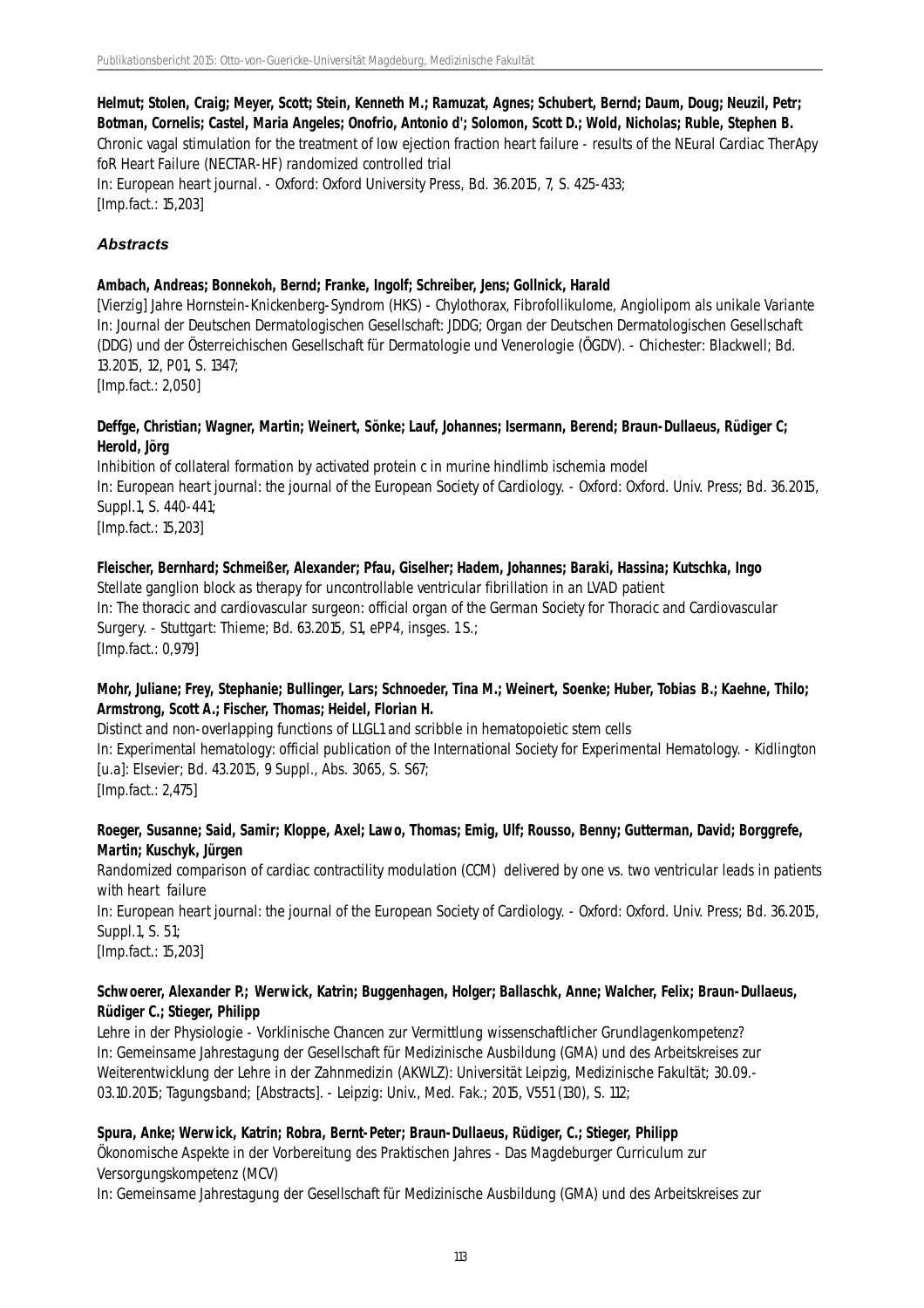Weiterentwicklung der Lehre in der Zahnmedizin (AKWLZ): Universität Leipzig, Medizinische Fakultät; 30.09.- 03.10.2015; Tagungsband; [Abstracts]. - Leipzig: Univ., Med. Fak.; 2015, P10-143 (174), S. 147-148;

### **Stieger, Philipp; Werwick, Katrin; Robra, Bernt-Peter; Braun-Dullaeus, Rüdiger, C.; Spura, Anke**

Klinische Abläufe, Einzelfall- und systembezogenes Denken, Interprofession - Das Magdeburger Curriculum zur Versorgungskompetenz

In: Gemeinsame Jahrestagung der Gesellschaft für Medizinische Ausbildung (GMA) und des Arbeitskreises zur Weiterentwicklung der Lehre in der Zahnmedizin (AKWLZ): Universität Leipzig, Medizinische Fakultät; 30.09.- 03.10.2015; Tagungsband; [Abstracts]. - Leipzig: Univ., Med. Fak.; 2015, P2-027 (168), S. 143;

**Zannad, Faiez; Ferrari, Gaetano M. de; Tuinenburg, Anton E.; Wright, David; Brugada, Josep; Butter, Christian; Klein, Helmut; Neuzil, Petr; Botman, Cornelis; Castel, Maria Angeles; Onofrio, Antonio d'; Borst, Gert Jan de; Solomon, Scott; Stein, Kenneth M.; Meyer, Scott; Schubert, Bernd; Stalsberg, Kevin; Wold, Nicholas; Ruble, Stephen; Stolen, Craig** Long term safety and efficacy results of the NEural Cardiac TherApy foR Heart Failure (NECTAR-HF) trial In: Journal of cardiac failure. - New York, NY: Elsevier, Bd. 21.2015, 11, S. 936; [Imp.fact.: 3,051]

### *Habilitationen*

### **Said, Samir; Leßmann, Volkmar [Gutachter]**

Anti- und proarrhythmische Wirkung, Verträglichkeit und Sicherheit von Dronedaron (SSR149744C) bei Patienten mit Vorhofflimmern

In: Magdeburg, Univ., Med. Fak., Habil.-Schr., 2015; Getr. Zählung: Ill., graph. Darst.;

### *Dissertationen*

### **Knese, Kathleen; Schreiber, Jens [Gutachter]**

Rolle kardialer Biomarker in Ruhe und unter Belastung in der Diagnostik der stabilen koronaren Herzerkrankung. - Magdeburg, Univ., Med. Fak., Diss., 2015; 88 Bl: Ill., graph. Darst.;

### **Kuropka, Susann; Voigt, Thomas [Gutachter]**

Funktionelle Untersuchungen zur pulmonalen Diffusion, dem pulmonalen kapillären Blutvolumen und der Rolle des Endothelin-1 bei Patienten mit Leberzirrhose. - Magdeburg, Univ., Med. Fak., Diss., 2015; [VIII], 81 Bl.: Ill., graph. Darst.;

### **Papra, Stefanie; Schmeißer, Alexander [Gutachter]**

Bedeutung der Messung des pulmonal-kapillären Blutvolumens für die Charakterisierung des Flüssigkeitshaushalts bei Dialysepatienten. - Magdeburg, Univ., Med. Fak., Diss., 2015; VI, 72, A-F Bl.: Ill., graph. Darst.;

### **Schacke, Ireen; Halloul, Zuhir [AkademischeR BetreuerIn]; Schillinger, Wolfgang [AkademischeR BetreuerIn]**

Monozentrische retrospektive Fall- Kontrollstudie zur Qualitätssicherung in einem Zeitraum von 60 Monaten für iatrogene Gefäßkomplikationen nach perkutanen Gefäßeingriffen. - Magdeburg: Universität Magdeburg, 2015; VII, 66 Blätter, 16 ungezählte Blätter: Diagramme, Illustrationen;

### **Sixdorf, Antje; Braun-Dullaeus, Rüdiger [Gutachter]**

Einfluss von Dronedaron auf die koronare Mikrozirkulation des linken Ventrikels unter hochfrequenter Vorhofstimulation - In-vivo-Untersuchungen zu pleiotropen Effekten von Dronedaron. - Magdeburg, Univ., Med. Fak., Diss., 2015; 86 Bl.: Ill., graph. Darst.;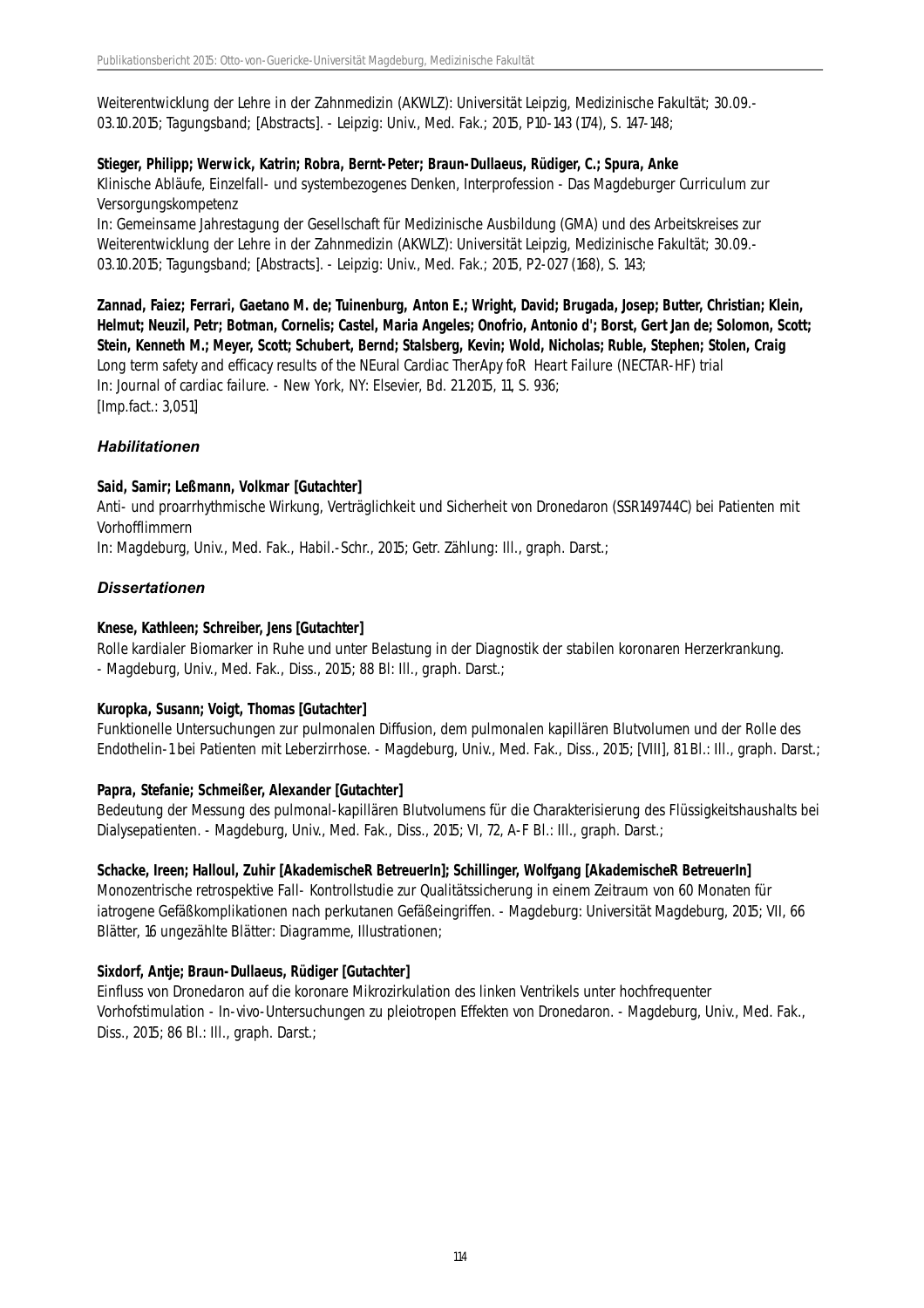# UNIVERSITÄTSKLINIK FÜR GASTROENTEROLOGIE, HEPATOLOGIE UND INFEKTIOLOGIE

Leipziger Str. 44, 39120 Magdeburg Tel. +49 (0)391 67 13100, Fax +49 (0)391 67 13105 peter.malfertheiner@med.ovgu.de

### **1. Leitung**

Prof. Dr. Dr. h.c. Peter Malfertheiner Direktor der Klinik für Gastroenterologie, Hepatologie und Infektiologie

### **2. Veröffentlichungen**

### *Begutachtete Zeitschriftenaufsätze*

**Arend, Jörg; Schütte, Kerstin; Peglow, Steffi; Däberitz, Therese; Popp, Felix; Benedix, Frank; Pech, Maciej; Wolff, Stefanie; Bruns, Christiane**

Arterielle und portalvenöse Gefäßkomplikationen nach HBP-Eingriffen - Interdisziplinäres Management In: Der Chirurg: Zeitschrift für alle Gebiete der operativen Medizin; Organ des Berufsverbandes der Deutschen Chirurgen. - Berlin: Springer, Bd. 86.2015, 6, S. 525-532; [Imp.fact.: 0,574]

### **Arend, Jörg; Schütte, Kerstin; Weigt, Jochen; Wolff, Stefanie; Schittek, Ulrich; Peglow, Steffi; Mohnike, Konrad; Benckert, Christoph; Bruns, Christiane**

Gallenleckage nach Leberresektion - Vermeidung und Behandlung In: Der Chirurg: Zeitschrift für alle Gebiete der operativen Medizin; Organ des Berufsverbandes der Deutschen Chirurgen. - Berlin: Springer, Bd. 86.2015, 2, S. 132-138; [Imp.fact.: 0,574]

### **Arnim, Ulrike von**

Gastroparese - Definition, Diagnostik und Therapie In: Der Internist: Organ des Berufsverbandes Deutscher Internisten, Organ der Deutschen Gesellschaft für Innere Medizin. - Berlin: Springer, Bd. 56.2015, 6, S. 625-630; [Imp.fact.: 0,306]

**Becker, Jessica; May, Andrea; Gerges, Christian; Anders, Mario; Veits, Lothar; Weise, Katharina; Czamara, Darina; Lyros, Orestis; Manner, Hendrik; Terheggen, Grischa; Venerito, Marino; Noder, Tania; Mayershofer, Rupert; Hofer, Jan-Hinnerk; Karch, Hans-Werner; Ahlbrand, Constatin J.; Arras, Michael; Hofer, Sebastian; Mangold, Elisabeth; Heilmann-Heimbach, Stefanie; Heinrichs, Sophie K. M.; Hess, Timo; Kiesslich, Ralf; Izbicki, Jakob R.; Hölscher, Arnulf H.; Bollschweiler, Elfriede; Malfertheiner, Peter; Lang, Hauke; Moehler, Markus; Lorenz, Dietmar; Müller-Myhsok, Bertram; Ott, Katja; Schmidt, Thomas; Whiteman, David C.; Vaughan, Thomas L.; Nöthen, Markus M.; Hackelsberger, Andreas; Schumacher, Brigitte; Pech, Oliver; Vashist, Yogesh; Vieth, Michael; Weismüller, Josef; Neuhaus, Horst; Rösch, Thomas; Ell, Christian; Gockel, Ines; Schumacher, Johannes**

Supportive evidence for FOXP1, BARX1, and FOXF1 as genetic risk loci for the development of esophageal adenocarcinoma

In: Cancer medicine. - Hoboken, NJ: Wiley, Bd. 4.2015, insges. 5 S.; [Imp.fact.: 2,500]

**Bennett, Cathy; Moayyedi, Paul; Corley, Douglas A.; DeCaestecker, John; Falck-Ytter, Yngve; Falk, Gary; Vakil, Nimish;**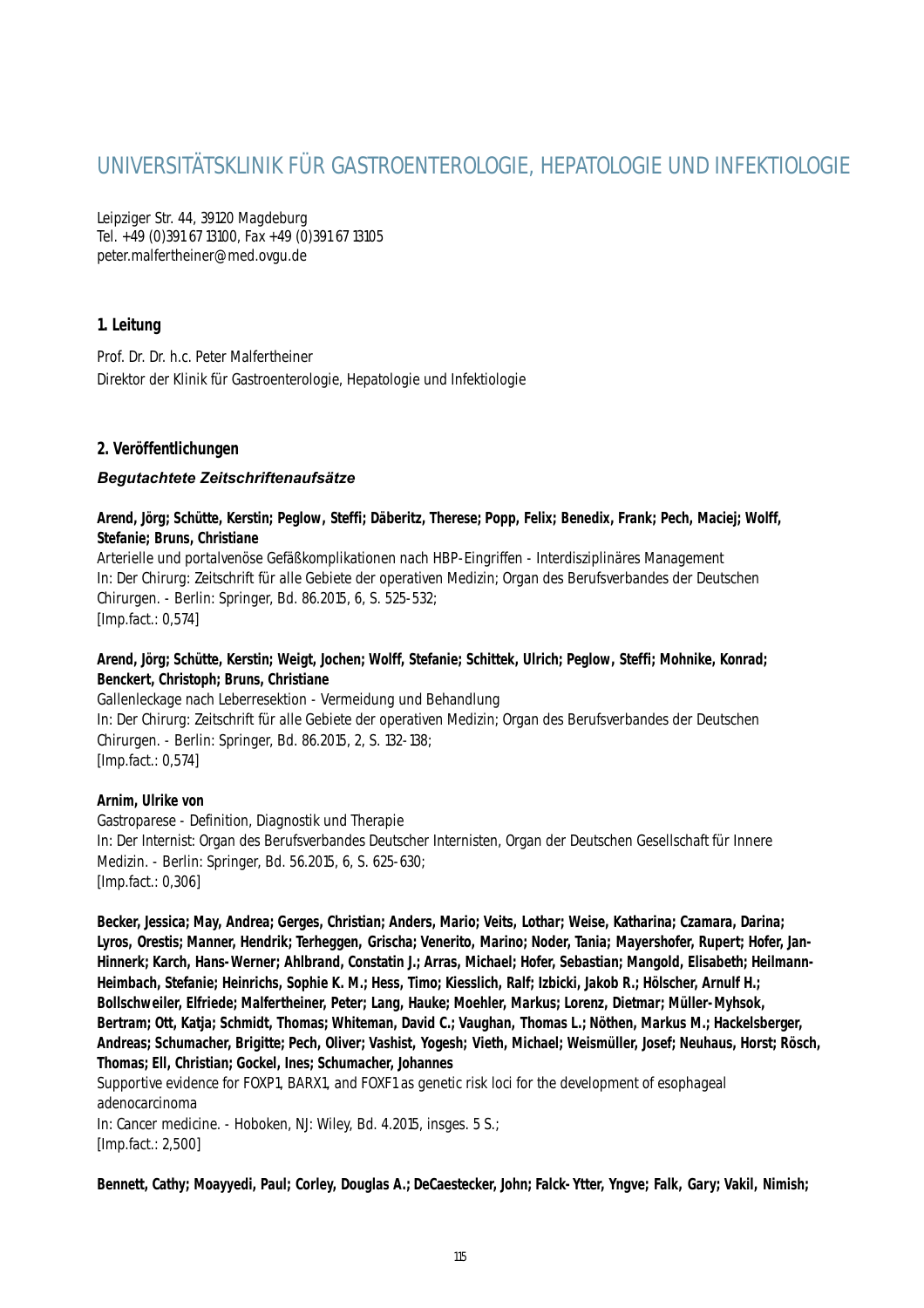**Sanders, Scott; Vieth, Michael; Inadomi, John; Aldulaimi, David; Ho, Khek-Yu; Odze, Robert; Meltzer, Stephen J.; Quigley, Eamonn; Gittens, Stuart; Watson, Peter; Zaninotto, Giovanni; Iyer, Prasad G.; Alexandre, Leo; Ang, Yeng; Callaghan, James; Harrison, Rebecca; Singh, Rajvinder; Bhandari, Pradeep; Bisschops, Raf; Geramizadeh, Bita; Kaye, Philip; Krishnadath, Sheila; Fennerty, M. Brian; Manner, Hendrik; Nason, Katie S.; Pech, Oliver; Konda, Vani; Ragunath, Krish; Rahman, Imdadur; Romero, Yvonne; Sampliner, Richard; Siersema, Peter D.; Tack, Jan; Tham, Tony C. K.; Trudgill, Nigel; Weinberg, David S.; Wang, Jean; Wang, Kenneth; Wong, Jennie Y. Y.; Attwood, Stephen; Malfertheiner, Peter; MacDonald, David; Barr, Hugh; Ferguson, Mark K.; Jankowski, Janusz**

BOB CAT: a large-scale review and Delphi consensus for management of Barrett's esophagus with no dysplasia, indefinite for, or low-grade dysplasia

In: The American journal of gastroenterology. - London [u.a.]: Nature, Bd. 110.2015, 5, S. 662-682; [Imp.fact.: 10,755]

### **Bornschein, Jan**

Response to: oesophageal adenocarcinoma and atrophic gastritis - different viewpoints on the junction. Letters to the editor

In: European journal of gastroenterology & hepatology: official journal of the European Association for Gastroenterology and Endoscopy. - Hagerstown, Md: Lippincott Williams & Wilkins, Bd. 27.2015, 8, S. 985-986; [Imp.fact.: 2,253]

#### **Bornschein, Jan; Dingwerth, Andrea; Selgrad, Michael; Venerito, Marino; Stübs, Patrick; Frauenschlaeger, Katrin; Achilleos, Achilleas; Roessner, Albert; Malfertheiner, Peter**

Adenocarcinomas at different positions at the gastro-oesophageal junction show distinct association with gastritis and gastric preneoplastic conditions

In: European journal of gastroenterology & hepatology: official journal of the European Association for Gastroenterology and Endoscopy. - Hagerstown, Md: Lippincott Williams & Wilkins, Bd. 27.2015, 5, S. 492-500; [Imp.fact.: 2,152]

### **Bornschein, Jan; Seidel, Tina; Langner, Cosima; Link, Alexander; Wex, Thomas; Selgrad, Michael; Jechorek, Dörthe; Meyer, Frank; Bird-Lieberman, Elizabeth; Vieth, Michael; Malfertheiner, Peter**

MMP2 and MMP7 at the invasive front of gastric cancer are not associated with mTOR expression In: Diagnostic pathology. - [S.l.]: BioMed Central; Bd. 10.2015, Art.-Nr. 212, insges. 5 S.; [Imp.fact.: 2,597]

**Cappellesso, Rocco; Fassan, Matteo; Hanspeter, Esther; Bornschein, Jan; Amore, Emanuele S. G. d'; Cuorvo, Lucia V.; Mazzoleni, Guido; Barbareschi, Mattia; Pizzi, Marco; Guzzardo, Vincenza; Malfertheiner, Peter; Micev, Marjan; Guido, Maria; Giacomelli, Luciano; Tsukanov, Vladislav V.; Zagonel, Vittorina; Nitti, Donato; Rugge, Massimo** HER2 status in gastroesophageal cancer - a tissue microarray study of 1040 cases In: Human pathology. - New York, NY [u.a.]: Elsevier, Bd. 46.2015, 5, S. 665-672; [Imp.fact.: 2,769]

### **Dore, Maria P.; Goni, Elisabetta; Mario, Francesco Di**

Is there a role for probiotics in Helicobacter pylori therapy? In: Gastroenterology clinics of North America. - Amsterdam [u.a.]: Elsevier, Bd. 44.2015, 3, S. 565-575; [Imp.fact.: 2,824]

**Hagel, Stefan; Epple, Hans-Jörg; Feurle, Gerhard E.; Kern, Winfried V.; Lynen Jansen, Petra; Malfertheiner, Peter; Marth, Thomas; Meyer, Elisabeth; Mielke, Martin; Moos, Verena; Müller, Lutz von; Nattermann, Jacob; Nothacker, Monika; Pox, Christian; Reisinger, Emil; Salzberger, Bernd; Salzer, Helmut J. F.; Weber, Marko; Weinke, Thomas; Suerbaum, Sebastian; Lohse, Ansgar W.; Stallmach, Andreas**

S2k-Leitlinie Gastrointestinale Infektionen und Morbus Whipple

In: Zeitschrift für Gastroenterologie: offizielles Organ: Deutsche Gesellschaft für Verdauungs- und Stoffwechselkrankheiten mit Sektion Gastroenterologische Endoskopie; Österreichische Gesellschaft für Gastroenterologie und Hepatologie; Ungarische Gesellschaft für Gastroenterologie und Hepatologie. - Stuttgart [u.a.]: Thieme, Bd. 53.2015, 5, S. 418-459; [Imp.fact.: 1,052]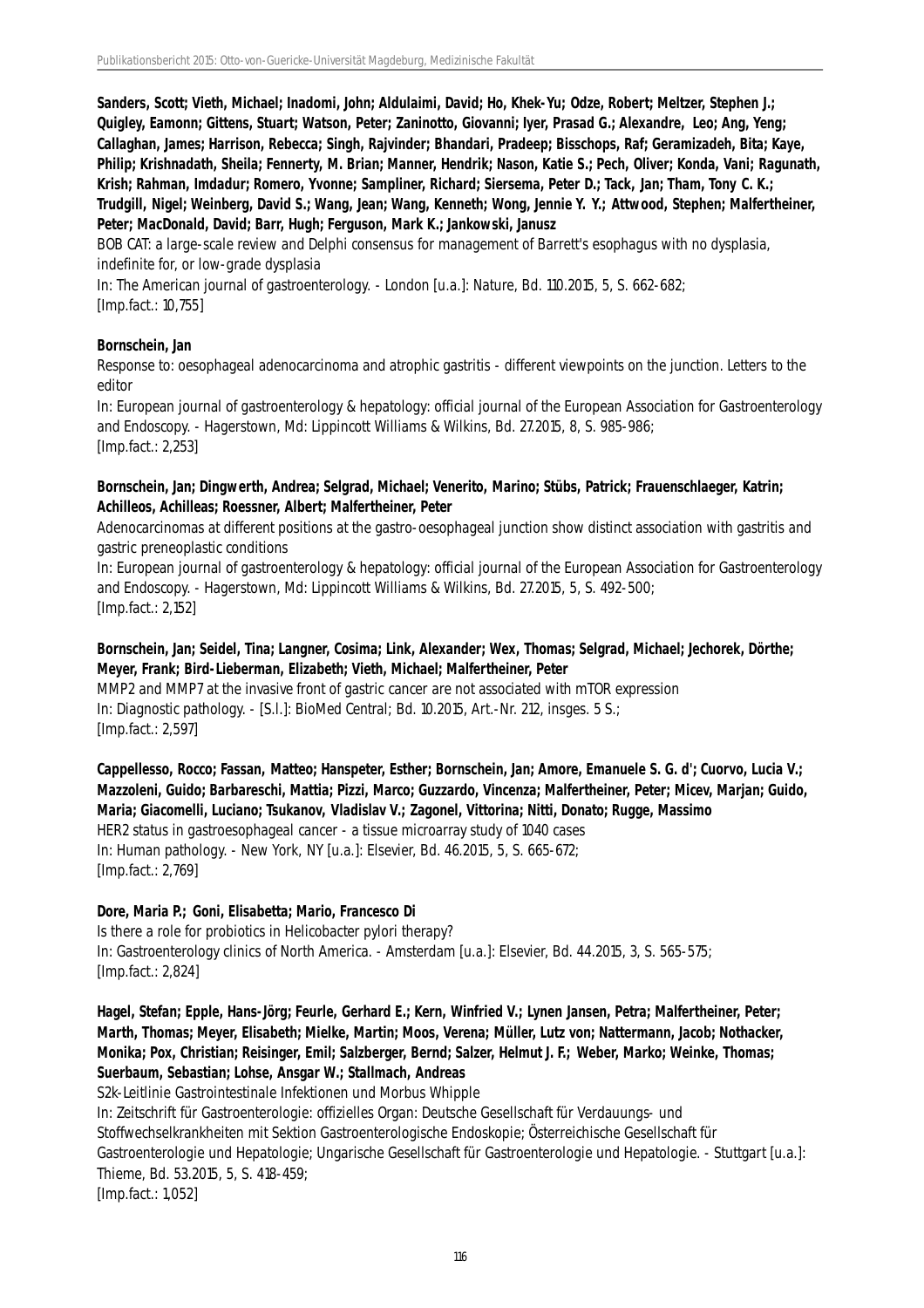**Hunt, Richard H.; Camilleri, Michael; Crowe, Sheila E.; El-Omar, Emad M.; Fox, James G.; Kuipers, Ernst J.; Malfertheiner, Peter; McColl, Kenneth E.L.; Pritchard, D. Mark; Rugge, Massimo; Sonnenberg, Amnon; Sugano, Kentaro; Tack, Jan**

The stomach in health and disease In: Gut: an international journal of gastroenterology and hepatology. - London: BMJ Publishing Group, Bd. 64.2015, 10, S. 1650-1668; [Imp.fact.: 14,660]

#### **Juzenas, Simonas; Salteniene, Violeta; Kupcinskas, Juozas; Link, Alexander; Kiudelis, Gediminas; Jonaitis, Laimas; Jarmalaite, Sonata; Kupcinskas, Limas; Malfertheiner, Peter; Skieceviciene, Jurgita**

Analysis of deregulated microRNAs and their target genes in gastric cancer In: PLoS one. - Lawrence, Kan: PLoS; Bd. 10.2015, 7, Art.-Nr. e0132327, insges. 20 S.; [Imp.fact.: 3,234]

#### **Kandulski, Arne; Weigt, Jochen; Caro, Carlos; Jechorek, Dörthe; Wex, Thomas; Malfertheiner, Peter**

Esophageal intraluminal baseline impedance differentiates gastroesophageal reflux disease from functional heartburn In: Clinical gastroenterology and hepatology: the official clinical practice journal of the American Gastroenterological Association. - New York, NY: Elsevier Science, Bd. 13.2015, 6, S. 1075-1081; [Imp.fact.: 7,896]

### **Leodolter, Andreas; Alonso, Sergio; González, Beatriz; Ebert, Matthias P.; Vieth, Michael; Röcken, Christoph; Wex, Thomas; Peitz, Ulrich; Malfertheiner, Peter; Perucho, Manuel**

Somatic DNA hypomethylation in H. pylori-associated high-risk gastritis and gastric cancer - Enhanced somatic hypomethylation associates with advanced stage cancer

In: Clinical and translational gastroenterology. - London: Nature Publ. Group; Bd. 6.2015, Art.-Nr. e85, insges. 9 S.;

#### **Leon, José A.; Fry, Lucía C.; Mönkemüller, Klaus**

Perianal fistula, weight loss, and skin rash - Good job making the diagnosis In: Gastroenterology: official publication of the American Gastroenterological Association. - Stanford, Calif: HighWire Press, Bd. 149.2015, 7, S. 1697-1699; [Imp.fact.: 16,716]

#### **Link, Alexander; Schirrmeister, Wiebke; Langner, Cosima; Varbanova, Mariya; Bornschein, Jan; Wex, Thomas; Malfertheiner, Peter**

Differential expression of microRNAs in preneoplastic gastric mucosa In: Scientific reports. - London: Nature Publishing Group; Bd. 5.2015, Art.-Nr. 8270, insges. 8 S.; [Imp.fact.: 5,578]

### **Malagelada, Juan-R.; Bazzoli, Franco; Boeckxstaens, Guy; Looze, Danny De; Fried, Michael; Kahrilas, Peter; Lindberg, Greger; Malfertheiner, Peter; Salis, Graciela; Sharma, Prateek; Sifrim, Daniel; Vakil, Nimish; Mair, Anton Le**

World gastroenterology organisation global guidelines - Dysphagia - global guidelines and cascades, update September 2014

In: Journal of clinical gastroenterology. - Philadelphia, Pa: Lippincott Williams & Wilkins, Bd. 49.2015, 5, S. 370-378; [Imp.fact.: 3,498]

#### **Malfertheiner, Maximilian; Malfertheiner, Peter; Costa, Serban Dan; Pfeifer, Michael; Ernst, Wolfgang; Seelbach-Göbel, Birgit; Malfertheiner, Sara Fill**

Extraesophageal symptoms of gastroesophageal reflux disease during pregnancy In: Zeitschrift für Gastroenterologie: offizielles Organ: Deutsche Gesellschaft für Verdauungs- und Stoffwechselkrankheiten mit Sektion Gastroenterologische Endoskopie; Österreichische Gesellschaft für Gastroenterologie und Hepatologie; Ungarische Gesellschaft für Gastroenterologie und Hepatologie. - Stuttgart [u.a.]: Thieme, Bd. 53.2015, 9, S. 1080-1083; [Imp.fact.: 1,052]

#### **Malfertheiner, Peter**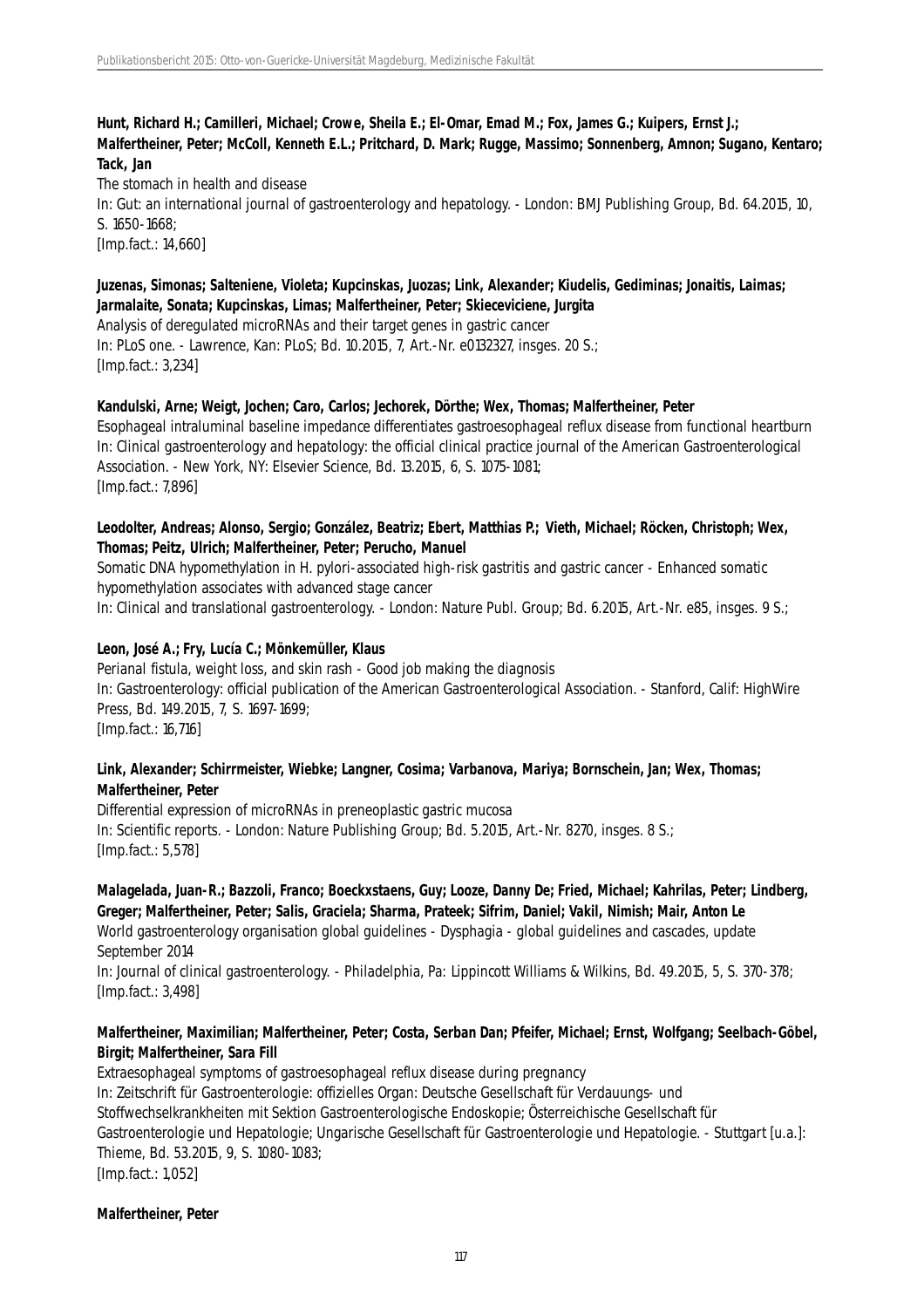Diagnostic methods for H. pylori infection - Choices, opportunities and pitfalls In: United european gastroenterology journal: Ueg journal. - London: Sage, Bd. 3.2015, 5, S. 429-431; [Imp.fact.: 2,080]

#### **Malfertheiner, Peter; Mönnikes, Hubert; Müller-Lissner, Stefan**

Wie ist es um die Behandlung von Patienten mit gastroösophagealen Refluxsymptomen in Deutschland bestellt? In: MMW - Fortschritte der Medizin. - München: Urban & Vogel; Bd. 157.2015, Suppl. S7, S. 8-13;

### **Moehler, Markus; Baltin, Christoph T. H.; Ebert, Matthias; Fischbach, Wolfgang; Gockel, Ines; Grenacher, Lars; Hölscher, Arnulf H.; Lordick, Florian; Malfertheiner, Peter; Messmann, Helmut; Meyer, Hans-Joachim; Palmqvist, Anne; Röcken, Christoph; Schuhmacher, Christoph; Stahl, Michael; Stuschke, Martin; Vieth, Michael; Wittekind, Christian; Wagner, Dorothea; Mönig, Stefan P.**

International comparison of the German evidence-based S3-guidelines on the diagnosis and multimodal treatment of early and locally advanced gastric cancer, including adenocarcinoma of the lower esophagus In: Gastric cancer. - Tokyo: Springer, Bd. 17.2014, insges. 14 S.; [Imp.fact.: 4,828]

#### **Popp, Felix C.; Weigt, Jochen; Kalinski, Thomas; Betzler, Christopher; Arend, Jörg; Garlipp, Benjamin; Benckert, Christoph; Bruns, Christiane J.**

Papillentumoren - therapeutische Konzepte In: Der Chirurg: Zeitschrift für alle Gebiete der operativen Medizin; Organ des Berufsverbandes der Deutschen Chirurgen. - Berlin: Springer, Bd. 86.2015, 8, S. 811-822; [Imp.fact.: 0,574]

### **Ricke, Jens; Bulla, Karsten; Kolligs, Frank; Peck-Radosaljevic, Markus; Reimer, Peter; Sangro, Bruno; Schott, Eckart; Schütte, Kerstin; Verslype, Chris; Walecki, Jerzy; Malfertheiner, Peter**

Safety and toxicity of radioembolization plus Sorafenib in advanced hepatocellular carcinoma: analysis of the European multicentre trial SORAMIC

In: Liver international: official journal of the International Association for the Study of the Liver. - Oxford: Wiley-Blackwell, Bd. 35.2015, 2, S. 620-626; [Imp.fact.: 4,850]

### **Roggenbuck, Dirk; Vermeire, Severine; Hoffman, Ilse; Reinhold, Dirk; Schierack, Peter; Goihl, Alexander; Arnim, Ulrike von; Hertogh, Gert De; Polymeros, Dimitrios; Bogdanos, Dimitrios P.; Bossuyt, Xavier**

Evidence of Crohn's disease-related anti-glycoprotein 2 antibodies in patients with celiac disease In: Clinical chemistry and laboratory medicine. - Berlin [u.a.]: De Gruyter, Bd. 53.2015, 9, S. 1349-1357; [Imp.fact.: 2,707]

### **Schlag, Christoph; Miehlke, Stephan; Heiseke, Alexander; Brockow, Knut; Krug, Anne; Arnim, Ulrike von; Straumann, Alex; Vieth, Michael; Bussmann, Christian; Mueller, Ralph; Greinwald, Roland; Bajbouj, Monther**

Peripheral blood eosinophils and other non-invasive biomarkers can monitor treatment response in eosinophilic oesophagitis

In: Alimentary pharmacology & therapeutics. - Oxford: Blackwell Science, Bd. 42.2015, 9, S. 1122-1130; [Imp.fact.: 5,727]

#### **Schulz, Christian; Koch, Nadine; Schütte, Kerstin; Pieper, Dietmar H.; Malfertheiner, Peter** H. pylori and its modulation of gastrointestinal microbiota

In: Journal of digestive diseases: the official publication of the Chinese Society of Gastroenterology. - Oxford [u.a.]: Wiley-Blackwell, Bd. 16.2015, 3, S. 109-117; [Imp.fact.: 1,959]

### **Schulz, Christian; Schütte, Kerstin; Malfertheiner, Peter**

Rare neoplasia of the stomach In: Gastrointestinal tumors. - Basel: Karger, Bd. 2.2015, 2, S. 52-60;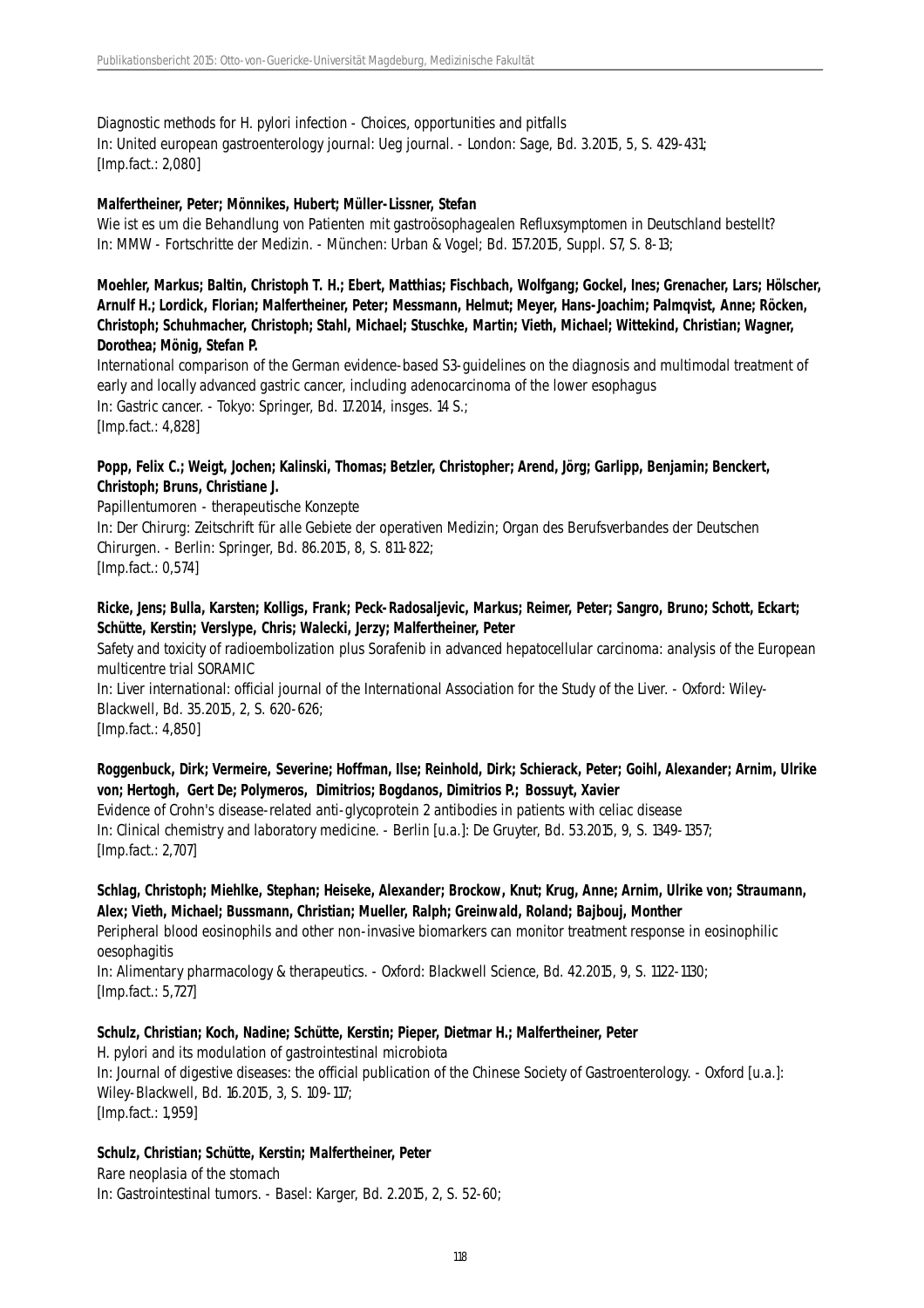### **Schütte, Kerstin; Schulz, Christian; Link, Alexander; Malfertheiner, Peter**

Current biomarkers for hepatocellular carcinoma - Surveillance, diagnosis and prediction of prognosis In: World journal of hepatology. - Beijing: Beijing Baishideng BioMed Scientific Co, Bd. 27.2015, 2, S. 139-149;

#### **Schütte, Kerstin; Seidensticker, Ricarda; Milbradt, Oliver; Bornschein, Jan; Kandulski, Arne; Pech, Maciej; Kropf, Siegfried; Ricke, Jens; Malfertheiner, Peter**

Assessment and monitoring of liver function by 13C-aminopyrine breath test after selective transarterial chemoembolisation of hepatocellular carcinoma In: Zeitschrift für Gastroenterologie: offizielles Organ: Deutsche Gesellschaft für Verdauungs- und Stoffwechselkrankheiten mit Sektion Gastroenterologische Endoskopie; Österreichische Gesellschaft für Gastroenterologie und Hepatologie; Ungarische Gesellschaft für Gastroenterologie und Hepatologie. - Stuttgart [u.a.]: Thieme, Bd. 53.2015, 1, S. 21-27; [Imp.fact.: 1,052]

### **Schütte, Kerstin; Tippelt, Bernadett; Schulz, Christian; Röhl, Friedrich-Wilhelm; Feneberg, Anja; Seidensticker, Ricarda; Arend, Jörg; Malfertheiner, Peter**

Malnutrition is a prognostic factor in patients with hepatocellular carcinoma (HCC) In: Clinical nutrition: the official journal of the European Society of Parenteral & Enteral Nutrition. - Amsterdam [u.a.]: Elsevier, Bd. 34.2015, 6, S. 1122-1127; [Imp.fact.: 4,476]

**Shaheen, Nicholas J.; Adler, Jay; Dedrie, Sophie; Johnson, David; Malfertheiner, Peter; Miner, Philip; Meulemans, Ann; Poole, Lynne; Tack, Jan; Thielemans, Leen; Troy, Steven; Vakil, Nimish; Zerbib, Frank; Ruth, Magnus** Randomised clinical trial - the 5-HT4 agonist revexepride in patients with gastro-oesophageal reflux disease who have persistent symptoms despite PPI therapy In: Alimentary pharmacology & therapeutics. - Oxford: Blackwell Science, Bd. 41.2015, 7, S. 649-661; [Imp.fact.: 5,727]

### **Steinebrunner, Niels; Sprinzl, Martin F.; Zimmermann, Tim; Wörns, Marcus A.; Zimmerer, Thomas; Galle, Peter R.; Stremmel, Wolfgang; Eisenbach, Christoph; Stein, Kerstin; Antoni, Christoph; Schattenberg, Jörn M.; Pathil, Anita**

Early virological response may predict treatment response in sofosbuvir-based combination therapy of chronic hepatitis c in a multi-center "real-life" cohort

In: BMC gastroenterology. - London: BioMed Central; Bd. 15.2015, Art.-Nr. 97, insges. 8 S.; [Imp.fact.: 2,365]

### **Sugano, Kentaro; Tack, Jan; Kuipers, Ernst J.; Graham, David Y.; El-Omar, Emad M.; Miura, Soichiro; Haruma, Ken; Asaka, Masahiro; Uemura, Naomi; Malfertheiner, Peter**

Kyoto global consensus report on Helicobacter pylori gastritis In: Gut: an international journal of gastroenterology and hepatology. - London: BMJ Publishing Group, Bd. 64.2015, 9, S. 1353-1367; [Imp.fact.: 14,660]

### **Venerito, Marino; Malfertheiner, Peter**

Preneoplastic conditions in the stomach - Always a point of no return? In: Digestive diseases. - Basel: Karger, Bd. 33.2015, 1, S. 5-10; [Imp.fact.: 1,832]

### **Venerito, Marino; Radünz, Marcus; Reschke, Kirsten; Reinhold, Dirk; Frauenschläger, Katrin; Jechorek, Dörthe; Mario, Francesco Di; Malfertheiner, Peter**

Autoimmune gastritis in autoimmune thyroid disease In: Alimentary pharmacology & therapeutics. - Oxford: Blackwell Science, Bd. 41.2015, 7, S. 686-693; [Imp.fact.: 5,727]

### **Venerito, Marino; Vasapolli, Riccardo; Rokkas, Theodoros; Malfertheiner, Peter**

Helicobacter pylori and gastrointestinal malignancies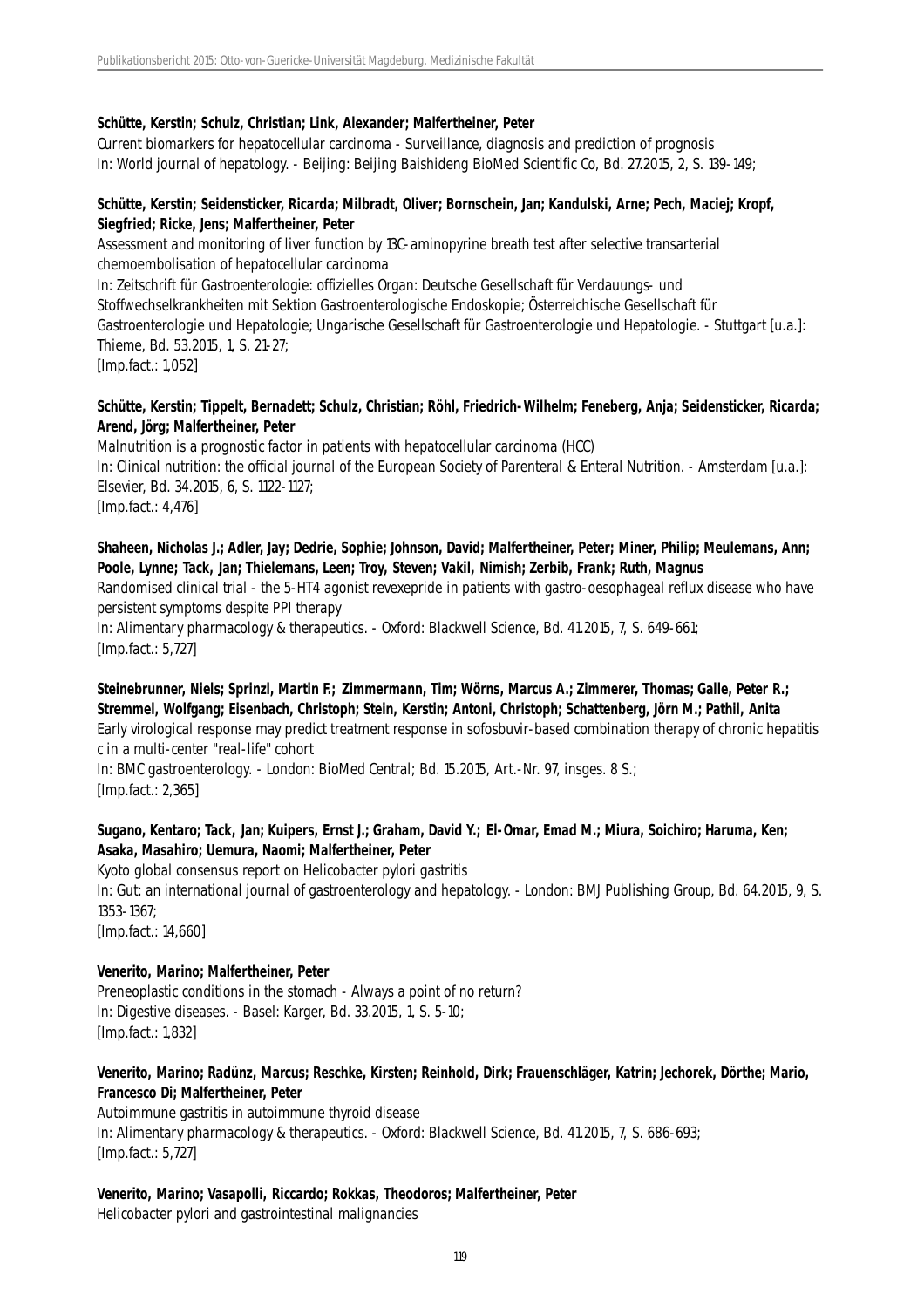In: Helicobacter. - Oxford [u.a.]: Wiley-Blackwell; Bd. 20.2015, Suppl.1, S. 36-39; [Imp.fact.: 4,106]

#### **Weigt, Jochen; Barsic, Neven; Malfertheiner, Peter**

A novel approach to esophageal stent removal in the setting of proximal stenosis and failure of the primary retrieval mechanism

In: Endoscopy: official organ of the European Society of Gastrointestinal Endoscopy (E.S.G.E.) and affiliated societies. - Stuttgart [u.a.]: Thieme; Bd. 47.2015, S01, S. E129-E130; [Imp.fact.: 5,053]

#### **Weigt, Jochen; Kandulski, Arne; Malfertheiner, Peter**

Technical improvement using ultra-slim gastroscopes for direct peroral cholangioscopy - analysis of the initial learning phase

In: Journal of hepato-biliary pancreatic sciences. - Tokyo [u.a.]: Wiley, Bd. 22.2015, 1, S. 74-78;

#### **Weigt, Jochen; Kandulski, Arne; Obst, Wilfried; Malfertheiner, Peter**

Abtragung kleiner Kolonpolypen mittels Kaltschlinge In: Zeitschrift für Gastroenterologie: offizielles Organ: Deutsche Gesellschaft für Verdauungs- und Stoffwechselkrankheiten mit Sektion Gastroenterologische Endoskopie; Österreichische Gesellschaft für Gastroenterologie und Hepatologie; Ungarische Gesellschaft für Gastroenterologie und Hepatologie. - Stuttgart [u.a.]: Thieme, Bd. 53.2015, 12, S. 1422-1424; [Imp.fact.: 1,052]

#### **Weigt, Jochen; Malfertheiner, Peter**

Metastatic disease in the stomach In: Gastrointestinal tumors. - Basel: Karger, Bd. 2.2015, 2, S. 61-64;

#### **Weigt, Jochen; Pech, Maciej; Kandulski, Arne; Malfertheiner, Peter**

Cone-beam computed tomography - adding a new dimension to ERCP In: Endoscopy: official organ of the European Society of Gastrointestinal Endoscopy (E.S.G.E.) and affiliated societies. - Stuttgart [u.a.]: Thieme, Bd. 47.2015, 7, S. 654-657; [Imp.fact.: 5,053]

#### **Wex, Thomas; Küster, Dörthe; Meyer, Frank**

Was muss der (Viszeral-)Chirurg von experimenteller Medizin wissen (?) - translational research in general (abdominal) surgery In: Zentralblatt für Chirurgie: Zeitschrift für allgemeine, viszeral-, Thorax- und Gefäßchirurgie. - Stuttgart [u.a.]: Thieme, Bd. 140.2015, 4, S. 397-406; [Imp.fact.: 1,048]

#### **Wiegand, Steffen B.; Heidrich, Benjamin; Susser, Simone; Rogalska-Taranta, Magdalena; Petersen, Jörg; Böker, Klaus H. W.; Grigorian, Natalia; Link, Ralph; Naumann, Uwe; John, Christine; Lüth, Stefan; Malfertheiner, Peter; Manns, Michael P.; Wedemeyer, Heiner; Sarrazin, Christoph; Cornberg, Markus**

Performance and value of IFN-lambda3 and IFN-lambda4 genotyping in patients with chronic hepatitis C (CHC) genotype 2/3 in a real world setting In: PLoS one. - Lawrence, Kan: PLoS; Bd. 10.2015, 12, Art.-Nr.e0145622, insges. 15 S.; [Imp.fact.: 3,234]

#### *Nicht begutachtete Zeitschriftenaufsätze*

#### **Malfertheiner, Peter**

Die Infektion mit Helicobacter pylori - Update 2015 In: Falk Gastro-Kolleg. - Freiburg, Br: Falk Foundation, 1, S. 5-19, 2015;

**Schulz, Christian; Selgrad, Michael; Färber, Jacqueline; Körber, Sabine; Schlüter, Dirk; Malfertheiner, Peter**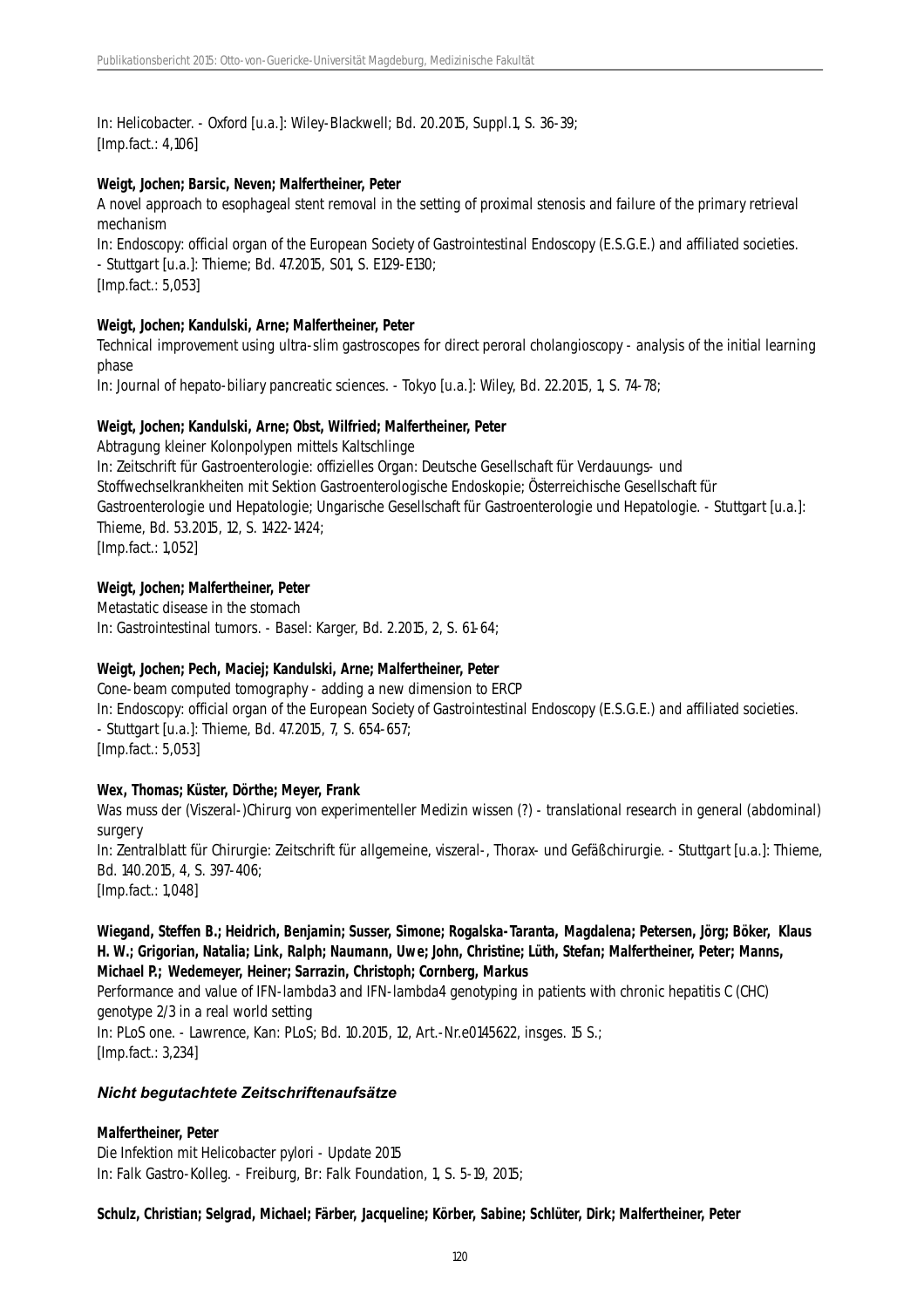Hohe Zahl an HIV-Spätdiagnosen in Sachsen-Anhalt - deutliche Erhöhung der Testbereitschaft erforderlich In: Ärzteblatt Sachsen-Anhalt: offizielles Mitteilungsblatt der Ärztekammer Sachsen-Anhalt. - Magdeburg: Ärztekammer Sachsen-Anhalt, Bd. 26.2015, 7/8, S. 27-29;

### *Buchbeiträge*

#### **Mönkemüller, Klaus; Nieto, John Ospina; Sarker, Shabnam; Fry, Lucia**

Balloon enteroscopy In: Endoscopy in small bowel disorders. - Cham [u.a.]: Springer, S. 107-118, 2015;

### *Herausgeberschaften*

#### **Malfertheiner, Peter [Hrsg.]**

Challenges in inflammatory, preneoplastic and neoplastic diseases of the digestive system - 19 tables. - Basel: Karger, 2015; 107 S: Ill., graph. Darst; 28 cm - (Digestive diseases; 33, 1), ISBN 3318027847;

### *Abstracts*

#### **Bornschein, Jan; Nielitz, Jessica; Drozdov, Ignat; Selgrad, Michael; Wex, Thomas; Jechorek, Dörthe; Link, Alexander; Vieth, Michael; Malfertheiner, Peter**

Die Expression der Aurora Kinase A korreliert mit dem Wnt-Modulator RACGAP1 im Magenkarzinom In: Zeitschrift für Gastroenterologie: offizielles Organ: Deutsche Gesellschaft für Verdauungs- und Stoffwechselkrankheiten mit Sektion Gastroenterologische Endoskopie; Österreichische Gesellschaft für Gastroenterologie und Hepatologie: Ungarische Gesellschaft für Gastroenterologie und Hepatologie. - Stuttgart [u.a.]: Thieme; Bd. 53.2015, Nr. 8, KG199, insges. 1 S.; [Imp.fact.: 1,052]

### **Chau, Ian; Peck-Radosavljevic, Markus; Borg, Christophe; Malfertheiner, Peter; Seitz, Jean Francois; Park, Joon Oh; Ryoo, Baek-Yeol; Yen, Chia-Jui; Kudo, Masatoshi; Poon, Ronnie Tung-Ping; Pastorelli, Davide; Blanc, Jean-Frédéric; Chung, Hyun Cheol; Baron, Ari David; Okusaka, Takuji; Cui, Zhanglin Lin; Girvan, Allicia C.; Abada, Paolo; Yang, Ling; Zhu, Andrew X.**

Ramucirumab (RAM) as second-line treatment in patients (pts) with advanced hepatocellular carcinoma following firstline therapy with sorafenib - patient-focused outcome (PFO) results from the phase 3 REACH study In: Journal of clinical oncology / Englische Ausgabe. - Alexandria, Va: American Society of Clinical Oncology; Bd. 33.2015, 15 Suppl., Abs. 4077, insges. 1 S.; [Imp.fact.: 18,428]

### **Kupcinskas, Juozas; Salteniene, Violeta; Juzenas, Simonas; Link, Alexander; Kiudelis, Gediminas; Jonaitis, Laimas; Kupcinskas, Limas; Malfertheiner, Peter; Skieceviciene, Jurgita**

Analysis of deregulated microRNAs and their target genes in gastric cancer In: Helicobacter. - Oxford [u.a.]: Wiley-Blackwell; Bd. 20.2015, Suppl. 1, Abs. W5.4, S. 82; [Imp.fact.: 4,106]

### **Link, Alexander; Schirrmeister, Wiebke; Langner, Cosima; Varbanova, Mariya; Bornschein, Jan; Wex, Thomas; Malfertheiner, Peter**

microRNA als Biomarker für präneoplastische Veränderungen des Magens In: Der Internist: Organ des Berufsverbandes Deutscher Internisten; Organ der Deutschen Gesellschaft für Innere Medizin. - Heidelberg: Springer-Medizin-Verl; Bd. 56.2015, Suppl. 1, YIA01, S. 3; [Imp.fact.: 0,306]

### **Link, Alexander; Schönauen, Katharina; Le, N.; Arnim, Ulrike von; Schulz, Christian; Malfertheiner, Peter**

Unterschiedliche Expression von miR-21 und miR-223 in Serum von Patienten mit Morbus Crohn und Colitis ulcerosa In: Zeitschrift für Gastroenterologie: offizielles Organ: Deutsche Gesellschaft für Verdauungs- und Stoffwechselkrankheiten mit Sektion Gastroenterologische Endoskopie; Österreichische Gesellschaft für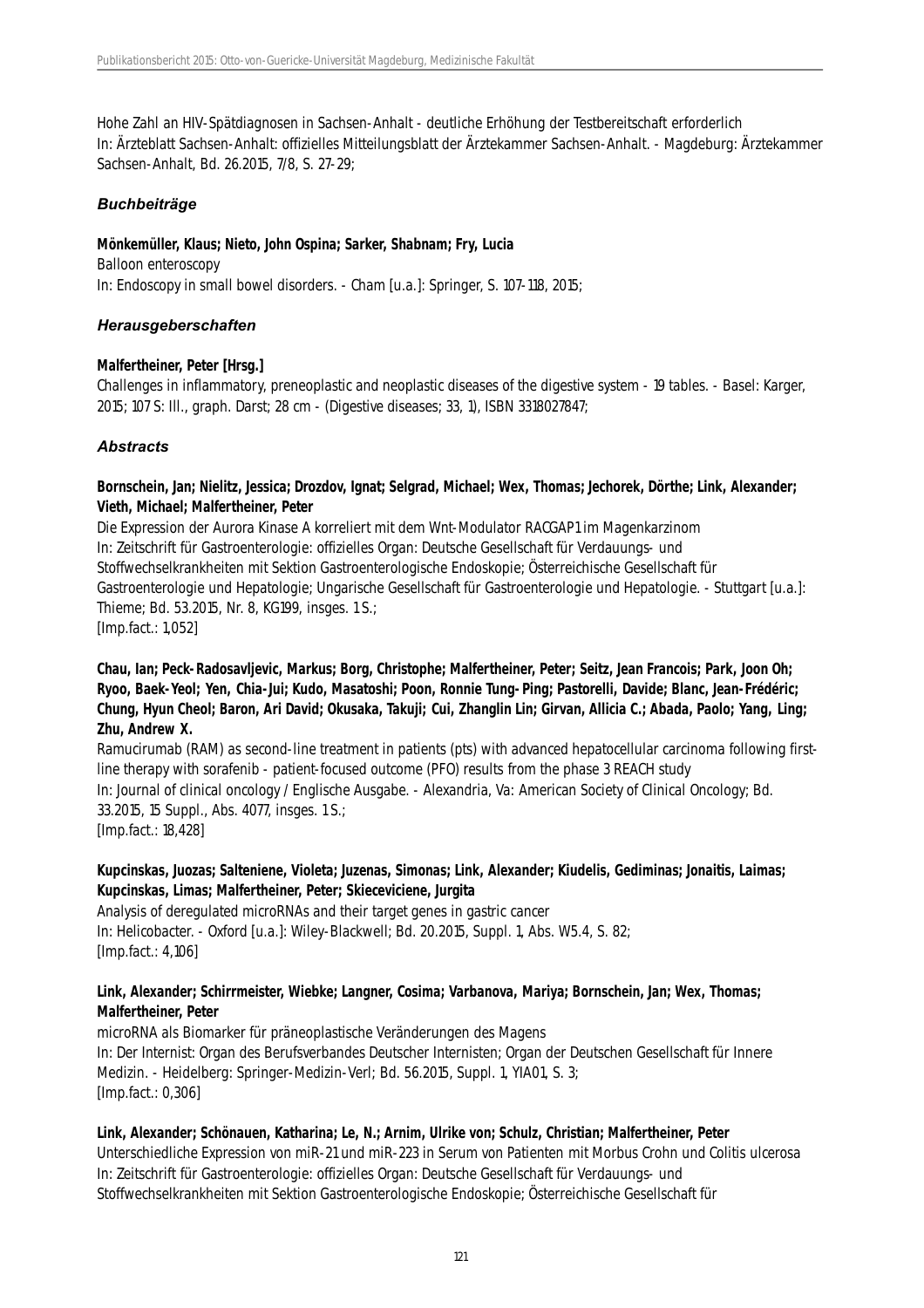Gastroenterologie und Hepatologie; Ungarische Gesellschaft für Gastroenterologie und Hepatologie. - Stuttgart [u.a.]: Thieme; Bd. 53.2015, Nr. 8, KG029, insges. 1 S.; [Imp.fact.: 1,052]

### **Schulz, Christian; Lerch, Markus; Lahti, Leo; Kühn, Jens; Schütte, Kerstin; Weiss, Frank; Völzke, Henry; Baumeister, Sebastian; Fuentes, Susana; Fluhr, Gabriele; Vos, Willem de; Mayerle, Julia**

Non-alcoholic fatty liver disease (NAFLD) is associated with a distinct fecal microbiome signature - a case control study In: Zeitschrift für Gastroenterologie: offizielles Organ: Deutsche Gesellschaft für Verdauungs- und Stoffwechselkrankheiten mit Sektion Gastroenterologische Endoskopie; Österreichische Gesellschaft für Gastroenterologie und Hepatologie; Ungarische Gesellschaft für Gastroenterologie und Hepatologie. - Stuttgart [u.a.]: Thieme; Bd. 53.2015, Nr. 8, FV22, insges. 1 S.; [Imp.fact.: 1,052]

#### **Schulz, Christian; Schütte, Kerstin; Reisener, Nino; Voss, J.; Malfertheiner, Peter**

Bakterielle Fehlbesiedelung (SIBO) bei Patienten mit Leberzirrhose als Risikofaktor einer Minimalen hepatischen Enzephalopathie?

In: Zeitschrift für Gastroenterologie: offizielles Organ: Deutsche Gesellschaft für Verdauungs- und Stoffwechselkrankheiten mit Sektion Gastroenterologische Endoskopie; Österreichische Gesellschaft für Gastroenterologie und Hepatologie; Ungarische Gesellschaft für Gastroenterologie und Hepatologie. - Stuttgart [u.a.]: Thieme; Bd. 53.2015, Nr. 8, KG170, insges. 1 S.; [Imp.fact.: 1,052]

#### **Schulz, Christian; Schütte, Kerstin; Voss, J.; Reisener, Nino; Malfertheiner, Peter**

Eine Infektion mit H. pylori hat keinen signifikanten Einfluss auf die Entstehung einer minimalen hepatischen Enzephalopathie bei Patienten mit Leberzirrhose

In: Zeitschrift für Gastroenterologie: offizielles Organ: Deutsche Gesellschaft für Verdauungs- und Stoffwechselkrankheiten mit Sektion Gastroenterologische Endoskopie; Österreichische Gesellschaft für Gastroenterologie und Hepatologie; Ungarische Gesellschaft für Gastroenterologie und Hepatologie. - Stuttgart [u.a.]: Thieme; Bd. 53.2015, Nr. 8, KG171, insges. 1 S.; [Imp.fact.: 1,052]

#### **Schütte, Kerstin; Neubueser, Frederik; Link, Alexander; Schulz, Christian; Arend, Jörg; Bretschneider, Tina; Malfertheiner, Peter; Treiber, Gerhard**

Outcomes research for prognostic scores in hepatocellular cancer (HCC) - Can we do any better? In: Journal of clinical oncology / Englische Ausgabe. - Alexandria, Va: American Society of Clinical Oncology; Bd. 33.2015, 15 Suppl., Abs. e15153, insges. 1 S.; [Imp.fact.: 18,428]

### **Schütte, Kerstin; Treiber, Gerhard; Neubüser, Frederik; Link, Alexander; Schulz, Christian; Arend, Jörg; Bretschneider, Tina; Malfertheiner, Peter**

Neue prognostische Biomarker für Patienten mit hepatozellulärem Karzinom (HCC) In: Zeitschrift für Gastroenterologie: offizielles Organ: Deutsche Gesellschaft für Verdauungs- und Stoffwechselkrankheiten mit Sektion Gastroenterologische Endoskopie; Österreichische Gesellschaft für Gastroenterologie und Hepatologie; Ungarische Gesellschaft für Gastroenterologie und Hepatologie. - Stuttgart [u.a.]: Thieme; Bd. 53.2015, 8, KG241, insges. 1 S.; [Imp.fact.: 1,052]

### **Selgrad, Michael; Schulz, Christian; Bornschein, Jan; Malfertheiner, Peter**

Erniedrigte Prävalenz von Helicobacter pylori bei HIV-infizierten Patienten In: Zeitschrift für Gastroenterologie: offizielles Organ: Deutsche Gesellschaft für Verdauungs- und Stoffwechselkrankheiten mit Sektion Gastroenterologische Endoskopie; Österreichische Gesellschaft für Gastroenterologie und Hepatologie; Ungarische Gesellschaft für Gastroenterologie und Hepatologie. - Stuttgart [u.a.]: Thieme; Bd. 53.2015, Nr. 8, KG017, insges. 1 S.; [Imp.fact.: 1,052]

#### **Stein, Kerstin; Steinebrunner, Niels; Malfertheiner, Peter; Pathil-Warth, Anita**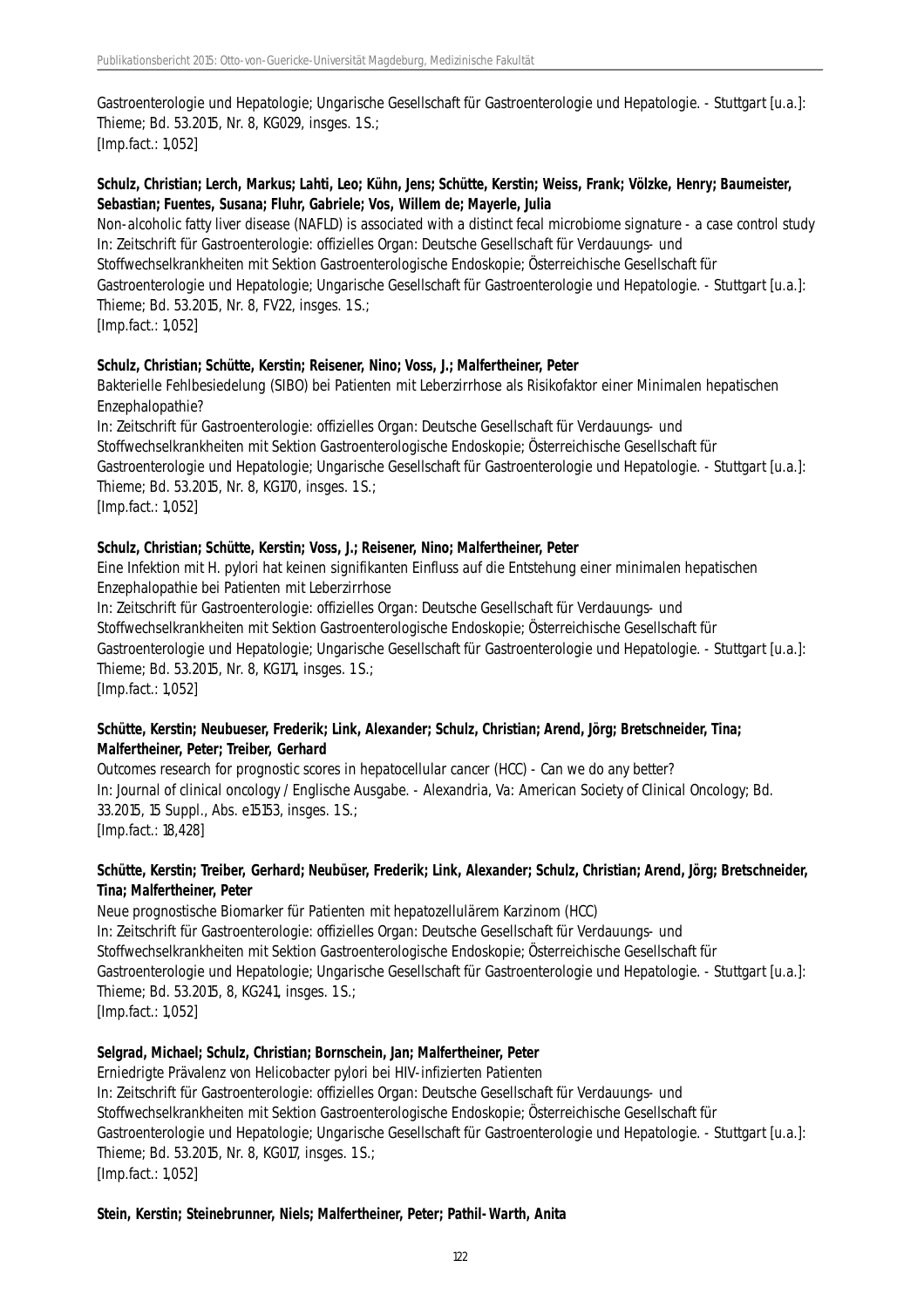Unterschiede der Effizienz interferonfreier Therapien der chronischen Hepatitis C bei schwierigster Behandlungskohorte mit Leberzirrhose Child A-B und post-LTX

In: Zeitschrift für Gastroenterologie: offizielles Organ: Deutsche Gesellschaft für Verdauungs- und Stoffwechselkrankheiten mit Sektion Gastroenterologische Endoskopie; Österreichische Gesellschaft für Gastroenterologie und Hepatologie; Ungarische Gesellschaft für Gastroenterologie und Hepatologie. - Stuttgart [u.a.]: Thieme; Bd. 53.2015, Nr. 8, KG160, insges. 1 S.; [Imp.fact.: 1,052]

**Steinebrunner, Niels; Sprinzl, Martin F.; Zimmermann, Tim; Wörns, Marcus-Alexander; Zimmerer, Thomas; Galle, Peter R.; Stremmel, Wolfgang; Eisenbach, Christoph; Stein, Kerstin; Antoni, Christoph; Schattenberg, Jörn M.; Pathil, Anita** Early virological response is a predictor of treatment response in sofosbuvir-based combination therapy of chronic hepatitis c in a multi-center "real-life" cohort

In: Journal of viral hepatitis. - Oxford [u.a.]: Wiley-Blackwell; Bd. 22.2015, Suppl. S2, P148, S. 93; [Imp.fact.: 3,909]

#### **Tepes, Bojan; Malfertheiner, Peter; Labenz, Joachim; Aygen, Sitke**

The accuracy of a new 13C urea breath test meal (Refex®) for Helicobacter pylori in patients taking proton pump inhibitors

In: Helicobacter. - Oxford [u.a.]: Wiley-Blackwell; Bd. 20.2015, Suppl. 1, Abs. W4.5, S. 81; [Imp.fact.: 4,106]

**Thuss-Patience, Peter C.; Al-Batran, Salah-Eddin; Siveke, Jens T.; Homann, Nils; Malfertheiner, Peter; Gläser, Dietrich; Stein, Alexander; Tamm, Ingo; Daum, Severin; Potenberg, Jochem; Florschütz, Axel; Vogel, Arndt; Ridwelski, Karsten; Ritgen, Matthias; Geissler, Michael; Schmalenberg, Harald; Schlattmann, Peter; Lorenz, Mario; Breithaupt, Kirstin; Pichlmeier, Uwe**

Pazopanib and 5-FU/oxaliplatin as first-line treatment in advanced gastric cancer - PaFLO, a randomized phase II study from the AIO (Arbeitsgemeinschaft Internistische Onkologie)

In: Journal of clinical oncology / Englische Ausgabe. - Alexandria, Va: American Society of Clinical Oncology; Bd. 33.2015, 15 Suppl., Abs. 4033, insges. 1 S.;

[Imp.fact.: 18,428]

#### **Venerito, Marino; Costanzo, R.; Schneider, C.; Breja, Radovan; Malfertheiner, Peter**

H. pylori positive Patienten unter Therapie mit dualer Plättchenaggregationshemmung haben das höchste Risiko für eine peptische Ulkusblutung

In: Zeitschrift für Gastroenterologie: offizielles Organ: Deutsche Gesellschaft für Verdauungs- und Stoffwechselkrankheiten mit Sektion Gastroenterologische Endoskopie; Österreichische Gesellschaft für Gastroenterologie und Hepatologie; Ungarische Gesellschaft für Gastroenterologie und Hepatologie. - Stuttgart [u.a.]: Thieme; Bd. 53.2015, 8, KG020, insges. 1 S.; [Imp.fact.: 1,052]

#### **Venerito, Marino; Costanzo, R.; Schneider, C.; Breja, Radovan; Röhl, Friedrich-Wilhelm; Malfertheiner, Peter**

The risk of peptic ulcer bleeding is highest in H. pylori positive patients on combined antiplatelet therapy In: Helicobacter. - Oxford [u.a.]: Wiley-Blackwell; Bd. 20.2015, Suppl. 1, Abs. W4.1, S. 80; [Imp.fact.: 4,106]

#### **Venerito, Marino; Schneider, C.; Breja, Radovan; Malfertheiner, Peter**

Preneoplastc conditions are frequent in patients with peptic gastric ulcer In: Helicobacter. - Oxford [u.a.]: Wiley-Blackwell; Bd. 20.2015, Suppl. 1, Abs. W4.6, S. 81; [Imp.fact.: 4,106]

#### **Venerito, Marino; Varbanova, Mariya; Röhl, Friedrich-Wilhelm; Link, Alexander; Reinhold, Dirk; Frauenschläger, Katrin; Malfertheiner, Peter**

Serologische Diagnose der fortgeschrittenen oxyntischen Magenatrophie bei Patienten mit Helicobacter pylori Gastritis und Autoimmungastritis

In: Zeitschrift für Gastroenterologie: offizielles Organ: Deutsche Gesellschaft für Verdauungs- und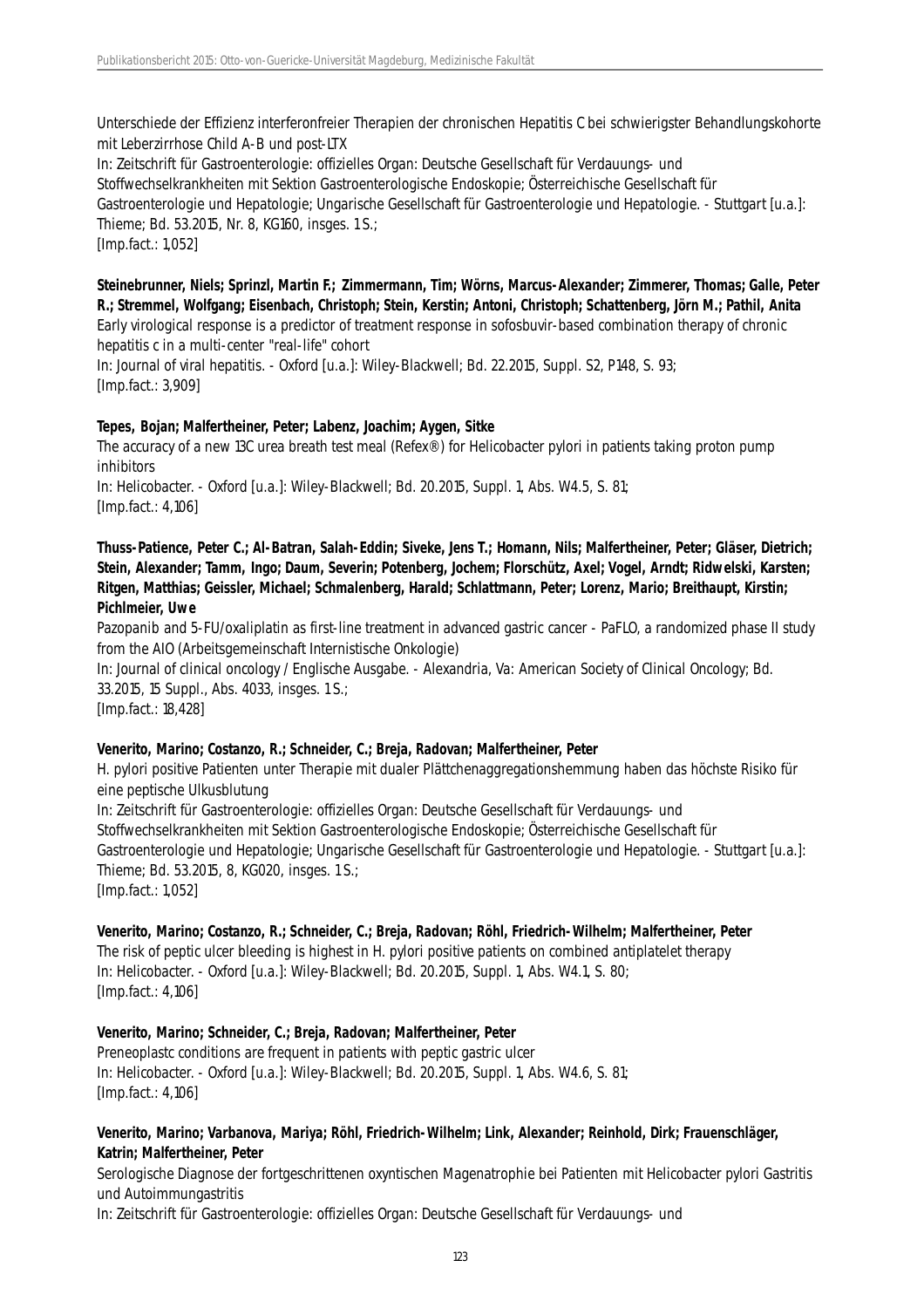Stoffwechselkrankheiten mit Sektion Gastroenterologische Endoskopie; Österreichische Gesellschaft für Gastroenterologie und Hepatologie; Ungarische Gesellschaft für Gastroenterologie und Hepatologie. - Stuttgart [u.a.]: Thieme; Bd. 53.2015, 8, KG019, insges. 1 S.; [Imp.fact.: 1,052]

#### **Venerito, Marino; Varbanova, Mariya; Röhl, Friedrich-Wilhelm; Reinhold, Dirk; Frauenschläger, Katrin; Weigt, Jochen; Link, Alexander; Malfertheiner, Peter**

Oxyntic gastric atrophy in autoimmune gastritis compared to Helicobacter pylori gastritis In: Helicobacter. - Oxford [u.a.]: Wiley-Blackwell; Bd. 20.2015, Suppl. 1, Abs. P01.17, S. 90; [Imp.fact.: 4,106]

### **Vermehren, Johannes; Berg, Christoph; Berkowski, Caterina; Perner, Dany; Ende, Katrin; Stein, Kerstin; Rössle, Martin; Lutz, Thomas; Herold, Christoph; Grüngreiff, Kurt; Raddant, R.; Welker, Martin; Zeuzem, Stefan; Sarrazin, Christoph** Assoziation von Polymorphismen in der Hepatitis C Virus NS5B Polymerase mit einem reduzierten virologischen Ansprechen auf eine Sofosbuvir-basierte Therapie

In: Zeitschrift für Gastroenterologie: offizielles Organ: Deutsche Gesellschaft für Verdauungs- und Stoffwechselkrankheiten mit Sektion Gastroenterologische Endoskopie; Österreichische Gesellschaft für Gastroenterologie und Hepatologie; Ungarische Gesellschaft für Gastroenterologie und Hepatologie. - Stuttgart [u.a.]: Thieme; Bd. 53.2015, Nr. 8, KG157, insges. 1 S.; [Imp.fact.: 1,052]

### **Weigt, Jochen; Kandulski, Arne; Malfertheiner, Peter**

Kleine Kolonpolypen können sicher und effektiv mittels Kaltschlinge abtragen werden In: Zeitschrift für Gastroenterologie: offizielles Organ: Deutsche Gesellschaft für Verdauungs- und Stoffwechselkrankheiten mit Sektion Gastroenterologische Endoskopie; Österreichische Gesellschaft für Gastroenterologie und Hepatologie; Ungarische Gesellschaft für Gastroenterologie und Hepatologie. - Stuttgart [u.a.]: Thieme; Bd. 53.2015, 8, KG296, insges. 1 S.; [Imp.fact.: 1,052]

### **Zhu, Andrew X.; Baron, Ari David; Malfertheiner, Peter; Kudo, Masatoshi; Kawazoe, Seiji; Pezet, Denis; Weissinger, Florian; Brandi, Giovanni; Barone, Carlo; Okusaka, Takuji; Wada, Yoshiyuki; Park, Joon Oh; Ryoo, Baek-Yeol; Cho, Jae Yong; Chung, Hyun Cheol; Li, Chung-Pin; Yen, Chia-Jui; Lee, Kuan-Der; Yang, Ling; Chau, Ian**

Ramucirumab (RAM) as second-line treatment in patients (pts) with advanced hepatocellular carcinoma (HCC) - analysis of REACH pts by Child-Pugh (CP) score

In: Journal of clinical oncology / Englische Ausgabe. - Alexandria, Va: American Society of Clinical Oncology; Bd. 33.2015, 15 Suppl., Abs. 4108, insges. 1 S.; [Imp.fact.: 18,428]

*Habilitationen*

### **Schütte, Kerstin; Malfertheiner, Peter [Gutachter]**

Klinische und prognostische Charakterisierung von Patienten mit hepatozellulärem Karzinom In: Magdeburg, Univ., Med. Fak., Habil.-Schr., 2015; 160 Bl.: Ill., graph. Darst.;

### **Selgrad, Dieter-Michael Julius; Malfertheiner, Peter [Gutachter]**

Infektionspathogenese und klinische Translation chronischer Erkrankungen des Magens und Darms am Modell des Bakteriums Helicobacter pylori und Virus John Cunningham - Möglichkeiten der Therapie und Prävention In: Magdeburg, Univ., Med. Fak., Habil.-Schr., 2015; 168 Bl: Ill., graph. Darst.;

### *Dissertationen*

### **Al-Sammak, Fadi F.; Wex, Thomas [Gutachter]**

The characterization of mucosal immune response in healthy volunteers vaccinated against Heliobacter pylori-derived antigens and challenged with CagA+ Strain. - Magdeburg, Univ., Fak. für Naturwiss., Diss., 2015; XIV, 200 S.: graph. Darst.; 30 cm;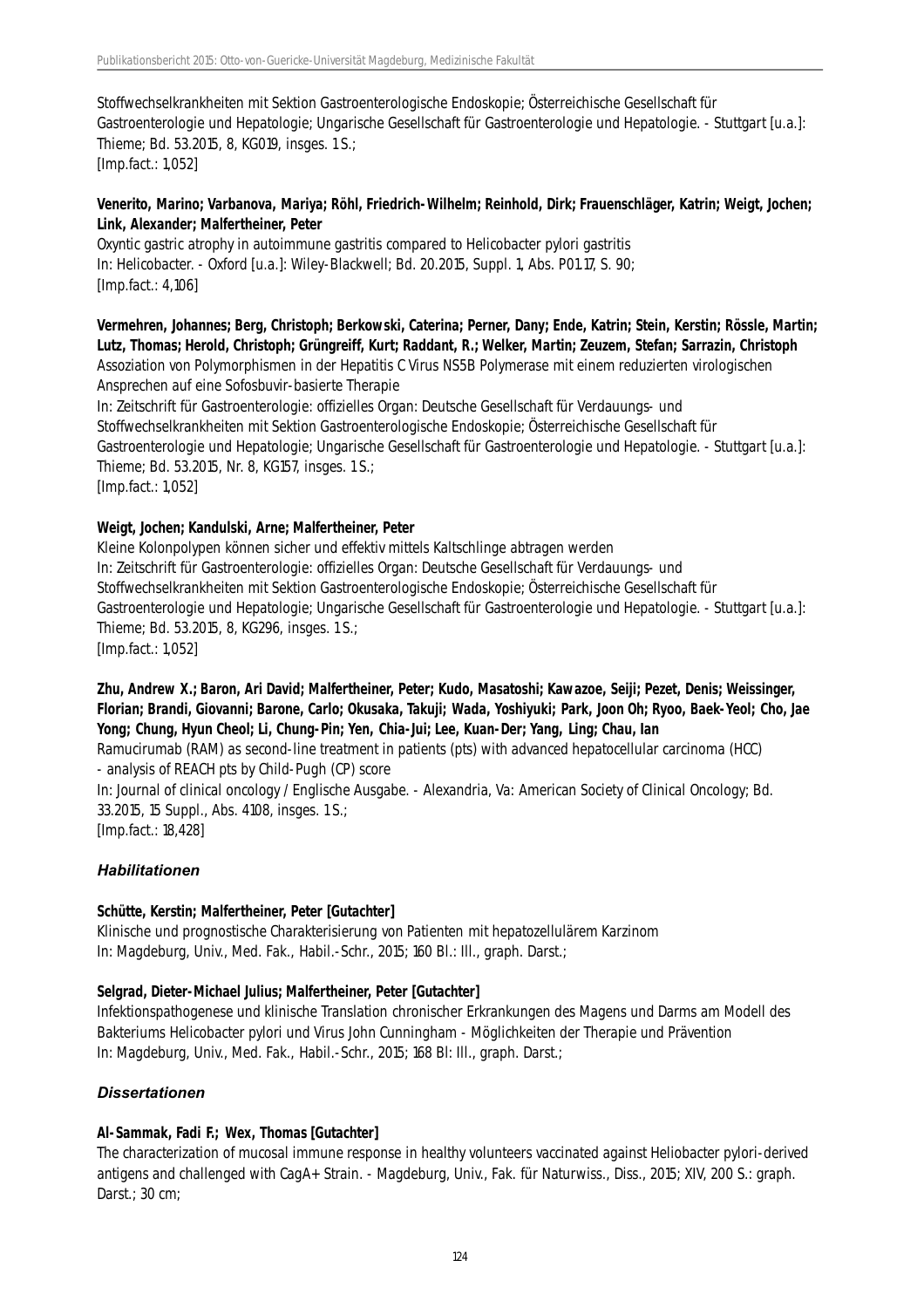#### **Hiersemann, Roland; Glasbrenner, Bernhard [Gutachter]**

Erarbeitung von bildgebenden Kriterien zur Differenzierung von gastrointestinalen Stromatumoren unter besonderer Berücksichtigung der Endosonographie. - Magdeburg, Univ., Med. Fak., Diss., 2015; 58 Bl: Ill., graph. Darst.;

#### **Seidel, Tina; Mawrin, Christian [Gutachter]**

mTor-abhängige Expression von Matrixmetalloproteinasen beim gastralen Adenokarzinom. - Magdeburg, Univ., Med. Fak., Diss., 2015; VI, 105 Bl: Ill., graph. Darst.;

#### **Sundheim, Stephan; Meyer, Frank [Gutachter]**

Die Qualität der Endosonographie im Staging von Magenkarzinomen - eine unizentrische retrospektive Untersuchung. - Magdeburg, Univ., Med. Fak., Diss., 2015; 81 Bl: Ill., graph. Darst.;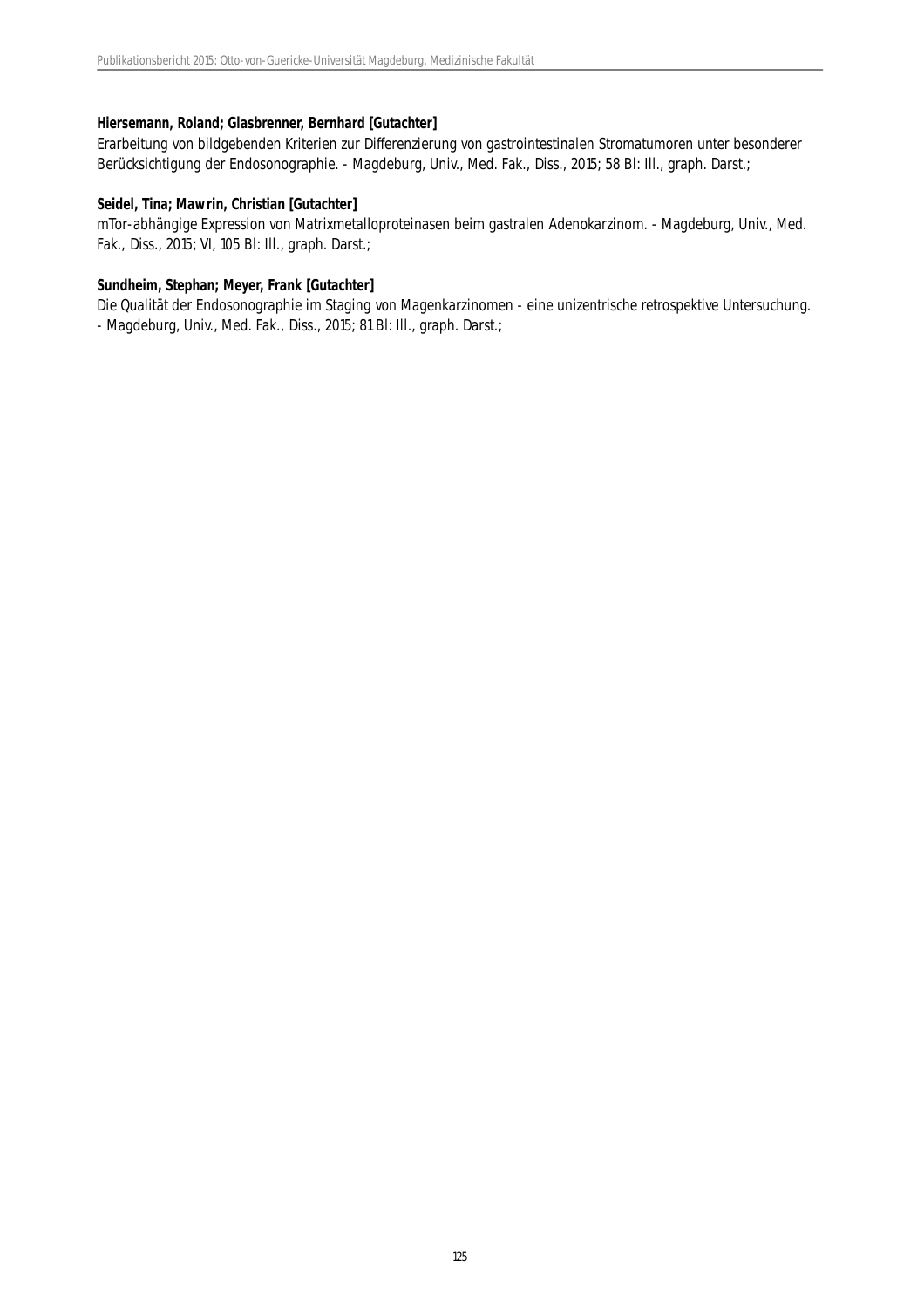# UNIVERSITÄTSKLINIK FÜR STEREOTAKTISCHE NEUROCHIRURGIE

Universitätsklinik für Stereotaktische Neurochirurgie Leipziger Str. 44, 39120 Magdeburg Tel. +49 (0)391 67 14487, Fax +49 (0)391 67 14474 juergen.voges@med.ovgu.de

### **1. Leitung**

Prof. Dr. med. Jürgen Voges

### **2. Veröffentlichungen**

### *Begutachtete Zeitschriftenaufsätze*

**Brüggemann, Norbert; Kühn, Andrea; Schneider, Susanne A.; Kamm, Christoph; Wolters, Alexander; Krause, Patricia; Moro, Elena; Steigerwald, Frank; Wittstock, Matthias; Tronnier, Volker; Lozano, Andres M.; Hamani, Clement; Poon, Yu-Yan; Zittel, Simone; Wächter, Tobias; Deuschl, Günther; Krüger, Rejko; Kupsch, Andreas; Münchau, Alexander; Lohmann, Katja; Volkmann, Jens; Klein, Christine**

Short- and long-term outcome of chronic pallidal neurostimulation in monogenic isolated dystonia In: Neurology: official journal of the American Academy of Neurology. - Hagerstown, Md: Lippincott Williams & Wilkins, Bd. 84.2015, 9, S. 895-903; [Imp.fact.: 8,286]

**Distelmaier, Felix; Valsecchi, Federica; Liemburg-Apers, Dania C.; Lebiedzinska, Magdalena; Rodenburg, Richard J.; Heile, Sandra; Keijer, Jaap; Fransen, Jack; Imamura, Hiromi; Danhauser, Katharina; Seibt, Annette; Viollet, Benoit; Gellerich, Frank N.; Smeitink, Jan A.M.; Wieckowski, Mariusz R.; Willems, Peter H.G.M.; Koopman, Werner J.H.** Mitochondrial dysfunction in primary human fibroblasts triggers an adaptive cell survival program that requires AMPK- [alpha] In: Biochimica et biophysica acta. - Amsterdam: ElsevierBiochimica et biophysica acta / Molecular basis of disease, Bd. 1852.2015, 3, S. 529-540;

[Imp.fact.: 5,089]

### **Fischer, Julia; Schwiecker, Kati; Bittner, Verena; Heinze, Hans-Jochen; Voges, Jürgen; Galazky, Imke; Zaehle, Tino**

Modulation of attentional processing by deep brain stimulation of the pedunculopontine nucleus region in patients with Parkinsonian disorders

In: Neuropsychology. - Washington, DC: Assoc, Bd. 29.2015, 4, S. 632-637; [Imp.fact.: 3,269]

### **Hausmann, Janet; Sweeney-Reed, Catherine M.; Sobieray, Uwe; Matzke, Mike; Heinze, Hans-Jochen; Voges, Jürgen; Büntjen, Lars**

Functional electrical stimulation through direct 4-channel nerve stimulation to improve gait in multiple sclerosis - a feasibility study

In: Journal of neuroEngineering and rehabilitation: JNER. - London: BioMed Central; Bd. 12.2015, Art.-Nr. 100, insges.  $9<sup>°</sup>$ 

[Imp.fact.: 2,740]

### **Hübl, Julius; Spitzer, Bernhard; Brücke, Christof; Schönecker, Thomas; Kupsch, Andreas; Alesch, Franco is; Schneider, Gerd-Helge; Kühn, Andrea A.**

Der Einfluss von Dopamin auf neuronale Aktivitätsmuster während emotionaler Reizverarbeitung im Nucleus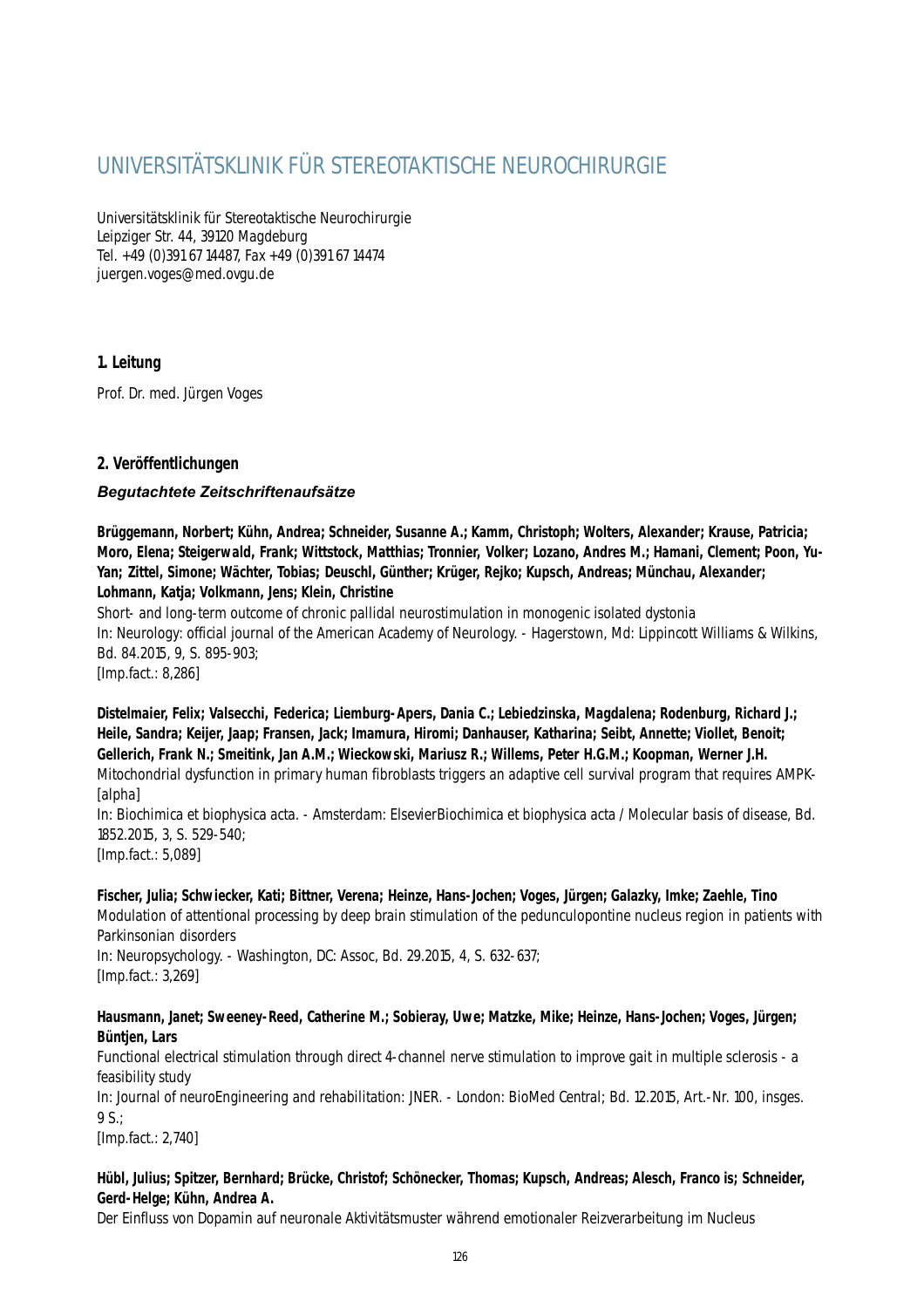subthalamicus bei Parkinsonpatienten

In: Klinische Neurophysiologie: Zeitschrift für Funktionsdiagnostik des Nervensystems; EEG, EMG, MEP, Motorik, Elektronystagmographie, Kognitive Prozesse, Schlafstörungen. - Stuttgart [u.a.]: Thieme, Bd. 46.2015, 1, S. 39-46; [Imp.fact.: 0,115]

#### **Klüss, Jeannette; Kahlert, Stefan; Panther, Patricia; Diesing, Anne-Kathrin; Nossol, Constanze; Rothkötter, Hermann-Josef; Kersten, Susanne; Dänicke, Sven**

Systemic E. coli lipopolysaccharide but not deoxynivalenol results in transient leukopenia and diminished metabolic activity of peripheral blood mononuclear cells ex vivo In: Mycotoxin research. - Berlin: Springer, Bd. 31.2015, 1, S. 41-50;

### **Kowski, Alexander B.; Voges, Jürgen; Heinze, Hans-Jochen; Oltmanns, Frank; Holtkamp, Martin; Schmitt, Friedhelm C.** Nucleus accumbens stimulation in partial epilepsy - a randomized controlled case series

In: Epilepsia: the journal of the International League Against Epilepsy. - Oxford [u.a.]: Wiley-Blackwell; Bd. 56.2015, 6, S. e78-e82;

[Imp.fact.: 4,571]

### **Krause, Patricia; Brüggemann, Norbert; Völzmann, S.; Horn, Andreas; Kupsch, Andreas; Schneider, Gerd-Helge; Lohmann, Katja; Kühn, Andrea**

Long-term effect on dystonia after pallidal deep brain stimulation (DBS) in three members of a family with a THAP1 mutation

In: Journal of neurology. - [Darmstadt]: Steinkopff, Bd. 262.2015, 12, S. 2739-2744; [Imp.fact.: 3,377]

### **Oldag, Andreas; Görtler, Michael; Hinrichs, Hermann; Heinze, Hans-Jochen; Kopitzki, Klaus**

Mehrkanal-Nahinfrarotspektroskopie zur Charakterisierung der kortikalen Perfusion In: Klinische Neurophysiologie: Zeitschrift für Funktionsdiagnostik des Nervensystems; EEG, EMG, MEP, Motorik, Elektronystagmographie, Kognitive Prozesse, Schlafstörungen. - Stuttgart [u.a.]: Thieme, Bd. 46.2015, 1, S. 9-13; [Imp.fact.: 0,115]

### **Schönecker, Thomas; Gruber, Doreen; Kivi, Anatol; Müller, Bianca; Lobsien, Elmar; Schneider, Gerd-Helge; Kühn, Andrea A.; Hoffmann, Karl-Titus; Kupsch, Andreas R.**

Postoperative MRI localisation of electrodes and clinical efficacy of pallidal deep brain stimulation in cervical dystonia In: Journal of neurology, neurosurgery, and psychiatry: a peer review journal for health professionals and researchers in all areas of neurology. - London: BMJ Publishing Group, Bd. 86.2015, 8, S. 833-839; [Imp.fact.: 6,807]

### **Stenner, Max-Philipp; Litvak, Vladimir; Rutledge, Robb B.; Zaehle, Tino; Schmitt, Friedhelm C.; Voges, Jürgen; Heinze, Hans-Jochen; Dolan, Raymond J.**

Cortical drive of low-frequency oscillations in the human nucleus accumbens during action selection In: Journal of neurophysiology. - Bethesda, Md: Soc, Bd. 114.2015, 1, S. 29-39; [Imp.fact.: 2,887]

### **Stenner, Max-Philipp; Rutledge, Robb B.; Zaehle, Tino; Schmitt, Friedhelm C.; Kopitzki, Klaus; Kowski, Alexander B.; Voges, Jürgen; Heinze, Hans-Jochen; Dolan, Raymond J.**

No unified reward prediction error in local field potentials from the human nucleus accumbens - evidence from epilepsy patients In: Journal of neurophysiology. - Bethesda, Md: Soc, Bd. 114.2015, 2, S. 781-792;

[Imp.fact.: 2,887]

### **Sweeney-Reed, Catherine M.; Zaehle, Tino; Voges, Jürgen; Schmitt, Friedhelm C.; Büntjen, Lars; Kopitzki, Klaus; Hinrichs, Hermann; Heinze, Hans-Jochen; Rugg, Michael D.; Knight, Robert T.; Richardson-Klavehn, Alan**

Thalamic theta phase alignment predicts human memory formation and anterior thalamic cross-frequency coupling In: eLife. - Cambridge: eLife Sciences Publications; Bd. 4.2015, Art.-Nr. e07578, insges. 9 S.; [Imp.fact.: 9,322]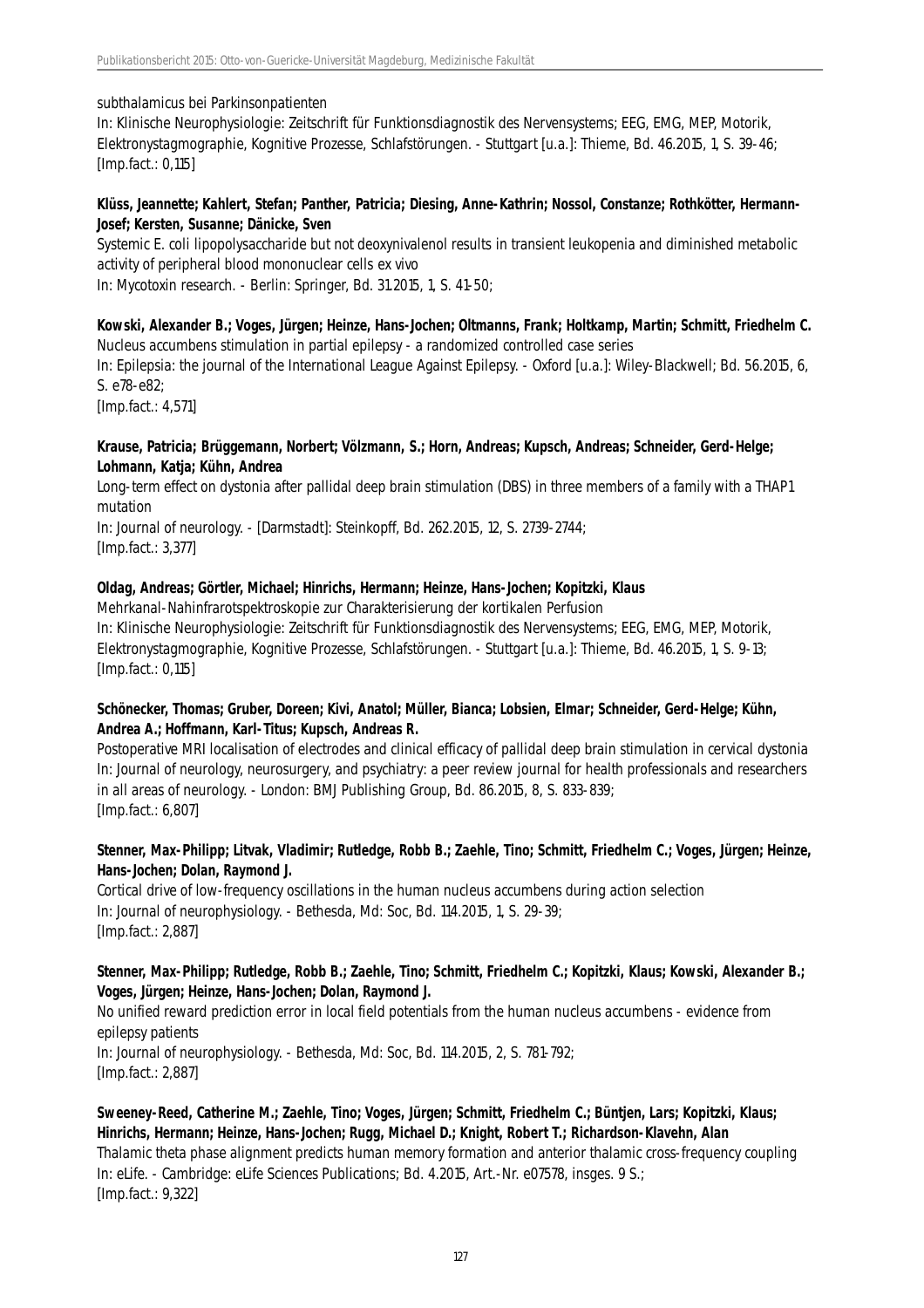**Wagenbreth, Caroline; Zaehle, Tino; Galazky, Imke; Voges, Jürgen; Guitart-Masip, Marc; Heinze, Hans-Jochen; Düzel, Emrah**

Deep brain stimulation of the subthalamic nucleus modulates reward processing and action selection in Parkinson patients In: Journal of neurology. - [Darmstadt]: Steinkopff, Bd. 262.2015, 6, S. 1541-1547; [Imp.fact.: 3,377]

### *Buchbeiträge*

**Voges, Jürgen** Surgical treatment of dystonia In: Dystonia and dystonic syndromes. - Wien [u.a.]: Springer, S. 165-185, 2015;

### *Abstracts*

#### **Körtvelyessy, Peter; Zähle, Tino; Kopitzki, Klaus; Galazky, Imke; Heinze, Hans-Jochen; Voges, Jürgen; Hinrichs, Hermann; Kupsch, Andreas**

Electrophysiological communication and coherence in myoclonus-dystonia syndrome (DYT11) treated by pallidal and thalamic deep brain stimulation

In: Clinical neurophysiology. - Amsterdam [u.a.]: Elsevier Science; Bd. 126.2015, 8, P179, S. e163-e164; [Imp.fact.: 3,097]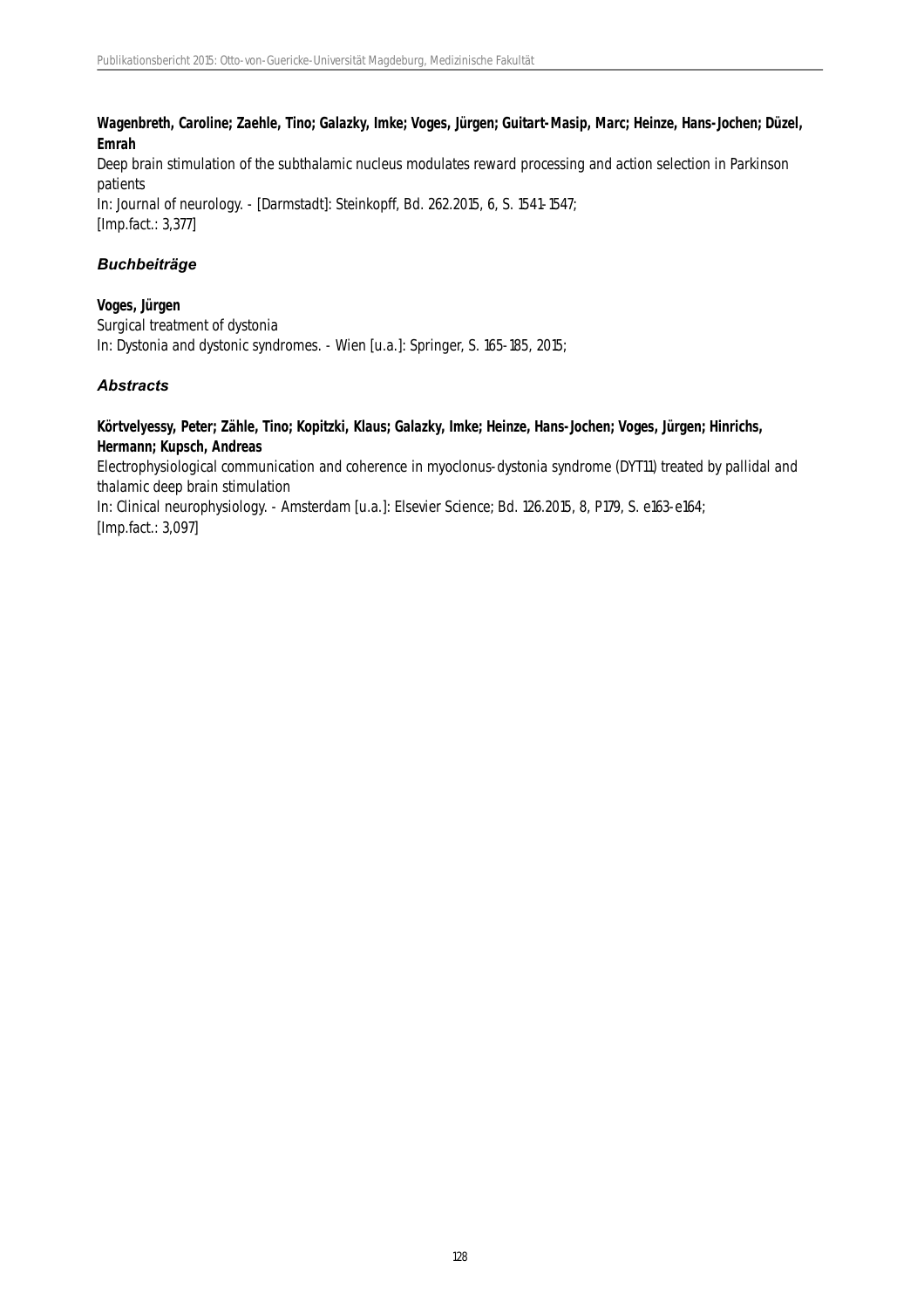# UNIVERSITÄTSKLINIK FÜR NIEREN- UND HOCHDRUCKKRANKHEITEN, DIABETOLOGIE UND ENDOKRINOLOGIE

Leipziger Str. 44, 39120 Magdeburg Tel. +49 (0)391 67 13236, Fax +49 (0)391 67 15440 nephrologie@med.ovgu.de

### **1. Leitung**

Prof. Dr. med. Peter R. Mertens (Direktor)

### **2. Veröffentlichungen**

### *Begutachtete Zeitschriftenaufsätze*

### **Bailey, Michael; McGuinness, Shay; Haase, Michael; Haase-Fielitz, Anja; Parke, Rachael; Hodgson, Carol L.; Forbes, Andrew; Bagshaw, Sean M.; Bellomo, Rinaldo**

Sodium bicarbonate and renal function after cardiac surgery - A prospectively planned individual patient meta-analysis In: Anesthesiology: the journal of the American Society of Anesthesiologists. - Hagerstown, Md: Ovid, Bd. 122.2015, 2, S. 294-306;

[Imp.fact.: 5,879]

### **Bernstein, Hans-Gert; Lindquist, Jonathan A.; Keilhoff, Gerburg; Dobrowolny, Henrik; Brandt, Sabine; Steiner, Johann; Bogerts, Bernhard; Mertens, Peter R.**

Differential distribution of Y-box-binding protein 1 and cold shock domain protein A in developing and adult human brain

In: Brain structure & function. - Berlin: Springer, Bd. 220.2015, 4, S. 2235-2245; [Imp.fact.: 5,618]

#### **Bernstein, Hans-Gert; Lindquist, Jonathan A.; Keilhoff, Gerburg; Dobrowolny, Henrik; Brandt, Sabine; Steiner, Johann; Bogerts, Bernhard; Mertens, Peter R.**

Erratum to: Differential distribution of Y-box-binding protein 1 and cold shock domain protein A in developing and adult human brain In: Brain structure & function. - Berlin: Springer, Bd. 220.2015, 4, S. 2247;

[Imp.fact.: 5,618]

**Dong, Wei; Wang, Hongjie; Shahzad, Khurrum; Bock, Fabian; Al-Dabet, Moh'd Mohanad; Ranjan, Satish; Wolter, Juliane; Kohli, Shrey; Hoffmann, Juliane; Dhople, Vishnu Mukund; Zhu, Cheng; Lindquist, Jonathan A.; Esmon, Charles T.; Gröne, Elisabeth; Gröne, Herman-Josef; Madhusudhan, Thati; Mertens, Peter R.; Schlüter, Dirk; Isermann, Berend** Activated protein C ameliorates renal ischemia-reperfusion injury by restricting Y-box binding protein-1 ubiquitination In: Journal of the American Society of Nephrology: JASN. - Washington, DC: American Society of Nephrology, Bd. 26.2015, 11, S. 2789-2799; [Imp.fact.: 9,343]

**Feng, Teng; Dzieran, Johanna; Gu, Xing; Marhenke, Silke; Vogel, Arndt; Machida, Keigo; Weiss, Thomas S.; Ruemmele, Petra; Kollmar, Otto; Hoffmann, Patrick; Grässer, Friedrich; Allgayer, Heike; Fabian, Jasmin; Weng, Hong Lei; Teufel, Andreas; Maass, Thorsten; Meyer, Christoph; Lehmann, Ulrich; Zhu, Cheng; Mertens, Peter R.; Gao, Chun Fang; Dooley, Steven; Meindl-Beinker, Nadja M.**

Smad7 regulates compensatory hepatocyte proliferation in damaged mouse liver and positively relates to better clinical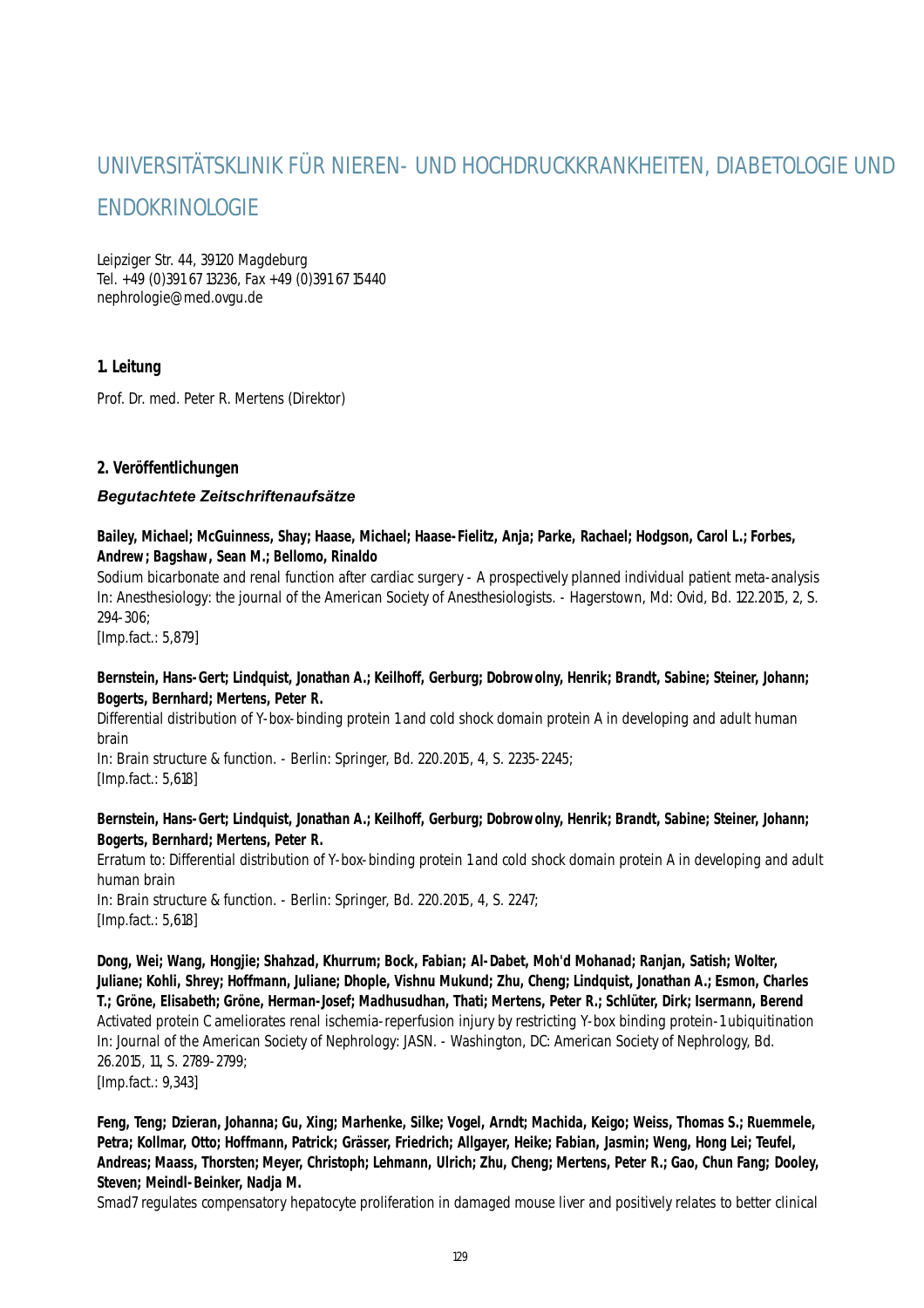#### outcome in human hepatocellular carcinoma

In: Clinical science: online; an international journal of clinical & molecular investigation. - London: Portland, Bd. 128.2015, 11, S. 761-774; [Imp.fact.: 5,598]

#### **Haase, Michael; Haase-Fielitz, Anja**

Elektronische Frühwarnsysteme für die akute Nierenschädigung - Chancen und Grenzen In: Medizinische Klinik, Intensivmedizin und Notfallmedizin. - Heidelberg: Springer, Bd. 110.2015, 4, S. 247-250; [Imp.fact.: 0,556]

#### **Haase, Michael; Mertens, Peter R.**

Biomarkers: more than just markers! In: Nephrology, dialysis, transplantation. - Oxford: Oxford Univ. Press, Bd. 30.2015, 1, S. 33-38; [Imp.fact.: 3,577]

#### **Koyner, Jay L.; Shaw, Andrew D.; Chawla, Lakhmir S.; Hoste, Eric A. J.; Bihorac, Azra; Kashani, Kianoush; Haase, Michael; Shi, Jing; Kellum, John A.**

Tissue inhibitor metalloproteinase-2 (TIMP-2)·IGF-binding protein-7 (IGFBP7) levels are associated with adverse longterm outcomes in patients with AKI

In: Journal of the American Society of Nephrology: JASN. - Washington, DC: American Society of Nephrology, Bd. 26.2015, 7, S. 1747-1754;

[Imp.fact.: 9,343]

**Li, Hai; Xia, Qiang; Zeng, Bo; Li, Shu-Ting; Liu, Heng; Li, Qi; Li, Jun; Yang, Shu-Yin; Dong, Xiao-Jun; Gao, Ting; Munker, Stefan; Liu, Yan; Liebe, Roman; Xue, Feng; Li, Qi-Gen; Chen, Xiao-Song; Liu, Qiang; Zeng, Hui; Wang, Ji-Yao; Xie, Qing; Meng, Qin-Hua; Wang, Jie-Fei; Mertens, Peter R.; Lammert, Frank; Singer, Manfred V.; Dooley, Steven; Ebert, Matthias P.A.; Qiu, De-Kai; Wang, Tai-Ling; Weng, Hong-Lei**

Submassive hepatic necrosis distinguishes HBV-associated acute on chronic liver failure from cirrhotic patients with acute decompensation

In: Journal of hepatology: official journal of the European Association for the Study of the Liver. - Amsterdam [u.a.]: Elsevier Science, Bd. 63.2015, 1, S. 50-59; [Imp.fact.: 11,336]

**Pinkernelle, Josephine; Raffa, Vittoria; Calatayud, Maria P.; Goya, Gerado F.; Riggio, Cristina; Keilhoff, Gerburg** Growth factor choice is critical for successful functionalization of nanoparticles In: Frontiers in neuroscience. - Lausanne: Frontiers Research Foundation; Bd. 9.2015, Art. 305, insges. 14 S.; [Imp.fact.: 3,656]

### **Prowle, John Richard; Calzavacca, Paolo; Licaria, Elisa; Ligabo, E. Valentina; Echeverri, Jorge E.; Bagshaw, Sean M.; Haase-Fielitz, Anja; Haase, Michael; Ostland, Vaughn; Noiri, Eisei; Westerman, Mark; Devarajan, Prasad; Bellomo, Rinaldo**

Combination of biomarkers for diagnosis of acute kidney injury after cardiopulmonary bypass In: Renal failure. - Abingdon: Taylor & Francis Group, Bd. 37.2015, 3, S. 408-416; [Imp.fact.: 0,944]

**Rauen, Thomas; Eitner, Frank; Fitzner, Christina; Sommerer, Claudia; Zeier, Martin; Otte, Britta; Panzer, Ulf; Peters, Harm; Benck, Urs; Mertens, Peter R.; Kuhlmann, Uwe; Witzke, Oliver; Gross, Oliver; Vielhauer, Volker; Mann, Johannes F.E.; Hilgers, Ralf-Dieter; Floege, Jürgen**

Intensive supportive care plus immunosuppression in IgA nephropathy In: The New England journal of medicine: NEJM. - Waltham, Mass: MMS, Bd. 373.2015, 23, S. 2225-2236; [Imp.fact.: 55,873]

**Schanstra, Joost P.; Zürbig, Petra; Alkhalaf, Alaa; Argiles, Angel; Bakker, Stephan J.L.; Beige, Joachim; Bilo, Henk J.G.; Chatzikyrkou, Christos; Dakna, Mohammed; Dawson, Jesse; Delles, Christian; Haller, Hermann; Haubitz, Marion; Husi, Holger; Jankowski, Joachim; Jerums, George; Kleefstra, Nanne; Kuznetsova, Tatiana; Maahs, David M.; Menne, Jan;**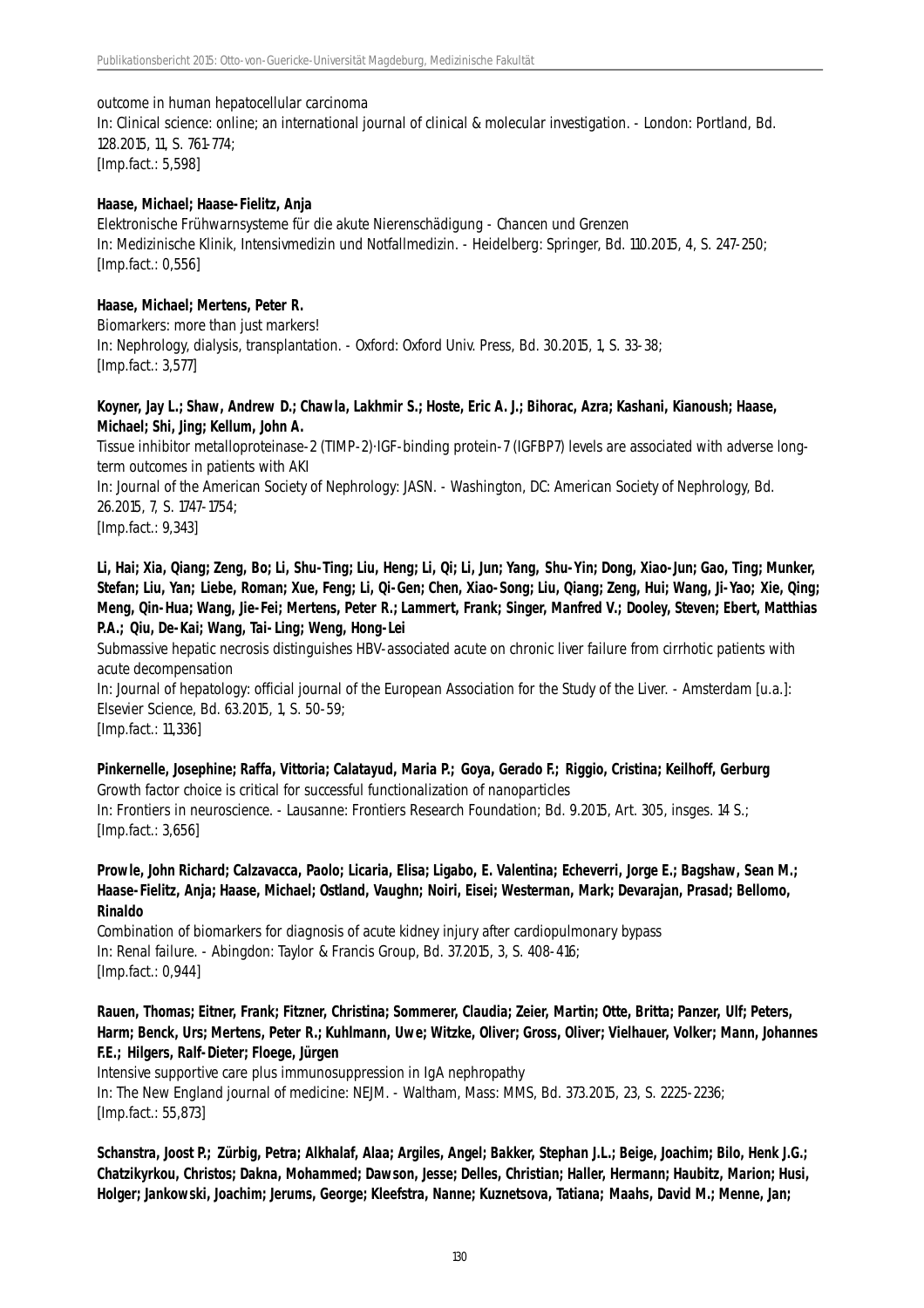### **Mullen, William; Ortiz, Alberto; Persson, Frederik; Rossing, Peter; Ruggenenti, Piero; Rychlik, Ivan; Serra, Andreas L.; Siwy, Justyna; Snell-Bergeon, Janet; Spasovski, Goce; Staessen, Jan A.; Vlahou, Antonia; Mischak, Harald; Vanholder, Raymond**

Diagnosis and prediction of CKD progression by assessment of urinary peptides In: Journal of the American Society of Nephrology: JASN. - Washington, DC: American Society of Nephrology, Bd. 26.2015, 8, S. 1999-2010; [Imp.fact.: 9,343]

#### **Udelnow, Andrej; Jechorek, Dörthe; Wex, Cora; Klose, Silke; Pech, Maciej; Reinhold, Annegret; Meyer, Frank**

Possible role of TGF [beta]1 in inflammatory pseudotumor associated with multiple neuroendocrine tumors of the small intestine

In: Pathology, research and practice. - München: Elsevier, Bd. 211.2015, 10, S. 805-809; [Imp.fact.: 1,397]

#### **Venerito, Marino; Radünz, Marcus; Reschke, Kirsten; Reinhold, Dirk; Frauenschläger, Katrin; Jechorek, Dörthe; Mario, Francesco Di; Malfertheiner, Peter**

Autoimmune gastritis in autoimmune thyroid disease In: Alimentary pharmacology & therapeutics. - Oxford: Blackwell Science, Bd. 41.2015, 7, S. 686-693; [Imp.fact.: 5,727]

#### **Vlotides, George; Mertens, Peter R.**

Sodium-glucose cotransport inhibitors - mechanisms, metabolic effects and implications for the treatment of diabetic patients with chronic kidney disease

In: Nephrology, dialysis, transplantation. - Oxford: Oxford Univ. Press, Bd. 30.2015, 8, S. 1272-1276; [Imp.fact.: 3,577]

### **Wostradowski, Tanja; Gudi, Viktoria; Pul, Refik; Gingele, Stefan; Lindquist, Jonathan A.; Stangel, Martin; Lindquist, Sabine**

Effect of interferon-[beta]1b on CXCR4-dependent chemotaxis in T cells from multiple sclerosis patients In: Clinical and experimental immunology: an official journal of the British Society for Immunology. - Oxford: Wiley-Blackwell, Bd. 182.2015, 2, S. 162-172; [Imp.fact.: 3,037]

### *Buchbeiträge*

#### **Berndt, Matthias; Klose, Silke; Lehnert, Hendrik**

Diabetisches Koma und perioperative Diabetestherapie In: Die Intensivmedizin. - Berlin [u.a.]: Springer, S. 877-893, 2015;

#### **Haase, Michael; Haase-Fielitz, Anja**

Akute Nierenschädigung - Frühwarnsystem und neue Behandlungspfade In: Akute Nierenschädigung: Alarmsystem, Patientenausweis, Behandlungspfade. - Berlin: Springer, S. 13-25, 2015;

#### **Haase, Michael; Haase-Fielitz, Anja**

Akute Nierenschädigung - Status Quo In: Akute Nierenschädigung: Alarmsystem, Patientenausweis, Behandlungspfade. - Berlin: Springer, S. 1-12, 2015;

#### **Haase, Michael; Haase-Fielitz, Anja**

Alternative Auslöser eines "AKI-Alarms" In: Akute Nierenschädigung: Alarmsystem, Patientenausweis, Behandlungspfade. - Berlin: Springer, S. 109-115, 2015;

#### **Haase, Michael; Haase-Fielitz, Anja; Robra, Bernt-Peter**

Akute Nierenschädigung - ein Problem des Gesundheitswesens In: Akute Nierenschädigung: Alarmsystem, Patientenausweis, Behandlungspfade. - Berlin: Springer, S. 75-82, 2015;

#### **Haase-Fielitz, Anja; Robra, Bernt-Peter; Haase, Michael**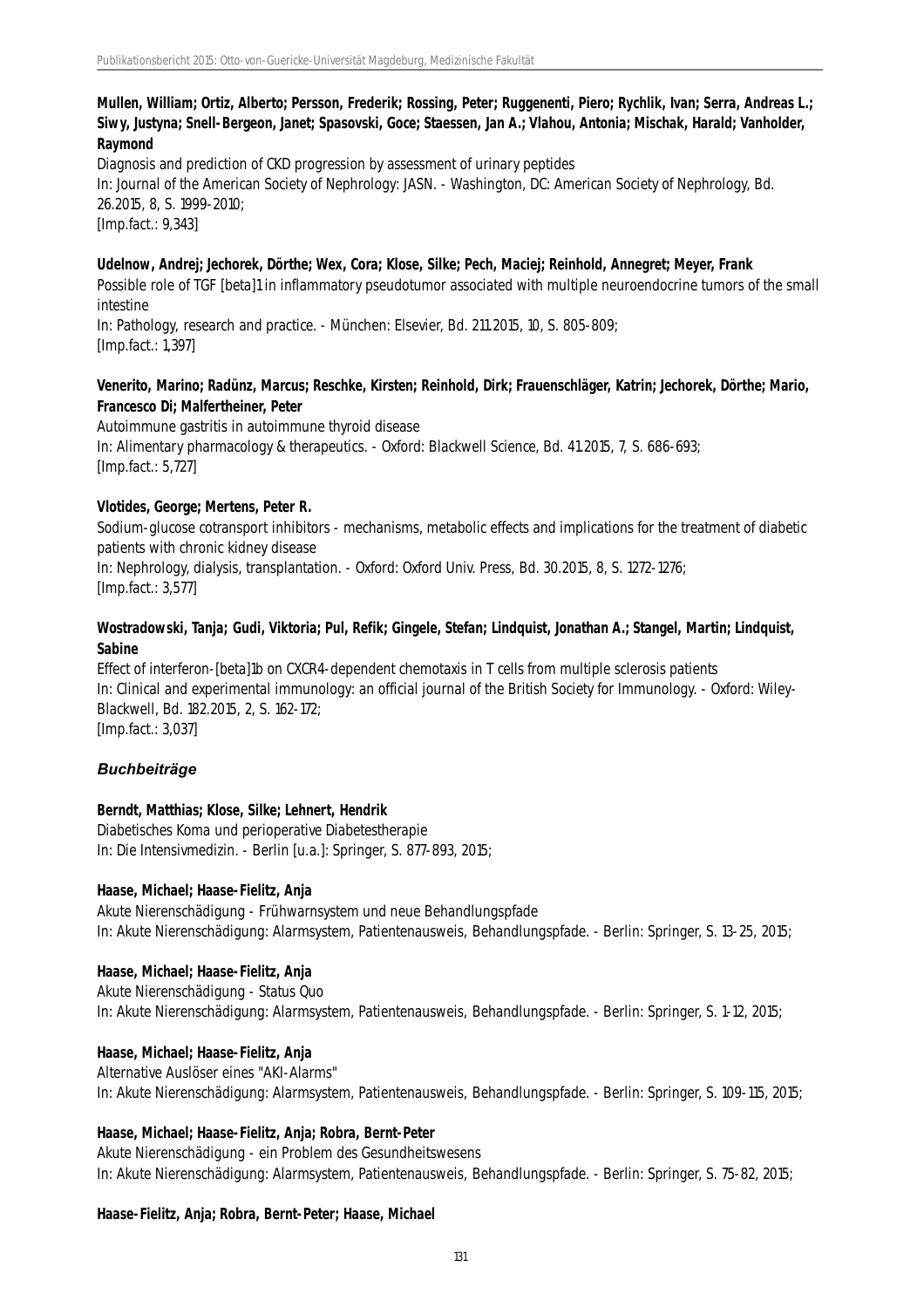#### AKI-Frühwarnsystem - Ausblick

In: Akute Nierenschädigung: Alarmsystem, Patientenausweis, Behandlungspfade. - Berlin: Springer, S. 145-147, 2015;

### **Kork, Felix; Spies, Claudia; Haase, Michael**

Das Medizinische Notfallteam - Beispiel für ein Alarm-basiertes Interventionsteam In: Akute Nierenschädigung: Alarmsystem, Patientenausweis, Behandlungspfade. - Berlin: Springer, S. 43-52, 2015;

#### **Reschke, Kirsten**

Kraniopharyngeom und andere supraselläre Tumore

In: Rationelle Diagnostik und Therapie in Endokrinologie, Diabetologie und Stoffwechsel. - Stuttgart [u.a.]: Thieme, S. 68-73, 2015;

### *Herausgeberschaften*

#### **Haase, Michael [Herausgeber]; Haase-Fielitz, Anja [Hrsg.]**

Akute Nierenschädigung - Alarmsystem, Patientenausweis, Behandlungspfade. - Berlin: Springer, 2015; XIV, 152 Seiten: Illustrationen, Diagramme; 24 cm, ISBN 3642450792;

### *Abstracts*

#### **Bernhardt, Anja; Mertens, Peter R.**

Lessons learned from evolution of cold shock in the kidney

In: Acta physiologica / Supplement. - Oxford [u.a.]: Wiley-Blackwell; Vol. 213.2015, Suppl. 699, SatS2-06, S. 8; [Imp.fact.: 4,382]

#### **Clasen, Kai; Hänel, Patricia; Lichte, Thomas; Dischner, Anne; Reschke, Kirsten**

Lässt sich durch ein vorheriges Training gezielt das Empathieverhalten von Medizinstudierenden in einem Arzt-Patienten-Gespräch verbessern? - eine prospektive, randomisierte, videoanalysierte Untersuchung In: Gemeinsame Jahrestagung der Gesellschaft für Medizinische Ausbildung (GMA) und des Arbeitskreises zur Weiterentwicklung der Lehre in der Zahnmedizin (AKWLZ): Universität Leipzig, Medizinische Fakultät; 30.09.- 03.10.2015; Tagungsband; [Abstracts]. - Leipzig: Univ., Med. Fak.; 2015, P7-108 (281), S. 229-230;

**Mutschler, Anna; Weiss, Carmen; Fellmer-Drüg, Erika; Kröll, Katrin; Brünahl, Christian; Dinkel, Andreas; Fehr, Folkert; Harnacke, Daniela; Hladschik-Kermer, Birgit; Huebner, Jutta; Lausberg, Hedda; Merse, Stefanie; Petermann-Meyer, Andrea; Reschke, Kirsten; Schnegelsberg, Arne; Schönbauer, Andrea; Silbernagel, Waltraud; Sonntag, Bernd; Stöcker, Gertrud; Thomas, Michael; Mei, Sicco H. van der; Villalobos, Matthias; Vitinius, Frank; Wecht, Daniel; Weinert, Mark; Jünger, Jana**

Entwicklung eines Einsteiger- und Aufbau-Workshops für Dozierende kommunikativer Kompetenzen in der Medizin In: Gemeinsame Jahrestagung der Gesellschaft für Medizinische Ausbildung (GMA) und des Arbeitskreises zur Weiterentwicklung der Lehre in der Zahnmedizin (AKWLZ): Universität Leipzig, Medizinische Fakultät; 30.09.- 03.10.2015; Tagungsband; [Abstracts]. - Leipzig: Univ., Med. Fak.; 2015, P7-112 (285), S. 233;

### **Schott, Regina; Bonnekoh, Bernd; Reschke, Kirsten; Franke, Ingolf; Gollnick, Harald**

Kutanes nekrobiotisches Xanthogranulom bei Paraproteinämie mit mukokutaner und viszeraler Beteiligung In: Journal der Deutschen Dermatologischen Gesellschaft: JDDG; Organ der Deutschen Dermatologischen Gesellschaft (DDG) und der Österreichischen Gesellschaft für Dermatologie und Venerologie (ÖGDV). - Chichester: Blackwell; Bd. 13.2015, Suppl. 1, P210, S. 148;

[Imp.fact.: 2,050]

### **Spura, Anke; Robra, Bernt-Peter; Haase, Michael; Haase-Fielitz, Anja**

Welche Faktoren bestimmen eine gute Versorgung von Patienten mit akuter Nierenschädigung? - Zur Integration einer handlungsrelevanten Zusatzinformation in stationäre Abläufe; ein Mixed Methods-Ansatz In: Das Gesundheitswesen: Sozialmedizin, Gesundheits-System-Forschung, public health, öffentlicher Gesundheitsdienst, medizinischer Dienst. - Stuttgart [u.a.]: Thieme, Bd. 77.2015, 8/9, S. 607; [Imp.fact.: 0,741]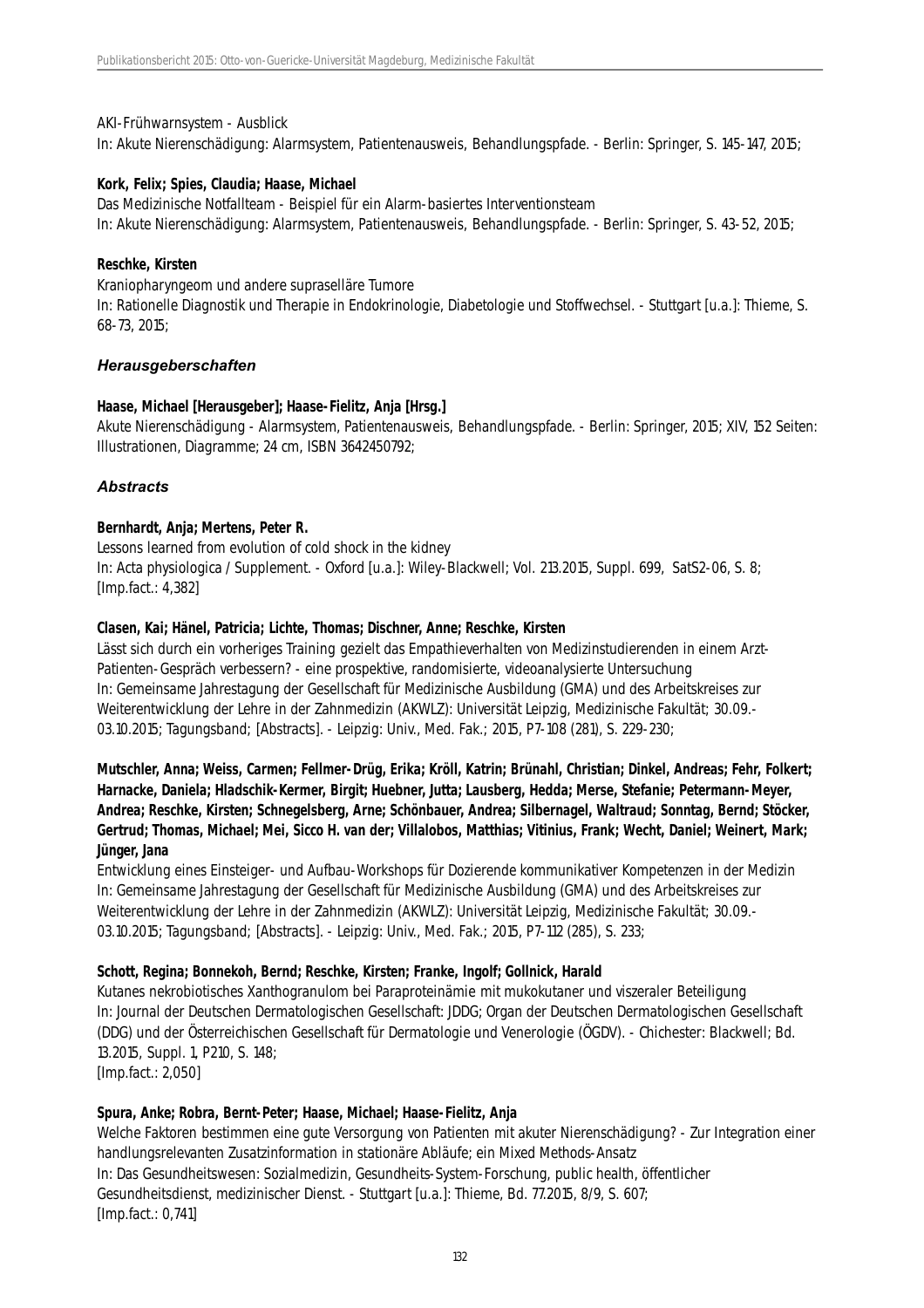### *Dissertationen*

#### **Papra, Stefanie; Schmeißer, Alexander [Gutachter]**

Bedeutung der Messung des pulmonal-kapillären Blutvolumens für die Charakterisierung des Flüssigkeitshaushalts bei Dialysepatienten. - Magdeburg, Univ., Med. Fak., Diss., 2015; VI, 72, A-F BI.: III., graph. Darst.;

#### **Reich, Anne; Dudeck, Oliver [Gutachter]**

Einfluss von Kontrastmittel auf die Aldosteron-Synthese und Nierenfunktion unter medikamentöser Therapie. - Magdeburg, Univ., Med. Fak., Diss., 2015; VII, 81 Bl.: graph. Darst.;

### **Tausch, Anne; Keilhoff, Gerburg [Gutachter]**

Immunhistochemische Analyse der Glutaminsynthetase-Expression in Astrozyten im dorsolateralen Präfrontalkortex, orbitofrontalen Kortex und anterioren Gyrus Cinguli bei Schizophrenen und psychisch gesunden Vergleichsfällen. - Magdeburg, Univ., Med. Fak., Diss., 2015; X, 59 Bl: Ill., graph. Darst.;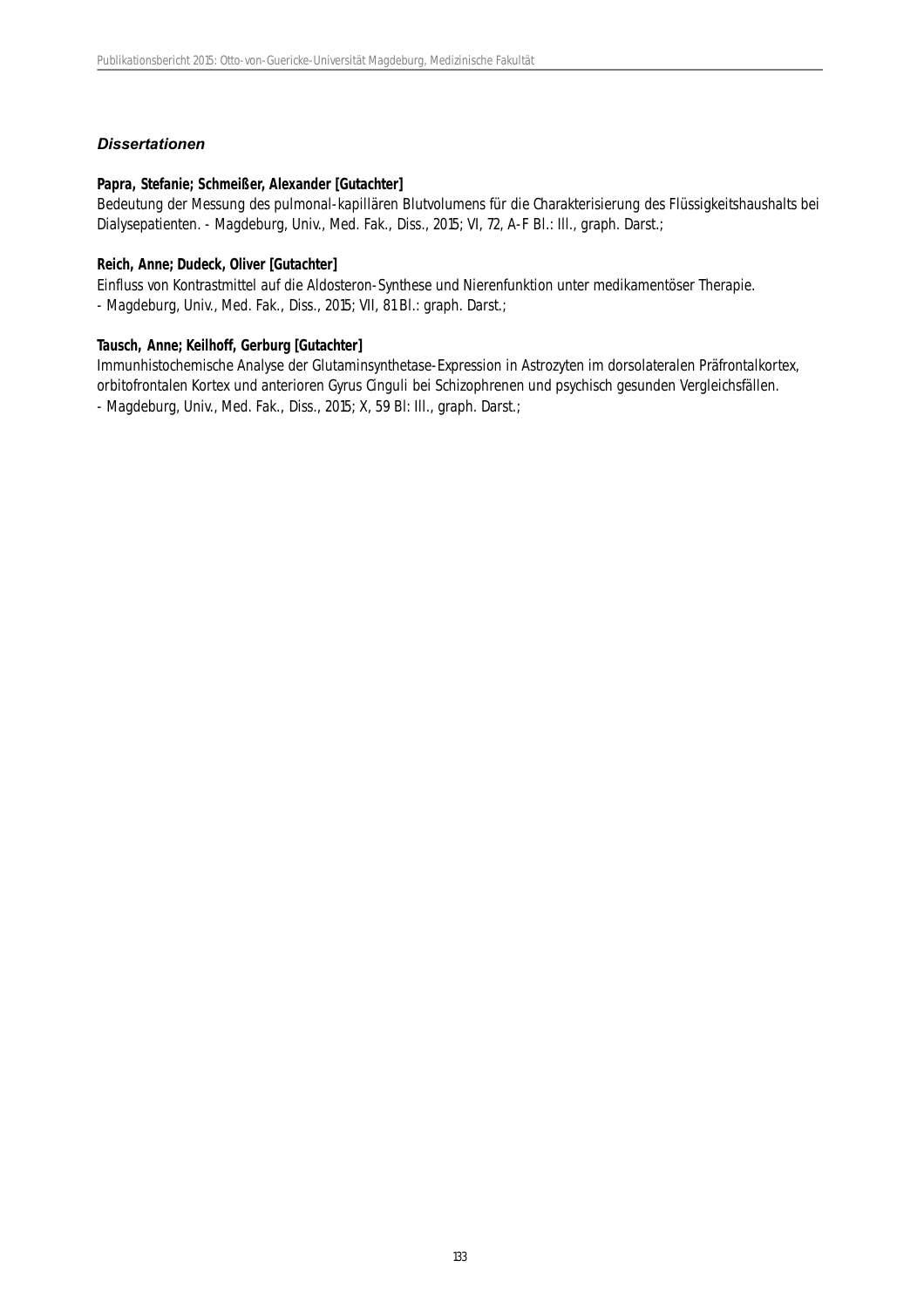# UNIVERSITÄTSKLINIK FÜR HÄMATOLOGIE UND ONKOLOGIE

Leipziger Str. 44, 39120 Magdeburg Tel. +49 (0)391 67 13266, Fax +49 (0)391 67 13267 thomas.fischer@med.ovgu.de

### **1. Leitung**

Prof. Dr. med. Th. Fischer

### **2. Veröffentlichungen**

### *Begutachtete Zeitschriftenaufsätze*

**Behringer, Karolin; Goergen, Helen; Hitz, Felicitas; Zijlstra, Josée M.; Greil, Richard; Markova, Jana; Sasse, Stephanie; Fuchs, Michael; Topp, Max S.; Soekler, Martin; Mathas, Stephan; Meissner, Julia; Wilhelm, Martin; Koch, Peter; Lindemann, Hans-Walter; Schalk, Enrico; Semrau, Robert; Kriz, Jan; Vieler, Tom; Bentz, Martin; Lange, Elisabeth; Mahlberg, Rolf; Hassler, Andre; Vogelhuber, Martin; Hahn, Dennis; Mezger, Jörg; Krause, Stefan W.; Skoetz, Nicole; Böll, Boris; Tresckow, Bastian von; Diehl, Volker; Hallek, Michael; Borchmann, Peter; Stein, Harald; Eich, Hans; Engert, Andreas**

Omission of dacarbazine or bleomycin, or both, from the ABVD regimen in treatment of early-stage favourable Hodgkin's lymphoma (GHSG HD13) - an open-label, randomised, non-inferiority trial In: The lancet <London>. - London [u.a.]: Elsevier, Bd. 385.2015, 9976, S. 1418-1427; [Imp.fact.: 45,217]

### **Heidel, Florian; Arreba-Tutusaus, Patricia; Armstrong, Scott A.; Fischer, Thomas**

Evolutionarily conserved signaling pathways - Acting in the shadows of acute myelogenous leukemia's genetic diversity In: Clinical cancer research. - Philadelphia, Pa. [u.a.]: AACR, Bd. 21.2014, 2, S. 240-248, 2015; [Imp.fact.: 8,722]

### **Heinicke, Thomas; Hütten, Heiko; Kalinski, Thomas; Franke, Ingolf; Bonnekoh, Bernd; Fischer, Thomas**

Sustained remission of blastic plasmacytoid dendritic cell neoplasm after unrelated allogeneic stem cell transplantation - a single center experience

In: Annals of hematology: organ of: Gesellschaft für Thrombose- und Hämostaseforschung, DGHO, Deutsche Gesellschaft für Hämatologie und Onkologie e.V., ÖGHO, Österreichische Gesellschaft für Hämatologie und Onkologie. - Berlin: Springer, Bd. 94.2015, 2, S. 283-287; [Imp.fact.: 2,634]

### **Koehler, Michael; Fischer, Thomas**

How health-related quality-of-life outcomes in patients with acute promyelocytic leukemia can help physicians in decision making. Correspondence

In: Journal of clinical oncology: JCO; official journal of the American Society of Clinical Oncology. - Alexandria, Va: American Society of Clinical Oncology, Bd. 33.2015, 9, S. 1090-1091; [Imp.fact.: 18,428]

### **Köhler, Michael**

Adoleszente und junge Erwachsene mit Krebs - psychoonkologische Aspekte der medizinischen Versorgung In: Der Onkologe: Organ der Deutschen Krebsgesellschaft e.V. - Berlin: Springer, Bd. 21.2015, 10, S. 953-958; [Imp.fact.: 0,136]

### **Korfel, Agnieszka; Thiel, Eckhard; Martus, Peter; Möhle, Robert; Griesinger, Frank; Rauch, Michael; Röth, Alexander;**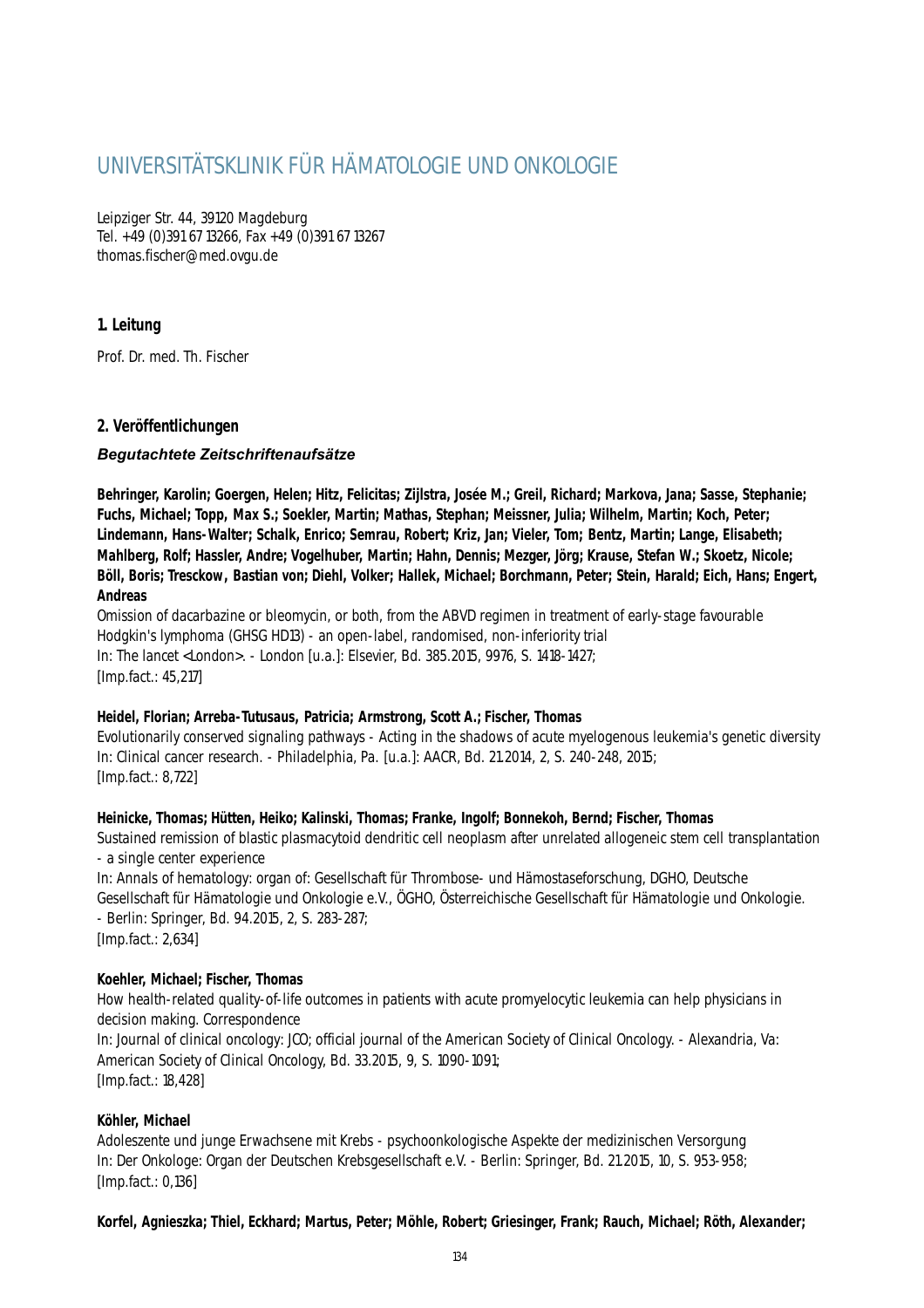### **Hertenstein, Bernd; Fischer, Thomas; Hundsberger, Thomas; Mergenthaler, Hans G.; Junghanß, Christian; Birnbaum, Tobias; Fischer, Lars; Jahnke, Kristoph; Herrlinger, Ulrich; Roth, Patrick; Bamberg, Michael; Pietsch, Torsten; Weller, Michael**

Randomized phase III study of whole-brain radiotherapy for primary CNS lymphoma In: Neurology: official journal of the American Academy of Neurology. - Hagerstown, Md: Lippincott Williams & Wilkins, Bd. 84.2015, 12, S. 1242-1248; [Imp.fact.: 8,185]

**Madhusudhan, Thati; Wang, Hongjie; Dong, Wei; Ghosh, Sanchita; Bock, Fabian; Thangapandi, Veera Raghavan; Ranjan, Satish; Wolter, Juliane; Kohli, Shrey; Shahzad, Khurrum; Heidel, Florian; Krueger, Martin; Schwenger, Vedat; Moeller, Marcus J.; Kalinski, Thomas; Reiser, Jochen; Chavakis, Triantafyllos; Isermann, Berend**

Defective podocyte insulin signalling through p85-XBP1 promotes ATF6-dependent maladaptive ER-stress response in diabetic nephropathy

In: Nature Communications. - London: Nature Publishing Group; Bd. 6.2015, Art.-Nr. 6496, insges. 15 S.; [Imp.fact.: 11,470]

### **Neumann, Jens; Riek-Burchardt, Monika; Herz, Josephine; Doeppner, Thorsten R.; König, Rebecca; Hütten, Heiko; Etemire, Eloho; Männ, Linda; Klingberg, Anika; Fischer, Thomas; Görtler, Michael W.; Heinze, Hans-Jochen; Reichardt, Peter; Schraven, Burkhart; Hermann, Dirk M.; Reymann, Klaus G.; Gunzer, Matthias**

Very-late-antigen-4 (VLA-4)-mediated brain invasion by neutrophils leads to interactions with microglia, increased ischemic injury and impaired behavior in experimental stroke

In: Acta neuropathologica. - Berlin: Springer, Bd. 129.2015, 2, S. 259-277;

[Imp.fact.: 10,762]

### **Richter, Diana; Koehler, Michael; Friedrich, Michael; Hilgendorf, Inken; Mehnert, Anja; Weißflog, Gregor**

Psychosocial interventions for adolescents and young adult cancer patients - A systematic review and meta-analysis In: Critical reviews in oncology, hematology. - Amsterdam [u.a.]: Elsevier Science, Bd. 95.2015, 3, S. 370-386; [Imp.fact.: 4,027]

### **Schalk, Enrico; Färber, Jacqueline; Fischer, Thomas; Heidel, Florian H.**

Central venous catheter-related bloodstream infections in obese hematologic patients. Letter to the editor In: Infection control and hospital epidemiology: the official journal of the Society for Healthcare Epidemiology of America. - Cambridge: Cambridge Univ. Press, Bd. 36.2015, 8, S. 995-996; [Imp.fact.: 4,175]

#### **Schalk, Enrico; Garlipp, Benjamin; Bruns, Christiane J.; Fischer, Thomas**

Weichteiltumoren - allgemein-klinische Aspekte; chirurgische und medikamentöse Therapie In: Der Onkologe: Organ der Deutschen Krebsgesellschaft e.V. - Berlin: Springer, Bd. 21.2015, 12, S. 1147-1161; [Imp.fact.: 0,136]

#### **Schalk, Enrico; Hanus, Lynn; Färber, Jacqueline; Fischer, Thomas; Heidel, Florian H.**

Prediction of central venous catheterrelated bloodstream infections (CRBSIs) in patients with haematologic malignancies using a modified Infection Probability Score (mIPS) In: Annals of hematology: organ of: Gesellschaft für Thrombose- und Hämostaseforschung, DGHO, Deutsche Gesellschaft für Hämatologie und Onkologie e.V., ÖGHO, Österreichische Gesellschaft für Hämatologie und Onkologie. - Berlin: Springer, Bd. 94.2015, 9, S. 1451-1456; [Imp.fact.: 2,634]

### **Scheinpflug, Katrin; Schalk, Enrico; Grabert, Elske; Achenbach, H. Jost**

Procalcitonin is not useful to discriminate between infectious and noninfectious CRP elevation in patients with nonsmall cell lung cancer. Letter to the editor

In: Infection control and hospital epidemiology: the official journal of the Society for Healthcare Epidemiology of America. - Cambridge: Cambridge Univ. Press, Bd. 36.2015, 9, S. 1117-1118; [Imp.fact.: 4,175]

**Schnöder, Tina M.; Arreba-Tutusaus, Patricia; Griehl, Inga; Bullinger, Lars; Buschbeck, Marcus; Lane, Steven W.;**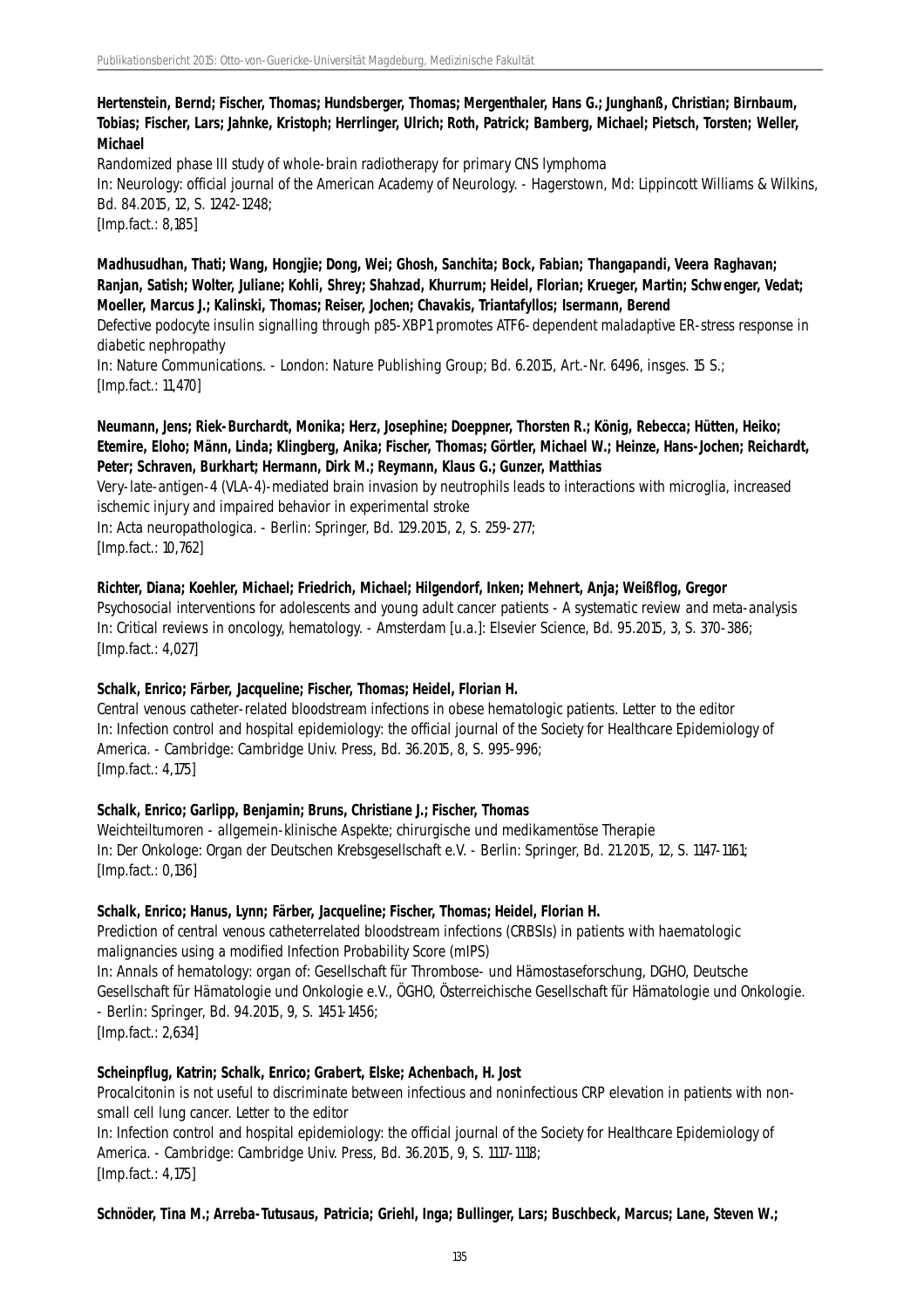#### **Döhner, Konstanze; Plass, Christoph; Lipka, Daniel B.; Heidel, Florian H.; Fischer, Thomas**

Epo-induced erythroid maturation is dependent on Plc[gamma]1 signaling

In: Cell death and differentiation. - Houndmills, Basingstoke: Nature Publishing Group, Bd. 22.2015, 6, S. 974-985; [Imp.fact.: 8,184]

#### *Nicht begutachtete Zeitschriftenaufsätze*

#### **Fischer, Thomas; Schalk, Enrico**

Eine Ärztin mit großem Einsatz und bei Patienten und MItarbeitern gleichermaßen beliebt - Im Gedenken an Prof. Dr. med. Astrid Franke

In: UMMD aktuell: Informationen für Patienten, Mitarbeiter und Studierende des Universitätsklinikums Magdeburg A.ö.R. und der Medizinischen Fakultät der Otto-von-Guericke-Universität Magdeburg. - Magdeburg: Klinikumsvorstand, 1, S. 15, 2015;

### *Abstracts*

#### **Arreba-Tutusaus, Patricia; Schnoeder, Tina; Fischer, Thomas; Heidel, Florian H.**

Requirement for phospholipase C gamma 1 (PLCG1) in development and maintenance of hematopoietic stem- and progenitor cells

In: Haematologica: journal of the European Hematology Association. - Pavia: Ferrata-Storti Foundation; Bd. 100.2015, Suppl. 1, Abs. E1133, S. 452;

[Imp.fact.: 5,814]

**Einsele, Hermann; Vogel, Martin; Müller, Jürgen; Knop, Stefan; Kropff, Martin; Langer, Christian; Sayer, Herbert; Jung, Wolfram; Wandt, Hannes; Bassermann, Florian; Gramatzki, Martin; Rösler, Wolf; Brugger, Wolfram; Engelhardt, Monika Martha; Fischer, Thomas; Giagounidis, Aristoteles; Heidemann, Else; Kröger, Nicolaus; Sezer, Orhan; Bentz, Martin; Pfreundschuh, Michael; Salwender, Hans; Ludwig, Wolf-Dieter; Röllig, Christoph; Staib, Peter; Runde, Volker; Scheid, Christof; Ostermann, Helmut; Heß, Georg; Hebart, Holger; Repp, Roland; Hart, Christina; Frickhofen, Norbert; Straka, Christian; Pflüger, Karl-Heinz**

Results from two phase 3 studies of post-transplant bortezomib (BTZ) consolidation vs observation (OBS) in patients with newly diagnosed multiple myeloma (NDMM)

In: Haematologica: journal of the European Hematology Association. - Pavia: Ferrata-Storti Foundation; Bd. 100.2015, Suppl. 1, Abs. S426, S. 151;

[Imp.fact.: 5,814]

#### **Koehler, Michael; Fischer, Thomas; Kropf, Siegfried; Frommer, Jörg**

The somatic burden score - a quantitative tool to evaluate the somatic burden due to chemotherapy-induced adverse events

In: Oncology research and treatment. - Basel: Karger; Bd. 38.2015, Suppl. 5, V630, S. 192; [Imp.fact.: 0,863]

#### **Koehler, Michael; Hoppe, Susanne; Peplinski, D.; Richter, Diana; Frommer, Jörg; Flechtner, Hans-Henning; Fischer, Thomas**

Psycho-oncologic interventions for parents of cancer patients - systematic review In: Oncology research and treatment. - Basel: Karger; Bd. 38.2015, Suppl. 5, V565, S. 172; [Imp.fact.: 0,863]

### **Mohr, Juliane; Frey, Stephanie; Bullinger, Lars; Schnoeder, Tina M.; Weinert, Soenke; Huber, Tobias B.; Kaehne, Thilo; Armstrong, Scott A.; Fischer, Thomas; Heidel, Florian H.**

Distinct and non-overlapping functions of LLGL1 and scribble in hematopoietic stem cells In: Experimental hematology: official publication of the International Society for Experimental Hematology. - Kidlington [u.a]: Elsevier; Bd. 43.2015, 9 Suppl., Abs. 3065, S. S67;

[Imp.fact.: 2,475]

#### **Schalk, Enrico; Färber, Jacqueline; Fischer, Thomas**

Delayed entry of blood cultures into blood culture incubators has no negative effect of on overall culture positivity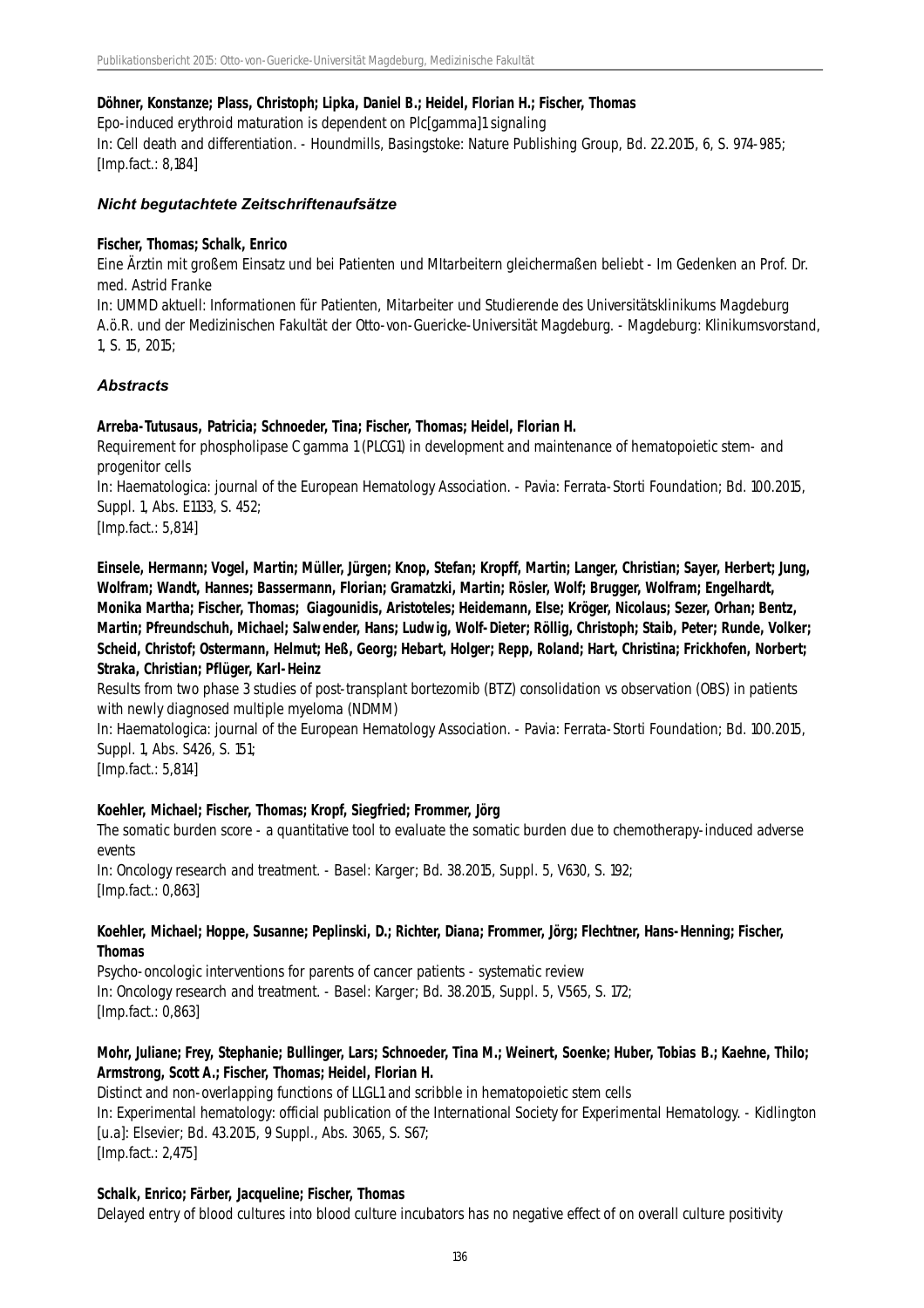In: Oncology research and treatment. - Basel: Karger; Bd. 38.2015, Suppl. 5, V628, S. 191-192; [Imp.fact.: 0,863]

**Schalk, Enrico; Hermann, Beate; Meckel, Katharina; Rachow, Tobias; Hochhaus, Andreas; Lilienfeld-Toal, Marie von** Influenza in cancer patients - characteristics and outcome of the spring season 2015 from two university hospitals In: Oncology research and treatment. - Basel: Karger; Bd. 38.2015, Suppl. 5, P503, S. 153; [Imp.fact.: 0,863]

**Schlenk, Richard F.; Paschka, Peter; Krauter, Jürgen; Lübbert, Michael; Brossart, Peter; Salih, Helmut R.; Theobald, Matthias; Fiedler, Walter; Wulf, Gerald; Kirchner, Hartmut; Hertenstein, Bernd; Heidel, Florian H.; Westermann, Jörg; Grießhammer, Martin; Wattad, Mohammed; Götze, Katharina; Girschikofsky, Michael; Kündgen, Andrea; Koller, Elisabeth; Rudolph, Christiane; Heuser, Michael; Thol, Felicitas; Goehring, Gudrun; Teleanu, Veronica; Weber, Daniela; Gaidzik, Verena I.; Döhner, Konstanze; Ganser, Arnold; Döhner, Hartmut**

Clinical outcome in older AML patients not fit for intensive chemotherapy - results of the population-based AMLSG-BiO (NCT01252485) registry study of the German-Austrian AML study group

In: Oncology research and treatment. - Basel: Karger; Bd. 38.2015, Suppl. 5, V425, S. 121-122; [Imp.fact.: 0,863]

### **Stegelmann, Frank; Bangerter, Markus; Grießhammer, Martin; Hebart, Holger; Heidel, Florian; Hochhaus, Andreas; Möhle, Robert; Reiter, Andreas; Scheid, Christof; Kirschbaum, Rebecca; Reim, Regina; Sutter, Ulrike; Döhner, Hartmut; Schlenk, Richard F.; Döhner, Konstanze**

A phase-Ib/II study of ruxolitinib plus pomalidomide in myelofibrosis - data from the MPNSG-0212 Trial (NCT01644110) In: Oncology research and treatment. - Basel: Karger; Bd. 38.2015, Suppl. 5, V722, S. 216-217; [Imp.fact.: 0,863]

### **Straka, Christian; Vogel, Martin; Müller, Jürgen; Kropff, Martin; Metzner, Bernd; Langer, Christian; Sayer, Herbert; Jung, Wolfram; Dürk, Heinz Albert; Wandt, Hannes; Bassermann, Florian; Gramatzki, Martin; Rösler, Wolf; Knop, Stefan; Wolf, Hans-Heinrich; Brugger, Wolfram; Engelhardt, Monika Martha; Fischer, Thomas; Einsele, Hermann**

Results from two phase III studies of bortezomib (BTZ) consolidation vs observation (OBS) post-transplant in patients (pts) with newly diagnosed multiple myeloma (NDMM)

In: Journal of clinical oncology / Englische Ausgabe. - Alexandria, Va: American Society of Clinical Oncology; Bd. 33.2015, 15 Suppl., Abs. 8511, insges. 1 S.;

[Imp.fact.: 18,428]

### **Zeremski, Vanja; Fischer, Thomas; Schalk, Enrico**

Clinical outcome of primary CNS lymphoma comparing the setting of real-life with a clinical trial - a single centre experience of 95 patients In: Oncology research and treatment. - Basel: Karger; Bd. 38.2015, Suppl. 5, V707, S. 211-212; [Imp.fact.: 0,863]

### **Zeremski, Vanja; Koehler, Michael; Fischer, Thomas; Schalk, Enrico**

A pro-active follow-up with higher completeness can significantly influence survival data In: Oncology research and treatment. - Basel: Karger; Bd. 38.2015, Suppl. 5, P508, S. 155; [Imp.fact.: 0,863]

### *Dissertationen*

### **Franck, Caspar; Arens, Christoph [Gutachter]**

Ergebnisse des Neugeborenenhörscreenings und der pädaudiologischen Diagnostik bei Frühgeborenen an der HNO-Universitätsklinik Magdeburg. - Magdeburg, Univ., Med. Fak., Diss., 2015; V, 79 Bl.: graph. Darst.;

### **Köhler, Joachim Michael; Kahl, Christian [Gutachter]**

Der Somatische Belastungsscore - Entwicklung und Validierung eines quantitativen Maßes zur Beurteilung der körperlichen Belastung aufgrund chemotherapie-induzierter Nebenwirkungen. - Magdeburg, Univ., Med. Fak., Diss.,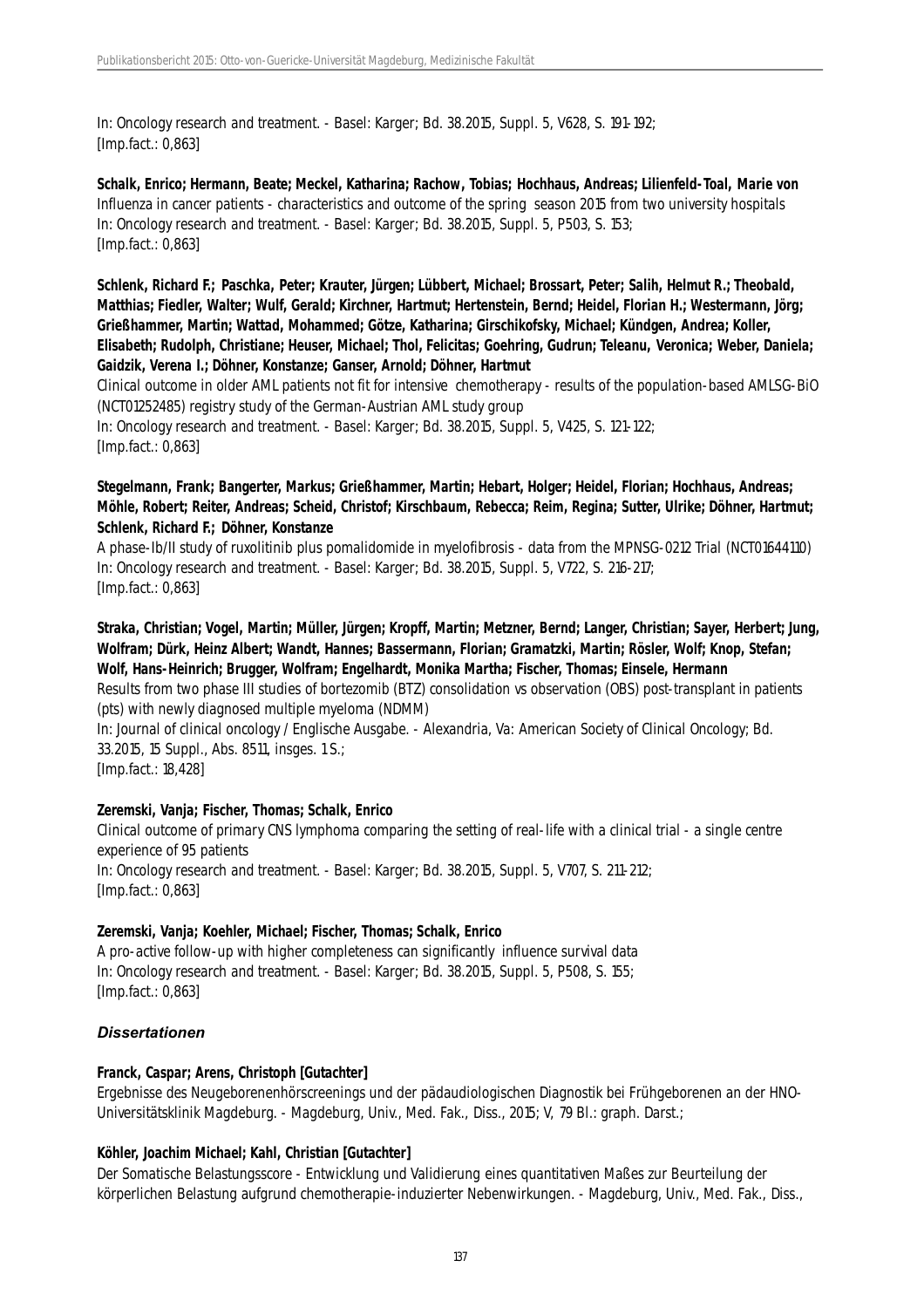### 2015; XII, 223 Bl.: graph. Darst.;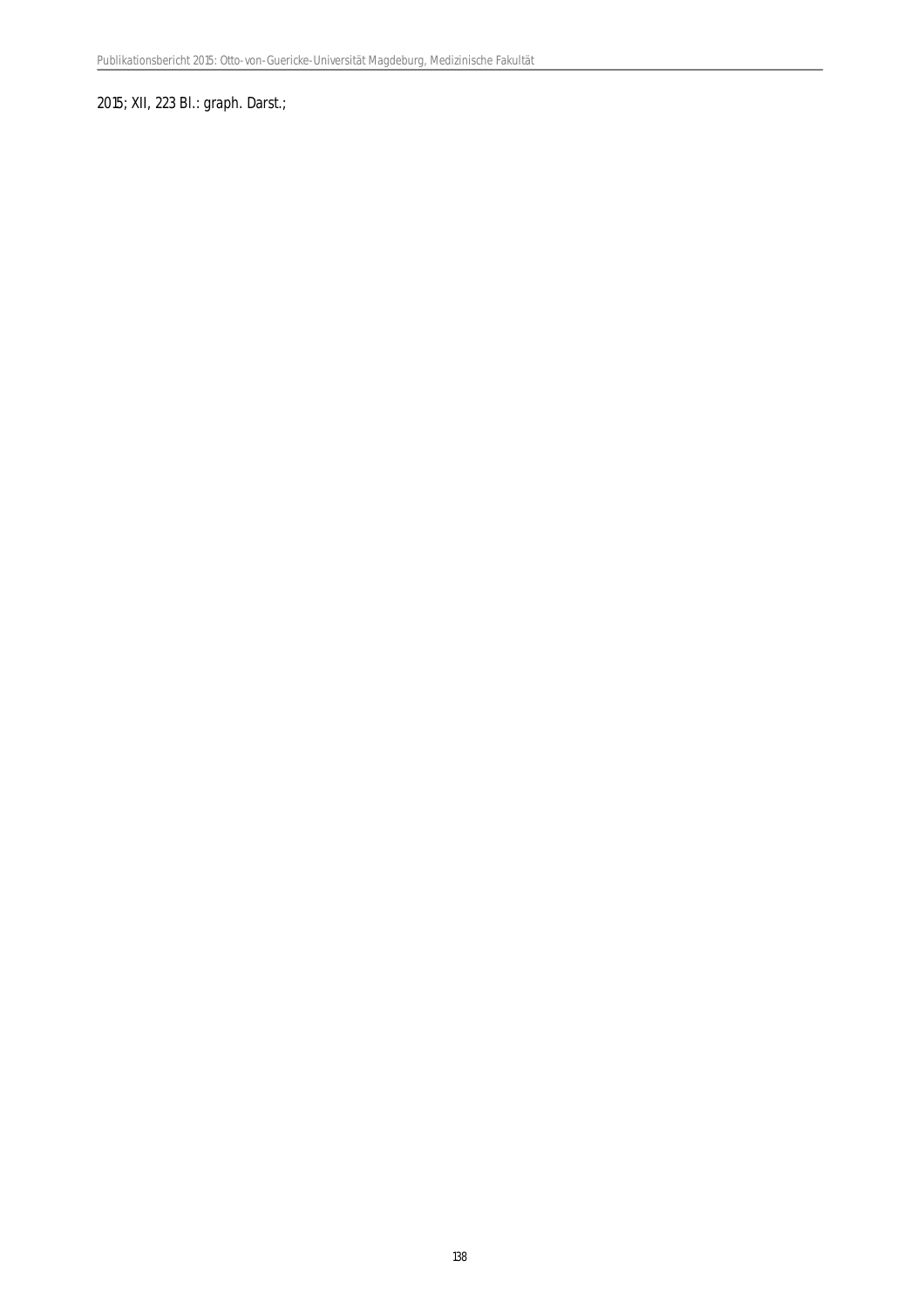# INSTITUT FÜR EXPERIMENTELLE INNERE MEDIZIN

Leipziger Str. 44, 39120 Magdeburg Tel. +49 (0)391 67 13227, Fax +49 (0)391 67 13312 Naumann@med.ovgu.de

### **1. Leitung**

Prof. Dr. rer. nat. habil. Michael Naumann (Institutsdirektor)

### **2. Veröffentlichungen**

### *Begutachtete Zeitschriftenaufsätze*

#### **Boehme, Julia Désirée; Pietkiewicz, Sabine; Lavrik, Inna; Jeron, Andreas; Bruder, Dunja**

Morphological and functional alterations of alveolar macrophages in a murine model of chronic inflammatory lung disease

In: Lung: an international journal on lungs, airways and breathing. - New York, NY: Springer, Bd. 193.2015, 6, S. 947- 953;

[Imp.fact.: 2,271]

#### **Dorosz, Susann A.; Ginolhac, Aurélien; Kähne, Thilo; Naumann, Michael; Sauter, Thomas; Salsmann, Alexandre; Bueb, Jean-Luc**

Role of calprotectin as a modulator of the IL27-mediated proinflammatory effect on endothelial cells In: Mediators of inflammation. - Sylvania, Ohio: Hindawi Publishing Corp; 2015, Art.-ID 737310, insges. 16 S.; [Imp.fact.: 3,236]

#### **Dubiel, Dawadschargal; Ordemann, Jürgen; Pratschke, Johann; Dubiel, Wolfgang; Naumann, Michael**

CAND1 exchange factor promotes Keap1 integration into cullin 3-RING ubiquitin ligase during adipogenesis In: International journal of biochemistry & cell biology. - Amsterdam: Elsevier, Bd. 66.2015, S. 95-100; [Imp.fact.: 4,046]

### **Dubiel, Dawadschargal; Rockel, Beate; Naumann, Michael; Dubiel, Wolfgang**

Diversity of COP9 signalosome structures and functional consequences In: FEBS letters: for the rapid publication of short reports in biochemistry, biophysics, and molecular biology. - Amsterdam [u.a.]: Elsevier; Bd. 589.2015, 19 Pt.A, S. 2507-2513; [Imp.fact.: 3,169]

### **Lapytsko, Anastasiya; Kollarovic, Gabriel; Ivanova, Lyubomira; Studencka, Maja; Schaber, Jörg**

FoCo - a simple and robust quantification algorithm of nuclear foci In: BMC bioinformatics. - London: BioMed Central; Bd. 16.2015, Art.-Nr. 392, insges. 13 S.;

[Imp.fact.: 2,576]

**Medunjanin, Senad; Daniel, Jan-Marcus; Weinert, Sönke; Dutzmann, Jochen; Burgbacher, Frank; Brecht, Sarah; Brümmer, Dennis; Kähne, Thilo; Naumann, Michael; Sedding, Daniel G.; Zuschratter, Werner; Braun-Dullaeus, Ruediger C.**

DNA-dependent protein kinase (DNA-PK) permits vascular smooth muscle cell proliferation through phosphorylation of the orphan nuclear receptor NOR1

In: Cardiovascular research. - Oxford: Oxford University Press, Bd. 106.2015, 3, S. 488-497; [Imp.fact.: 5,940]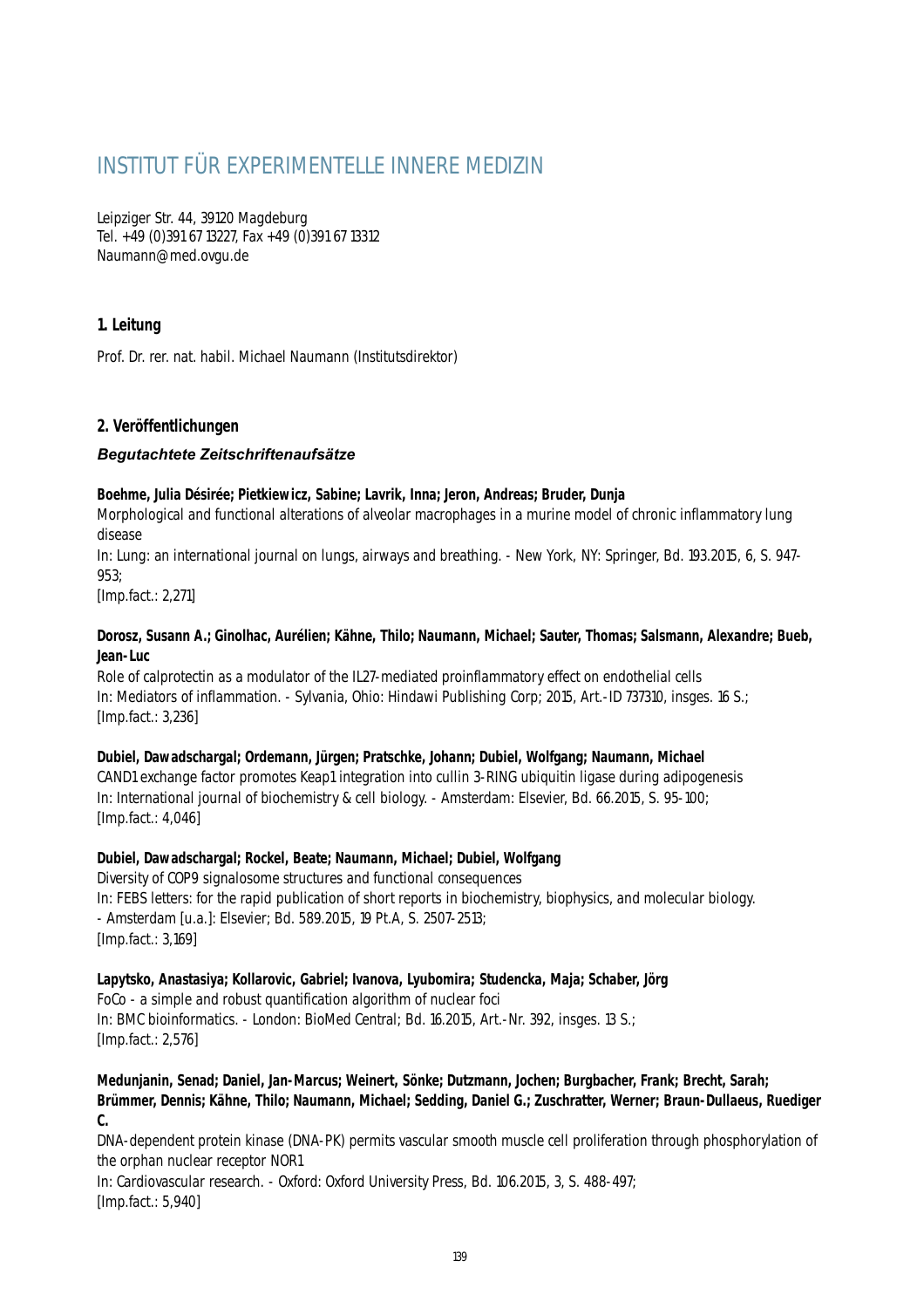### **Mkrtchyan, Garik; Aleshin, Vasily; Parkhomenko, Yulia; Kaehne, Thilo; Salvo, Martino Luigi Di; Parroni, Alessia; Contestabile, Roberto; Vovk, Andrey; Bettendorff, Lucien; Bunik, Victoria**

Molecular mechanisms of the non-coenzyme action of thiamin in brain - biochemical, structural and pathway analysis In: Scientific reports. - London: Nature Publishing Group; Bd. 5.2015, Art.-Nr. 12583, insges. 26 S.; [Imp.fact.: 5,578]

### **Niewalda, Thomas; Michels, Birgit; Jungnickel, Roswitha; Diegelmann, Sören; Kleber, Jörg; Kähne, Thilo; Gerber, Bertram**

Synapsin determines memory strength after punishment- and relief-learning In: The journal of neuroscience: the official journal of the Society for Neuroscience. - Washington, DC: Soc, Bd. 35.2015, 19, S. 7487-7502; [Imp.fact.: 6,344]

**Petrovskiy, Evgeny D.; Saik, Olga V.; Tiys, Evgeny S.; Lavrik, Inna N.; Kolchanov, Nikolay A.; Ivanisenko, Vladimir A.** Prediction of tissue-specific effects of gene knockout on apoptosis in different anatomical structures of human brain In: BMC genomics. - London: BioMed Central; Bd. 16.2015, Suppl. 13, insges. 15 S.; [Imp.fact.: 3,986]

### **Pietkiewicz, Sabine; Eils, Roland; Krammer, Peter H.; Giese, Natalia; Lavrik, Inna N.**

Combinatorial treatment of CD95L and gemcitabine in pancreatic cancer cells induces apoptotic and RIP1-mediated necroptotic cell death network

In: Experimental cell research: ECR. - Orlando, Fla: Academic Press, Bd. 339.2015, 1, S. 1-9; [Imp.fact.: 3,246]

### **Pietkiewicz, Sabine; Schmidt, Jörn H.; Lavrik, Inna N.**

Quantification of apoptosis and necroptosis at the single cell level by a combination of imaging flow cytometry with classical Annexin V/propidium iodide staining In: Journal of immunological methods: JIM. - Amsterdam [u.a.]: Elsevier Science, Bd. 423.2015, S. 99-103; [Imp.fact.: 1,820]

### **Prokhorova, Evgeniia A.; Zamaraev, Alexey V.; Kopeina, Gelina S.; Zhivotovsky, Boris; Lavrik, Inna N.**

Role of the nucleus in apoptosis: signaling and execution In: Cellular and molecular life sciences: (CMLS). - Basel: Birkhäuser, Bd. 72.2015, 23, S. 4593-4612; [Imp.fact.: 5,808]

### **Rastgou Talemi, Soheil; Kollarovic, Gabriel; Lapytsko, Anastasiya; Schaber, Jörg**

Development of a robust DNA damage model including persistent telomere-associated damage with application to secondary cancer risk assessment In: Scientific reports. - London: Nature Publishing Group; Bd. 5.2015, Art.-Nr. 13540, insges. 13 S.; [Imp.fact.: 5,578]

### **Reichenbach, Nicole; Herrmann, Ulrike; Kähne, Thilo; Schicknick, Horst; Pielot, Rainer; Naumann, Michael; Dieterich, Daniela C.; Gundelfinger, Eckart D.; Smalla, Karl-Heinz; Tischmeyer, Wolfgang**

Differential effects of dopamine signalling on long-term memory formation and consolidation in rodent brain In: Proteome science: PS. - London: BioMed Central; Bd. 13.2015, Art.-Nr.13, insges. 17 S.; [Imp.fact.: 1,725]

### **Schmidt, Jörn H.; Pietkiewicz, Sabine; Naumann, Michael; Lavrik, Inna N.**

Quantification of CD95-induced apoptosis and NF-[Kappa]B activation at the single cell level In: Journal of immunological methods: JIM. - Amsterdam [u.a.]: Elsevier Science, Bd. 423.2015, S. 12-17; [Imp.fact.: 1,820]

### **Schweitzer, Katrin; Naumann, Michael**

CSN-associated USP48 confers stability to nuclear NF-[kappa]B/RelA by trimming K48-linked Ub-chains In: Biochimica et biophysica acta / Molecular cell research. - Amsterdam [u.a.]: Elsevier, Bd. 1853.2015, 2, S. 453-469;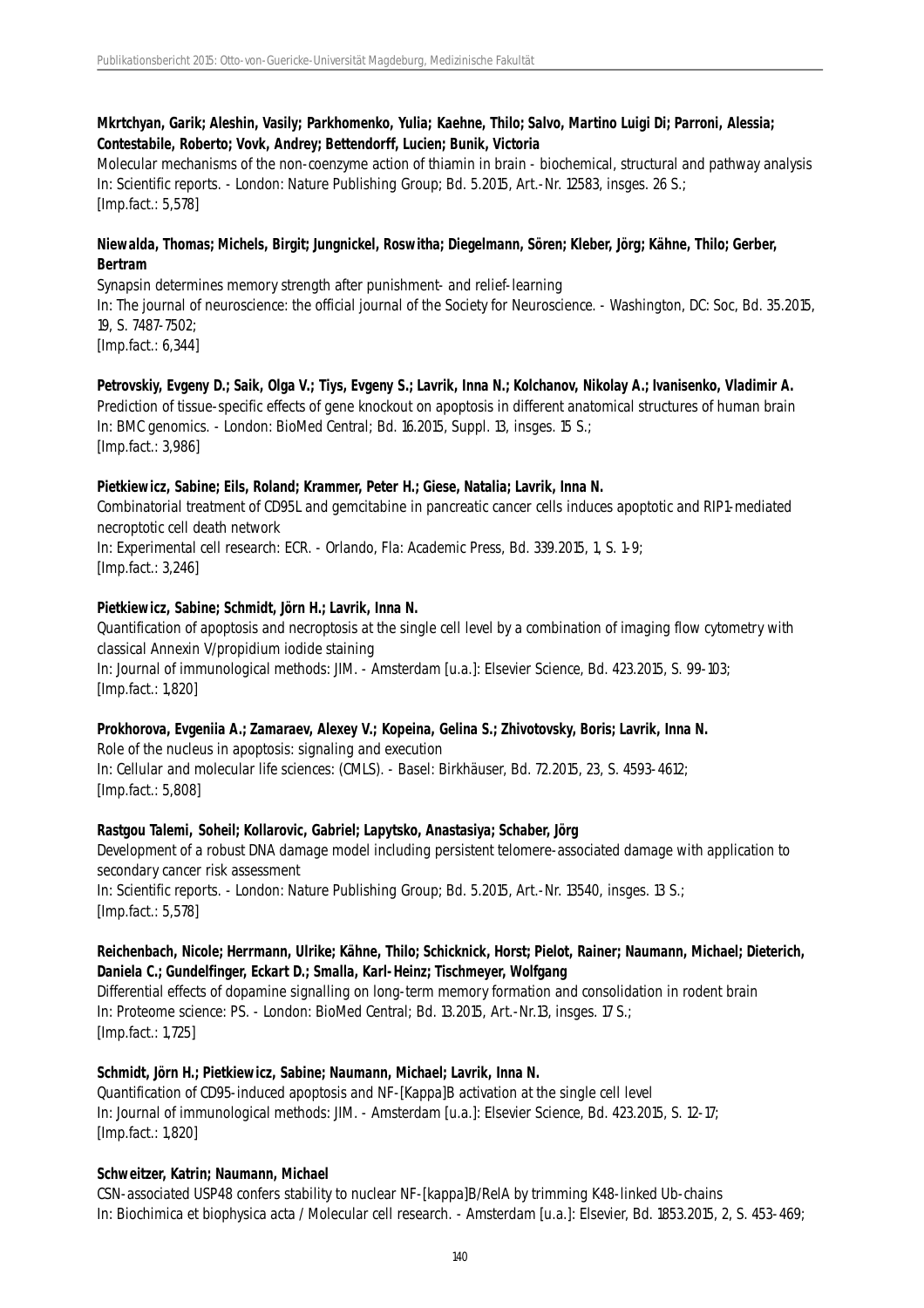[Imp.fact.: 5,019]

### **Wurm, Rebecca; Just, Sissy; Wang, Xu; Wex, Katharina; Schmid, Ursula; Blanchard, Nicolas; Waisman, Ari; Schild, Hans-Jörg; Naumann, Michael; Schlüter, Dirk; Nishanth, Gopala**

Protective dendritic cell responses against listeriosis induced by the short form of the deubiquitinating enzyme CYLD are inhibited by full-length CYLD

In: European journal of immunology. - Weinheim: Wiley-VCH, Bd. 45.2015, 5, S. 1366-1376; [Imp.fact.: 4,034]

#### **Xuan, Nguyen Thi; Wang, Xu; Nishanth, Gopala; Waisman, Ari; Borucki, Katrin; Isermann, Berend; Naumann, Michael; Deckert, Martina; Schlüter, Dirk**

A20 expression in dendritic cells protects mice from LPS-induced mortality In: European journal of immunology. - Weinheim: Wiley-VCH, Bd. 45.2015, 3, S. 818-828; [Imp.fact.: 4,034]

### **Yazdi, Samira; Durdagi, Serdar; Naumann, Michael; Stein, Matthias**

Structural modeling of the N-terminal signal-receiving domain of I[kappa]B[alpha] In: Frontiers in molecular biosciences. - Lausanne: Frontiers; Bd. 2.2015, Art.-Nr. 32, insges. 16 S.;

### **Zamaraev, Alexey V.; Kopeina, Gelina S.; Zhivotovsky, Boris; Lavrik, Inna N.**

Cell death controlling complexes and their potential therapeutic role In: Cellular and molecular life sciences: (CMLS). - Basel: Birkhäuser, Bd. 72.2015, 3, S. 505-517; [Imp.fact.: 5,808]

### *Abstracts*

### **Mohr, Juliane; Frey, Stephanie; Bullinger, Lars; Schnoeder, Tina M.; Weinert, Soenke; Huber, Tobias B.; Kaehne, Thilo; Armstrong, Scott A.; Fischer, Thomas; Heidel, Florian H.**

Distinct and non-overlapping functions of LLGL1 and scribble in hematopoietic stem cells In: Experimental hematology: official publication of the International Society for Experimental Hematology. - Kidlington [u.a]: Elsevier; Bd. 43.2015, 9 Suppl., Abs. 3065, S. S67; [Imp.fact.: 2,475]

### **Naumann, Michael; Feige, M.; Sokolova, Olga**

The role of Helicobacter pylori-induced canonical- and non-canonical NF-KB signaling in cell survival In: Helicobacter. - Oxford [u.a.]: Wiley-Blackwell; Bd. 20.2015, Suppl. 1, Abs. P04.18, S. 108-109; [Imp.fact.: 4,106]

### *Dissertationen*

### **Wang, Xu; Schlüter, Dirk [Gutachter]**

Astrocyte-specific function of A20 and FasL in experimental autoimmune encephalomyelitis. - Magdeburg, Univ., Fak. für Naturwiss., Diss., 2015; X, 93 Bl.: graph. Darst.;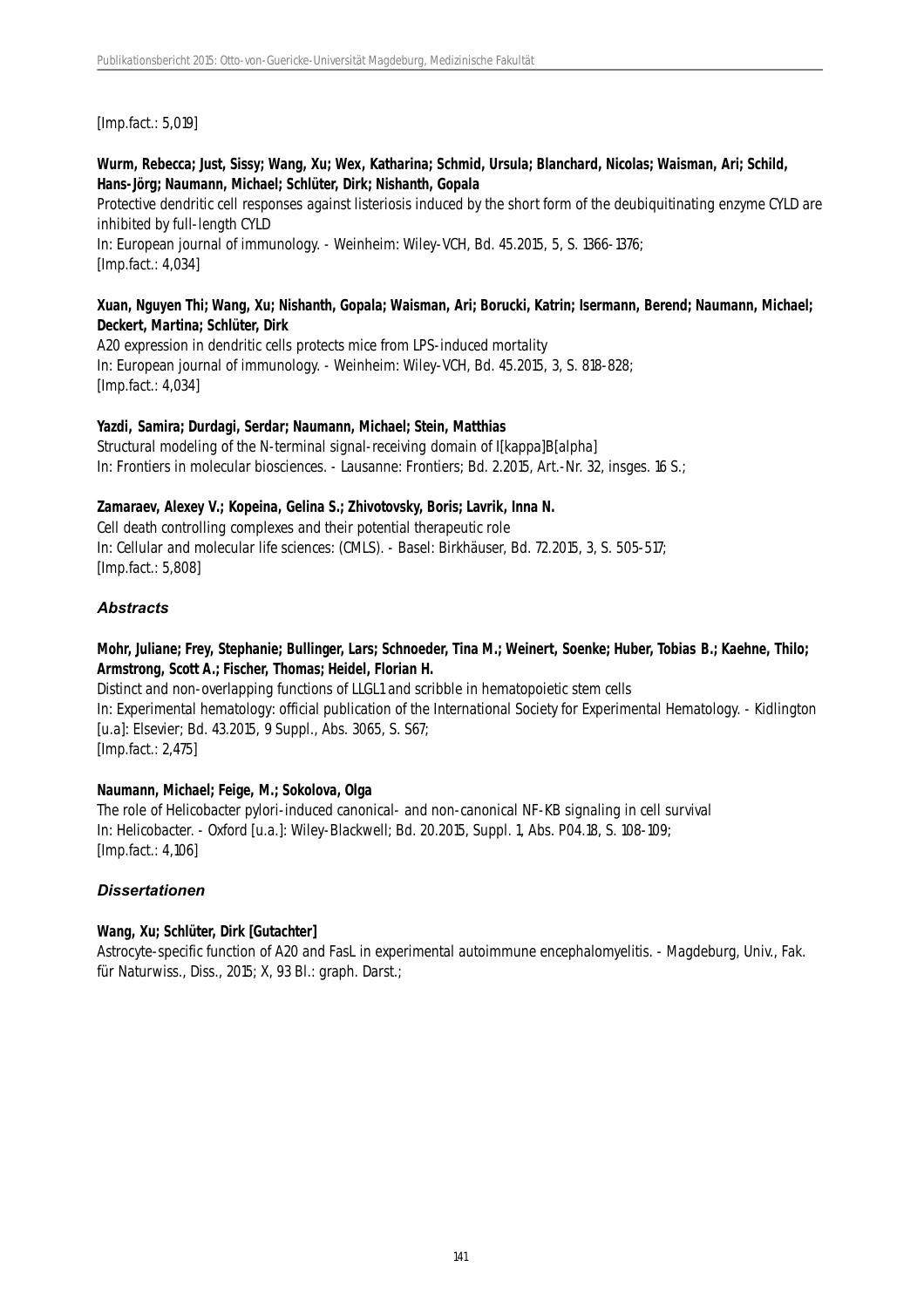## UNIVERSITÄTSKINDERKLINIK

Leipziger Straße 44, 39120 Magdeburg Tel. +49 (0)391 67 24000 /-01, Fax +49 (0)391 67 24202 gerhard.jorch@med.ovgu.de

### **1. Leitung**

Prof. Dr. med. Gerhard Jorch (Direktor) Prof. Dr. habil Monika Christine Brunner-Weinzierl (Forschungsleitung)

### **2. Veröffentlichungen**

### *Begutachtete Zeitschriftenaufsätze*

**Becker, Susen; Rönicke, Sabine; Empting, Susann; Haas, Dorothea; Mohnike, Klaus; Beblo, Skadi; Mütze, Ulrike; Husain, Ralf A.; Thiery, Joachim; Ceglarek, Uta**

LC-MS/MS-based quantification of cholesterol and related metabolites in dried blood for the screening of inborn errors of sterol metabolism

In: Analytical and bioanalytical chemistry: a merger of Fresenius' journal of analytical chemistry and Analusis. - Berlin: Springer, Bd. 407.2015, 17, S. 5227-5233;

[Imp.fact.: 3,436]

### **Ellerbroek, Victoria L.; Bonfig, Walter; Dörr, Helmuth-Günther; Bettendorf, Markus; Hauffa, Berthold; Fricke-Otto, Susanne; Rohrer, Tilman; Reschke, Felix; Schönau, Eckhard; Schwab, Karl-Otfried; Kapelari, Klaus; Röhl, Friedrich-Wilhelm; Mohnike, Klaus; Holl, Reinhard W.**

Long-term surveillance of children with congenital hypothyroidism - Daten aus dem Deutschen Register für Konnatale Hypothyreose (AQUAPE Hypo Dok)

In: Klinische Pädiatrie: clinical research and practice in pediatrics. - Stuttgart: Thieme, Bd. 227.2015, 4, S. 199-205; [Imp.fact.: 1,059]

### **Göpel, Wolfgang; Kribs, Angela; Härtel, Christoph; Avenarius, Stefan; Teig, Norbert; Groneck, Peter; Olbertz, Dirk; Roll, Claudia; Vochem, Matthias; Weller, Ursula; Wense, Axel von der; Wieg, Christian; Wintgens, Jürgen; Preuss, Michael; Ziegler, Andreas; Roth, Bernhard; Herting, Egbert**

Less invasive surfactant administration is associated with improved pulmonary outcomes in spontaneously breathing preterm infants

In: Acta paediatrica: nurturing the child. - Oxford: Wiley-Blackwell, Bd. 104.2015, 3, S. 241-246; [Imp.fact.: 1,674]

### **Jorch, Gerhard**

Intensivmedizin und Organspende. Editorial In: Intensivmedizin up2date. - Stuttgart: Thieme, Bd. 11.2015, 3, S. 185;

### **Krause, Hardy; Hass, Hans-Jürgen; Böttger, Ralf; Gerloff, Claudia; Rissmann, Anke; Meyer, Frank**

Surgical treatment results In gastroschisis based on preterm delivery within the 34th week of gestation by Caesarean section

In: Polish journal of surgery. - Warsaw: Versita, Bd. 87.2015, 7, S. 346-356;

**Makov, M.; Chodick, Gabriel; Mohnike, Klaus; Otonkoski, Timo; Huopio, Hanna; Banerjee, Indraneel; Cavé, Hélène;**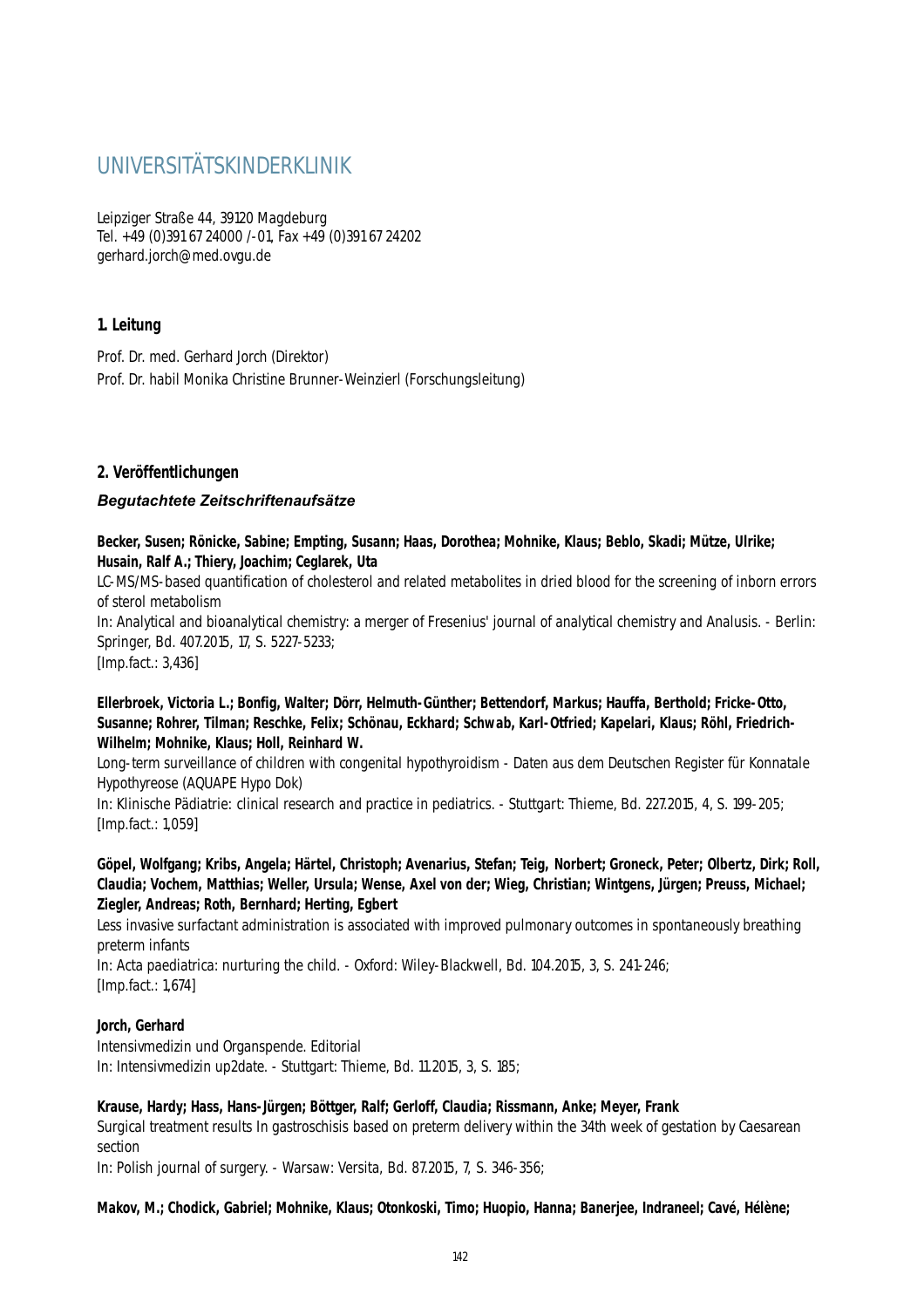### **Polak, Michel; Christesen, Henrik T.; Hussain, Khalid; Deleon, Diva; Stanley, Charles; Cappa, Marco; Ramos, Olga; Zangen, David; Laron, Zvi**

Congenital hyperinsulinism, neonatal diabetes and the risk of malignancies - an international collaborative study; preliminary communication

In: Diabetic medicine: journal of Diabetes UK. - Oxford [u.a.]: Wiley-Blackwell, Bd. 32.2015, 5, S. 701-703; [Imp.fact.: 3,115]

**Moog, Ute; Bierhals, Tatjana; Brand, Kristina; Bautsch, Jan; Biskup, Saskia; Brune, Thomas; Denecke, Jonas; Die-Smulders, Christine E. de; Evers, Christina; Hempel, Maja; Henneke, Marco; Yntema, Helger; Menten, Björn; Pietz, Joachim; Pfundt, Rolph; Schmidtke, Jörg; Steinemann, Doris; Stumpel, Constance T.; Maldergem, Lionel Van; Kutsche, Kerstin**

Phenotypic and molecular insights into CASK-related disorders in males In: Orphanet journal of rare diseases: OJRD. - London: BioMed Central; Bd. 10.2015, Art.-Nr. 44, insges. 20 S.; [Imp.fact.: 3,358]

### **Papathemeli, Despoina; Mohnike, Klaus; Ambach, Andreas**

Multiple polycyclic brownish to reddish macules on the skin in an infant In: JAMA dermatology. - Chicago, Ill: American Medical Association, Bd. 151.2015, 11, S. 1249-1250; [Imp.fact.: 4,426]

### **Scheuing, Nicole; Badenhoop, Klaus; Borkenstein, Martin; Konrad, Katja; Lilienthal, Eggert; Laubner, Katharina; Naeke, Andrea; Rami-Merhar, Birgit; Thon, Angelika; Wiemann, Dagobert; Holl, Reinhard W.**

Why is insulin pump treatment rarely used in adolescents and young adults with cystic fibrosis-related diabetes? In: Pediatric diabetes. - Oxford [u.a.]: Wiley-Blackwell, Bd. 16.2015, 1, S. 10-15; [Imp.fact.: 2,129]

### **Stermann, Alexander; Hübener, Nicole; Seidel, Diana; Fest, Stefan; Eschenburg, Georg; Stauder, Michael; Schramm, Alexander; Eggert, Angelika; Lode, Holger N.**

Targeting of MYCN by means of DNA vaccination is effective against neuroblastoma in mice In: Cancer immunology immunotherapy: CII. - Berlin: Springer, Bd. 64.2015, 10, S. 1215-1227;

**Thome, Ulrich H.; Genzel-Boroviczeny, Orsolya; Bohnhorst, Bettina; Schmid, Manuel; Fuchs, Hans; Rohde, Oliver; Avenarius, Stefan; Topf, Hans-Georg; Zimmermann, Andrea; Faas, Dirk; Timme, Katharina; Kleinlein, Barbara; Buxmann, Horst; Schenk, Wilfried; Segerer, Hugo; Teig, Norbert; Gebauer, Corinna; Hentschel, Roland; Heckmann, Matthias; Schlösser, Rolf; Peters, Jochen; Rossi, Rainer; Rascher, Wolfgang; Böttger, Ralf; Seidenberg, Jürgen; Hansen, Gesine; Zernickel, Maria; Alzen, Gerhard; Dreyhaupt, Jens; Muche, Rainer; Hummler, Helmut D.** Permissive hypercapnia in extremely low birthweight infants (PHELBI) - a randomised controlled multicentre trial In: The lancet <London> / Respiratory medicine. - Oxford: Elsevier, Bd. 3.2015, 7, S. 534-543; [Imp.fact.: 9,629]

### **Wieacker, Isabelle; Peter, Michael; Borucki, Katrin; Empting, Susann; Roehl, Friedrich-Wilhelm; Mohnike, Klaus**

Therapy monitoring in congenital adrenal hyperplasia by dried blood samples In: The journal of pediatric endocrinology and metabolism: JPEM. - Berlin [u.a.]: de Gruyter, Bd. 28.2015, 7/8, S. 867-871; [Imp.fact.: 0,995]

### **Zenclussen, Maria L.; Linzke, Nadja; Schumacher, Anne; Fest, Stefan; Meyer, Nicole; Casalis, Pablo A.; Zenclussen, Ana C.**

Heme oxygenase-1 is critically involved in placentation, spiral artery remodeling, and blood pressure regulation during murine pregnancy In: Frontiers in pharmacology. - Lausanne: Frontiers Media; Bd. 5.2015, Art.-Nr. 291, insges. 10 S.; [Imp.fact.: 3,802]

### *Buchbeiträge*

**Fest, Stefan; Starke, Sven** Immune regulation in neuroblastoma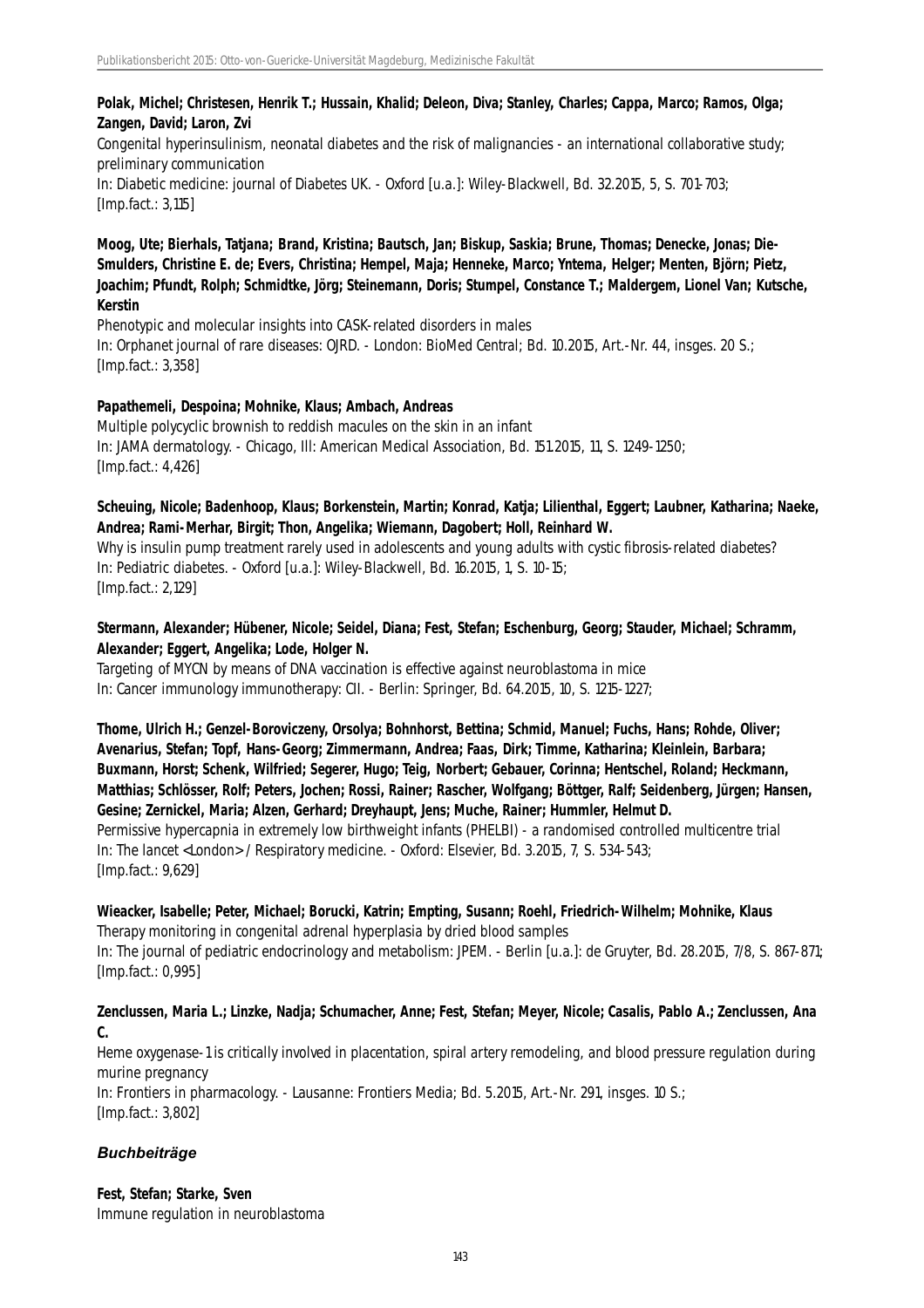In: Progressive neuroblastoma: innovation and novel therapeutic strategies. - Basel: Karger, Bd. 20.2015, S. 138-149;

#### *Herausgeberschaften*

#### **Jorch, Gerhard; Arenz, Stephan**

Neonatologie - die Medizin des Früh- und Reifgeborenen; 187 Tabellen. - Stuttgart [u.a.]: Thieme, 2015, Kart. Sonderausgabe; 720 S.: Ill., graf. Darst., ISBN 978-3-13-221411-8;

#### *Artikel in Kongressbänden*

#### **Ambach, Andreas; Papathemeli, Despoina; Mohnike, Klaus; Gollnick, Harald**

Multiple "Mongolenflecke" als kutane Manifestation einer Typ-1 GM1-Gangliosidose mit Nachweis einer homozygoten Mutation des Exon 2 des GLB1-Gens

In: 20. Jahrestagung: 7. März 2015 in Halle (Saale); [Programm] // Gesellschaft für Dermatologie und Venerologie Sachsen-Anhalt: 2015, insges. 3 S.;

## *Abstracts*

## **Adams, Ines**

Histaminunverträglichkeit - Fakt oder Fiktion?

In: Allergologie: immunbiologische Grundlagen; Diagnostik und Therapie für Praxis und Klinik; Organ der Deutschen Gesellschaft für Allergie- und Immunitätsforschung und des Ärzteverbandes Deutscher Allergologen. - München-Deisenhofen [i.e.] Deisenhofen: Dustri-Verl. Feistle, Bd. 38.2015, 4, S. 210; [Imp.fact.: 0,231]

## **Lehmann, Lienhard; Adams, Ines; Gleißner, Michael**

Eine atemraubende Verbindung mit Folgen

In: Allergologie: immunbiologische Grundlagen; Diagnostik und Therapie für Praxis und Klinik; Organ der Deutschen Gesellschaft für Allergie- und Immunitätsforschung und des Ärzteverbandes Deutscher Allergologen. - München-Deisenhofen [i.e.] Deisenhofen: Dustri-Verl. Feistle, Bd. 38.2015, 4, S. 215; [Imp.fact.: 0,231]

## **Papathemeli, Despoina; Mohnike, Klaus; Gollnick, Harald; Ambach, Andreas**

Multilokuläre Riesenmongolenflecken, Hepatomegalie und Skelettanomalien in der Differenzialdiagnose angeborener Stoffwechselerkrankungen

In: Journal der Deutschen Dermatologischen Gesellschaft: JDDG; Organ der Deutschen Dermatologischen Gesellschaft (DDG) und der Österreichischen Gesellschaft für Dermatologie und Venerologie (ÖGDV). - Chichester: Blackwell, Bd. 13.2015, 4, S. 376;

[Imp.fact.: 2,050]

# **Schumacher, Anne; Fettke, Franziska; Meyer, Nicole; Langwisch, Stefanie; Fest, Stefan; Zenclussen, Ana Claudia**

Regulation of immune tolerance during pregnancy In: Placenta. - Amsterdam [u.a.]: Elsevier; Bd. 36.2015, 4, Abs. S6., S. 478; [Imp.fact.: 2,710]

## *Dissertationen*

## **Anders, Maria; Schubert, Katharina; Vogel, Matthias [Gutachter]**

Subjektive Lebensqualität von Kindern und Jugendlichen der Kinder- und Jugendpsychiatrie bei Aufnahme und Entlassung sowie im Vergleich mit einer gesunden Referenzgruppe. - Magdeburg, Univ., Med. Fak., Diss., 2015; X, 133 Bl: graph. Darst.;

## **Erdrich, Anne Sophie; Vorwerk, Peter [Gutachter]**

Response-Beurteilung und Prognoseabschätzung mittels PET bei Kindern und Jugendlichen mit NHL - ein Vergleich mit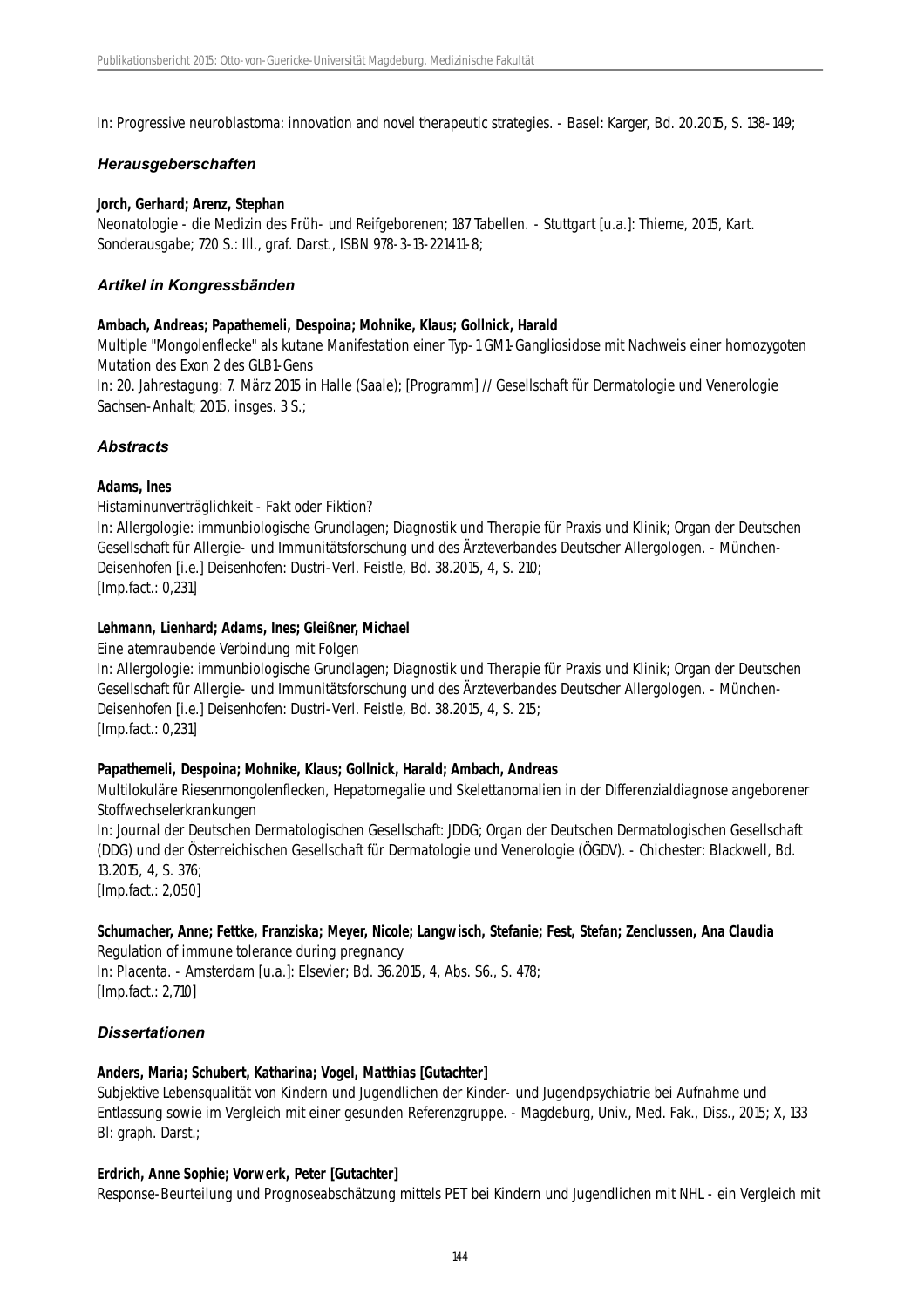den konventionell bildgebenden Verfahren. - Magdeburg, Univ., Med. Fak., Diss., 2015; V, 70 Bl: Ill., graph. Darst.;

#### **Fölsch, Cassandra; Lohmann, Christoph [Gutachter]**

Augmented Feedback - eine alternative Rehabilitationsmethode in der Gangschulung nach Implantation einer Hüft-Totalendoprothese. - Magdeburg, Univ., Med. Fak., Diss., 2015; VII, 108 Bl: Ill., graph. Darst.;

#### **Maison, Nicole; Vorwerk, Peter [Gutachter]**

Wachstumsprädikation und erreichte Erwachsenengröße von Patienten mit Wachstumshormonmangel. - Magdeburg, Univ., Med. Fak., Diss., 2015; V, 76 Bl: graph. Darst.;

#### **Weber, Christina; Heim, Marcell [Gutachter]**

Der Einfluss des MHC-Mismatch auf die Fertilität und die Immunreaktion zwischen Eltern und ihren Nachkommen. - Magdeburg, Univ., Med. Fak., Diss., 2015; Getr. Zählung: Ill., graph. Darst.;

#### **Wieacker, Isabelle Catherine; Isermann, Berend [Gutachter]**

Steroidprofil als Therapieparameter beim Adrenogenitalen Syndrom infolge eines 21-Hydroxylase-Mangels. - Magdeburg, Univ., Med. Fak., Diss., 2015; XXXII, 59 Bl: graph. Darst.;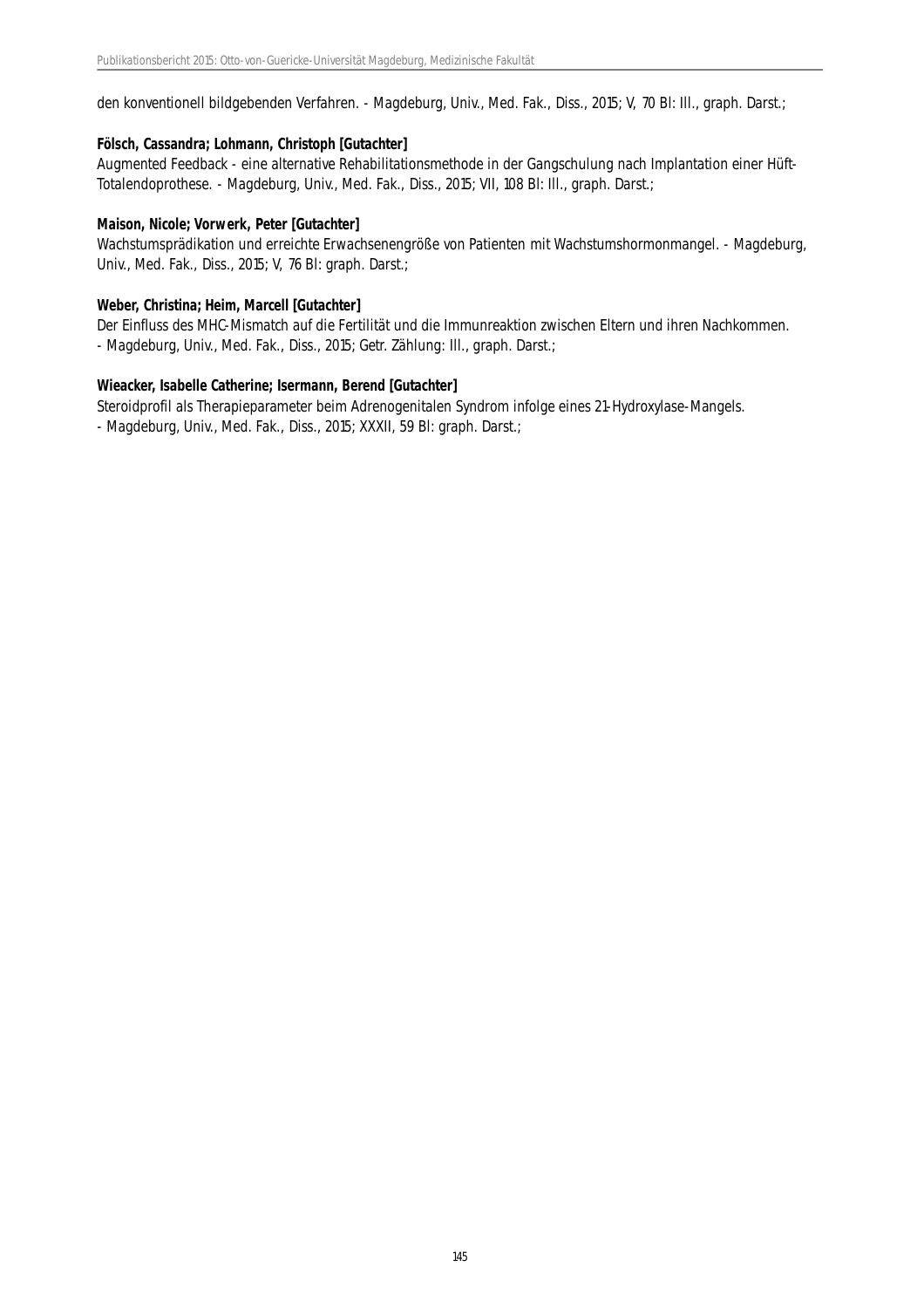# UNIVERSITÄTSKLINIK FÜR NEUROLOGIE

Leipziger Str. 44, 39120 Magdeburg Tel. +49 (0)391 67 13431, Fax +49 (0)391 67 15233 hans-jochen.heinze@med.ovgu.de

# **1. Leitung**

Prof. Dr. Hans-Jochen Heinze

# **2. Veröffentlichungen**

# *Begutachtete Zeitschriftenaufsätze*

## **Abdulla, Susanne; Vielhaber, Stefan; Heinze, Hans-Jochen; Abdulla, Walied**

A new approach using high volume blood patch for prevention of post-dural puncture headache following intrathecal catheter pump exchange

In: International Journal of Critical Illness and Injury Science: IJCIIS; official publication of International Network of Critical Illness and Injury Trial Experts. - Mumbai: Medknow Publ, Bd. 5.2015, 2, S. 93-98;

# **Azañón, Elena; Stenner, Max-Philipp; Cardini, Flavia; Haggard, Patrick**

Dynamic tuning of tactile localization to body posture In: Current biology. - London: Current Biology Ltd, Bd. 25.2015, 4, S. 512-517; [Imp.fact.: 9,916]

## **Baecke, Sebastian; Lützkendorf, Ralf; Mallow, Johannes; Luchtmann, Michael; Tempelmann, Claus; Stadler, Jörg; Bernarding, Johannes**

A proof-of-principle study of multi-site real-time functional imaging at 3T and 7T - Implementation and validation In: Scientific reports. - London: Nature Publishing Group; Bd. 5.2015, Art.-Nr. 8413, insges. 8 S.; [Imp.fact.: 5,078]

**Baier, Bernhard; Geber, Christian; Müller-Forell, Wiebke; Müller, Notger; Dieterich, Marianne; Karnath, Hans-Otto** Anosognosia for obvious visual field defects in stroke patients In: Brain structure & function. - Berlin: Springer, Bd. 220.2015, 3, S. 1855-1860; [Imp.fact.: 5,618]

## **Barleben, Maria; Stoppel, Christian M.; Kaufmann, Jörn; Merkel, Christian; Wecke, Thoralf; Goertler, Michael; Heinze, Hans-Jochen; Hopf, Jens-Max; Schoenfeld, Mircea A.**

Neural correlates of visual motion processing without awareness in patients with striate cortex and pulvinar lesions In: Human brain mapping. - New York, NY: Wiley-Liss, Bd. 36.2015, 4, S. 1585-1594; [Imp.fact.: 5,969]

## **Barman, Adriana; Richter, Sylvia; Soch, Joram; Deibele, Anna; Richter, Anni; Assmann, Anne; Wüstenberg, Torsten; Walter, Henrik; Seidenbecher, Constanze I.; Schott, Björn H.**

Gender-specific modulation of neural mechanisms underlying social reward processing by Autism Quotient In: Social cognitive and affective neuroscience: SCAN. - Oxford: Oxford Univ. Press, Bd. 10.2015, 11, S. 1537-1547; [Imp.fact.: 7,372]

# **Bartsch, Mandy V.; Boehler, Carsten N.; Stoppel, Christian M.; Merkel, Christian; Heinze, Hans-Jochen; Schoenfeld, Mircea A.; Hopf, Jens-Max**

Determinants of global color-based selection in human visual cortex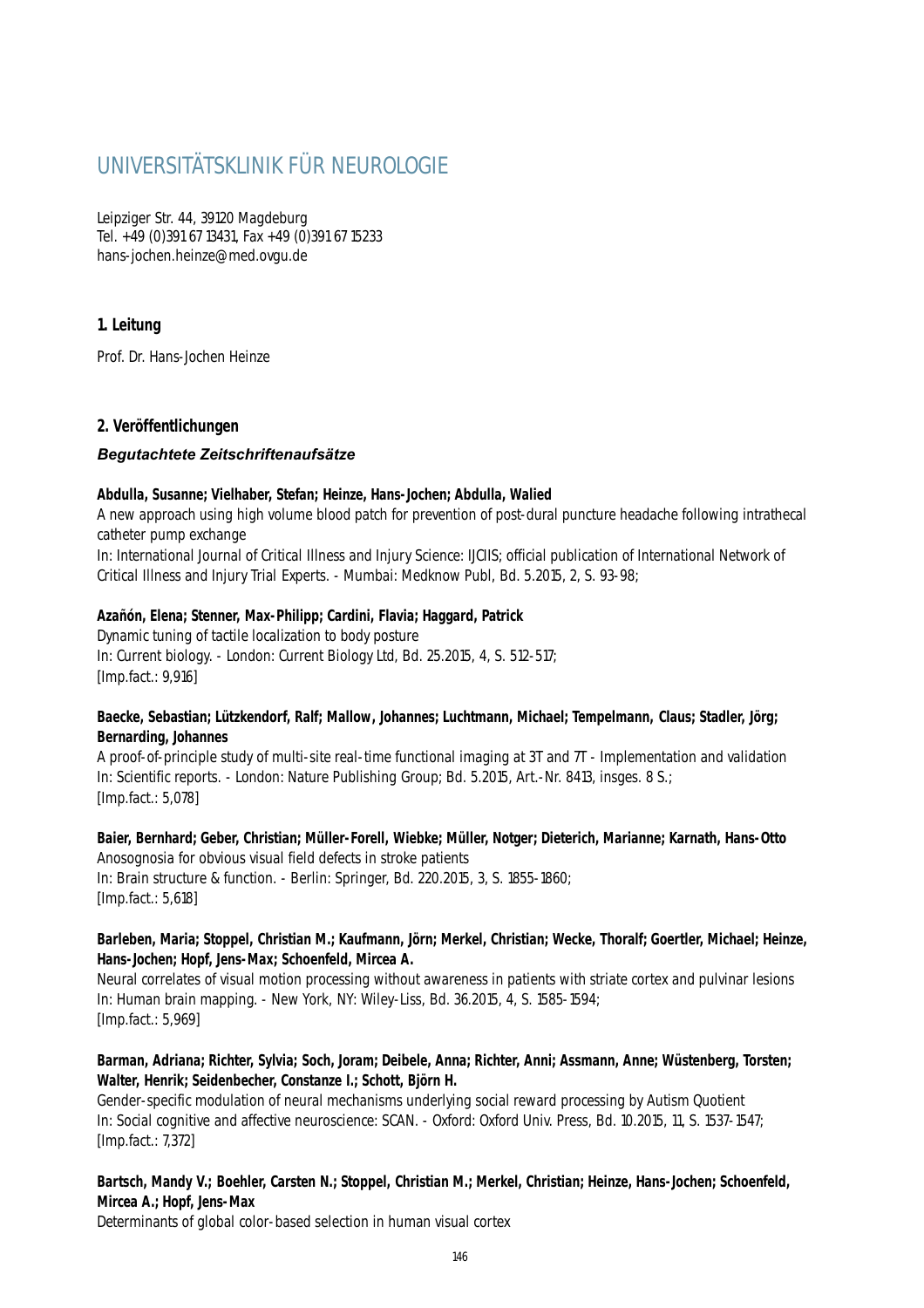In: Cerebral cortex. - Oxford: Oxford Univ. Press, Bd. 25.2015, 9, S. 2828-2841; [Imp.fact.: 8,665]

#### **Becke, Andreas; Müller, Notger; Vellage, Anne; Schoenfeld, Mircea Ariel; Hopf, Jens-Max**

Neural sources of visual working memory maintenance in human parietal and ventral extrastriate visual cortex In: NeuroImage. - Orlando, Fla: Academic Press, Bd. 110.2015, S. 78-86; [Imp.fact.: 6,132]

## **Boehme, Rebecca; Deserno, Lorenz; Gleich, Tobias; Katthagen, Teresa; Pankow, Anne; Behr, Joachim; Buchert, Ralph; Roiser, Jonathan P.; Heinz, Andreas; Schlagenhauf, Florian**

Aberrant salience is related to reduced reinforcement learning signals and elevated dopamine synthesis capacity in healthy adults

In: The journal of neuroscience: the official journal of the Society for Neuroscience. - Washington, DC: Soc, Bd. 35.2015, 28, S. 10103-10111;

[Imp.fact.: 6,344]

**Borchardt, Viola; Krause, Anna L.; Li, Meng; Tol, Marie-José van; Demenescu, Liliana Ramona; Buchheim, Anna; Metzger, Coraline D.; Sweeney-Reed, Catherine M.; Nolte, Tobias; Lord, Anton R.; Walter, Martin** Dynamic disconnection of the supplementary motor area after processing of dismissive biographic narratives In: Brain and behavior. - Malden, Mass: Wiley; Bd. 5.2015, 10, Art.-Nr. e00377, insges. 14 S.; [Imp.fact.: 2,243]

**Brüggemann, Norbert; Kühn, Andrea; Schneider, Susanne A.; Kamm, Christoph; Wolters, Alexander; Krause, Patricia; Moro, Elena; Steigerwald, Frank; Wittstock, Matthias; Tronnier, Volker; Lozano, Andres M.; Hamani, Clement; Poon, Yu-Yan; Zittel, Simone; Wächter, Tobias; Deuschl, Günther; Krüger, Rejko; Kupsch, Andreas; Münchau, Alexander; Lohmann, Katja; Volkmann, Jens; Klein, Christine**

Short- and long-term outcome of chronic pallidal neurostimulation in monogenic isolated dystonia In: Neurology: official journal of the American Academy of Neurology. - Hagerstown, Md: Lippincott Williams & Wilkins, Bd. 84.2015, 9, S. 895-903; [Imp.fact.: 8,286]

#### **Chadwick, Martin J.; Jolly, Amy E.J.; Amos, Doran P.; Hassabis, Demis; Spiers, Hugo J.**

A goal direction signal in the human entorhinal/subicular region In: Current biology. - London: Current Biology Ltd, Bd. 25.2015, 1, S. 87-92; [Imp.fact.: 9,916]

#### **Demanuele, Charmaine; Kirsch, Peter; Esslinger, Christine; Zink, Mathias; Meyer-Lindenberg, Andreas; Durstewitz, Daniel**

Area-specific information processing in prefrontal cortex during a probabilistic inference task - A multivariate fMRI BOLD time series analysis

In: PLoS one. - Lawrence, Kan: PLoS; Bd. 10.2015, 8, Art.-Nr. e0135424, insges. 14 S.; [Imp.fact.: 3,234]

## **Demenescu, Liliana Ramona; Kato, Yutaka; Mathiak, Klaus**

Neural processing of emotional prosody across the adult lifespan In: BioMed research international. - New York [u.a.]: Hindawi; 2015, Art.-ID 590216, insges. 9 S.; [Imp.fact.: 1,579]

#### **Deserno, Lorenz; Beck, Anne; Huys, Quentin J. M.; Lorenz, Robert C.; Buchert, Ralph; Buchholz, Hans-Georg; Plotkin, Michail; Kumakara, Yoshitaka; Cumming, Paul; Heinze, Hans-Jochen; Grace, Anthony A.; Rapp, Michael A.; Schlagenhauf, Florian; Heinz, Andreas**

Chronic alcohol intake abolishes the relationship between dopamine synthesis capacity and learning signals in the ventral striatum

In: European journal of neuroscience. - Oxford [u.a.]: Blackwell, Bd. 41.2015, 4, S. 477-486; [Imp.fact.: 3,669]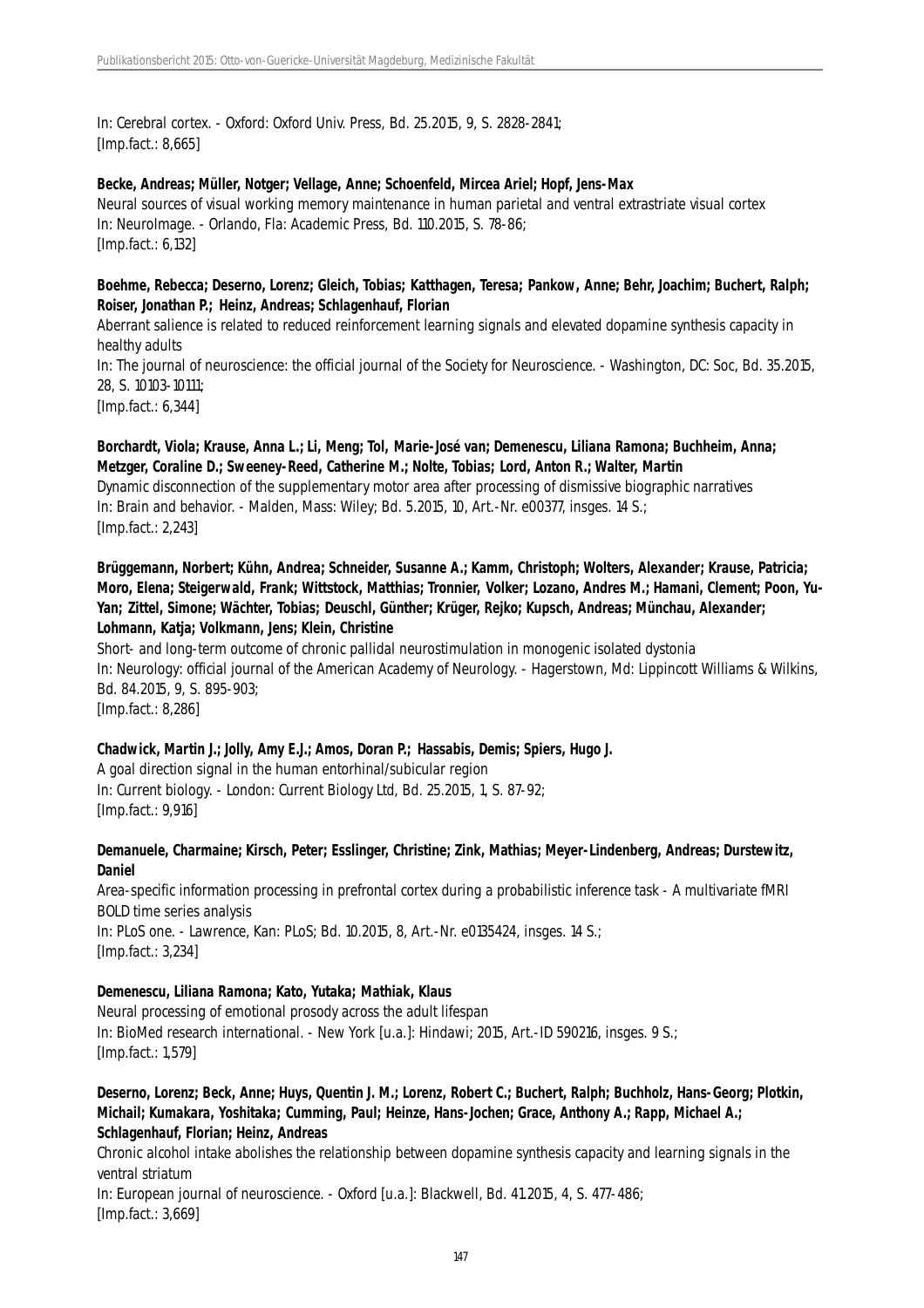## **Deserno, Lorenz; Huys, Quentin J. M.; Boehme, Rebecca; Buchert, Ralph; Heinze, Hans-Jochen; Grace, Anthony A.; Dolan, Raymond J.; Heinz, Andreas; Schlagenhauf, Florian**

Ventral striatal dopamine reflects behavioral and neural signatures of model-based control during sequential decision making

In: Proceedings of the National Academy of Sciences of the United States of America. - Washington, DC: National Acad. of Sciences, Bd. 112.2015, 5, S. 1595-1600; [Imp.fact.: 9,809]

#### **Deserno, Lorenz; Wilbertz, Tilmann; Reiter, Andrea; Horstmann, Annette; Neumann, Jane; Villringer, Arno; Heinze, Hans-Jochen; Schlagenhauf, Florian**

Lateral prefrontal model-based signatures are reduced in healthy individuals with high trait impulsivity In: Translational Psychiatry. - London: Nature Publishing Group; Bd. 5.2015, Art. e659, insges. 9 S.; [Imp.fact.: 5,620]

# **Dettmers, Christian; Nedelko, Violetta; Schoenfeld, Mircea Ariel**

Impact of left versus right hemisphere subcortical stroke on the neural processing of action observation and imagery In: Restorative neurology and neuroscience. - Amsterdam: IOS Press, Bd. 33.2015, 5, S. 701-712; [Imp.fact.: 2,490]

# **Donohue, Sarah E.; Green, Jessica J.; Woldorff, Marty G.**

The effects of attention on the temporal integration of multisensory stimuli In: Frontiers in integrative neuroscience. - Lausanne: Frontiers Research Foundation; Bd. 9.2015, Art.-Nr. 32, insges. 14  $S.:$ 

# **Dou, Weiqiang; Kaufmann, Jörn; Li, Meng; Zhong, Kai; Walter, Martin; Speck, Oliver**

The separation of Gln and Glu in STEAM - a comparison study using short and long TEs/TMs at 3 and 7 T In: Magnetic resonance materials in physics, biology and medicine: (MAGMA); the official journal of the European Society for Magnetic Resonance in Medicine and Biology (ESMRMB). - Heidelberg: Springer, Bd. 28.2015, 4, S. 395-405; [Imp.fact.: 2,869]

## **Dou, Weiqiang; Speck, Oliver; Benner, Thomas; Kaufmann, Jörn; Li, Meng; Zhong, Kai; Walter, Martin**

Automatic voxel positioning for MRS at 7 T

In: Magnetic resonance materials in physics, biology and medicine: (MAGMA); the official journal of the European Society for Magnetic Resonance in Medicine and Biology (ESMRMB). - Heidelberg: Springer, Bd. 28.2015, 3, S. 259-270; [Imp.fact.: 2,869]

## **Fiene, Marina; Bittner, Verena; Fischer, Julia; Schwiecker, Kati; Heinze, Hans-Jochen; Zaehle, Tino**

Untersuchung der Simulationssensibilität des Alertness-Tests der Testbatterie zur Aufmerksamkeitsprüfung (TAP) In: Zeitschrift für Neuropsychologie: zugleich Organ der Gesellschaft für Neuropsychologie; mit Mitteilungen der Deutschen Gesellschaft für Neurotraumatologie und Klinische Neuropsychologie. - Bern: Huber, Bd. 26.2015, 2, S. 73-86; [Imp.fact.: 0,400]

**Fischer, Julia; Schwiecker, Kati; Bittner, Verena; Heinze, Hans-Jochen; Voges, Jürgen; Galazky, Imke; Zaehle, Tino** Modulation of attentional processing by deep brain stimulation of the pedunculopontine nucleus region in patients with Parkinsonian disorders In: Neuropsychology. - Washington, DC: Assoc, Bd. 29.2015, 4, S. 632-637; [Imp.fact.: 3,269]

## **Gablentz, Janina von der; Tempelmann, Claus; Münte, Thomas F.; Heldmann, Marcus** Performance monitoring and behavioral adaptation during task switching - An fMRI study In: Neuroscience. - Amsterdam [u.a.]: Elsevier Science, Bd. 285.2015, S. 227-235; [Imp.fact.: 3,327]

**Gainutdinov, Timur; Molkentin, Jeffery D.; Siemen, Detlef; Ziemer, Mirjam; Debska-Vielhaber, Grazyna; Vielhaber,**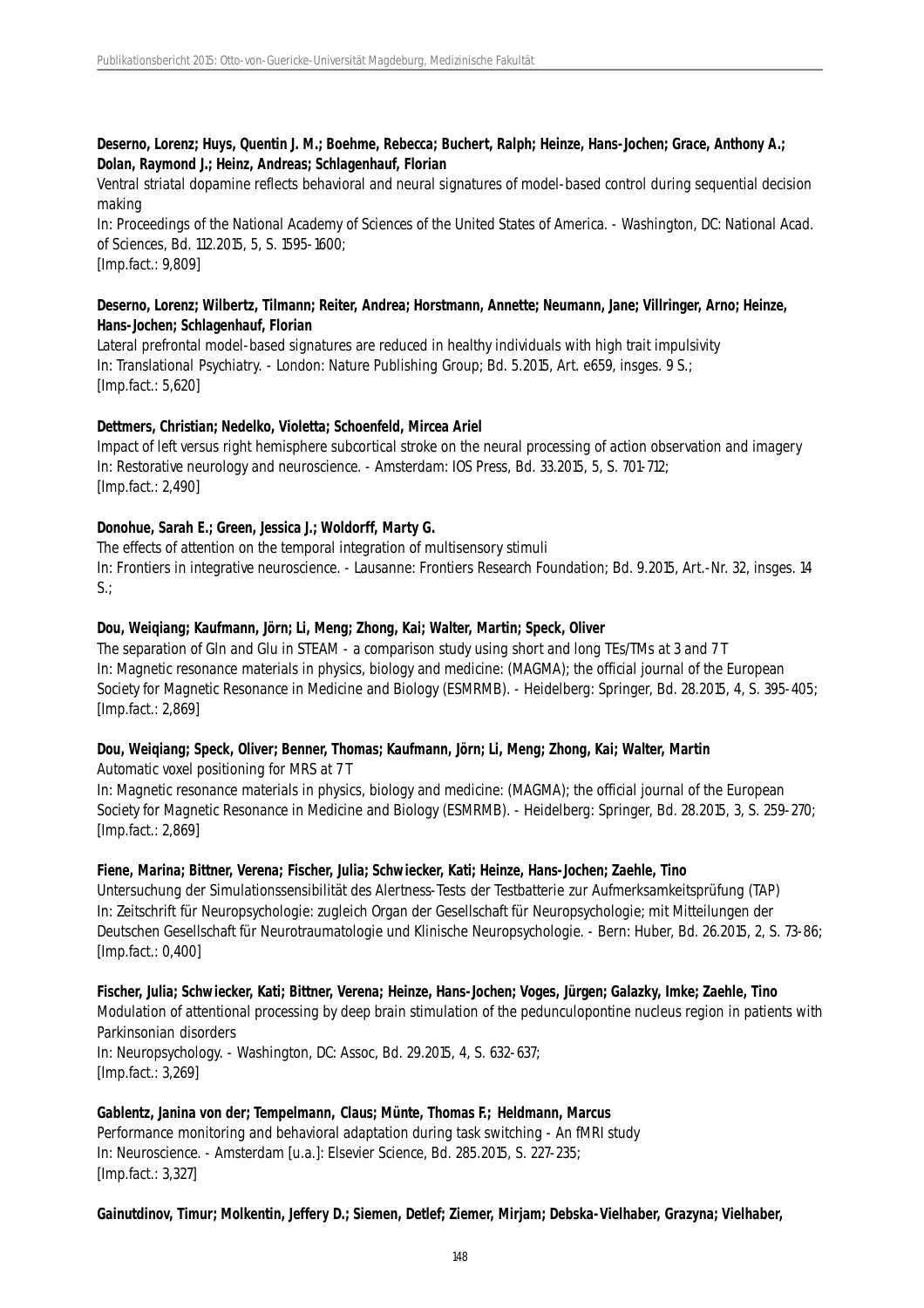#### **Stefan; Gizatullina, Zemfira; Orynbayeva, Zulfiya; Gellerich, Frank N.**

Knockout of cyclophilin D in Ppif-/- mice increases stability of brain mitochondria against Ca2+ stress In: Archives of biochemistry and biophysics: ABB. - San Diego, Calif: Elsevier, Bd. 579.2015, S. 40-46; [Imp.fact.: 3,017]

#### **Galashan, Daniela; Fehr, Thorsten; Herrmann, Manfred**

Differences between target and non-target probe processing - combined evidence from fMRI, EEG and fMRI-constrained source analysis

In: NeuroImage: a journal of brain function. - Orlando, Fla: Academic Press, Bd. 111.2015, S. 289-299; [Imp.fact.: 6,357]

#### **Guggenmos, Matthias; Thoma, Volker; Cichy, Radoslaw Martin; Haynes, John-Dylan; Sterzer, Philipp; Richardson-Klavehn, Alan**

Non-holistic coding of objects in lateral occipital complex with and without attention In: NeuroImage. - Orlando, Fla: Academic Press, Bd. 107.2015, S. 356-363; [Imp.fact.: 6,132]

#### **Guggenmos, Matthias; Thoma, Volker; Haynes, John-Dylan; Richardson-Klavehn, Alan; Cichy, Radoslaw Martin; Sterzer, Philipp**

Spatial attention enhances object coding in local and distributed representations of the lateral occipital complex In: NeuroImage: a journal of brain function. - Orlando, Fla: Academic Press, Bd. 116.2015, S. 149-157; [Imp.fact.: 6,357]

#### **Hausmann, Janet; Sweeney-Reed, Catherine M.; Sobieray, Uwe; Matzke, Mike; Heinze, Hans-Jochen; Voges, Jürgen; Büntjen, Lars**

Functional electrical stimulation through direct 4-channel nerve stimulation to improve gait in multiple sclerosis - a feasibility study

In: Journal of neuroEngineering and rehabilitation: JNER. - London: BioMed Central; Bd. 12.2015, Art.-Nr. 100, insges. 9 S.;

[Imp.fact.: 2,740]

#### **Heilbronner, Urs; Hinrichs, Hermann; Heinze, Hans-Jochen; Zaehle, Tino**

Caffeine differentially alters cortical hemodynamic activity during working memory - a near infrared spectroscopy study In: BMC Research Notes. - London; Bd. 8.2015, Art.-Nr.520, insges. 7 S.;

#### **Heimrath, Kai; Breitling, Carolin; Krauel, Kerstin; Heinze, Hans-Jochen; Zaehle, Tino**

Modulation of pre-attentive spectro-temporal feature processing in the human auditory system by HD-tDCS In: European journal of neuroscience: EJN. - Oxford [u.a.]: Blackwell, Bd. 41.2015, 12, S. 1580-1586; [Imp.fact.: 3,181]

#### **Heinze, Nicolai; Pfeiffer, Tim; Schoenfeld, Mircea Ariel; Rose, Georg**

P140. Towards an estimation of ECoG decoding results based on fully non-invasive MEG acquisition In: Clinical neurophysiology. - Amsterdam [u.a.]: Elsevier Science, Bd. 126.2015, 8, S. 156-157; [Imp.fact.: 3,097]

#### **Heinze, Nicolai; Pfeiffer, Tim; Schoenfeld, Mircea Ariel; Rose, Georg**

Schätzung von Erkennungsraten auf ECoG-Daten mithilfe von vollständig nicht-invasiven MEG-Messungen In: Klinische Neurophysiologie: Zeitschrift für Funktionsdiagnostik des Nervensystems; EEG, EMG, MEP, Motorik, Elektronystagmographie, Kognitive Prozesse, Schlafstörungen. - Stuttgart [u.a.]: Thieme, Bd. 46.2015, insges. 4 S.; [Imp.fact.: 0,115]

#### **Henschke, Julia U.; Noesselt, Tömme; Scheich, Henning; Budinger, Eike**

Possible anatomical pathways for short-latency multisensory integration processes in primary sensory cortices In: Brain structure & function. - Berlin: Springer, Bd. 220.2015, 2, S. 955-977; [Imp.fact.: 5,618]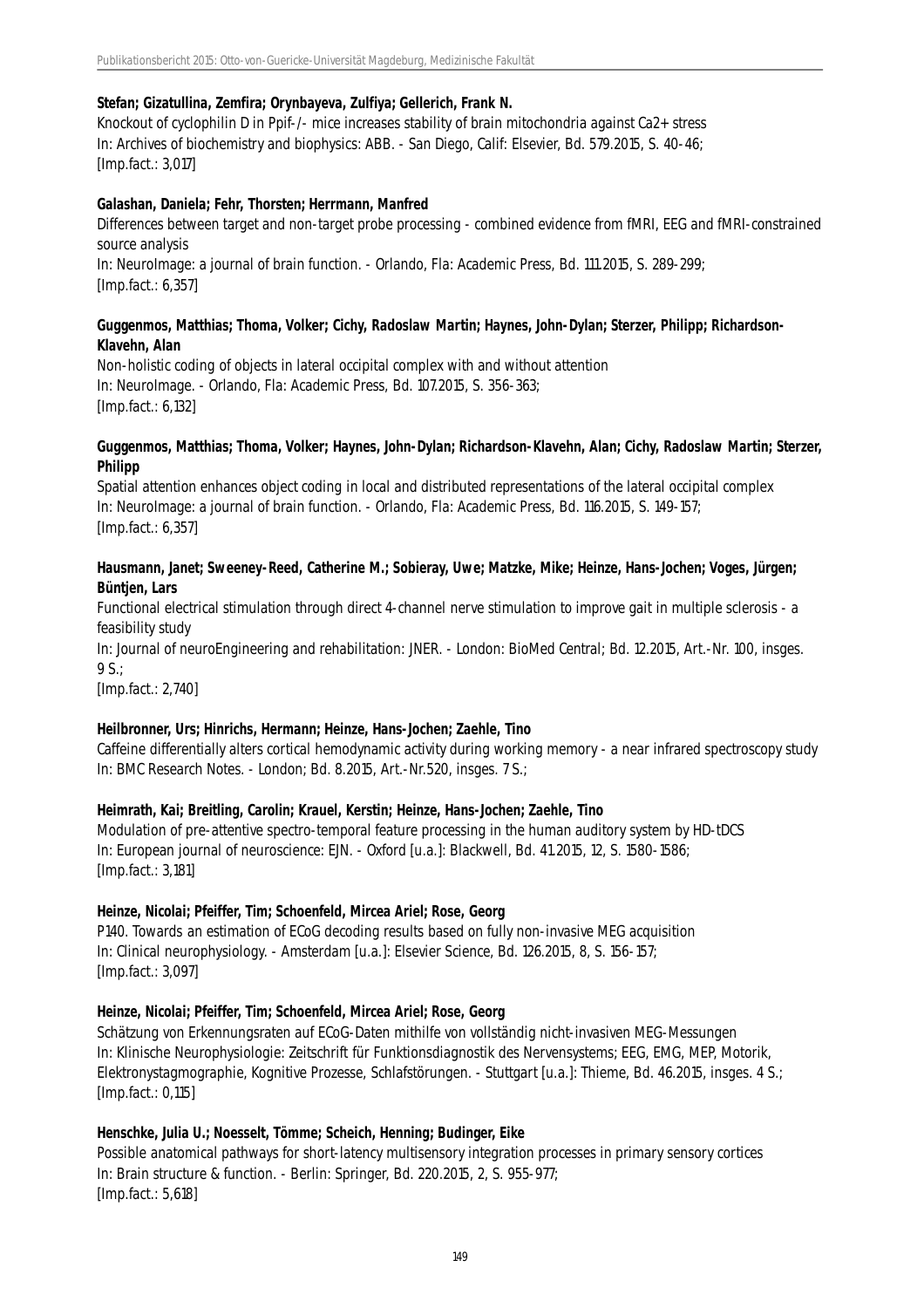## **Hinrichs, Hermann**

#### Das EEG

In: Das Neurophysiologie-Labor: Zeitschrift für neurophysiologische Funktionsdiagnostik; Organ des Fachverbandes Neurophysiologisch-Technischer Assistenten e.V. - Jena: Elsevier, Urban & Fischer, Bd. 37.2015, 1, S. 12-21;

## **Hopf, Jens-Max; Schoenfeld, Mircea A.; Buschschulte, Antje; Rautzenberg, Anja; Krebs, Ruth M.; Boehler, Carsten N.**

The modulatory impact of reward and attention on global feature selection in human visual cortex In: Visual cognition. - London [u.a.]: Routledge, Taylor & Francis Group, Bd. 23.2015, 1/2, S. 229-248; [Imp.fact.: 1,921]

#### **Hübl, Julius; Spitzer, Bernhard; Brücke, Christof; Schönecker, Thomas; Kupsch, Andreas; Alesch, Franco is; Schneider, Gerd-Helge; Kühn, Andrea A.**

Der Einfluss von Dopamin auf neuronale Aktivitätsmuster während emotionaler Reizverarbeitung im Nucleus subthalamicus bei Parkinsonpatienten

In: Klinische Neurophysiologie: Zeitschrift für Funktionsdiagnostik des Nervensystems; EEG, EMG, MEP, Motorik, Elektronystagmographie, Kognitive Prozesse, Schlafstörungen. - Stuttgart [u.a.]: Thieme, Bd. 46.2015, 1, S. 39-46; [Imp.fact.: 0,115]

#### **Huchtemann, Tessa; Körtvélyessy, Peter; Feistner, Helmut; Heinze, Hans-Jochen; Bittner, Daniel**

Progranulin levels in status epilepticus as a marker of neuronal recovery and neuroprotection In: Epilepsy & behavior. - New York, NY [u.a.]: Elsevier, Bd. 49.2015, S. 170-172; [Imp.fact.: 2,257]

## **Janitzky, Kathrin; D Hanis, Wolfgang; Kröber, Andrea; Schwegler, Herbert**

TMT predator odor activated neural circuit in C57BL/6J mice indicates TMT-stress as a suitable model for uncontrollable intense stress

In: Brain research: an international multidisciplinary journal devoted to fundamental research in the brain sciences. - Amsterdam: Elsevier, Bd. 1599.2015, S. 1-8;

[Imp.fact.: 2,843]

## **Janitzky, Kathrin; Lippert, Michael T.; Engelhorn, Achim; Tegtmeier, Jennifer; Goldschmidt, Jürgen; Heinze, Hans-Jochen; Ohl, Frank W.**

Optogenetic silencing of locus coeruleus activity in mice impairs cognitive flexibility in an attentional set-shifting task In: Frontiers in behavioral neuroscience. - Lausanne: Frontiers Research Foundation; Bd. 9.2015, Art.-Nr.286, insges. 8 S.;

#### **Janitzky, Kathrin; Prellwitz, Olaf; Schwegler, Herbert; Yanagawa, Yuchio; Roskoden, Thomas**

2,5-dihydro-2,4,5-trimethylthiazoline (TMT)-induced neuronal activation pattern and behavioral fear response in GAD67 mice

In: Journal of behavioral and brain science: JBBS. - Irvine, Calif: Scientific Research Publ, Bd. 5.2015, 7, S. 318-331;

## **Kasper, Elisabeth; Schuster, Christina; Machts, Judith; Bittner, Daniel; Vielhaber, Stefan; Benecke, Reiner; Teipel, Stefan; Prudlo, Johannes**

Dysexecutive functioning in ALS patients and its clinical implications

In: Amyotrophic lateral sclerosis & frontotemporal degeneration: ALS; official publication of the World Federation of Neurology, Research Group on Motor Neuron Diseases. - London: Informa Healthcare, Bd. 16.2015, 3/4, S. 160-171; [Imp.fact.: 2,405]

## **Kizilirmak, Jasmin M.; Rösler, Frank; Bien, Siegfried; Khader, Patrick H.**

Inferior parietal and right frontal contributions to trial-by-trial adaptations of attention to memory In: Brain research: an international multidisciplinary journal devoted to fundamental research in the brain sciences. - Amsterdam: Elsevier, Bd. 1614.2015, S. 14-27; [Imp.fact.: 2,843]

## **Körner, Sonja; Kollewe, Katja; Abdulla, Susanne; Zapf, Antonia; Dengler, Reinhard; Petri, Susanne**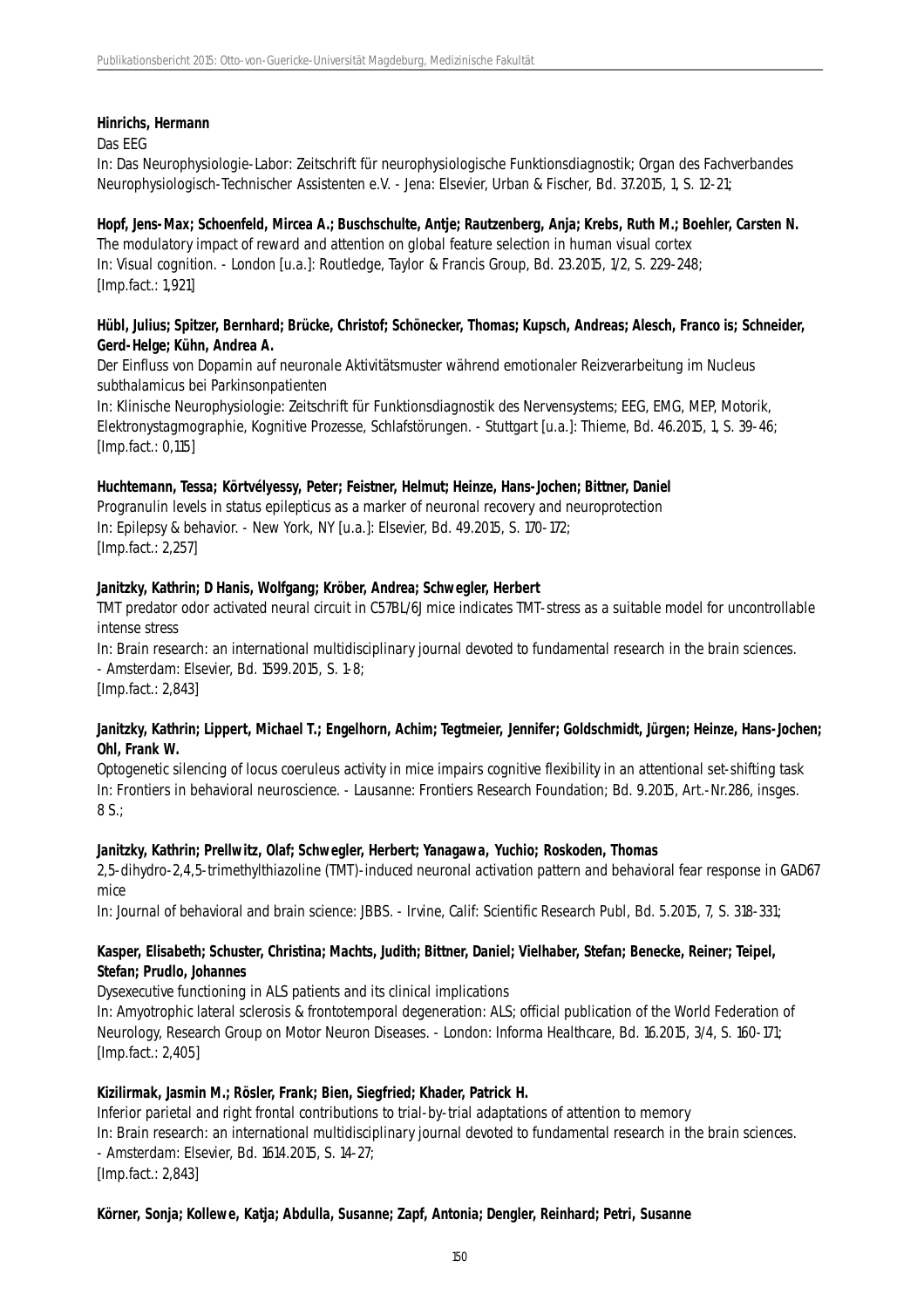Interaction of physical function, quality of life and depression in Amyotrophic lateral sclerosis - characterization of a large patient cohort In: BMC neurology. - London: BioMed Central; Bd. 15.2015, Art.-Nr.84, insges. 8 S.; [Imp.fact.: 2,040]

## **Körtvelyessy, Peter; Bauer, Jan; Stoppel, Christian M.; Brück, Wolfgang; Gerth, Ivonne; Vielhaber, Stefan; Wiedemann, Falk R.; Heinze, Hans-Jochen; Bartels, Claudius; Bien, Christian G.**

Complement-associated neuronal loss in a patient with CASPR2 antibodyassociated encephalitis In: Neurology: Neuroimmunology & Neuroinflammation; official journal of the American Academy of Neurology. - Philadelphia, Pa: Lippincott Williams & Wilkins; Bd. 2.2015, 2, Art.-Nr. e75, insges. 3 S.;

## **Körtvélyessy, Peter; Gukasjan, Angela; Sweeney-Reed, Catherine M.; Heinze, Hans-Jochen; Thurner, Lorenz; Bittner, Daniel M.**

Progranulin and amyloid-[beta] levels - relationship to neuropsychology in frontotemporal and Alzheimer's disease In: Journal of Alzheimer's disease. - Amsterdam: IOS Press, Bd. 46.2015, 2, S. 375-380; [Imp.fact.: 4,151]

#### **Körtvelyessy, Peter; Krägeloh-Mann, Ingeborg; Mawrin, Christian; Heinze, Hans-Jochen; Bittner, Daniel; Wieland, Ilse; Zenker, Martin; Nestor, Peter**

Hereditary diffuse leukoencephalopathy with spheroids (HDLS) with a novel CSF1R mutation and spinal cord involvement. Letter to the editor

In: Journal of the neurological sciences: official journal of the World Federation of Neurology. - Amsterdam [u.a.]: Elsevier Science, Bd. 358.2015, 1/2, S. 515-517; [Imp.fact.: 2,474]

## **Kowski, Alexander B.; Voges, Jürgen; Heinze, Hans-Jochen; Oltmanns, Frank; Holtkamp, Martin; Schmitt, Friedhelm C.**

Nucleus accumbens stimulation in partial epilepsy - a randomized controlled case series In: Epilepsia: the journal of the International League Against Epilepsy. - Oxford [u.a.]: Wiley-Blackwell; Bd. 56.2015, 6, S. e78-e82;

[Imp.fact.: 4,571]

## **Krause, Patricia; Brüggemann, Norbert; Völzmann, S.; Horn, Andreas; Kupsch, Andreas; Schneider, Gerd-Helge; Lohmann, Katja; Kühn, Andrea**

Long-term effect on dystonia after pallidal deep brain stimulation (DBS) in three members of a family with a THAP1 mutation

In: Journal of neurology. - [Darmstadt]: Steinkopff, Bd. 262.2015, 12, S. 2739-2744; [Imp.fact.: 3,377]

#### **Lübkemann, Robert; Eberhardt, Judith; Röhl, Friedrich-Wilhelm; Janitzky, Kathrin; Nullmeier, Sven; Stork, Oliver; Schwegler, Herbert; Linke, Rüdiger**

Identification and characterization of GABAergic projection neurons from ventral hippocampus to amygdala In: Brain Sciences. - Basel: MDPI AG, Bd. 5.2015, 3, S. 299-317;

## **Luchtmann, Michael; Baecke, Sebastian; Steinecke, Yvonne; Bernarding, Johannes; Tempelmann, Claus; Ragert, Patrick; Firsching, Raimund**

Changes in gray matter volume after microsurgical lumbar discectomy - a longitudinal analysis In: Frontiers in human neuroscience. - Lausanne: Frontiers Research Foundation; Bd. 9.2015, Art.-Nr. 12, insges. 7 S.; [Imp.fact.: 2,986]

# **Lulé, Dorothée; Burkhardt, Christian; Abdulla, Susanne; Böhm, Sarah; Kollewe, Katja; Uttner, Ingo; Abrahams, Sharon; Bak, Thomas H.; Petri, Susanne; Weber, Markus; Ludolph, Albert C.**

The Edinburgh Cognitive and Behavioural Amyotrophic Lateral Sclerosis Screen - a cross-sectional comparison of established screening tools in a German-Swiss population

In: Amyotrophic lateral sclerosis & frontotemporal degeneration: ALS; official publication of the World Federation of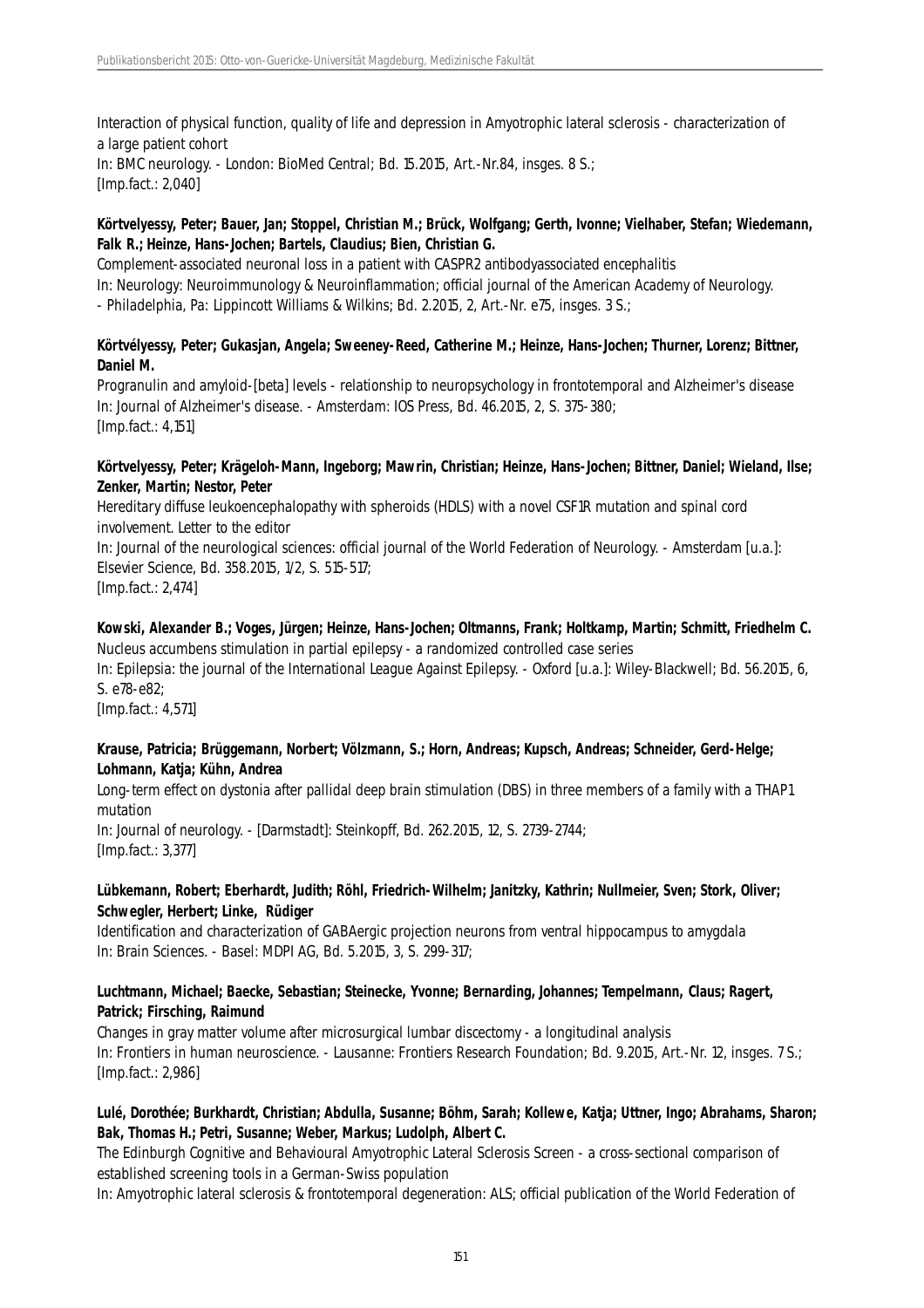Neurology, Research Group on Motor Neuron Diseases. - Abingdon: Taylor Francis Group, Bd. 16.2015, 1/2, S. 16-23;

**Maass, Anne; Düzel, Sandra; Görke, Monique; Becke, Andreas; Sobieray, Uwe; Neumann, Katja; Lövden, Martin; Lindenberger, Ulman; Bäckman, Lars; Braun-Dullaeus, Rüdiger; Ahrens, Dörte; Heinze, Hans-Jochen; Müller, Notger G.; Düzel, Emrah**

Vascular hippocampal plasticity after aerobic exercise in older adults In: Molecular psychiatry. - London: Macmillan, Bd. 20.2015, 5, S. 585-593; [Imp.fact.: 14,496]

#### **Machts, Judith; Abdulla, Susanne; Kollewe, Katja; Vielhaber, Stefan**

Relevanz der Verhaltensbeobachtung bei einem Patienten mit ALS In: Klinische Neurophysiologie: Zeitschrift für Funktionsdiagnostik des Nervensystems; EEG, EMG, MEP, Motorik, Elektronystagmographie, Kognitive Prozesse, Schlafstörungen. - Stuttgart [u.a.]: Thieme, Bd. 46.2015, 4, S. 212-214;

**Machts, Judith; Loewe, Kristian; Kaufmann, Joern; Jakubiczka, Sibylle; Abdulla, Susanne; Petri, Susanne; Dengler, Reinhard; Heinze, Hans-Jochen; Vielhaber, Stefan; Schoenfeld, Mircea Ariel; Bede, Peter** Basal ganglia pathology in ALS is associated with neuropsychological deficits In: Neurology: official journal of the American Academy of Neurology. - Hagerstown, Md: Lippincott Williams & Wilkins, Bd. 85.2015, 15, S. 1301-1309; [Imp.fact.: 8,185]

#### **Merkel, Christian; Hopf, Jens-Max; Heinze, Hans-Jochen; Schoenfeld, Mircea Ariel**

Neural correlates of multiple object tracking strategies In: NeuroImage: a journal of brain function. - Orlando, Fla: Academic Press, Bd. 118.2015, S. 63-73; [Imp.fact.: 6,357]

#### **Müller, Notger G.; Vellage, Anne-Katrin; Heinze, Hans-Jochen; Zaehle, Tino**

Entrainment of human alpha oscillations selectively enhances visual conjunction search In: PLoS one. - Lawrence, Kan: PLoS; Bd. 10.2015, 11, Art.-Nr. e0143533, insges. 12 S.;

## **Neumann, Jens; Riek-Burchardt, Monika; Herz, Josephine; Doeppner, Thorsten R.; König, Rebecca; Hütten, Heiko; Etemire, Eloho; Männ, Linda; Klingberg, Anika; Fischer, Thomas; Görtler, Michael W.; Heinze, Hans-Jochen; Reichardt, Peter; Schraven, Burkhart; Hermann, Dirk M.; Reymann, Klaus G.; Gunzer, Matthias**

Very-late-antigen-4 (VLA-4)-mediated brain invasion by neutrophils leads to interactions with microglia, increased ischemic injury and impaired behavior in experimental stroke In: Acta neuropathologica. - Berlin: Springer, Bd. 129.2015, 2, S. 259-277; [Imp.fact.: 10,762]

#### **Oldag, Andreas; Görtler, Michael; Hinrichs, Hermann; Heinze, Hans-Jochen; Kopitzki, Klaus**

Mehrkanal-Nahinfrarotspektroskopie zur Charakterisierung der kortikalen Perfusion In: Klinische Neurophysiologie: Zeitschrift für Funktionsdiagnostik des Nervensystems; EEG, EMG, MEP, Motorik, Elektronystagmographie, Kognitive Prozesse, Schlafstörungen. - Stuttgart [u.a.]: Thieme, Bd. 46.2015, 1, S. 9-13; [Imp.fact.: 0,115]

## **Olivé, Isadora; Tempelmann, Claus; Berthoz, Alain; Heinze, Hans-Jochen**

Increased functional connectivity between superior colliculus and brain regions implicated in bodily self-consciousness during the rubber hand illusion In: Human brain mapping. - New York, NY: Wiley-Liss, Bd. 36.2015, 2, S. 717-730; [Imp.fact.: 5,969]

#### **Pankow, Anne; Deserno, Lorenz; Walter, Martin; Fydrich, Thomas; Bermpohl, Felix; Schlagenhauf, Florian; Heinz, Andreas**

Reduced default mode network connectivity in schizophrenia patients In: Schizophrenia research: an international multidisciplinary journal. - Amsterdam [u.a.]: Elsevier Science, Bd. 165.2015, 1, S. 90-93; [Imp.fact.: 3,923]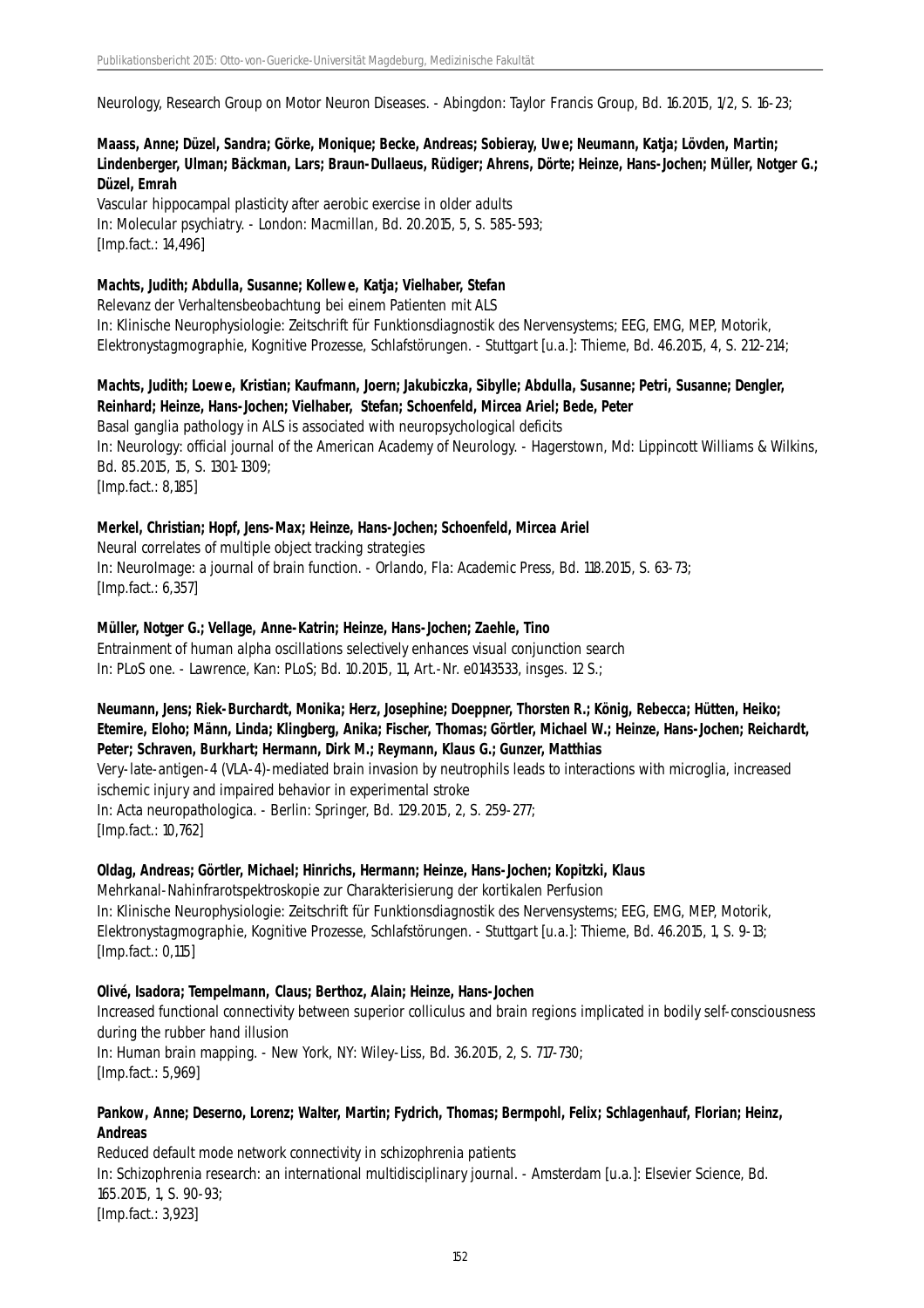## **Radenbach, Christoph; Reiter, Andrea M.F.; Engert, Veronika; Sjoerds, Zsuzsika; Villringer, Arno; Heinze, Hans-Jochen; Deserno, Lorenz; Schlagenhauf, Florian**

The interaction of acute and chronic stress impairs model-based behavioral control In: Psychoneuroendocrinology: an international journal; the official journal of the International Society of Psychoneuroendocrinology. - Amsterdam [u.a.]: Elsevier Science, Bd. 53.2015, S. 268-280; [Imp.fact.: 4,944]

**Richter, Anni; Guitart-Masip, Marc; Barman, Adriana; Libeau, Catherine; Behnisch, Gusalija; Czerney, Sophia; Schanze, Denny; Assmann, Anne; Klein, Marieke; Düzel, Emrah; Zenker, Martin; Seidenbecher, Constanze; Schott, Björn H.** Corrigendum - Valenced action/inhibition learning in humans is modulated by a genetic variant linked to dopamine D2 receptor expression

In: Frontiers in systems neuroscience. - Lausanne: Frontiers Research Foundation; Bd. 9.2015, Art.-Nr. 36, insges. 2 S.;

## **Schaefer, Michael; Rotte, Michael; Heinze, Hans-Jochen; Denke, Claudia**

Dirty deeds and dirty bodies - Embodiment of the Macbeth effect is mapped topographically onto the somatosensory cortex

In: Scientific reports. - London: Nature Publishing Group; Bd. 5.2015, Art.-Nr. 18051, insges. 11 S.; [Imp.fact.: 5,578]

## **Schaefer, Michael; Rumpel, Franziska; Sadrieh, Abdolkarim; Reimann, Martin; Denke, Claudia**

Personal involvement is related to increased search motivation and associated with activity in left BA44: a pilot study In: Frontiers in human neuroscience. - Lausanne: Frontiers Research Foundation; Bd. 9.2015, Art.-Nr. 144, insges. 8 S.; [Imp.fact.: 3,626]

**Schevernels, Hanne; Bombeke, Klaas; Borght, Liesbet Van der; Hopf, Jens-Max; Krebs, Ruth M.; Boehler, Carsten Nicolas** Electrophysiological evidence for the involvement of proactive and reactive control in a rewarded stop-signal task In: NeuroImage: a journal of brain function. - Orlando, Fla: Academic Press, Bd. 121.2015, S. 115-125; [Imp.fact.: 6,357]

## **Schönecker, Thomas; Gruber, Doreen; Kivi, Anatol; Müller, Bianca; Lobsien, Elmar; Schneider, Gerd-Helge; Kühn, Andrea A.; Hoffmann, Karl-Titus; Kupsch, Andreas R.**

Postoperative MRI localisation of electrodes and clinical efficacy of pallidal deep brain stimulation in cervical dystonia In: Journal of neurology, neurosurgery, and psychiatry: a peer review journal for health professionals and researchers in all areas of neurology. - London: BMJ Publishing Group, Bd. 86.2015, 8, S. 833-839; [Imp.fact.: 6,807]

## **Schott, Björn H.; Voss, Martin; Wagner, Benjamin; Wüstenberg, Torsten; Düzel, Emrah; Behr, Joachim**

Fronto-limbic novelty processing in acute psychosis: disrupted relationship with memory performance and potential implications for delusions

In: Frontiers in behavioral neuroscience. - Lausanne: Frontiers Research Foundation; Bd. 9.2015, Art.-Nr. 144, insges. 13  $S$ .;

[Imp.fact.: 3,270]

## **Schreiber, Stefanie; Abdulla, Susanne; Debska-Vielhaber, Grazyna; Machts, Judith; Dannhardt-Stieger, Verena; Feistner, Helmut; Oldag, Andreas; Görtler, Michael; Petri, Susanne; Kollewe, Katja; Kropf, Siegfried; Schreiber, Frank; Heinze, Hans-Jochen; Dengler, Reinhard; Nestor, Peter J.; Vielhaber, Stefan**

Peripheral nerve ultrasound in amyotrophic lateral sclerosis phenotypes

In: Muscle & nerve: official journal of the American Association of Electrodiagnostic Medicine. - New York, NY [u.a.]: Wiley, Bd. 51.2015, 5, S. 669-675;

[Imp.fact.: 2,283]

## **Schreiber, Stefanie; Landau, Susan M.; Fero, Allison; Schreiber, Frank; Jagust, William J.**

Comparison of visual and quantitative florbetapir F 18 positron emission tomography analysis in predicting mild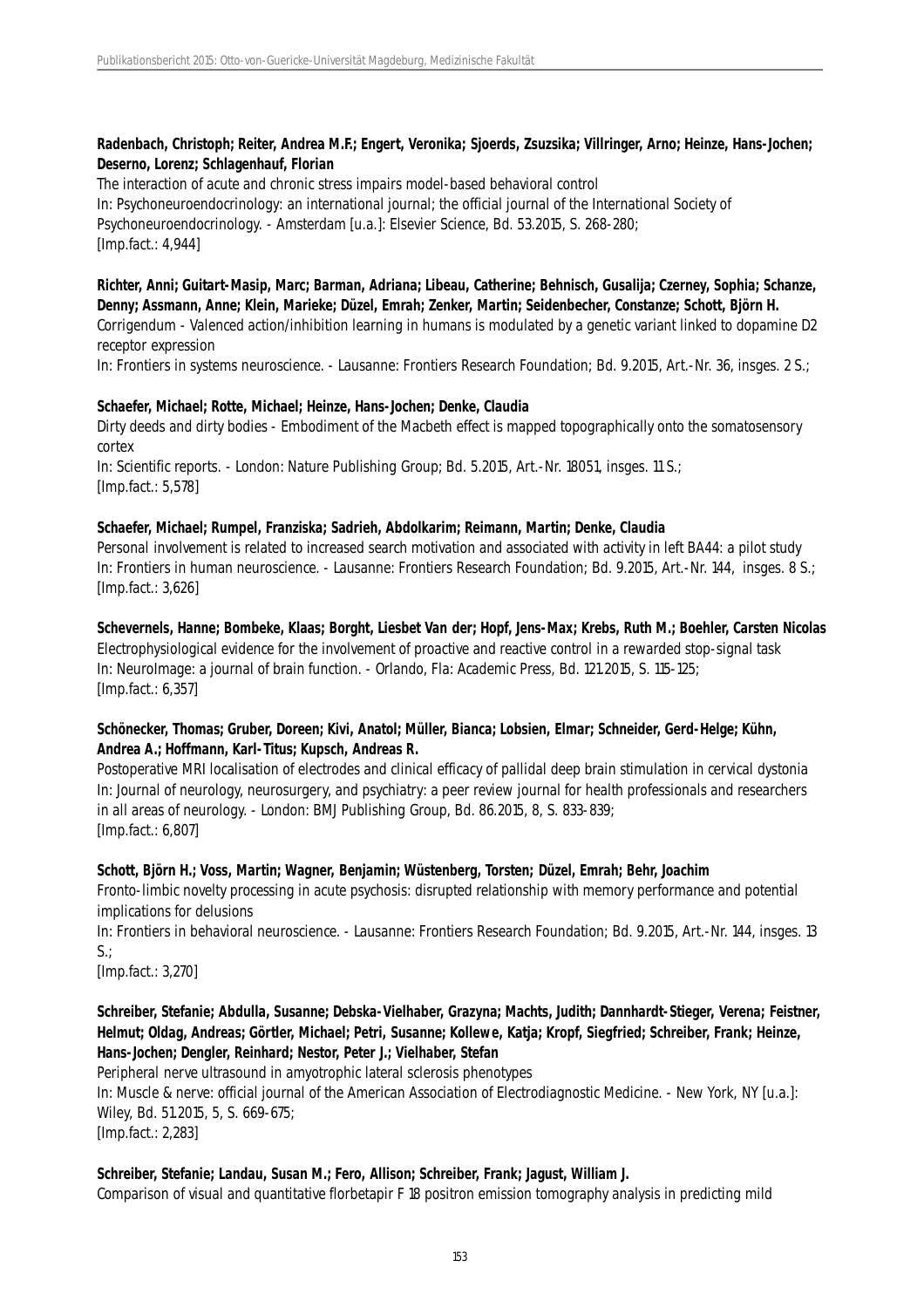#### cognitive impairment outcomes

In: JAMA neurology. - Chicago, Ill: American Medical Association, Bd. 72.2015, 10, S. 1183-1190; [Imp.fact.: 7,271]

#### **Schreiber, Stefanie; Vielhaber, Stefan**

Erfahrungsstand und Stellenwert bildgebender Methoden bei ALS-induzierten neuromuskulären Veränderungen In: Klinische Neurophysiologie: Zeitschrift für Funktionsdiagnostik des Nervensystems; EEG, EMG, MEP, Motorik, Elektronystagmographie, Kognitive Prozesse, Schlafstörungen. - Stuttgart [u.a.]: Thieme, Bd. 46.2015, 4, S. 173-181;

## **Schuck, Nicolas W.; Gaschler, Robert; Wenke, Dorit; Heinzle, Jakob; Frensch, Peter A.; Haynes, John-Dylan; Reverberi, Carlo**

Medial prefrontal cortex predicts internally driven strategy shifts In: Neuron. - [Cambridge, Mass.]: Cell Press, Bd. 86.2015, 1, S. 331-340; [Imp.fact.: 15,054]

**Seer, Caroline; Fürkötter, Stefanie [VerfasserIn]; Vogts, Maj-Britt [VerfasserIn]; Lange, Florian [VerfasserIn]; Abdulla, Susanne [VerfasserIn]; Dengler, Reinhard [VerfasserIn]; Petri, Susanne [VerfasserIn]; Kopp, Bruno [VerfasserIn]** Executive dysfunctions and event-related brain potentials in patients with amyotrophic lateral sclerosis In: Frontiers in aging neuroscience. - Lausanne: Frontiers Research Foundation; Bd. 7.2015, Art.-Nr. 225, insges. 17 S.;

**Steinbach, Robert; Loewe, Kristian; Kaufmann, Joern; Machts, Judith; Kollewe, Katja; Petri, Susanne; Dengler, Reinhard; Heinze, Hans-Jochen; Vielhaber, Stefan; Schoenfeld, Mircea Ariel; Stoppel, Christian Michael** Structural hallmarks of amyotrophic lateral sclerosis progression revealed by probabilistic fiber tractography In: Journal of neurology. - [Darmstadt]: Steinkopff, Bd. 262.2015, 10, S. 2257-2270; [Imp.fact.: 3,377]

**Stenner, Max-Philipp; Bauer, Markus; Heinze, Hans-Jochen; Haggard, Patrick; Dolan, Raymond J.** Parallel processing streams for motor output and sensory prediction during action preparation In: Journal of neurophysiology. - Bethesda, Md: Soc, Bd. 113.2015, 6, S. 1752-1762; [Imp.fact.: 2,887]

## **Stenner, Max-Philipp; Litvak, Vladimir; Rutledge, Robb B.; Zaehle, Tino; Schmitt, Friedhelm C.; Voges, Jürgen; Heinze, Hans-Jochen; Dolan, Raymond J.**

Cortical drive of low-frequency oscillations in the human nucleus accumbens during action selection In: Journal of neurophysiology. - Bethesda, Md: Soc, Bd. 114.2015, 1, S. 29-39; [Imp.fact.: 2,887]

## **Stenner, Max-Philipp; Rutledge, Robb B.; Zaehle, Tino; Schmitt, Friedhelm C.; Kopitzki, Klaus; Kowski, Alexander B.; Voges, Jürgen; Heinze, Hans-Jochen; Dolan, Raymond J.**

No unified reward prediction error in local field potentials from the human nucleus accumbens - evidence from epilepsy patients In: Journal of neurophysiology. - Bethesda, Md: Soc, Bd. 114.2015, 2, S. 781-792; [Imp.fact.: 2,887]

**Sweeney-Reed, Catherine M.; Zaehle, Tino; Voges, Jürgen; Schmitt, Friedhelm C.; Büntjen, Lars; Kopitzki, Klaus; Hinrichs, Hermann; Heinze, Hans-Jochen; Rugg, Michael D.; Knight, Robert T.; Richardson-Klavehn, Alan** Thalamic theta phase alignment predicts human memory formation and anterior thalamic cross-frequency coupling In: eLife. - Cambridge: eLife Sciences Publications; Bd. 4.2015, Art.-Nr. e07578, insges. 9 S.; [Imp.fact.: 9,322]

## **Voges, Berthold R.; Schmitt, Friedhelm C.; Hamel, Wolfgang; House, Patrick M.; Kluge, Christian; Moll, Christian K. E.; Stodieck, Stefan R.**

Deep brain stimulation of anterior nucleus thalami disrupts sleep in epilepsy patients In: Epilepsia: the journal of the International League Against Epilepsy. - Oxford [u.a.]: Wiley-Blackwell; Bd. 56.2015, 8, S. e99-e103; [Imp.fact.: 4,571]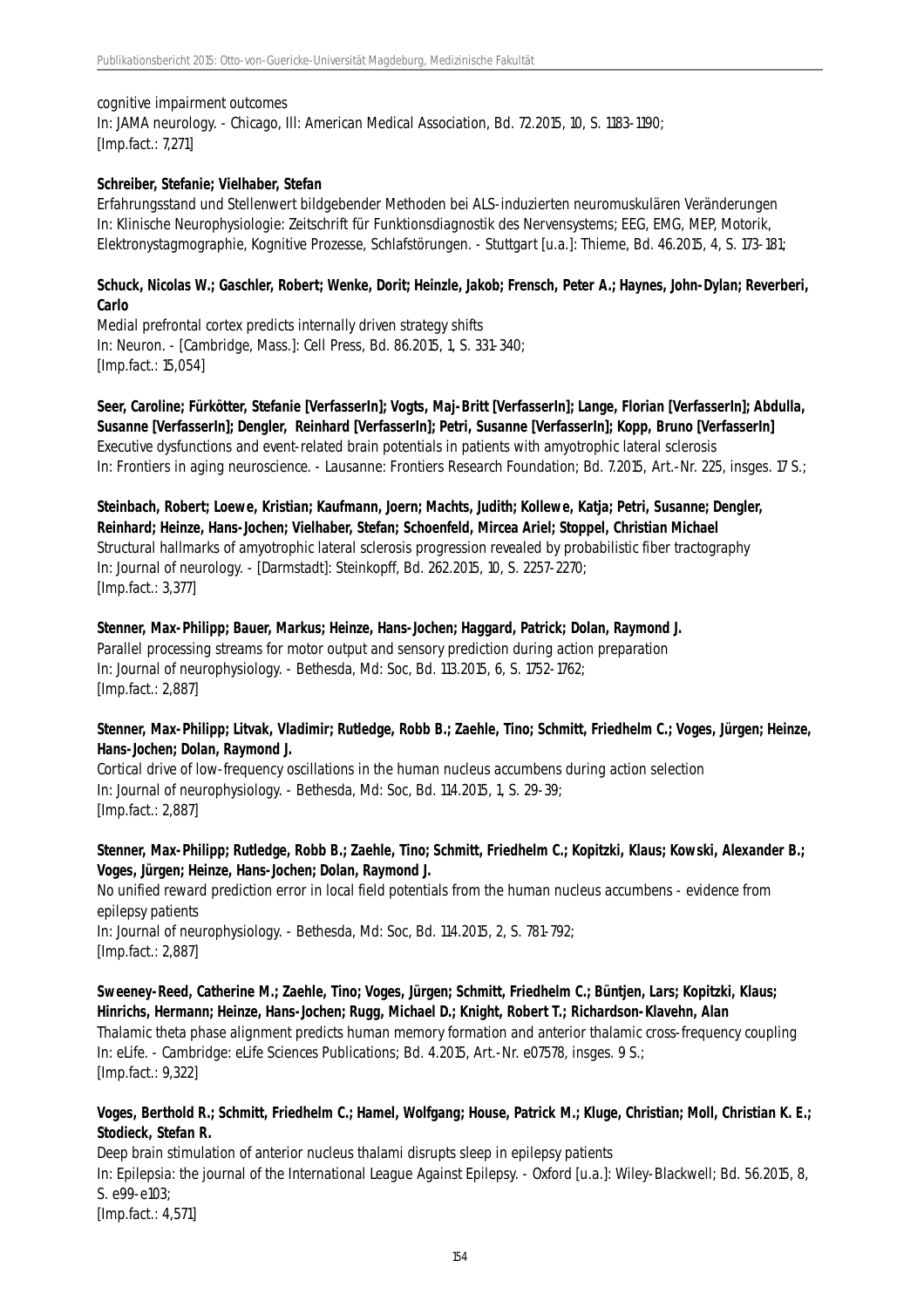#### **Wagenbreth, Caroline; Zaehle, Tino; Galazky, Imke; Voges, Jürgen; Guitart-Masip, Marc; Heinze, Hans-Jochen; Düzel, Emrah**

Deep brain stimulation of the subthalamic nucleus modulates reward processing and action selection in Parkinson patients

In: Journal of neurology. - [Darmstadt]: Steinkopff, Bd. 262.2015, 6, S. 1541-1547; [Imp.fact.: 3,377]

## **Wanger, Tim; Wetzel, Wolfram; Scheich, Henning; Ohl, Frank W.; Goldschmidt, Jürgen**

Spatial patterns of neuronal activity in rat cerebral cortex during non-rapid eye movement sleep In: Brain structure & function. - Berlin: Springer, Bd. 220.2015, 6, S. 3469-3484; [Imp.fact.: 5,618]

## **Wiebking, Christine; Greck, Moritz de; Duncan, Niall W.; Tempelmann, Claus; Bajbouj, Malek; Northoff, Georg**

Interoception in insula subregions as a possible state marker for depression - an exploratory fMRI study investigating healthy, depressed and remitted participants

In: Frontiers in behavioral neuroscience. - Lausanne: Frontiers Research Foundation; Bd. 9.2015, Art.-Nr. 82, insges. 14  $S<sub>1</sub>$ :

[Imp.fact.: 3,270]

# *Buchbeiträge*

## **Pfeiffer, Tim; Heinze, N.; Rose, Georg; Schoenfeld, Ariel**

Investigating information content from different brain areas for single trial MEG decoding In: 2015 7th International IEEE/EMBS Conference on Neural Engineering (NER): 22 - 24 April 2015, Montpellier, France. - Piscataway, NJ: IEEE, S. 41-44;

## **Reichert, Christoph; Durschmid, Stefan; Hinrichs, Hermann; Kruse, Rudolf**

Efficient recognition of event-related potentials in high-density MEG recordings In: 2015 7th Computer Science and Electronic Engineering Conference (CEEC). - IEEE, S. 81-86; Kongress: CEEC; 7 (Colchester ): 2015.09.24-25;

## **Reichert, Christoph; Kennel, Matthias; Kruse, Rudolf; Heinze, Hans-Jochen; Schmucker, Ulrich; Hinrichs, Hermann; Rieger, Jochem**

Brain-controlled selection of objects combined with autonomous robotic grasping In: Neurotechnology, Electronics, and Informatics: Revised Selected Papers from Neurotechnix 2013. - Cham: Springer International Publ., S. 65-77, 2015;

# *Abstracts*

## **Abdulla, Susanne; Löwe, Kristian; Schreiber, Stefanie; Kaufmann, Jörn; Debska-Vielhaber, Grazyna; Machts, Judith; Dannhardt-Stieger, Verena; Petri, Susanne; Kollewe, Katja; Schreiber, Frank; Heinze, Hans-Jochen; Dengler, Reinhard; Schoenfeld, Mircea Ariel; Nestor, Peter J.; Vielhaber, Stefan**

Complementary use of central and peripheral non-invasive imaging to distinguish between subtypes in amyotrophic lateral sclerosis

In: Clinical neurophysiology. - Amsterdam [u.a.]: Elsevier Science; Bd. 116.2015, 8, V14, S. e72; [Imp.fact.: 3,097]

## **Bednarczyk, Piotr; Siemen, Detlef; Szewczyk, Adam**

Regulation of the mitochondrial BKCa-channel by the respiratory chain In: Acta physiologica / Supplement. - Oxford [u.a.]: Wiley-Blackwell; Bd. 213.2015, Suppl.699, S1-05, S. 12; [Imp.fact.: 4,382]

## **Fischer, Martin; Bublak, Peter; Faiss, Jürgen; Hoffmann, Frank; Kunkel, Annett; Sailer, Michael; Schwab, Mattthias;**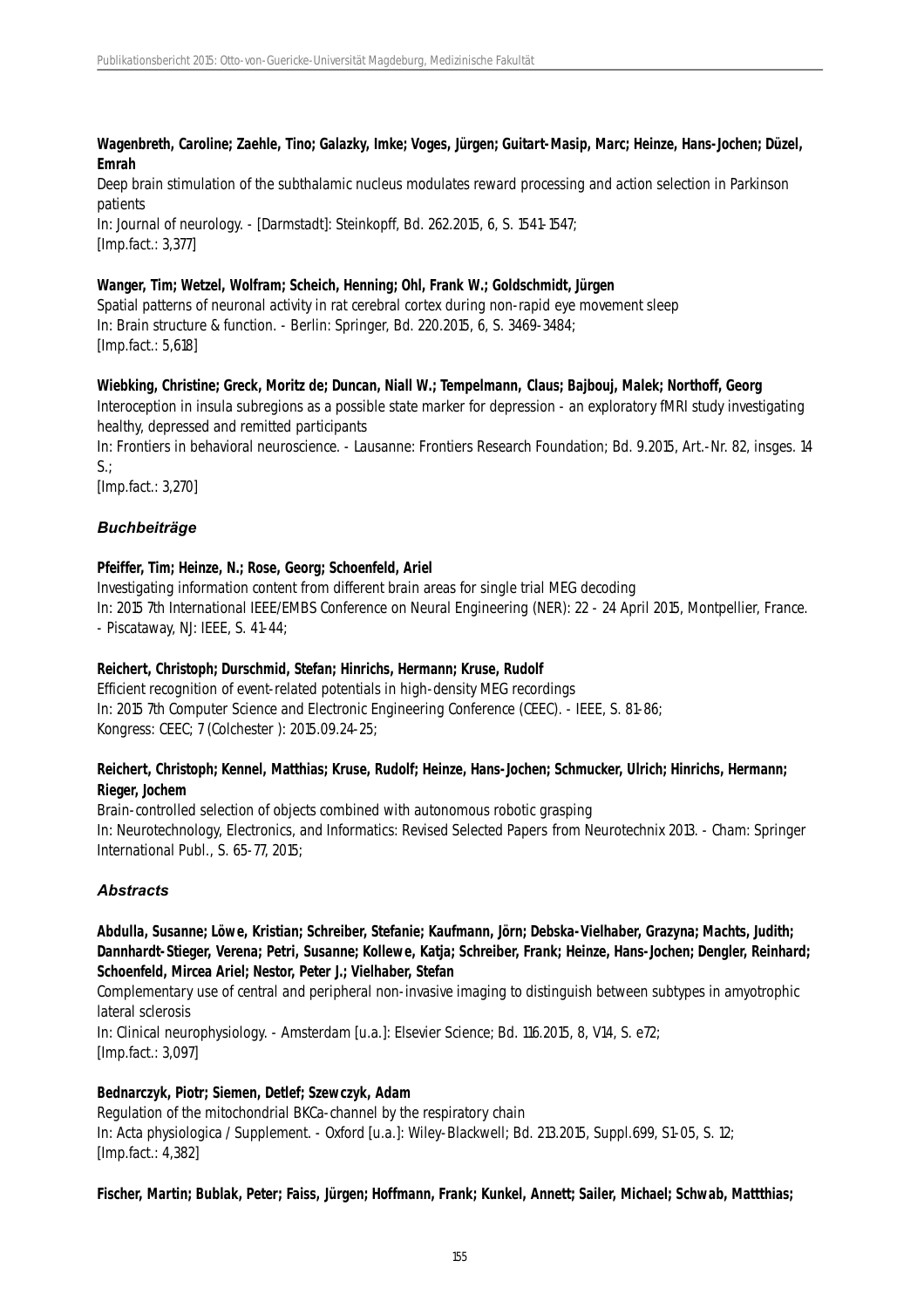#### **Stadler, Erhard; Zettl, Uwe K.; Köhler, Wolfgang**

Disentangling the information processing deficit in multiple sclerosis - insights from a parameter-based approach / Martin Fischer; Peter Bublak; Jürgen Faiss ...

In: Multiple sclerosis journal: clinical and laboratory research. - London: Sage; Bd. 21.2015, Nr. 11, Suppl., P1244, S. 651; [Imp.fact.: 4,822]

#### **Gainutdinov, Timur; Seppet, J.; Roosimaa, Mart; Mut, K.; König, Reinhard; Gizatullina, Zemfira; Debska-Vielhaber, Grazyna; Vielhaber, Stefan; Gellerich, Frank**

New answer to an old question - regulation of mitochondrial function by cytosolic calcium, pathophysiological consequences

In: Acta physiologica / Supplement. - Oxford [u.a.]: Wiley-Blackwell; Vol. 213.2015, Suppl. 699, S1-04, S. 11; [Imp.fact.: 4,382]

#### **Gainutdinov, Timur; Ziemer, Mirjam; Gizatullina, Zemfira; Gellerich, Frank N.; Siemen, Detlef**

The effects of Cyclophiline D knock-out on oxygen consumption of mice brain mitochondria In: Acta physiologica / Supplement. - Oxford [u.a.]: Wiley-Blackwell; Vol. 213.2015, Suppl. 699, P248, S. 172; [Imp.fact.: 4,382]

#### **Köhler, Wolfgang; Bublak, Peter; Faiss, Jürgen; Fischer, Martin; Hoffmann, Frank; Kunkel, Annett; Schwab, Mattthias; Stadler, Erhard; Zettl, Uwe K.; Sailer, Michael**

Magnetic resonance spectroscopy of the hippocampus is not correlated with memory performance in early and late stages of multiple sclerosis / Wolfgang Köhler; Peter Bublak; Jürgen Faiss ...

In: Multiple sclerosis journal: clinical and laboratory research. - London: Sage; Bd. 21.2015, Nr. 11, Suppl., P434, S. 183- 184;

[Imp.fact.: 4,822]

#### **Körtvelyessy, Peter; Zähle, Tino; Kopitzki, Klaus; Galazky, Imke; Heinze, Hans-Jochen; Voges, Jürgen; Hinrichs, Hermann; Kupsch, Andreas**

Electrophysiological communication and coherence in myoclonus-dystonia syndrome (DYT11) treated by pallidal and thalamic deep brain stimulation

In: Clinical neurophysiology. - Amsterdam [u.a.]: Elsevier Science; Bd. 126.2015, 8, P179, S. e163-e164; [Imp.fact.: 3,097]

#### **Kuehne, Maria; Heimrath, Kai; Heinze, Hans-Jochen; Zaehle, Tino**

Transcranial direct current stimulation of the left dorsolateral prefrontal cortex shifts preference of moral judgments In: PLoS one. - Lawrence, Kan: PLoS; Bd. 10.2015, 5, Art.-Nr. e0127061, insges. 9 S.; [Imp.fact.: 3,234]

## **Kunkel, Annett; Bublak, Peter; Faiss, Jürgen H.; Fischer, Martin; Hoffmann, Frank; Sailer, Michael; Schwab, Mattthias; Stadler, Erhard; Zettl, Uwe K.; Köhler, Wolfgang**

Cognition in early and late stages of multiple sclerosis and its correlation to MRI / Peter Bublak; Jürgen H. Faiss; Martin Fischer ...

In: Multiple sclerosis journal: clinical and laboratory research. - London: Sage; Bd. 21.2015, Nr. 11, Suppl., P1022, S. 521- 522;

[Imp.fact.: 4,822]

#### **Li, Meng; Demenescu, Ramona; Metzger, Coraline; Walter, Martin**

Temporal dynamics of antidepressant ketamine effects on glutamine cycling follow regional fingerprints of Am pa and Nmda receptor densities

In: European psychiatry: the journal of the Association of European Psychiatrists. - Paris: Elsevier; Bd. 30.2015, Suppl. 1, Abs. 0723, insges. 1 S.;

[Imp.fact.: 3,439]

# **Machts, Judith; Loewe, Kristian; Kaufmann, Jörn; Jakubiczka, Sibylle; Abdulla, Susanne; Petri, Susanne; Dengler, Reinhard; Heinze, Hans-Jochen; Schoenfeld, Mircea Ariel; Vielhaber, Stefan; Bede, Peter**

Basal ganglia pathology in amyotrophic lateral sclerosis is associated with cognitive and behavioural changes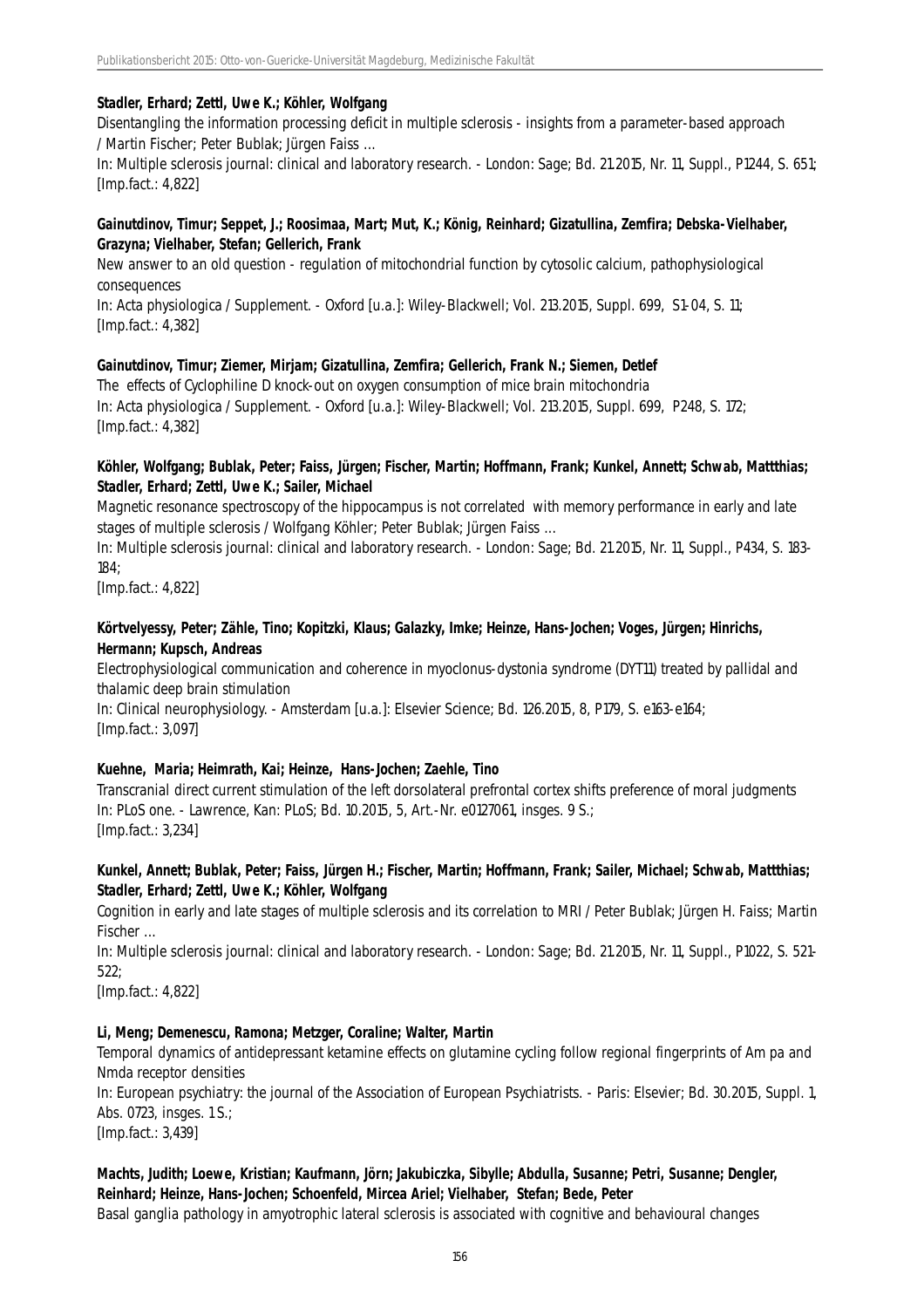In: Clinical neurophysiology. - Amsterdam [u.a.]: Elsevier Science; Bd. 126.2015, 8, P23, S. e97-e98; [Imp.fact.: 3,097]

#### *Dissertationen*

#### **Blatt, Joana; Hopf, Jens-Max [Gutachter]**

Der Beitrag von Acetylcholin und Dopamin zu Unterprozessen des visuellen Arbeitsgedächtnisses - eine klinische Studie am Modell "leichte kognitive Beeinträchtigung" und "idiopatisches Parkinson-Syndrom". - Magdeburg, Univ., Med. Fak., Diss., 2015; 87 Bl: Ill., graph. Darst.;

#### **Buschschulte, Antje; Hopf, Jens-Max [Gutachter]**

Reward- and attention-related determinants of color selection in human visual cortex. - Magdeburg, Univ., Fak. für Naturwiss., Diss., 2015; XII, 130 S.: Ill., graph. Darst.;

#### **Merkel, Christoph; Schoenfeld, Ariel M. [Gutachter]**

Die Untersuchung serieller und paralleler Mechanismen zur attentionalen Verfolgung mehrerer bewegter Objekte im Raum durch elektrophysiologische sowie funktionelle Messungen. - Magdeburg, Univ., Fak. für Naturwiss., Diss., 2015; 150 S.: graph. Darst.;

#### **Schwarz, Sebastian; Skalej, Martin [Gutachter]**

Durchführbarkeit-Sicherheit-Effektivität telemedizinisch initiierter Akutschlaganfallbehandlung im "Telemedical Acute Stroke Care"-Netzwerk TASC. - Magdeburg, Univ., Med. Fak., Diss., 2015; 98 Bl.: graph. Darst.;

#### **Thiede, Anika; Halangk, Walter [Gutachter]**

Wirkung von 17-[beta]-Estradiol auf mitochondriale Funktionen. - Magdeburg, Univ., Med. Fak., Diss., 2015; 80 Bl: graph. Darst.;

## **Ziemer, Mirjam; Halangk, Walter [Gutachter]**

Untersuchungen zur Aktivität der mitochondrialen Permeabilitätstransitionspore in der Cyclophilin-D-Knock-out-Maus (Ppif-/-). - Magdeburg, Univ., Med. Fak., Diss., 2015; VI, 66 Bl.: Ill., graph. Darst.;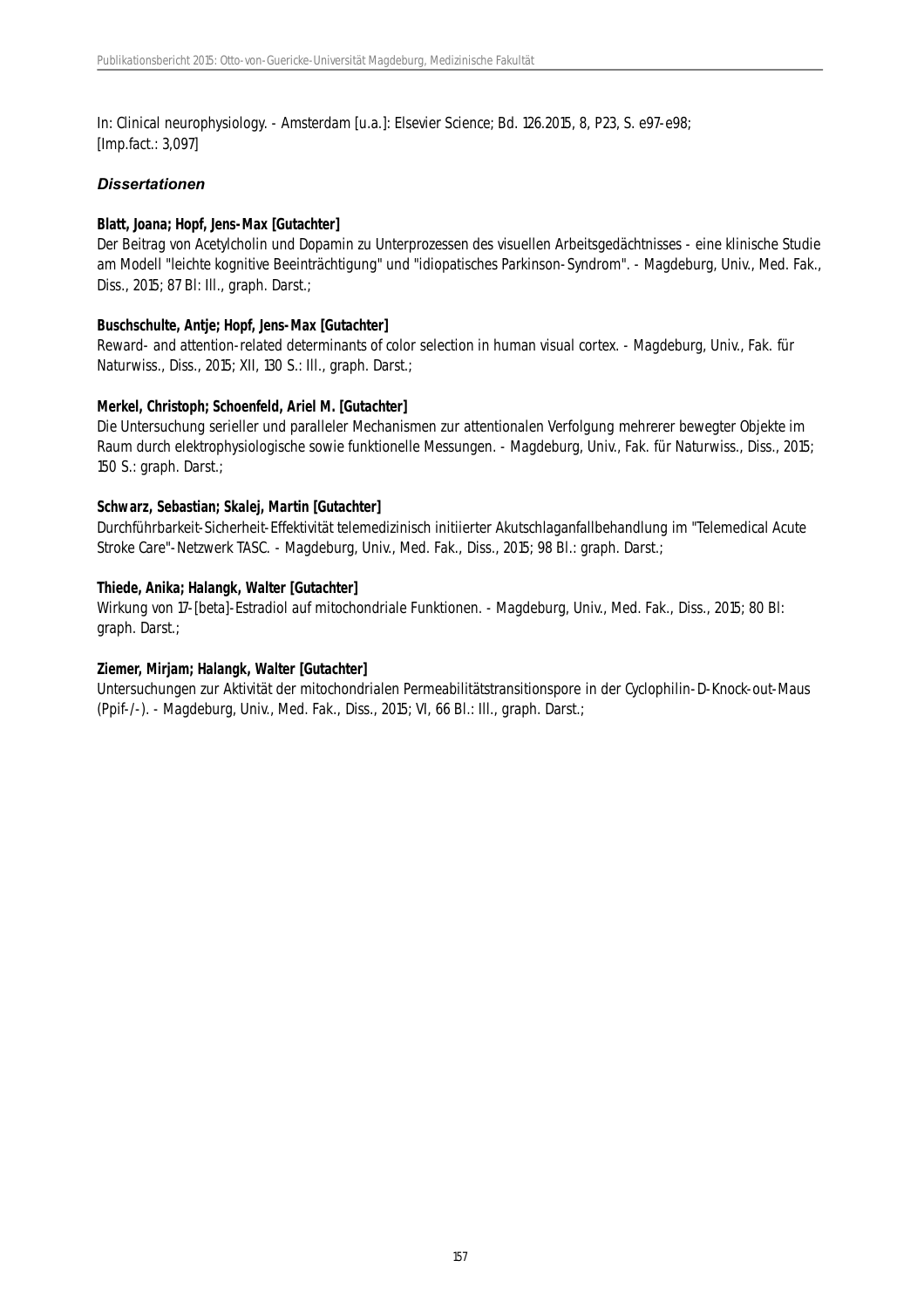# UNIVERSITÄTSKLINIK FÜR PSYCHIATRIE UND PSYCHOTHERAPIE

Leipziger Str. 44, 39120 Magdeburg Tel. +49 (0)391 67 15029, Fax +49 (0)391 67 15223 bernhard.bogerts@med.ovgu.de

# **1. Leitung**

Prof. Dr. med. Bernhard Bogerts (Direktor)

# **2. Veröffentlichungen**

# *Begutachtete Zeitschriftenaufsätze*

## **Adamaszek, Michael; Kirkby, Kenneth C.; Agata, Fedrico d'; Olbrich, Sebastian; Langner, Sönke; Steele, Christopher; Sehm, Bernhard; Busse, Stefan; Kessler, Christof; Hamm, Alfons**

Neural correlates of impaired emotional face recognition in cerebellar lesions In: Brain research: an international multidisciplinary journal devoted to fundamental research in the brain sciences. - Amsterdam: Elsevier, Bd. 1613.2015, S. 1-12; [Imp.fact.: 2,843]

## **Beier, Klaus M.; Krüger, Tillmann H. C.; Walter, Henrik; Schiffer, Boris; Ponseti, Jorge; Walter, Martin**

Pädophilie und sexueller Kindesmissbrauch - Klinik und Forschung In: Trauma & Gewalt: Forschung und Praxisfelder; Organ der Deutschsprachigen Gesellschaft für Psychotraumatologie und der Gesellschaft für Psychotraumatologie, Traumatherapie und Gewaltforschung. - Stuttgart: Klett-Cotta, Bd. 9.2015, 2, S. 106-121;

## **Bernstein, Hans-Gert; Dobrowolny, Henrik; Trübner, Kurt; Steiner, Johann; Bogerts, Bernhard; Hoffmann, Werner**

Differential regional and cellular distribution of TFF3 peptide in the human brain In: Amino acids. - Wien [u.a.]: Springer, Bd. 47.2015, 5, S. 1053-1063; [Imp.fact.: 3,293]

## **Bernstein, Hans-Gert; Jäger, Kristin; Dobrowolny, Henrik; Steiner, Johann; Keilhoff, Gerburg; Bogerts, Bernhard; Laube, Gregor**

Possible sources and functions of L-homoarginine in the brain - review of the literature and own findings In: Amino acids. - Wien [u.a.]: Springer, Bd. 47.2015, 9, S. 1729-1740; [Imp.fact.: 3,293]

## **Bernstein, Hans-Gert; Keilhoff, Gerburg; Steiner, Johann; Laube, Gregor; Bogerts, Bernhard**

Downregulation of neuregulin 1-ErbB4 signaling and antidepressant properties of ketamine - ErbB4 expressing pyramidal neurons may play a role

In: Journal of molecular neuroscience: JMN online. - New York, NY: Springer, Bd. 55.2015, 2, S. 372-373; [Imp.fact.: 2,343]

# **Bernstein, Hans-Gert; Lindquist, Jonathan A.; Keilhoff, Gerburg; Dobrowolny, Henrik; Brandt, Sabine; Steiner, Johann; Bogerts, Bernhard; Mertens, Peter R.**

Differential distribution of Y-box-binding protein 1 and cold shock domain protein A in developing and adult human brain

In: Brain structure & function. - Berlin: Springer, Bd. 220.2015, 4, S. 2235-2245; [Imp.fact.: 5,618]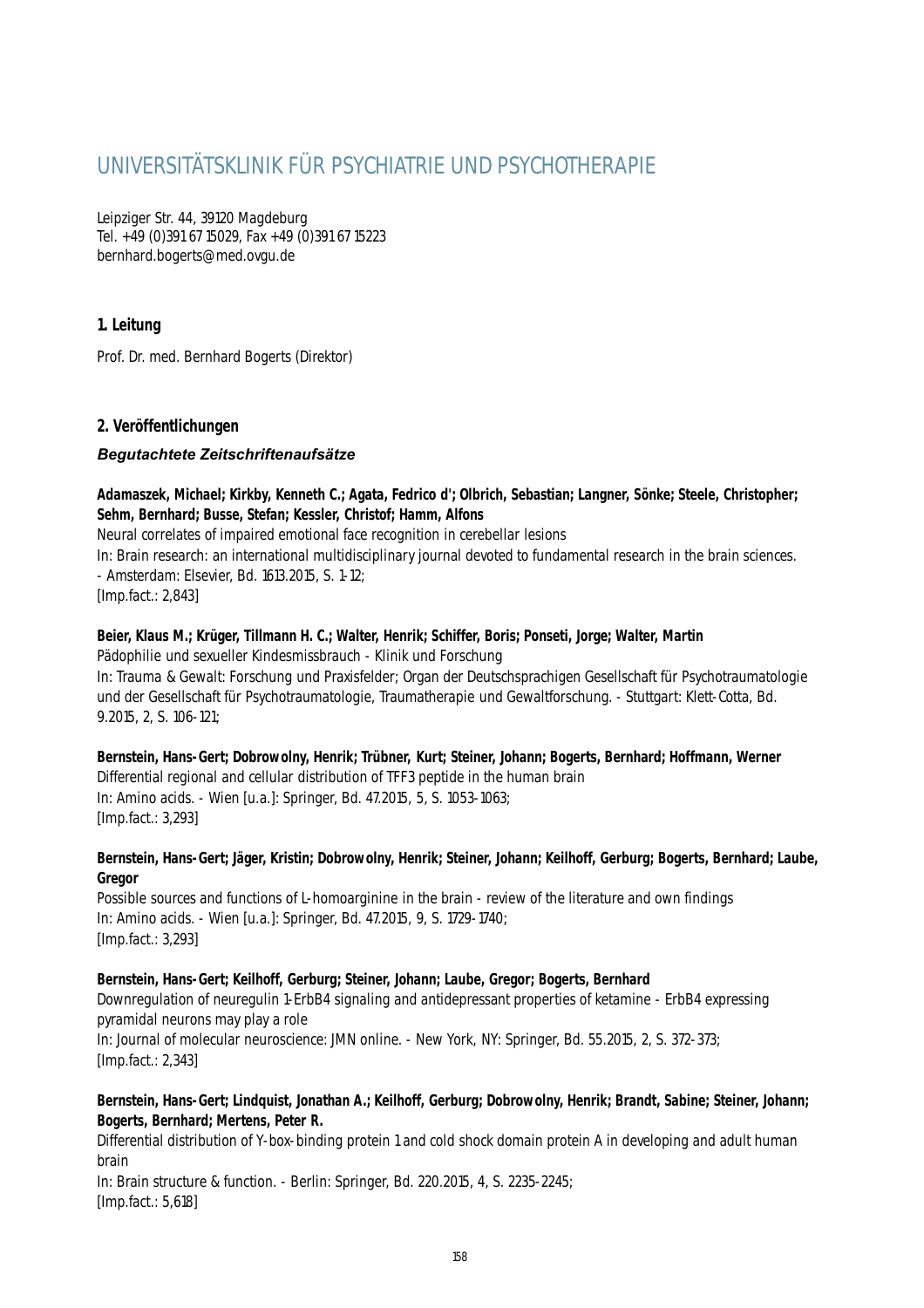## **Bernstein, Hans-Gert; Lindquist, Jonathan A.; Keilhoff, Gerburg; Dobrowolny, Henrik; Brandt, Sabine; Steiner, Johann; Bogerts, Bernhard; Mertens, Peter R.**

Erratum to: Differential distribution of Y-box-binding protein 1 and cold shock domain protein A in developing and adult human brain In: Brain structure & function. - Berlin: Springer, Bd. 220.2015, 4, S. 2247; [Imp.fact.: 5,618]

## **Bernstein, Hans-Gert; Meyer-Lotz, Gabriela; Dobrowolny, Henrik; Bannier, Jana; Steiner, Johann; Walter, Martin; Bogerts, Bernhard**

Reduced density of glutamine synthetase immunoreactive astrocytes in different cortical areas in major depression but not in bipolar I disorder In: Frontiers in cellular neuroscience. - Lausanne: Frontiers Research Foundation; Bd. 9.2015, Art. 273, insges. 12 S.; [Imp.fact.: 4,289]

# **Bernstein, Hans-Gert; Steiner, Johann; Guest, Paul C.; Dobrowolny, Henrik; Bogerts, Bernhard**

Glial cells as key players in schizophrenia pathology - recent insights and concepts of therapy In: Schizophrenia research. - Amsterdam [u.a.]: Elsevier Science, Bd. 161.2015, 1, S. 4-18; unter URL: ttp:// www.sciencedirect.com/science/journal/09209964/161/1; [Imp.fact.: 4,426]

# **Bogerts, Bernhard; Gaebel, Wolfgang**

## Nachruf auf Prof. Dr. Kurt Heinrich

In: Der Nervenarzt: Organ der Deutschen Gesellschaft für Psychiatrie, Psychotherapie und Nervenheilkunde; Mitteilungsblatt der Deutschen Gesellschaft für Neurologie. - Berlin: Springer, Bd. 86.2015, 5, S. 612-613; [Imp.fact.: 0,787]

**Borchardt, Viola; Krause, Anna L.; Li, Meng; Tol, Marie-José van; Demenescu, Liliana Ramona; Buchheim, Anna; Metzger, Coraline D.; Sweeney-Reed, Catherine M.; Nolte, Tobias; Lord, Anton R.; Walter, Martin** Dynamic disconnection of the supplementary motor area after processing of dismissive biographic narratives In: Brain and behavior. - Malden, Mass: Wiley; Bd. 5.2015, 10, Art.-Nr. e00377, insges. 14 S.; [Imp.fact.: 2,243]

**Borchardt, Viola; Krause, Anna Linda; Starck, Tuomo; Nissilä, Juuso; Timonen, Markku; Kiviniemi, Vesa; Walter, Martin** Graph theory reveals hyper-functionality in visual cortices of seasonal affective disorder patients In: The world journal of biological psychiatry. - Abingdon: Taylor & Francis Group, Bd. 16.2015, 2, S. 123-134; [Imp.fact.: 4,183]

## **Brisch, Ralf; Bielau, Hendrik; Saniotis, Arthur; Wolf, Rainer; Bogerts, Bernhard; Krell, Dieter; Steiner, Johann; Braun, Katharina; Krzyzanowska, Marta; Krzyzanowski, Maciej; Jankowski, Zbigniew; Kaliszan, Michał Bernstein, Hans-Gert; Gos, Tomasz**

Calretinin and parvalbumin in schizophrenia and affective disorders - a mini-review, a perspective on the evolutionary role of calretinin in schizophrenia, and a preliminary post-mortem study of calretinin in the septal nuclei In: Frontiers in cellular neuroscience. - Lausanne: Frontiers Research Foundation; Bd. 9.2015, Art.-Nr. 393, insges. 13 S.; [Imp.fact.: 4,289]

## **Busse, Mandy; Busse, Stefan; Myint, Aye Mu; Gos, Tomasz; Dobrowolny, Henrik; Müller, Ulf J.; Bogerts, Bernhard; Bernstein, Hans-Gert; Steiner, Johann**

Decreased quinolinic acid in the hippocampus of depressive patients - evidence for local anti-inflammatory and neuroprotective responses?

In: European archives of psychiatry and clinical neuroscience. - Darmstadt: Steinkopff, Bd. 265.2015, 4, S. 321-329; [Imp.fact.: 3,525]

# **Busse, Stefan; Steiner, Johann; Alter, Juliane; Dobrowolny, Henrik; Mawrin, Christian; Bogerts, Bernhard; Hartig, Roland; Busse, Mandy**

Expression of HLA-DR, CD80, and CD86 in healthy aging and Alzheimer's disease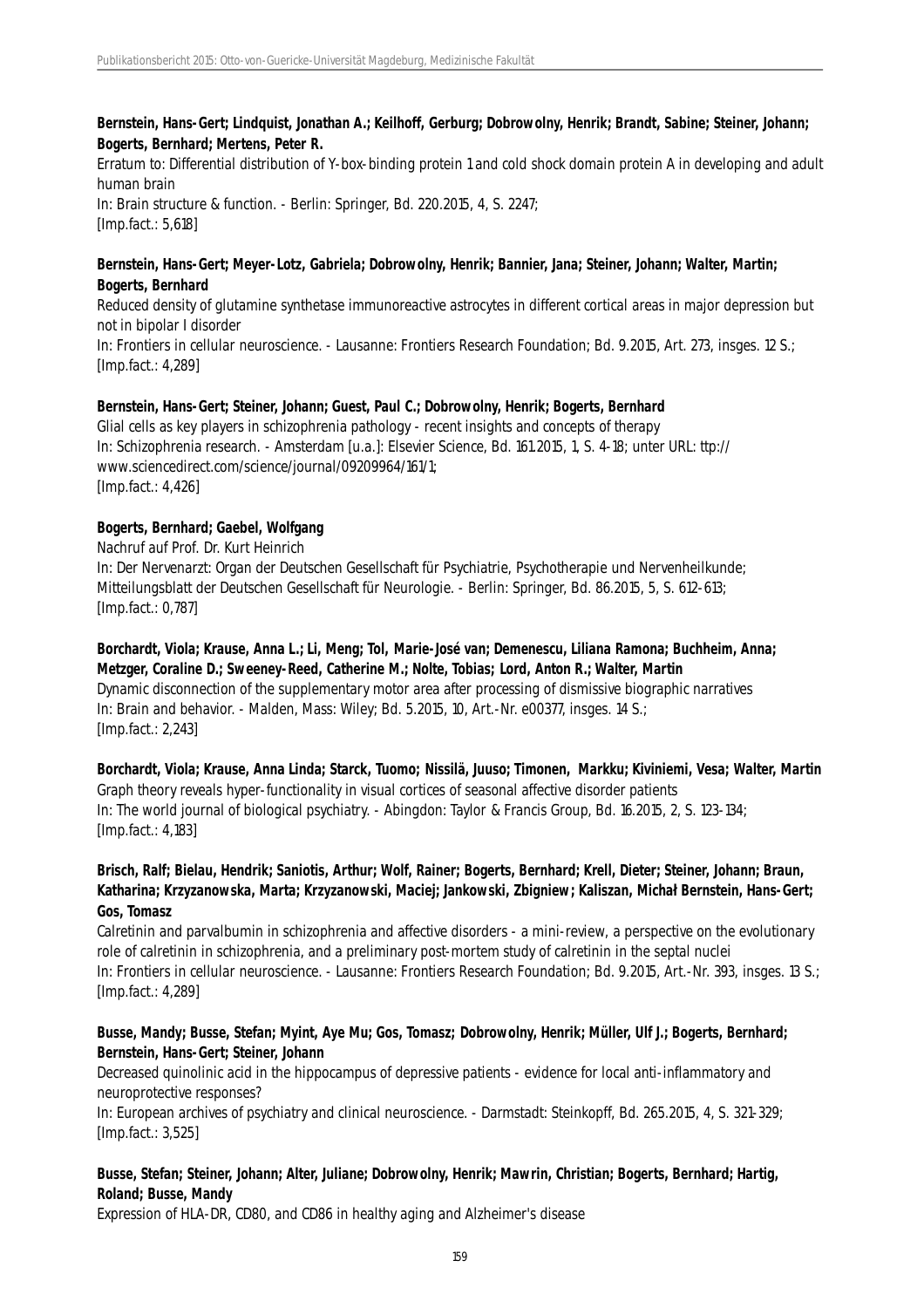In: Journal of Alzheimer's disease. - Amsterdam: IOS Press, Bd. 47.2015, 1, S. 177-184; [Imp.fact.: 4,151]

## **Busse, Stefan; Steiner, Johann; Glorius, Sarah; Dobrowolny, Henrik; Greiner-Bohl, Sabrina; Mawrin, Christian; Bommhardt, Ursula; Hartig, Roland; Bogerts, Bernhard; Busse, Mandy**

VGF expression by T lymphocytes in patients with Alzheimer's disease In: OncoTarget: open access impact journal. - [S.l.]: Impact Journals LLC, Bd. 6.2015, 17, S. 14843-14851; [Imp.fact.: 6,359]

## **Dou, Weiqiang; Kaufmann, Jörn; Li, Meng; Zhong, Kai; Walter, Martin; Speck, Oliver**

The separation of Gln and Glu in STEAM - a comparison study using short and long TEs/TMs at 3 and 7 T In: Magnetic resonance materials in physics, biology and medicine: (MAGMA); the official journal of the European Society for Magnetic Resonance in Medicine and Biology (ESMRMB). - Heidelberg: Springer, Bd. 28.2015, 4, S. 395-405; [Imp.fact.: 2,869]

# **Dou, Weiqiang; Speck, Oliver; Benner, Thomas; Kaufmann, Jörn; Li, Meng; Zhong, Kai; Walter, Martin**

Automatic voxel positioning for MRS at 7 T

In: Magnetic resonance materials in physics, biology and medicine: (MAGMA); the official journal of the European Society for Magnetic Resonance in Medicine and Biology (ESMRMB). - Heidelberg: Springer, Bd. 28.2015, 3, S. 259-270; [Imp.fact.: 2,869]

## **Ehrenreich, Hannelore; Steiner, Johann**

Reply [to: Lancaster et al: Immunoglobulin G antibodies to the N-Methyl-D-aspartate receptor are distinct from immunoglobulin A and immunoglobulin M responses] In: Annals of neurology. - Hoboken, NJ: Wiley-Blackwell, Bd. 77.2015, 1, S. 184; [Imp.fact.: 11,910]

# **Ehrlich, Stefan; Lord, Anton R.; Geisler, Daniel; Borchardt, Viola; Boehm, Ilka; Seidel, Maria; Ritschel, Franziska; Schulze, Anne; King, Joseph A.; Weidner, Kerstin; Rössner, Veit; Walter, Martin**

Reduced functional connectivity in the thalamo-insular subnetwork in patients with acute anorexia nervosa In: Human brain mapping. - New York, NY: Wiley-Liss, Bd. 36.2015, 5, S. 1772-1781; [Imp.fact.: 5,969]

## **Fernandes, Brisa S.; Steiner, Johann; Berk, Michael; Molendijk, Marc L.; Gonzalez-Pinto, Ana; Turck, Christoph W.; Nardin, Patrícia; Gonçalves, Carlos-Alberto**

Peripheral brain-derived neurotrophic factor in schizophrenia and the role of antipsychotics - meta-analysis and implications In: Molecular psychiatry. - London: Macmillan, Bd. 19.2014, insges. 12 S.;

[Imp.fact.: 15,147]

# **Graf, Heiko; Metzger, Coraline D. [VerfasserIn]; Walter, Martin [VerfasserIn]; Abler, Birgit [VerfasserIn]**

Serotonergic antidepressants decrease hedonic signals but leave learning signals in the nucleus accumbens unaffected In: Neuroreport. - London: Lippincott Williams & Wilkins, Bd. 27.2016, 1, S. 18-22; [Imp.fact.: 1,520]

## **Graf, Heiko; Wiegers, Maike; Metzger, Coraline D.; Walter, Martin; Grön, Georg; Abler, Birgit**

Erotic stimulus processing under amisulpride and reboxetine - A placebo-controlled fMRI study in healthy subjects In: The international journal of neuropsychopharmacology. - Oxford: Oxford Univ. Press, Bd. 18.2015, 2, S. 1-8; [Imp.fact.: 5,264]

#### **Guest, Paul C.; Iwata, Keiko; Kato, Takahiro A.; Steiner, Johann; Schmitt, Andrea; Turck, Christoph W.; Martins-de-Souza, Daniel**

MK-801 treatment affects glycolysis in oligodendrocytes more than in astrocytes and neuronal cells - insights for schizophrenia

In: Frontiers in cellular neuroscience. - Lausanne: Frontiers Research Foundation; Bd. 9.2015, Art.-Nr. 180, insges. 10 S.;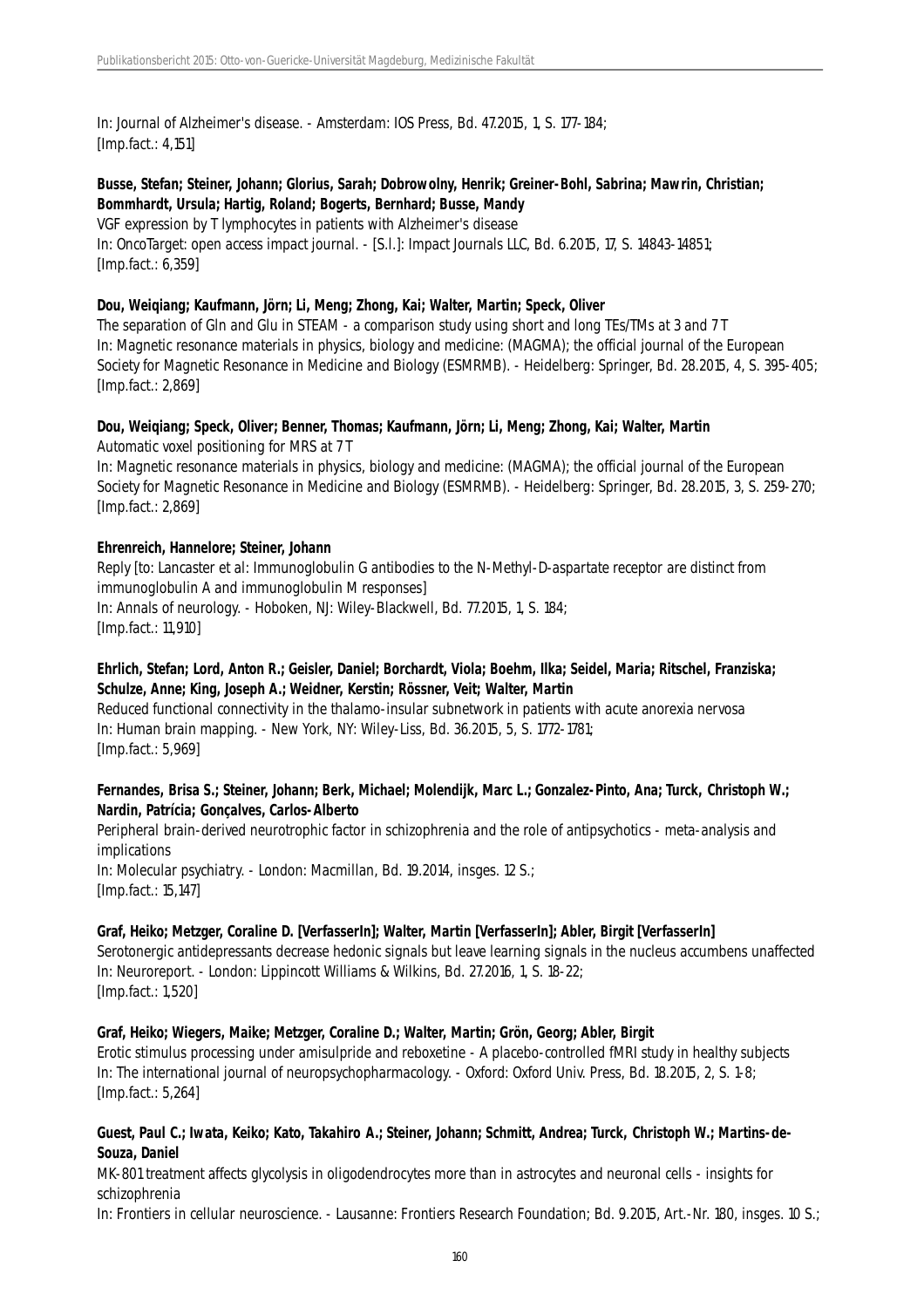[Imp.fact.: 4,289]

## **Hradsky, Johannes; Bernstein, Hans-Gert; Marunde, Monika; Mikhaylova, Marina; Kreutz, Michael R.**

Alternative splicing, expression and cellular localization of Calneuron-1 in the rat and human brain In: Journal of histochemistry & cytochemistry: JHC. - London [u.a.]: Sage Publ, Bd. 63.2015, 10, S. 793-804; [Imp.fact.: 1,959]

#### **Kärgel, Christian; Massau, Claudia; Weiß, Simone; Walter, Martin; Kruger, Tillmann H.C.; Schiffer, Boris**

Diminished functional connectivity on the road to child sexual abuse in pedophilia

In: The journal of sexual medicine: basic research and clinical studies in male and female sexual function and dysfunction; the official journal of the International Society for Sexual and Impotence Research. - Oxford: Wiley-Blackwell, Bd. 12.2015, 3, S. 783-795;

[Imp.fact.: 3,151]

## **Krause, Tim J.; Said, Samir M.; Braun-Dullaeus, Rüdiger C.; Bogerts, Bernhard; Genz, Axel**

Takotsubo-Kardiomyopathie nach Elektrokrampftherapie - ein Fallbericht

In: Der Nervenarzt: Organ der Deutschen Gesellschaft für Psychiatrie, Psychotherapie und Nervenheilkunde; Mitteilungsblatt der Deutschen Gesellschaft für Neurologie. - Berlin: Springer, Bd. 86.2015, 5, S. 609-611; [Imp.fact.: 0,787]

## **Kruschwitz, Johann D.; Meyer-Lindenberg, Andreas; Veer, Ilya M.; Wackerhagen, Carolin; Erk, Susanne; Mohnke, Sebastian; Pöhland, Lydia; Haddad, Leila; Grimm, Oliver; Tost, Heike; Romanczuk-Seiferth, Nina; Heinz, Andreas; Walter, Martin; Walter, Henrik**

Segregation of face sensitive areas within the fusiform gyrus using global signal regression? - A study on amygdala resting-state functional connectivity In: Human brain mapping. - New York, NY: Wiley-Liss, Bd. 36.2015, 10, S. 4089-4103;

[Imp.fact.: 5,969]

**Kruschwitz, Johann D.; Walter, Martin; Varikuti, Deepthi; Jensen, Jimmy; Plichta, Michael M.; Haddad, Leila; Grimm, Oliver; Mohnke, Sebastian; Pöhland, Lydia; Schott, Björn; Wold, Andrew; Mühleisen, Thomas W.; Heinz, Andreas; Erk, Susanne; Romanczuk-Seiferth, Nina; Witt, Stephanie; Nöthen, Markus M.; Rietschel, Marcella; Meyer-Lindenberg, Andreas; Walter, Henrik**

5-HTTLPR/rs25531 polymorphism and neuroticism are linked by resting state functional connectivity of amygdala and fusiform gyrus In: Brain structure & function. - Berlin: Springer, Bd. 220.2015, 4, S. 2373-2385;

[Imp.fact.: 5,618]

# **Krzy anowska, Marta; Steiner, Johann; Brisch, Ralf; Mawrin, Christian; Busse, Stefan; Braun, Katharina; Jankowski, Zbigniew; Bernstein, Hans-Gert; Bogerts, Bernhard; Gos, Tomasz**

Ribosomal DNA transcription in dorsal raphe nucleus neurons is increased in residual schizophrenia compared to depressed patients with affective disorders

In: Psychiatry research. - Amsterdam [u.a.]: Elsevier Science, Bd. 230.2015, 2, S. 233-241; [Imp.fact.: 2,467]

## **Krzy anowska, Marta; Steiner, Johann; Brisch, Ralf; Mawrin, Christian; Busse, Stefan; Braun, Katharina; Jankowski, Zbigniew; Bernstein, Hans-Gert; Bogerts, Bernhard; Gos, Tomasz**

Ribosomal DNA transcription in the dorsal raphe nucleus is increased in residual but not in paranoid schizophrenia In: European archives of psychiatry and clinical neuroscience. - Darmstadt: Steinkopff, Bd. 265.2015, 2, S. 117-126; [Imp.fact.: 3,525]

## **Lendeckel, Uwe; Wolke, Carmen; Bernstein, Hans-Gert; Keilhoff, Gerburg**

Effects of nitric oxide synthase deficiency on a disintegrin and metalloproteinase domain-containing protein 12 expression in mouse brain samples

In: Molecular medicine reports. - Athens: Spandidos Publ, Bd. 12.2015, 2, S. 2253-2262; [Imp.fact.: 1,554]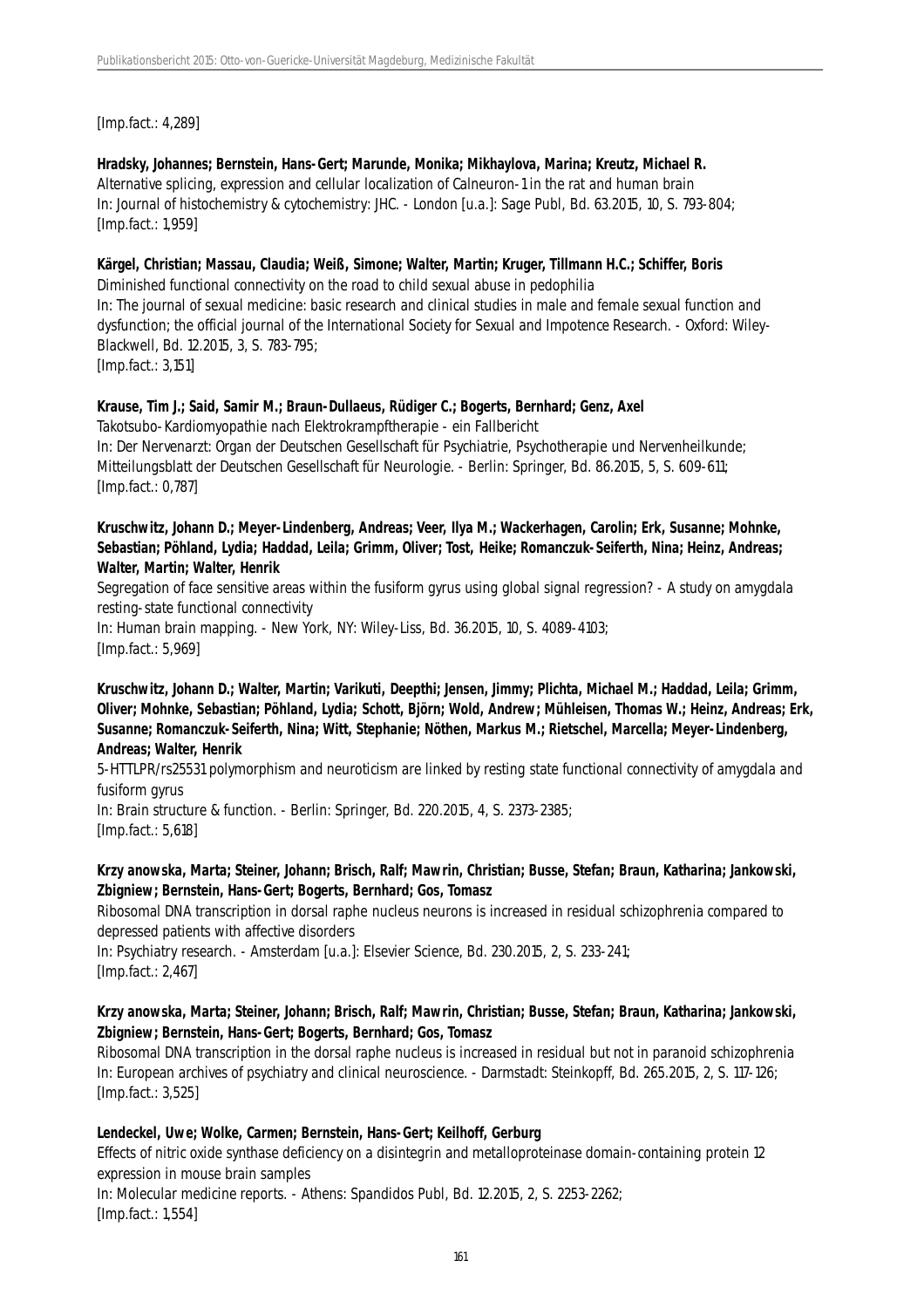#### **Malchow, Berend; Strocka, Steffen; Frank, Friederike; Bernstein, Hans-Gert; Steiner, Johann; Schneider-Axmann, Thomas; Hasan, Alkomiet; Reich-Erkelenz, Daniela; Schmitz, Christoph; Bogerts, Bernhard; Falkai, Peter; Schmitt, Andrea**

Stereological investigation of the posterior hippocampus in affective disorders In: Journal of neural transmission. - Wien [u.a.]: Springer, Bd. 121.2014, insges. 15 S.; [Imp.fact.: 2,871]

#### **Martins-de-Souza, Daniel; Solari, Fiorella A.; Guest, Paul C.; Zahedi, René P.; Steiner, Johann**

Biological pathways modulated by antipsychotics in the blood plasma of schizophrenia patients and their association to a clinical response

In: npj Schizophrenia. - London [u.a.]: Nature Publ. Group; Bd. 1.2015, Art.-Nr. 15050, insges. 7 S.;

#### **Mergl, Roland; Koburger, Nicole; Heinrichs, Katherina; Székely, András; Tóth, Mónika Ditta; Coyne, James; Quintão, Sónia; Arensman, Ella; Coffey, Claire; Maxwell, Margaret; Värnik, Airi; Audenhove, Chantal van; McDaid, David; Sarchiapone, Marco; Schmidtke, Armin; Genz, Axel; Gusmão, Ricardo; Hegerl, Ulrich**

What are reasons for the large gender differences in the lethality of suicidal acts? - an epidemiological analysis in four European countries

In: PLoS one. - Lawrence, Kan: PLoS; Bd. 10.2015, 7, Art.-Nr. e0129062, insges. 18 S.; [Imp.fact.: 3,234]

#### **Müller, Ulf J.; Truebner, Kurt; Schiltz, Kolja; Kuhn, Jens; Mawrin, Christian; Dobrowolny, Henrik; Bernstein, Hans-Gert; Bogerts, Bernhard; Steiner, Johann**

Postmortem volumetric analysis of the nucleus accumbens in male heroin addicts - implications for deep brain stimulation

In: European archives of psychiatry and clinical neuroscience. - Darmstadt: Steinkopff, Bd. 265.2015, 8, S. 647-653; [Imp.fact.: 3,525]

## **Pankow, Anne; Deserno, Lorenz; Walter, Martin; Fydrich, Thomas; Bermpohl, Felix; Schlagenhauf, Florian; Heinz, Andreas**

Reduced default mode network connectivity in schizophrenia patients In: Schizophrenia research: an international multidisciplinary journal. - Amsterdam [u.a.]: Elsevier Science, Bd. 165.2015, 1, S. 90-93; [Imp.fact.: 3,923]

## **Schöne, Maria; Peter, Eileen; Dobrowolny, Henrik; Bogerts, Bernhard**

Neonatizid - Täterinnentypologie und Ost-West-Vergleich

In: Der Nervenarzt: Organ der Deutschen Gesellschaft für Psychiatrie, Psychotherapie und Nervenheilkunde; Mitteilungsblatt der Deutschen Gesellschaft für Neurologie. - Berlin: Springer, Bd. 86.2015, 5, S. 595-602; [Imp.fact.: 0,787]

#### **Schwarz, Emanuel; Steiner, Johann; Guest, Paul C.; Bogerts, Bernhard; Bahn, Sabine**

Investigation of molecular serum profiles associated with predisposition to antipsychotic-induced weight gain In: The world journal of biological psychiatry. - Abingdon: Taylor & Francis Group, Bd. 16.2015, 1, S. 22-30; [Imp.fact.: 4,183]

**Seitz, Jochen; Walter, Martin; Mainz, Verena; Herpertz-Dahlmann, Beate; Konrad, Kerstin; Polier, Georg von** Brain volume reduction predicts weight development in adolescent patients with anorexia nervosa In: Journal of psychiatric research. - Amsterdam [u.a.]: Elsevier Science, Bd. 68.2015, S. 228-237; [Imp.fact.: 3,957]

#### **Steiner, Johann; Bogerts, Bernhard**

N-methyl-D-aspartate receptor autoantibodies in schizophrenia and affective disorders. Letter to the editor In: Schizophrenia research: an international multidisciplinary journal. - Amsterdam [u.a.]: Elsevier Science, Bd.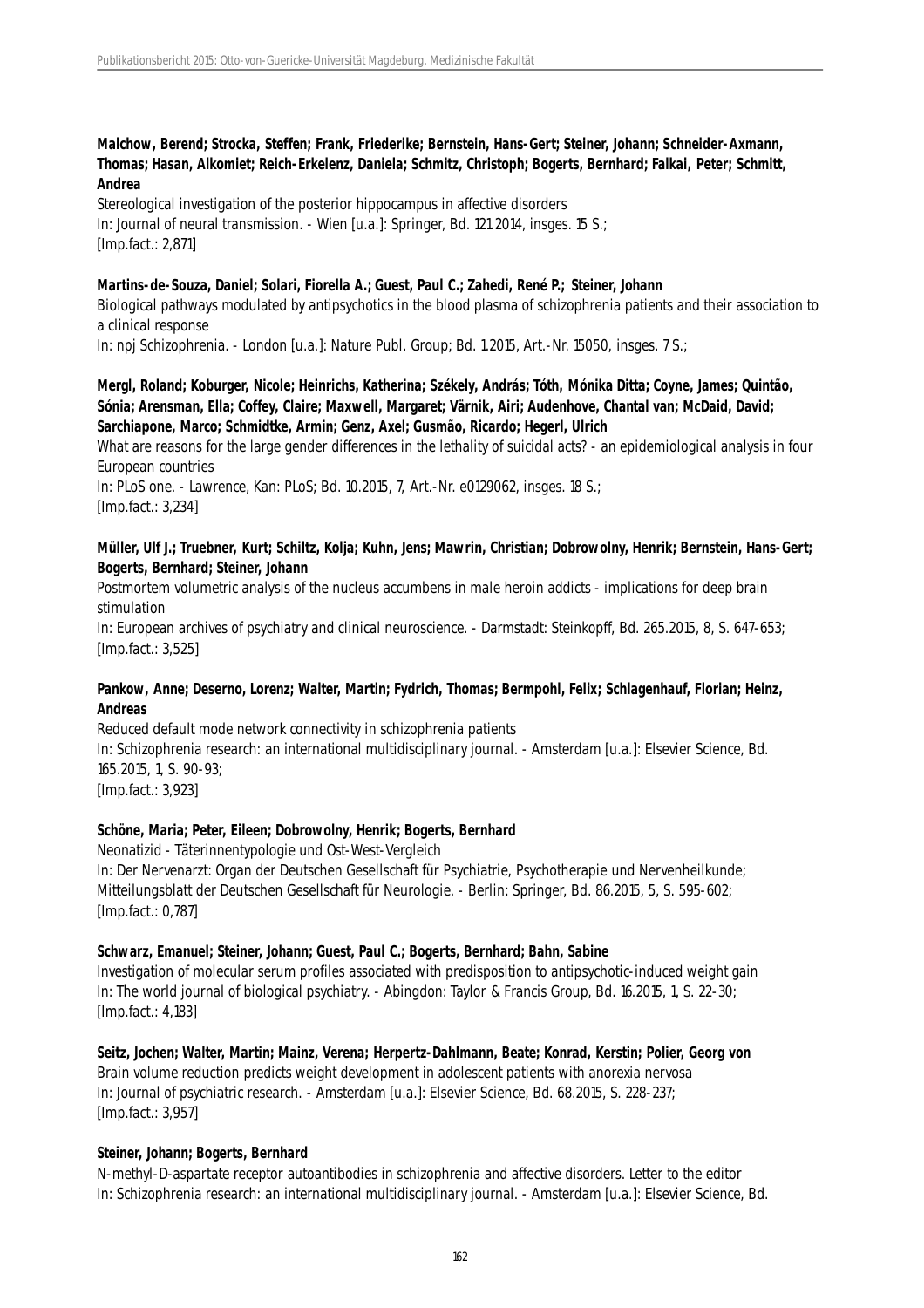162.2015, 1/3, S. 291; [Imp.fact.: 3,923]

#### **Steiner, Johann; Schiltz, Kolja; Bernstein, Hans-Gert; Bogerts, Bernhard**

Antineuronal antibodies against neurotransmitter receptors and synaptic proteins in schizophrenia - current knowledge and clinical implications

In: CNS drugs: evaluations of drug therapy in the management of psychiatric and neurological disease. - Berlin [u.a.]: Springer, Bd. 29.2015, 3, S. 197-206; [Imp.fact.: 5,113]

#### **Tenbergen, Gilian; Wittfoth, Matthias; Frieling, Helge; Ponseti, Jorge; Walter, Martin; Walter, Henrik; Beier, Klaus M.; Schiffer, Boris; Kruger, Tillmann H.C.**

The neurobiology and psychology of pedophilia: recent advances and challenges In: Frontiers in human neuroscience. - Lausanne: Frontiers Research Foundation; Bd. 9.2015, Art. 344, insges. 20 S.; [Imp.fact.: 3,626]

## **Walter, Martin; Lord, Anton**

How can we predict treatment outcome for depression? In: EBioMedicine. - Amsterdam [u.a.]: Elsevier, Bd. 2.2015, 1, S. 9-10;

## **Wetterling, Friedrich; McCarthy, Hazel; Tozzi, Leonardo; Skokauskas, Norbert; O'Doherty, John P.; Mulligan, Aisling; Meaney, James; Fagan, Andrew J.; Gill, Michael; Frodl, Thomas**

Impaired reward processing in the human prefrontal cortex distinguishes between persistent and remittent attention deficit hyperactivity disorder

In: Human brain mapping. - New York, NY: Wiley-Liss, Bd. 36.2015, 11, S. 4648-4663; [Imp.fact.: 5,969]

**Zerche, Maria; Weissenborn, Karin; Ott, Christoph; Dere, Ekrem; Asif, Abdul R.; Worthmann, Hans; Hassouna, Imam; Rentzsch, Kristin; Tryc, Anita B.; Dahm, Liane; Steiner, Johann; Binder, Lutz; Wiltfang, Jens; Sirén, Anna-Leena; Stöcker, Winfried; Ehrenreich, Hannelore**

Preexisting serum autoantibodies against the NMDAR subunit NR1 modulate evolution of lesion size in acute ischemic stroke

In: Stroke: journal of the American Heart Association. - New York, NY: Association, Bd. 46.2015, 5, S. 1180-1186; [Imp.fact.: 5,761]

## **Zhang, Bin; Tian, Derun; Yu, Chunshui; Li, Meng; Zang, Yufeng; Liu, Yijun; Walter, Martin**

Altered baseline brain activity differentiates regional mechanisms subserving biological and psychological alterations in obese men

In: Scientific reports. - London: Nature Publishing Group; Bd. 5.2015, Art.-Nr. 11563, insges. 9 S.; [Imp.fact.: 5,578]

#### **Zhang, Bin; Tian, Derun; Yu, Chunshui; Zhang, Jing; Tian, Xiao; Deneen, Karen M. von; Zang, Yufeng; Walter, Martin; Liu, Yijun**

Altered baseline brain activities before food intake in obese men - A resting state fMRI study In: Neuroscience letters. - Amsterdam [u.a.]: Elsevier Science, Bd. 584.2015, S. 156-161; [Imp.fact.: 2,055]

## *Abstracts*

## **Bernstein, Hans-Gert; Jauch, Esther; Smalla, Karl-Heinz; Kreutz, Michael; Dobrowolny, Henrik; Steiner, Johann; Dürrschmidt, Diana; Bogerts, Bernhard**

Increased expression of prohibitin and DISC1 in oligodendroglial cells in schizophrenia In: Journal of neurochemistry: official journal of the International Society for Neurochemistry; JN. - Oxford: Wiley-Blackwell; Bd. 134.2015, Suppl. 1, WTH14-02, S. 348; [Imp.fact.: 4,281]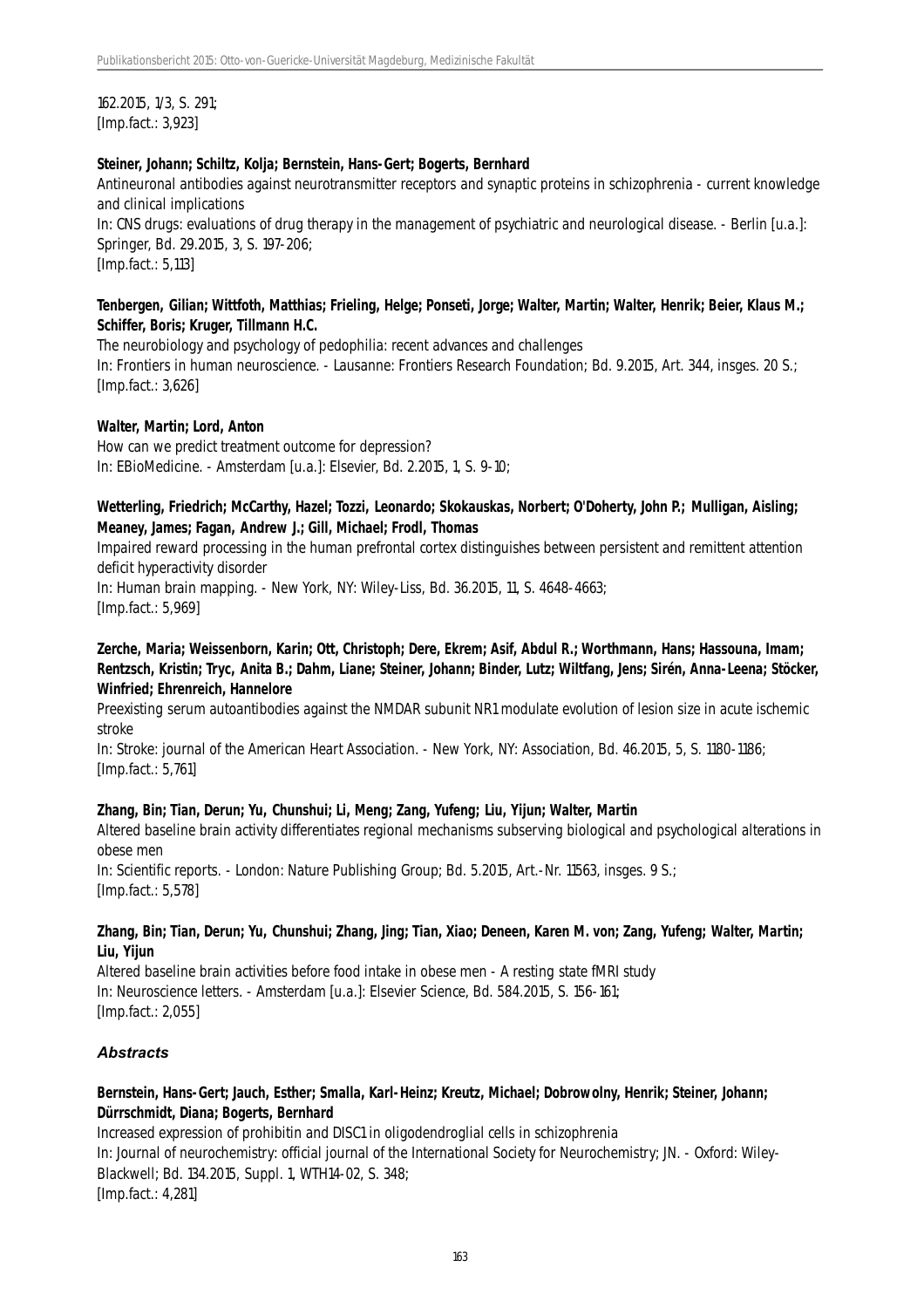# **Bot, Mariska; Chan, Man K.; Jansen, Rick; Lamers, Femke; Vogelzangs, Nicole; Steiner, Johann; Leweke, F. Markus; Rothermundt, Matthias; Cooper, Jason; Bahn, Sabine; Penninx, Brenda W. J. H.**

Serum proteomic profiling of major depressive disorder

In: Biological psychiatry: a journal of psychiatric neuroscience and therapeutics; a publication of the Society of Biological Psychiatry. - New York, NY: Elsevier; Bd. 77.2015, 9, Suppl., Abs. 917, S. 332S; [Imp.fact.: 10,255]

**Chan, Man Kuan; Krebs, Marie Odile; Cox, David; Guest, Paul; Yolken, Robert; Rahmoune, Hassan; Rothermundt, Matthias; Steiner, Johann; Leweke, F. Markus; Beveren, Nico J. M. van; Niebuhr, David W.; Weber, Natalya S.; Cowan, David N.; Suarez-Pinilla, Paula; Crespo-Facorro, Benedicto; Mam-Lam-Fook, Célia; Bourgin, Julie; Wenstrup, Richard J.; Kaldate, Rajesh R.; Cooper, Jason D.; Bahn, Sabine**

Development of a blood-based molecular biomarker test for identification of schizophrenia prior to disease onset In: Schizophrenia bulletin. - Oxford [u.a.]: Oxford Univ. Press; Bd. 41.2015, Suppl. 1, S. S13; [Imp.fact.: 8,450]

# **Gollnick, Kathleen; Genz, Axel**

Der Rechtshilfebedarf somatischer Fachdisziplinen in der medizinischen Versorgung eines Universitätsklinikums - Analyse von 14 Jahren universitärer Konsiliarpsychiatrie

In: Das Gesundheitswesen: Sozialmedizin, Gesundheits-System-Forschung, public health, öffentlicher Gesundheitsdienst, medizinischer Dienst. - Stuttgart [u.a.]: Thieme; Bd. 77.2015, 8/9, Abs. A390, insges. 1 S.; [Imp.fact.: 0,741]

# **Li, Meng; Demenescu, Ramona; Metzger, Coraline; Walter, Martin**

Temporal dynamics of antidepressant ketamine effects on glutamine cycling follow regional fingerprints of Am pa and Nmda receptor densities

In: European psychiatry: the journal of the Association of European Psychiatrists. - Paris: Elsevier; Bd. 30.2015, Suppl. 1, Abs. 0723, insges. 1 S.;

[Imp.fact.: 3,439]

## **Steiner, Johann**

Clozapine promotes glycolysis and myelin lipid synthesis in oligodendrocytes In: Schizophrenia bulletin. - Oxford [u.a.]: Oxford Univ. Press; Bd. 41.2015, Suppl. 1, S. S296-S297; [Imp.fact.: 8,450]

## **Steiner, Johann**

Role of blood brain barrier disruption in schizophrenia In: Biological psychiatry: a journal of psychiatric neuroscience and therapeutics; a publication of the Society of Biological Psychiatry. - New York, NY: Elsevier; Bd. 77.2015, 9, Suppl., Abs. 842, S. 302S-303S; [Imp.fact.: 10,255]

## *Dissertationen*

## **Schwarz, Sebastian; Skalej, Martin [Gutachter]**

Durchführbarkeit-Sicherheit-Effektivität telemedizinisch initiierter Akutschlaganfallbehandlung im "Telemedical Acute Stroke Care"-Netzwerk TASC. - Magdeburg, Univ., Med. Fak., Diss., 2015; 98 Bl.: graph. Darst.;

## **Tausch, Anne; Keilhoff, Gerburg [Gutachter]**

Immunhistochemische Analyse der Glutaminsynthetase-Expression in Astrozyten im dorsolateralen Präfrontalkortex, orbitofrontalen Kortex und anterioren Gyrus Cinguli bei Schizophrenen und psychisch gesunden Vergleichsfällen. - Magdeburg, Univ., Med. Fak., Diss., 2015; X, 59 Bl: Ill., graph. Darst.;

## **Wagner, Rebecca; Schwegler, Herbert [Gutachter]**

Immunhistochemische Analyse der Glutaminsynthetase-Expression im mediodorsalen Thalamuskern und in der Hippokampusregion bei suizidalen und nicht-suizidalen Schizophrenen sowie psychisch gesunden Vergleichsfällen.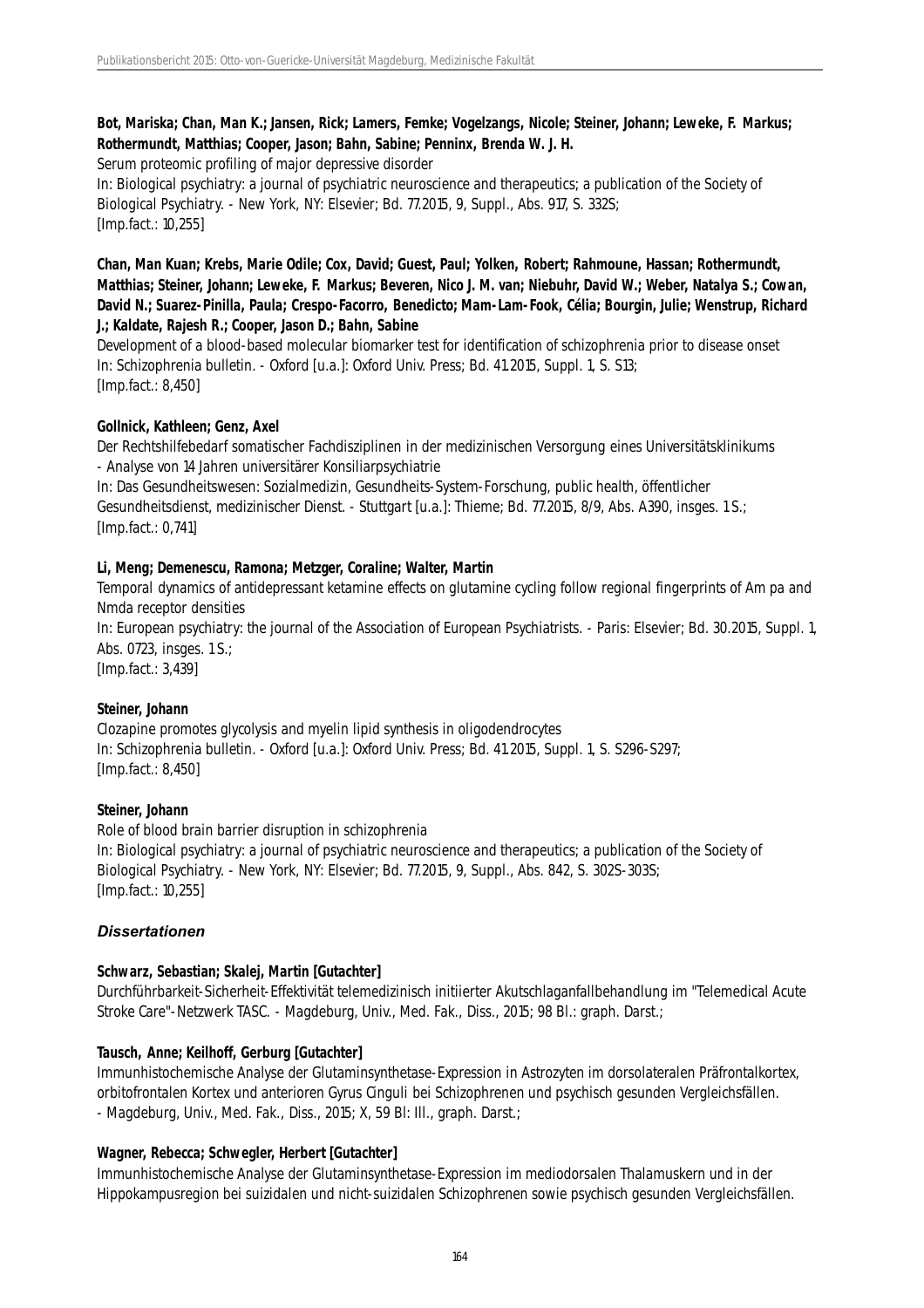- Magdeburg, Univ., Med. Fak., Diss., 2015; 61 Bl: Ill., graph. Darst.;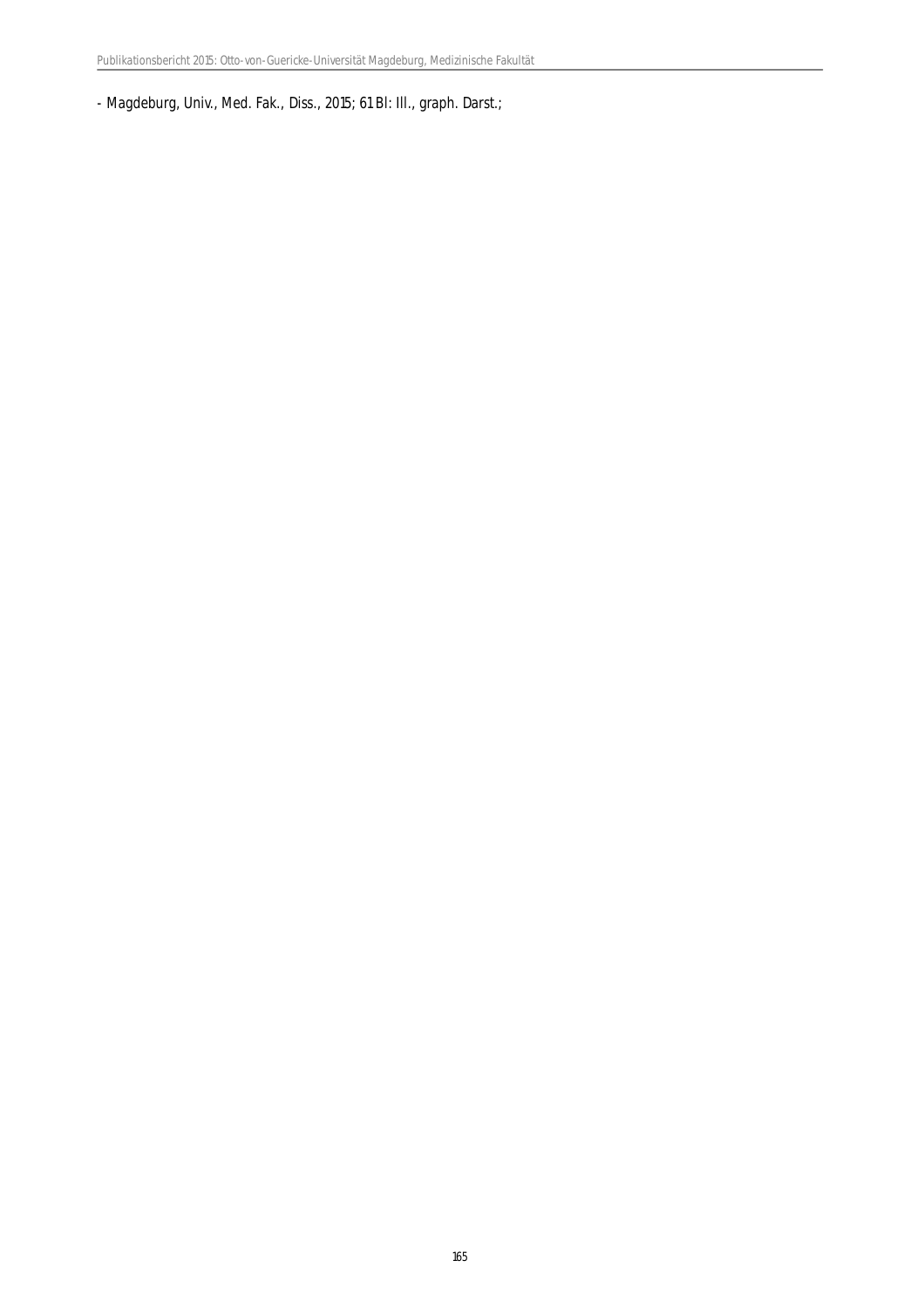# UNIVERSITÄTSKLINIK FÜR KINDER- UND JUGENDPSYCHIATRIE

Universitätsklinik für Kinder- und Jugendpsychiatrie Otto von Guericke Universität Leipziger Strasse 44 39120 Magdeburg

# **1. Leitung**

Prof. Dr. Hans-Henning Flechtner

# **2. Veröffentlichungen**

# *Begutachtete Zeitschriftenaufsätze*

## **Heimrath, Kai; Breitling, Carolin; Krauel, Kerstin; Heinze, Hans-Jochen; Zaehle, Tino**

Modulation of pre-attentive spectro-temporal feature processing in the human auditory system by HD-tDCS In: European journal of neuroscience: EJN. - Oxford [u.a.]: Blackwell, Bd. 41.2015, 12, S. 1580-1586; [Imp.fact.: 3,181]

## **Konrad, Kerstin; Fegert, Jörg M.; Flechtner, Hans-Henning**

"Hölle Kinderpsychiatrie?" Deutsche Kinder- und Jugendpsychiatrie in der Nachkriegszeit - historical reappraisal, responsibility and consequences for the future In: Zeitschrift für Kinder- und Jugendpsychiatrie und Psychotherapie. - Bern: Huber, Bd. 43.2015, 1, S. 5-7; [Imp.fact.: 1,185]

**Quinten, Chantal; Coens, Corneel; Ghislain, Irina; Zikos, Efstathios; Sprangers, Mirjam A.G.; Ringash, Jolie; Martinelli, Francesca; Ediebah, Divine E.; Maringwa, John; Reeve, Bryce B.; Greimel, Eva; King, Madeleine T.; Bjordal, Kristin; Flechtner, Hans-Henning; Koch, Joseph Schmucker-Von; Taphoorn, Martin J.B.; Weis, Joachim; Wildiers, Hans; Velikova, Galina; Bottomley, Andrew**

The effects of age on health-related quality of life in cancer populations - A pooled analysis of randomized controlled trials using the European Organisation for Research and Treatment of Cancer (EORTC) QLQ-C30 involving 6024 cancer patients

In: European journal of cancer. - Amsterdam [u.a.]: Elsevier, Bd. 51.2015, 18, S. 2808-2819; [Imp.fact.: 5,417]

## **Tegelbeckers, Jana; Bunzeck, Nico; Düzel, Emrah; Bonath, Björn; Flechtner, Hans-Henning; Krauel, Kerstin**

Altered salience processing in attention deficit hyperactivity disorder In: Human brain mapping. - New York, NY: Wiley-Liss, Bd. 36.2015, 6, S. 2049-2060; [Imp.fact.: 5,969]

# *Abstracts*

## **Ambach, Andreas; Wölfer, Wiebke; Glemnitz, Martin; Krauel, Kerstin; Bonnekoh, Bernd; Röttger, Ulrike; Flechtner, Hans-Henning; Gollnick, Harald**

Ähnlichkeiten und Unterschiede von Atopischer Dermatitis (AD) und Aufmerksamkeitsdefizit/Hyperaktivitätsstörung (ADHS) auf Zellbiologisch-psychomotorischer Ebene und Modulation Atopie-typischer Pathophysiologischer Parameter durch Methylphenidat (MP)

In: Journal der Deutschen Dermatologischen Gesellschaft: JDDG; Organ der Deutschen Dermatologischen Gesellschaft (DDG) und der Österreichischen Gesellschaft für Dermatologie und Venerologie (ÖGDV). - Chichester: Blackwell; Bd.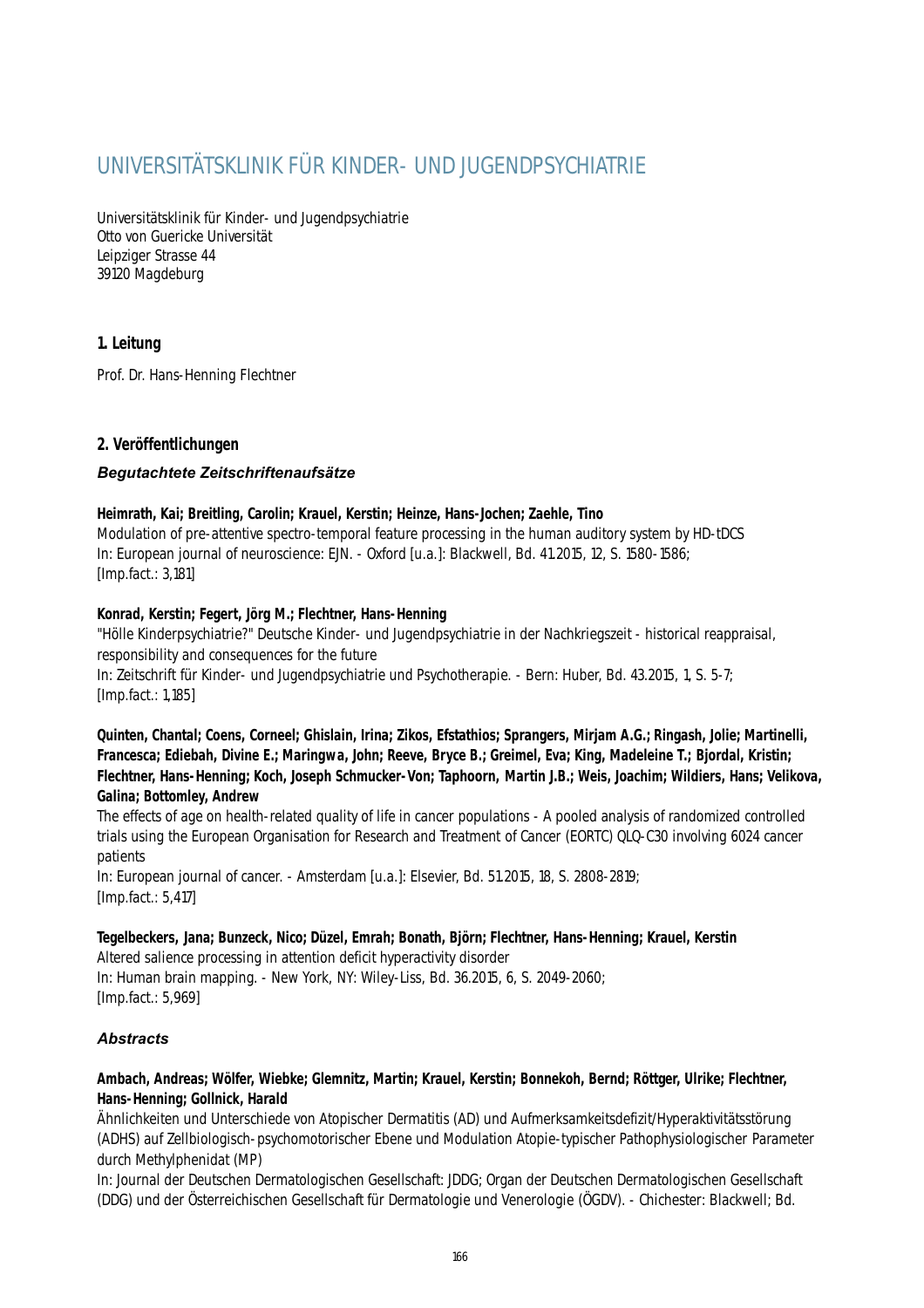13.2015, Suppl. 1, FV01/04, S. 70; [Imp.fact.: 2,050]

## **Glemnitz, Martin; Wölfer, Wiebke; Krauel, Kerstin; Bonnekoh, Bernd; Röttger, Ulrike; Flechtner, Hans-Henning; Gollnick, Harald; Ambach, Andreas**

Atopic dermatitis and attention deficit hyperactivity disorder - altered granule transport mechanisms pave the road to atopy

In: Experimental dermatology: the official journal of the European Immunodermatology Society. - Oxford: Wiley-Blackwell; Bd. 24.2015, 3, S. E1;

[Imp.fact.: 3,762]

## **Glemnitz, Martin; Wölfer, Wiebke; Krauel, Kerstin; Bonnekoh, Bernd; Röttger, Ulrike; Flechtner, Hans-Henning; Gollnick, Harald; Ambach, Andreas**

Increased vigilance in children with atopic dermatitis (AD) and/or attention deficit hyperactivity disorder (ADHD) is based on disturbed intracellular granule biology

In: Journal der Deutschen Dermatologischen Gesellschaft: JDDG; Organ der Deutschen Dermatologischen Gesellschaft (DDG) und der Österreichischen Gesellschaft für Dermatologie und Venerologie (ÖGDV). - Chichester: Blackwell, Bd. 13.2015, 4, S. 371-372;

[Imp.fact.: 2,050]

## **Koehler, Michael; Hoppe, Susanne; Peplinski, D.; Richter, Diana; Frommer, Jörg; Flechtner, Hans-Henning; Fischer, Thomas**

Psycho-oncologic interventions for parents of cancer patients - systematic review In: Oncology research and treatment. - Basel: Karger; Bd. 38.2015, Suppl. 5, V565, S. 172; [Imp.fact.: 0,863]

# *Dissertationen*

## **Anders, Maria; Schubert, Katharina; Vogel, Matthias [Gutachter]**

Subjektive Lebensqualität von Kindern und Jugendlichen der Kinder- und Jugendpsychiatrie bei Aufnahme und Entlassung sowie im Vergleich mit einer gesunden Referenzgruppe. - Magdeburg, Univ., Med. Fak., Diss., 2015; X, 133 Bl: graph. Darst.;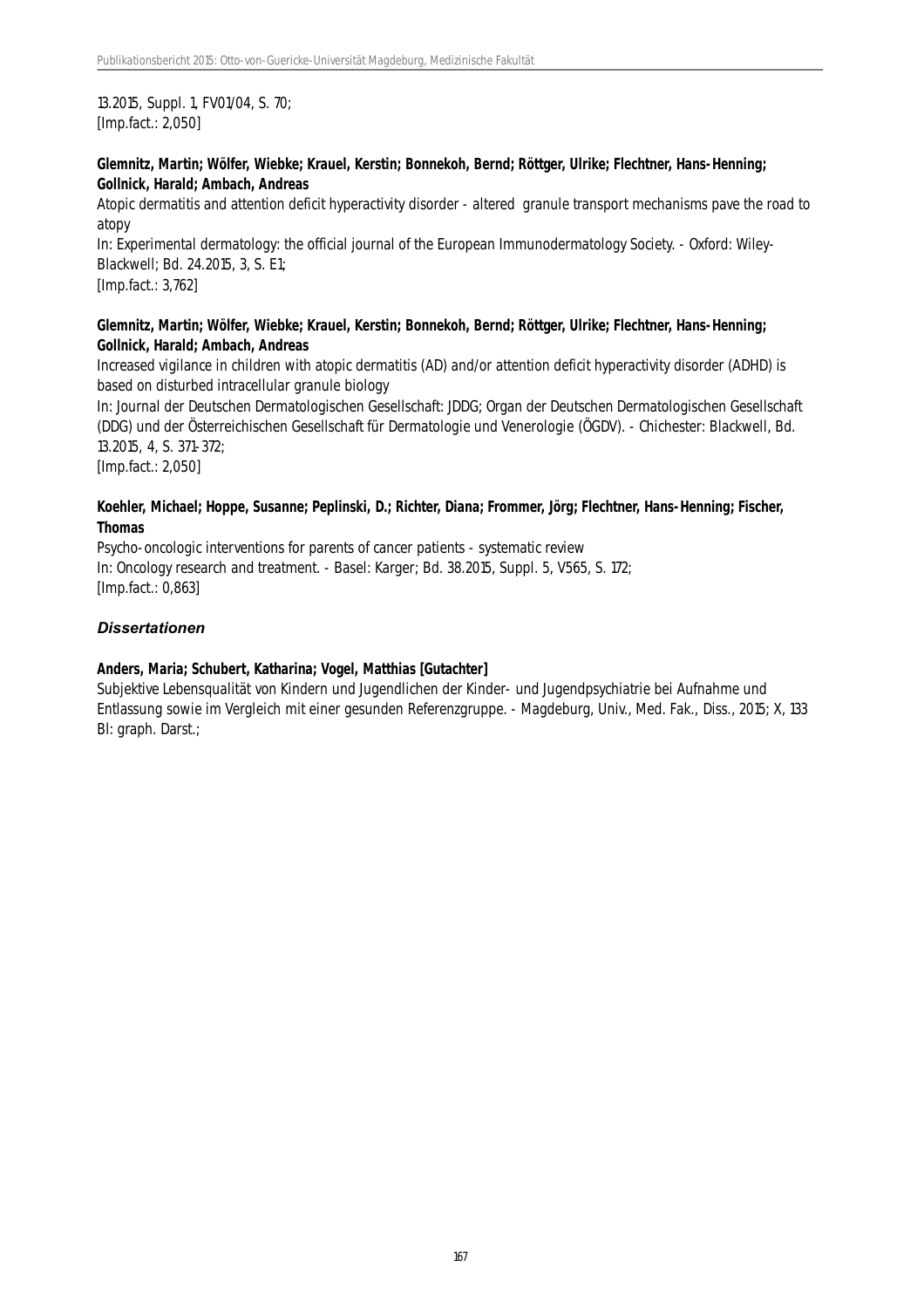# UNIVERSITÄTSKLINIK FÜR PSYCHOSOMATISCHE MEDIZIN UND PSYCHOTHERAPIE

Universitätsklinikum, Leipziger Straße 44, 39120 Magdeburg Tel.: 0391/67 14201, Fax: 0391/67 14202 e-mail: joerg.frommer@medizin.uni-magdeburg.de

# **1. Leitung**

Prof. Dr. med. Jörg Frommer, M.A.

# **2. Veröffentlichungen**

## *Begutachtete Zeitschriftenaufsätze*

## **Daniels, Judith K.; Gaebler, Michael; Lamke, Jan-Peter; Walter, Henrik**

Grey matter alterations in patients with depersonalization disorder: a voxel-based morphometry study In: Journal of psychiatry & neuroscience: JPN. - Ottawa: CMA, Bd. 40.2015, 1, S. 19-27; [Imp.fact.: 7,492]

#### **Glomb, Sina**

Emotionale Einstellungen von Musiktherapeuten zu mitgebrachter Musik von Jugendlichen - a qualitative study In: Musiktherapeutische Umschau: Forschung u. Praxis d. Musiktherapie. - Göttingen: Vandenhoeck & Ruprecht, Bd. 36.2015, 2, S. 93-105;

#### **Rabellino, Daniela; Tursich, Mischa; Frewen, Paul A.; Daniels, Judith K.; Densmore, Maria; Theberge, Jean; Lanius, Ruth A.**

Intrinsic Connectivity Networks in post-traumatic stress disorder during sub- and supraliminal processing of threatrelated stimuli

In: Acta psychiatrica Scandinavica. - Oxford [u. a.]: Wiley-Blackwell, Bd. 132.2015, 5, S. 365-378; [Imp.fact.: 5,605]

## **Rösner, Dietmar; Haase, Matthias; Bauer, Thomas; Günther, Stephan; Krüger, Julia; Frommer, Jörg**

Desiderata for the design of companion systems - insights from a large scale Wizard of Oz experiment In: Künstliche Intelligenz: KI; Forschung, Entwicklung, Erfahrungen; Organ des Fachbereichs 1 Künstliche Intelligenz der Gesellschaft für Informatik e.V., GI. - Berlin: Springer, Bd. 29.2015, insges. 9 S.;

## **Steuwe, Carolin; Daniels, Judith K.; Frewen, Paul A.; Densmore, Maria; Theberge, Jean; Lanius, Ruth A.**

Effect of direct eye contact in women with PTSD related to interpersonal trauma - Psychophysiological interaction analysis of connectivity of an innate alarm system In: Psychiatry research. - Amsterdam [u.a.]: Elsevier Science, Bd. 232.2015, 2, S. 162-167; [Imp.fact.: 2,467]

## *Nicht begutachtete Zeitschriftenaufsätze*

# **Slunecko, Thomas; Przyborski, Aglaja; Frommer, Jörg**

Editorial

In: Journal für Psychologie: Theorie, Forschung, Praxis; Zeitschrift der Neuen Gesellschaft für Psychologie. - Giessen: Psychosozial-Verl, Bd. 23.2015, 2, S. 1-9;

# *Buchbeiträge*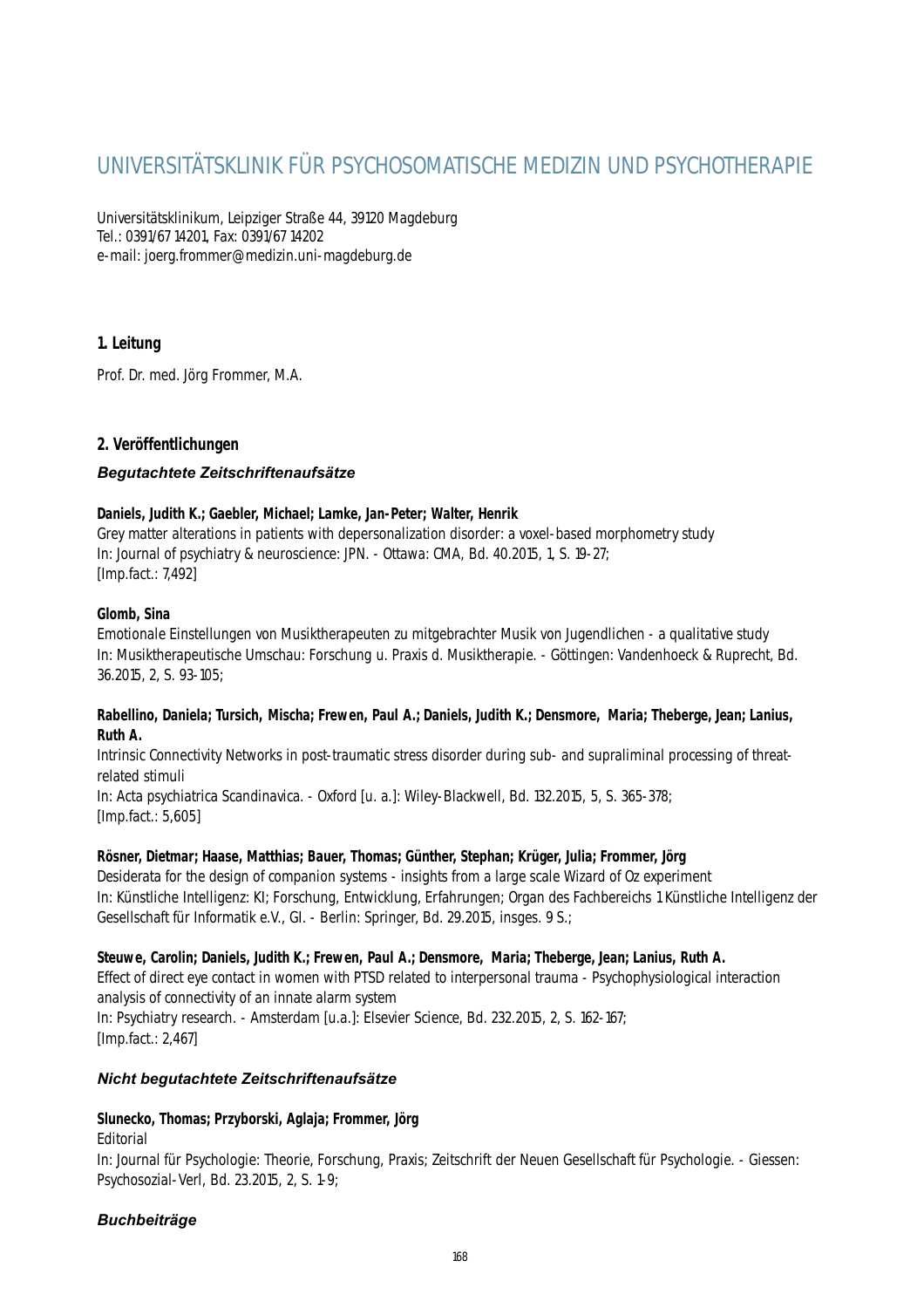#### **Frommer, Jörg**

Phänomenologische Psychopathologie, Psychoanalyse und empirische Evidenz - ein Syntheseversuch mit autoethnographischen Bezügen

In: Phänomenologie und psychotherapeutische Psychiatrie. - Stuttgart: Kohlhammer, S. 36-50, 2015;

#### **Frommer, Jörg**

Realitätsverleugnung als Folge politischer Traumatisierung - zur Aktualität psychoanalytischer Beiträge In: Verborgene Wunden: Spätfolgen politischer Traumatisierung in der DDR und ihre transgenerationale Weitergabe. - Gießen: Psychosozial-Verl., S. 245-256, 2015;

## **Haase, Matthias; Krüger, Julia; Rösner, Dietmar; Frommer, Jörg**

Eigenschaften von Nutzern in der Mensch-Computer-Interaktion In: Die Technisierung des Menschlichen und die Humanisierung der Maschine: interdisziplinäre Beiträge zur Interdependenz von Mensch und Technik. - Halle (Saale): Mitteldt. Verl., S. 54-74, 2015;

#### **Hartmann, Kim; Krüger, Julia; Frommer, Jörg; Wendemuth, Andreas**

NaLMC - a database on non-acted and acted emotional sequences in HCI In: Proceedings of the 2015 ACM International Conference on Multimodal Interaction: November 9 - 13, 2015, Seattle, Washington. - New York, NY: ACM, S. 199-202;

#### **Krüger, Julia; Wahl, Mathias; Frommer, Jörg**

Making the system a relational partner - User's ascriptions in individualization-focused interactions with companionsystems

In: CENTRIC 2015: the Eighth International Conference on Advances in Human-Oriented and Personalized Mechanisms, Technologies, and Services, November 15 - 20, 2015, Barcelona, Spain, S. 48-54;

#### **Rennie, David L.; Frommer, Jörg**

Applications of qualitative and mixed-methods counseling and psychotherapy research In: Psychotherapy research: foundations, process, and outcome. - Springer: Wien [u.a.], S. 429-454, 2015;

#### **Wahl, Mathias; Krüger, Julia; Frommer, Jörg**

From anger to relief - Five ideal types of users experiencing an affective intervention in HCI In: CENTRIC 2015: the Eighth International Conference on Advances in Human-Oriented and Personalized Mechanisms, Technologies, and Services, November 15 - 20, 2015, Barcelona, Spain, S. 55-61;

## *Herausgeberschaften*

#### **Neumann-Becker, Birgit [Hrsg.]; Frommer, Jörg; Regner, Freihart; Knorr, Stefanie**

SED-Verfolgte und das Menschenrecht auf Gesundheit - die Anerkennung gesundheitlicher Folgeschäden sowie psychosoziale, therapeutische und seelsorgerische Perspektiven. - Halle (Saale): Mitteldt. Verl., 2015, 1. Aufl.; 216 S.; 210 mm x 148 mm - (Studienreihe der Landesbeauftragten für die Unterlagen des Staatssicherheitsdienstes der ehemaligen DDR in Sachsen-Anhalt; 5), ISBN 978-3-95462-551-2;

Kongress: Tagung; (Magdeburg): 2014.02.24-25;

#### **Slunecko, Thomas; Przyborski, Aglaja; Frommer, Jörg**

Qualitative Psychotherapieforschung - eine Standortbestimmung. - Gießen: Psychosozial-Verl., 2015; 258 S. - (Journal für Psychologie; 23.2015, 2);

## *Artikel in Kongressbänden*

## **Krüger, Julia; Wahl, Mathias; Frommer, Jörg**

Ideal types of users based on subjective experiences of individualization-focused user-companion interaction In: International Symposium on Companion-Technology (ISCT 2015): September 23rd - 25th; [... presented at ICST 2015: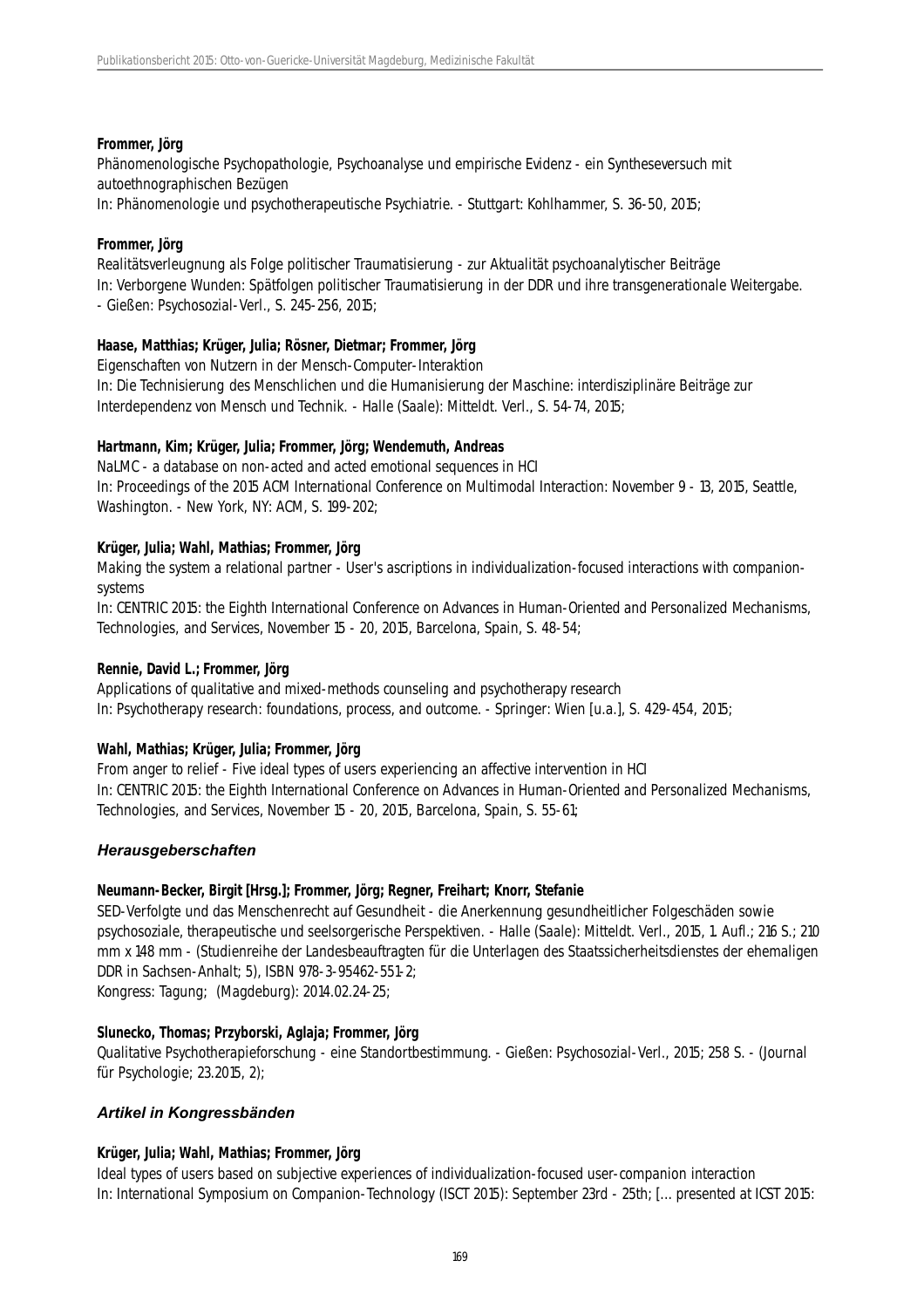1st International Symposium on Companion-Technology ... held... in Ulm Germany], S. 102-107;

#### **Wahl, Mathias; Krüger, Julia; Frommer, Jörg**

Well-intended, but not well perceived - Anger and shame in reaction to an affect-oriented intervention applied in usercompanion interaction

In: International Symposium on Companion-Technology (ISCT 2015): September 23rd - 25th; [... presented at ICST 2015: 1st International Symposium on Companion-Technology ... held... in Ulm Germany], S. 114-119;

## *Abstracts*

#### **Daniels, Judith**

Strukturelle Korrelate der Dissoziation - voxel-basierte Morphometrie bei Patienten mit Posttraumatischer Belastungsstörung und Depersonalisationsstörung

In: Zeitschrift für psychosomatische Medizin und Psychotherapie: Organ der Deutschen Gesellschaft für Psychosomatische Medizin und Ärztliche Psychotherapie (DGPM). - Göttingen: Vandenhoeck & Ruprecht, Bd. 61.2015, 1, S. 52-53;

[Imp.fact.: 0,857]

#### **Koehler, Michael; Fischer, Thomas; Kropf, Siegfried; Frommer, Jörg**

The somatic burden score - a quantitative tool to evaluate the somatic burden due to chemotherapy-induced adverse events

In: Oncology research and treatment. - Basel: Karger; Bd. 38.2015, Suppl. 5, V630, S. 192; [Imp.fact.: 0,863]

#### **Koehler, Michael; Hoppe, Susanne; Peplinski, D.; Richter, Diana; Frommer, Jörg; Flechtner, Hans-Henning; Fischer, Thomas**

Psycho-oncologic interventions for parents of cancer patients - systematic review In: Oncology research and treatment. - Basel: Karger; Bd. 38.2015, Suppl. 5, V565, S. 172; [Imp.fact.: 0,863]

## *Dissertationen*

## **Stoltze, Kathrin; Fuhrer, Urs [Gutachter]; Frommer, Jörg [Gutachter]**

Belastungen, Erziehung und Konfliktverhalten von Eltern mit Kindern im Vorschulalter. - Magdeburg, Univ., Fak. für Humanwiss., Diss., 2015; XIII, 343 S.: graph. Darst.; 30 cm;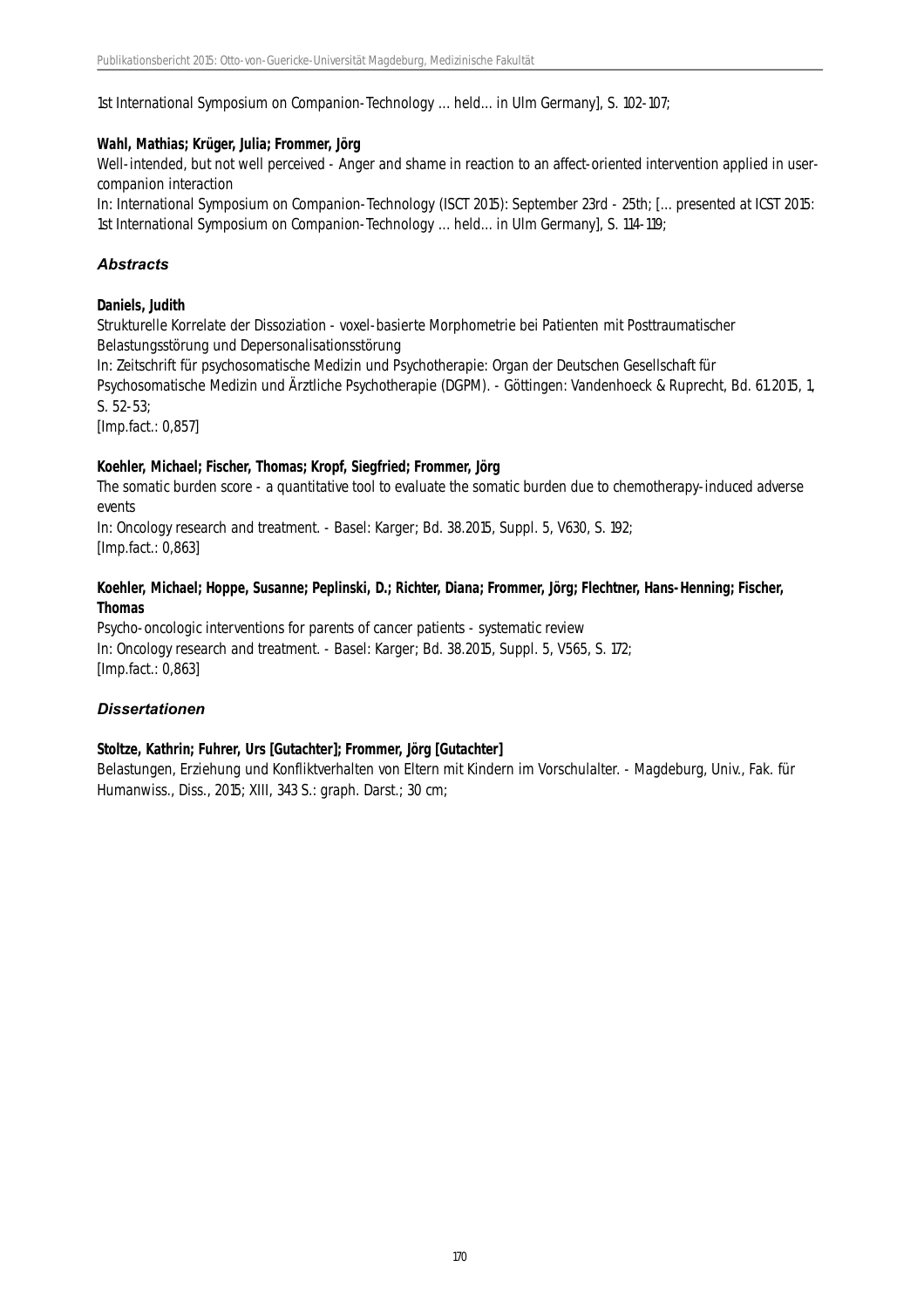# UNIVERSITÄTSKLINIK FÜR RADIOLOGIE UND NUKLEARMEDIZIN

Leipziger Straße 44, 39120 Magdeburg Tel. +49 (0)391 67 13030, Fax +49 (0)391 67 13029 jens.ricke@med.ovgu.de

# **1. Leitung**

Direktor Prof. Dr. med. Jens Ricke

# **2. Veröffentlichungen**

## *Begutachtete Zeitschriftenaufsätze*

## **Apostolova, Ivayla; Derlin, Thorsten; Salamon, Johannes; Amthauer, Holger; Granström, Sofia; Brenner, Winfried; Mautner, Victor-Felix; Buchert, Ralph**

Cerebral glucose metabolism in adults with neurofibromatosis type 1

In: Brain research: an international multidisciplinary journal devoted to fundamental research in the brain sciences. - Amsterdam: Elsevier, Bd. 1625.2015, S. 97-101;

[Imp.fact.: 2,843]

## **Apostolova, Ivayla; Niedzielska, Dagmara; Derlin, Thorsten; Koziolek, Eva J.; Amthauer, Holger; Salmen, Benedikt; Pahnke, Jens; Brenner, Winfried; Mautner, Victor F.; Buchert, Ralph**

Perfusion single photon emission computed tomography in a mouse model of neurofibromatosis type 1 - towards a biomarker of neurologic deficits

In: Journal of cerebral blood flow & metabolism: official journal of the International Society of Cerebral Blood Flow and Metabolism. - [s.l.]: Ovid, Bd. 35.2015, 8, S. 1304-1312; [Imp.fact.: 5,407]

## **Arend, Jörg; Schütte, Kerstin; Peglow, Steffi; Däberitz, Therese; Popp, Felix; Benedix, Frank; Pech, Maciej; Wolff, Stefanie; Bruns, Christiane**

Arterielle und portalvenöse Gefäßkomplikationen nach HBP-Eingriffen - Interdisziplinäres Management In: Der Chirurg: Zeitschrift für alle Gebiete der operativen Medizin; Organ des Berufsverbandes der Deutschen Chirurgen. - Berlin: Springer, Bd. 86.2015, 6, S. 525-532; [Imp.fact.: 0,574]

## **Arend, Jörg; Schütte, Kerstin; Weigt, Jochen; Wolff, Stefanie; Schittek, Ulrich; Peglow, Steffi; Mohnike, Konrad; Benckert, Christoph; Bruns, Christiane**

Gallenleckage nach Leberresektion - Vermeidung und Behandlung In: Der Chirurg: Zeitschrift für alle Gebiete der operativen Medizin; Organ des Berufsverbandes der Deutschen Chirurgen. - Berlin: Springer, Bd. 86.2015, 2, S. 132-138; [Imp.fact.: 0,574]

# **Bretschneider, Tina; Mohnike, Konrad; Hass, Peter; Seidensticker, Ricarda; Göppner, Daniela; Dudeck, Oliver; Streitparth, Florian; Ricke, Jens**

Efficacy and safety of image-guided interstitial single fraction high-dose-rate brachytherapy in the management of metastatic malignant melanoma

In: Journal of contemporary brachytherapy. - Pozna : Termedia, Bd. 7.2015, 2, S. 154-160;

**Denecke, Timm; Stelter, Lars; Schnapauff, Dirk; Steffen, Ingo; Sinn, Bruno; Schott, Eckart; Seidensticker, Ricarda; Puhl,**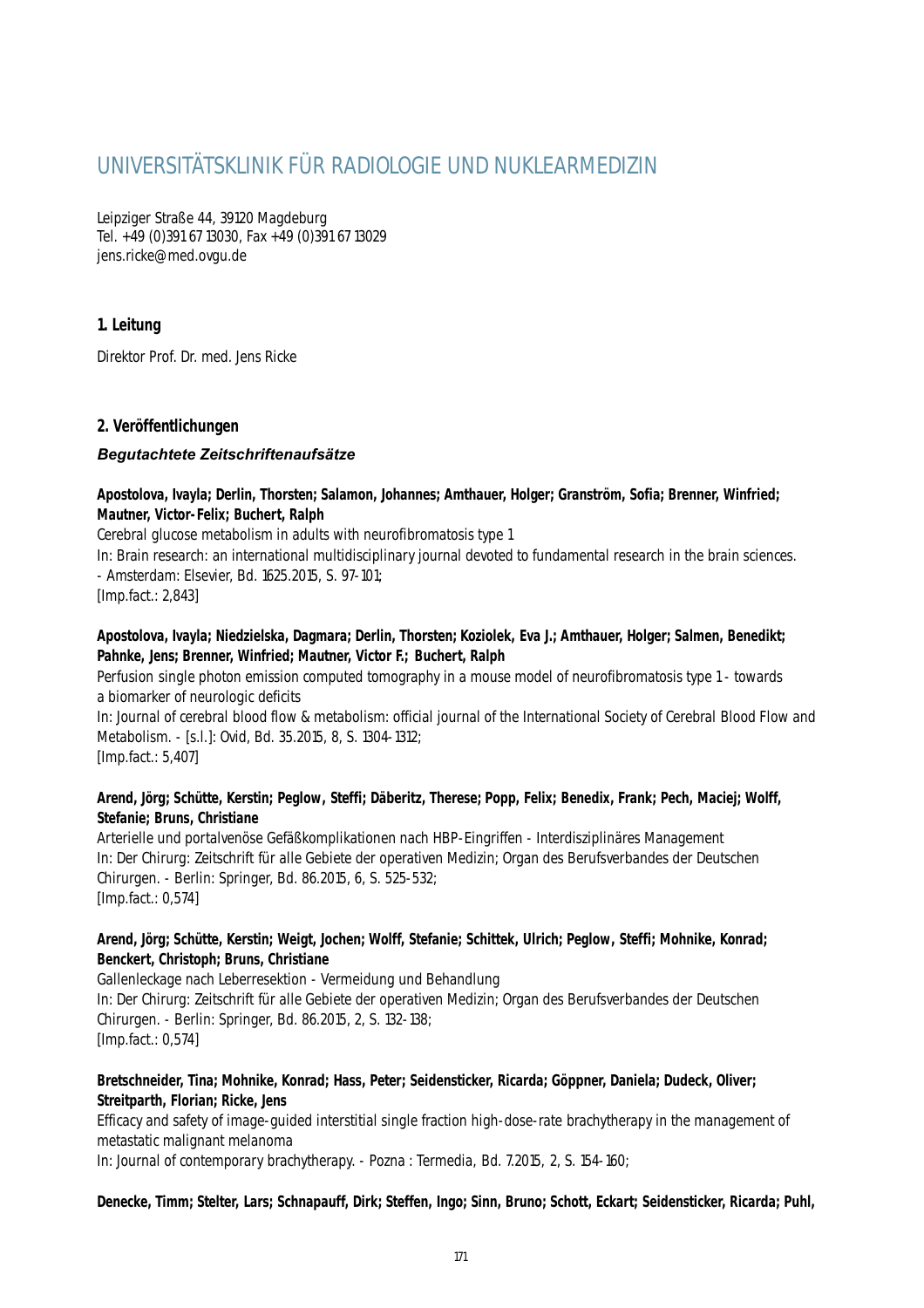#### **Gero; Gebauer, Bernhard; Hänninen, Enrique Lopez; Wust, Peter; Neuhaus, Peter; Seehofer, Daniel**

CT-guided interstitial brachytherapy of hepatocellular carcinoma before liver transplantation - an equivalent alternative to transarterial chemoembolization?

In: European radiology: official organ of the European Association of Radiology. - Berlin: Springer, Bd. 25.2015, 9, S. 2608-2616;

[Imp.fact.: 4,014]

#### **Derlin, Thorsten; Alchalby, Haefaa; Bannas, Peter; Veldhoen, Simon; Apostolova, Ivayla; Triviai, Ioanna; Bengel, Frank M.; Kröger, Nicolaus**

Assessment of bone marrow inflammation in patients with myelofibrosis - an 18F-fluorodeoxyglucose PET/CT study In: European journal of nuclear medicine and molecular imaging: official journal of the European Association of Nuclear Medicine (EANM). - Heidelberg [u.a.]: Springer-Verl, Bd. 42.2015, 5, S. 696-705; [Imp.fact.: 5,383]

#### **Derlin, Thorsten; Laqmani, Azien; Veldhoen, Simon; Apostolova, Ivayla; Ayuk, Francis; Adam, Gerhard; Kröger, Nicolaus; Bannas, Peter**

Magnetic resonance enterography for assessment of intestinal graft-versus-host disease after allogeneic stem cell transplantation

In: European radiology: official organ of the European Association of Radiology. - Berlin: Springer, Bd. 25.2015, 5, S. 1229-1237;

[Imp.fact.: 4,014]

## **Dobrindt, Oliver; Amthauer, Holger; Krueger, Alexander; Ruf, Juri; Wissel, Heiko; Grosser, Oliver S.; Seidensticker, Max; Lohmann, Christoph H.**

Hybrid SPECT/CT for the assessment of a painful hip after uncemented total hip arthroplasty In: BMC medical imaging. - London: BioMed Central; Bd. 15.2015, Art.-Nr. 18, insges. 10 S.; [Imp.fact.: 1,312]

## **Dudeck, Oliver; Schnapauff, Dirk; Herzog, L.; Löwenthal, David; Bulla, Karsten; Bulla, B.; Halloul, Zuhir; Meyer, Frank; Pech, Maciej; Gebauer, Bernhard; Ricke, Jens**

Can early computed tomography angiography after endovascular aortic aneurysm repair predict the need for reintervention in patients with type II endoleak?

In: CardioVascular & interventional radiology: CVIR. - Berlin: Springer, Bd. 38.2015, 1, S. 45-52; [Imp.fact.: 2,071]

## **Friebe, Björn; Wollrab, Astrid; Thormann, Markus; Fischbach, Katharina; Ricke, Jens; Grueschow, Marcus; Kropf, Siegfried; Fischbach, Frank; Speck, Oliver**

Sensory perceptions of individuals exposed to the static field of a 7T MRI - a controlled blinded study In: Journal of magnetic resonance imaging: JMRI; an official journal of the International Society for Magnetic Resonance in Medicine. - New York, NY: Wiley-Liss, Bd. 41.2015, 6, S. 1675-1681; [Imp.fact.: 3,210]

## **Grosser, Oliver S.; Kupitz, Dennis; Ruf, Juri; Czuczwara, Damian; Steffen, Ingo G.; Furth, Christian; Thormann, Markus; Loewenthal, David; Ricke, Jens; Amthauer, Holger**

Optimization of SPECT-CT hybrid imaging using iterative image reconstruction for low-dose CT - a phantom study In: PLoS one. - Lawrence, Kan: PLoS; Bd. 10.2015, 9, Art.-Nr. e0138658, insges. 15 S.; [Imp.fact.: 3,234]

# **Grosser, Oliver S.; Ulrich, Gerhard; Furth, Christian; Pech, Maciej; Ricke, Jens; Amthauer, Holger; Ruf, Juri**

Intrahepatic activity distribution in radioembolization with yttrium-90-labeled resin microspheres using the body surface area method - a less than perfect model

In: Journal of vascular and interventional radiology: JVIR; official journal of the Society of Cardiovascular and Interventional Radiology. - Amsterdam [u.a.]: Elsevier, Bd. 26.2015, 11, S. 1615-1621; [Imp.fact.: 2,409]

**Hofheinz, Frank; Lougovski, Alexandr; Zöphel, Klaus; Hentschel, Maria; Steffen, Ingo G.; Apostolova, Ivayla; Wedel,**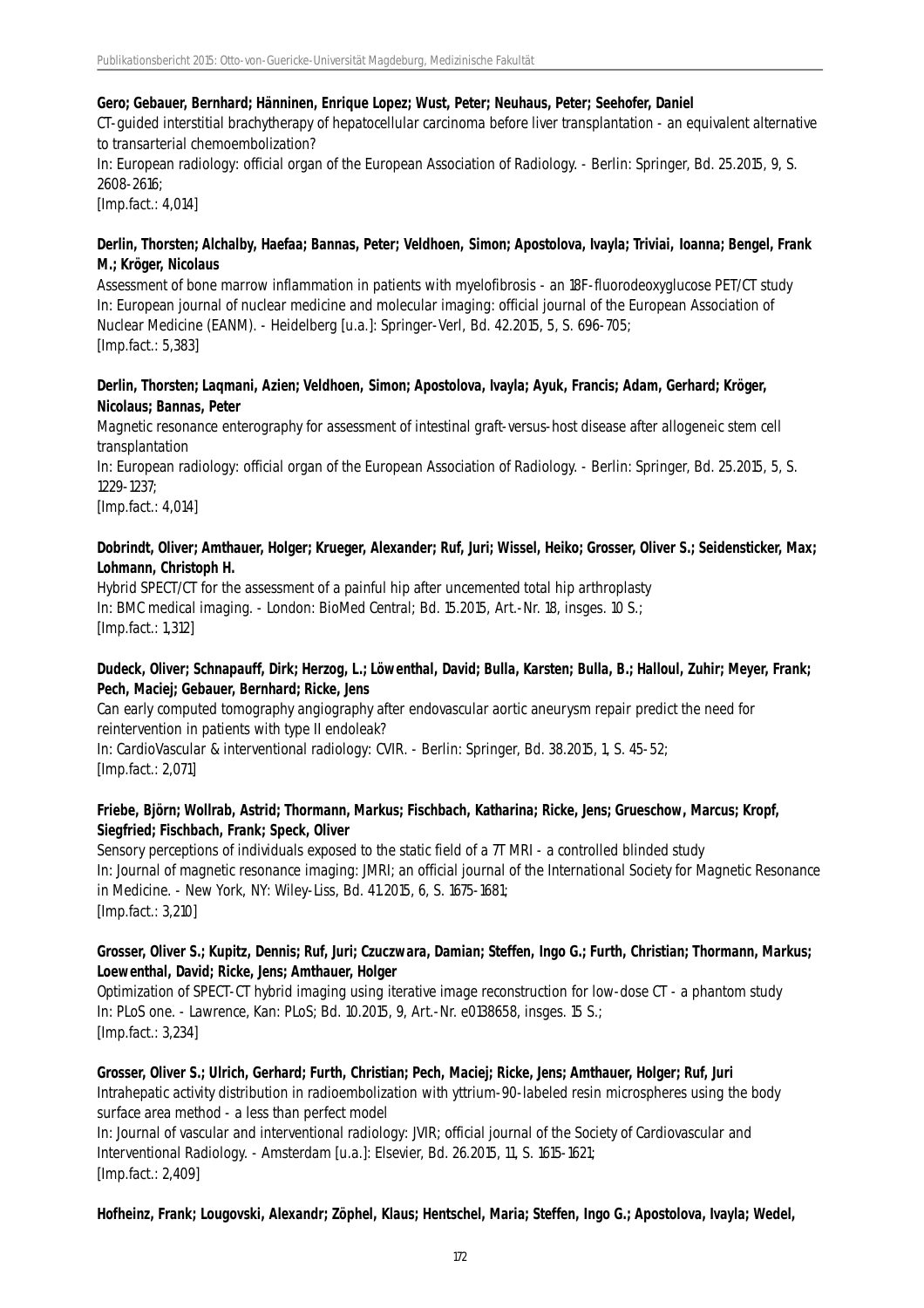#### **Florian; Buchert, Ralph; Baumann, Michael; Brenner, Winfried; Kotzerke, Jörg; Hoff, Jörg van den**

Increased evidence for the prognostic value of primary tumor asphericity in pretherapeutic FDG PET for risk stratification in patients with head and neck cancer

In: European journal of nuclear medicine and molecular imaging: official journal of the European Association of Nuclear Medicine (EANM). - Heidelberg [u.a.]: Springer-Verl, Bd. 42.2015, 3, S. 429-437; [Imp.fact.: 5,383]

#### **Hussien, Amr Elsayed M.; Furth, Christian; Schönberger, Stefan; Hundsdörfer, Patrick; Steffen, Ingo G.; Amthauer, Holger; Müller, Hans-Wilhelm; Hautzel, Hubertus**

FDG-PET response prediction in pediatric Hodgkin s lymphoma - Impact of metabolically defined tumor volumes and individualized SUV measurements on the positive predictive value In: Cancers. - Basel: MDPI, Bd. 7.2015, 1, S. 287-304;

#### **Jürgens, Julian H. W.; Schulz, Nadine; Wybranski, Christian; Seidensticker, Max; Streit, Sebastian; Brauner, Jan; Wohlgemuth, Walter A.; Deuerling-Zheng, Yu; Ricke, Jens; Dudeck, Oliver**

Time-resolved perfusion imaging at the angiography suite - preclinical comparison of a new flat-detector application to computed tomography perfusion In: Investigative radiology: a journal of clinical and laboratory research. - Philadelphia, Pa: Lippincott Williams & Wilkins, Bd. 50.2015, 2, S. 108-113;

[Imp.fact.: 4,437]

#### **Köhler, Benjamin; Preim, Uta; Grothoff, Matthias; Guberlet, Matthias; Fischbach, Katharina; Preim, Bernhard** Motion-aware stroke volume quantification in 4D PC-MRI data of the human aorta

In: International journal of computer assisted radiology and surgery: a journal for interdisciplinary research, development and applications of image guided diagnosis and therapy. - Berlin: Springer, 2015; http://dx.doi.org/10.1007/ s11548-015-1256-4;

[Imp.fact.: 1,707]

## **Köhler, Benjamin; Preim, Uta; Grothoff, Matthias; Gutberlet, Matthias; Fischbach, Katharina; Preim, Bernhard**

Robust cardiac function assessment in 4D PC-MRI data of the aorta and pulmonary artery In: Computer graphics forum: the international journal of the Eurographics Association. - Oxford: Wiley-Blackwell, 2015; http://dx.doi.org/10.1111/cgf.12669; [Imp.fact.: 1,642]

## **König, Tim; Steffen, Johannes; Rak, Marko; Neumann, Grit; Rohden, Ludwig von; Tönnies, Klaus D.**

Ultrasound texture-based CAD system for detecting neuromuscular diseases In: International journal of computer assisted radiology and surgery: a journal for interdisciplinary research, development and applications of image guided diagnosis and therapy. - Berlin: Springer, Bd. 10.2015, 9, S. 1493-1503; [Imp.fact.: 1,707]

## **Lauenstein, Thomas; Ramirez-Garrido, Francisco; Kim, Young Hoon; Rha, Sung Eun; Ricke, Jens; Phongkitkarun, Sith; Boettcher, Joachim; Gupta, Rajan T.; Korpraphong, Pornpim; Tanomkiat, Wiwatana; Furtner, Julia; Liu, Peter S.; Henry, Maren; Endrikat, Jan**

Nephrogenic systemic fibrosis risk after liver magnetic resonance imaging with gadoxetate disodium in patients with moderate to severe renal impairment - Results of a prospective, open-label, multicenter study In: Investigative radiology: a journal of clinical and laboratory research. - Philadelphia, Pa: Lippincott Williams & Wilkins, Bd. 50.2015, 6, S. 416-422; [Imp.fact.: 4,437]

## **Lorenz, Eric; Herold, Joerg; Udelnow, Andrej; Pech, Maciej; Hallou, Zuhir**

Percutaneous thrombin embolisation of an iatrogenic pseudoaneurysm of the subclavian artery with neuroprotection in a critically ill patient

In: Vasa: offizielles Organ der Schweizerischen Gesellschaft für Angiologie, Deutschen Gesellschaft für Angiologie, Gesellschaft für Gefäßmedizin, Österreichischen Gesellschaft für Angiologie. - Bern: Huber, Bd. 44.2015, 5, S. 391-394; [Imp.fact.: 1,000]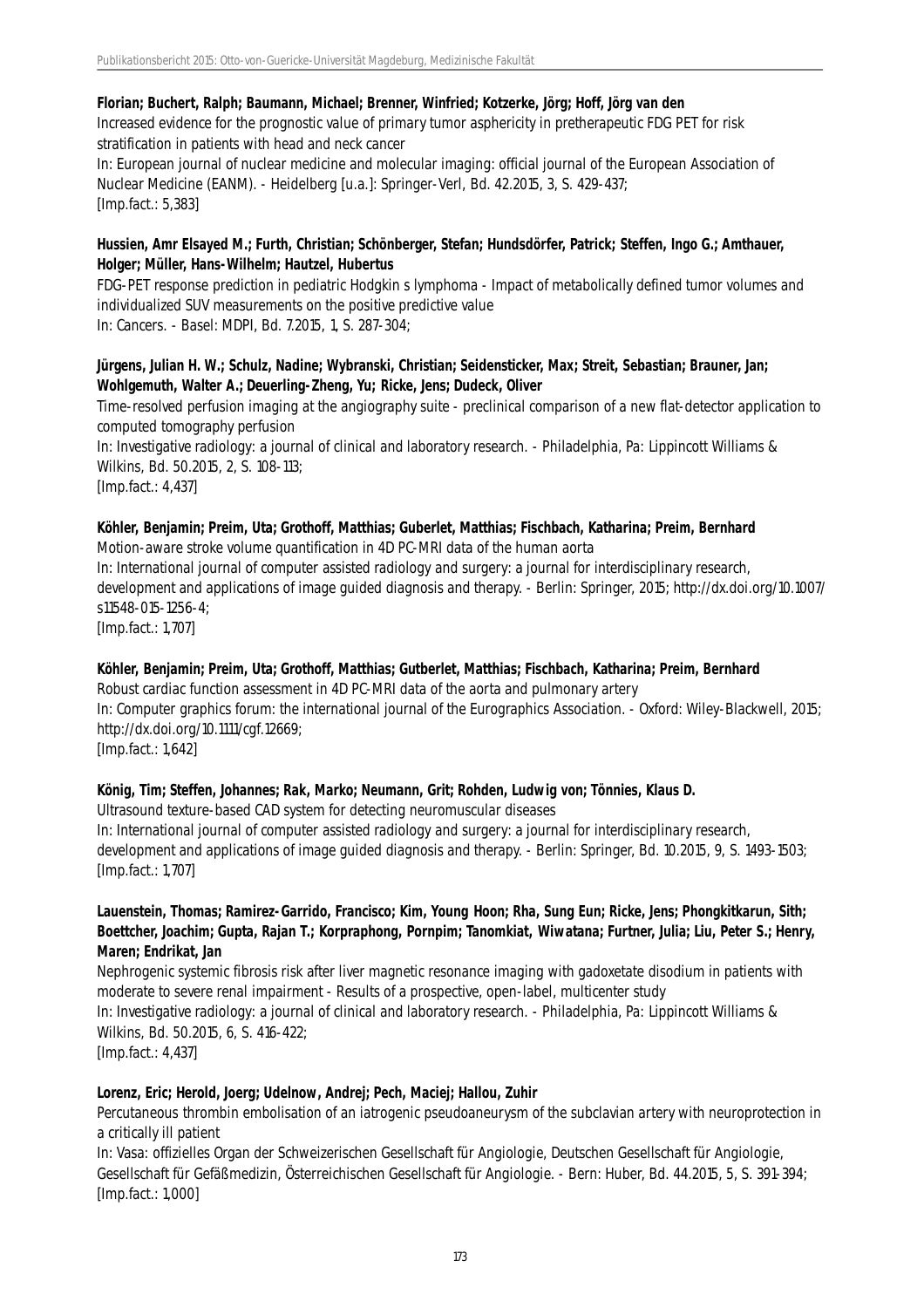## **Löwenthal, David; Herzog, L.; Rogits, Bela; Bulla, Karsten; Weston, Snezhana; Meyer, Frank; Halloul, Zuhir; Pech, Maciej; Ricke, Jens; Dudeck, Oliver**

Identifikation prädiktiver CT-angiographischer Faktoren für die Entstehung eines Hochrisiko Typ-2 Endoleaks nach endovaskulärem Aortenrepair bei Patienten mit infrarenalen Bauchaortenaneurysmen In: RöFo. - Stuttgart [u.a.]: Thieme, Bd. 187.2015, 1, S. 49-55; [Imp.fact.: 1,961]

## **Phan, Dinh Dong Nghi; Meyer, Frank; Pech, Maciej; Halloul, Zuhir**

Length of abdominal aortic aneurysm and incidence of endoleaks type II after endovascular repair In: Wiener klinische Wochenschrift: middle european journal of medicine. - Wien: Springer, Bd. 127.2015, 21/22, S. 851- 857;

[Imp.fact.: 0,836]

# **Poeppel, Thorsten D.; Boy, Christian; Bockisch, Andreas; Kotzerke, Jörg; Buchmann, Inga; Ezziddin, Samer; Scheidhauer, Klemens; Krause, Bernd J.; Schmidt, Daniela; Amthauer, Holger; Rösch, Frank; Nagarajah, James; Führer, Dagmar; Lahner, Harald; Pöpperl, Gabriele; Hörsch, Dieter; Walter, Martin A.; Baum, Richard P.** Peptidrezeptor-Radionuklidtherapie Somatostatinrezeptor-exprimierender Tumore - DGN-Leitlinie (S1) =Peptide

receptor radionuclide therapy for patients with somatostatin receptor expressing tumours In: Nuklearmedizin <Stuttgart, 1959/61 - 1983; 1988 ->. - Stuttgart: Schattauer, Bd. 54.2015, 1, S. 1-11; [Imp.fact.: 1,494]

# **Porsch, Markus; Wendler, Johann Jakob [VerfasserIn]; Liehr, Uwe-Bernd [VerfasserIn]; Lux, Anke [VerfasserIn]; Schostak, Martin [VerfasserIn]; Pech, Maciej [VerfasserIn]**

Nowe aspekty elastografii fali poprzecznej w diagnostyce raka stercza

In: Journal of ultrasonsography: official publication of Polish Ultrasound Society. - Warsaw: Soc., Bd. 15.2015, 60, S. 5-14;

# **Powerski, Maciej J.; Busse, Anke; Seidensticker, Max; Fischbach, Frank; Seidensticker, Ricarda; Strach, Katharina; Dudeck, Oliver; Ricke, Jens; Pech, Maciej**

Prophylactic embolization of the cystic artery prior to radioembolization of liver malignancies: An evaluation of necessity In: CardioVascular & interventional radiology: CVIR. - Berlin: Springer, Bd. 38.2015, 3, S. 678-684; [Imp.fact.: 2,071]

## **Powerski, Maciej Janusz; Erxleben, Christoph; Scheurig-Münkler, Christian; Geisel, Dominik; Heimann, Uwe; Hamm, Bernd; Gebauer, Bernhard**

Hepatopulmonary shunting in patients with primary and secondary liver tumors scheduled for radioembolization In: European journal of radiology. - Amsterdam [u.a.]: Elsevier Science, Bd. 84.2015, 2, S. 201-207; [Imp.fact.: 2,160]

# **Reddig, Annika; Fatahi, Mahsa; Friebe, Björn; Guttek, Karina; Hartig, Roland; Godenschweger, Frank; Roggenbuck, Dirk; Ricke, Jens; Reinhold, Dirk; Speck, Oliver**

Analysis of DNA double-strand breaks and cytotoxicity after 7 Tesla magnetic resonance imaging of isolated human lymphocytes

In: PLoS one. - Lawrence, Kan: PLoS; Vol. 10.2015, 7, Art. e0132702, insgesamt 14 S.; [Imp.fact.: 3,234]

# **Ricke, Jens; Bulla, Karsten; Kolligs, Frank; Peck-Radosaljevic, Markus; Reimer, Peter; Sangro, Bruno; Schott, Eckart; Schütte, Kerstin; Verslype, Chris; Walecki, Jerzy; Malfertheiner, Peter**

Safety and toxicity of radioembolization plus Sorafenib in advanced hepatocellular carcinoma: analysis of the European multicentre trial SORAMIC

In: Liver international: official journal of the International Association for the Study of the Liver. - Oxford: Wiley-Blackwell, Bd. 35.2015, 2, S. 620-626; [Imp.fact.: 4,850]

## **Ricke, Jens; Jürgens, Julian H. W.; Deschamps, Frederic; Tselikas, Lambros; Uhde, Katja; Kosiek, Ortrud; Baere, Thierry**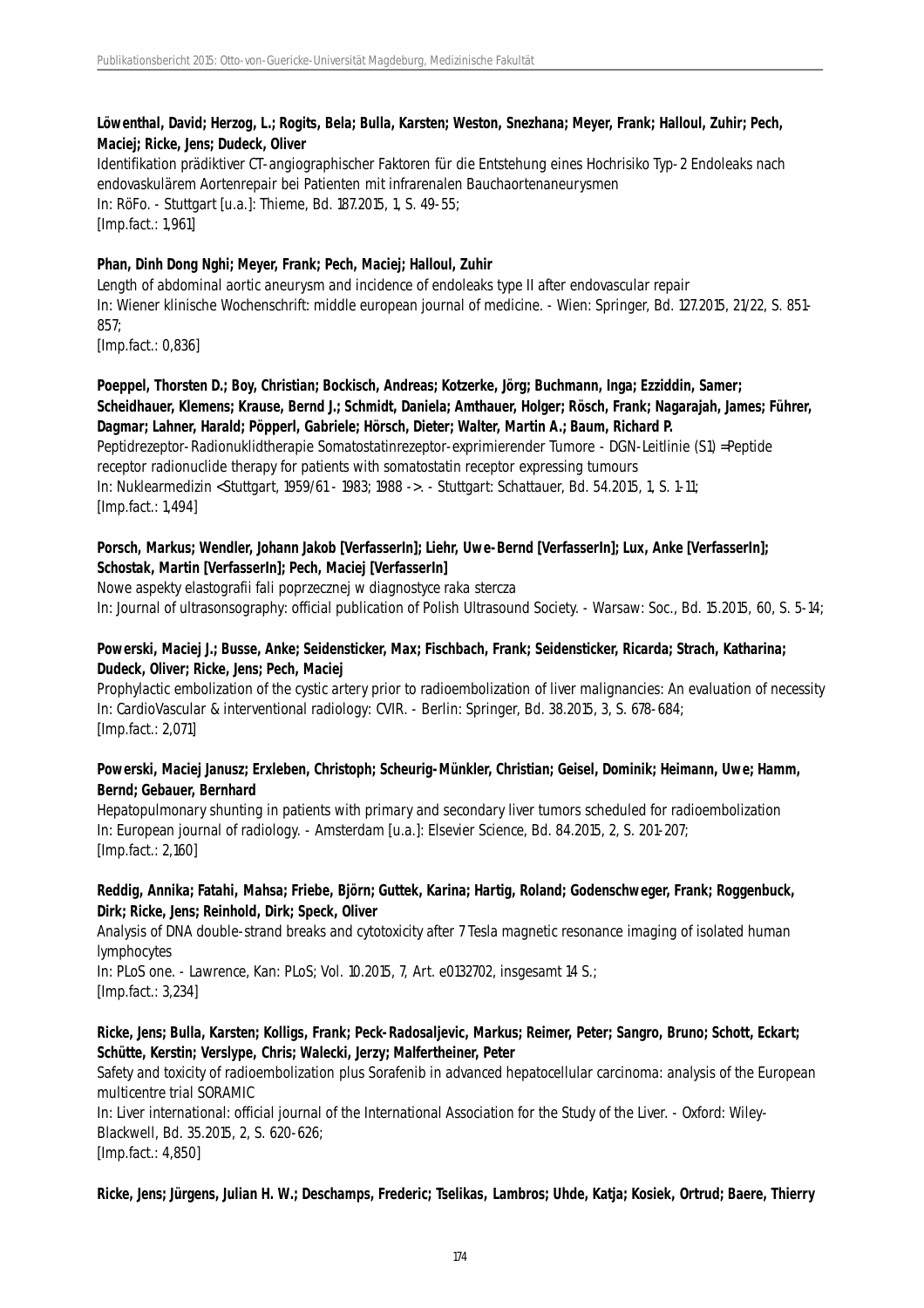#### **De**

Irreversible electroporation (IRE) fails to demonstrate efficacy in a prospective multicenter phase II trial on lung malignancies - The ALICE trial In: CardioVascular & interventional radiology: CVIR. - Berlin: Springer, Bd. 38.2015, 2, S. 401-408; [Imp.fact.: 2,071]

## **Rogasch, Julian M.M.; Steffen, Ingo G.; Hofheinz, Frank; Großer, Oliver S.; Furth, Christian; Mohnike, Konrad; Hass, Peter; Walke, Mathias; Apostolova, Ivayla; Amthauer, Holger**

The association of tumor-to-background ratios and SUVmax deviations related to point spread function and time-offlight F18-FDG-PET/CT reconstruction in colorectal liver metastases In: EJNMMI Research. - Berlin: Springer; Bd. 5.2015, Art.-Nr. 31, insges. 9 S.;

**Rothe, Jan H.; Rudolph, Ines; Rohwer, Nadine; Kupitz, Dennis; Gregor-Mamoudou, Betina; Derlin, Thorsten; Furth, Christian; Amthauer, Holger; Brenner, Winfried; Buchert, Ralph; Cramer, Thorsten; Apostolova, Ivayla** Time course of contrast enhancement by micro-CT with dedicated contrast agents in normal mice and mice with hepatocellular carcinoma - Comparison of one iodinated and two nanoparticle-based agents In: Academic radiology. - Philadelphia, PA [u.a.]: Elsevier, Bd. 22.2015, 2, S. 169-178; [Imp.fact.: 2,077]

#### **Salamon, Johannes; Papp, László; Tóth, Zoltán; Laqmani, Azien; Apostolova, Ivayla; Adam, Gerhard; Mautner, Victor F.; Derlin, Thorsten**

Nerve sheath tumors in neurofibromatosis type 1 - Assessment of whole-body metabolic tumor burden using F-18-FDG PET/CT

In: PLoS one. - Lawrence, Kan: PLoS; Bd. 10.2015, 12, Art.-Nr, e0143305, insges. 14 S.; [Imp.fact.: 3,234]

# **Scheurig-Münkler, Christian; Powerski, Maciej J.; Müller, Johann-Christoph; Kröncke, Thomas J.**

Radiation exposure during uterine artery embolization - Effective measures to minimize dose to the patient In: CardioVascular & interventional radiology: CVIR. - Berlin: Springer, Bd. 38.2015, 3, S. 613-622; [Imp.fact.: 2,071]

## **Scholtz, Veronika; Meyer, Frank; Udelnow, Andrej; Pech, Maciej; Halloul, Zuhir**

Differenzielles gefäßmedizinisches Management des Viszeralarterienaneurysmas anhand einer unizentrischen konsekutiven Patientenkohorte im Rahmen einer laufenden krankheitsspezifischen, klinisch-systematischen, prospektiven Observationsstudie

In: Zentralblatt für Chirurgie: Zeitschrift für allgemeine, viszeral-, Thorax- und Gefäßchirurgie. - Stuttgart [u.a.]: Thieme, Bd. 140.2015, 5, S. 478-485;

[Imp.fact.: 1,048]

# **Schütte, Kerstin; Seidensticker, Ricarda; Milbradt, Oliver; Bornschein, Jan; Kandulski, Arne; Pech, Maciej; Kropf, Siegfried; Ricke, Jens; Malfertheiner, Peter**

Assessment and monitoring of liver function by 13C-aminopyrine breath test after selective transarterial chemoembolisation of hepatocellular carcinoma

In: Zeitschrift für Gastroenterologie: offizielles Organ: Deutsche Gesellschaft für Verdauungs- und Stoffwechselkrankheiten mit Sektion Gastroenterologische Endoskopie; Österreichische Gesellschaft für Gastroenterologie und Hepatologie; Ungarische Gesellschaft für Gastroenterologie und Hepatologie. - Stuttgart [u.a.]: Thieme, Bd. 53.2015, 1, S. 21-27; [Imp.fact.: 1,052]

# **Schütte, Kerstin; Tippelt, Bernadett; Schulz, Christian; Röhl, Friedrich-Wilhelm; Feneberg, Anja; Seidensticker, Ricarda; Arend, Jörg; Malfertheiner, Peter**

Malnutrition is a prognostic factor in patients with hepatocellular carcinoma (HCC) In: Clinical nutrition: the official journal of the European Society of Parenteral & Enteral Nutrition. - Amsterdam [u.a.]: Elsevier, Bd. 34.2015, 6, S. 1122-1127; [Imp.fact.: 4,476]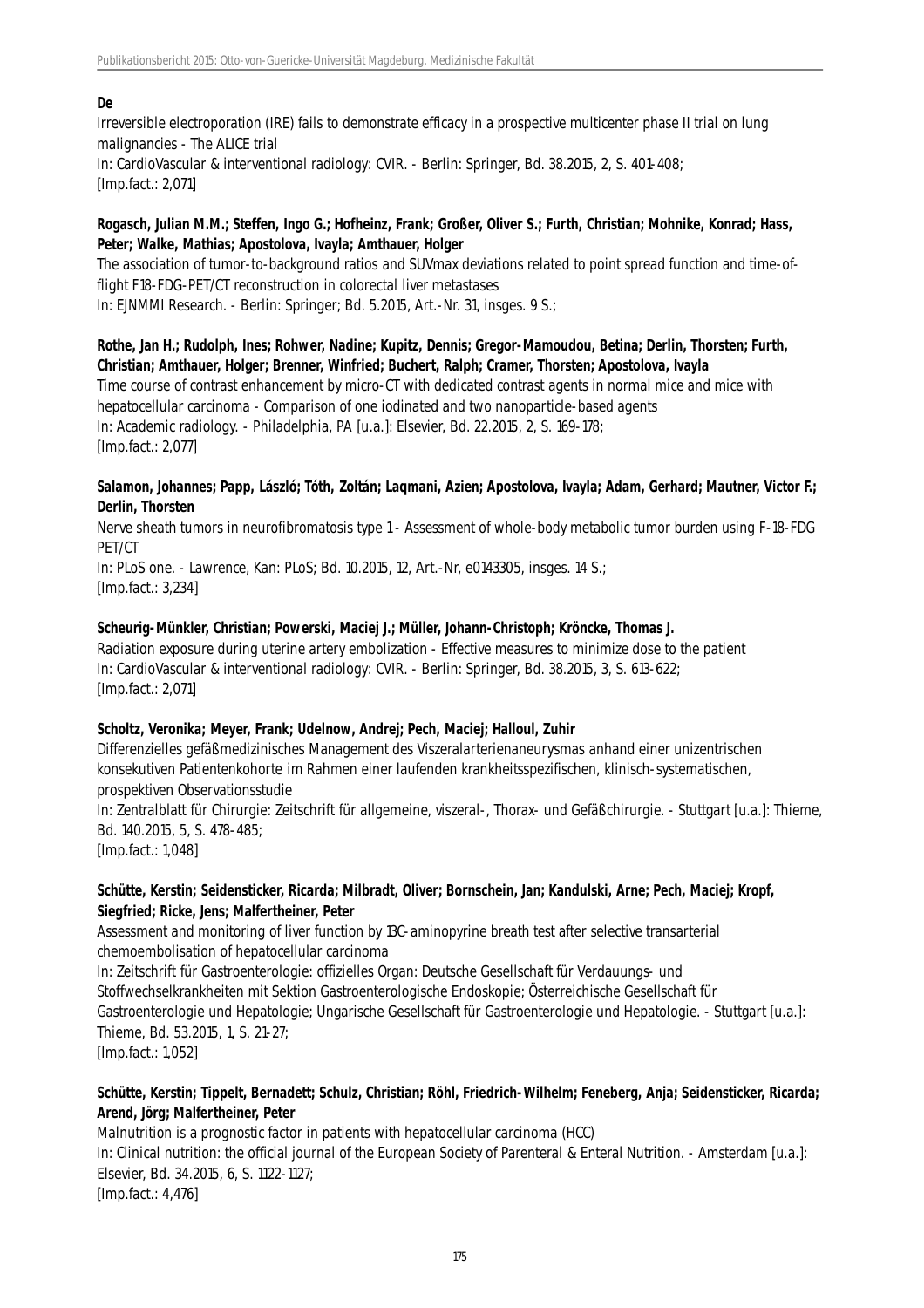## **Seidensticker, Max; Burak, Miroslaw; Kalinski, Thomas; Garlipp, Benjamin; Koelble, Konrad; Wust, Peter; Antweiler, Kai; Seidensticker, Ricarda; Mohnike, Konrad; Pech, Maciej; Ricke, Jens**

Radiation-induced liver damage - Correlation of histopathology with hepatobiliary magnetic resonance imaging, a feasibility study In: CardioVascular & interventional radiology: CVIR. - Berlin: Springer, Bd. 38.2015, 1, S. 213-221;

[Imp.fact.: 2,071]

#### **Seidensticker, Max; Garlipp, Benjamin; Scholz, Sophia; Mohnike, Konrad; Popp, Felix; Steffen, Ingo; Seidensticker, Ricarda; Stübs, Patrick; Pech, Maciej; PowerskI, Maciej; Hass, Peter; Costa, Serban-Dan; Amthauer, Holger; Bruns, Christiane; Ricke, Jens**

Locally ablative treatment of breast cancer liver metastases: identification of factors influencing survival (the Mammary Cancer Microtherapy and Interventional Approaches (MAMMA MIA) study) In: BMC cancer. - London: BioMed Central; Bd. 15.2015, Art.-Nr.517, insges. 12 S.; [Imp.fact.: 3,362]

# **Seidensticker, Ricarda; Ricke, Jens; Seidensticker, Max**

Integration of chemoembolization and radioembolization into multimodal treatment of cholangiocarcinoma In: Best practice & research / Clinical gastroenterology. - London [u.a.]: Harcourt, Bd. 29.2015, 2, S. 319-332; [Imp.fact.: 3,478]

# **Sommer, Torsten; Luechinger, Roger; Barkhausen, Jörg; Gutberlet, Matthias; Quick, Harald H.; Fischbach, Katharina** German Roentgen Society statement on MR imaging of patients with cardiac pacemakers In: RöFo: Fortschritte auf dem Gebiet der Röntgenstrahlen und der bildgebenden Verfahren. - Stuttgart [u.a.]: Thieme, Bd. 187.2015, 9, S. 777-787;

[Imp.fact.: 1,402]

## **Udelnow, Andrej; Jechorek, Dörthe; Wex, Cora; Klose, Silke; Pech, Maciej; Reinhold, Annegret; Meyer, Frank**

Possible role of TGF [beta]1 in inflammatory pseudotumor associated with multiple neuroendocrine tumors of the small intestine

In: Pathology, research and practice. - München: Elsevier, Bd. 211.2015, 10, S. 805-809; [Imp.fact.: 1,397]

## **Weigt, Jochen; Pech, Maciej; Kandulski, Arne; Malfertheiner, Peter**

Cone-beam computed tomography - adding a new dimension to ERCP In: Endoscopy: official organ of the European Society of Gastrointestinal Endoscopy (E.S.G.E.) and affiliated societies. - Stuttgart [u.a.]: Thieme, Bd. 47.2015, 7, S. 654-657; [Imp.fact.: 5,053]

## **Wendler, Johann Jakob; Jürgens, Julian; Schostak, Martin; Liehr, Uwe-Bernd**

Traumatically shattered kidney without urine extravasation or vascular amputation In: BMJ case reports. - London: BMJ Publ. Group; 2015, Art.-Nr. 208303; http://casereports.bmj.com/content/2015/bcr-2014-208303.abstract?sid=a9c7ab98-cbd9-4dbb-9bf0-32188131cad7;

**Wendler, Johann Jakob; Porsch, Markus; Fischbach, Frank; Pech, Maciej; Schostak, Martin; Liehr, Uwe-Bernd** Letter to the editor concerning "Irreversible Electroporation (IRE) fails to demonstrate efficacy in a prospective multicenter phase II trial on lung malignancies - the ALICE trial" by Ricke et al. 2015 (doi:10.1007/s00270-014-1049-0) In: CardioVascular & interventional radiology: CVIR. - Berlin: Springer, Bd. 38.2015, 4, S. 1064-1065; [Imp.fact.: 2,071]

## **Wendler, Johann Jakob; Porsch, Markus; Nitschke, Simone; Köllermann, Jens; Siedentopf, Sandra; Pech, Maciej; Fischbach, Frank; Ricke, Jens; Schostak, Martin; Liehr, Uwe-Bernd**

A prospective Phase 2a pilot study investigating focal percutaneous irreversible electroporation (IRE) ablation by NanoKnife in patients with localised renal cell carcinoma (RCC) with delayed interval tumour resection (IRENE trial) In: Contemporary clinical trials: design, methods and analysis. - Amsterdam [u.a.]: Elsevier Science, Bd. 43.2015, S. 10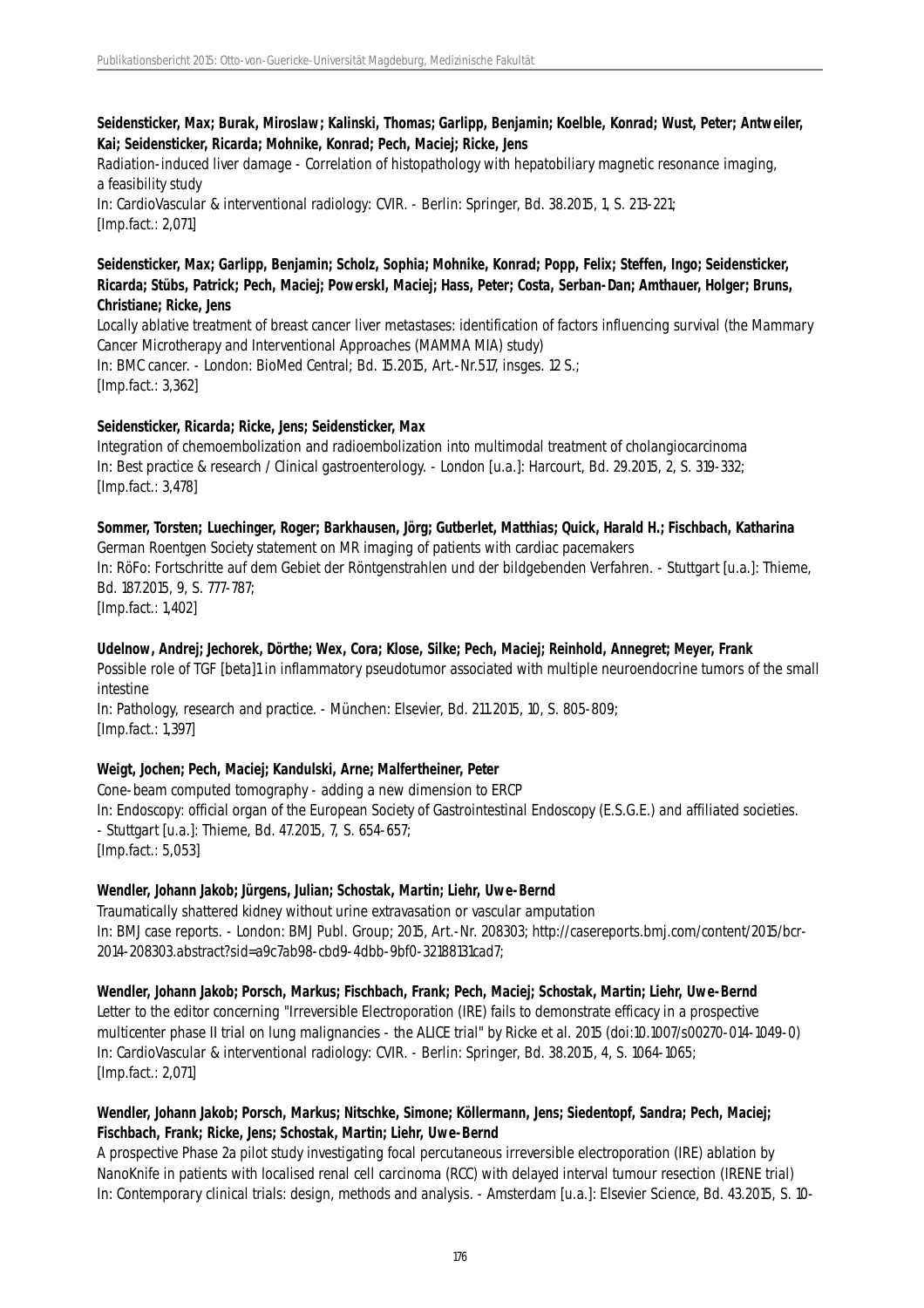19; [Imp.fact.: 1,935]

#### **Wohlgemuth, Walter A.; Müller-Wille, René; Teusch, Veronika I.; Dudeck, Oliver; Cahill, Anne M.; Alomari, Ahmad I.; Uller, Wibke**

The retrograde transvenous push-through method - A novel treatment of peripheral arteriovenous malformations with dominant venous outflow

In: CardioVascular & interventional radiology: CVIR. - Berlin: Springer, Bd. 38.2015, 3, S. 623-631; [Imp.fact.: 2,071]

#### **Wybranski, Christian; Eberhardt, Benjamin; Fischbach, Katharina; Fischbach, Frank; Walke, Mathias; Hass, Peter; Röhl, Friedrich-Wilhelm; Kosiek, Ortrud; Kaiser, Mandy; Pech, Maciej; Lüdemann, Lutz; Ricke, Jens**

Accuracy of applicator tip reconstruction in MRI-guided interstitial 192Ir-high-dose-rate brachytherapy of liver tumors In: Radiotherapy and oncology: journal of the European Society for Therapeutic Radiology and Oncology. - Amsterdam [u.a.]: Elsevier Science, Bd. 115.2015, 1, S. 72-77;

[Imp.fact.: 4,363]

#### **Wybranski, Christian; Gazis, Angelos; Ricke, Jens**

Hepatisch metastasiertes kolorektales Karzinom - Evidenz und Perspektive interventionell radiologischer Techniken In: Der Onkologe: Organ der Deutschen Krebsgesellschaft e.V. - Berlin: Springer, Bd. 21.2015, 1, S. 69-82; [Imp.fact.: 0,136]

#### **Wybranski, Christian; Pech, Maciej; Fischbach, Katharina**

Was muss der Viszeralchirurg über den Einsatz der Computertomografie in der Abklärung des akuten Abdomens wissen?

In: Zentralblatt für Chirurgie: Zeitschrift für allgemeine, viszeral-, Thorax- und Gefäßchirurgie. - Stuttgart [u.a.]: Thieme, Bd. 140.2015, 1, S. 38-46;

[Imp.fact.: 1,048]

#### *Buchbeiträge*

# **Köhler, Benjamin; Meuschke, Monique; Preim, Uta; Fischbach, Katharina; Gutberlet, Matthias; Preim, Bernhard**

2D plot visualization of aortic vortex flow in cardiac 4D PC-MRI data

In: Bildverarbeitung für die Medizin 2015: Algorithmen - Systeme - Anwendungen. Proceedings des Workshops vom 15. bis 17. März 2015 in Lübeck. - Berlin [u.a.]: Springer Vieweg, S. 257-262;

#### *Abstracts*

#### **Apostolova, Ivayla; Derlin, Thorsten; Salamon, Johannes Martin; Amthauer, Holger; Brenner, Winfried; Mautner, Victor Felix; Buchert, Ralph**

Reduced thalamic FDG uptake in adults with neurofibromatosis type 1 In: Journal of nuclear medicine: JNM; official publ. of the Society of Nuclear Medicine. - Reston, Va: SNM; Bd. 56.2015, Suppl. 3, Abs. 1608, insges. 1 S.; [Imp.fact.: 6,160]

## **Apostolova, Ivayla; Kupitz, Dennis; Lange, Catharina; Amthauer, Holger; Brenner, Winfried; Meyer, Philipp; Buchert, Ralph**

Added value of follow-up FP-CIT SPECT in clinical routine In: Journal of nuclear medicine: JNM; official publ. of the Society of Nuclear Medicine. - Reston, Va: SNM; Bd. 56.2015, Suppl. 3, Abs. 1579, insges. 1 S.; [Imp.fact.: 6,160]

#### **Chiapponi, Costanza; Meyer, Frank; Aumann, Volker; Wybranski, Christian; Dehmel, Elisabeth; Bruns, Christiane; Jannasch, Olof**

Spontane Omentumblutung bei 20-jährigem Patienten mit Hämophilie A - seltener Grund für eine Laparotomie In: European surgery: ACA; Acta chirurgica Austriaca. - Wien: Springer Medizin; Bd. 47.2015, Suppl.2, Abs.P04, S. S360;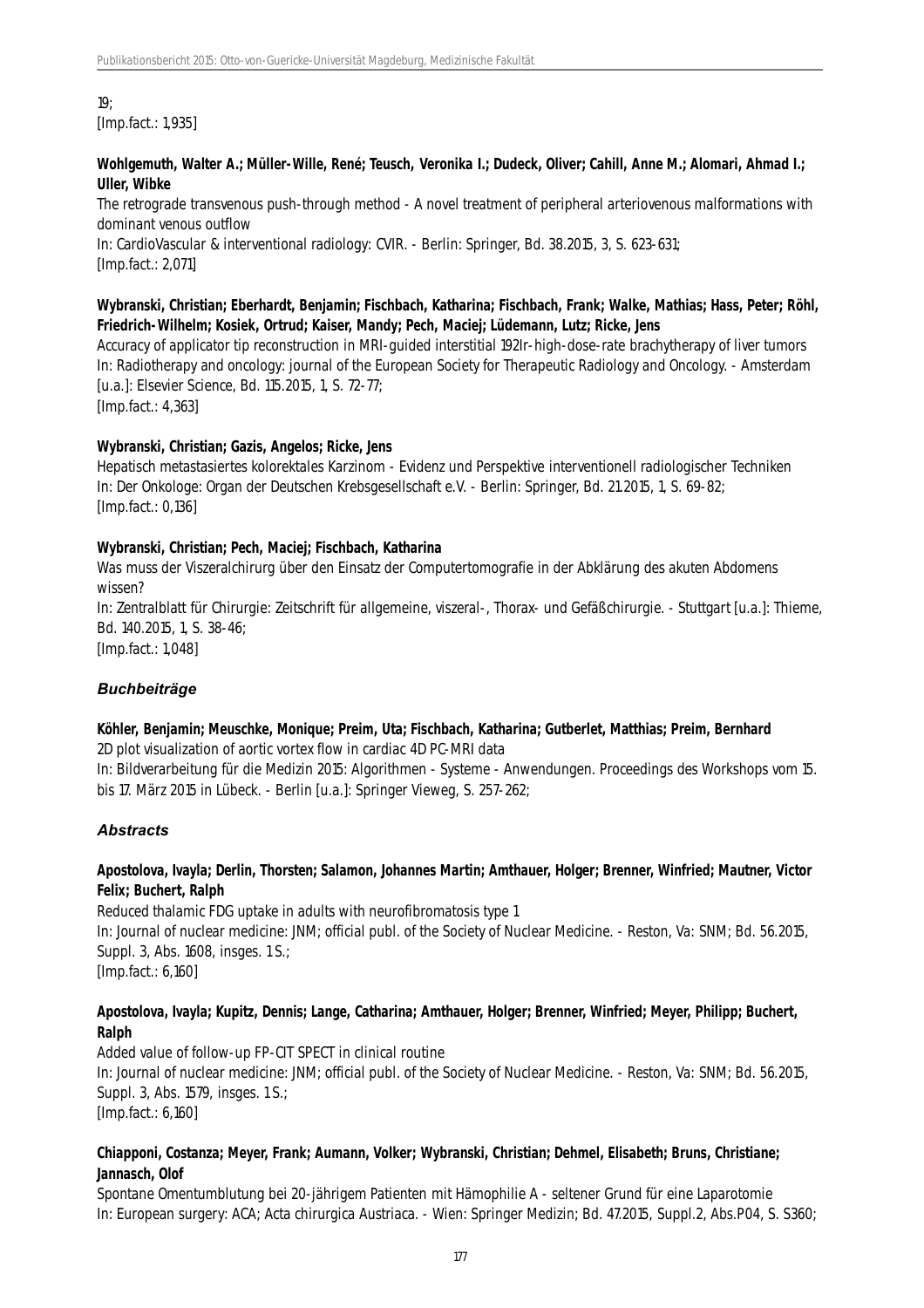[Imp.fact.: 0,274]

## **Derlin, Thorsten; Apostolova, Ivayla; Bannas, Peter; Kröger, Nicolaus; Bengel, Frank**

18F-FDG PET/CT for assessment of bone marrow activity in patients with myelofibrosis before and after stem cell transplantation

In: Journal of nuclear medicine: JNM; official publ. of the Society of Nuclear Medicine. - Reston, Va: SNM; Bd. 56.2015, Suppl. 3, Abs. 661, insges. 1 S.;

[Imp.fact.: 6,160]

**Gibbs, Peter; Hazel, Guy A. van; Heinemann, Volker; Sharma, Navesh K.; Findlay, Michael P. N.; Ricke, Jens; Peeters, Marc; Perez, David; Robinson, Bridget; Strickland, Andrew; Ferguson, Tom; Rodrigez, Javier; Kroening, Hendrik; Wolf, Ido; Ganju, Vinod; Walpole, Euan; Boucher, Eveline; Tichler, Thomas; Gebski, Val; Buskirk, Mark van**

SIRFLOX: Randomized phase III trial comparing first-line mFOLFOX6 ± bevacizumab (bev) versus mFOLFOX6 ± bev + selective internal radiation therapy (SIRT) in patients with metastatic colorectal cancer (mCRC) - analysis by presence or absence of extra-hepatic metastases, bev treatment and site of first progression

In: Asia-Pacific journal of clinical oncology. - Oxford: Blackwell Publishing; Bd. 11.2015, Suppl. 4, Abs. 20, S. 68-69; [Imp.fact.: 1,542]

#### **Gibbs, Peter; Heinemann, Volker; Sharma, Navesh K.; Findlay, Michael P. N.; Ricke, Jens; Gebski, Val; Buskirk, Mark van; Hazel, Guy A. van**

SIRFLOX: Randomized phase III trial comparing first-line mFOLFOX6 ± bevacizumab (bev) versus mFOLFOX6 + selective internal radiation therapy (SIRT)  $\pm$  bev in patients (pts) with metastatic colorectal cancer (mCRC) In: Journal of clinical oncology / Englische Ausgabe. - Alexandria, Va: American Society of Clinical Oncology; Bd. 33.2015, 15 Suppl., Abs. 3502, insges. 1 S.; [Imp.fact.: 18,428]

## **Hass, Peter; Powerski, Maciej; Mohnike, Konrad; Willich, Christoph; Walke, Mathias; Seidensticker, Max; Bretschneider, Tina; Damm, Robert; Gademann, Günther; Ricke, Jens**

Radioablative Behandlung von Lebermalignomen - Optimierung der applizierbaren Strahlendosis durch interventionelle Distanzierung angrenzender Risikoorgane mit angiografischen Occlusionskathetern In: Strahlentherapie und Onkologie: journal of radiation oncology, biology, physics; official journal of the German Society of Radiation Oncology, Austrian Society of Radiation Oncology, Scientific Association of Swiss Radiation Oncology, Hungarian Society of Radiation Oncology, Hellenic Society of Radiation Oncology, Romanian Society of Radiation Oncology, Slovak Society of Radiation Oncology. - Heidelberg: Springer; Bd. 191.2015, Suppl.1, P-03-06, S. S62; [Imp.fact.: 2,914]

## **Hofheinz, Frank; Hoff, Jörg van den; Lougovski, Alexandr; Ego, Kilian; Amthauer, Holger; Apostolova, Ivayla**

Correlation of SUV and tumor to blood standard uptake ratio (SUR) with the metabolic uptake rate derived from quantitative dual time point measurements

In: European journal of nuclear medicine & molecular imaging: official organ of the European Association of Nuclear Medicine (EANM). - Berlin: Springer; Bd. 42.2015, Suppl. 1, OP163, S. S70-S71; [Imp.fact.: 5,383]

## **Kosiek, Ortrud; Clasen, Kai; Fischbach, Katharina; Pech, Maciej; Bruns, Christiane; Meyer, Frank**

Situativ und befundadaptiertes, minimalinvasives Management einer akuten radiogenen Cholezystitis nach Y90- Radioembolisation einer intrahepatischen Metastase

In: European surgery: ACA; Acta chirurgica Austriaca. - Wien: Springer Medizin; Bd. 47.2015, Suppl.2, Abs.44.04, S. S346;

[Imp.fact.: 0,274]

# **Phan, D.; Meyer, Frank; Dudeck, Oliver; Halloul, Zuhir**

Aneurysmalänge - ein prädiktiver Faktor für die postoperative Entwicklung eines Typ-II-Endoleaks nach endovaskulärem Repair (EVAR) eines infrarenalen abdominalen Aortenaneurysmas (AAA) In: European surgery: ACA; Acta chirurgica Austriaca. - Wien: Springer Medizin; Bd. 47.2015, Suppl.2, Abs.P08, S. S362; [Imp.fact.: 0,274]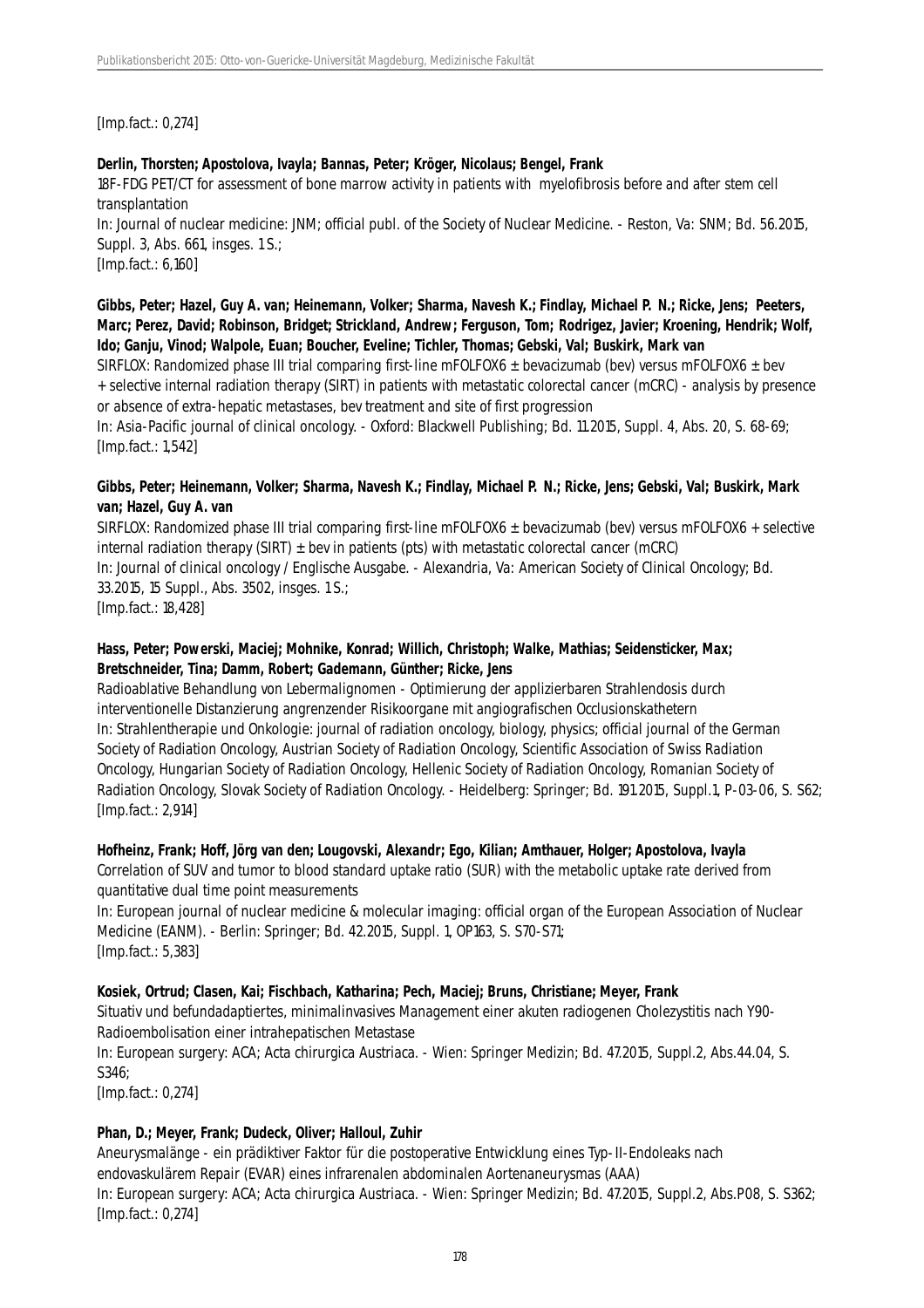## **Schütte, Kerstin; Neubueser, Frederik; Link, Alexander; Schulz, Christian; Arend, Jörg; Bretschneider, Tina; Malfertheiner, Peter; Treiber, Gerhard**

Outcomes research for prognostic scores in hepatocellular cancer (HCC) - Can we do any better? In: Journal of clinical oncology / Englische Ausgabe. - Alexandria, Va: American Society of Clinical Oncology; Bd. 33.2015, 15 Suppl., Abs. e15153, insges. 1 S.; [Imp.fact.: 18,428]

# **Schütte, Kerstin; Treiber, Gerhard; Neubüser, Frederik; Link, Alexander; Schulz, Christian; Arend, Jörg; Bretschneider, Tina; Malfertheiner, Peter**

Neue prognostische Biomarker für Patienten mit hepatozellulärem Karzinom (HCC) In: Zeitschrift für Gastroenterologie: offizielles Organ: Deutsche Gesellschaft für Verdauungs- und Stoffwechselkrankheiten mit Sektion Gastroenterologische Endoskopie; Österreichische Gesellschaft für Gastroenterologie und Hepatologie; Ungarische Gesellschaft für Gastroenterologie und Hepatologie. - Stuttgart [u.a.]: Thieme; Bd. 53.2015, 8, KG241, insges. 1 S.; [Imp.fact.: 1,052]

## **Walke, Mathias; Hass, Peter; Senz, Sebastian; Scheermann, Jan; Gademann, Günther; Ricke, Jens**

Simulation von Ir-192 Quellenfunktionen mit Geant4 Monte Carlo (MC) Methoden In: Strahlentherapie und Onkologie: journal of radiation oncology, biology, physics; official journal of the German Society of Radiation Oncology, Austrian Society of Radiation Oncology, Scientific Association of Swiss Radiation Oncology, Hungarian Society of Radiation Oncology, Hellenic Society of Radiation Oncology, Romanian Society of Radiation Oncology, Slovak Society of Radiation Oncology. - Heidelberg: Springer; Bd. 191.2015, Suppl.1, P-09-17, S. S103; [Imp.fact.: 2,914]

## *Habilitationen*

## **Apostolova, Ivayla; Amthauer, Holger [Gutachter]**

Multivariate quantitative characterization of tumor lesion functional status by advanced image processing techniques in PET/CT

In: Magdeburg, Univ., Med. Fak., Habil.-Schr., 2015; Getr. Zählung: Ill., graph. Darst.;

#### **Furth, Christian; Amthauer, Holger [Gutachter]**

Therapiemonitoring von malignen Lymphomen im Kindes- und Jugendalter mittels FDG-PET - prognostische Relevanz von visuellen und semi-quantitativen Befundungsparametern In: Magdeburg, Univ., Med. Fak., Habil.-Schr., 2015; Getr. Zählung: Ill., graph. Darst.;

#### **Seidensticker, Max; Pech, Maciej [Gutachter]**

Auswirkungen der lokalen und lokoregionären Radiotherapie von Lebermetastasen auf das Leberparenchym - Histopathologie, Bildgebung, Quantifikation, Nutzen und Prävention In: Magdeburg, Univ., Med. Fak., Habil.-Schr., 2015; Getr. Zählung: Ill., graph. Darst.;

## *Dissertationen*

#### **Doegen, Kathleen; Malfertheiner, Peter [Gutachter]**

Evaluierung der Effektivität individualisierter multimodaler Therapieansätze bei Patienten mit inoperablem intrahepatischen cholangiozellulären Karzinom. - Magdeburg, Univ., Med. Fak., Diss., 2015; 60 Bl: graph. Darst.;

## **Erdrich, Anne Sophie; Vorwerk, Peter [Gutachter]**

Response-Beurteilung und Prognoseabschätzung mittels PET bei Kindern und Jugendlichen mit NHL - ein Vergleich mit den konventionell bildgebenden Verfahren. - Magdeburg, Univ., Med. Fak., Diss., 2015; V, 70 Bl: Ill., graph. Darst.;

#### **Peters, Judith; Walcher, Felix [AkademischeR BetreuerIn]; Lanfermann, Heinrich [AkademischeR BetreuerIn]**

Die Indikationen für eine Notfall-Computertomographie in der Universitätsklinik Magdeburg, als Beispiel für ein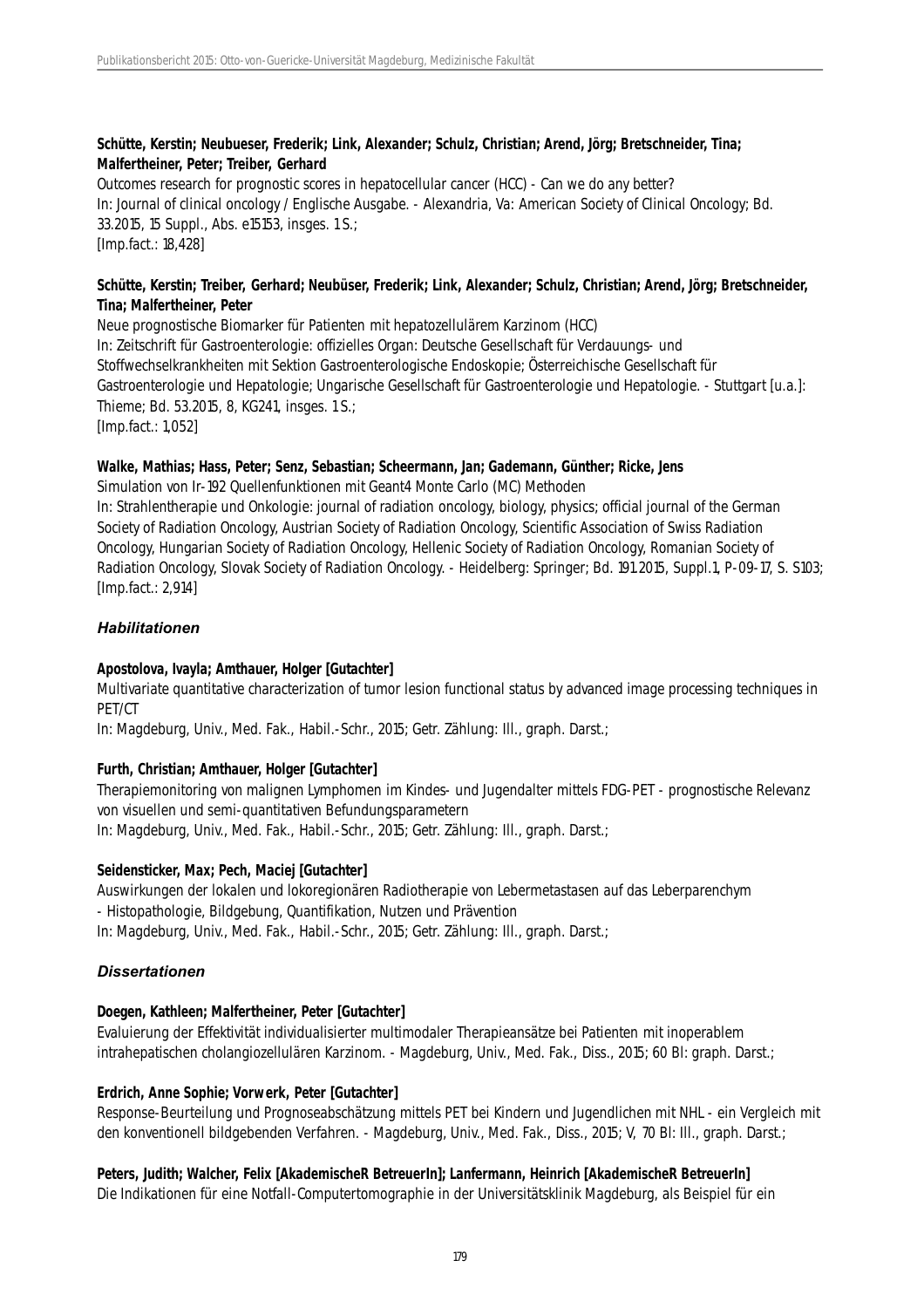Krankenhaus der Maximalversorgung, außerhalb der regulären Arbeitszeiten unter besonderer Berücksichtigung der Korrelation zwischen Klinik und Befundbild. - Magdeburg: Universität Magdeburg, 2015; VII, 72 Blätter: Illustrationen;

#### **Scholz, Sophia Anna; Ignatov, Atanas [Gutachter]**

Lokale Ablation hepatischer Metastasen des Mammakarzinoms - Einflussfaktoren auf das Überleben. - Magdeburg, Univ., Med. Fak., Diss., 2015; II, 71 Bl: graph. Darst.;

#### **Thormann, Markus; Speck, Oliver [Gutachter]**

1H Magnetresonanzspektroskopie der gesunden Leber und von malignen Leberläsionen bei 3.0 Tesla. - Magdeburg, Univ., Med. Fak., Diss., 2015; 79 Bl: Ill., graph. Darst.;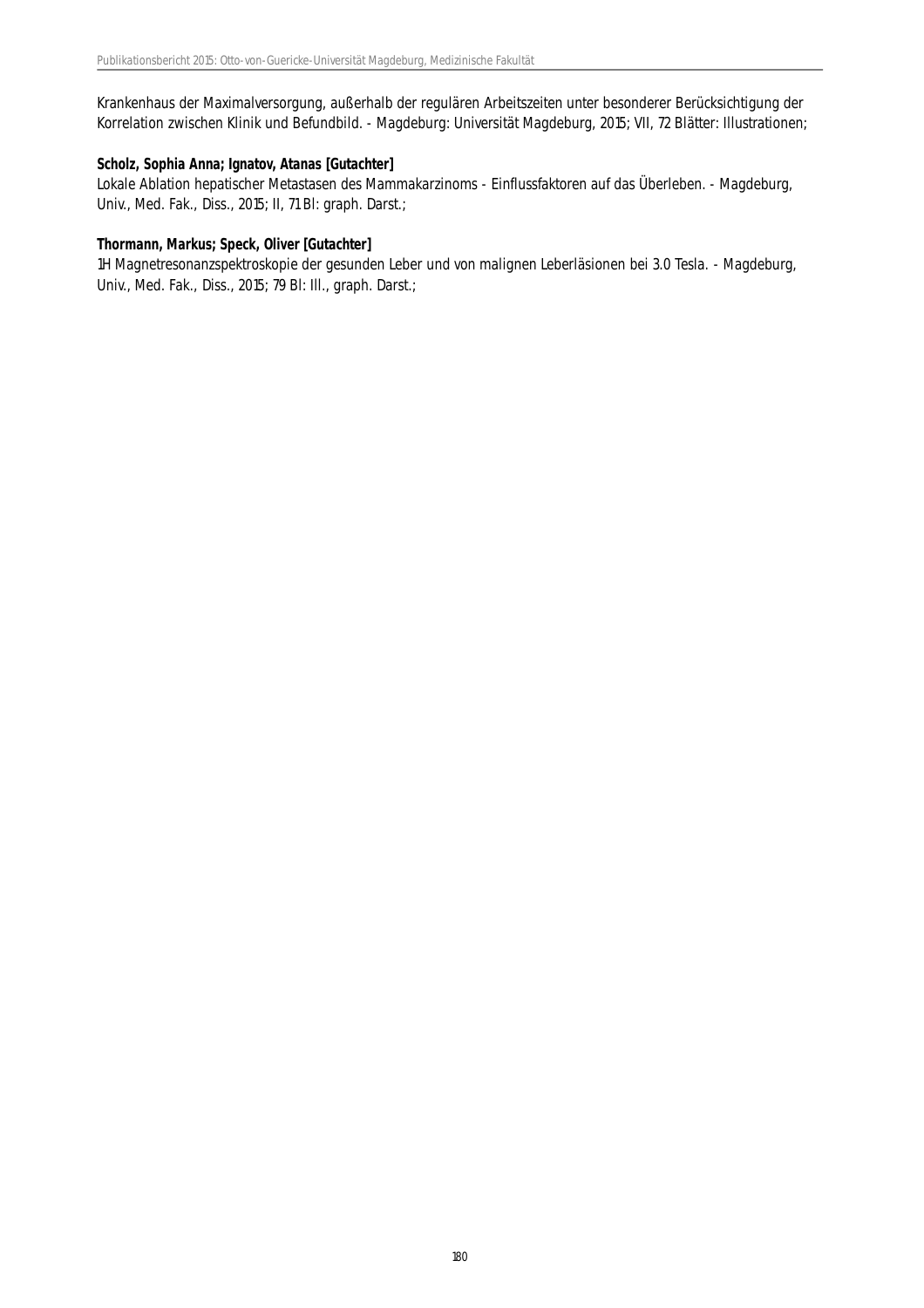# INSTITUT FÜR NEURORADIOLOGIE

Leipziger Straße 44, 39120 Magdeburg, Haus 60a Tel. +49 (0)391 67 21680, Fax +49 (0)391 67 21687 martin.skalej@med.ovgu.de

### **1. Leitung**

Direktor Prof. Dr. med. Martin Skalej

### **2. Veröffentlichungen**

#### *Begutachtete Zeitschriftenaufsätze*

**Berg, Philipp; Roloff, Christoph; Beuing, Oliver; Voß, Samuel; Sugiyama, Shin-Ichiro; Aristokleous, Nicolas; Anayiotos, Andreas S.; Ashton, Neil; Revell, Alistair; Bressloff, Neil W.; Brown, Alistair G.; Jae Chung, Bong; Cebral, Juan R.; Copelli, Gabriele; Fu, Wenyu; Qiao, Aike; Geers, Arjan J.; Hodis, Simona; Dragomir-Daescu, Dan; Nordahl, Emily; Bora Suzen, Yildirim; Owais Khan, Muhammad; Valen-Sendstad, Kristian; Kono, Kenichi; Menon, Prahlad G.; Albal, Priti G.; Mierka, Otto; Münster, Raphael; Morales, Hernán G.; Bonnefous, Odile; Osman, Jan; Goubergrits, Leonid; Pallares, Jordi; Cito, Salvatore; Passalacqua, Alberto; Piskin, Senol; Pekkan, Kerem; Ramalho, Susana; Marques, Nelson; Sanchi, Stéphane; Schumacher, Kristopher R.; Sturgeon, Jess; Švihlová, Helena; Hron, Jaroslav; Usera, Gabriel; Mendina, Mariana; Xiang, Jianping; Meng, Hui; Steinman, David A.; Janiga, Gábor**

The computational fluid dynamics rupture challenge 2013-Phase II - variability of hemodynamic simulations in two intracranial aneurysms

In: Journal of biomechanical engineering. - New York, NY: ASME; Vol. 137.2015, 12, Art. 121008, insgesamt 13 S.; [Imp.fact.: 1,780]

#### **Boese, Axel; Rose, Georg; Friebe, Michael; Hoffmann, Thomas; Serowy, Steffen; Skalej, Martin; Mailänder, W.; Cattaneo, G.**

Increasing the visibility of thin NITINOL vascular implants In: Current directions in biomedical engineering. - Berlin: DeGruyter, Bd. 1.2015, 1, S. 503-506;

#### **Eppler, Elisabeth; Janas, Eva; Link, Karl; Weidmann, Lukas; Bischofberger, Helena; Wenger, Michael; Tinguely, Marianne; Schraml, Peter; Moch, Holger; Fellbaum, Christian**

Insulin-like growth factor I is expressed in classical and nodular lymphocyte-predominant Hodgkin s lymphoma tumour and microenvironmental cells

In: Cell & tissue research. - Berlin: Springer, Bd. 359.2015, 3, S. 841-851; [Imp.fact.: 3,565]

#### **Firsching, Raimund; Woischneck, Dieter; Langejürgen, Alexander; Parreidt, Andreas; Bondar, Imre; Skalej, Martin; Röhl, Friedrich; Voellger, Benjamin**

Clinical, radiologic, and legal significance of "extensor response" in posttraumatic coma In: Journal of neurological surgery / A. - New York, NY: Thieme, Bd. 76.2015, 6, S. 456-465; [Imp.fact.: 0,608]

#### **Hoffmann, Thomas; Boese, Axel; Glaßer, Sylvia; Skalej, Martin; Beuing, Oliver**

Intravascular optical coherence tomography (OCT) as an additional tool for the assessment of stent structures In: Current directions in biomedical engineering. - Berlin: DeGruyter, Bd. 1.2015, 1, S. 257-260;

#### **Janiga, Gábor; Daróczy, László; Berg, Philipp; Thévenin, Dominique; Skalej, Martin; Beuing, Oliver**

An automatic CFD-based flow diverter optimization principle for patient-specific intracranial aneurysms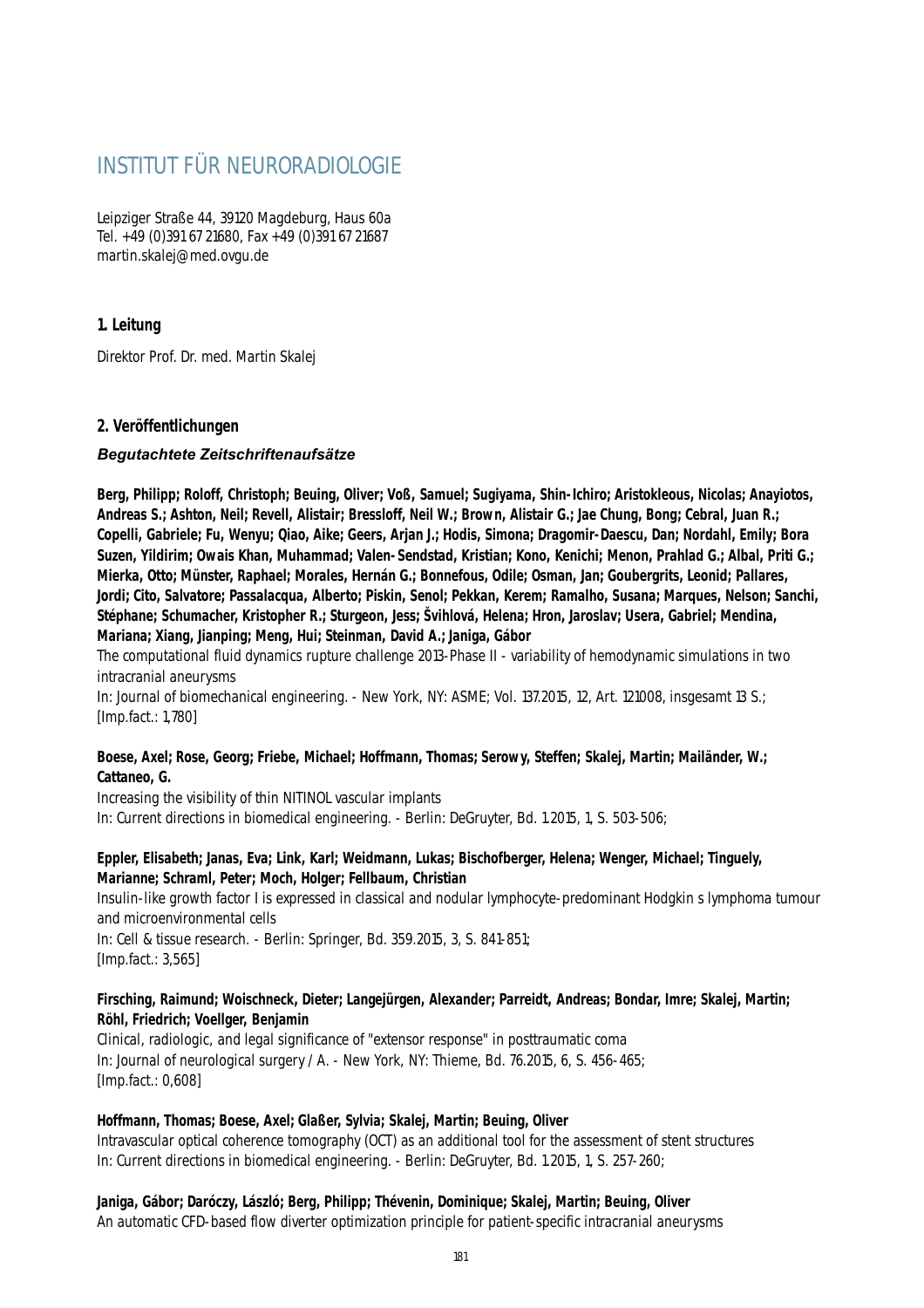In: Journal of biomechanics: affiliated with the American Society of Biomechanics, the European Society of Biomechanics, the International Society of Biomechanics, the Japanese Society for Clinical Biomechanics and Related Research and the Australian and New Zealand Society of Biomechanics. - Amsterdam [u.a.]: Elsevier Science, Bd. 48.2015, 14, S. 3846-3852;

[Imp.fact.: 2,751]

#### **Mewes, André; Saalfeld, Patrick; Riabikin, Oleksandr; Skalej, Martin; Hansen, Christian**

A gesture-controlled projection display for CT-guided interventions

In: International journal of computer assisted radiology and surgery: a journal for interdisciplinary research, development and applications of image guided diagnosis and therapy. - Berlin: Springer, Bd. 10.2015, insges. 8 S.; [Imp.fact.: 1,707]

**Mpotsaris, Anastasios; Skalej, Martin; Beuing, Oliver; Eckert, Bernd; Behme, Daniel; Weber, Werner** Long-term occlusion results with SILK flow diversion in 28 aneurysms - do recanalizations occur during follow-up? In: Interventional neuroradiology: journal of peritherapeutic neuroradiology, surgical procedures and related neurosciences. - Milano: Ed. del Centauro, Bd. 21.2015, 3, S. 300-310; [Imp.fact.: 0,780]

#### **Sukalo, Maja; Tilsen, Felix; Kayserili, Hülya; Müller, Dietmar; Tüysüz, Beyhan; Ruddy, Deborah M.; Wakeling, Emma; Ørstavik, Karen Helene; Snape, Katie M.; Trembath, Richard; Smedt, Maryse De; Aa, Nathalie van der; Skalej, Martin; Mundlos, Stefan; Wuyts, Wim; Southgate, Laura; Zenker, Martin**

DOCK6 mutations are responsible for a distinct autosomal-recessive variant of AdamsOliver syndrome associated with brain and eye anomalies

In: Human mutation. - New York, NY [u.a.]: Wiley-Liss, Bd. 36.2015, 6, S. 593-598; [Imp.fact.: 5,144]

# **Veréb-Amolini, László; Betschart, Thomas; Kiss, Emilia; Ullrich, Oliver; Wildi, Stefan; Eppler, Elisabeth**

An atypical lateral hernia and concomitant inguinal and umbilical hernias in a patient with polycystic kidney disease and an intracranial aneurysm - a combined approach of clinical and radiological investigation, endoscopic hernia repair, and anatomical cadaver model documentation and a systematic review of the literature In: SpringerPlus. - London: Biomed Central; Bd. 4.2015, Art.-Nr. 85, insges. 8 S.;

**Wakhloo, Ajay K.; Lylyk, Pedro; Vries, Joost de; Taschner, Christian; Lundquist, Javier; Biondi, Alessandra; Hartmann, Marius; Szikora, Istvan; Pierot, Laurent; Sakai, Nobuyuki; Imamura, Hirotoshi; Sourour, Nader; Rennie, Ian; Skalej, Martin; Beuing, Oliver; Bonafé, Alain; Mery, Francisco; Turjman, Francis; Brouwer, Patrick; Boccardi, Edoardo; Valvassori, Luca; Derakhshani, Shahram; Litzenberg, Marc W.; Gounis, Matthew J.** Surpass flow diverter in the treatment of intracranial aneurysms - A prospective multicenter study In: American journal of neuroradiology. - Oak Brook, Ill: Soc, Bd. 36.2015, 1, S. 98-107; [Imp.fact.: 3,675]

#### **Woischneck, Dieter; Skalej, Martin; Firsching, Raimund; Kapapa, Thomas**

Decerebrate posturing following traumatic brain injury - MRI findings and their diagnostic value In: Clinical radiology. - Amsterdam: Elsevier Science, Bd. 70.2015, 3, S. 278-285; [Imp.fact.: 1,663]

# *Buchbeiträge*

**Glaßer, Sylvia; Hoffmann, Thomas; Boese, Axel; Voß, Samuel; Kalinski, Thomas; Skalej, Martin; Preim, Bernhard** Histology-based evaluation of optical coherence tomographic charateristics of the cerebral artery wall via virtual inflating

In: VCBM 2015: Eurographics Workshop on Visual Computing for Biology and Medicine. - Eurographics Ass., insges. 10  $S$ .;

**Hettig, Julian; Mewes, André; Riabikin, Oleksandr; Skalej, Martin; Preim, Bernhard; Hansen, Christian** Exploration of 3D medical image data for interventional radiology using myoelectric gesture control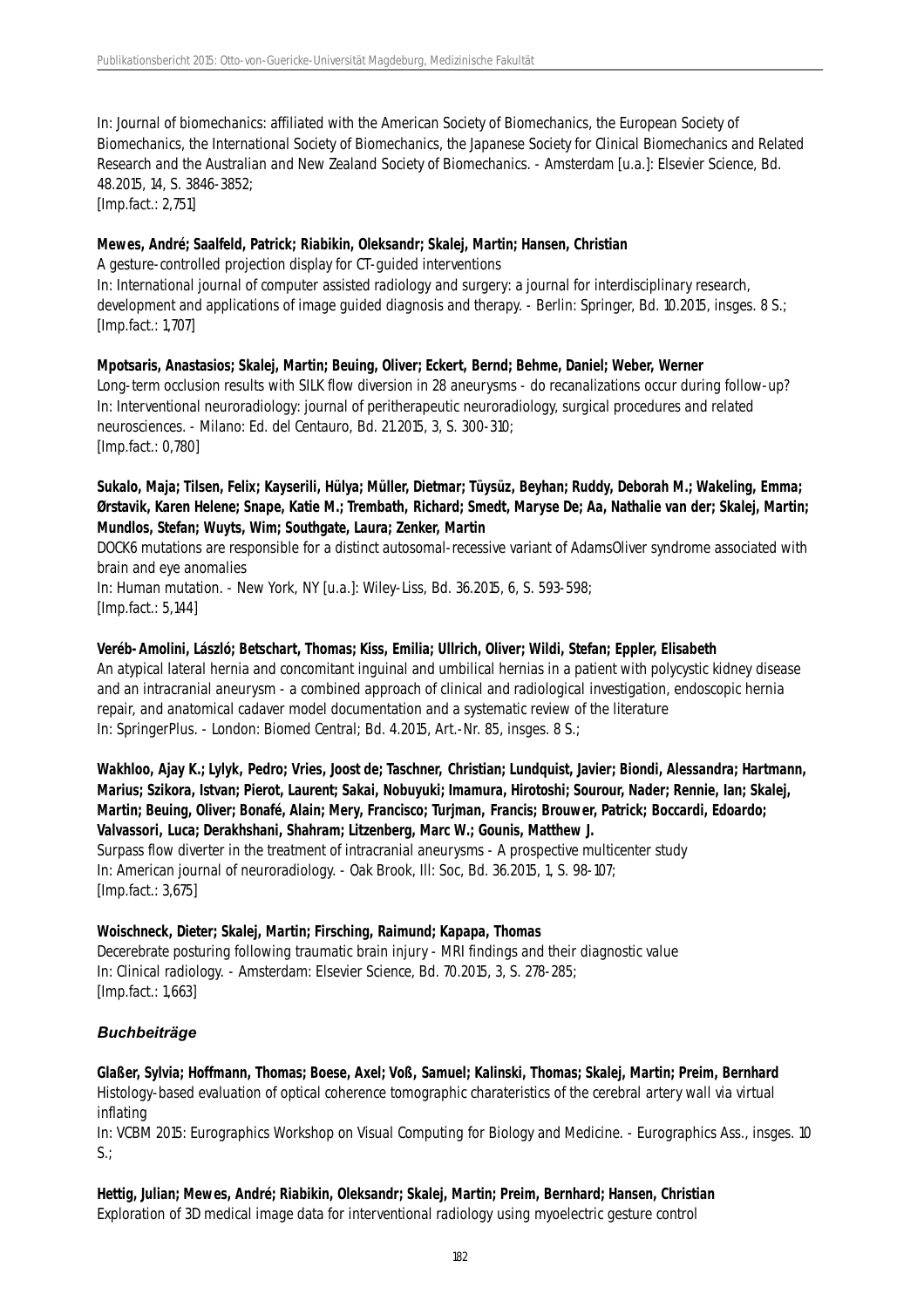In: VCBM 2015: Eurographics Workshop on Visual Computing for Biology and Medicine. - Eurographics Ass., insges. 9 S.;

#### **Hille, Georg; Glaßer, Sylvia; Riabikin, Oleksandr; Tönnies, Klaus**

Regionenbasierte rigide Bildregistrierung von präoperativen MR- und intraoperativen Dyna-CT-Bildern zur Interventionsunterstützung bei Wirbelkörpermetastasen In: CURAC 2015: Tagungsband. - Bremen: digitaldruck Bremen, S. 175-180;

#### **Klink, Fabian; Hoffmann, Thomas; Boese, Axel**

Herstellung von hohlen Bifurkationsmodellen aus transparentem Silikon für strömungstechnische Untersuchungen In: 13. Gemeinsames Kolloquium Konstruktionstechnik 2015: Produktentwicklung zur Qualitätssicherung; Tagungsband; 8. und 9. Oktober in Clausthal. - Herzogenrath: Shaker, S. 41-48;

### **Voß, Samuel; Glaßer, Sylvia; Hoffmann, Thomas; Janiga, Gábor**

Fluid-Struktur-Simulationen von zerebralen Blutgefäßen und Aneurysmen In: Smart, effizient, mobil: 12. Magdeburger Maschinenbau-Tage; 30. September und 1. Oktober 2015. - Magdeburg: Univ.; 2015, Betrag B-2, insgesamt 10 S.[Beitrag auf CD-ROM];

# *Abstracts*

### **Boese, Axel; Hoffmann, Thomas; Skalej, Martin; Friebe, Michael; Beuing, Oliver**

Changing the stiffness of vascular catheters intra interventional In: Interventional neuroradiology: journal of peritherapeutic neuroradiology, surgical procedures and related neurosciences. - Bologna: Centauro, Bd. 21.2015, S. 182-183; [Imp.fact.: 0,780]

### **Frysch, Robert; Skalej, Martin; Rose, Georg**

Redundanzbasierte Korrektur von Kopfbewegungen für C-Arm-CT von Schlaganfallpatienten In: Clinical neuroradiology: official publication of the German, Austrian and Swiss societies of neuroradiology. - München: Urban & Vogel; Vol. 25.2015, Suppl. 1, S. 79-80; [Supplement: Abstracts 50. Jahrestagung der Deutschen Gesellschaft für Neuroradiologie 15.17. Oktober 2015 Gürzenich, Köln];

[Imp.fact.: 2,250]

#### **Hoffmann, Thomas; Boese, Axel; Serowy, Steffen; Cattaneo, Giorgio; Mailänder, Werner; Skalej, Martin; Beuing, Oliver** New material compositions for an increased visibility of flow diverter stents

In: Interventional neuroradiology: journal of peritherapeutic neuroradiology, surgical procedures and related neurosciences. - Bologna: Centauro; Vol. 21.2015, Suppl. 1, S. 317; [Imp.fact.: 0,780]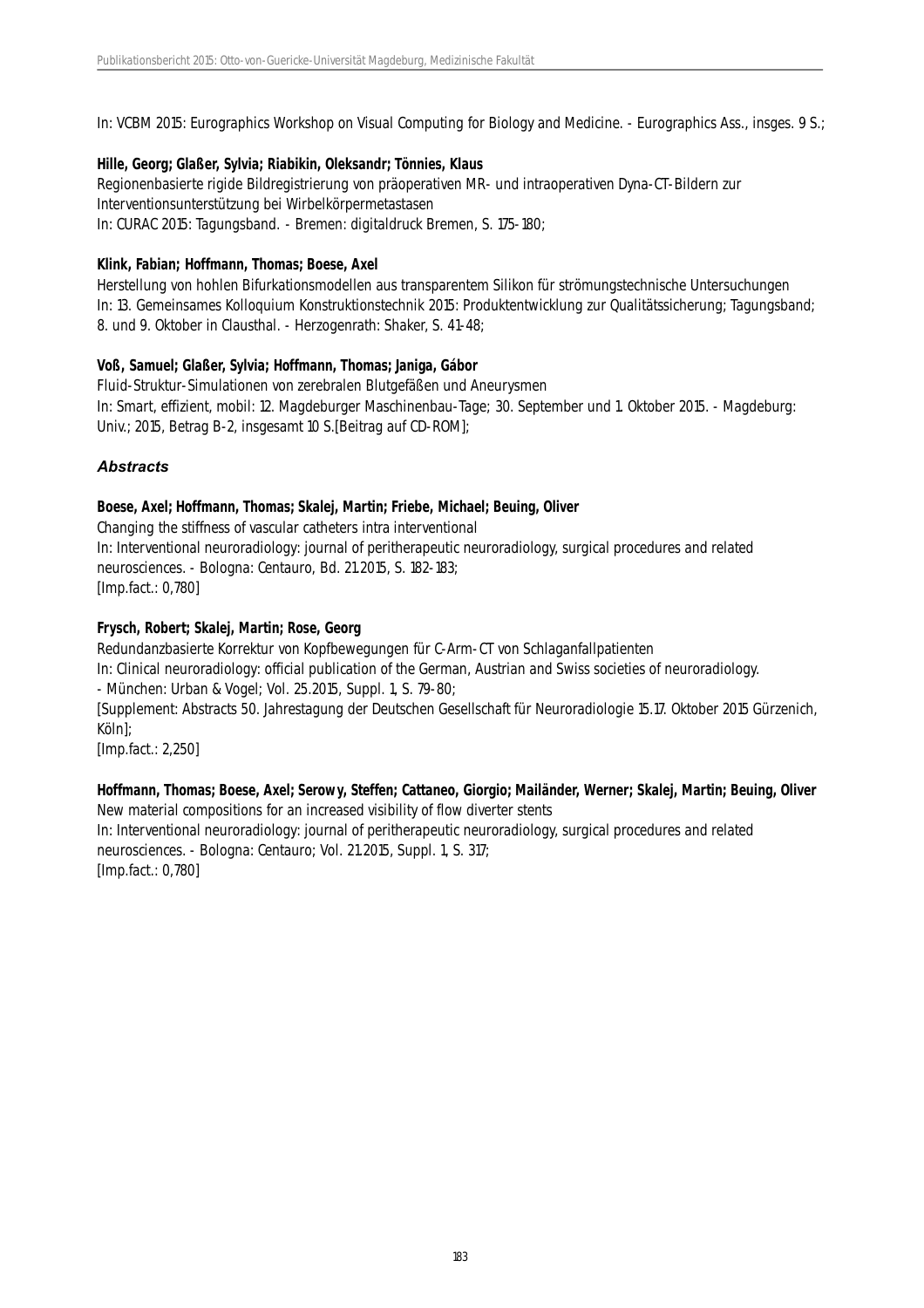# UNIVERSITÄTSKLINIK FÜR STRAHLENTHERAPIE

Leipziger Str. 44, 39120 Magdeburg Tel. +49 (0)391 67 15791, Fax +49 (0)391 67 15324 guenther.gademann@medizin.uni-magdeburg.de

# **1. Leitung**

Prof. Dr. med. habil. Dipl. Phys. Günther Gademann (Direktor)

#### **2. Veröffentlichungen**

#### *Begutachtete Zeitschriftenaufsätze*

**Bretschneider, Tina; Mohnike, Konrad; Hass, Peter; Seidensticker, Ricarda; Göppner, Daniela; Dudeck, Oliver; Streitparth, Florian; Ricke, Jens**

Efficacy and safety of image-guided interstitial single fraction high-dose-rate brachytherapy in the management of metastatic malignant melanoma

In: Journal of contemporary brachytherapy. - Pozna : Termedia, Bd. 7.2015, 2, S. 154-160;

#### **Hass, Peter; Gademann, Günther**

Rolle der Strahlentherapie für die Behandlung des kleinzelligen Lungenkarzinoms im Stadium M1 In: Der Pneumologe. - Heidelberg: Springer, Bd. 12.2015, 5, S. 417-419;

#### **Rogasch, Julian M.M.; Steffen, Ingo G.; Hofheinz, Frank; Großer, Oliver S.; Furth, Christian; Mohnike, Konrad; Hass, Peter; Walke, Mathias; Apostolova, Ivayla; Amthauer, Holger**

The association of tumor-to-background ratios and SUVmax deviations related to point spread function and time-offlight F18-FDG-PET/CT reconstruction in colorectal liver metastases In: EJNMMI Research. - Berlin: Springer; Bd. 5.2015, Art.-Nr. 31, insges. 9 S.;

**Seidensticker, Max; Garlipp, Benjamin; Scholz, Sophia; Mohnike, Konrad; Popp, Felix; Steffen, Ingo; Seidensticker, Ricarda; Stübs, Patrick; Pech, Maciej; PowerskI, Maciej; Hass, Peter; Costa, Serban-Dan; Amthauer, Holger; Bruns, Christiane; Ricke, Jens**

Locally ablative treatment of breast cancer liver metastases: identification of factors influencing survival (the Mammary Cancer Microtherapy and Interventional Approaches (MAMMA MIA) study)

In: BMC cancer. - London: BioMed Central; Bd. 15.2015, Art.-Nr.517, insges. 12 S.; [Imp.fact.: 3,362]

#### **Wybranski, Christian; Eberhardt, Benjamin; Fischbach, Katharina; Fischbach, Frank; Walke, Mathias; Hass, Peter; Röhl, Friedrich-Wilhelm; Kosiek, Ortrud; Kaiser, Mandy; Pech, Maciej; Lüdemann, Lutz; Ricke, Jens**

Accuracy of applicator tip reconstruction in MRI-guided interstitial 192Ir-high-dose-rate brachytherapy of liver tumors In: Radiotherapy and oncology: journal of the European Society for Therapeutic Radiology and Oncology. - Amsterdam [u.a.]: Elsevier Science, Bd. 115.2015, 1, S. 72-77; [Imp.fact.: 4,363]

# *Abstracts*

#### **Hass, Peter; Powerski, Maciej; Mohnike, Konrad; Willich, Christoph; Walke, Mathias; Seidensticker, Max; Bretschneider, Tina; Damm, Robert; Gademann, Günther; Ricke, Jens** Radioablative Behandlung von Lebermalignomen - Optimierung der applizierbaren Strahlendosis durch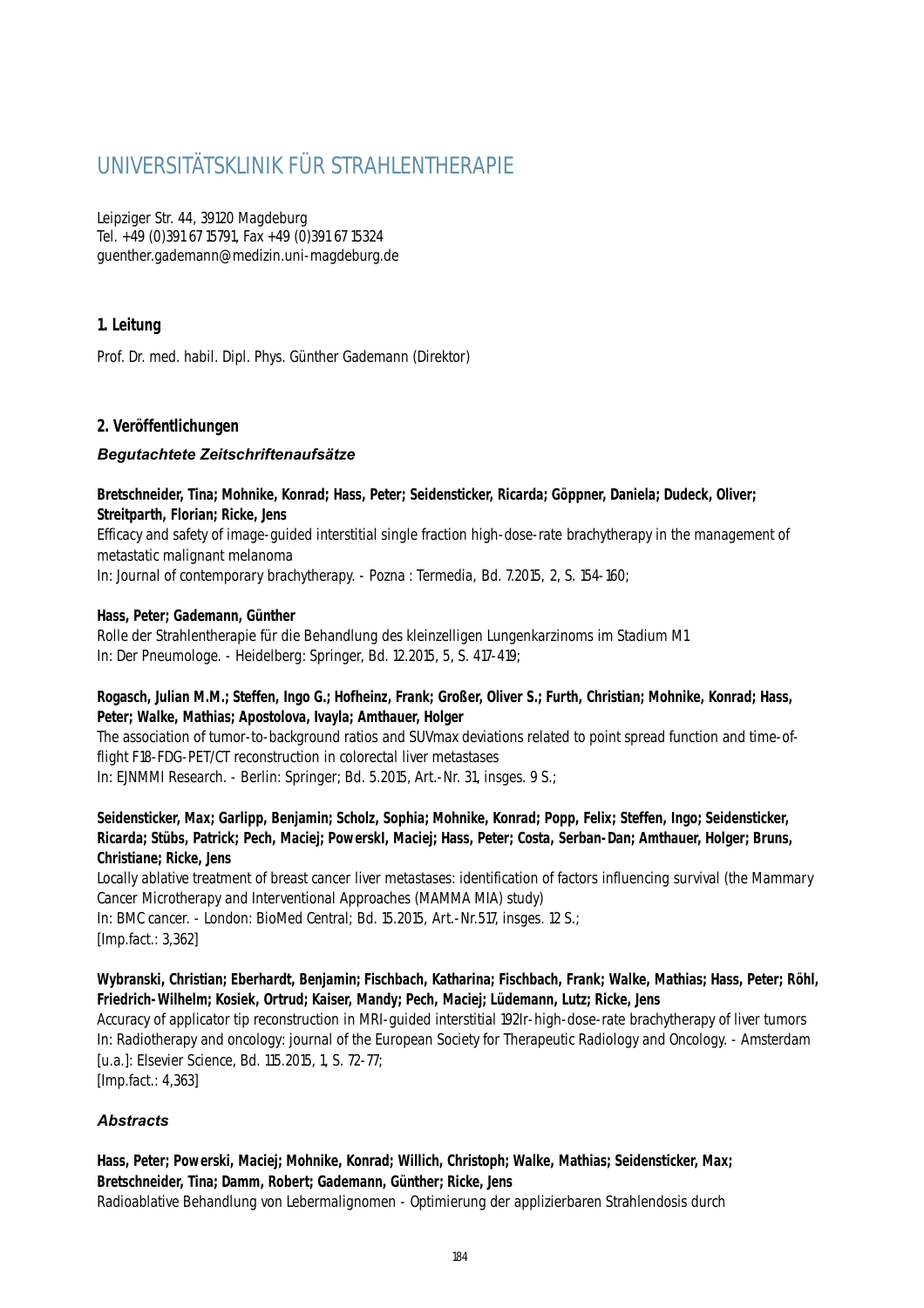interventionelle Distanzierung angrenzender Risikoorgane mit angiografischen Occlusionskathetern In: Strahlentherapie und Onkologie: journal of radiation oncology, biology, physics; official journal of the German Society of Radiation Oncology, Austrian Society of Radiation Oncology, Scientific Association of Swiss Radiation Oncology, Hungarian Society of Radiation Oncology, Hellenic Society of Radiation Oncology, Romanian Society of Radiation Oncology, Slovak Society of Radiation Oncology. - Heidelberg: Springer; Bd. 191.2015, Suppl.1, P-03-06, S. S62; [Imp.fact.: 2,914]

#### **Walke, Mathias; Hass, Peter; Senz, Sebastian; Scheermann, Jan; Gademann, Günther; Ricke, Jens**

Simulation von Ir-192 Quellenfunktionen mit Geant4 Monte Carlo (MC) Methoden

In: Strahlentherapie und Onkologie: journal of radiation oncology, biology, physics; official journal of the German Society of Radiation Oncology, Austrian Society of Radiation Oncology, Scientific Association of Swiss Radiation Oncology, Hungarian Society of Radiation Oncology, Hellenic Society of Radiation Oncology, Romanian Society of Radiation Oncology, Slovak Society of Radiation Oncology. - Heidelberg: Springer; Bd. 191.2015, Suppl.1, P-09-17, S. S103; [Imp.fact.: 2,914]

# *Dissertationen*

### **Chvojka, Kathrin; Ignatov, Atanas [Gutachter]**

Spätnebenwirkungen nach Radiatio beim Mammakarzinom mit ablativer Therapie. - Magdeburg, Univ., Med. Fak., Diss., 2015; 98 Bl: Ill., graph. Darst.;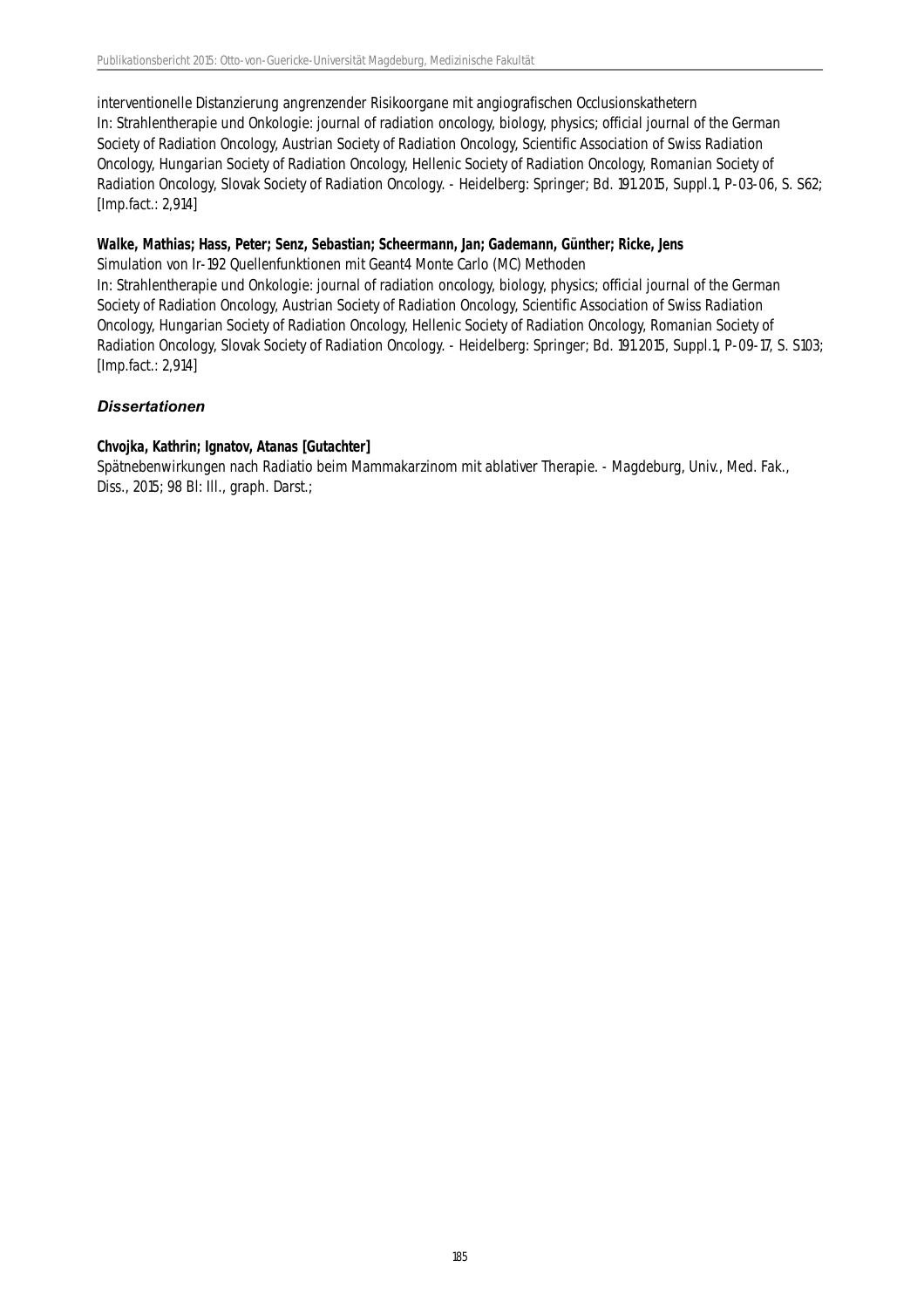# ORTHOPÄDISCHE UNIVERSITÄTSKI INIK

Leipziger Str. 44, 39120 Magdeburg Tel. +49 (0)391 67 14067, Fax +49 (0)391 67 14006 friedemann.awiszus@med.ovgu.de

# **1. Leitung**

Prof. Dr. med. C. Lohmann

### **2. Veröffentlichungen**

#### *Begutachtete Zeitschriftenaufsätze*

#### **Ballaschk, Anne; Kalaitzis, Nikolaos; Röpke, Martin; Piatek, Stefan**

Atypische Femurfrakturen unter Bisphosphonat-Therapie In: Der Unfallchirurg: Organ der Deutschen Gesellschaft für Unfallchirurgie. - Berlin: Springer, Bd. 118.2015, 1, S. 88-91; [Imp.fact.: 0,649]

# **Bergschmidt, Philipp; Bader, Rainer; Ganzer, Dirk; Hauzeur, Christian; Lohmann, Christoph H.; Krüger, Alexander; Rüther, Wolfgang; Tigani, Domenico; Rani, Nicola; Esteve, José Luis; Prats, Fernando Lopez; Zorzi, Claudio; Madonna, Vincenzo; Rigotti, Stefano; Benazzo, Francesco; Rossi, Stefano Marco Paolo; Mittelmeier, Wolfram**

Prospective multi-centre study on a composite ceramic femoral component in total knee arthroplasty - Five-year clinical and radiological outcomes

In: The knee. - Amsterdam [u.a.]: Elsevier Science, Bd. 22.2015, 3, S. 186-191; [Imp.fact.: 1,936]

#### **Dobrindt, Oliver; Amthauer, Holger; Krueger, Alexander; Ruf, Juri; Wissel, Heiko; Grosser, Oliver S.; Seidensticker, Max; Lohmann, Christoph H.**

Hybrid SPECT/CT for the assessment of a painful hip after uncemented total hip arthroplasty In: BMC medical imaging. - London: BioMed Central; Bd. 15.2015, Art.-Nr. 18, insges. 10 S.; [Imp.fact.: 1,312]

#### **Drynda, Andreas; Hassel, Thomas; Wilhelm Bach, Friedrich; Peuster, Matthias**

In vitro and in vivo corrosion properties of new iron-manganese alloys designed for cardiovascular applications In: Journal of biomedical materials research / B. - Hoboken, NJ: Wiley, Bd. 103.2015, 3, S. 649-660; [Imp.fact.: 2,328]

#### **Drynda, Andreas; Singh, Gurpal; Buchhorn, Gottfried H.; Awiszus, Friedemann; Ruetschi, Marcel; Feuerstein, Bernd; Kliche, Stefanie; Lohmann, Christoph H.**

Metallic wear debris may regulate CXCR4 expression in vitro and in vivo In: Journal of biomedical materials research / A. - New York, NY [u.a.]: Wiley, Bd. 103.2015, 6, S. 1940-1948; [Imp.fact.: 3,369]

#### **Kopf, Sebastian; Stärke, Christian; Gwinner, Clemens; Becker, Roland**

Meniskusinsertion - Bedeutung der Meniskuswurzel und ihrer Läsionen In: Arthroskopie: Organ der Deutschsprachigen Arbeitsgemeinschaft für Arthroskopie. - Berlin: Springer, Bd. 28.2015, 1, S. 13-17;

**Röpke, Ekkehard F.; Kopf, Sebastian; Drange, Steffen; Becker, Roland; Lohmann, Christoph H.; Stärke, Christian** Biomechanical evaluation of meniscal root repair - a porcine study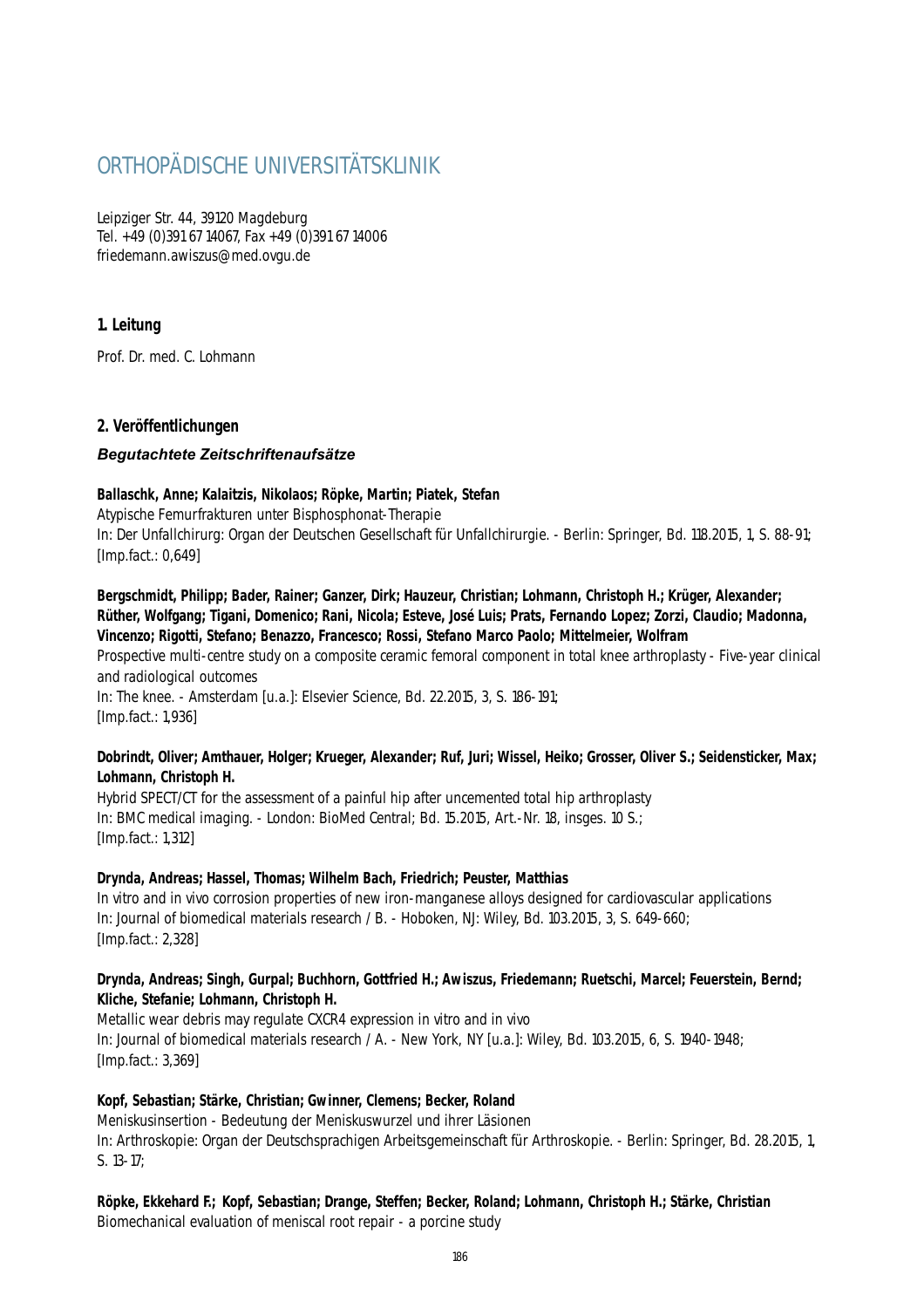In: Knee surgery, sports traumatology, arthroscopy. - Berlin: Springer, Bd. 23.2015, 1, S. 45-50; [Imp.fact.: 2,837]

#### **Röpke, Martin; Piatek, Stefan; Ziai, Pejman**

Akute Sprunggelenkinstabilität durch Distorsion - Diagnostik und Behandlung In: Arthroskopie: Organ der Deutschsprachigen Arbeitsgemeinschaft für Arthroskopie. - Berlin: Springer, Bd. 28.2015, 2, S. 116-123;

#### **Scheer, Justin K.; Fakurnejad, Shayan; Lau, Darryl; Daubs, Michael D.; Coe, Jeffrey D.; Paonessa, Kenneth J.; LaGrone, Michael O.; Amaral, Rodrigo A.; Trobisch, Per D.; Lee, Jung-Hee; Fabris-Monterumici, Daniel; Anand, Neel; Cree, Andrew K.; Hart, Robert A.; Hey, Lloyd A.; Ames, Christopher P.**

Results of the 2014 SRS survey on PJK/PJF - A report on variation of select SRS member practice patterns, treatment indications, and opinions on classification development

In: Spine: an international journal for the spine. - [S.l.]: Lippincott Williams & Wilkins, Bd. 40.2015, 11, S. 829-840; [Imp.fact.: 2,297]

#### **Singh, Gurpal; Nüchtern, Jakob V.; Meyer, Heiko; Fiedler, Georg Martin; Awiszus, Friedemann; Junk-Jantsch, Sabine; Brügel, Melanie; Pflueger, Gerald; Lohmann, Christoph H.**

Particle characterisation and cytokine expression in failed small-diameter metal-on-metal total hip arthroplasties In: Bone & joint journal: B & J journal. - London: Britisch Editorial Society of Bone and Joint Surgery; Bd. 97-B.2015, 7, S. 917-923;

[Imp.fact.: 1,961]

#### **Stärke, Christian; Kopf, Sebastian; Becker, Roland**

Meniskusteilresektion - Biomechanische Auswirkungen auf den Gelenkknorpel In: Arthroskopie. - Berlin: Springer, Bd. 28.2015, 1, S. 8-12;

#### **Tetschke, Elisa; Rudolf, Margit; Lohmann, Christoph H.; Stärke, Christian**

Autologous proliferative therapies in recalcitrant lateral epicondylitis In: American journal of physical medicine & rehabilitation: AJPM official journal of the Association of Academic Physiatrists. - Baltimore, Md: Lippincott Williams & Wilkins, Bd. 94.2015, 9, S. 696-706; [Imp.fact.: 2,202]

#### **Trobisch, Per D.; Drange, Steffen**

Die Pedikelsubtraktionsosteotomie in der LWS zur Korrektur einer sagittalen spinalen Imbalance In: Zeitschrift für Orthopädie und Unfallchirurgie: Organ der Deutschen Gesellschaft für Orthopädie und Orthopädische Chirurgie. - Stuttgart [u.a.]: Thieme, Bd. 153.2015, 4, S. 371-373;

#### **Zavatsky, Joseph M.; Peters, Austin J.; Nahvi, Farzon A.; Bharucha, Neil J.; Trobisch, Per D.; Kean, Kristin E.; Richard, Sandra; Bucello, Yolanda; Valdevit, Antonio; Lonner, Baron S.**

Disease severity and treatment in adolescent idiopathic scoliosis: the impact of race and economic status In: The spine journal: a multidisciplinary journal of spinal disorders; official journal of The North American Spine Society. - Amsterdam [u.a.]: Elsevier Science, Bd. 15.2015, 5, S. 939-943; [Imp.fact.: 2,426]

#### *Dissertationen*

#### **Becker, Claudia; Robra, Bernt-Peter [Gutachter]**

Senkung der Frühgeburtenrate durch Selbstbestimmung des vaginalen pH-Wertes in der Schwangerschaft. - Magdeburg, Univ., Med. Fak., Diss., 2015; 75 Bl: graph. Darst.;

#### **Goldau, Gesina; Stärke, Christian [Gutachter]**

Analyse und Bewertung der Ausfallursachen der Durom-Metasul-LDH Hüftendoprothese. - Magdeburg, Univ., Med. Fak., Diss., 2015; 108 Bl: Ill., graph. Darst.;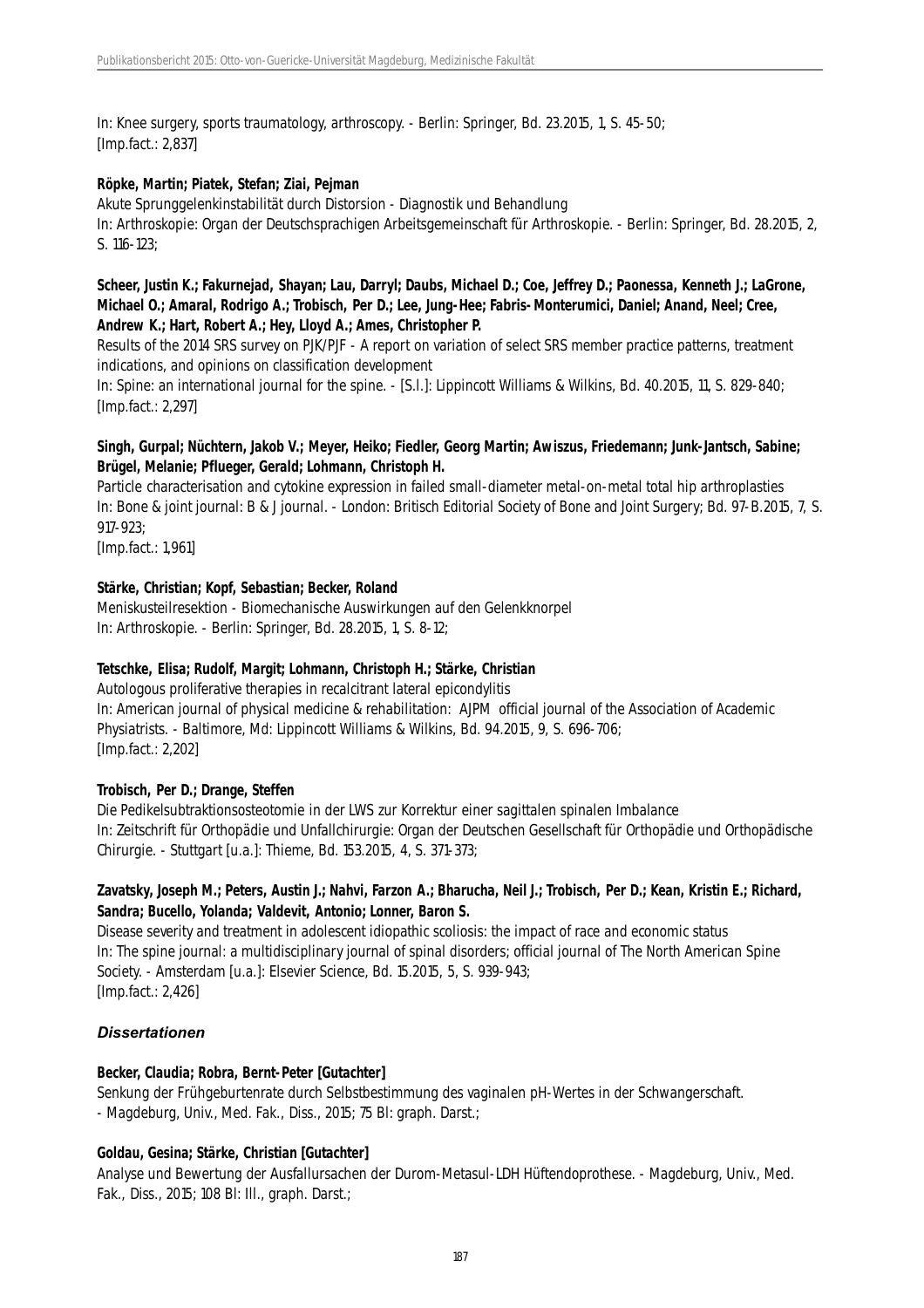#### **Illiger, Sebastian; Graßhoff, Henning [Gutachter]**

Klinische und radiologische Ergebnisse einer Studie zur lumbalen dynamischen und Topping-Off-Versorgung mit dem pedikulär basierten DSS System. - Magdeburg, Univ., Med. Fak., Diss., 2015; 89 Bl: Ill., graph. Darst.;

#### **Ren, Qiang; Stärke, Christian [Gutachter]**

CXCR4 and TNF-alpha expression by osteoblasts and lymphocytes treated with metal particles is regulated through the PLC/PKC- and not by the ERK-1/2 pathway. - Magdeburg, Univ., Med. Fak., Diss., 2015; III, 70 Bl: Ill., graph. Darst.;

#### **Röpke, Ekkehard Friedrich; Graßhoff, Henning [Gutachter]**

Biomechanische Untersuchung der transossären Meniskuswurzelrefixation am porkinen Kniemodell. - Magdeburg, Univ., Med. Fak., Diss., 2015; 62 Bl: Ill., graph. Darst.;

#### **Strupeit-Döbbelin, Anika; Walcher, Felix [AkademischeR BetreuerIn]; Putzier, Michael [AkademischeR BetreuerIn]; Heyde, Christoph [AkademischeR BetreuerIn]**

Der klinische und radiologische Langzeitverlauf nach dorsaler Stabilisierung bei traumatischer Wirbelkörperfraktur. - Magdeburg: Universität Magdeburg, 2015; VI, 71 Blätter: Diagramme, Illustrationen;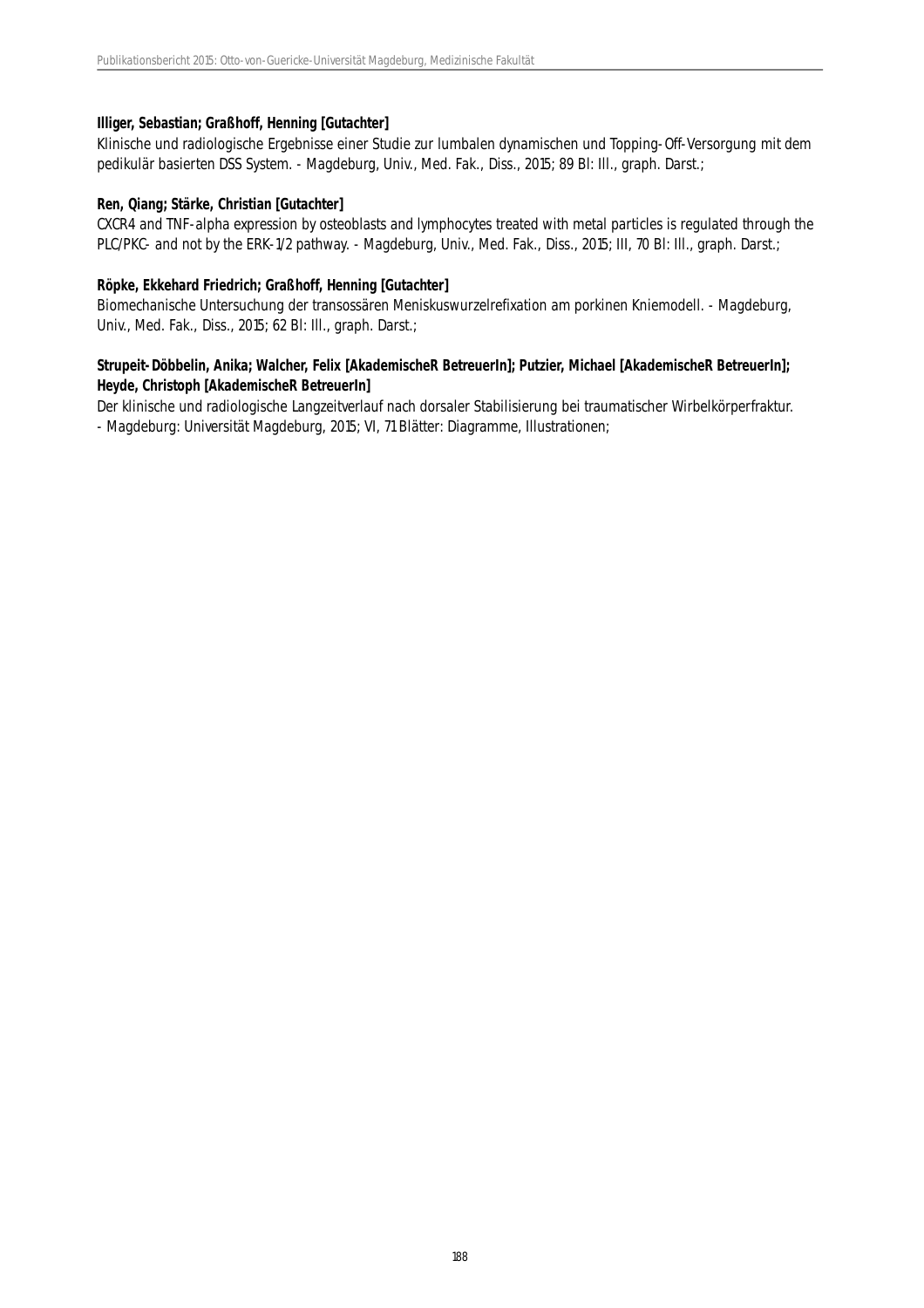# UNIVERSITÄTSAUGENKLINIK

Leipziger Str. 44, 39120 Magdeburg Tel. +49 (0)391 67 13571, Fax +49 (0)391 67 13570 augenklinik@uni-magdeburg.de

# **1. Leitung**

Prof. Dr. med. Hagen Thieme

### **2. Veröffentlichungen**

#### *Begutachtete Zeitschriftenaufsätze*

#### **Abd Hamid, Aini Ismafairus; Speck, Oliver; Hoffmann, Michael B.**

Quantitative assessment of visual cortex function with fMRI at 7 Tesla-test-retest variability In: Frontiers in human neuroscience. - Lausanne: Frontiers Research Foundation; Bd. 9.2015, Art.-Nr.477, insges. 11 S.; [Imp.fact.: 3,626]

#### **Barleben, Maria; Stoppel, Christian M.; Kaufmann, Jörn; Merkel, Christian; Wecke, Thoralf; Goertler, Michael; Heinze, Hans-Jochen; Hopf, Jens-Max; Schoenfeld, Mircea A.**

Neural correlates of visual motion processing without awareness in patients with striate cortex and pulvinar lesions In: Human brain mapping. - New York, NY: Wiley-Liss, Bd. 36.2015, 4, S. 1585-1594; [Imp.fact.: 5,969]

# **Behrens-Baumann, Wolfgang; Finis, David; MacKenzie, Colin; Roth, Mathias; Geerling, Gerd**

Keratomykose - Therapy standards and new developments In: Klinische Monatsblätter für Augenheilkunde. - Stuttgart: Thieme, Bd. 232.2015, 6, S. 754-764; [Imp.fact.: 0,459]

**Daas, Loay; Szentmáry, Nora; Eppig, Timo; Langenbucher, Achim; Hasenfus, Andrea; Roth, Mathias; Saeger, Mark; Nölle, Bernhard; Lippmann, Barbara; Böhringer, Daniel; Reinhard, Thomas; Kelbsch, Carina; Messmer, Eelmar; Pleyer, Uwe; Roters, Sigrid; Zhivov, Andrey; Engelmann, Katrin; Schrecker, Jens; Zumhagen, Lars; Thieme, Hagen; Darawsha, Raid; Meyer-ter-Vehn, Tobias; Dick, Burkhard; Görsch, Isabel; Hermel, Martin; Kohlhaas, Markus; Seitz, Berthold** Das Deutsche Akanthamöbenkeratitis-Register - erste Ergebnisse einer multizentrischen Erhebung In: Der Ophthalmologe: Zeitschrift der Deutschen Ophthalmologischen Gesellschaft. - Berlin: Springer, Bd. 112.2015, 9, S. 752-763;

[Imp.fact.: 0,504]

#### **Geringswald, Franziska; Herbik, Anne; Hofmüller, Wolfram; Hoffmann, Michael B.; Pollmann, Stefan**

Visual memory for objects following foveal vision loss In: Journal of experimental psychology / Learning, memory, and cognition. - Washington, DC: Assoc, Bd. 41.2015; [Imp.fact.: 3,098]

#### **Gorsler, Isabel; Thieme, Hagen; Meltendorf, Christian**

Cyclophotocoagulation and cyclocryocoagulation as primary surgical procedures for open-angle glaucoma In: Graefe's archive for clinical and experimental ophthalmology: official organ of the Club Jules Gonin. - Berlin: Springer, Bd. 253.2015, 12, S. 2273-2277; [Imp.fact.: 1,908]

**Grützner, Verena; Unger, Ronald E.; Baier, Grit; Choritz, Lars; Freese, Christian; Böse, Thomas; Landfester, Katharina;**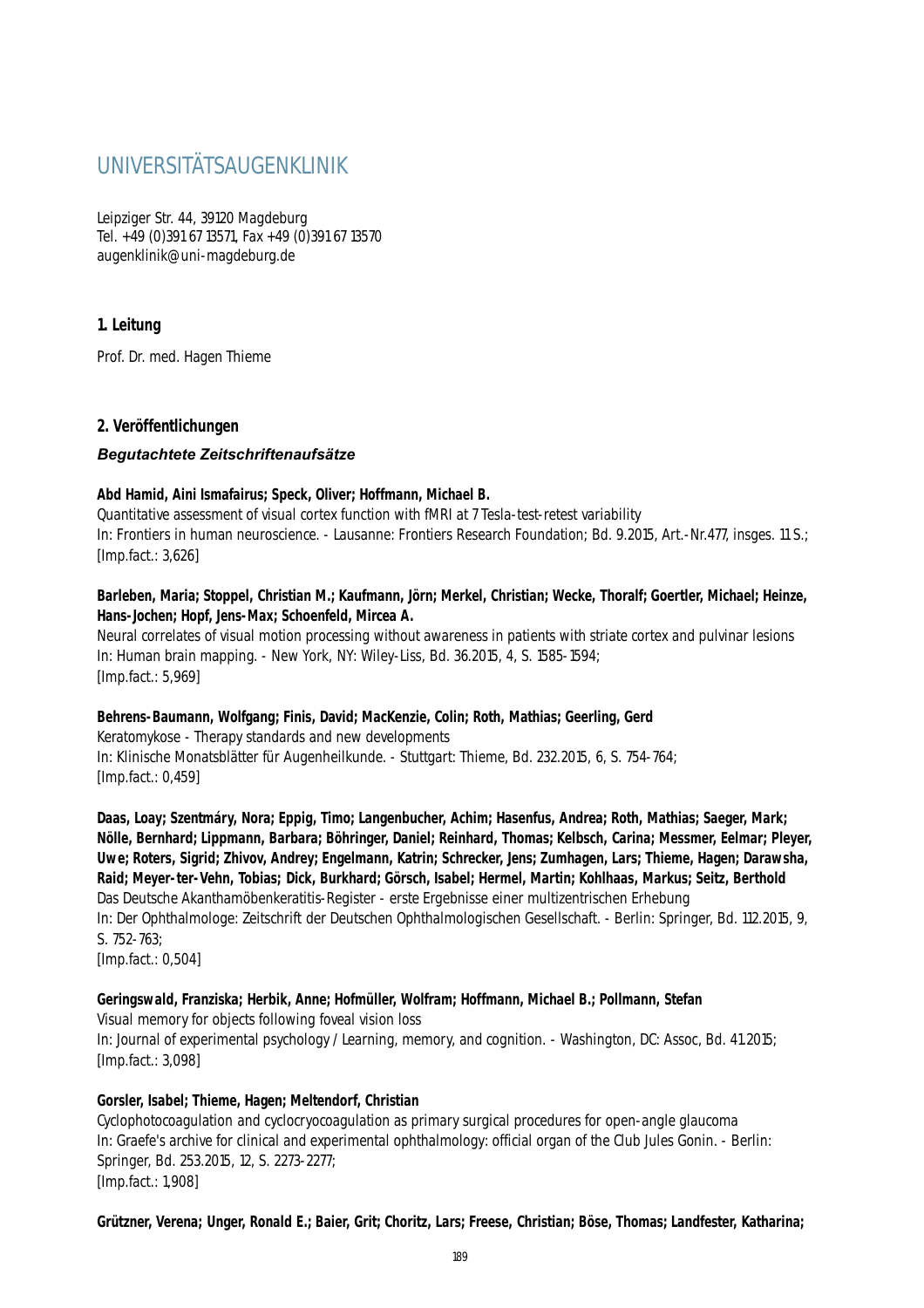#### **Kirkpatrick, C. James**

Enzyme-responsive nanocomposites for wound infection prophylaxis in burn management - in vitro evaluation of their compatibility with healing processes In: International journal of nanomedicine. - Auckland: DOVE Medical Press, Bd. 10.2015, S. 4111-4124; [Imp.fact.: 4,383]

#### **Hecht, Eva; Pitz, Susanne; Renieri, Giulia**

In-vivo-Konfokalmikroskopie in der Diagnose des okulären Schleimhautpemphigoids In: Klinische Monatsblätter für Augenheilkunde. - Stuttgart: Thieme, Bd. 232.2015, 9, S. 1077-1081; [Imp.fact.: 0,459]

#### **Hoffmann, Michael B.; Dumoulin, Serge O.**

Congenital visual pathway abnormalities - a window onto cortical stability and plasticity In: Trends in neurosciences. - Amsterdam [u.a.]: Elsevier Science, Bd. 38.2015, 1, S. 55-65; [Imp.fact.: 12,902]

#### **Hoffmann, Michael B.; Thieme, Hagen; Liedecke, Karin; Meltendorf, Synke; Zenker, Martin; Wieland, Ilse**

Visual pathways in humans with ephrin-B1 deficiency associated with the cranio-fronto-nasal syndrome In: Investigative ophthalmology & visual science: IOVS; official journal of the Association for Research in Vision and Ophthalmology. - Rockville, Md: ARVO, Bd. 56.2015, 12, S. 7427-7437; [Imp.fact.: 3,404]

#### **Hougaard, Anders; Amin, Faisal M.; Hoffmann, Michael B.; Larsson, Henrik B.W.; Magon, Stefano; Sprenger, Till; Ashina, Messoud**

Structural gray matter abnormalities in migraine relate to headache lateralization, but not aura In: Cephalalgia. - London [u.a.]: Sage, Bd. 35.2015, 1, S. 3-9; [Imp.fact.: 4,121]

#### **Hougaard, Anders; Jensen, Bettina Hagström; Amin, Faisal Mohammad; Rostrup, Egill; Hoffmann, Michael B.; Ashina, Messoud**

Cerebral asymmetry of fMRI-BOLD responses to visual stimulation In: PLoS one. - Lawrence, Kan: PLoS; Bd. 10.2015, 5, insges. 16 S.; [Imp.fact.: 3,534]

#### **Meltendorf, Christian; Torun, Necip; Thieme, Hagen**

Therapeutische Hornhautchirurgie. Teil 1: Keratoplastik In: Klinische Monatsblätter für Augenheilkunde. - Stuttgart: Thieme, Bd. 232.2015, 3, S. 313-334; [Imp.fact.: 0,459]

### **Rossetti, Luca; Sacchi, Matteo; Karabatsas, Costas H.; Topouzis, Fotis; Vetrugno, Michele; Centofanti, Marco; Boehm, Andreas; Vorwerk, Christian; Goldblum, David; Fogagnolo, Paolo**

Comparison of the effects of bimatoprost and a fixed combination of latanoprost and timolol on 24-hour blood and ocular perfusion pressures: the results of a randomized trial In: BMC ophthalmology. - London: BioMed Central; Bd. 15.2015, Art. 7, insges. 7 S.; [Imp.fact.: 1,020]

#### **Schroeter, Jan; Ruggeri, Alfredo; Thieme, Hagen; Meltendorf, Christian**

Impact of temporary hyperthermia on corneal endothelial cell survival during organ culture preservation In: Graefe's archive for clinical and experimental ophthalmology: official organ of the Club Jules Gonin. - Berlin: Springer, Bd. 253.2015, 5, S. 753-758; [Imp.fact.: 1,908]

#### **Untch, Elisa; Hoffmann, Michael B.; Thieme, Hagen; Schroeter, Jan; Meltendorf, Christian**

Vergrößerter blinder Fleck In: Der Ophthalmologe: Zeitschrift der Deutschen Ophthalmologischen Gesellschaft. - Berlin: Springer, Bd. 112.2015, 11,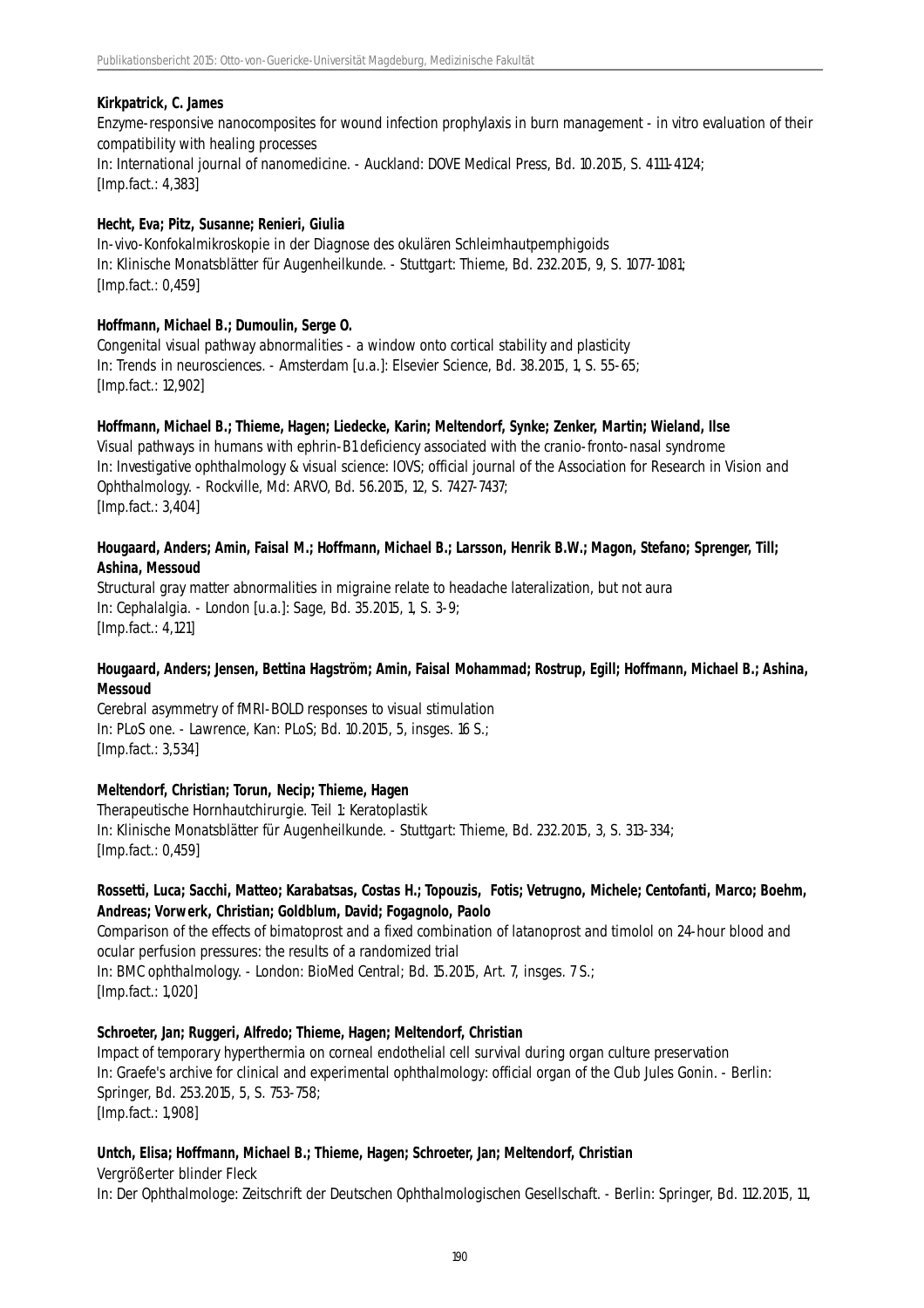S. 935-938; [Imp.fact.: 0,504]

#### *Buchbeiträge*

#### **Meltendorf, Christian**

Akanthamöben-Keratitis In: Schlaglicht Augenheilkunde: Hornhaut, Sklera, Bindehaut. - Stuttgart [u.a.]: Thieme, S. 104-115, 2015;

#### **Pfeiffer, Norbert; Thieme, Hagen**

Prostaglandin analogues In: Glaucoma: medical diagnosis & therapy. - London [u.a.]: Saunders, S. 542-547, 2015;

#### *Abstracts*

#### **Hoffmann, Michael B.**

Stabilität und Plastizität im menschlichen Sehsystem

In: 23. Jahrestagung der Regionalgesellschaft der Augenärzte Sachsen-Anhalts und Thüringens e.V., SATh 23, 4. September 2015, 5. September 2015 in Suhl: Hauptthema Augenheilkunde interdisziplinär; Kurzfassungen; 2015, Abs. 13 R, insges. 1 S.;

#### *Dissertationen*

#### **Goll, Christina; Schneider, Thomas [Gutachter]**

Postoperative Nachblutungen und Wundinfektionen nach mikroneurochirurgischer lumbaler Bandscheibenvorfalloperation sowie der Stellenwert der prophylaktischen Redondrainage. - Magdeburg, Univ., Med. Fak., Diss., 2015; 82 Bl: Ill., graph. Darst.;

#### **Laschinski, Julia; Schlüter, Dirk [Gutachter]**

Kombination von Voriconazol und Amphotericin B als antimykotische Therapie der experimentellen Candida-Keratitis. - Magdeburg, Univ., Med. Fak., Diss., 2015; 87 Bl: Ill., graph. Darst.;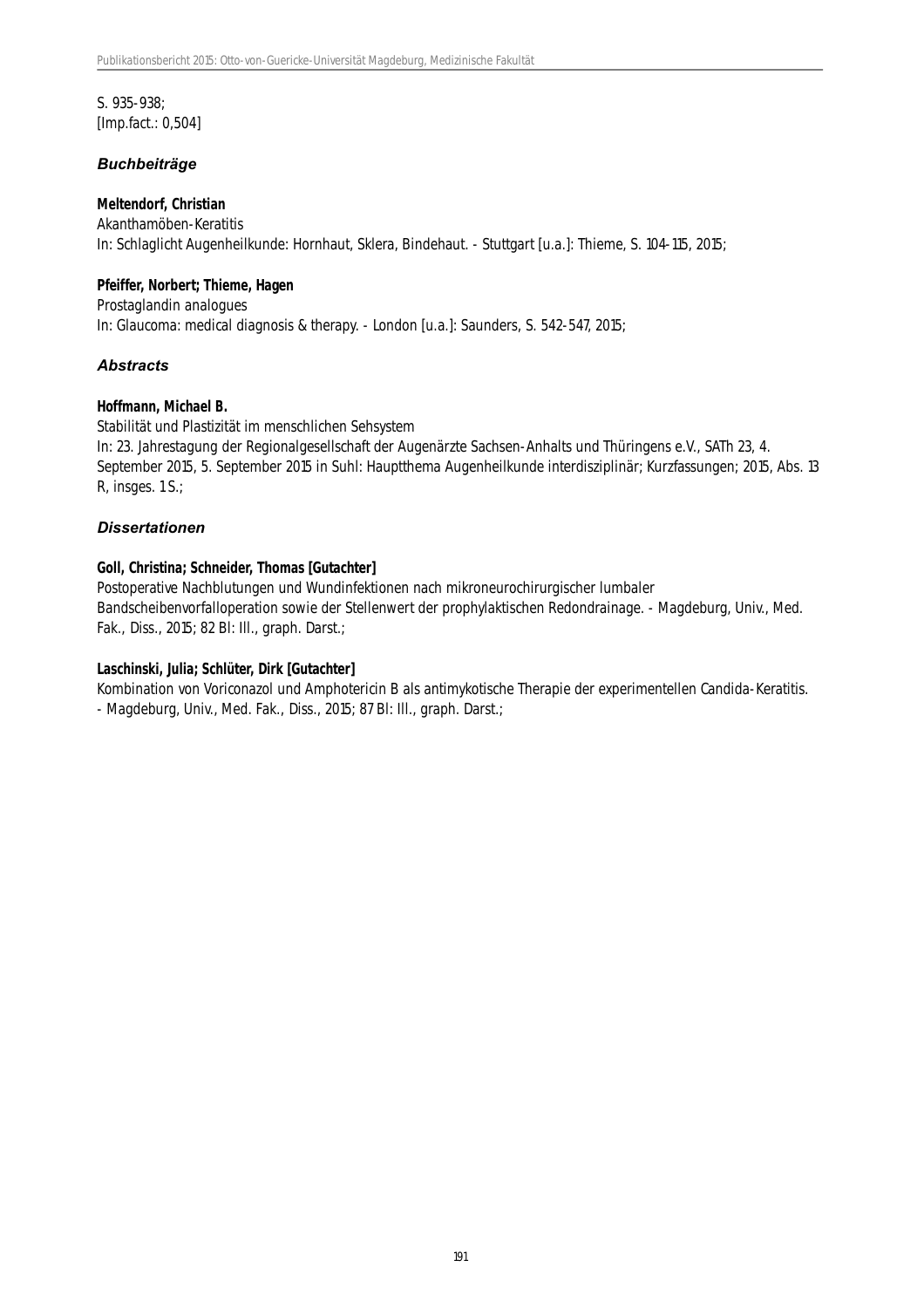# UNIVERSITÄTSKLINIK FÜR UROLOGIE UND KINDERUROLOGIE

Leipziger Str. 44, 39120 Magdeburg Tel.+49 (0)391 67 15036, Fax +49 (0)391 67 15094 martin.schostak@med.ovgu.de

## **1. Leitung**

Prof. Dr. med. habil. Martin Schostak

### **2. Veröffentlichungen**

#### *Begutachtete Zeitschriftenaufsätze*

**Bachmann, Alexander; Tubaro, Andrea; Barber, Neil; D Ancona, Frank; Muir, Gordon; Witzsch, Ulrich; Grimm, Marc-Oliver; Benejam, Joan; Stolzenburg, Jens-Uwe; Riddick, Antony; Pahernik, Sascha; Roelink, Herman; Ameye, Filip; Saussine, Christian; Bruyère, Franck; Loidl, Wolfgang; Larner, Tim; Gogoi, Nirjan-Kumar; Hindley, Richard; Muschter, Rolf; Thorpe, Andrew; Shrotri, Nitin; Graham, Stuart; Hamann, Moritz; Miller, Kurt; Schostak, Martin; Capitán, Carlos; Knispel, Helmut; Thomas, J. Andrew**

A European multicenter randomized noninferiority trial comparing 180 W GreenLight XPS laser vaporization and transurethral resection of the prostate for the treatment of benign prostatic obstruction: 12-month results of the GOLIATH study

In: The journal of urology. - New York, NY [u.a.]: Elsevier, Bd. 193.2015, 2, S. 570-578; [Imp.fact.: 3,753]

#### **Baumunk, Daniel; Schostak, Martin**

Therapie des lokalisierten Prostatakarzinoms mit hochintensivem fokussierten Ultraschall In: Der Urologe / A. - Berlin: Springer, Bd. 54.2015, 2, S. 183-190; [Imp.fact.: 0,444]

#### **Böhm, Malte; Maier, Christiane [VerfasserIn]; Küfer, Rainer [VerfasserIn]; Röpke, Albrecht [VerfasserIn]; Vogel, Walther [VerfasserIn]; Wieland, Ilse [VerfasserIn]**

Genetic variants of DICE1/INTS6 in German prostate cancer families with linkage to 13q14 In: Urologia internationalis: an independent international forum for clinically oriented research. - Basel: Karger, Bd. 95.2015, 4, S. 386-389; [Imp.fact.: 1,426]

#### **Ebbing, Jan; Wiebach, Thomas; Kempkensteffen, Carsten; Miller, Kurt; Bachmann, Alexander; Günzel, Karsten; Rieken, Malte; Friedersdorff, Frank; Baumunk, Daniel; Weikert, Steffen**

Evaluation of perioperative complications in open and laparoscopic surgery for renal cell cancer with tumor thrombus involvement using the Clavien-Dindo classification

In: European journal of surgical oncology. - Burlington, Mass: Harcourt, Bd. 41.2015, 7, S. 941-952; [Imp.fact.: 3,009]

#### **Ohlmann, Carsten-Henning; Duensing, Stefan; Eichenauer, Rolf; König, Frank; Machtens, Stefan; Schostak, Martin; Thomas, Christian; Albers, Peter**

Metastasiertes Prostatakarzinom - Positionspapier zum Einsatz der Chemotherapie In: Der Urologe / A. - Berlin: Springer, Bd. 54.2015, 7, S. 998-1001; [Imp.fact.: 0,444]

**Porsch, Markus; Wendler, Johann Jakob [VerfasserIn]; Liehr, Uwe-Bernd [VerfasserIn]; Lux, Anke [VerfasserIn];**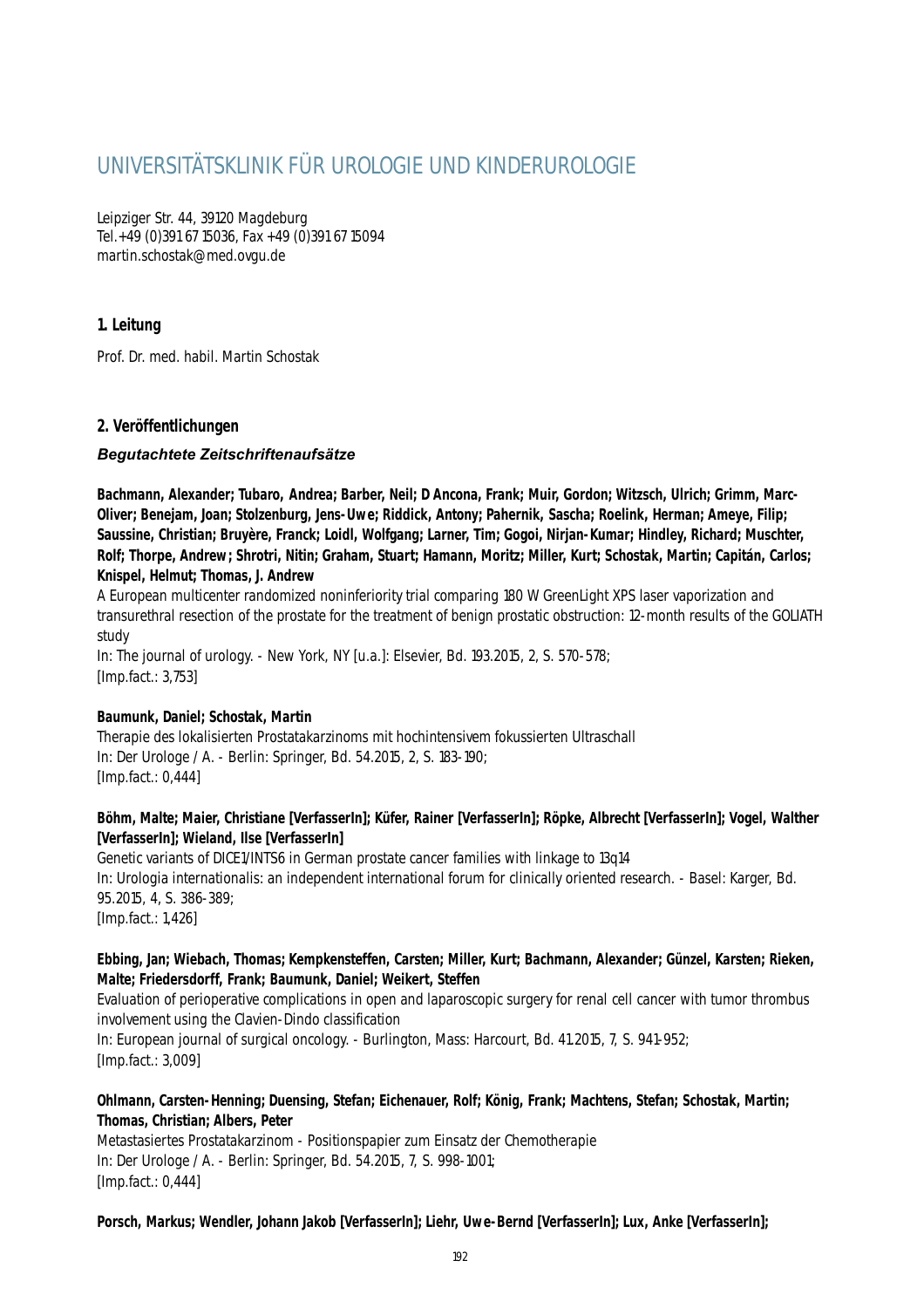#### **Schostak, Martin [VerfasserIn]; Pech, Maciej [VerfasserIn]**

Nowe aspekty elastografii fali poprzecznej w diagnostyce raka stercza In: Journal of ultrasonsography: official publication of Polish Ultrasound Society. - Warsaw: Soc., Bd. 15.2015, 60, S. 5-14;

#### **Schostak, Martin; Köllermann, Jens; Hadaschik, Boris; Blana, Andreas; Ganzer, Roman; Henkel, Thomas; Köhrmann, Kai-Uwe; Liehr, Uwe-Bernd; Machtens, Stefan; Roosen, Alexander; Salomon, Georg; Sentker, Ludger; Witzsch, Ulrich; Schlemmer, Heinz-Peter; Baumunk, Daniel**

Krebskontrolle im Fokus - Einblicke und Ausblicke rund um die fokale Therapie des Prostatakrebses In: Aktuelle Urologie. - Stuttgart: Thieme, Bd. 46.2015, 1, S. 39-44; [Imp.fact.: 0,162]

#### **Stolzenburg, Jens-Uwe; Graefen, Markus; Kriegel, Christian; Michl, Uwe; Morales, Antonio Martin; Pommerville, Peter J.; Manning, Martina; Büttner, Hartwig; Henneges, Carsten; Schostak, Martin**

Effect of surgical approach on erectile function recovery following bilateral nerve-sparing radical prostatectomy - an evaluation utilising data from a randomised, double-blind, double-dummy multicentre trial of tadalafil vs placebo In: BJU international: the journal of the British Association of Urological Surgeons, the European Society of Paediatric Urology and the Societé Internationale d'Urologie. - Oxford: Wiley-Blackwell, Bd. 116.2015, 2, S. 241-251; unter URL: 10.1111/bju.13030;

[Imp.fact.: 3,533]

#### **Wagner, David; Porsch, Markus; Detert, Markus; Bartel, Florian; Siedentopf, Sandra; Schindele, Daniel; Wendler, Johann Jakob; Lux, Anke; Schmidt, Bertram; Schostak, Martin; Liehr, Uwe-Bernd**

Evaluation of endourological tools to improve the diagnosis and therapy of ureteral tumors - from model development to clinical application

In: Current directions in biomedical engineering. - Berlin: DeGruyter, Bd. 1.2015, 1, S. 145-151;

## **Wendler, Johann Jakob; Ganzer, Roman; Hadaschik, Boris; Blana, Andreas; Henkel, Thomas; Köhrmann, Kai-Uwe; Machtens, Stefan; Roosen, Alexander; Salomon, Georg; Sentker, Ludger; Witzsch, Ulrich; Schlemmer, Heinz-Peter; Baumunk, Daniel; Köllermann, Jens; Schostak, Martin; Liehr, Uwe-Bernd**

Irreversible Elektroporation - Aktueller Stellenwert in der fokalen Therapie des Prostatakarzinoms In: Der Urologe / A. - Berlin: Springer, Bd. 54.2015, 6, S. 854-862; [Imp.fact.: 0,444]

#### **Wendler, Johann Jakob; Jürgens, Julian; Schostak, Martin; Liehr, Uwe-Bernd**

Traumatically shattered kidney without urine extravasation or vascular amputation In: BMJ case reports. - London: BMJ Publ. Group; 2015, Art.-Nr. 208303; http://casereports.bmj.com/content/2015/bcr-2014-208303.abstract?sid=a9c7ab98-cbd9-4dbb-9bf0-32188131cad7;

#### **Wendler, Johann Jakob; Porsch, Markus; Fischbach, Frank; Pech, Maciej; Schostak, Martin; Liehr, Uwe-Bernd**

Letter to the editor concerning "Irreversible Electroporation (IRE) fails to demonstrate efficacy in a prospective multicenter phase II trial on lung malignancies - the ALICE trial" by Ricke et al. 2015 (doi:10.1007/s00270-014-1049-0) In: CardioVascular & interventional radiology: CVIR. - Berlin: Springer, Bd. 38.2015, 4, S. 1064-1065; [Imp.fact.: 2,071]

#### **Wendler, Johann Jakob; Porsch, Markus; Nitschke, Simone; Köllermann, Jens; Siedentopf, Sandra; Pech, Maciej; Fischbach, Frank; Ricke, Jens; Schostak, Martin; Liehr, Uwe-Bernd**

A prospective Phase 2a pilot study investigating focal percutaneous irreversible electroporation (IRE) ablation by NanoKnife in patients with localised renal cell carcinoma (RCC) with delayed interval tumour resection (IRENE trial) In: Contemporary clinical trials: design, methods and analysis. - Amsterdam [u.a.]: Elsevier Science, Bd. 43.2015, S. 10-  $19<sup>°</sup>$ 

[Imp.fact.: 1,935]

# *Buchbeiträge*

#### **Wagner, David; Schmidt, Bertram; Detert, Markus; Liehr, Uwe-Bernd** Innovatives Diagnose- und Therapieverfahren von Tumoren im oberen Harntrakt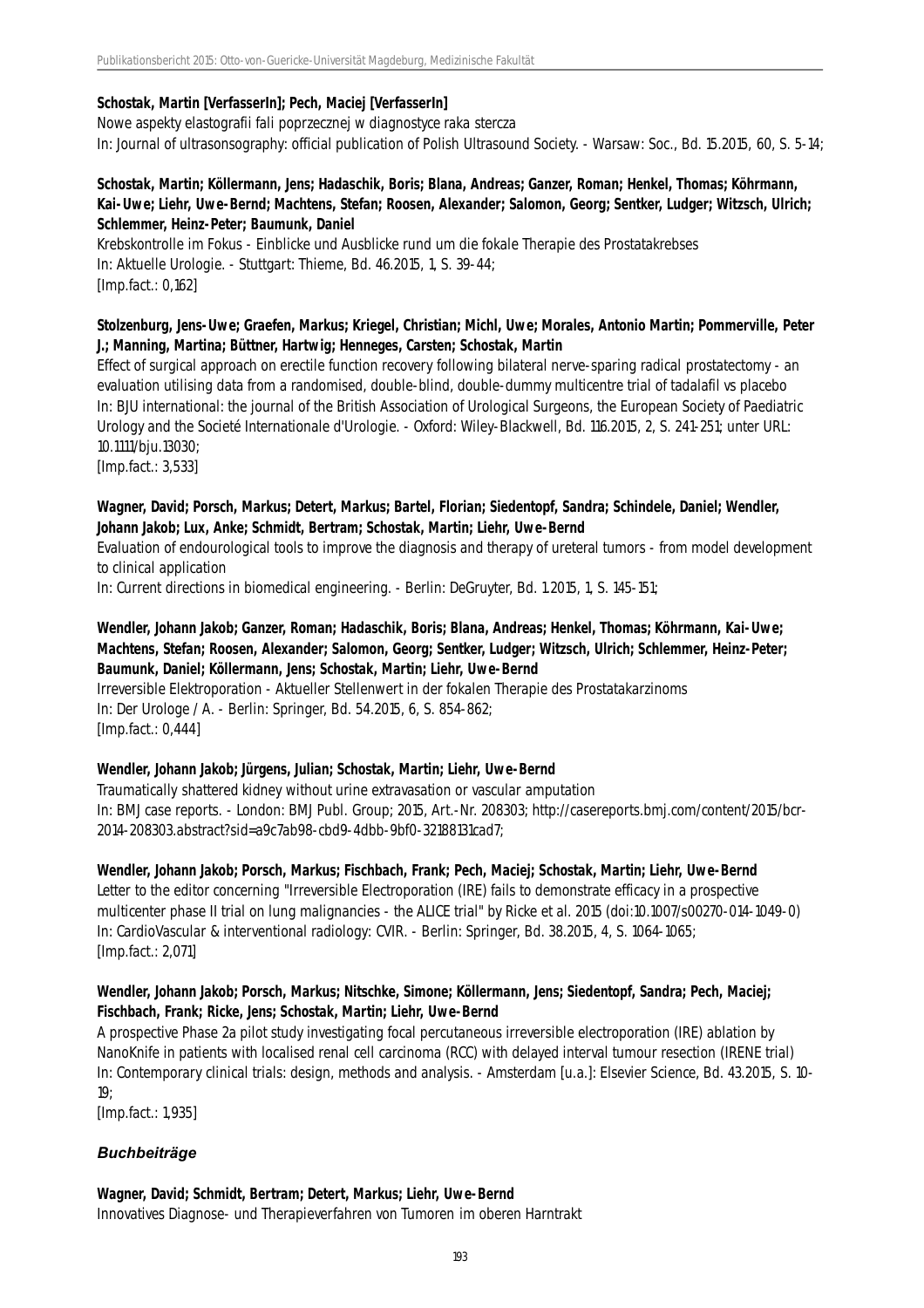In: Smart, effizient, mobil: 12. Magdeburger Maschinenbau-Tage; 30. September und 1. Oktober 2015. - Magdeburg: Univ.;

#### *Abstracts*

#### **Hoegner, Anica; Krause, Hans; Jandrig, Burkhard; Fuller, Tom Florian; Patzak, Andreas; Kilic, Ergin**

Expression of the tumor suppressor PBRM1 in relation to clinicopathological features of clear cell renal cell carcinomas In: BJU international: BJUI; official journal of the British Association of Urological Surgeons; official journal of the Urological Society of Australia and New Zealand; international journal of the Urological Society of India. - Oxford: Wiley-Blackwell; Bd. 116.2015, Suppl. S5, S. 12;

[Imp.fact.: 3,533]

**Thomas, Andrew; Tubaro, Andrea; Barber, Neil; D Ancona, Frank; Muir, Gordon; Witzsch, Ulrich; Grimm, Marc-Oliver; Benejam, Joan; Stolzenburg, Jens-Uwe; Riddick, Antony; Pahernik, Sascha; Roelink, J.; Ameye, Filip; Saussine, Christian; Bruyère, Franck; Loidl, Wolfgang; Larner, Tim; Gogoi, Nirjan; Hindley, Richard; Muschter, Rolf; Thorpe, Andrew; Shrotri, Nitin; Graham, Stuart; Hamann, Moritz; Miller, Kurt; Schostak, Martin; Capitán, Carlos; Knispel, Helmut; Bachmann, Alexander**

Functional results of a prospective randomized controlled study comparing GreenLight XPS to TURP demonstrate durable efficacy and safety at 24-months (GOLIATH)

In: BJU international: BJUI; official journal of the British Association of Urological Surgeons; official journal of the Urological Society of Australia and New Zealand; international journal of the Urological Society of India. - Oxford: Wiley-Blackwell; Bd. 115.2015, Suppl. 4, Abs. 88, S. 45; unter URL:; [Imp.fact.: 3,533]

**Thomas, Andrew; Tubaro, Andrea; Barber, Neil; D Ancona, Frank; Muir, Gordon; Witzsch, Ulrich; Grimm, Marc-Oliver; Benejam, Joan; Stolzenburg, Jens-Uwe; Riddick, Antony; Pahernik, Sascha; Roelink, J.; Ameye, Filip; Saussine, Christian; Bruyère, Franck; Loidl, Wolfgang; Larner, Tim; Gogoi, Nirjan; Hindley, Richard; Muschter, Rolf; Thorpe, Andrew; Shrotri, Nitin; Graham, Stuart; Hamann, Moritz; Miller, Kurt; Schostak, Martin; Capitán, Carlos; Knispel, Helmut; Bachmann, Alexander**

General health and erectile function - is it affected by transurethral resection of the prostate? In: BJU international: BJUI; official journal of the British Association of Urological Surgeons; official journal of the Urological Society of Australia and New Zealand; international journal of the Urological Society of India. - Oxford: Wiley-Blackwell; Bd. 115.2015, Suppl. 4, Abs. 89, S. 46-47; [Imp.fact.: 3,533]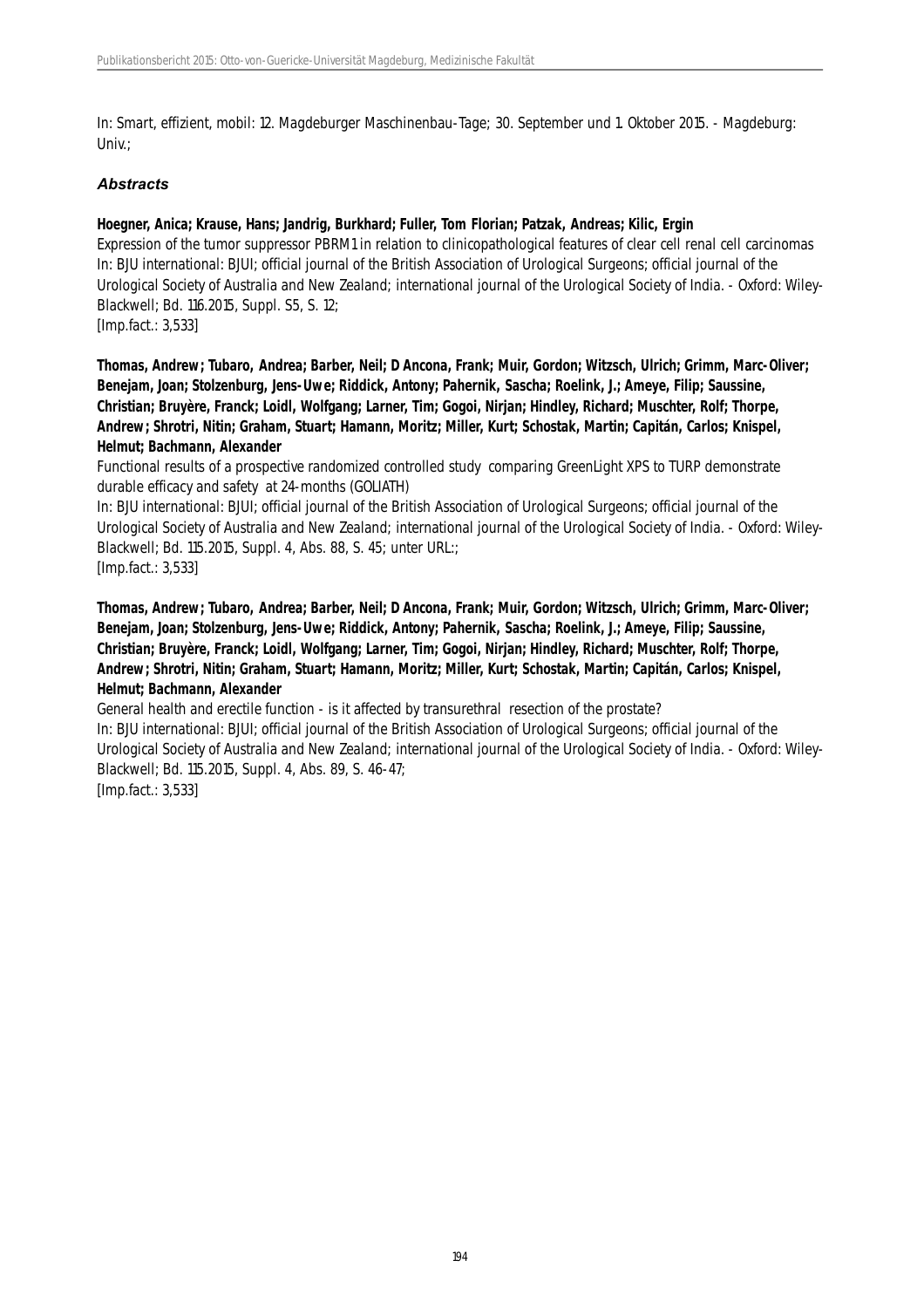# UNIVERSITÄTSKLINIK FÜR HALS-, NASEN- UND OHRENHEILKUNDE

Leipziger Straße 44, 39120 Magdeburg Tel. +49 (0)391 67 13800, Fax +49 (0)391 67 13806 christoph.arens@med.ovgu.de

# **1. Leitung**

Prof. Dr. med. Christoph Arens

### **2. Veröffentlichungen**

#### *Begutachtete Zeitschriftenaufsätze*

#### **Arens, Christoph**

Larynx- und Pharynxkarzinome - Transorale videolaryngoskopische Chirurgie mit guten Erfolgen. 1. Kommentar In: Laryngo-Rhino-Otologie. - Stuttgart [u.a.]: Thieme, Bd. 94.2015, 5, S. 290; [Imp.fact.: 0,836]

#### **Arens, Christoph; Glanz, Hiltrud; Voigt-Zimmermann, Susanne**

Gefäßveränderungen der Stimmlippen - part 2; perpendicular vascular lesions In: Laryngo-Rhino-Otologie. - Stuttgart [u.a.]: Thieme, Bd. 94.2015, 11, S. 738-744; [Imp.fact.: 0,836]

#### **Arens, Christoph; Herrmann, Ingo F. [VerfasserIn]; Rohrbach, Saskia [VerfasserIn]; Schwemmle, Cornelia [VerfasserIn]; Nawka, Tadeus [VerfasserIn]**

Position paper of the German Society of Oto-Rhino-Laryngology, Head and Neck Surgery and the German Society of Phoniatrics and Pediatric Audiology - current state of clinical and endoscopic diagnostics, evaluation, and therapy of swallowing disorders in children

In: GMS Current topics in otorhinolaryngology - head and neck surgery: CTO. - Düsseldorf: gms; Bd. 14.2015, Doc02, insges. 61 S.;

#### **Arens, Christoph; Herrmann, Ingo; Rohrbach, Saskia; Schwemmle, Cornelia; Nawka, Tadeus**

Positionspapier der DGHNO und der DGPP - Current state of clinical and endoscopic diagnostics, evaluation, and therapy of swallowing disorders in children and adults

In: Laryngo-Rhino-Otologie. - Stuttgart [u.a.]: Thieme; Bd. 94.2015, S1, S. S306-S354; [Imp.fact.: 0,986]

#### **Arens, Christoph; Voigt-Zimmermann, Susanne**

Kontaktendoskopie der Stimmlippen in Kombination mit Narrow-Band-Imaging (Kompaktendoskopie) In: Laryngo-Rhino-Otologie. - Stuttgart [u.a.]: Thieme, Bd. 94.2015, 3, S. 150-152; [Imp.fact.: 0,836]

#### **Boese, Axel; Detert, Markus; Stibbe, Christian; Thiele, Michael; Arens, Christoph**

"Hands free for intervention", a new approach for transoral endoscopic surgery In: Current directions in biomedical engineering. - Berlin: DeGruyter, Bd. 1.2015, 1, S. 157-159;

#### **Franck, Caspar; Vorwerk, Wilma [VerfasserIn]; Köhn, Andrea [VerfasserIn]; Rißmann, Anke [VerfasserIn]; Vorwerk, Ulrich [VerfasserIn]**

Prävalenz, Risikofaktoren und Diagnostik von Hörstörungen bei Frühgeborenen In: Sprache, Stimme, Gehör: Zeitschrift für Kommunikationsstörungen. - Stuttgart [u.a.]: Thieme, Bd. 39.2015, 4, S. 196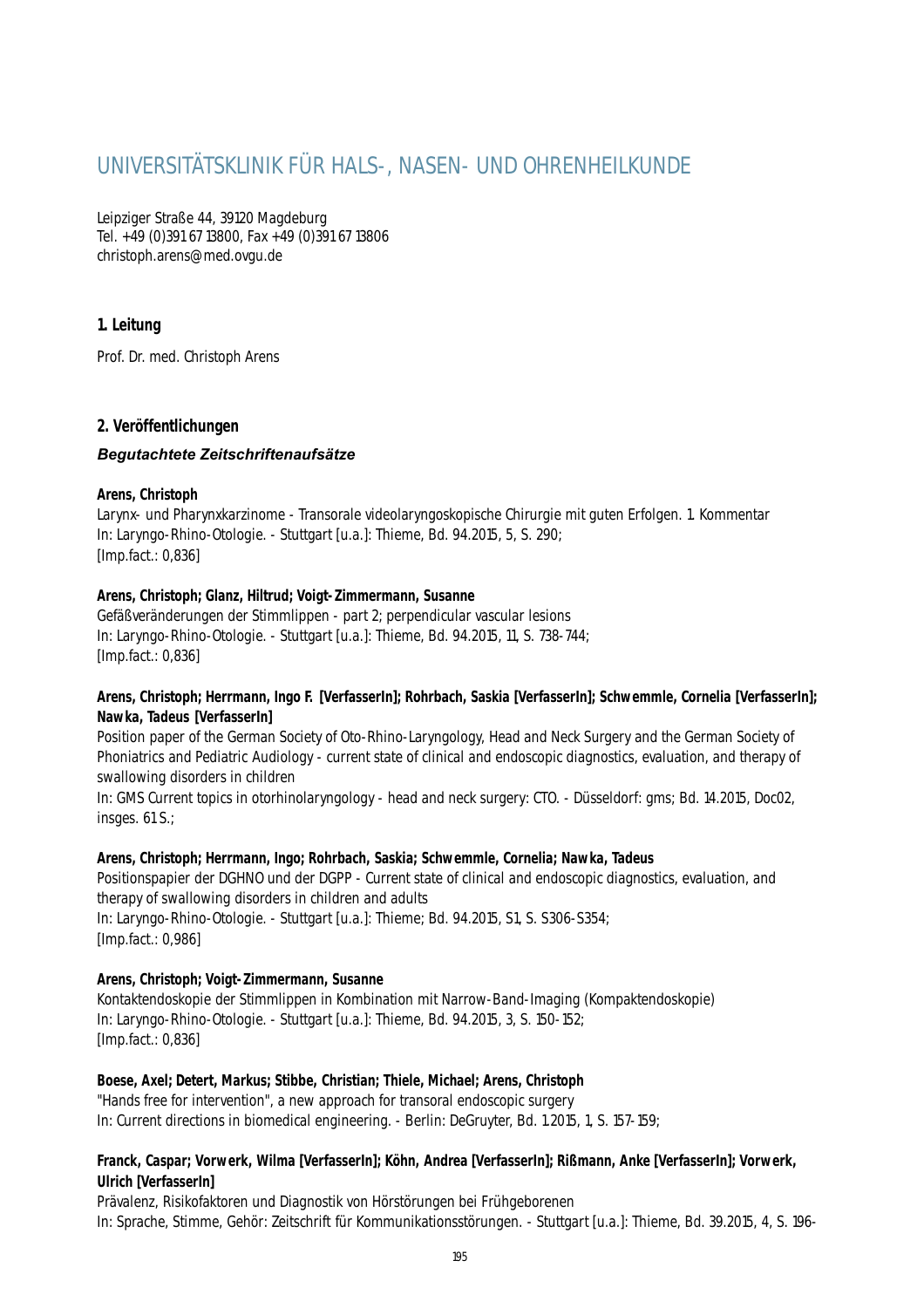201;

#### **Haderlein, Tino; Schwemmle, Cornelia; Döllinger, Michael; Matoušek, Václav; Ptok, Martin; Nöth, Elmar**

Automatic evaluation of voice quality using text-based laryngograph measurements and prosodic analysis In: Computational and mathematical methods in medicine: an interdisciplinary journal of mathematical, theoretical and clinical aspects of medicine. - New York, NY [u.a.]: Hindawi; 2015, Art.-ID 316325, insges. 11 S.; [Imp.fact.: 0,766]

#### **Nawka, Tadeus; Sittel, Christian; Gugatschka, Markus; Arens, Christoph; Lang-Roth, Ruth; Wittekindt, Claus; Hagen, Rudolf; Müller, Andreas Harald; Volk, Gerd Fabian; Guntinas-Lichius, Orlando**

Permanent transoral surgery of bilateral vocal fold paralysis - a prospective multi-center trial In: The laryngoscope: official journal of Triological Society. - Malden, MA: Wiley, Bd. 125.2015, 6, S. 1401-1408; [Imp.fact.: 2,144]

#### **Nawka, Tadeus; Sittel, Christian [VerfasserIn]; Arens, Christoph [VerfasserIn]; Lang-Roth, Ruth [VerfasserIn]; Wittekindt, Claus [VerfasserIn]; Hagen, Rudolf [VerfasserIn]; Mueller, Andreas H. [VerfasserIn]; Nasr, Ahmed I. [VerfasserIn]; Guntinas-Lichius, Orlando [VerfasserIn]; Friedrich, Gerhard [VerfasserIn]; Gugatschka, Markus [VerfasserIn]**

Voice and respiratory outcomes after permanent transoral surgery of bilateral vocal fold paralysis In: The laryngoscope: official journal of Triological Society. - Malden, MA: Wiley, Bd. 125.2015, 12, S. 2749-2755; [Imp.fact.: 2,144]

### **Schwemmle, Cornelia; Jungheim, Michael; Miller, Simone; Kühn, Daniela; Ptok, Martin**

Medikamenteninduzierte Dysphagien - ein Überblick In: HNO: Hals-Nasen-Ohren-Heilkunde, Kopf- und Halschirurgie. - Berlin: Springer, Bd. 63.2015, 7, S. 504-510; [Imp.fact.: 0,580]

#### **Voigt-Zimmermann, Susanne; Schönweiler, Rainer; Fuchs, Michael; Beushausen, Ulla; Kollbrunner, Jürg; Ribeiro, Angelina von Wersch; Keilmann, Annerose**

Dysphonien bei Kindern - part 1; interdisciplinary consensus about definitions, pathophysiology and prevalence In: Sprache, Stimme, Gehör: Zeitschrift für Kommunikationsstörungen. - Stuttgart [u.a.]: Thieme, Bd. 39.2015, 1, S. 38- 43;

### **Voigt-Zimmermann, Susanne; Schönweiler, Rainer; Fuchs, Michael; Beushausen, Ulla; Kollbrunner, Jürg; Ribeiro von Wersch, Angelina; Keilmann, Annerose**

Dysphonien bei Kindern - part 2; interdisciplinary consensus about diagnostics and treatment In: Sprache, Stimme, Gehör: Zeitschrift für Kommunikationsstörungen. - Stuttgart [u.a.]: Thieme, Bd. 39.2015, 1, S. 44-51;

# **Vorsprach, Monique; Kalinski, Thomas; Vorwerk, Ulrich**

Follicular dendritic cell sarcoma of the tonsil In: Pathology, research and practice. - München: Elsevier, Bd. 211.2015, 1, S. 88-91; [Imp.fact.: 1,397]

# **Vorwerk, Ulrich; Vorwerk, Thomas; Vorwerk, Wilma**

Was sollte der (Viszeral-)Chirurg von der HNO wissen - HNO-ärztliche Aspekte in der (Viszeral-)Chirurgie In: Zentralblatt für Chirurgie: Zeitschrift für allgemeine, viszeral-, Thorax- und Gefäßchirurgie. - Stuttgart [u.a.]: Thieme, Bd. 140.2015, 1, S. 52-62;

[Imp.fact.: 1,048]

# *Abstracts*

#### **Franck, Caspar; Vorwerk, Wilma; Köhn, Andrea; Rißmann, Anke; Vorwerk, Ulrich**

Die gestationsaltersabhängige Prävalenz konnataler Hörstörungen bei Frühgeborenen und deren pädaudiologische Diagnostik

In: 86th Annual Meeting of the German Society of Oto-Rhino-Laryngology, Head and Neck Surgery, 13.05. - 16.05. 2015,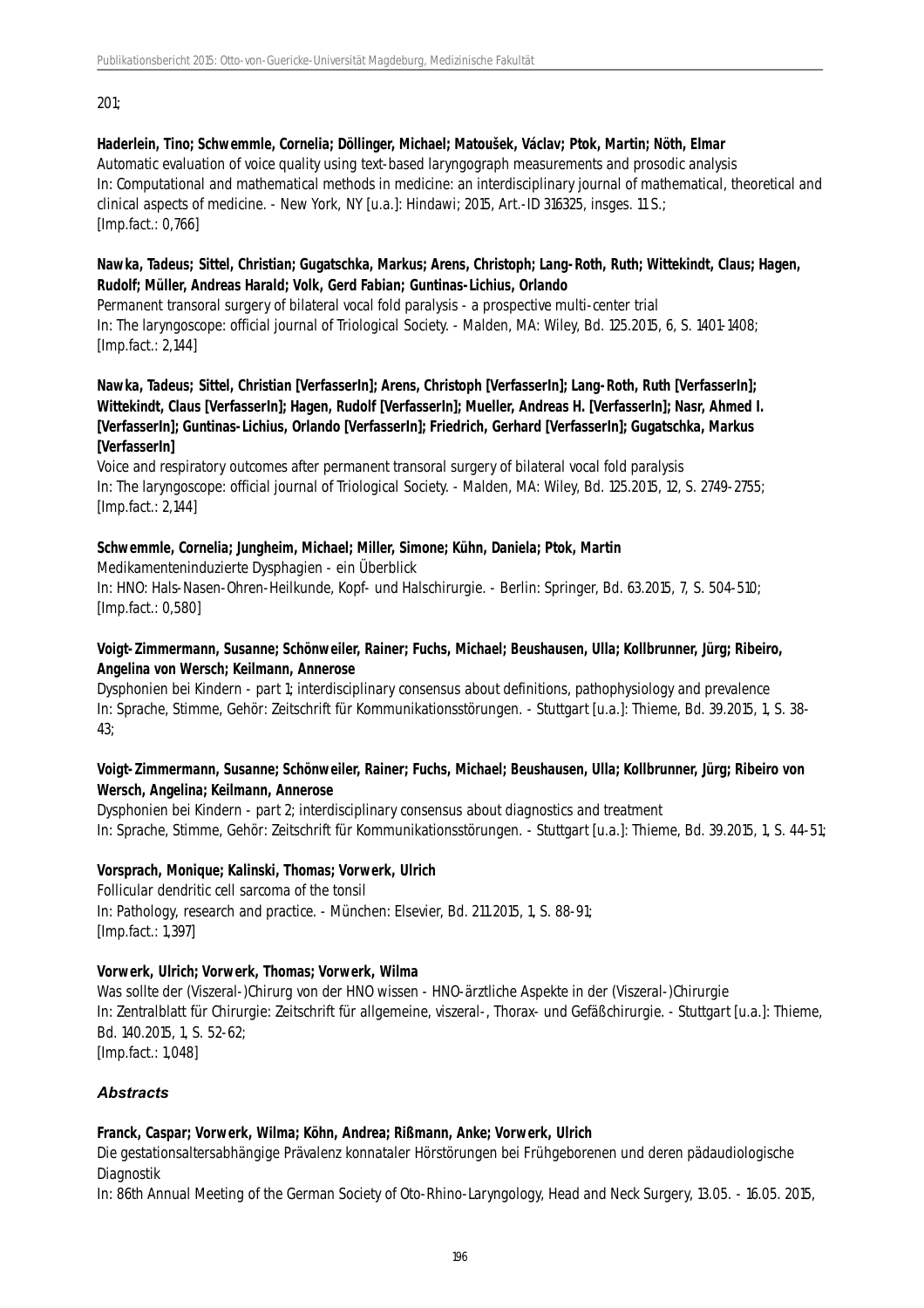Berlin; 2015, insges. 2 S.;

#### *Dissertationen*

#### **Franck, Caspar; Arens, Christoph [Gutachter]**

Ergebnisse des Neugeborenenhörscreenings und der pädaudiologischen Diagnostik bei Frühgeborenen an der HNO-Universitätsklinik Magdeburg. - Magdeburg, Univ., Med. Fak., Diss., 2015; V, 79 Bl.: graph. Darst.;

#### **Heeren, Wiebke; Verhey, Jesko L. [Gutachter]**

Processing of relevant characteristics of complex sounds in normal-hearing listeners and cochlear implant users. - Zugl.: Magdeburg, Univ., Fak. für Naturwiss., Diss., 2015; Berlin: Logos-Verlag; V, 214 S., S. VII - XXXVIII: Ill., graph. Darst.; 21 cm, ISBN 3832539972;

#### **Klink, Fabian; Grote, Karl-Heinrich [Gutachter]; Vorwerk, Ulrich [Gutachter]**

Entwicklung und Herstellung künstlicher Felsenbeinpräparate mittels Rapid-Prototyping-Verfahren für die Optimierung von Cochlea-Implantat-Operationen. - Zugl.: Magdeburg, Univ., Fak. für Maschinenbau, Diss., 2015; Aachen: Shaker; VIII, 108 S., S. XI - XXXI: Ill., graph. Darst.; 21 cm - (Fortschritte in der Maschinenkonstruktion; 2015,2), ISBN 978-3-8440- 3836-1;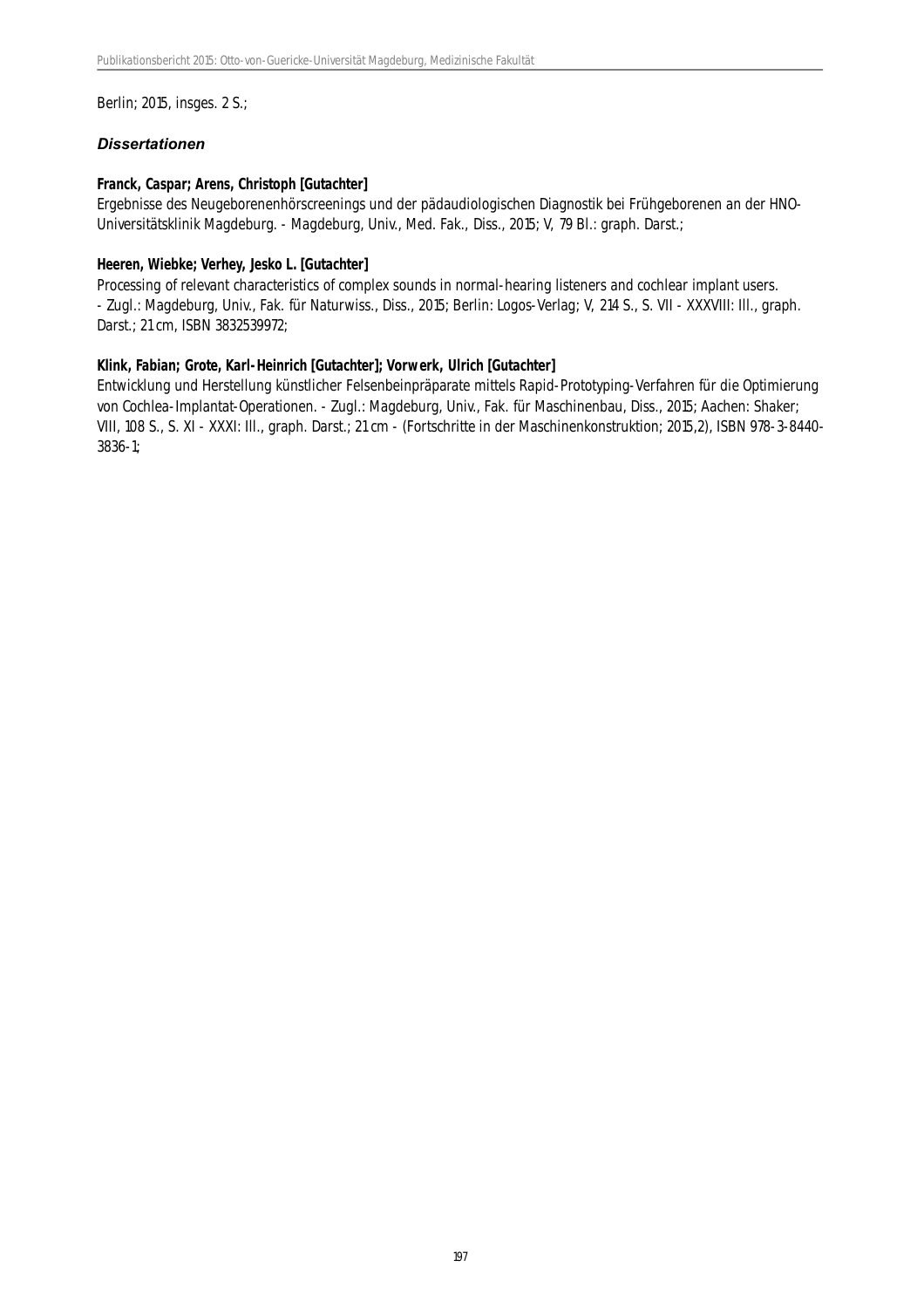# ABTEILUNG FÜR EXPERIMENTELLE AUDIOLOGIE

Leipziger Straße 44 39120 Magdeburg

## **1. Leitung**

Prof. Dr. rer. nat. Jesko L. Verhey

### **2. Veröffentlichungen**

#### *Begutachtete Zeitschriftenaufsätze*

#### **Deike, Susann; Heil, Peter; Böckmann-Barthel, Martin; Brechmann, André**

Decision making and ambiguity in auditory stream segregation In: Frontiers in neuroscience. - Lausanne: Frontiers Research Foundation; Bd. 9.2015, Art.-Nr.266, insges. 6 S.; [Imp.fact.: 3,656]

#### **Grzeschik, Ramona; Lübken, Björn; Verhey, Jesko L.**

Comodulation masking release in an off-frequency masking paradigm In: The journal of the Acoustical Society of America: JASA-O. - Melville, NY: AIP Publ, Bd. 138.2015, 2, S. 1194-1205; [Imp.fact.: 1,503]

#### **Höchstetter, Marius; Wackerbauer, Markus; Verhey, Jesko L.; Gabbert, Ulrich**

Psychoakustische Prognose singulär impulshafter Geräusche

In: Automobiltechnische Zeitschrift: ATZ; technisch-wissenschaftliche Zeitschrift für Forschung, Entwicklung und Produktion auf dem Gesamtgebiet des Kraftfahrzeuges; Organ der VDI-Gesellschaft Fahrzeug- und Verkehrstechnik (FVT); Organ der Forschungsvereinigung Automobiltechnik e.V. (FAT) und des Normenausschusses Automobiltechnik (NAAutomobil) vormals FAKRA im DIN Deutsches Institut für Normung e.V. ; Organ der Wissenschaftlichen Gesellschaft für Kraftfahrzeug- und Motorentechnik e.V. (WKM). - Wiesbaden: Springer Vieweg, Springer-Fachmedien Wiesbaden GmbH, Bd. 117.2015, 7/8, S. 80-85;

#### **Oetjen, Arne; Verhey, Jesko L.**

Spectro-temporal modulation masking patterns reveal frequency selectivity In: The journal of the Acoustical Society of America: JASA-O. - Melville, NY: AIP Publ, Bd. 137.2015, 2, S. 714-723; [Imp.fact.: 1,555]

#### **Rennies, Jan; Wächtler, Moritz; Hots, Jan; Verhey, Jesko L.**

Spectro-temporal characteristics affecting the loudness of technical sounds - data and model predictions In: Acta acustica united with acustica: the journal of the European Acoustics Association (EAA); international journal on acoustics. - Stuttgart: Hirzel, Bd. 101.2015, 6, S. 1145-1156; [Imp.fact.: 0,783]

#### **Töpken, Stephan; Verhey, Jesko L.; Weber, Reinhard**

Perceptual space, pleasantness and periodicity of multi-tone sounds In: The journal of the Acoustical Society of America: JASA-O. - Melville, NY: AIP Publ, Bd. 138.2015, 1, S. 288-298; [Imp.fact.: 1,503]

#### **Verhey, Jesko L.; Heeren, Wiebke**

Categorical scaling of partial loudness in a condition of masking release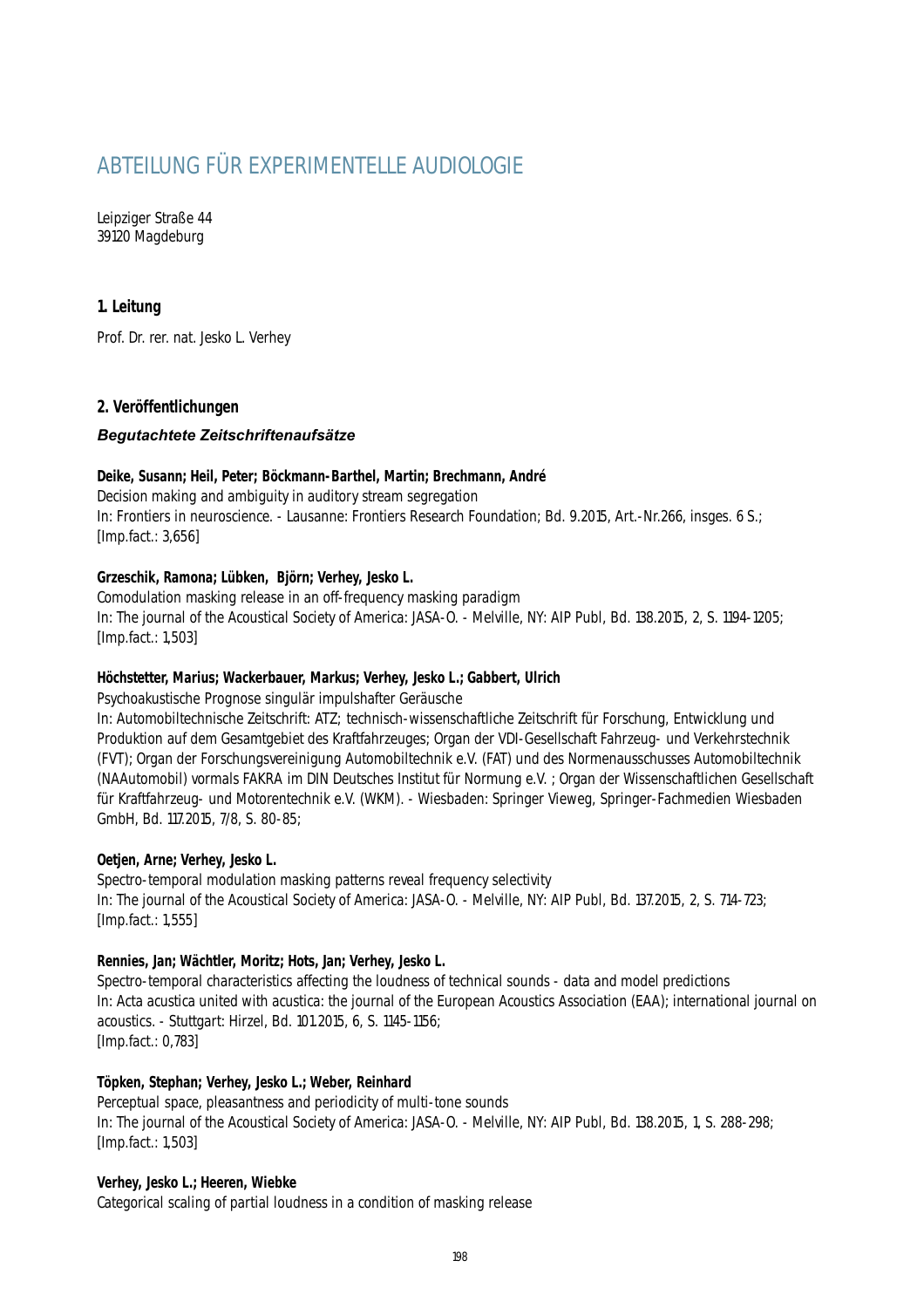In: The journal of the Acoustical Society of America: JASA-O. - Melville, NY: AIP Publ, Bd. 138.2015, 2, S. 904-915; [Imp.fact.: 1,503]

#### *Buchbeiträge*

#### **Böckmann-Barthel, Martin; Dörschel, Victoria; Ziese, Michael; Verhey, Jesko**

Wie nehmen prälingual ertaubte, jugendliche CI-Nutzer musikalische Konsonanz wahr? In: Multidisziplinarität in der Audiologie: 18. Jahrestagung, Deutsche Gesellschaft für Audiologie e.V., Bochum, 04.-07. März 2015; 2015, insges. 4 S.;

#### **Duvigneau, Fabian; Liefold, Steffen; Höchstetter, Marius; Verhey, Jesko L.; Gabbert, Ulrich**

Psychakustische Bewertung von Motorgeräuschen unter Nutzung auralisierter numerischer Simulationsergebnisse In: Fortschritte der Akustik: DAGA 2015, Nürnberg; 16. - 19. März 2015; 41. Jahrestagung für Akustik; Tagungsband. - Berlin: Dt. Ges. für Akustik, S. 924-927;

#### **Grzeschik, Ramona; Lübken, Björn; Verhey, Jesko L.**

Verdeckung von Sinustönen durch Rauschen mit spektraler Lücke bei gleichzeitiger Modulation mit zeitlich kohärenten Pegelschwankungen

In: Fortschritte der Akustik: DAGA 2015, Nürnberg; 16. - 19. März 2015; 41. Jahrestagung für Akustik; Tagungsband. - Berlin: Dt. Ges. für Akustik, S. 1448-1451;

#### **Hots, Jan; Verhey, Jesko L.**

Experimentelle Erfassung von Tonzuschlägen In: Fortschritte der Akustik: DAGA 2015, Nürnberg; 16. - 19. März 2015; 41. Jahrestagung für Akustik; Tagungsband. - Berlin: Dt. Ges. für Akustik, S. 906-908;

#### **Lübken, Björn; Yasin, Ifat; Henning, G. Bruce; Verhey, Jesko L.**

Verdeckungsmuster mit kurzen Signalen In: Fortschritte der Akustik: DAGA 2015, Nürnberg; 16. - 19. März 2015; 41. Jahrestagung für Akustik; Tagungsband. - Berlin: Dt. Ges. für Akustik, S. 940-942;

#### *Lehrbücher*

#### **Böckmann-Barthel, Martin; Verhey, Jesko L.**

Physik für Mediziner - Skript zur Vorlesung. - Auerbach/V.: Verl. Wiss. Scripten, 2015, 6., überarb. Aufl.; 143 S: Ill., graph. Darst, ISBN 978-3-937524-14-6;

#### *Artikel in Kongressbänden*

#### **Duvigneau, Fabian; Liefold, Steffen; Gabbert, Ulrich; Höchstetter, Marius; Verhey, Jesko L.**

Engine sound weighting using a psychoacoustic criterion based on auralized numerical simulations In: EuroNoise 2015 Maastricht. - DC/ConfOrg, S. 2405-2410;

#### **Höchstetter, Marius; Sautter, Jan-Michael; Gabbert, Ulrich; Verhey, Jesko L.**

Predicting the perceived quality of impulsive vehicle sounds In: EuroNoise 2015 Maastricht. - DC/ConfOrg, S. 2411-2416;

#### *Abstracts*

#### **Verhey, Jesko L.; Hots, Jan; Wächtler, Moritz; Rennies, Jan**

Loudness of temporally varying environmental sounds In: The journal of the Acoustical Society of America: JASA-O. - Melville, NY: AIP Publ, Bd. 138.2015, 3, S. 1890; [Imp.fact.: 1,503]

#### *Dissertationen*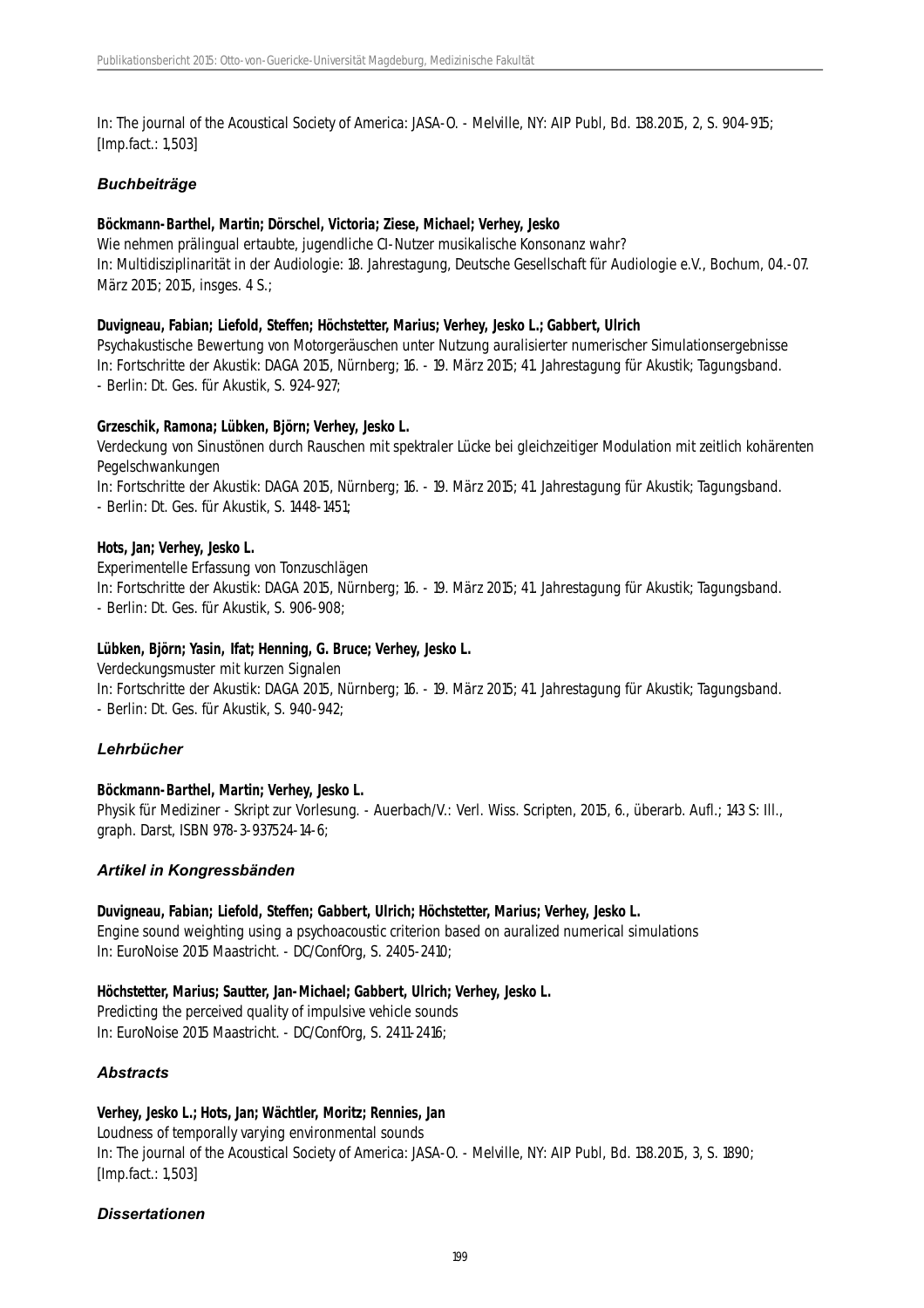#### **Gottberg, Friedrich Wilhelm von; Verhey, Jesko [Gutachter]**

Untersuchung trainingsbedingter Veränderungen der Richtungsunterscheidung von Gleittönen mit der Mismatch Negativity. - Magdeburg, Univ., Med. Fak., Diss., 2015; 82 Bl.: Ill., graph. Darst.;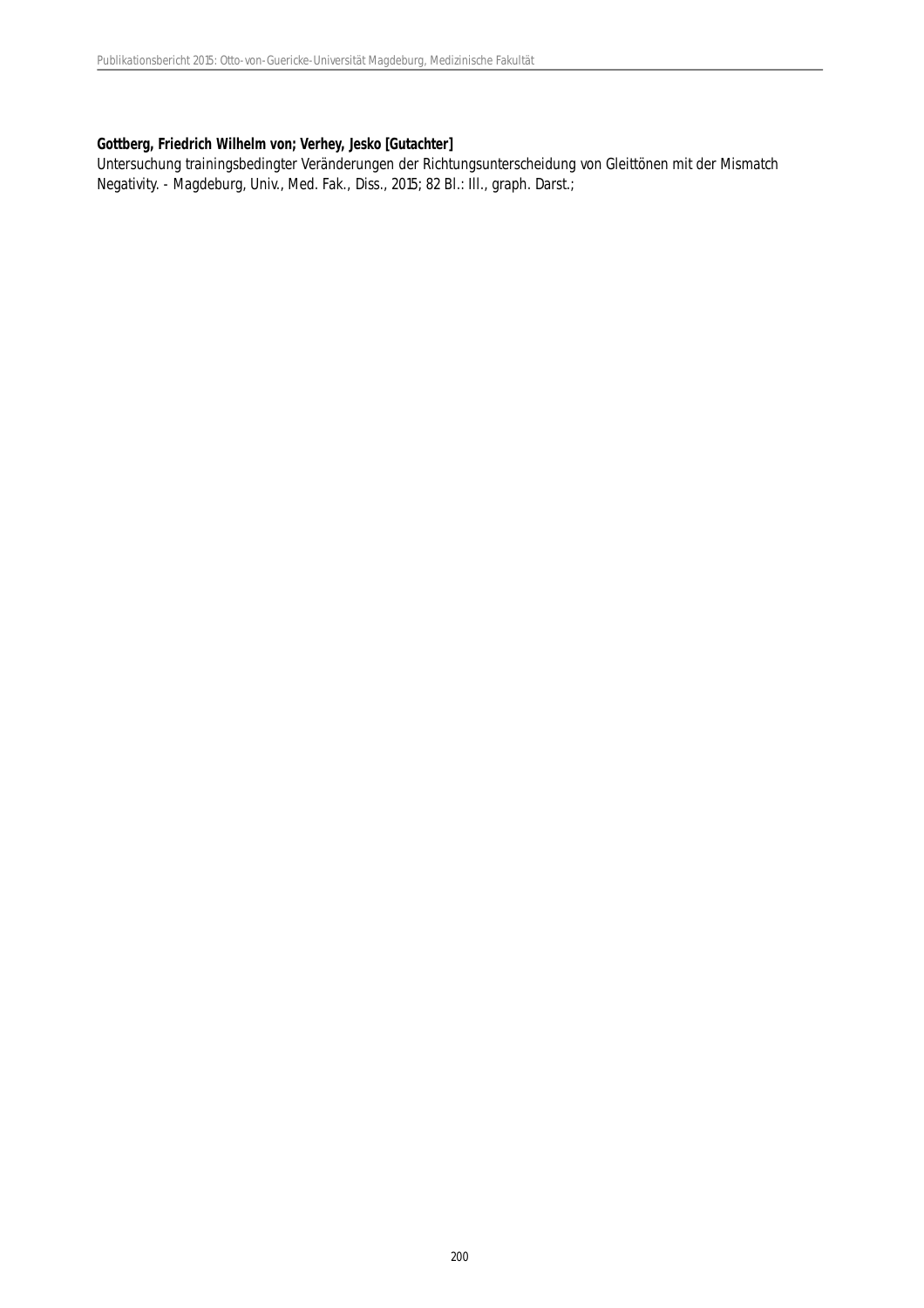# UNIVERSITÄTSFRAUENKLINIK

Gerhart-Hauptmann-Str. 35, 39108 Magdeburg Tel. +49 (0)391 67 17310, Fax +49 (0)391 67 17311 serban-dan.costa@med.ovgu.de

## **1. Leitung**

Prof. Dr. med. Dr. h.c. S.-D. Costa (Direktor)

Abteilungsleiterin Experimentelle Gynäkologie und Geburtshilfe: Prof. Dr. Ana Claudia Zenclussen

#### **2. Veröffentlichungen**

#### *Begutachtete Zeitschriftenaufsätze*

**Bachmann, Hagen Sjard; Meier, Werner; Bois, Andreas du; Kimmig, Rainer; Kuhlmann, Jan Dominik; Siffert, Winfried; Sehouli, Jalid; Wollschlaeger, Kerstin; Huober, Jens; Hillemanns, Peter; Burges, Alexander; Schmalfeldt, Barbara; Aminossadati, Behnaz; Wimberger, Pauline**

The FNTB promoter polymorphism rs11623866 as a potential predictive biomarker for lonafarnib treatment of ovarian cancer patients

In: British journal of clinical pharmacology: BJCP. - Oxford: Wiley-Blackwell, Bd. 80.2015, 5, S. 1139-1148; [Imp.fact.: 3,878]

# **Eggemann, Holm; Ehricke, Julia; Ignatov, Tanja; Fettke, Franziska; Semczuk, Andrzej; Costa, Serban Dan; Ignatov, Atanas**

Platelet count after chemotherapy is a predictor for outcome for ovarian cancer patients In: Cancer investigation: the official journal of the Chemotherapy Foundation & The Inter-American Society for Chemotherapy (IASC). - Abingdon: Taylor & Francis Group, Bd. 33.2015, 5, S. 193-196; [Imp.fact.: 2,218]

#### **Eggemann, Holm; Ignatov, Tanja; Burger, Elke; Kantelhardt, Eva Johanna; Fettke, Franziska; Thomssen, Christoph; Costa, Serban Dan; Ignatov, Atanas**

Moderate HER2 expression as a prognostic factor in hormone receptor positive breast cancer In: Endocrine related cancer: a Society for Endocrinology publication. - Bristol: Soc. for Endocrinology, Bd. 22.2015, 5, S. 725-733; [Imp.fact.: 4,805]

#### **Eggemann, Holm; Kalinski, Thomas; Ruhland, Anna K.; Ignatov, Tanja; Costa, Serban Dan; Ignatov, Atanas**

Clinical implications of growth pattern and extension of tumor-associated intraductal carcinoma of the breast In: Clinical breast cancer: a peer-reviewed international journal. - Dallas, Tex: Cancer Information Group, Bd. 15.2015, 3, S. 227-233;

[Imp.fact.: 2,107]

#### **Findeklee, Sebastian**

Schwangerschafts-Granulom bei einer 37-jährigen 1. Gravida, 1. Para - a case report In: Zeitschrift für Geburtshilfe und Neonatologie: ZGN; Organ der Deutschen Gesellschaft für Perinatale Medizin. - Stuttgart [u.a.]: Thieme, Bd. 219.2015, 5, S. 235-237; [Imp.fact.: 0,483]

#### **Findeklee, Sebastian**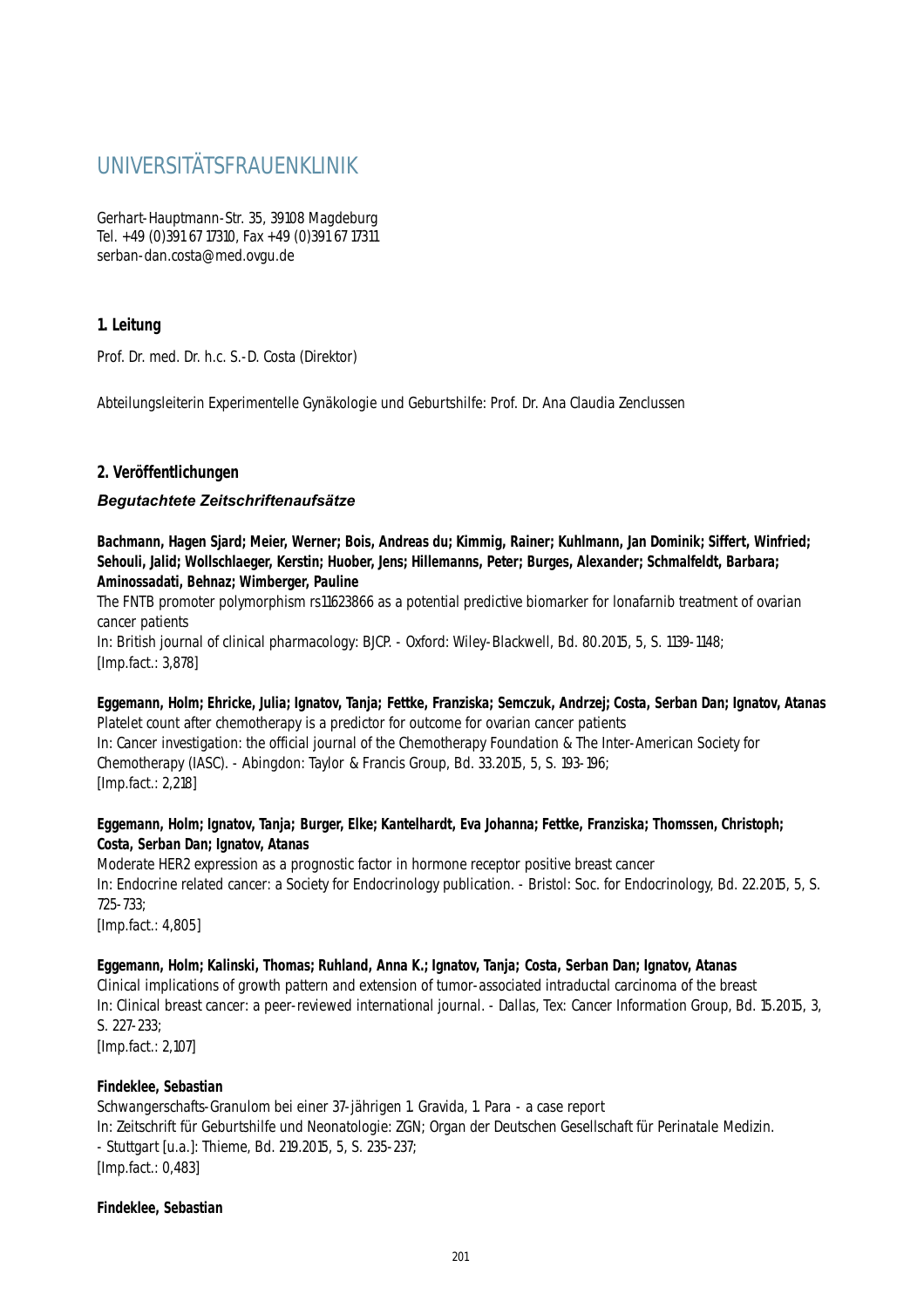#### Tumorerkrankungen und Schwangerschaft - eine Schwangere mit Mammakarzinom

In: Zeitschrift für Geburtshilfe und Neonatologie: ZGN; Organ der Deutschen Gesellschaft für Perinatale Medizin. - Stuttgart [u.a.]: Thieme, Bd. 219.2015, 4, S. 193-194; [Imp.fact.: 0,483]

#### **Findeklee, Sebastian; Costa, Serban Dan**

Placenta accreta and total placenta previa in the 19th week of pregnancy In: Geburtshilfe und Frauenheilkunde. - Stuttgart: Thieme, Bd. 75.2015, 8, S. 839-843; [Imp.fact.: 0,936]

#### **Findeklee, Sebastian; Costa, Serban Dan; Tchaikovski, Svetlana N.**

Thrombophilie und HELLP-Syndrom in der Schwangerschaft - Case report and overview of the literature In: Zeitschrift für Geburtshilfe und Neonatologie: ZGN; Organ der Deutschen Gesellschaft für Perinatale Medizin. - Stuttgart [u.a.]: Thieme, Bd. 219.2015, 1, S. 45-51; [Imp.fact.: 0,483]

**Fontanella, Caterina; Lederer, Bianca; Gade, Stephan; Vanoppen, Mieke; Blohmer, Jens-Uwe; Costa, Serban Dan; Denkert, Carsten; Eidtmann, Holger; Gerber, Bernd; Hanusch, Claus; Hilfrich, Jörn; Huober, Jens; Schneeweiss, Andreas; Paepke, Stefan; Jackisch, Christian; Mehta, Keyur; Nekljudova, Valentina; Untch, Michael; Neven, Patrick; Minckwitz, Gunter von; Loibl, Sibylle**

Impact of body mass index on neoadjuvant treatment outcome - a pooled analysis of eight prospective neoadjuvant breast cancer trials

In: Breast cancer research and treatment. - Dordrecht [u.a.]: Springer Science + Business Media B.V, Bd. 150.2015, 1, S. 127-139;

[Imp.fact.: 3,940]

#### **Hanusch, Claus; Schneeweiss, Andreas; Loibl, Sibylle; Untch, Michael; Paepke, Stefan; Kümmel, Sherko; Jackisch, Christian; Huober, Jens; Hilfrich, Jörn; Gerber, Bernd; Eidtmann, Holger; Denkert, Carsten; Costa, Serban Dan; Blohmer, Jens-Uwe; Engels, Knut; Burchardi, Nicole; Minckwitz, Gunter von**

Dual blockade with AFatinib and trastuzumab as NEoadjuvant treatment for patients with locally advanced or operable breast cancer receiving taxane-anthracycline containing chemotherapy-DAFNE (GBG-70)

In: Clinical cancer research. - Philadelphia, Pa. [u.a.]: AACR, Bd. 21.2015, 13, S. 2924-2931; [Imp.fact.: 8,722]

**Hein, Alexander; Lambrechts, Diether; Minckwitz, Gunter von; Häberle, Lothar; Eidtmann, Holger; Tesch, Hans; Untch, Michael; Hilfrich, Jörn; Schem, Christian; Rezai, Mahdi; Gerber, Bernd; Costa, Serban Dan; Blohmer, Jens-Uwe; Schwedler, Kathrin; Kittel, Kornelia; Fehm, Tanja; Kunz, Georg; Beckmann, Matthias W.; Ekici, Arif B.; Hanusch, Claus; Huober, Jens; Liedtke, Cornelia; Mau, Christine; Moisse, Matthieu; Müller, Volkmar; Nekljudova, Valentina; Peuteman, Gilian; Rack, Brigitte; Rübner, Matthias; Brussel, Thomas Van; Wang, Liewei; Weinshilboum, Richard M.; Loibl, Sibylle; Fasching, Peter A.**

Genetic variants in VEGF pathway genes in neoadjuvant breast cancer patients receiving bevacizumab - Results from the randomized phase III GeparQuinto study

In: International journal of cancer: publication of the International Union against Cancer (UICC). - Bognor Regis: Wiley-Liss, Bd. 137.2015, 12, S. 2981-2988;

[Imp.fact.: 5,085]

## **Hochstenbach, Ron; Nowakowska, Beata; Volleth, Marianne; Ummels, Amber; Kutkowska-Kazmierczak, Anna; Obersztyn, Ewa; Ziemkiewicz, Kamila; Gerloff, Claudia; Schanze, Denny; Zenker, Martin; Muschke, Petra; Schanze, Ina; Poot, Martin; Liehr, Thomas**

Multiple small supernumerary marker chromosomes resulting from maternal meiosis I or II errors In: Molecular syndromology. - Basel: Karger, Bd. 6.2015, insges. 12 S.;

#### **Ignatov, Tanja; Eggemann, Holm; Burger, Elke; Fettke, Franziska; Costa, Serban Dan; Ignatov, Atanas**

Moderate level of HER2 expression and its prognostic significance in breast cancer with intermediate grade In: Breast cancer research and treatment. - Dordrecht [u.a.]: Springer Science + Business Media B.V, Bd. 151.2015, 2, S.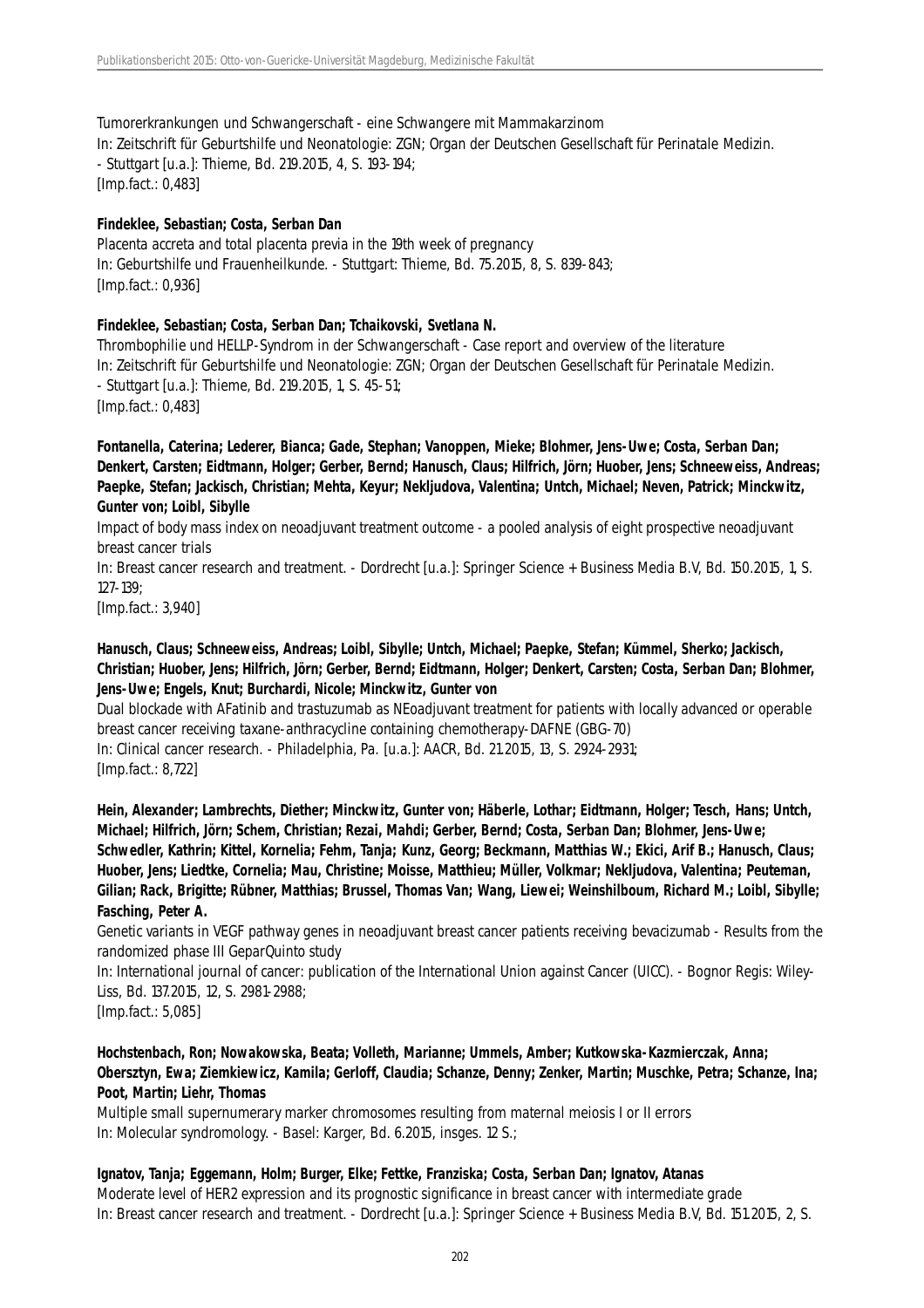357-364; [Imp.fact.: 3,940]

**Jackisch, Christian; Harbeck, Nadia; Huober, Jens; Minckwitz, Gunter von; Gerber, Bernd; Kreipe, Hans-Heinrich; Liedtke, Cornelia; Marschner, Norbert; Möbus, Volker; Scheithauer, Heike; Schneeweiss, Andreas; Thomssen, Christoph; Loibl, Sibylle; Beckmann, Matthias W.; Blohmer, Jens-Uwe; Costa, Serban Dan; Decker, Thomas; Diel, Ingo; Fasching, Peter A.; Fehm, Tanja; Janni, Wolfgang; Lück, Hans-Joachim; Maass, Nicolai; Scharl, Aanton; Untch, Michael** 14th St. Gallen International Breast Cancer Conference 2015 - evidence, controversies, consensus; primary therapy of early breast cancer; opinions expressed by German experts

In: Breast care: multidisciplinary journal for research, diagnosis and therapy. - Basel: Karger, Bd. 10.2015, 3, S. 211-219; [Imp.fact.: 0,627]

**Jackisch, Christian; Müller, Volkmar; Dall, Peter; Neumeister, Romy; Park-Simon, Tjoung-Won; Ruf-Dördelmann, Antonia; Seiler, Sabine; Tesch, Hans; Ataseven, Beyhan**

Subcutaneous trastuzumab for HER2-positive breast cancer - Evidenz und Erfahrungen aus der praktischen Anwendung in 7 deutschen Zentren

In: Geburtshilfe und Frauenheilkunde. - Stuttgart: Thieme, Bd. 75.2015, 6, S. 566-573; [Imp.fact.: 0,936]

**Krause, Hardy; Hass, Hans-Jürgen; Böttger, Ralf; Gerloff, Claudia; Rissmann, Anke; Meyer, Frank**

Surgical treatment results In gastroschisis based on preterm delivery within the 34th week of gestation by Caesarean section

In: Polish journal of surgery. - Warsaw: Versita, Bd. 87.2015, 7, S. 346-356;

#### **Loibl, Sibylle; Jackisch, Christian; Lederer, Bianca; Untch, Michael; Paepke, Stefan; Kümmel, Sherko; Schneeweiss, Andreas; Huober, Jens; Hilfrich, Jörn; Hanusch, Claus; Gerber, Bernd; Eidtmann, Holger; Denkert, Carsten; Costa, Serban Dan; Blohmer, Jens-Uwe; Nekljudova, Valentina; Mehta, Keyur; Minckwitz, Gunter von**

Outcome after neoadjuvant chemotherapy in young breast cancer patients: a pooled analysis of individual patient data from eight prospectively randomized controlled trials

In: Breast cancer research and treatment. - Dordrecht [u.a.]: Springer Science + Business Media B.V, Bd. 152.2015, 2, S. 377-387;

[Imp.fact.: 3,940]

#### **Luley, Lydia; Schumacher, Anne; Mulla, Melissa J.; Franke, Dirk; Löttge, Michael; Malfertheiner, Sara Fill; Tchaikovski, Svetlana N.; Costa, Serban-Dan; Hoppe, Berthold; Abrahams, Vikki M.; Zenclussen, Ana C.**

Low molecular weight heparin modulates maternal immune response in pregnant women and mice with thrombophilia In: American journal of reproductive immunology: official journal of the American Society for Reproductive Immunology. - Oxford: Wiley Blackwell, Bd. 73.2015, 5, S. 417-427; [Imp.fact.: 2,438]

#### **Malfertheiner, Maximilian; Malfertheiner, Peter; Costa, Serban Dan; Pfeifer, Michael; Ernst, Wolfgang; Seelbach-Göbel, Birgit; Malfertheiner, Sara Fill**

Extraesophageal symptoms of gastroesophageal reflux disease during pregnancy In: Zeitschrift für Gastroenterologie: offizielles Organ: Deutsche Gesellschaft für Verdauungs- und Stoffwechselkrankheiten mit Sektion Gastroenterologische Endoskopie; Österreichische Gesellschaft für Gastroenterologie und Hepatologie; Ungarische Gesellschaft für Gastroenterologie und Hepatologie. - Stuttgart [u.a.]: Thieme, Bd. 53.2015, 9, S. 1080-1083; [Imp.fact.: 1,052]

#### **Schumacher, Anne; Zenclussen, Ana C.**

Effects of heme oxygenase-1 on innate and adaptive immune responses promoting pregnancy success and allograft tolerance

In: Frontiers in pharmacology. - Lausanne: Frontiers Media; Bd. 5.2015, Art.-Nr. 288, insges. 9 S.; [Imp.fact.: 3,802]

#### **Seidensticker, Max; Garlipp, Benjamin; Scholz, Sophia; Mohnike, Konrad; Popp, Felix; Steffen, Ingo; Seidensticker,**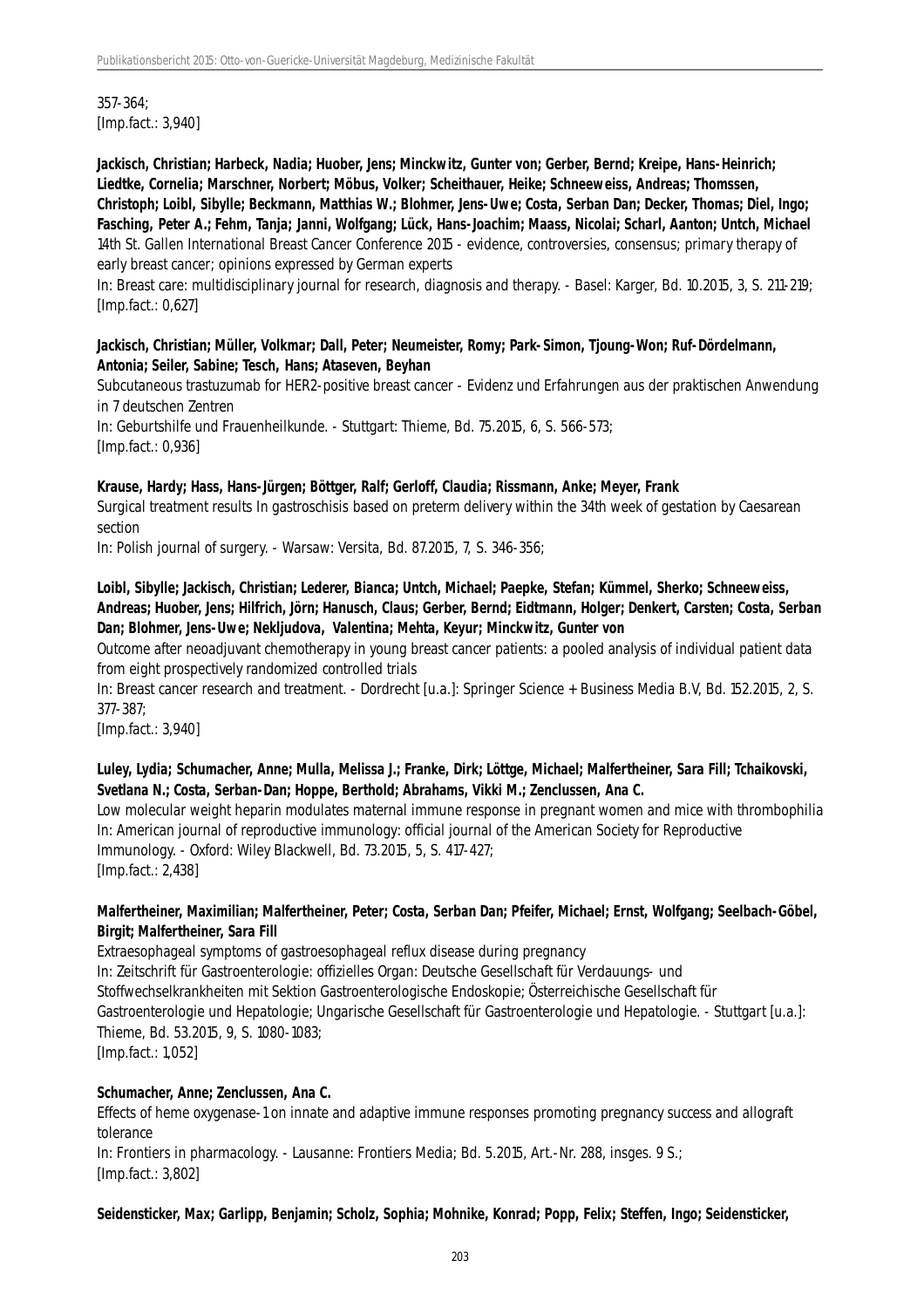# **Ricarda; Stübs, Patrick; Pech, Maciej; PowerskI, Maciej; Hass, Peter; Costa, Serban-Dan; Amthauer, Holger; Bruns, Christiane; Ricke, Jens**

Locally ablative treatment of breast cancer liver metastases: identification of factors influencing survival (the Mammary Cancer Microtherapy and Interventional Approaches (MAMMA MIA) study) In: BMC cancer. - London: BioMed Central; Bd. 15.2015, Art.-Nr.517, insges. 12 S.; [Imp.fact.: 3,362]

#### **Tchaikovski, Vadim; Tchaikovski, Svetlana; Olieslagers, Servé; Waltenberger, Johannes**

Monocyte dysfunction as a previously unrecognized pathophysiological mechanism in ApoE -/- mice contributing to impaired arteriogenesis. Letter to the editor

In: International journal of cardiology. - Amsterdam [u.a.]: Elsevier Science, Bd. 190.2015, S. 214-216; [Imp.fact.: 4,036]

**Trillsch, Fabian; Mahner, Sven; Vettorazzi, Eik; Woelber, Linn; Reuss, Alexander; Baumann, Klaus; Keyver-Paik, Mignon-Denise; Canzler, Ulrich; Wollschlaeger, Kerstin; Forner, Dirk; Pfisterer, Jacobus; Schroeder, Willibald; Münstedt, Karsten; Richter, Barbara; Fotopoulou, Christina; Schmalfeldt, Barbara; Burges, Alexander; Ewald-Riegler, Nina; Gregorio, Nikolaus de; Hilpert, Felix; Fehm, Tanja; Meier, Werner; Hillemanns, Peter; Hanker, Lars; Hasenburg, Annette; Strauss, Hans-Georg; Hellriegel, Martin; Wimberger, Pauline; Kommoss, Stefan; Kommoss, Friedrich; Hauptmann, Steffen; Bois, Andreas du**

Surgical staging and prognosis in serous borderline ovarian tumours (BOT) - a subanalysis of the AGO ROBOT study In: British journal of cancer: BJC. - Edinburgh: Nature Publ. Group, Bd. 112.2015, 4, S. 660-666; [Imp.fact.: 4,836]

**Untch, Michael; Harbeck, Nadia; Huober, Jens; Minckwitz, Gunter von; Gerber, Bernd; Kreipe, Hans-H.; Liedtke, Cornelia; Marschner, Norbert; Möbus, Volker; Scheithauer, Heike; Schneeweiss, Andreas; Thomssen, Christoph; Jackisch, Christian; Beckmann, Matthias W.; Blohmer, Jens-Uwe; Costa, Serban-Dan; Decker, Thomas; Diel, Ingo; Fasching, Peter A.; Fehm, Tanja; Janni, Wolfgang; Lück, Hans-Joachim; Maass, Nicolai; Scharl, Anton; Loibl, Sibylle** Primary therapy of patients with early breast cancer - Evidenz, Kontroversen, Konsens; Meinungsbild deutscher Experten zur 14. Internationalen St.-Gallen-Konsensuskonferenz (Wien 2015) In: Geburtshilfe und Frauenheilkunde. - Stuttgart: Thieme, Bd. 75.2015, 6, S. 556-565; [Imp.fact.: 0,936]

**Untch, Michael; Harbeck, Nadia; Huober, Jens; Minckwitz, Gunter von; Gerber, Bernd; Kreipe, Hans-Heinrich; Liedtke, Cornelia; Marschner, Norbert; Möbus, Volker; Scheithauer, Heike; Schneeweiss, Andreas; Thomssen, Christoph; Jackisch, Christian; Beckmann, Matthias; Blohmer, Jens-Uwe; Costa, Serban-Dan; Decker, Thomas; Diel, Ingo; Fasching, Peter A.; Fehm, Tanja; Janni, Wolfgang; Lück, Hans-Joachim; Maass, Nicolai; Scharl, Anton; Loibl, Sibylle** Primärtherapie bei Patientinnen mit Mammakarzinom - Evidence, controversies, consensus; Opinions of German specialists to the 14th St. Gallen International Breast Cancer Conference 2015 (Vienna 2015) In: Senologie: Zeitschrift für Mammadiagnostik und -therapie; offizielles Organ der Deutschen Gesellschaft für Senologie (DGS). - Stuttgart [u.a.]: Thieme, Bd. 12.2015, 2, S. 74-84;

**Woidacki, Katja; Meyer, Nicole; Schumacher, Anne; Goldschmidt, Alexandra; Maurer, Marcus; Zenclussen, Ana Claudia** Transfer of regulatory T cells into abortion-prone mice promotes the expansion of uterine mast cells and normalizes early pregnancy angiogenesis In: Scientific reports. - London: Nature Publishing Group; Bd. 5.2015, Art.-Nr. 13938, insges. 10 S.; [Imp.fact.: 5,578]

#### **Wong, Ronald J.; Zenclussen, Ana C.**

Heme oxygenases: novel regulators of reproductive processes. Editorial In: Frontiers in pharmacology. - Lausanne: Frontiers Media; Bd. 6.2015, Art.-Nr. 282, insges. 3 S.; [Imp.fact.: 3,802]

#### **Zenclussen, Ana Claudia; Hämmerling, Günter J.**

Cellular regulation of the uterine microenvironment that enables embryo implantation In: Frontiers in immunology. - Lausanne: Frontiers Media; Bd. 6.2015, Art.-Nr. 321, insges. 12 S.;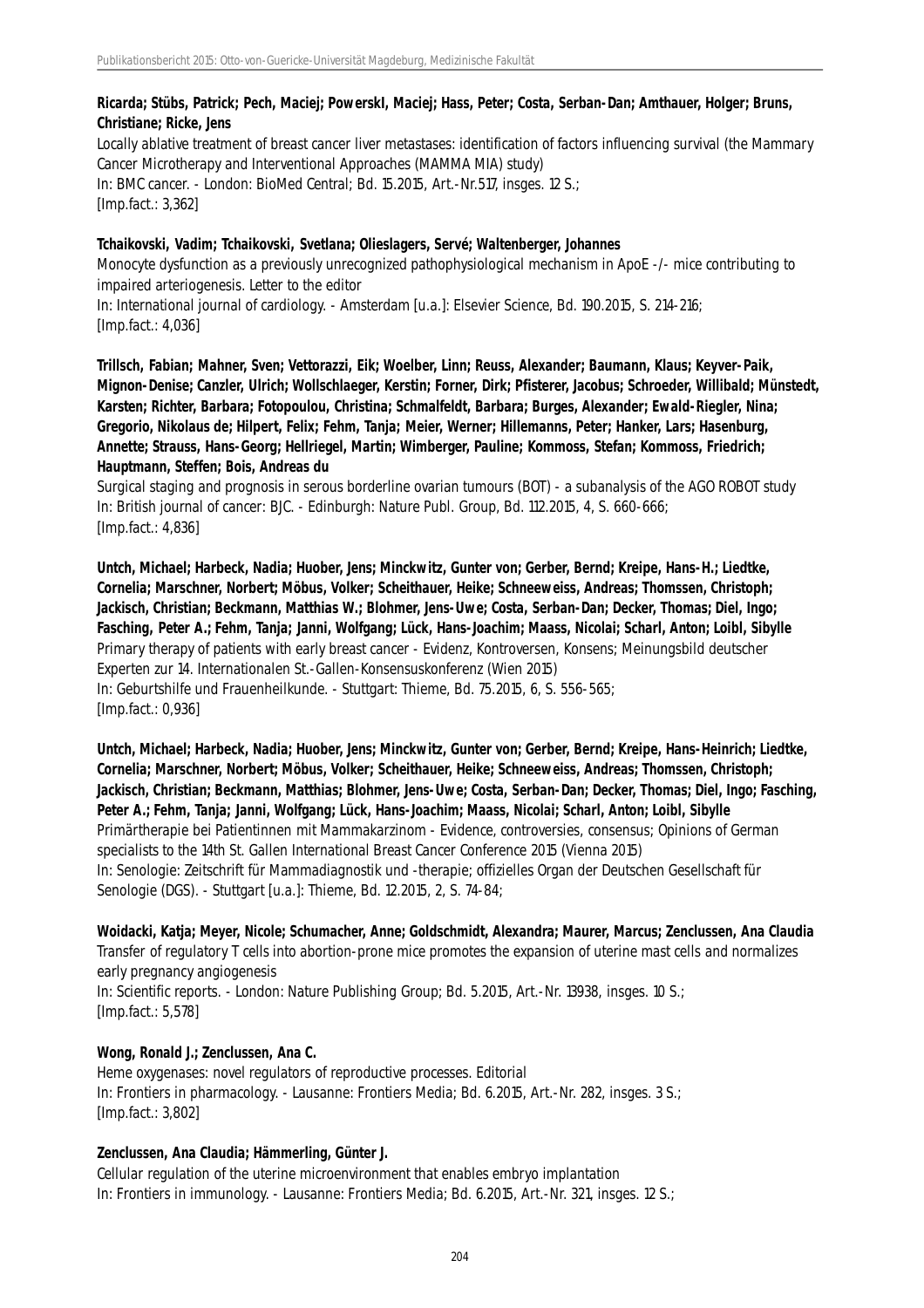**Zenclussen, Maria L.; Linzke, Nadja; Schumacher, Anne; Fest, Stefan; Meyer, Nicole; Casalis, Pablo A.; Zenclussen, Ana C.**

Heme oxygenase-1 is critically involved in placentation, spiral artery remodeling, and blood pressure regulation during murine pregnancy

In: Frontiers in pharmacology. - Lausanne: Frontiers Media; Bd. 5.2015, Art.-Nr. 291, insges. 10 S.; [Imp.fact.: 3,802]

#### *Buchbeiträge*

#### **Schumacher, Anne; Zenclussen, Ana Claudia**

The paternal contribution to fetal tolerance

In: The male role in pregnancy loss and embryo implantation failure. - Cham [u.a.]: Springer, S. 211-225, 2015;

#### *Herausgeberschaften*

#### **Untch, Michael [Hrsg.]; Harbeck, Nadia [Hrsg.]; Thomssen, Christoph [Hrsg.]; Costa, Serban-Dan [Hrsg.]**

Colloquium Senologie 2015/2016. - München: Agileum Gesundheitsakademie, 2015, 1. Aufl; 424 S; 235 mm x 165 mm, 800 g, ISBN 978-3-939415-23-7;

#### *Abstracts*

**Bachmann, Hagen Sjard; Meier, Werner; Bois, Andreas du; Kimmig, Rainer; Kuhlmann, Jan Dominik; Siffert, Winfried; Sehouli, Jalid; Wollschläger, Kerstin; Huober, Jens; Hillemanns, Peter; Burges, Alexander; Schmalfeldt, Barbara; Aminossadati, Behnaz; Wimberger, Pauline**

The FNTB -609G>C polymorphism as a possible predictive factor for efficacy of lonafarnib-treatment? - exploratory analysis of a randomized phase II clinical trial in stage IIB-IV ovarian cancer, treated with first line platinum-based chemotherapy +/- lonafarnib

In: Naunyn-Schmiedeberg's archives of pharmacology. - Berlin: Springer; Bd. 388.2015, Suppl. 1, Abs. 209, S. S52; [Imp.fact.: 2,471]

**Gerber, Bernd; Loibl, Sibylle; Untch, Michael; Eidtmann, Holger; Rezai, Mahdi; Fasching, Peter A.; Tesch, Hans; Eggemann, Holm; Schrader, Iris; Kittel, Kornelia; Hanusch, Claus; Huober, Jens; Solbach, Christine; Jackisch, Christian; Kunz, Georg; Blohmer, Jens-Uwe; Hauschild, Maik; Fehm, Tanja; Nekljudova, Valentina; Minckwitz, Gunter von** Neoadjuvant chemotherapy with or without bevacizumab or everolimus - survival analysis of the HER2-negative cohort of the GEPARQUINTO study (GBG 44)

In: Cancer research. - Philadelphia, Pa: AACR; Bd. 75.2015, 9, Suppl., Abs. P3-11-01, insges. 1 S.; [Imp.fact.: 9,329]

#### **Hadji, Peyman; Tesch, Hans; Stoetzer, Oliver J.; Decker, Thomas; Kurbacher, Christian M.; Neumeister, Romy; Marmé, Frederik; Schneeweiss, Andreas; Mundhenke, Christoph; Distelrath, Andrea; Fasching, Peter A.; Lux, Michael P.; Lüftner, Diana; Janni, Wolfgang; Muth, Mathias; Kreuzeder, Julia; Weiss, Claudia; Grischke, Eva-Maria** 4EVER: The impact of mTOR inhibition on bone health in postmenopausal women with hormone receptor positive

(HR+) advanced breast cancer treated with everolimus (EVE) in combination with exemestane (EXE) In: Cancer research. - Philadelphia, Pa: AACR; Bd. 75.2015, 9, Suppl., Abs. P3-06-04, insges. 1 S.; [Imp.fact.: 9,329]

# **Kohli, Shrey; Hoffmann, Juliane; Shahzad, Khurrum; Al-Dabet, Moh'd Mohanad; Wolter, Juliane; Ranjan, Satish; Madhusudhan, Thati; Luley, Lydia; Zenclussen, Ana C.; Wartmann, Katharina; Rinnert, Margarita; Löttge, Michael; Brenner, Benjamin; Aharon, Anat; Isermann, Berend**

Role of p45-NF-E2 in regulating syncytiotrophoblast formation in human placenta In: Thrombosis research: an international journal on vascular obstruction, hemorrhage and hemostasis. - Amsterdam: Elsevier; Vol. 35.2015, Suppl. 1, OC-3a, S. S66; [Imp.fact.: 2,447]

**Krug, David; Lederer, Bianca; Debus, Jürgen; Blohmer, Jens Uwe; Costa, Serban Dan; Eidtmann, Holger; Hanusch, Claus;**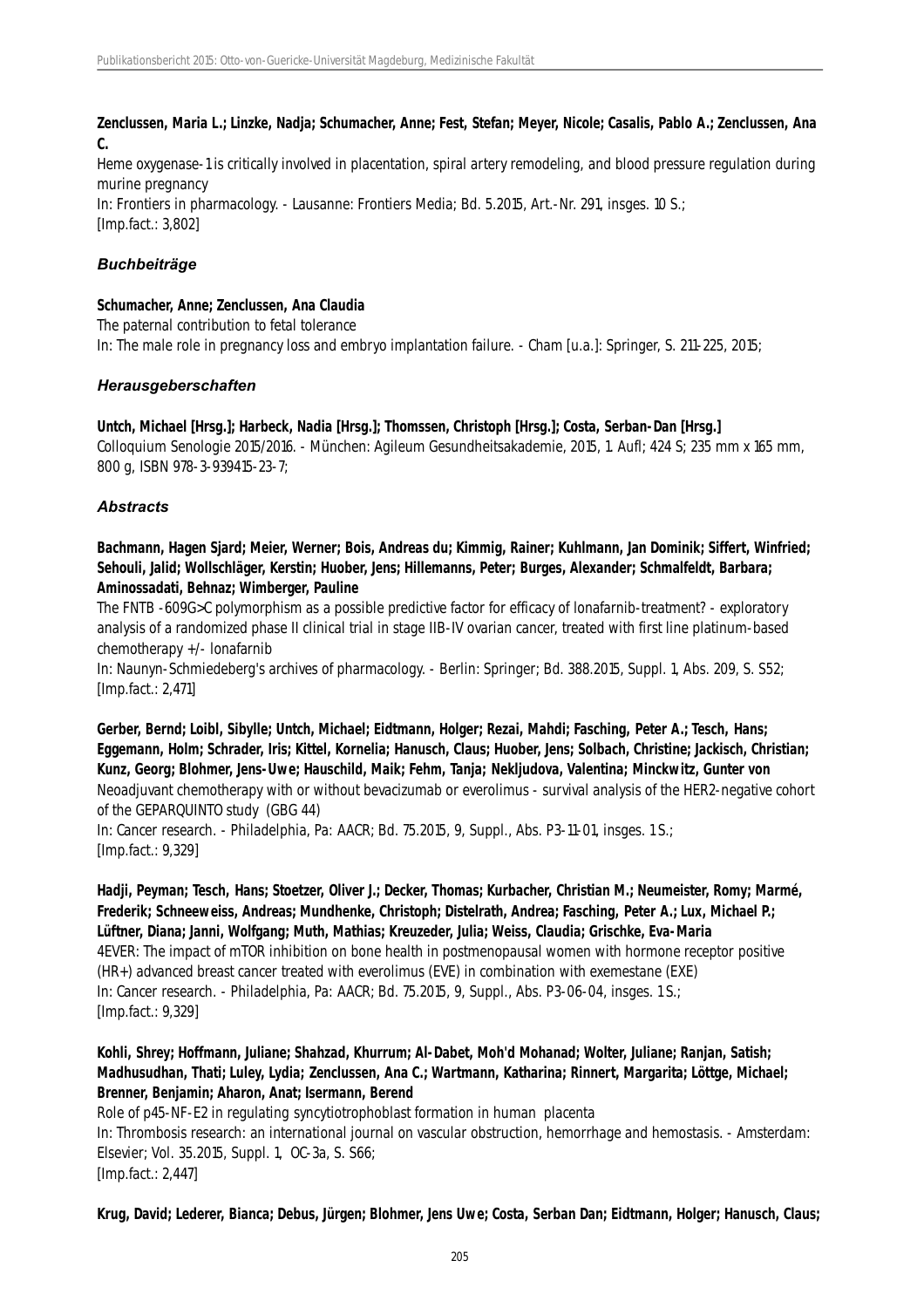# **Hilfrich, Joern; Huober, Jens Bodo; Jackisch, Christian; Kümmel, Sherko; Paepke, Stefan; Schneeweiss, Andreas; Untch, Michael; Minckwitz, Gunter von; Loibl, Sibylle**

Relationship of omission of adjuvant radiotherapy to outcomes of locoregional control and disease-free survival in patients with or without pCR after neoadjuvant chemotherapy for breast cancer - a meta-analysis on 3481 patients from the Gepar-trials

In: Journal of clinical oncology / Englische Ausgabe. - Alexandria, Va: American Society of Clinical Oncology; Bd. 33.2015, 15 Suppl., Abs. 1008, insges. 1 S.;

[Imp.fact.: 18,428]

#### **Krug, David; Lederer, Bianca; Debus, Jürgen; Blohmer, Jens-Uwe; Costa, Serban-Dan; Eidtmann, Holger; Hanusch, Claus; Hilfrich, Jörn; Huober, Jens B.; Jackisch, Christian; Kümmel, Sherko; Paepke, Stefan; Schneeweiß, Andreas; Untch, Michael; Minckwitz, Gunter von; Loibl, Sibylle**

Ein Verzicht auf die adjuvante Radiotherapie beeinträchtigt die lokale Kontrolle und das krankheitsfreie Überleben von Patientinnen mit Mammakarzinom nach neoadjuvanter Chemotherapie - eine Metaanalyse von 3481 Patientinnen aus den Gepar-Studien

In: Strahlentherapie und Onkologie: journal of radiation oncology, biology, physics; official journal of the German Society of Radiation Oncology, Austrian Society of Radiation Oncology, Scientific Association of Swiss Radiation Oncology, Hungarian Society of Radiation Oncology, Hellenic Society of Radiation Oncology, Romanian Society of Radiation Oncology, Slovak Society of Radiation Oncology. - Heidelberg: Springer; Bd. 191.2015, Suppl.1, V-11-01-YD, S. S40;

[Imp.fact.: 2,914]

#### **Kuhnt, Victoria; Thomassen, M. Christella; Hackeng, Tilman M.; Zenclussen, Ana C.; Costa, Serban Dan; Tchaikovski, Svetlana N.**

Mechanism of the increased thrombosis risk induced by blood loss during caesarian section In: Journal of thrombosis and haemostasis: the official journal of the International Society on Thrombosis and Haemostasis; JTH. - Oxford: Blackwell; Bd. 13.2015, Suppl. 2, PO518-MON, S. 449; [Imp.fact.: 5,720]

#### **Schneeweiss, Andreas; Möbus, Volker; Blohmer, Jens Uwe; Costa, Serban Dan; Denkert, Carsten; Eidtmann, Holger; Hanusch, Claus; Hilfrich, Joern; Huober, Jens Bodo; Jackisch, Christian; Paepke, Stefan; Kümmel, Sherko; Tesch, Hans; Untch, Michael; Loibl, Sibylle; Minckwitz, Gunter von**

A randomized phase III trial comparing two dose-dense, dose-intensified approaches (EPC and PM(Cb)) for neoadjuvant treatment of patients with high-risk early breast cancer (GeparOcto)

In: Journal of clinical oncology / Englische Ausgabe. - Alexandria, Va: American Society of Clinical Oncology; Bd. 33.2015, 15 Suppl., Abs. TPS1101, insges. 1 S.;

[Imp.fact.: 18,428]

# **Schumacher, Anne; Fettke, Franziska; Meyer, Nicole; Langwisch, Stefanie; Fest, Stefan; Zenclussen, Ana Claudia** Regulation of immune tolerance during pregnancy

In: Placenta. - Amsterdam [u.a.]: Elsevier; Bd. 36.2015, 4, Abs. S6., S. 478; [Imp.fact.: 2,710]

**Tesch, Hans; Stoetzer, Oliver J.; Decker, Thomas; Kurbacher, Christian M.; Neumeister, Romy; Marmé, Frederik; Schneeweis, Andreas; Mundhenke, Christoph; Distelrath, Andrea; Fasching, Peter A.; Lux, Michael P.; Lueftner, Diana; Hadji, Peyman; Janni, Wolfgang; Muth, Mathias; Kreuzeder, Julia; Weiss, Claudia; Wallwiener, Diethelm** 4EVER - Final efficacy analysis of the phase IIIb, multi-center, open label study for postmenopausal women with estrogen receptor positive locally advanced or metastatic breast cancer (BC) treated with everolimus (EVE) in combination with exemestane (EXE)

In: Cancer research. - Philadelphia, Pa: AACR; Bd. 75.2015, 9, Suppl., Abs. P5-19-06, insges. 1 S.; [Imp.fact.: 9,329]

**Untch, Michael; Jackisch, Christian; Schneeweiß, Andreas; Conrad, Bettina; Aktas, Bahriye; Denkert, Carsten; Eidtmann, Holger; Wiebringhaus, Hermann; Kümmel, Sherko; Hilfrich, Jörn; Warm, Mathias; Paepke, Stefan; Just, Marianne; Hanusch, Claus; Hackmann, John; Blohmer, Jens-Uwe; Clemens, Michael; Costa, Serban Dan; Gerber, Bernd;**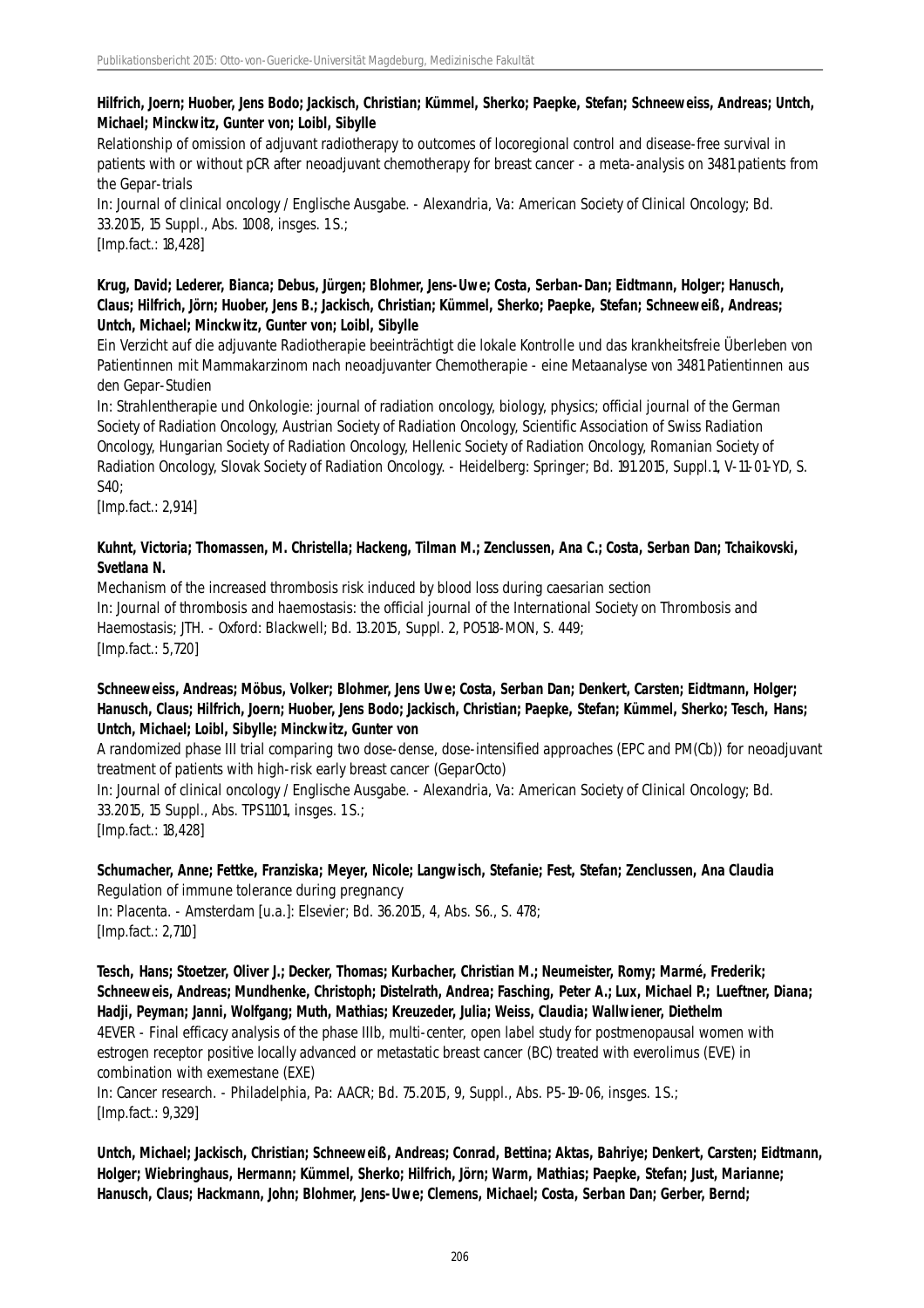#### **Nekljudova, Valentina; Loibl, Sibylle; Minckwitz, Gunter von**

A randomized phase III trial comparing neoadjuvant chemotherapy with weekly nanoparticle-based paclitaxel with solvent-based paclitaxel followed by anthracyline/cyclophosphamide for patients with early breast cancer (GeparSepto) - GBG 69

In: Cancer research. - Philadelphia, Pa: AACR; Bd. 75.2015, 9, Suppl., Abs. S2-07, insges. 1 S.; [Imp.fact.: 9,329]

**Untch, Michael; Minckwitz, Gunter von; Gerber, Bernd; Eidtmann, Holger; Rezai, Mahdi; Fasching, Peter A.; Tesch, Hans; Eggemann, Holm; Schrader, Iris; Kittel, Kornelia; Hanusch, Claus; Huober, Jens; Solbach, Christine; Jackisch, Christian; Kunz, Georg; Blohmer, Jens-Uwe; Hauschild, Maik; Fehm, Tanja; Nekljudova, Valentina; Loibl, Sibylle** Neoadjuvant chemotherapy with trastuzumab or lapatinib - survival analysis of the HER2-positive cohort of the GeparQuinto study (GBG 44)

In: The European journal of cancer: EJC; the official journal of EORTC, European Organization for Research and Treatment of Cancer, ESO, European School of Oncology, EACR, European Association for Cancer Research, FECS, Federation of European Cancer Societies. - Amsterdam [u.a.]: Elsevier; Bd. 51.2015, Suppl. 3, Abs. 1801, S. S264; [Imp.fact.: 5,417]

#### *Dissertationen*

#### **Becker, Claudia; Robra, Bernt-Peter [Gutachter]**

Senkung der Frühgeburtenrate durch Selbstbestimmung des vaginalen pH-Wertes in der Schwangerschaft. - Magdeburg, Univ., Med. Fak., Diss., 2015; 75 Bl: graph. Darst.;

#### **Meißner, Katharina; Kalinski, Thomas [AkademischeR BetreuerIn]; Menton, Michael [AkademischeR BetreuerIn]; Papanicolaou, George**

Rechtfertigt ein Pap IIID Befund eine Konisation? - vergleichende retrospektive Betrachtung eines Patientinnenkollektivs mit mindestens einem Pap IIID Befund vor und nach Einführung einer Dysplasiesprechstunde. - Magdeburg: Universität Magdeburg, 2015; 1 ungezähltes Blatt, 80 Blätter: 1 Karte, Diagramme

[Erfinder des Pap-Abstrichs: Papanicolaou, George Nicholas];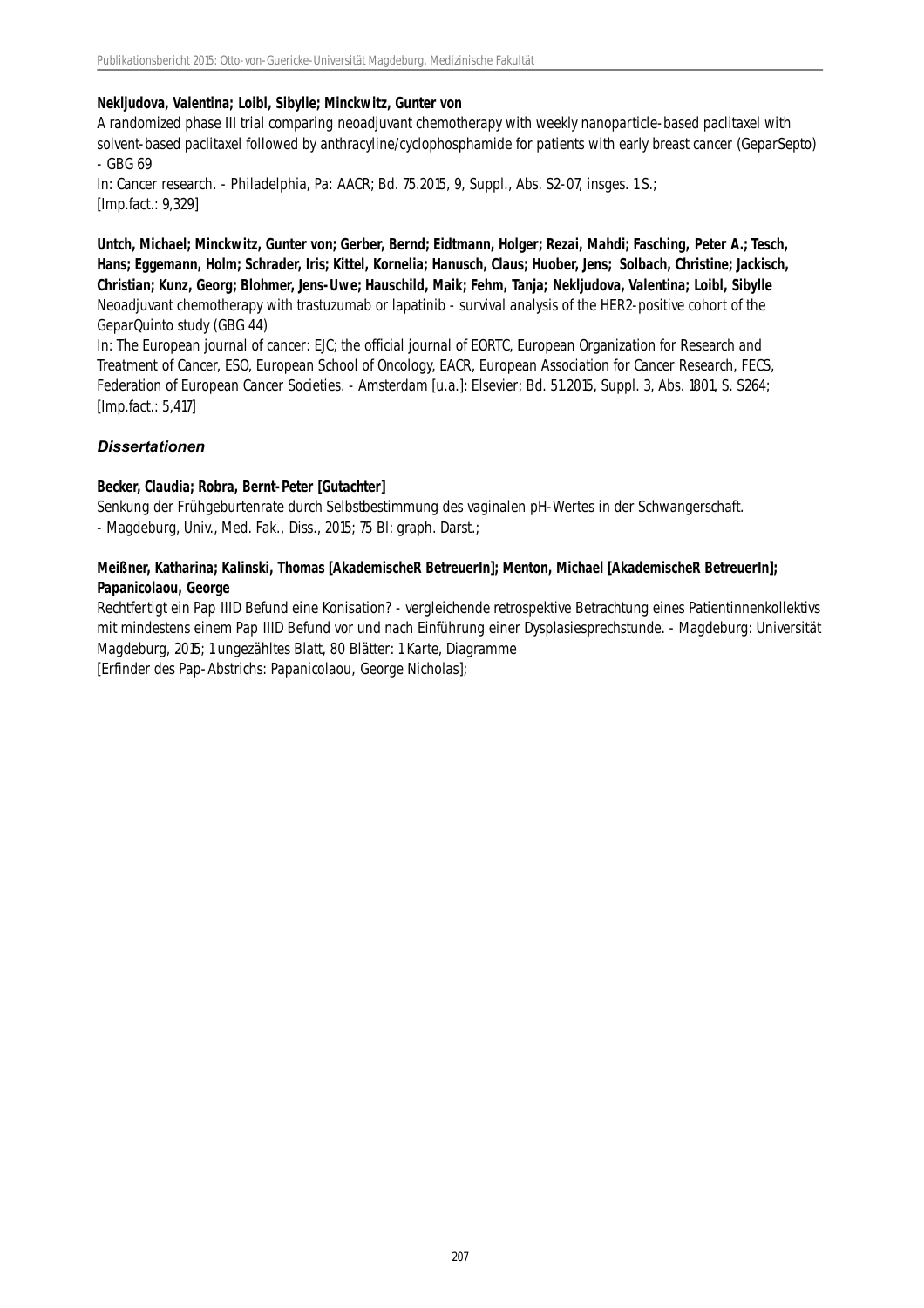# UNIVERSITÄTSKLINIK FÜR REPRODUKTIONSMEDIZIN UND GYNÄKOLOGISCHE ENDOKRINOLOGIE

Gerhart-Hauptmann-Str. 35, 39108 Magdeburg Tel. +49 (0)391 67 17390, Fax +49 (0)391 67 17389 juergen.kleinstein@med.ovgu.de

# **1. Leitung**

Prof. Dr. Prof. h.c. J. Kleinstein (geschäftsführender Leiter)

#### **2. Veröffentlichungen**

#### *Begutachtete Zeitschriftenaufsätze*

**Mahner, Sven; Jückstock, Julia; Hilpert, Felix; Neuser, Petra; Harter, Philipp; Gregorio, Nikolaus de; Hasenburg, Annette; Sehouli, Jalid; Habermann, Annika; Hillemanns, Peter; Fürst, Sophie; Strauss, Hans-Georg; Baumann, Klaus; Thiel, Falk; Mustea, Alexander; Meier, Werner; Bois, Andreas du; Griebel, Lis-Femke; Woelber, Linn** Adjuvant therapy in lymph nodepositive vulvar cancer - the AGO-CaRE-1 study In: Journal of the National Cancer Institute: JNCI. - Oxford: Oxford Univ. Press; Bd. 107.2015, 3, insges. 12 S.; [Imp.fact.: 12,583]

#### *Dissertationen*

#### **Halecker, Maria Luise; Westphal, Sabine [Gutachter]**

Die Konzentrationen der Androgene fertiler Frauen zwischen dem 20. und 45. Lebensjahr in Abhängigkeit vom Alter und Zyklustag. - Magdeburg, Univ., Med. Fak., Diss., 2015; X, 66, X-XVIII Bl: graph. Darst.;

#### **Labouvie, Nora; Liehr, Uwe-Bernd [Gutachter]**

Kinderwunschpaare und Kinderwunschbehandlung im Zeitraum 2000 bis 2010 - Was hat sich verändert?. - Magdeburg, Univ., Med. Fak., Diss., 2015; VI, 77 Bl: graph. Darst.;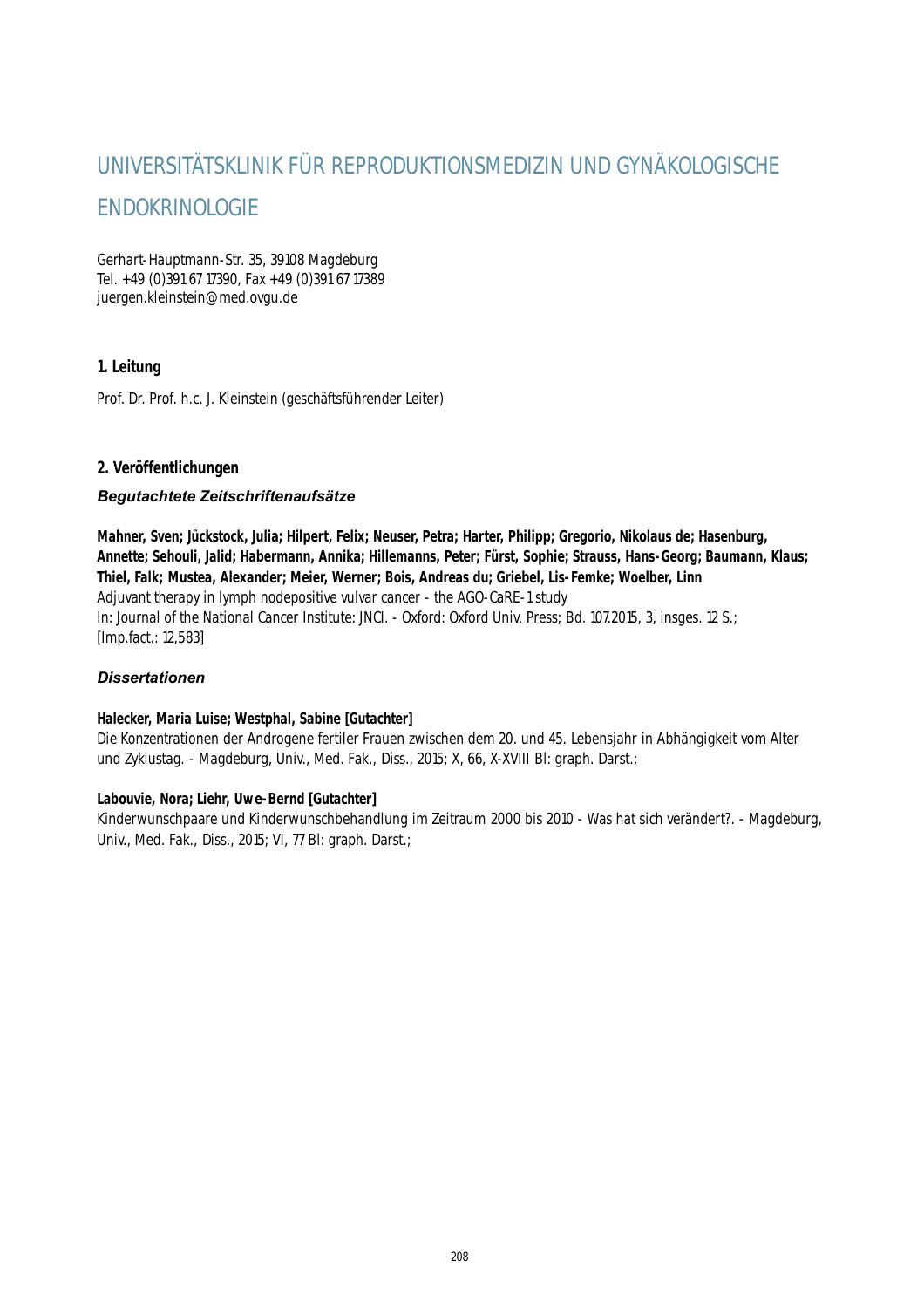# UNIVERSITÄTSKLINIK FÜR DERMATOLOGIE UND VENEROLOGIE

Leipziger Str. 44, 39120 Magdeburg Tel. +49 (0)391 67 15249, Fax +49 (0)391 67 15235 harald.gollnick@med.ovgu.de

### **1. Leitung**

Univ.-Prof. Dr. med. Harald Gollnick (Direktor) Univ.-Prof. Dr. med. Bernd Bonnekoh (Ltd. Oberarzt) OA PD Dr. med. habil. Sven Quist OA Dr. med. Robert Vetter OA Dr. med. Ingolf Franke OÄ Dr. med. Daniela Göppner

### **2. Veröffentlichungen**

#### *Begutachtete Zeitschriftenaufsätze*

#### **Alter, Mareike; Hillen, Uwe; Leiter, Ulrike; Sachse, Michael; Gutzmer, Ralf**

Aktuelle Diagnostik und Behandlung des Basalzellkarzinoms In: Journal der Deutschen Dermatologischen Gesellschaft: JDDG. - Berlin: Wiley-Blackwell, Bd. 13.2015, 9, S. 863-876; [Imp.fact.: 2,050]

#### **Bretschneider, Tina; Mohnike, Konrad; Hass, Peter; Seidensticker, Ricarda; Göppner, Daniela; Dudeck, Oliver; Streitparth, Florian; Ricke, Jens**

Efficacy and safety of image-guided interstitial single fraction high-dose-rate brachytherapy in the management of metastatic malignant melanoma

In: Journal of contemporary brachytherapy. - Pozna : Termedia, Bd. 7.2015, 2, S. 154-160;

#### **Czekalla, C.; Schönborn, Karl-Heinz; Markworth, Sören; Ulrich, Martina; Göppner, Daniela; Gollnick, Harald; Röwert-Huber, Joachim; Darvin, Maxim E.; Lademann, Jürgen; Meinke, Martina C.**

Technical parameters of vertical in vivo multiphoton microscopy - a critical evaluation of the flyscanning method In: Laser physics letters. - Philadelphia, Pa: IOP Publ; Bd. 12.2015, 8, Art.-Nr. 085602, insges. 7 S.; [Imp.fact.: 2,458]

# **Dreno, Brigitte; Gollnick, Harald P. M.; Kang, Sewon; Thiboutot, Diane; Bettoli, Vincenzo; Torres, Vicente; Leyden, James** Understanding innate immunity and inflammation in acne - implications for management

In: Journal of the European Academy of Dermatology and Venereology: JEADV. - Oxford [u.a.]: Wiley-Blackwell; Bd. 29.2015, Suppl.4, S. 3-11;

[Imp.fact.: 3,105]

#### **Gollnick, Harald P. M.**

From new findings in acne pathogenesis to new approaches in treatment In: Journal of the European Academy of Dermatology and Venereology: JEADV. - Oxford [u.a.]: Wiley-Blackwell; Bd. 29.2015, Suppl.5, S. 1-7; [Imp.fact.: 3,105]

#### **Gollnick, Harald P. M.; Dreno, Brigitte**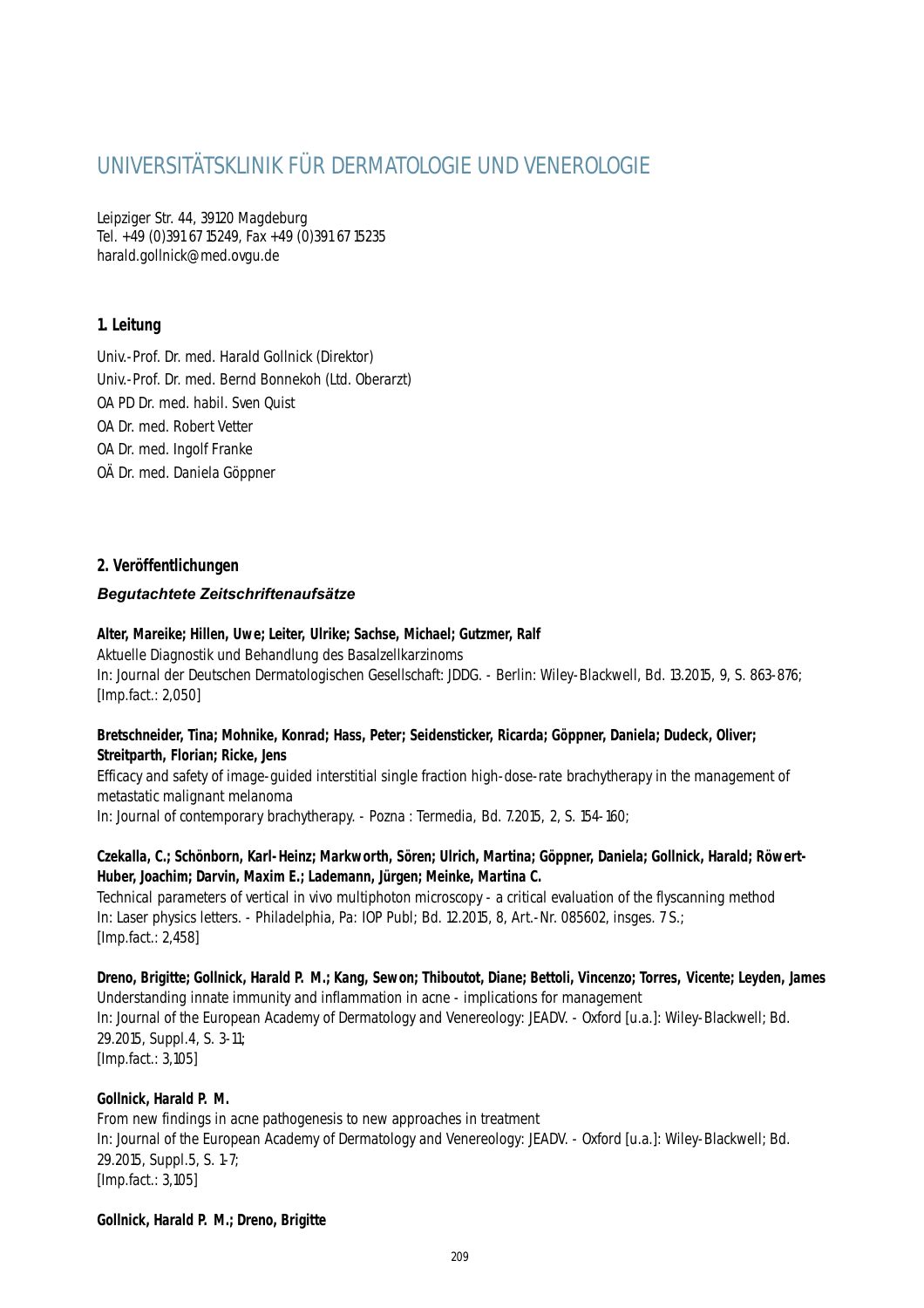Pathophysiology and management of acne. Preface In: Journal of the European Academy of Dermatology and Venereology: JEADV. - Oxford [u.a.]: Wiley-Blackwell; Bd. 29.2015, Suppl.4, S. 1-2; [Imp.fact.: 3,105]

#### **Gollnick, Harald P. M.; Friedrich, Markus; Peschen, Manfred; Pettker, Reinhard; Pier, Andreas; Streit, Volker; Jöstingmeyer, Petra; Porombka, Doris; Rojo Pulido, Inés; Jäckel, Andreas**

Effect of adapalene 0.1%/benzoyl peroxide 2.5% topical gel on quality of life and treatment adherence during longterm application in patients with predominantly moderate acne with or without concomitant medication - additional results from the non-interventional cohort study ELANG

In: Journal of the European Academy of Dermatology and Venereology: JEADV. - Oxford [u.a.]: Wiley-Blackwell; Bd. 29.2015, Suppl.4, S. 23-29;

[Imp.fact.: 3,105]

#### **Gollnick, Harald P. M.; Friedrich, Markus; Peschen, Manfred; Pettker, Reinhard; Pier, Andreas; Streit, Volker; Jöstingmeyer, Petra; Porombka, Doris; Rojo Pulido, Inés; Jäckel, Andreas**

Safety and efficacy of adapalene 0.1%

In: Journal of the European Academy of Dermatology and Venereology: JEADV. - Oxford [u.a.]: Wiley-Blackwell; Bd. 29.2015, Suppl.4, S. 15-22;

[Imp.fact.: 3,105]

**Gollnick, Harald P. M.; Funke, Gisela; Kors, Christian; Titzmann, Thomas; Jöstingmeyer, Petra; Jäckel, Andreas** Efficacy of adapalene/benzoyl peroxide combination in moderate inflammatory acne and its impact on patient adherence

In: Journal der Deutschen Dermatologischen Gesellschaft: JDDG. - Berlin: Wiley-Blackwell, Bd. 13.2015, 6, S. 557-565; [Imp.fact.: 1,815]

#### **Heinicke, Thomas; Hütten, Heiko; Kalinski, Thomas; Franke, Ingolf; Bonnekoh, Bernd; Fischer, Thomas**

Sustained remission of blastic plasmacytoid dendritic cell neoplasm after unrelated allogeneic stem cell transplantation - a single center experience

In: Annals of hematology: organ of: Gesellschaft für Thrombose- und Hämostaseforschung, DGHO, Deutsche Gesellschaft für Hämatologie und Onkologie e.V., ÖGHO, Österreichische Gesellschaft für Hämatologie und Onkologie. - Berlin: Springer, Bd. 94.2015, 2, S. 283-287; [Imp.fact.: 2,634]

#### **Karciauskiene, Jurgita; Valiukeviciene, Skaidra; Stang, Andreas; Gollnick, Harald**

Beliefs, perceptions, and treatment modalities of acne among schoolchildren in Lithuania - A cross-sectional study In: International journal of dermatology: the official journal of the International Society of Dermatology. - Oxford [u.a.]: Wiley-Blackwell; Bd. 54.2015, 3, S. e70-e78; [Imp.fact.: 1,227]

#### **Kontautiene, S.; Stang, Andreas; Gollnick, Harald; Valiukeviciene, Skaidra**

The role of phenotype, body mass index, parental and sun exposure factors in the prevalence of melanocytic nevi among schoolchildren in Lithuania

In: Journal of the European Academy of Dermatology and Venereology: JEADV. - Oxford [u.a.]: Wiley-Blackwell, Bd. 29.2015, 8, S. 1506-1516;

[Imp.fact.: 2,826]

**Luger, Thomas; Boguniewicz, Mark; Carr, Warner; Cork, Michael; Deleuran, Mette; Eichenfield, Lawrence; Eigenmann, Philippe; Fölster-Holst, Regina; Gelmetti, Carlo; Gollnick, Harald; Hamelmann, Eckard; Hebert, Adelaide A.; Muraro, Antonella; Oranje, Arnold P.; Paller, Amy S.; Paul, Carle; Puig, Luis; Ring, Johannes; Siegfried, Elaine; Spergel, Jonathan M.; Stingl, Georg; Taieb, Alain; Torrelo, Antonio; Werfel, Thomas; Wahn, Ulrich**

Pimecrolimus in atopic dermatitis - consensus on safety and the need to allow use in infants In: Pediatric allergy and immunology. - Oxford [u.a.]: Wiley-Blackwell, Bd. 26.2015, 4, S. 306-315; [Imp.fact.: 3,397]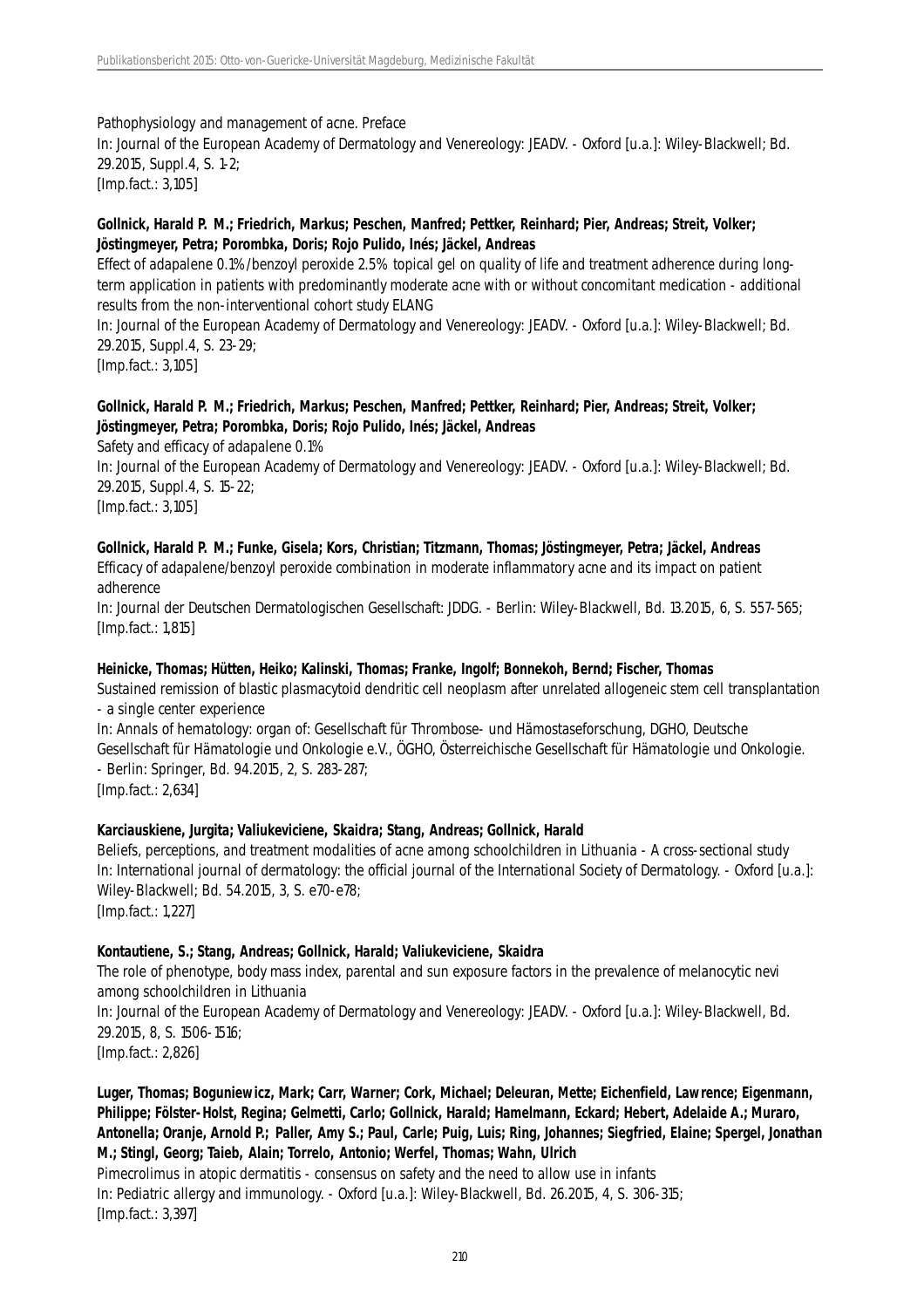## **Mirdamadi, Yasaman; Thielitz, Anja; Wiede, Antje; Goihl, Alexander; Papakonstantinou, Eleni; Hartig, Roland; Zouboulis, Christos C.; Reinhold, Dirk; Simeoni, Luca; Bommhardt, Ursula; Quist, Sven; Gollnick, Harald**

Insulin and insulin-like growth factor-1 can modulate the phosphoinositide-3-kinase/Akt/FoxO1 pathway in SZ95 sebocytes in vitro

In: Molecular and cellular endocrinology. - Amsterdam [u.a.]: Elsevier Science, Bd. 415.2015, S. 32-44; [Imp.fact.: 4,405]

#### **Mohr, Peter; Hauschild, Axel; Trefzer, Uwe; Enk, Alexander; Tilgen, Wolfgang; Loquai, Carmen; Gogas, Helen; Haalck, Thomas; Koller, Josef; Dummer, Reinhard; Gutzmer, Ralf; Brockmeyer, Norbert; Hölzle, Erhard; Sunderkötter, Cord; Mauch, Cornelia; Stein, Annette; Schneider, Lars A.; Podda, Maurizio; Göppner, Daniela; Schadendorf, Dirk; Weichenthal, Michael**

Intermittent high-dose intravenous interferon alfa-2b for adjuvant treatment of stage III melanoma - final analysis of a randomized phase III dermatologic cooperative oncology group trial In: Journal of clinical oncology: JCO; official journal of the American Society of Clinical Oncology. - Alexandria, Va: American Society of Clinical Oncology, Bd. 33.2015, 34, S. 4077-4084; [Imp.fact.: 18,443]

### **Papakonstantinou, Eleni; Franke, Ingolf; Gollnick, Harald**

Facial steatocystoma multiplex combined with eruptive vellus hair cysts: a hybrid? In: Journal of the European Academy of Dermatology and Venereology: JEADV. - Oxford [u.a.]: Wiley-Blackwell, Bd. 29.2015, 10, S. 2051-2053; [Imp.fact.: 2,826]

#### **Papathemeli, Despoina; Mohnike, Klaus; Ambach, Andreas**

Multiple polycyclic brownish to reddish macules on the skin in an infant In: JAMA dermatology. - Chicago, Ill: American Medical Association, Bd. 151.2015, 11, S. 1249-1250; [Imp.fact.: 4,426]

#### **Papathemeli, Despoina; Schulzendorff, Nicole; Kohlhase, Jürgen; Göppner, Daniela; Franke, Ingolf; Gollnick, Harald** Pilomatrixome bei Rubinstein-Taybi-Syndrom

In: Journal der Deutschen Dermatologischen Gesellschaft: JDDG. - Berlin: Wiley-Blackwell, Bd. 13.2015, 3, S. 240-242; [Imp.fact.: 1,815]

#### **Thielitz, Anja; Lux, Anke; Wiede, Antje; Kropf, Siegfried; Papakonstantinou, Eleni; Gollnick, Harald**

A randomized investigator-blind parallel-group study to assess efficacy and safety of azelaic acid 15% gel vs. adapalene 0.1% gel in the treatment and maintenance treatment of female adult acne In: Journal of the European Academy of Dermatology and Venereology: JEADV. - Oxford [u.a.]: Wiley-Blackwell, Bd. 29.2015, 4, S. 789-796; [Imp.fact.: 2,826]

**Ugurel, Selma; Loquai, Carmen; Kähler, Katharina; Hassel, Jessica; Berking, Carola; Zimmer, Lisa; Haubitz, Imme; Satzger, Imke; Müller-Brenne, Tina; Mikhaimer, Nadia Catherine; Becker, Jürgen C.; Kilian, Katharina J.; Schadendorf, Dirk; Heinzerling, Lucie; Kaatz, Martin; Utikal, Jochen; Göppner, Daniela; Pföhler, Claudia; Pflugfelder, Annette; Mössner, Rotraut; Gutzmer, Ralf**

A multicenter DeCOG study on predictors of vemurafenib therapy outcome in melanoma: pretreatment impacts survival In: Annals of oncology: official journal of the European Society for Medical Oncology. - Oxford: Oxford Univ. Press, Bd. 26.2015, 3, S. 573-582; [Imp.fact.: 7,040]

# *Buchbeiträge*

**Quist, Sven R.** Sarcoidosis In: European Handbook of Dermatological Treatments. - Berlin: Springer Berlin, S. 845-857, 2015;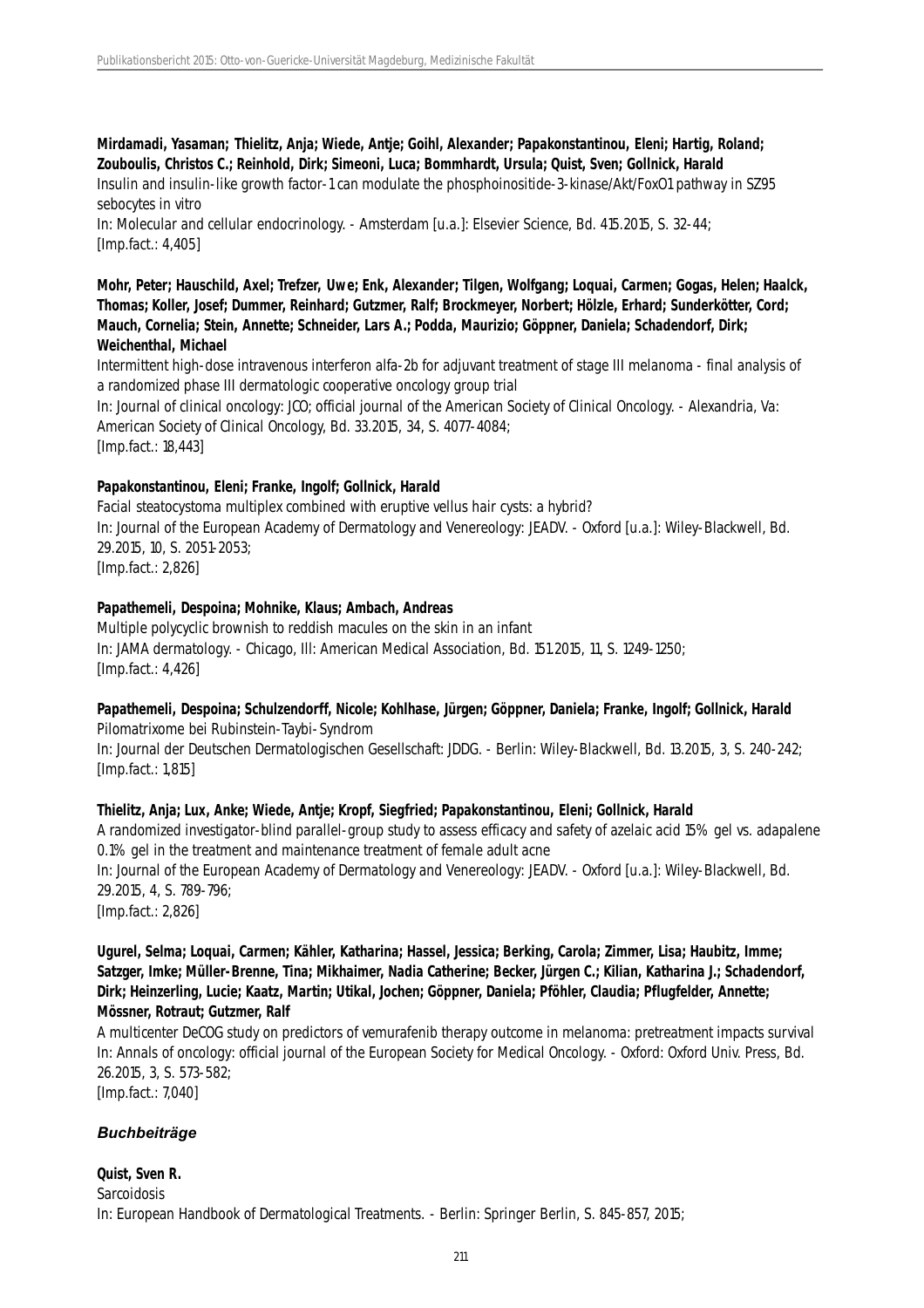#### *Artikel in Kongressbänden*

#### **Ambach, Andreas; Kraas, Luise; Bonnekoh, Bernd; Gollnick, Harald**

Weitgehende Vollremission eines Systemischen Lupus Erythematodes (SLE) mit führend pannikulitischer Manifestation unter Belimumab-Therapie

In: 20. Jahrestagung: 7. März 2015 in Halle (Saale); [Programm] // Gesellschaft für Dermatologie und Venerologie Sachsen-Anhalt; 2015, insges. 3 S.;

#### **Ambach, Andreas; Papathemeli, Despoina; Mohnike, Klaus; Gollnick, Harald**

Multiple "Mongolenflecke" als kutane Manifestation einer Typ-1 GM1-Gangliosidose mit Nachweis einer homozygoten Mutation des Exon 2 des GLB1-Gens

In: 20. Jahrestagung: 7. März 2015 in Halle (Saale); [Programm] // Gesellschaft für Dermatologie und Venerologie Sachsen-Anhalt; 2015, insges. 3 S.;

#### **Engels, Laura; Kraas, Luise; Franke, Ingolf; Gollnick, Harald; Bonnekoh, Bernd**

Primär kutanes, CD30-positives Lymphom mit teils pannikulitischer Manifestation unter dem klinischen Bild einer generalisierten Lipodystrophie

In: 20. Jahrestagung: 7. März 2015 in Halle (Saale); [Programm] // Gesellschaft für Dermatologie und Venerologie Sachsen-Anhalt; 2015, insges. 3 S.;

#### **Quist, Sven R.; Beier, Maxi**

Kinetik kleinmolekularer Stoffe in dermaler Haut bei Psoriasis vulgaris und Diabetes mellitus - eine Mikrodialysestudie In: 20. Jahrestagung: 7. März 2015 in Halle (Saale); [Programm] // Gesellschaft für Dermatologie und Venerologie Sachsen-Anhalt; 2015, insges. 2 S.;

#### *Abstracts*

#### **Albrecht, M.; Gollnick, Harald; Bonnekoh, Bernd; Quist, Sven R.**

Infektiöse und metabolische Komorbiditäten bei Psoriasis vulgaris In: Journal der Deutschen Dermatologischen Gesellschaft: JDDG; Organ der Deutschen Dermatologischen Gesellschaft (DDG) und der Österreichischen Gesellschaft für Dermatologie und Venerologie (ÖGDV). - Chichester: Blackwell; Bd.

13.2015, Suppl. 1, FV03/04, S. 77; [Imp.fact.: 2,050]

#### **Alter, Mareike**

Vismodegib als neoadjuvante Therapieoption bei lokal fortgeschrittenen Basalzellkarzinomen am Beispiel von drei **Patienten** 

In: Journal der Deutschen Dermatologischen Gesellschaft: JDDG; Organ der Deutschen Dermatologischen Gesellschaft (DDG) und der Österreichischen Gesellschaft für Dermatologie und Venerologie (ÖGDV). - Chichester: Blackwell, Bd. 13.2015, 4, S. 368-369;

[Imp.fact.: 2,050]

#### **Alter, Mareike; Bellutti, Michael; Franke, Ingolf; Gollnick, Harald**

Vismodegib als neoadjuvante Therapieoption bei lokal-fortgeschrittenen Basalzellkarzinomen In: Journal der Deutschen Dermatologischen Gesellschaft: JDDG; Organ der Deutschen Dermatologischen Gesellschaft (DDG) und der Österreichischen Gesellschaft für Dermatologie und Venerologie (ÖGDV). - Chichester: Blackwell; Bd. 13.2015, Suppl. 1, FV06/06, S. 88; [Imp.fact.: 2,050]

#### **Ambach, Andreas; Bonnekoh, Bernd; Franke, Ingolf; Schreiber, Jens; Gollnick, Harald**

[Vierzig] Jahre Hornstein-Knickenberg-Syndrom (HKS) - Chylothorax, Fibrofollikulome, Angiolipom als unikale Variante In: Journal der Deutschen Dermatologischen Gesellschaft: JDDG; Organ der Deutschen Dermatologischen Gesellschaft (DDG) und der Österreichischen Gesellschaft für Dermatologie und Venerologie (ÖGDV). - Chichester: Blackwell; Bd.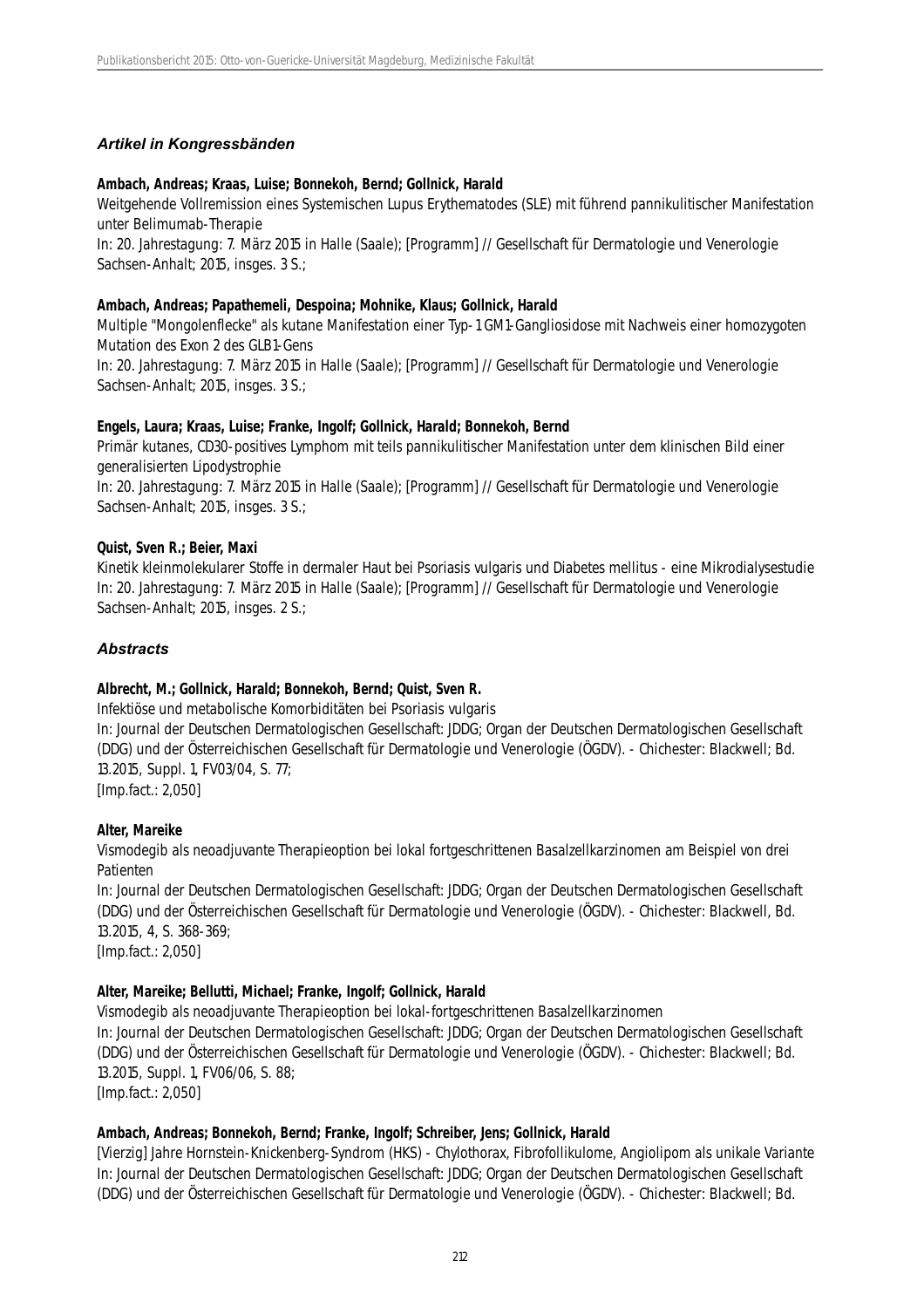13.2015, 12, P01, S. 1347; [Imp.fact.: 2,050]

#### **Ambach, Andreas; Göppner, Daniela; Franke, Ingolf; Bonnekoh, Bernd; Gollnick, Harald**

Pyoderma Gangrenosum, Acne Inversa, Colitis ein autoinflammatorisches Syndrom? In: Journal der Deutschen Dermatologischen Gesellschaft: JDDG; Organ der Deutschen Dermatologischen Gesellschaft (DDG) und der Österreichischen Gesellschaft für Dermatologie und Venerologie (ÖGDV). - Chichester: Blackwell, Bd. 13.2015, 4, S. 368; [Imp.fact.: 2,050]

#### **Ambach, Andreas; Wölfer, Wiebke; Glemnitz, Martin; Krauel, Kerstin; Bonnekoh, Bernd; Röttger, Ulrike; Flechtner, Hans-Henning; Gollnick, Harald**

Ähnlichkeiten und Unterschiede von Atopischer Dermatitis (AD) und Aufmerksamkeitsdefizit/Hyperaktivitätsstörung (ADHS) auf Zellbiologisch-psychomotorischer Ebene und Modulation Atopie-typischer Pathophysiologischer Parameter durch Methylphenidat (MP)

In: Journal der Deutschen Dermatologischen Gesellschaft: JDDG; Organ der Deutschen Dermatologischen Gesellschaft (DDG) und der Österreichischen Gesellschaft für Dermatologie und Venerologie (ÖGDV). - Chichester: Blackwell; Bd. 13.2015, Suppl. 1, FV01/04, S. 70;

[Imp.fact.: 2,050]

#### **Beier, Maxi; Gollnick, Harald; Quist, Sven R.**

Kinetik kleinmolekularer Stoffe in dermaler Haut bei Psoriasis vulgaris und Diabetes mellitus - eine Mikrodialysestudie In: Journal der Deutschen Dermatologischen Gesellschaft: JDDG; Organ der Deutschen Dermatologischen Gesellschaft (DDG) und der Österreichischen Gesellschaft für Dermatologie und Venerologie (ÖGDV). - Chichester: Blackwell; Bd. 13.2015, Suppl. 1, FV07/02, S. 90;

[Imp.fact.: 2,050]

### **Glemnitz, Martin; Wölfer, Wiebke; Krauel, Kerstin; Bonnekoh, Bernd; Röttger, Ulrike; Flechtner, Hans-Henning; Gollnick, Harald; Ambach, Andreas**

Atopic dermatitis and attention deficit hyperactivity disorder - altered granule transport mechanisms pave the road to atopy

In: Experimental dermatology: the official journal of the European Immunodermatology Society. - Oxford: Wiley-Blackwell; Bd. 24.2015, 3, S. E1;

[Imp.fact.: 3,762]

### **Glemnitz, Martin; Wölfer, Wiebke; Krauel, Kerstin; Bonnekoh, Bernd; Röttger, Ulrike; Flechtner, Hans-Henning; Gollnick, Harald; Ambach, Andreas**

Increased vigilance in children with atopic dermatitis (AD) and/or attention deficit hyperactivity disorder (ADHD) is based on disturbed intracellular granule biology

In: Journal der Deutschen Dermatologischen Gesellschaft: JDDG; Organ der Deutschen Dermatologischen Gesellschaft (DDG) und der Österreichischen Gesellschaft für Dermatologie und Venerologie (ÖGDV). - Chichester: Blackwell, Bd. 13.2015, 4, S. 371-372;

[Imp.fact.: 2,050]

#### **Gollnick, Harald; Porombka, Doris; Jäckel, Andreas**

Adapalene 0.1%/benzoyl peroxide 2.5% in the long-term treatment of moderate to severe acne with or without concomitant medication

In: Journal der Deutschen Dermatologischen Gesellschaft: JDDG; Organ der Deutschen Dermatologischen Gesellschaft (DDG) und der Österreichischen Gesellschaft für Dermatologie und Venerologie (ÖGDV). - Chichester: Blackwell; Bd. 13.2015, Suppl. 1, P073, S. 137-138;

[Imp.fact.: 2,050]

#### **Hendera, Herlena; Quist, Sven; Franke, Ingolf; Bonnekoh, Bernd; Gollnick, Harald**

Charakterisierung und Prognose von Patienten mit follikulotropem bzw. perineural wachsendem Malignen Melanom In: Journal der Deutschen Dermatologischen Gesellschaft: JDDG; Organ der Deutschen Dermatologischen Gesellschaft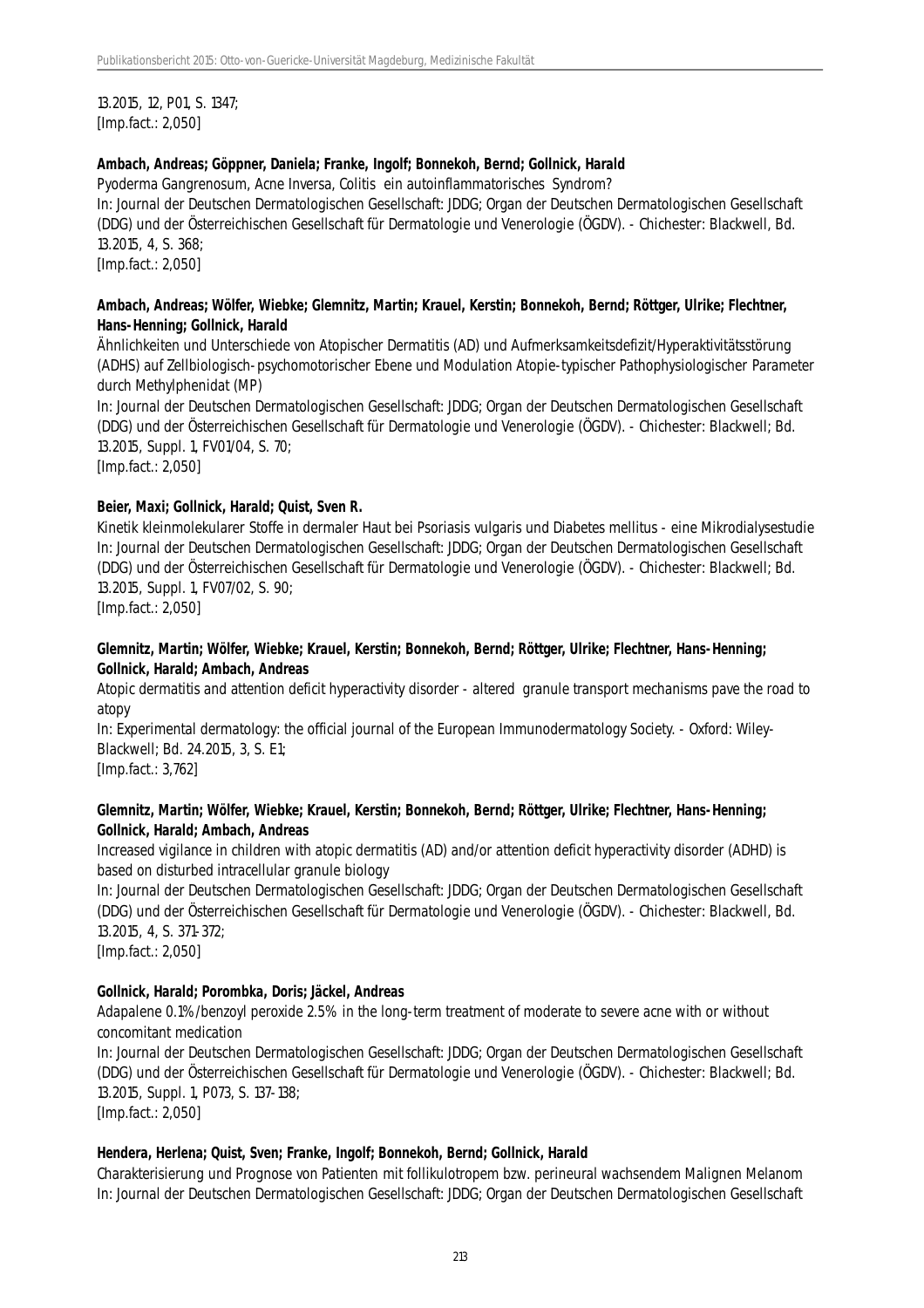(DDG) und der Österreichischen Gesellschaft für Dermatologie und Venerologie (ÖGDV). - Chichester: Blackwell; Bd. 13.2015, Suppl. 2, P80, S. 54-55; [Imp.fact.: 2,050]

#### **Kolesnik, Malgorzata; Ambach, Andreas; Bonnekoh, Bernd; Gollnick, Harald**

Charakteristika Neurologischer Erkrankungen bei Patienten mit Bullösem Pemphigoid In: Journal der Deutschen Dermatologischen Gesellschaft: JDDG; Organ der Deutschen Dermatologischen Gesellschaft (DDG) und der Österreichischen Gesellschaft für Dermatologie und Venerologie (ÖGDV). - Chichester: Blackwell; Bd. 13.2015, Suppl. 1, FV02/07, S. 74-75; [Imp.fact.: 2,050]

#### **Kraas, Luise; Bonnekoh, Bernd; Gollnick, Harald; Ambach, Andreas**

Therapierefraktäre progressive Lupus Pannikulitis - rasche Abheilung unter Therapie mit Belimumab bei zwei Patienten In: Journal der Deutschen Dermatologischen Gesellschaft: JDDG; Organ der Deutschen Dermatologischen Gesellschaft (DDG) und der Österreichischen Gesellschaft für Dermatologie und Venerologie (ÖGDV). - Chichester: Blackwell; Bd. 13.2015, 12, P17, S. 1353;

[Imp.fact.: 2,050]

#### **Krensel, Magdalene E.; Reich, Kristian; Bonnekoh, Bernd; Mrowietz, Ulrich; Rosenbach, Thomas; Reusch, Michael; Augustin, Matthias**

#### Topische Therapie der leichten Psoriasis in Deutschland

In: Journal der Deutschen Dermatologischen Gesellschaft: JDDG; Organ der Deutschen Dermatologischen Gesellschaft (DDG) und der Österreichischen Gesellschaft für Dermatologie und Venerologie (ÖGDV). - Chichester: Blackwell; Bd. 13.2015, Suppl. 1, P060, S. 132-133; [Imp.fact.: 2,050]

#### **Lindenlaub, Petra; Kolesnik, Malgorzata; Gräser, Yvonne; Gollnick, Harald**

Ungewöhnlicher Dermatophyt bei einer entzündlichen Form einer Tinea capitis bei einem Kind In: Journal der Deutschen Dermatologischen Gesellschaft: JDDG; Organ der Deutschen Dermatologischen Gesellschaft (DDG) und der Österreichischen Gesellschaft für Dermatologie und Venerologie (ÖGDV). - Chichester: Blackwell; Bd. 13.2015, Suppl. 1, P117, S. 153; [Imp.fact.: 2,050]

#### **Mirdamadi, Yasaman; Thielitz, Anja; Wiede, Antje; Goihl, Alexander; Zouboulis, Christos C.; Reinhold, Dirk; Bommhardt, Ursula; Quist, Sven; Gollnick, Harald**

Effects of isotretinoin on FoxO1 transcriptional regulation and molecular functions of SZ95 sebocytes In: Experimental dermatology: the official journal of the European Immunodermatology Society. - Oxford: Wiley-Blackwell; Bd. 24.2015, 3, P068, S. E12; [Imp.fact.: 3,762]

#### **Papakonstantinou, Eleni; Ambach, Andreas; Quist, Jennifer; Göppner, Daniela; Reinhold, Annegret; Vlanti, Vasiliki; Franke, Ingolf; Gollnick, Harald; Quist, Sven**

Lichen ruber verrucosus als Folge einer Kontaktsensibilisierung auf Gentamicin-Polymethyl-methacrylat (G-PMMA)- Septopal-Ketten

In: Journal der Deutschen Dermatologischen Gesellschaft: JDDG; Organ der Deutschen Dermatologischen Gesellschaft (DDG) und der Österreichischen Gesellschaft für Dermatologie und Venerologie (ÖGDV). - Chichester: Blackwell, Bd. 13.2015, 4, S. 376; [Imp.fact.: 2,050]

# **Papathemeli, Despoina; Mohnike, Klaus; Gollnick, Harald; Ambach, Andreas**

Multilokuläre Riesenmongolenflecken, Hepatomegalie und Skelettanomalien in der Differenzialdiagnose angeborener Stoffwechselerkrankungen

In: Journal der Deutschen Dermatologischen Gesellschaft: JDDG; Organ der Deutschen Dermatologischen Gesellschaft (DDG) und der Österreichischen Gesellschaft für Dermatologie und Venerologie (ÖGDV). - Chichester: Blackwell, Bd. 13.2015, 4, S. 376;

[Imp.fact.: 2,050]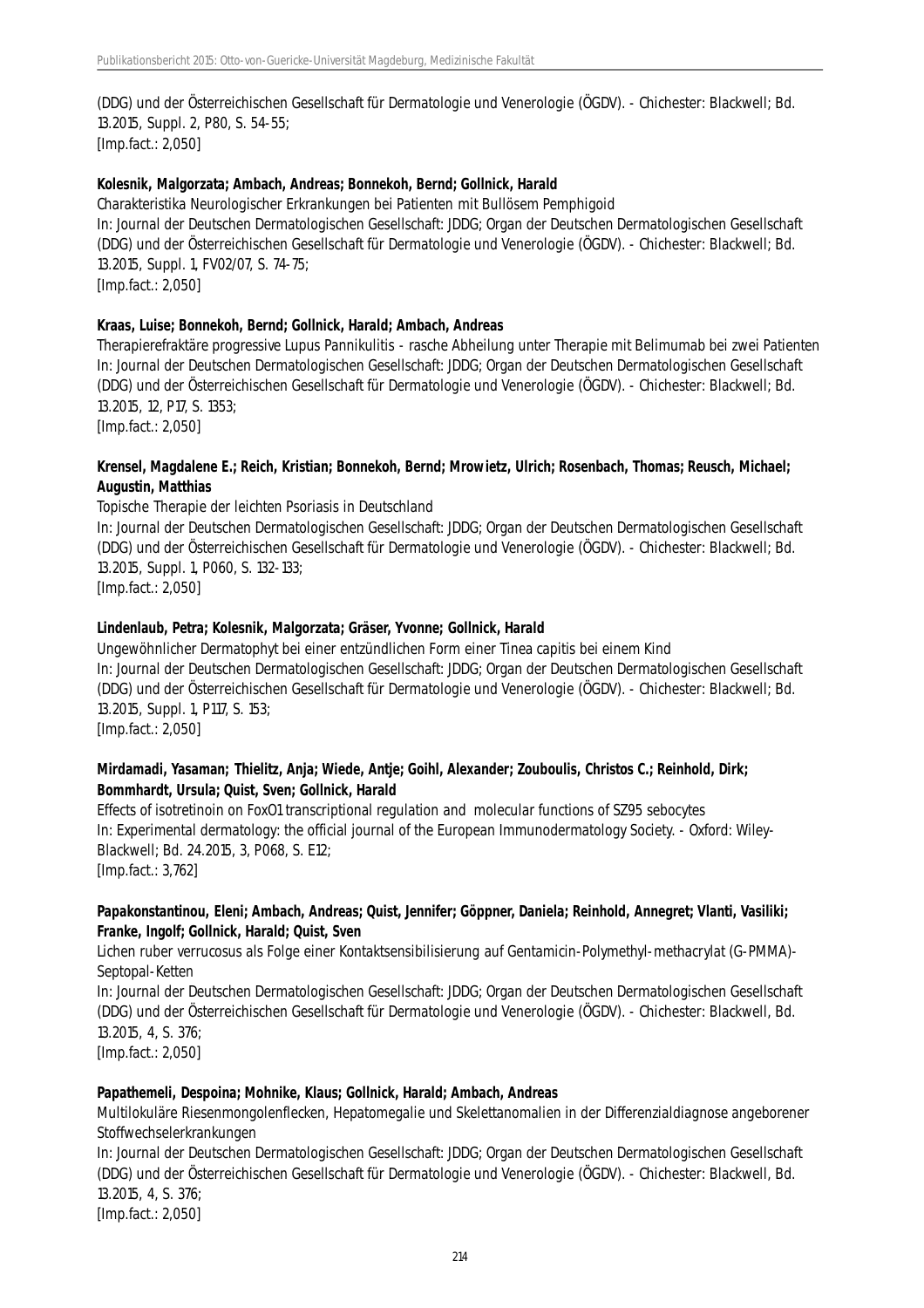#### **Schott, Regina; Bonnekoh, Bernd; Reschke, Kirsten; Franke, Ingolf; Gollnick, Harald**

Kutanes nekrobiotisches Xanthogranulom bei Paraproteinämie mit mukokutaner und viszeraler Beteiligung In: Journal der Deutschen Dermatologischen Gesellschaft: JDDG; Organ der Deutschen Dermatologischen Gesellschaft (DDG) und der Österreichischen Gesellschaft für Dermatologie und Venerologie (ÖGDV). - Chichester: Blackwell; Bd. 13.2015, Suppl. 1, P210, S. 148;

[Imp.fact.: 2,050]

#### **Schreiber, B.; Franke, Ingolf; Gollnick, Harald P.; Quist, Sven R.**

Stem cells and cancer stem cells of palms and soles In: Experimental dermatology: the official journal of the European Immunodermatology Society. - Oxford: Wiley-Blackwell; Bd. 24.2015, 3, P085, S. E15; [Imp.fact.: 3,762]

#### **Stawujak, Martha; Galuschka, S.; Schneider, Michael; Bräutigam, Matthias; Bonnekoh, Bernd; Gollnick, Harald; Ambach, Andreas**

Low dose omalizumab therapy inhibits IgE production ex vivo using PBMCs In: Experimental dermatology: the official journal of the European Immunodermatology Society. - Oxford: Wiley-Blackwell; Bd. 22.2013, 3, S. E3-E4, 2015; [Imp.fact.: 3,762]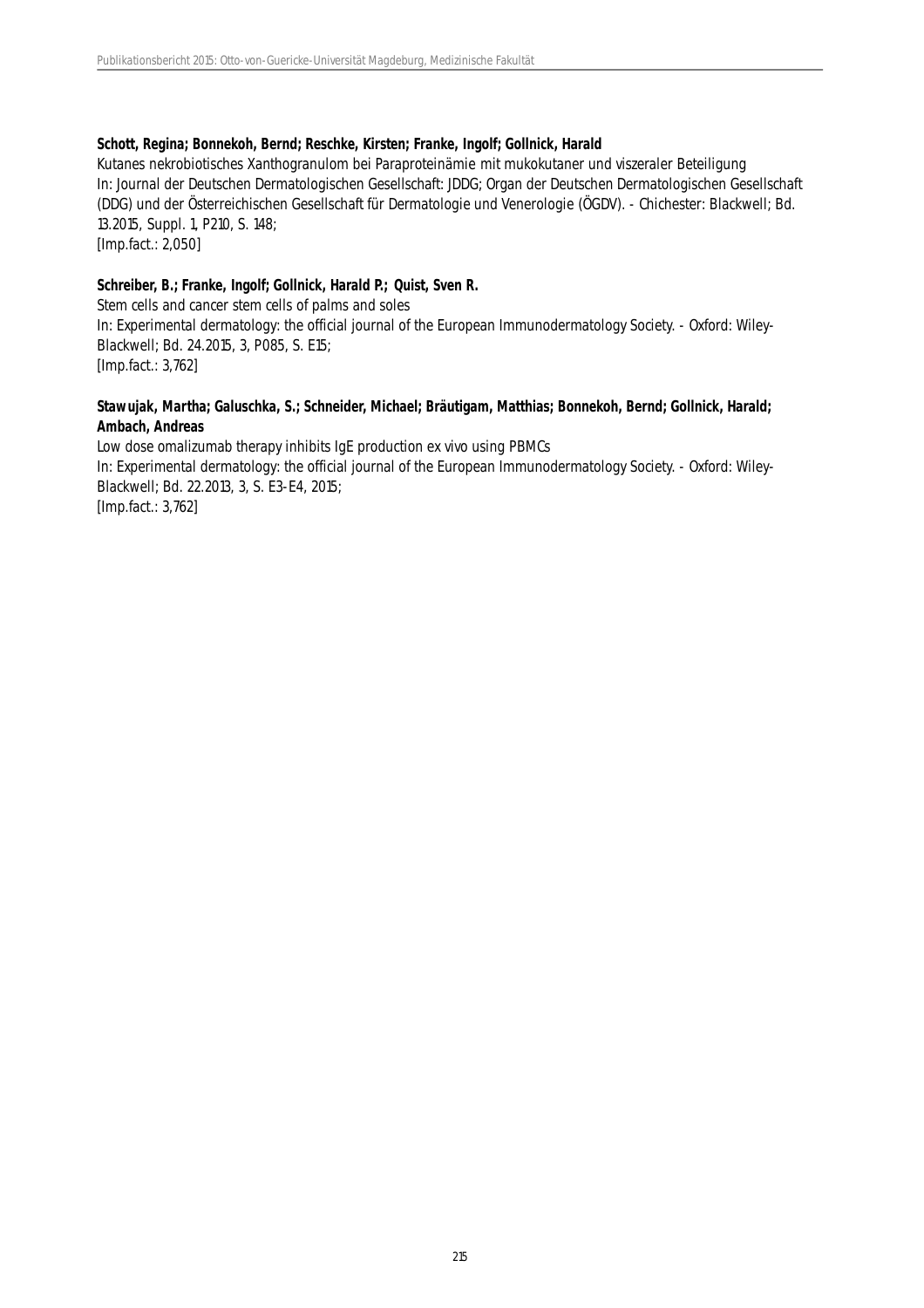# UNIVERSITÄTSKLINIK FÜR ANAESTHESIOLOGIE UND INTENSIVTHERAPIE

Leipziger Str. 44, 39120 Magdeburg Tel. +49 (0)391 67 13500, Fax +49 (0)391 67 13501 anaesthesie@uni-magdeburg.de

# **1. Leitung**

Prof. Dr. med. Dr. Thomas Hachenberg (Direktor)

# **2. Veröffentlichungen**

## *Begutachtete Zeitschriftenaufsätze*

#### **Brinkers, Michael; Pfau, Giselher; Voigt, A.; Schneemilch, Christine**

Schmerzbehandlung bei Patienten mit schizoaffektiver Psychose und Tumor In: Der Schmerz: Organ der Deutschen Gesellschaft zum Studium des Schmerzes, der Österreichischen Schmerzgesellschaft und der Deutschen Interdisziplinären Vereinigung für Schmerztherapie. - Berlin: Springer, Bd. 29.2015, 2, S. 217-222; [Imp.fact.: 1,017]

#### **Hachenberg, Thomas**

Der suchtkranke Patient in der Anästhesie - Risiken erkennen und vorbeugen In: Anästhesiologie, Intensivmedizin, Notfallmedizin, Schmerztherapie: ains; Organ der Deutschen Gesellschaft für Anästhesiologie und Intensivmedizin. - Stuttgart [u.a.]: Thieme, Bd. 50.2015, 6, S. 404-405; [Imp.fact.: 0,438]

#### **Kampe, Sandra; Weinreich, Gerhard; Darr, Christopher; Stamatis, Georgios; Hachenberg, Thomas**

Controlled-release oxycodone as gold standard for postoperative pain therapy in patients undergoing video-assisted thoracic surgery or thoracoscopy - a retrospective evaluation of 788 cases In: The thoracic and cardiovascular surgeon: official organ of the German Society for Thoracic and Cardiovascular Surgery. - Stuttgart: Thieme, Bd. 63.2015, 6, S. 510-513; [Imp.fact.: 0,979]

## **Keilhoff, Gerburg; Titze, Max; Esser, Torben; Langnaese, Kristina; Ebmeyer, Uwe**

Constitutive and functional expression of YB-1 in microglial cells In: Neuroscience: an international journal under the editorial direction of IBRO. - Amsterdam [u.a.]: Elsevier Science, Bd. 301.2015, S. 439-453; [Imp.fact.: 3,357]

#### **Kozian, Alf; Kretzschmar, Moritz A.; Schilling, Thomas**

Thoracic anaesthesia in the elderly In: Current opinion in anaesthesiology. - London: Lippincott Williams & Wilkins, Bd. 28.2015, 1, S. 2-9; [Imp.fact.: 2,526]

#### **Kozian, Alf; Kretzschmar, Moritz; Baumgardner, James E.; Schreiber, Jens; Hedenstierna, Göran; Larsson, Anders; Hachenberg, Thomas; Schilling, Thomas**

Effects of methacholine infusion on desflurane pharmacokinetics in piglets In: Data in Brief. - Amsterdam [u.a.]: Elsevier, Bd. 5.2015, S. 939-947;

#### **Kretzschmar, Moritz A.; Hachenberg, Thomas**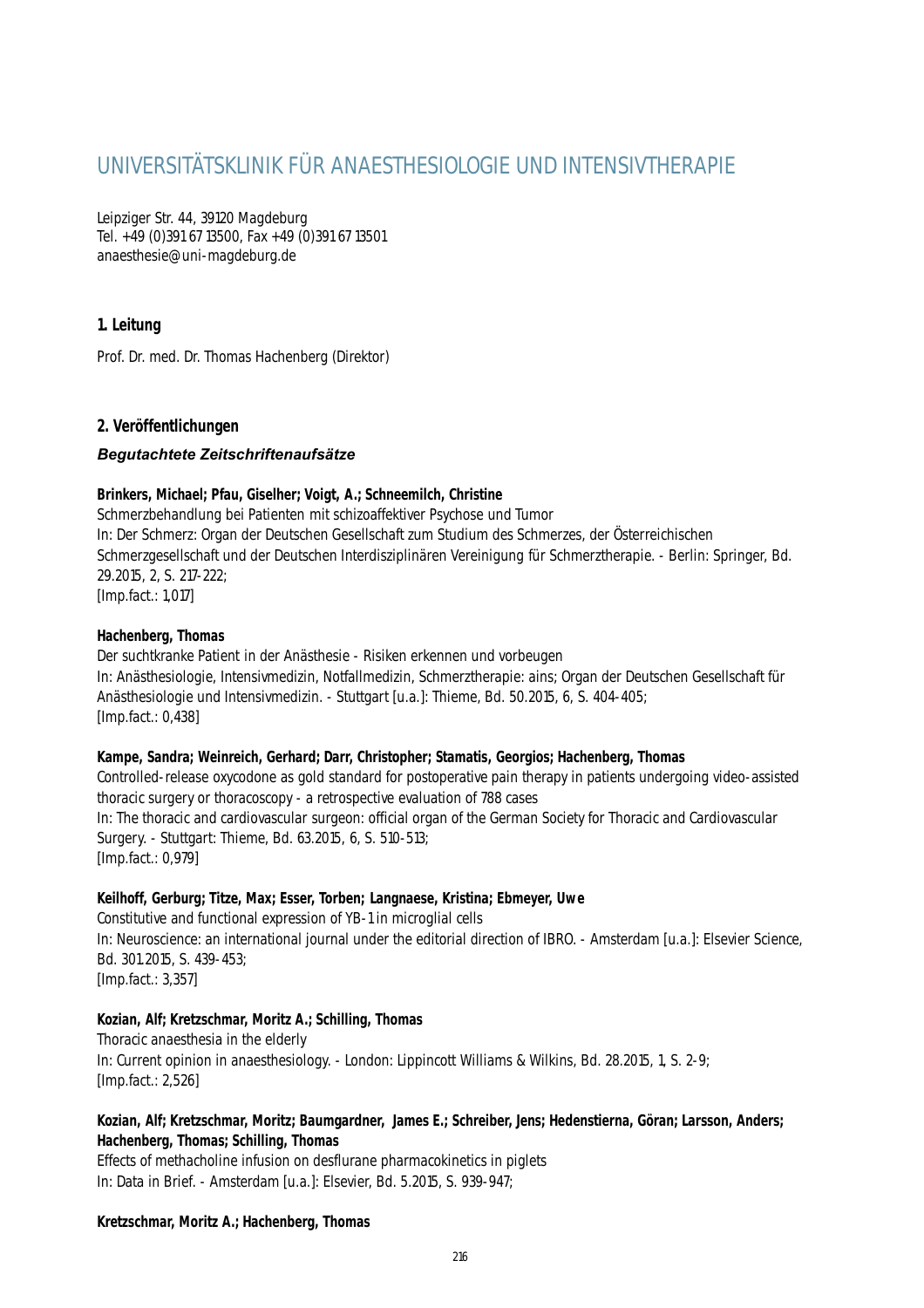Thoracic anaesthesia In: Current opinion in anaesthesiology. - London: Lippincott Williams & Wilkins, Bd. 28.2015, 1, S. 1; [Imp.fact.: 1,979]

**Meybohm, Patrick; Bein, Berthold; Brosteanu, Oana; Cremer, Jochen; Gruenewald, Matthias; Stoppe, Christian; Coburn, Mark; Schaelte, Gereon; Böning, Andreas; Niemann, Bernd; Roesner, Jan; Kletzin, Frank; Strouhal, Ulrich; Reyher, Christian; Laufenberg-Feldmann, Rita; Ferner, Marion; Brandes, Ivo F.; Bauer, Martin; Stehr, Sebastian N.; Kortgen, Andreas; Wittmann, Maria; Baumgarten, Georg; Meyer-Treschan, Tanja; Kienbaum, Peter; Heringlake, Matthias; Schön, Julika; Sander, Michael; Treskatsch, Sascha; Smul, Thorsten; Wolwender, Ewa; Schilling, Thomas; Fuernau, Georg; Hasenclever, Dirk; Zacharowski, Kai**

A multicenter trial of remote ischemic preconditioning for heart surgery In: The New England journal of medicine: NEJM. - Waltham, Mass: MMS, Bd. 373.2015, 15, S. 1397-1407; [Imp.fact.: 55,873]

**Neto, Ary Serpa; Hemmes, Sabrine N.T.; Barbas, Carmen S.V.; Beiderlinden, Martin; Biehl, Michelle; Binnekade, Jan M.; Canet, Jaume; Fernandez-Bustamante, Ana; Futier, Emmanuel; Gajic, Ognjen; Hedenstierna, Göran; Hollmann, Markus W.; Jaber, Samir; Kozian, Alf; Licker, Marc; Lin, Wen-Qian; Maslow, Andrew D.; Memtsoudis, Stavros G.; Reis Miranda, Dinis; Moine, Pierre; Ng, Thomas; Paparella, Domenico; Putensen, Christian; Ranieri, Marco; Scavonetto, Federica; Schilling, Thomas; Schmid, Werner; Selmo, Gabriele; Severgnini, Paolo; Sprung, Juraj; Sundar, Sugantha; Talmor, Daniel; Treschan, Tanja; Unzueta, Carmen; Weingarten, Toby N.; Wolthuis, Esther K.; Wrigge, Hermann; Abreu, Marcelo Gama de; Pelosi, Paolo; Schultz, Marcus J.**

Protective versus conventional ventilation for surgery - a systematic review and individual patient data meta-analysis In: Anesthesiology: the journal of the American Society of Anesthesiologists. - Hagerstown, Md: Ovid, Bd. 123.2015, 1, S. 66-78;

[Imp.fact.: 5,879]

### **Schneemilch, Christine; Brinkers, Michael**

Der suchtkranke Patient in der Anästhesie - benzodiazepine dependence

In: Anästhesiologie, Intensivmedizin, Notfallmedizin, Schmerztherapie: ains; Organ der Deutschen Gesellschaft für Anästhesiologie und Intensivmedizin. - Stuttgart [u.a.]: Thieme, Bd. 50.2015, 6, S. 416-424;

## **Tietz, Caren; Strang, Christof Maria**

Der suchtkranke Patient in der Anästhesie - Postoperative Überwachung und Behandlung In: Anästhesiologie, Intensivmedizin, Notfallmedizin, Schmerztherapie: ains; Organ der Deutschen Gesellschaft für Anästhesiologie und Intensivmedizin. - Stuttgart [u.a.]: Thieme, Bd. 50.2015, 6, S. 426-433;

## *Artikel in Kongressbänden*

#### **Dewenter, Heike; Brammen, Dominik; Walcher, Felix; Thun, Sylvia**

Comparing representation abilities of semantic standards in the field of emergency room treatment In: Digital healthcare empowering Europeans: proceedings of MIE2015. - Amsterdam [u.a.]: IOS Press, S. 973;

## *Abstracts*

**Fleischer, Bernhard; Schmeißer, Alexander; Pfau, Giselher; Hadem, Johannes; Baraki, Hassina; Kutschka, Ingo** Stellate ganglion block as therapy for uncontrollable ventricular fibrillation in an LVAD patient In: The thoracic and cardiovascular surgeon: official organ of the German Society for Thoracic and Cardiovascular Surgery. - Stuttgart: Thieme; Bd. 63.2015, S1, ePP4, insges. 1 S.; [Imp.fact.: 0,979]

## *Dissertationen*

## **Bertram, Dietrich; Urbach, Dietmar [Gutachter]**

Der Einfluss des erweiterten visuellen Feedbacks auf die mentale Repräsentation des Ganges bei Patientinnen nach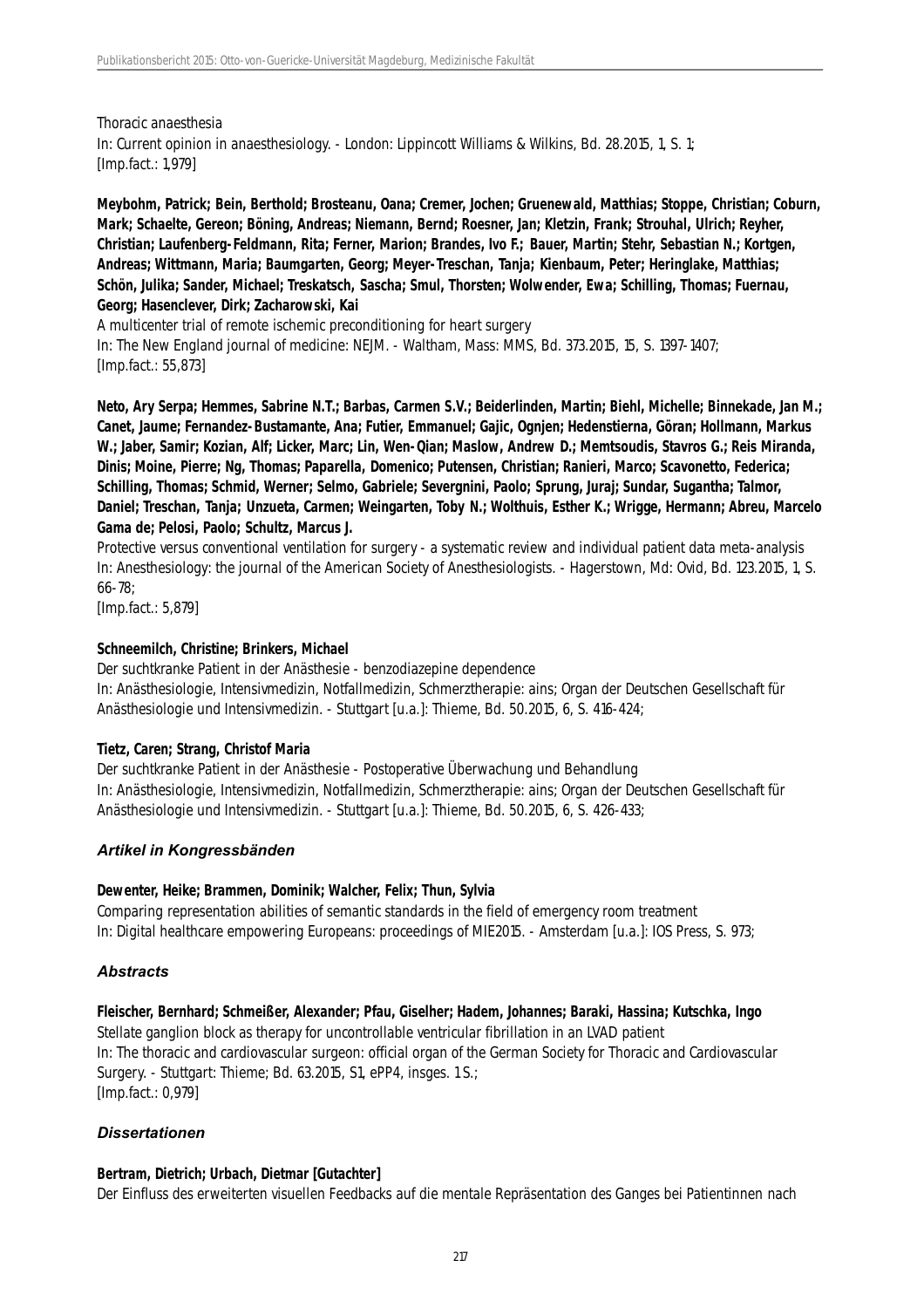Hüft-TEP-Implantation. - Magdeburg, Univ., Med. Fak., Diss., 2015; X, 132 Bl: Ill., graph. Darst.;

### **Breitling, Christian; Schreiber, Jens [Gutachter]**

Veränderungen von Lungenmorphologie, regionaler Ventilation und Perfusion nach Ein-Lungen-Ventilation - eine tierexperimentelle Studie. - Magdeburg, Univ., Med. Fak., Diss., 2015; IX, 80 Bl: Ill., graph. Darst.;

#### **Hof, Christian Stephan; Steiner, Johann [Gutachter]**

Chronischer Schmerz und Depression - Stellenwert der somatischen Symptome bei chronischen Schmerzpatienten mit Depression. - Magdeburg, Univ., Med. Fak., Diss., 2015; V, 72, [10] Bl: Ill., graph. Darst.;

#### **Jauch, Johannes Hermann; Schneemilch, Christine [Gutachter]**

Nervus femoralis- und Periduralkatheter zur postoperativen Schmerztherapie nach Implantation von Kniegelenksendoprothesen - eine Paarvergleichsstudie zur Darstellung der Versorgungsrealität. - Magdeburg, Univ., Med. Fak., Diss., 2015; VII, 60 Bl: Ill., graph. Darst.;

#### **Mirzow, Gabriel; Mroczkowski, Pawel [Gutachter]**

Anästhesiologisches Management und postoperativer Verlauf bei laparoskopischer Adipositaschirurgie - eine prospektive Kohortenstudie. - Magdeburg, Univ., Med. Fak., Diss., 2015; VII, 65 Bl: Ill.;

#### **Rickert, Volker H.; Hachenberg, Thomas [Gutachter]**

Identifikation anästhesiologischer Nebendiagnosen anhand applizierter Medikamente und deren ökonomische Bewertung im G-DRG-System. - Magdeburg, Univ., Med. Fak., Diss., 2015; IV, 77 Bl: Ill., graph. Darst.;

#### **Rosenkranz, Vera Theresa; Kozian, Alf [Gutachter]**

Der thorakale Periduralkatheter bei elektiven nichtherzchirurgischen Eingriffen im Thorax- und Abdominalbereich unter besonderer Berücksichtigung von Indikation und Kontraindikation. - Magdeburg, Univ., Med. Fak., Diss., 2015; IX, 73, X-XIX Bl: Ill., graph. Darst.;

## **Strupeit-Döbbelin, Anika; Walcher, Felix [AkademischeR BetreuerIn]; Putzier, Michael [AkademischeR BetreuerIn]; Heyde, Christoph [AkademischeR BetreuerIn]**

Der klinische und radiologische Langzeitverlauf nach dorsaler Stabilisierung bei traumatischer Wirbelkörperfraktur. - Magdeburg: Universität Magdeburg, 2015; VI, 71 Blätter: Diagramme, Illustrationen;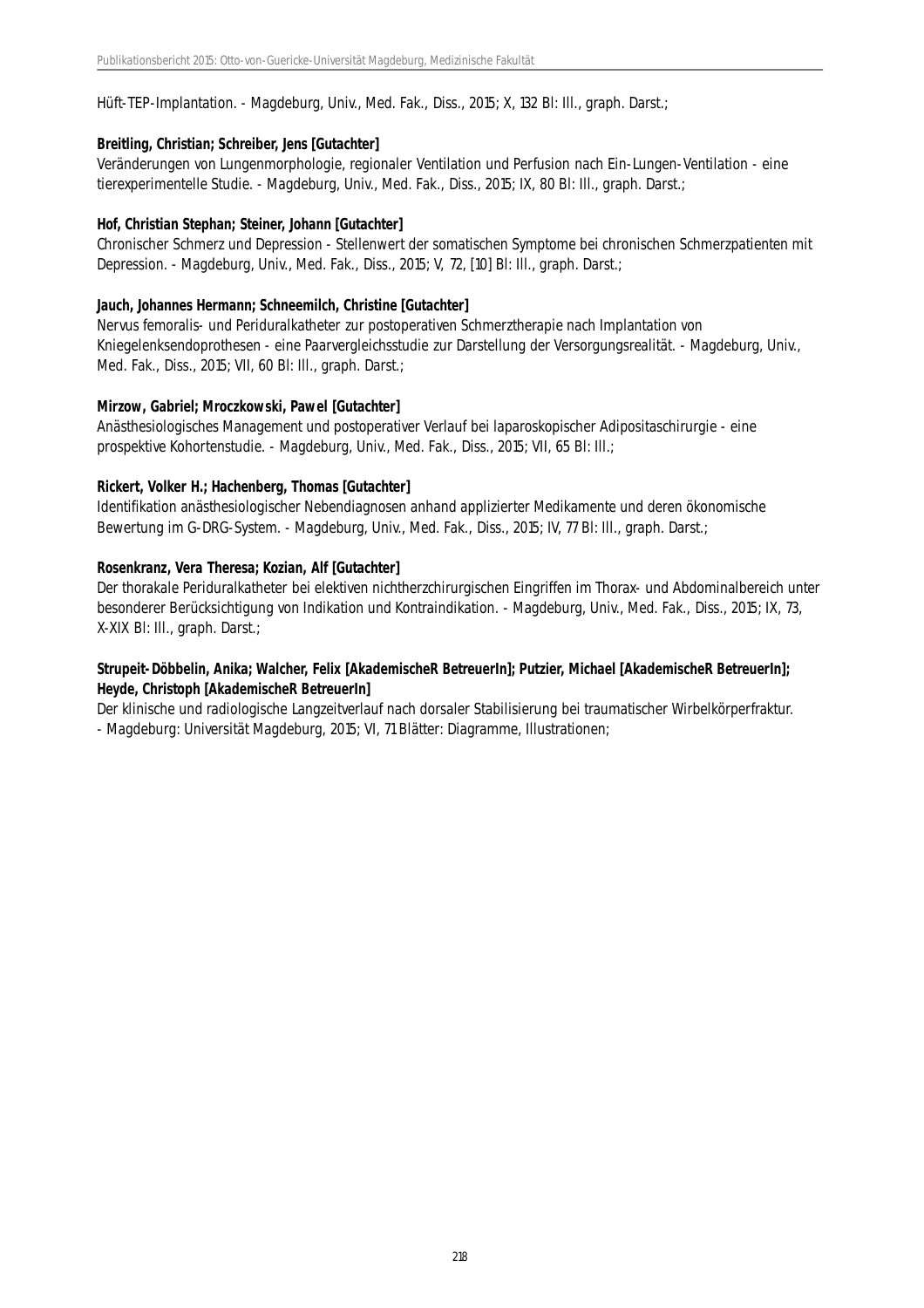# FEHLBILDUNGSMONITORING SACHSEN-ANHALT

Leipziger Str. 44, 39120 Magdeburg Tel. +49 (0)391 6714174, Fax +49 (0)391 6714176 monz@med.ovgu.de www.angeborene-fehlbildungen.com

# **1. Leitung**

Dr. med. Anke Rißmann

# **2. Veröffentlichungen**

## *Begutachtete Zeitschriftenaufsätze*

**Barisic, Ingeborg; Boban, Ljubica; Loane, Maria; Garne, Ester; Wellesley, Diana; Calzolari, Elisa; Dolk, Helen; Addor, Marie-Claude; Bergman, Jorieke E. H.; Braz, Paula; Draper, Elizabeth S.; Haeusler, Martin; Khoshnood, Babak; Klungsoyr, Kari; Pierini, Anna; Queisser-Luft, Annette; Rankin, Judith; Rissmann, Anke; Verellen-Dumoulin, Christine** Meckel-Gruber Syndrome - a population-based study on prevalence, prenatal diagnosis, clinical features, and survival in Europe

In: European journal of human genetics: the official journal of the European Society of Human Genetics. - Basingstoke: Stockton Press, Bd. 23.2015, 6, S. 746-752; [Imp.fact.: 4,349]

**Bergman, Jorieke E. H.; Loane, Maria; Vrijheid, Martine; Pierini, Anna; Nijman, Rien J. M.; Addor, Marie-Claude; Barisic, Ingeborg; Béres, Judit; Braz, Paula; Budd, Judith; Delaney, Virginia; Gatt, Miriam; Khoshnood, Babak; Klungsøyr, Kari; Martos, Carmen; Mullaney, Carmel; Nelen, Vera; Neville, Amanda J.; OMahony, Mary; Queisser-Luft, Annette; Randrianaivo, Hanitra; Rissmann, Anke; Rounding, Catherine; Tucker, David; Wellesley, Diana; Zymak-Zakutnia, Natalya; Bakker, Marian K.; Walle, Hermien E. K. de**

Epidemiology of hypospadias in Europe - a registry-based study In: World journal of urology. - Berlin: Springer, Bd. 33.2015, 12, S. 2159-2167; [Imp.fact.: 2,666]

## **Franck, Caspar; Vorwerk, Wilma [VerfasserIn]; Köhn, Andrea [VerfasserIn]; Rißmann, Anke [VerfasserIn]; Vorwerk, Ulrich [VerfasserIn]**

Prävalenz, Risikofaktoren und Diagnostik von Hörstörungen bei Frühgeborenen In: Sprache, Stimme, Gehör: Zeitschrift für Kommunikationsstörungen. - Stuttgart [u.a.]: Thieme, Bd. 39.2015, 4, S. 196- 201;

**Khoshnood, Babak; Loane, Maria; Walle, Hermien de; Arriola, Larraitz; Addor, Marie-Claude; Barisic, Ingeborg; Beres, Judit; Bianchi, Fabrizio; Dias, Carlos; Draper, Elizabeth; Garne, Ester; Gatt, Miriam; Haeusler, Martin; Klungsoyr, Kari; Latos-Bielenska, Anna; Lynch, Catherine; McDonnell, Bob; Nelen, Vera; Neville, Amanda J.; O Mahony, Mary T.; Queisser-Luft, Annette; Rankin, Judith; Rissmann, Anke; Ritvanen, Annukka; Rounding, Catherine; Sipek, Antonin; Tucker, David; Verellen-Dumoulin, Christine; Wellesley, Diana; Dolk, Helen** Long term trends in prevalence of neural tube defects in Europe: population based study In: The BMJ. - [S.l.]: BMJ Publ. Group; Bd. 351.2015, 8035, insges. 6 S.; [Imp.fact.: 17,445]

**Krause, Hardy; Hass, Hans-Jürgen; Böttger, Ralf; Gerloff, Claudia; Rissmann, Anke; Meyer, Frank** Surgical treatment results In gastroschisis based on preterm delivery within the 34th week of gestation by Caesarean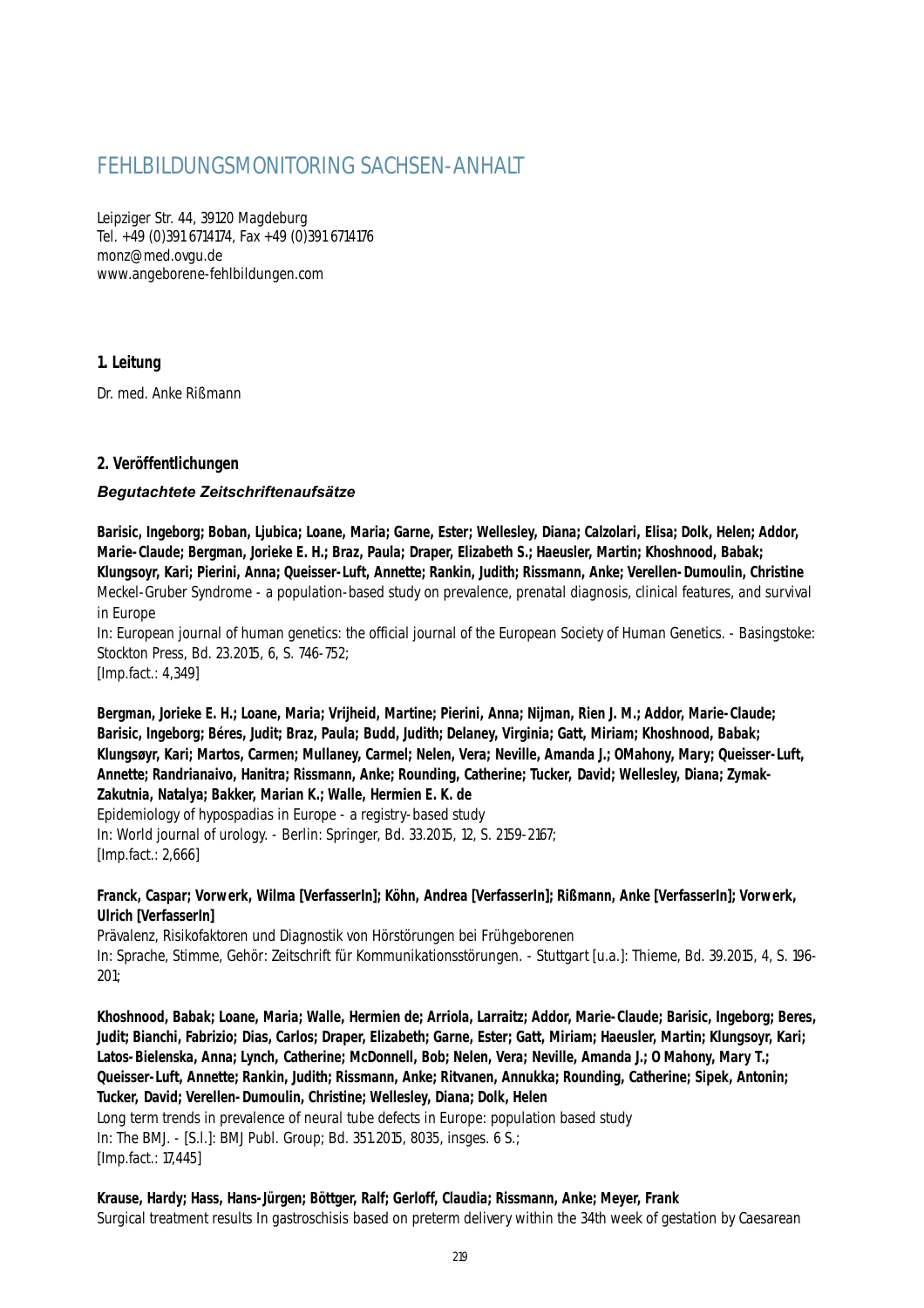#### section

In: Polish journal of surgery. - Warsaw: Versita, Bd. 87.2015, 7, S. 346-356;

**McGivern, Mark R.; Best, Kate E.; Rankin, Judith; Wellesley, Diana; Greenlees, Ruth; Addor, Marie-Claude; Arriola, Larraitz; Walle, Hermien de; Barisic, Ingeborg; Beres, Judit; Bianchi, Fabrizio; Calzolari, Elisa; Doray, Berenice; Draper, Elizabeth S.; Garne, Ester; Gatt, Miriam; Haeusler, Martin; Khoshnood, Babak; Klungsoyr, Kari; Latos-Bielenska, Anna; O'Mahony, Mary; Braz, Paula; McDonnell, Bob; Mullaney, Carmel; Nelen, Vera; Queisser-Luft, Annette; Randrianaivo, Hanitra; Rissmann, Anke; Rounding, Catherine; Sipek, Antonin; Thompson, Rosie; Tucker, David; Wertelecki, Wladimir; Martos, Carmen**

Epidemiology of congenital diaphragmatic hernia in Europe - a register-based study In: Archives of disease in childhood / Fetal & neonatal. - London: BMJ Publ. Group; Bd. 100.2015, 2, S. F137-F144; [Imp.fact.: 3,120]

#### **Spillner, Claudia; Köhn, Andrea; Class, Dieter; Firsching, Raimund; Rißmann, Anke**

Enzephalozele - eine seltene Fehlbildung mit sehr variabler klinischer Ausprägung In: Die Hebamme: Fortbildungszeitschrift für Hebammen und Entbindungspfleger. - Stuttgart: Thieme, Bd. 28.2015, 2, S. 124-128;

**Springett, Anna; Wellesley, Diana; Greenless, Ruth; Loane, Maria; Addor, Marie-Claude; Arriola, Larraitz; Bergman, Jorieke; Cavero-Carbonell, Clara; Csaky-Szunyogh, Melinda; Draper, Elizabeth S.; Garne, Ester; Gatt, Miriam; Haeusler, Martin; Khoshnood, Babak; Klungsoyr, Kari; Lynch, Catherine; Dias, Carlos Matias; McDonnell, Robert; Nelen, Vera; O Mahoney, Mary; Pierini, Anna; Queisser-Luft, Annette; Rankin, Judith; Rissmann, Anke; Rounding, Catherine; Stoianova, Sylvia; Tucker, David; Zymak-Zakutnia, Natalya; Morris, Joan K.**

Congenital anomalies associated with trisomy 18 or trisomy 13 - A registry-based study in 16 european countries, 2000- 2011

In: American journal of medical genetics / A. - New York, NY: Wiley-Liss, Bd. 167.2015, 12, S. 3062-3069; [Imp.fact.: 2,159]

## **Wemakor, Anthony; Casson, Karen; Garne, Ester; Bakker, Marian; Addor, Marie-Claude; Arriola, Larraitz; Gatt, Miriam; Khoshnood, Babak; Klungsoyr, Kari; Nelen, Vera; O Mahoney, Mary; Pierini, Anna; Rissmann, Anke; Tucker, David; Boyle, Breidge; Berg, Lolkje de Jong-van den; Dolk, Helen**

Selective serotonin reuptake inhibitor antidepressant use in first trimester pregnancy and risk of specific congenital anomalies - a European register-based study

In: European journal of epidemiology. - Dordrecht [u.a.]: Springer Science + Business Media B.V, Bd. 30.2015, 11, S. 1187- 1198;

[Imp.fact.: 5,339]

## *Nicht begutachtete Zeitschriftenaufsätze*

## **Rodenstein, Josephin**

Erster weltweiter Tag der angeborenen Fehlbildungen am 03. März 2015 In: Ärzteblatt Sachsen-Anhalt: offizielles Mitteilungsblatt der Ärztekammer Sachsen-Anhalt. - Magdeburg: Ärztekammer Sachsen-Anhalt, Bd. 26.2015, 5, S. 15-16;

## **Rodenstein, Josephin**

Kindernephrologie Mitteldeutschland - Fortbildung der Regionalgruppe In: Ärzteblatt Sachsen-Anhalt: offizielles Mitteilungsblatt der Ärztekammer Sachsen-Anhalt. - Magdeburg: Ärztekammer Sachsen-Anhalt, Bd. 26.2015, 3, S. 20-21;

## **Schade, Katharina; Rißmann, Anke**

Führt der DNA-Test aus mütterlichem Blut zur stärkeren pränatalen Selektion des Down-Syndroms? In: Ärzteblatt Sachsen-Anhalt: offizielles Mitteilungsblatt der Ärztekammer Sachsen-Anhalt. - Magdeburg: Ärztekammer Sachsen-Anhalt, Bd. 26.2015, 3, S. 63-64;

## *Wissenschaftliche Monografien*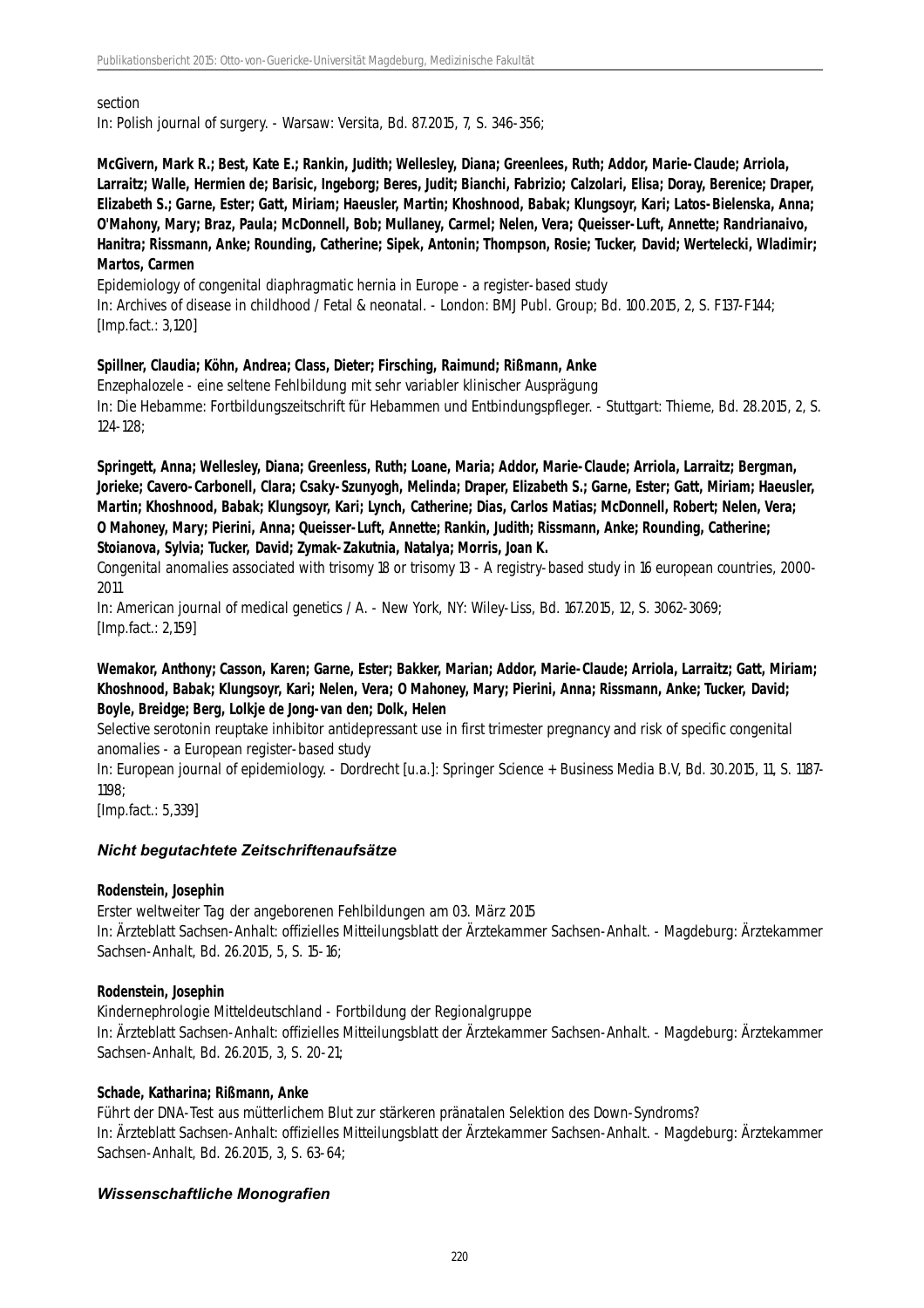# **Götz, Dorit; Köhn, Andrea; Rißmann, Anke; Spillner, Claudia; Vogt, Cornelia**

Jahresbericht des Bundeslandes Sachsen-Anhalt zur Häufigkeit von congenitalen Fehlbildungen und Anomalien sowie genetisch bedingten Erkrankungen. - Magdeburg: Fehlbildungsmonitoring Sachsen-Anhalt an der Med. Fak. der Ottovon-Guericke-Univ. Magdeburg, 2003-, 2014 2015; 88 S.;

# *Abstracts*

## **Franck, Caspar; Vorwerk, Wilma; Köhn, Andrea; Rißmann, Anke; Vorwerk, Ulrich**

Die gestationsaltersabhängige Prävalenz konnataler Hörstörungen bei Frühgeborenen und deren pädaudiologische Diagnostik

In: 86th Annual Meeting of the German Society of Oto-Rhino-Laryngology, Head and Neck Surgery, 13.05. - 16.05. 2015, Berlin; 2015, insges. 2 S.;